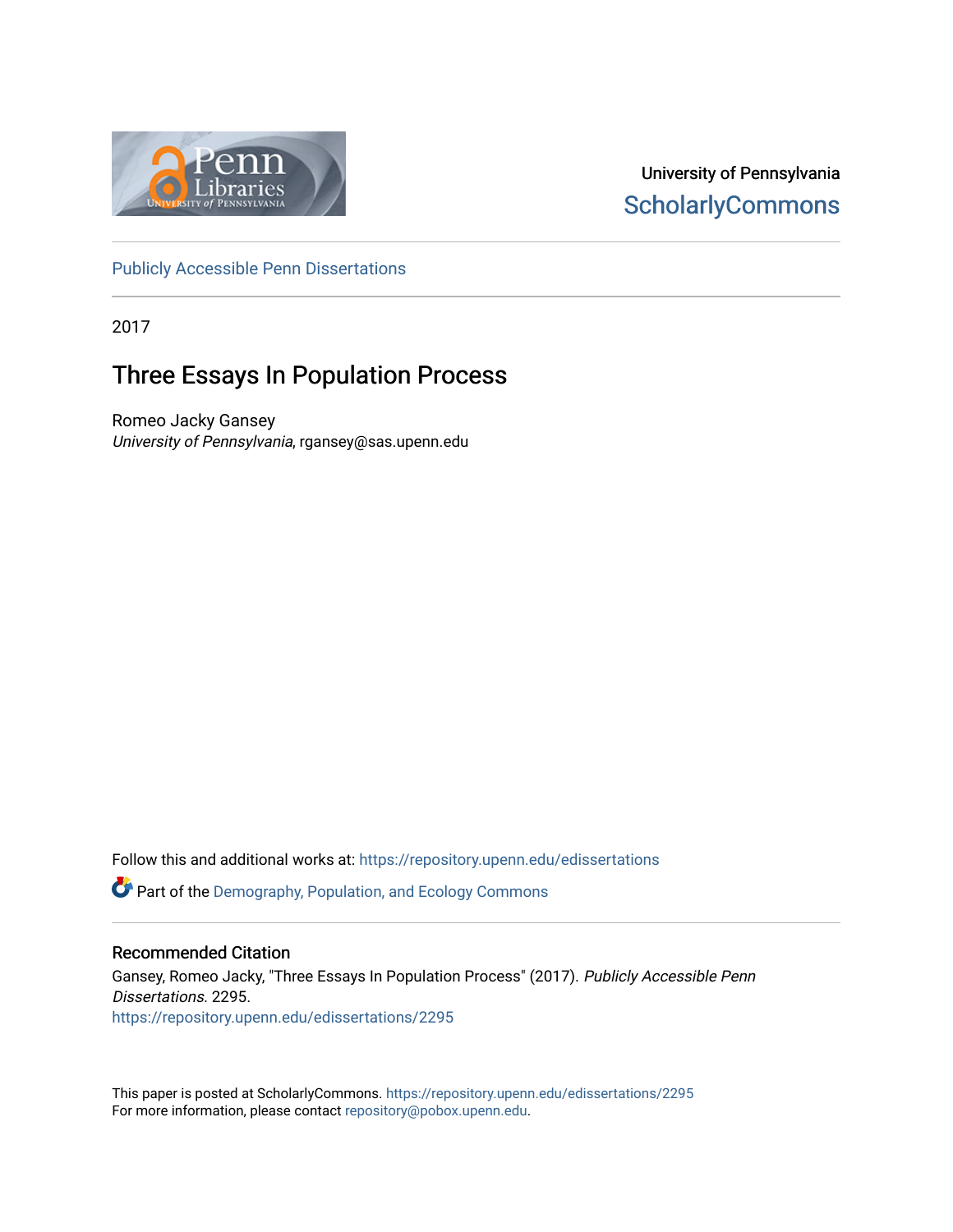## Three Essays In Population Process

## **Abstract**

This dissertation addresses multiple topics of current population processes, including an impact evaluation of malaria control on child mortality in Tanzania, a study of living arrangements among the foreign-born in the United States, and an investigation of selectivity and the choice of migration destination among African emigrants. The dissertation follows a three-chapter format. The chapters are related to one another by their common focus on policy relevant topics for the health and wellbeing of populations. The first chapter investigates the specific contribution of malaria control to improvements in the health of children under five in mainland Tanzania by exploiting the timing of scale-up malaria interventions along with the variation in malaria endemicity across the country due to ecology. The analyses are based on birth history and socioeconomic information from the 2004-2005 and 2009-2010 waves of the Tanzanian Demographic and Health Survey and epidemiological information on malaria prevalence from the National Malaria Control Program. The results suggest that, on average, malaria control interventions have helped avert approximately 17.9 deaths for every 1,000 live births between 2004 and 2010. They also point to significant improvements in children's nutritional health attributable to malaria control.

The second chapter examines living arrangements among the foreign-born in the United States by including all major sending regions of immigrants; by distinguishing between horizontal and vertical extension (coresidence within and across generations); and by accounting for the uneven geographic distribution of immigrants across the country. Drawing on data from the five percent sample of the 2001-2013 waves of the American Community Survey, the chapter shows not only large differentials in the prevalence of extension across immigrant groups, but also substantial variation in the type and predictors of extension, and the extent to which these differences with native whites are explained by sociodemographic composition and housing conditions. Overall, traditional theories of extension do a better job of explaining horizontal than vertical extension, and among relatively disadvantaged immigrant groups (i.e., Mexicans, Latin Americans (excluding Mexicans) and West Indians) than more positively selected groups (i.e., South East Asians, Canadians/Europeans, and Oceanians). African immigrants often fall in between these two extremes. The chapter also shows that accounting for immigrant concentration in more expensive housing markets explains an important share of the immigrant-native gap in extension, suggesting that previous analyses exaggerated the role of culture in explaining variation in living arrangements.

The third chapter is concerned with emigrant selectivity and the factors that shape the choice of migration destinations. Using data from the 2009 Ghana survey of the Migration from Africa to Europe (MAFE) project and data from nationally representative surveys in the United Kingdom and the United States, this chapter investigates these issues among emigrants from Ghana. The results point to positive selection among current emigrants compared to both non-migrants and return migrants. They further show that return migrants tend to have more favorable socioeconomic characteristics than non-migrants. The results also indicate selectivity among emigrants by destination such that those who migrate to a destination further away are more positively selected. However, these results fail to show any effect of wage differentials at destination in explaining the choice of migration destination among emigrants to the United Kingdom and the United States. This chapter offers three contributions to the literature on migrant selectivity. First, it focuses on selectivity among return migrants versus current emigrants and compares emigrants across destinations. Second, it assesses whether socioeconomic characteristics used at either the individual or household level influence migrant selectivity. Finally, it tests empirically two theoretical pathways (neoclassical and network theories) relating migrant characteristics to the choice of migration destinations.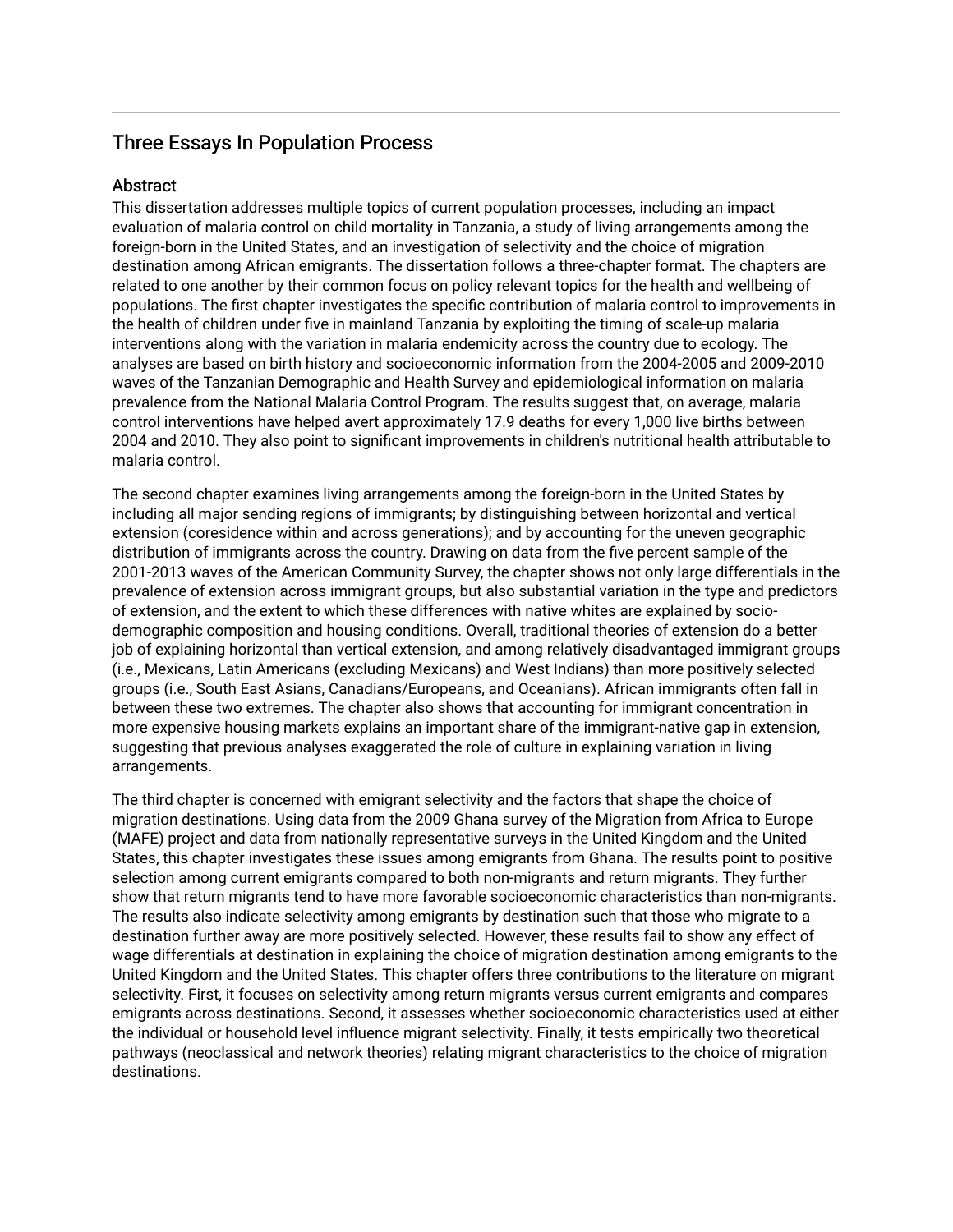Degree Type Dissertation

Degree Name Doctor of Philosophy (PhD)

Graduate Group Demography

First Advisor Irma T. Elo

Keywords Child Health, Living Arrangements, Malaria, Migration, Program Evaluation

## Subject Categories

Demography, Population, and Ecology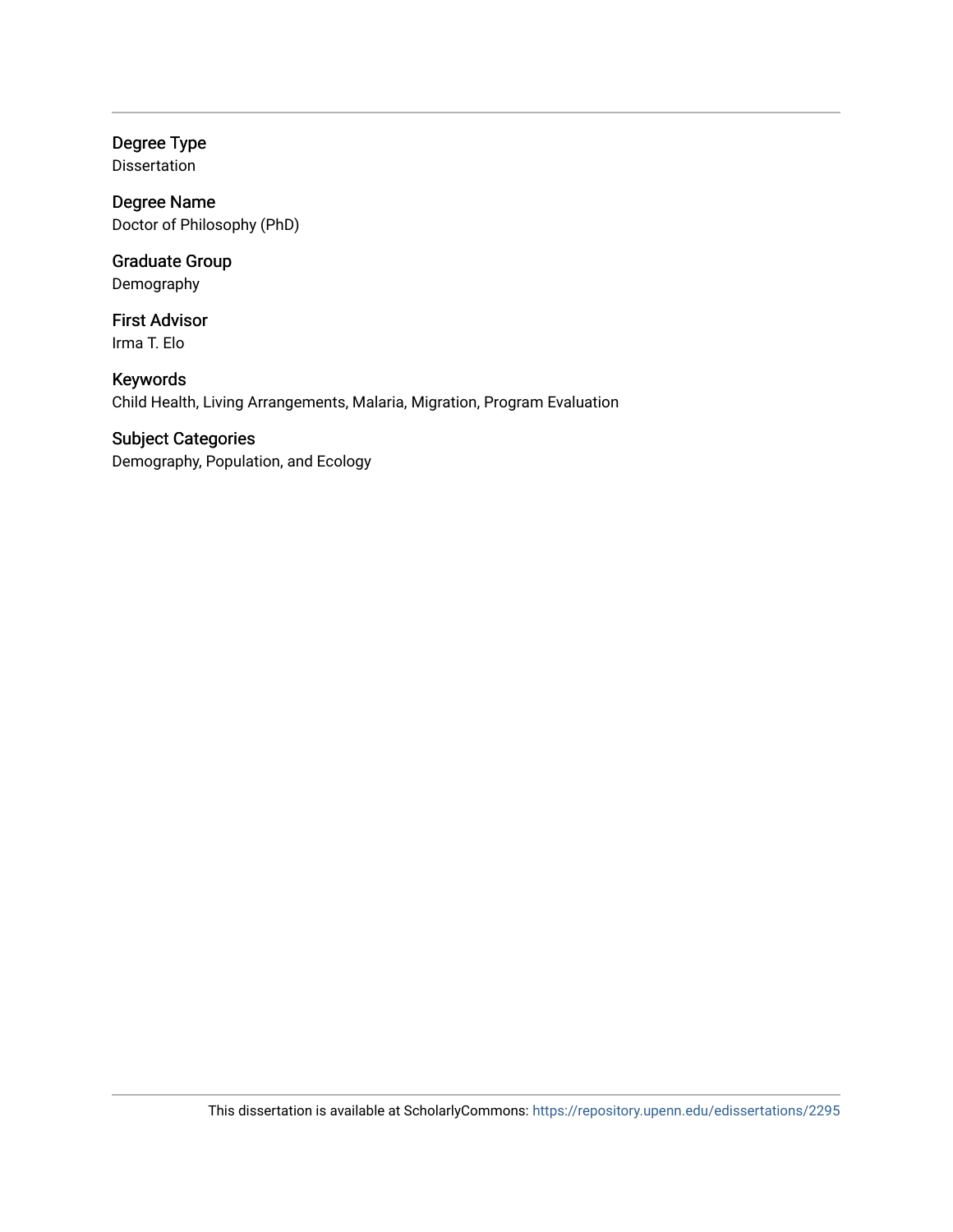## THREE ESSAYS IN POPULATION PROCESS

## Romeo Gansey

## A DISSERTATION

in

Demography

Presented to the Faculties of the University of Pennsylvania

in

Partial Fulfillment of the Requirements for the

Degree of Doctor of Philosophy

2017

Supervisor of Dissertation

Irma T. Elo, Professor of Sociology

Graduate Group Chairperson

Hans-Peter Kohler, Frederick J. Warren Professor of Demography

Dissertation Committee

Chenoa Flippen, Associate Professor of Sociology

Petra Todd, Alfred L. Cass Term Professor of Economics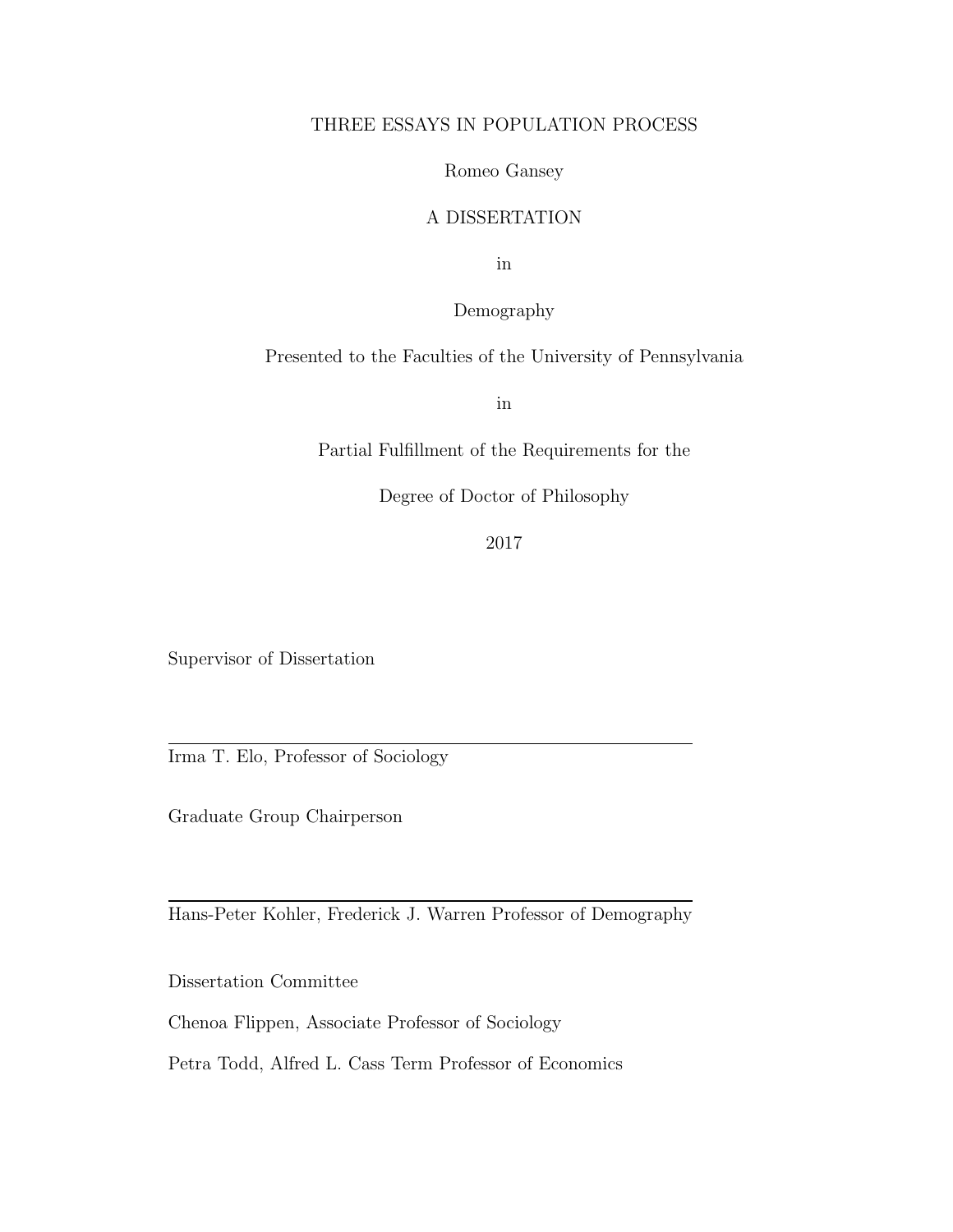## THREE ESSAYS IN POPULATION PROCESS

## $\copyright$  COPYRIGHT

2017

Romeo Jacky Gansey

This work is licensed under the

Creative Commons Attribution

NonCommercial-ShareAlike 3.0

License

To view a copy of this license, visit

http://creativecommons.org/licenses/by-nc-sa/3.0/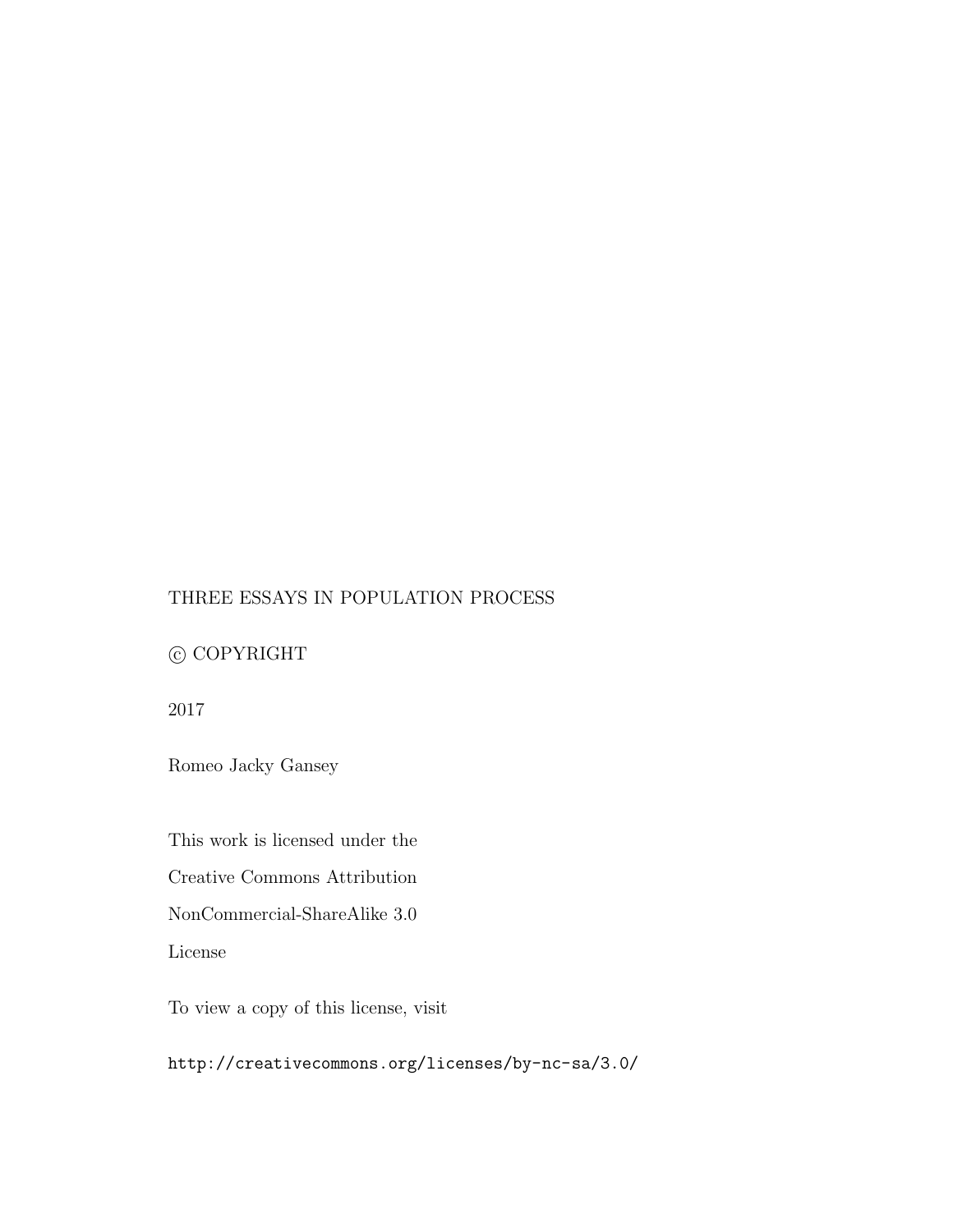Dedicated to Camille, Fieyichitan, and Kajola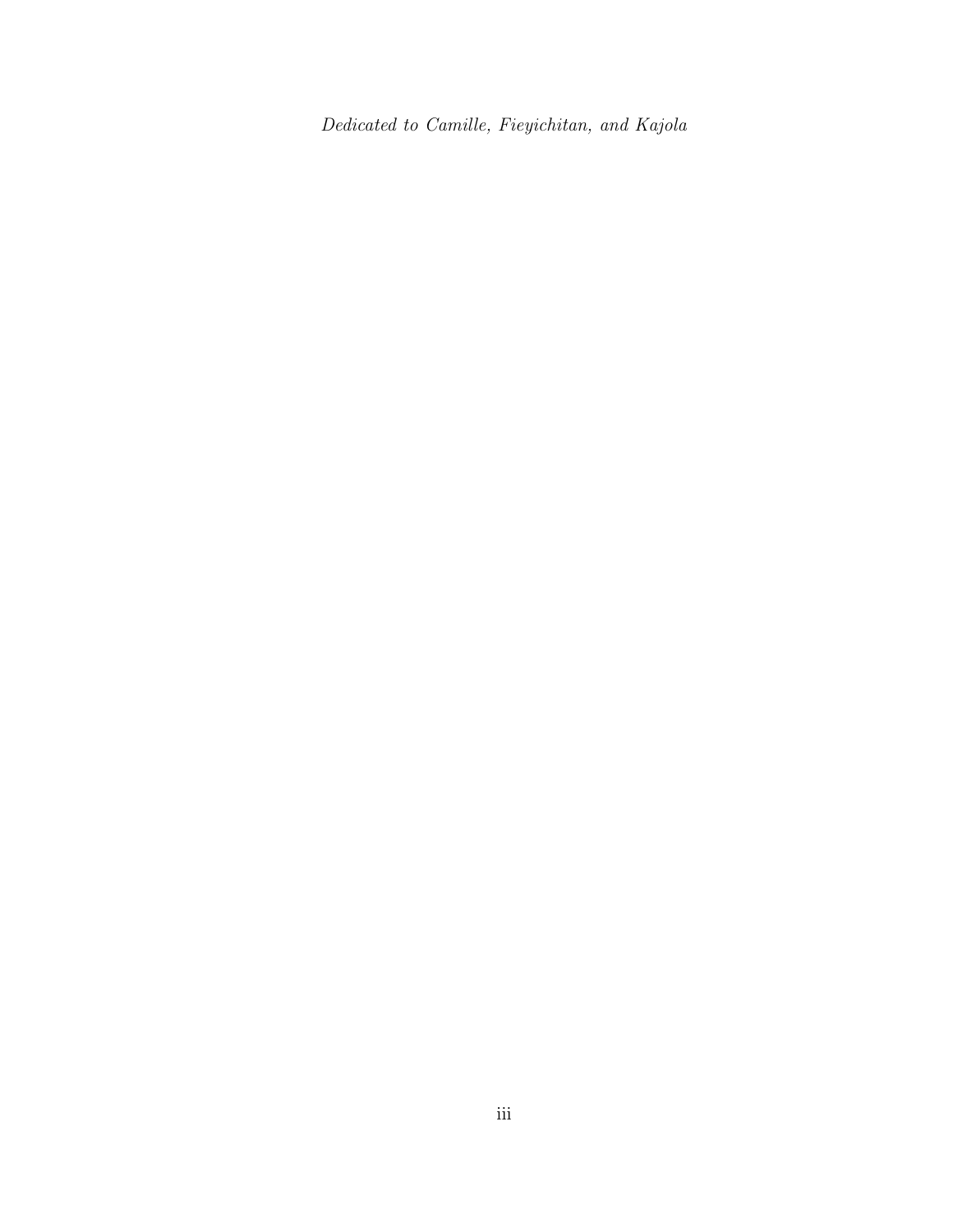## ACKNOWLEDGEMENT

Dissertations are written mostly in the deep spaces of solitude. Yet, behind my solitude there is the support of the Penn community, whose frontline pillars are my dissertation committee members. I am indebted to Irma Elo, the Chair of my dissertation committee, for her invaluable mentorship from the beginning to the end of my PhD studies and the completion of my dissertation. Irma has been for me a source of inspiring scholarship and dedication during the course these past years. She has also supported me at every step of my PhD studies, whose completion would not have been possible without her help. I wish further to thank Chenoa Flippen and Petra Todd, the other members of my dissertation committee, who have generously assisted me with advice and time. They have shown patience in revising early drafts of this dissertation.

Elizabeth Frankenberg is an excellent teacher and mentor. She showed me the way of graduate studies and taught me more about research than I could possibly express in any way. Duncan Thomas has been incredibly inspiring. His early advice encouraged me to make the decision to pursue a PhD in Demography. During the course of the past two years, Samuel Preston has generously advised me.

Students are grateful to faculty and staff for very good reasons. The Population Studies Center has provided me with a healthy environment for the pursuit of my academic goals. Michel Guillot has been a warm source of encouragement during my years at Penn. Tanya Yang and Dawn Ryan have been tremendously helpful in several ways. Nykia Perez Kibler has been instrumental in teaching me the specifics of several support tasks for research.

I have the privilege to bear further debts of gratitude. It would be impossible to adequately thank my fellow PhD students and postdocs at the PSC, with whom I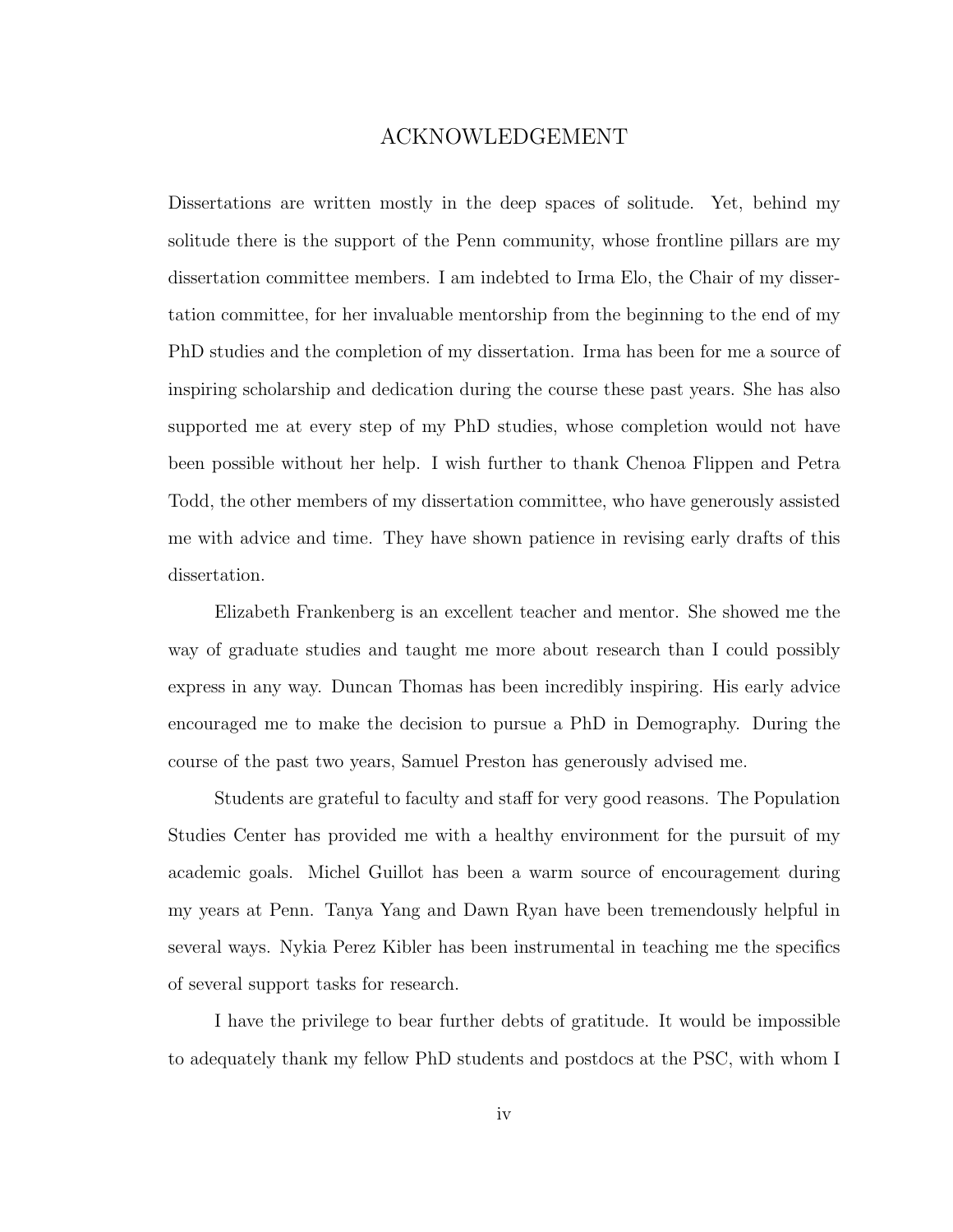have had the immense luck to interact. I thank especially Ilka Vari-Lavoisier for her honesty in revising my drafts, her incredible energy, and her generosity with time. I also thank warmly Jeylan Erman and Sarah Adeyinka-Skold for their feedback and kindness. I am grateful to Luca-Maria Pesando for his deep sense of friendship.

Finally, I am thankful to my family for their love and unwavering support. From various parts of the world, my brothers Renaud and Rudy have helped me sail through stormy waves and also share joyful moments. My mother, Leocadie, has been present for me at every decisive moment of my PhD studies and life. They deserve my deep gratitude.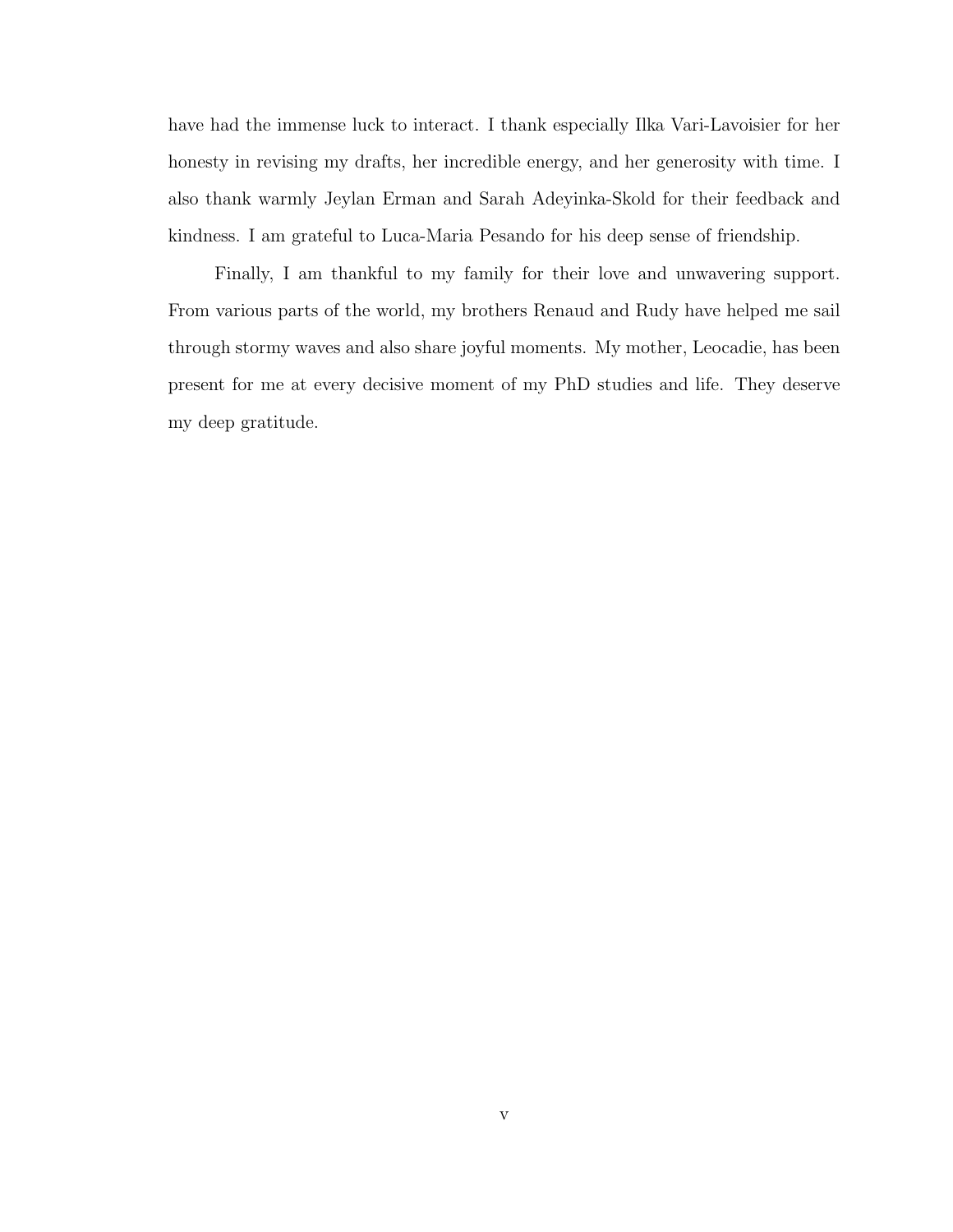## ABSTRACT

## THREE ESSAYS IN POPULATION PROCESS

Romeo Gansey

#### Irma T. Elo

This dissertation addresses multiple topics of current population processes, including an impact evaluation of malaria control on child mortality in Tanzania, a study of living arrangements among the foreign-born in the United States, and an investigation of selectivity and the choice of migration destination among African emigrants. The dissertation follows a three-chapter format. The chapters are related to one another by their common focus on policy relevant topics for the health and wellbeing of populations. The first chapter investigates the specific contribution of malaria control to improvements in the health of children under five in mainland Tanzania by exploiting the timing of scale-up malaria interventions along with the variation in malaria endemicity across the country due to ecology. The analyses are based on birth history and socioeconomic information from the 2004-2005 and 2009-2010 waves of the Tanzanian Demographic and Health Survey and epidemiological information on malaria prevalence from the National Malaria Control Program. The results suggest that, on average, malaria control interventions have helped avert approximately 17.9 deaths for every 1,000 live births between 2004 and 2010. They also point to significant improvements in children's nutritional health attributable to malaria control.

The second chapter examines living arrangements among the foreign-born in the United States by including all major sending regions of immigrants; by distinguishing between horizontal and vertical extension (coresidence within and across generations);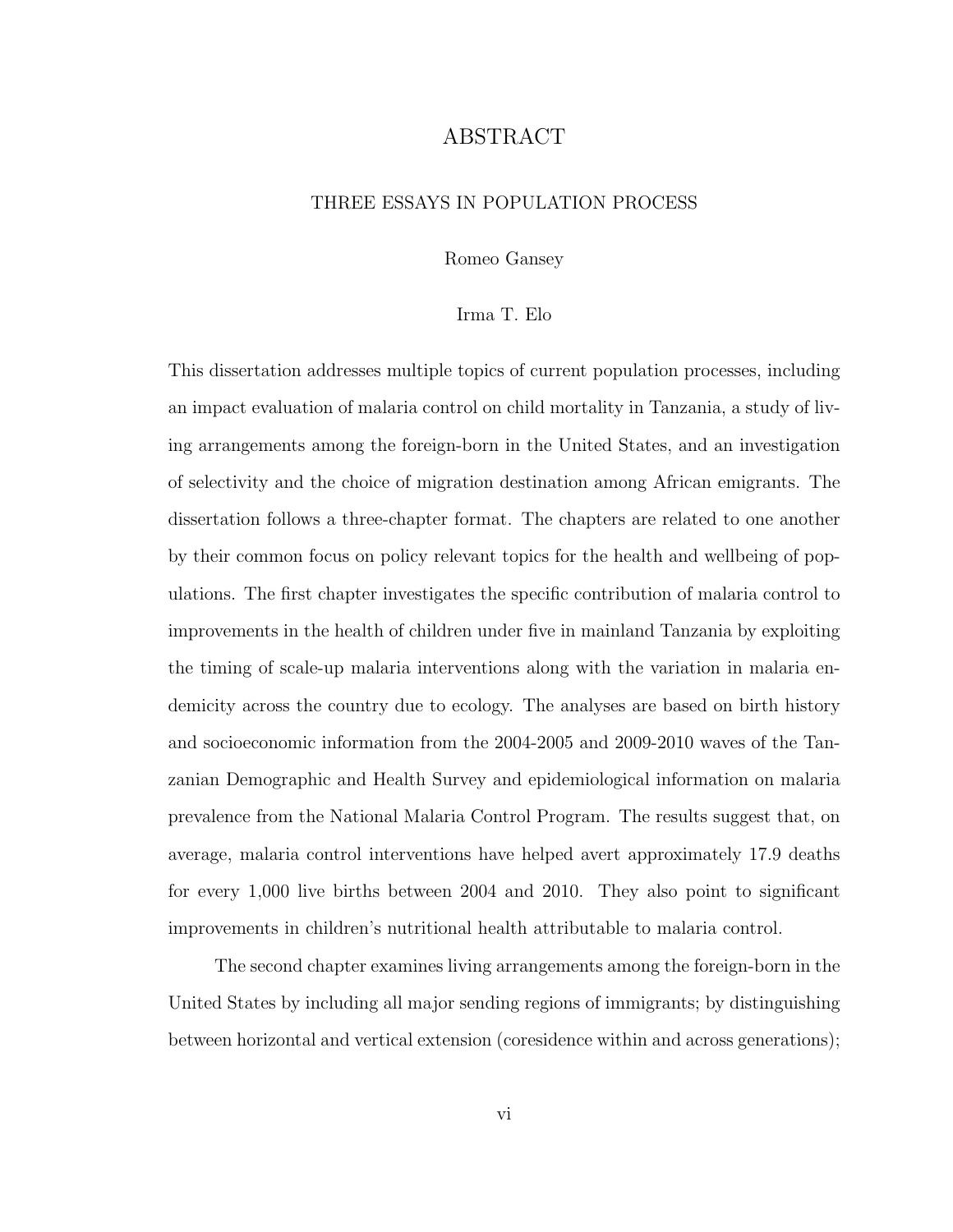and by accounting for the uneven geographic distribution of immigrants across the country. Drawing on data from the five percent sample of the 2001-2013 waves of the American Community Survey, the chapter shows not only large differentials in the prevalence of extension across immigrant groups, but also substantial variation in the type and predictors of extension, and the extent to which these differences with native whites are explained by socio-demographic composition and housing conditions. Overall, traditional theories of extension do a better job of explaining horizontal than vertical extension, and among relatively disadvantaged immigrant groups (i.e., Mexicans, Latin Americans (excluding Mexicans) and West Indians) than more positively selected groups (i.e., South East Asians, Canadians/Europeans, and Oceanians). African immigrants often fall in between these two extremes. The chapter also shows that accounting for immigrant concentration in more expensive housing markets explains an important share of the immigrant-native gap in extension, suggesting that previous analyses exaggerated the role of culture in explaining variation in living arrangements.

The third chapter is concerned with emigrant selectivity and the factors that shape the choice of migration destinations. Using data from the 2009 Ghana survey of the Migration from Africa to Europe (MAFE) project and data from nationally representative surveys in the United Kingdom and the United States, this chapter investigates these issues among emigrants from Ghana. The results point to positive selection among current emigrants compared to both non-migrants and return migrants. They further show that return migrants tend to have more favorable socioeconomic characteristics than non-migrants. The results also indicate selectivity among emigrants by destination such that those who migrate to a destination further away are more positively selected. However, these results fail to show any effect of wage differentials at destination in explaining the choice of migration destination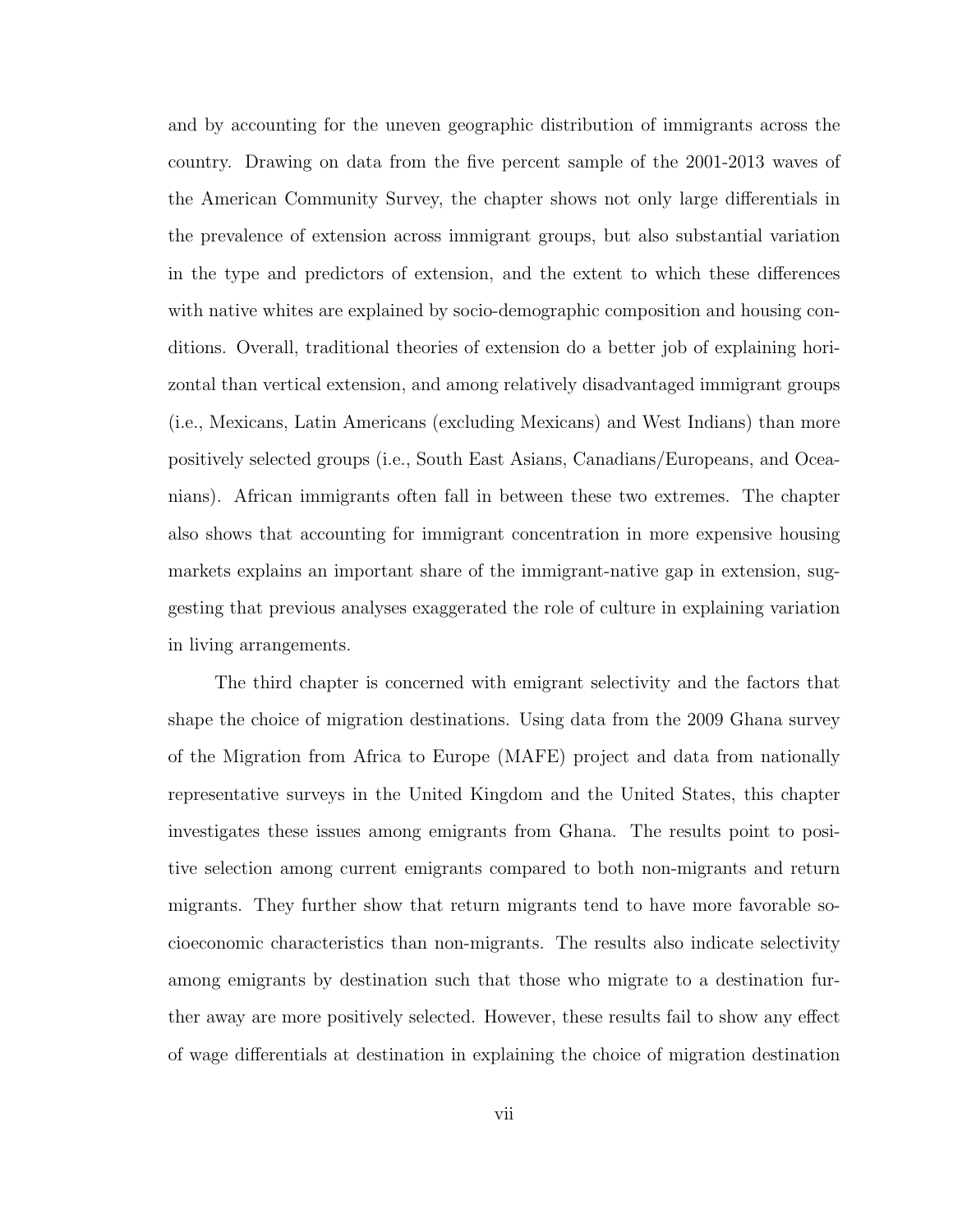among emigrants to the United Kingdom and the United States. This chapter offers three contributions to the literature on migrant selectivity. First, it focuses on selectivity among return migrants versus current emigrants and compares emigrants across destinations. Second, it assesses whether socioeconomic characteristics used at either the individual or household level influence migrant selectivity. Finally, it tests empirically two theoretical pathways (neoclassical and network theories) relating migrant characteristics to the choice of migration destinations.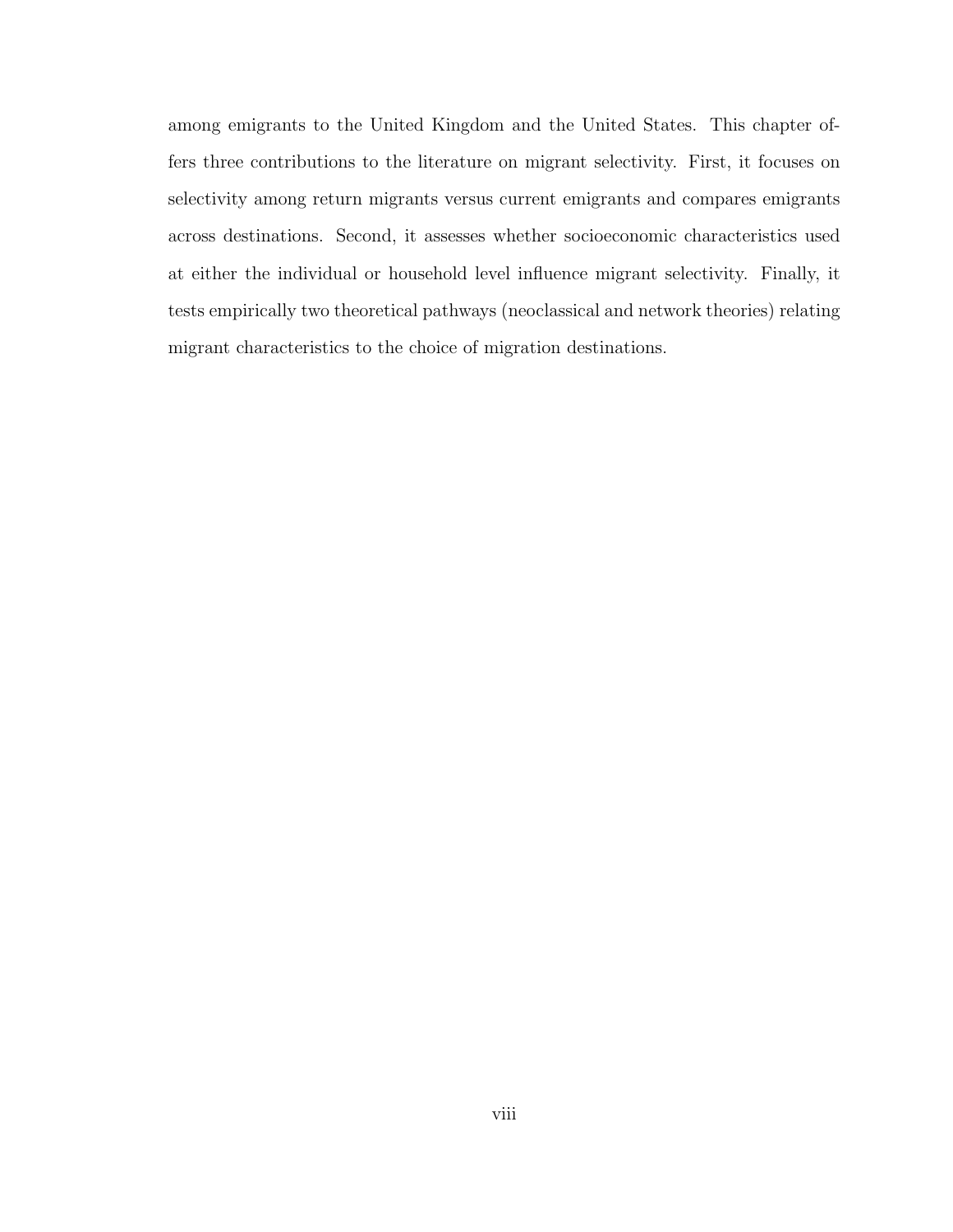# TABLE OF CONTENTS

| iv                                                                    |                |  |  |  |  |  |  |
|-----------------------------------------------------------------------|----------------|--|--|--|--|--|--|
|                                                                       |                |  |  |  |  |  |  |
| xiii                                                                  |                |  |  |  |  |  |  |
| xiv                                                                   |                |  |  |  |  |  |  |
|                                                                       |                |  |  |  |  |  |  |
| CHAPTER 2: Role of Malaria Control in Improving Child Health in Main- |                |  |  |  |  |  |  |
| land Tanzania: Evidence from a Rapid Policy Scale-up                  | 6              |  |  |  |  |  |  |
| 2.1                                                                   | $\overline{7}$ |  |  |  |  |  |  |
| 2.2                                                                   | 9              |  |  |  |  |  |  |
| 2.3                                                                   | 18             |  |  |  |  |  |  |
| 2.4                                                                   | 26             |  |  |  |  |  |  |
| 2.5                                                                   | 30             |  |  |  |  |  |  |
| 2.6                                                                   | 36             |  |  |  |  |  |  |
| 2.7                                                                   | 43             |  |  |  |  |  |  |
| 2.8                                                                   | 46             |  |  |  |  |  |  |
| 2.9                                                                   | 47             |  |  |  |  |  |  |
| 2.10 Conclusion                                                       | 54             |  |  |  |  |  |  |
|                                                                       | 56             |  |  |  |  |  |  |
|                                                                       | 70             |  |  |  |  |  |  |
|                                                                       | 80             |  |  |  |  |  |  |
|                                                                       |                |  |  |  |  |  |  |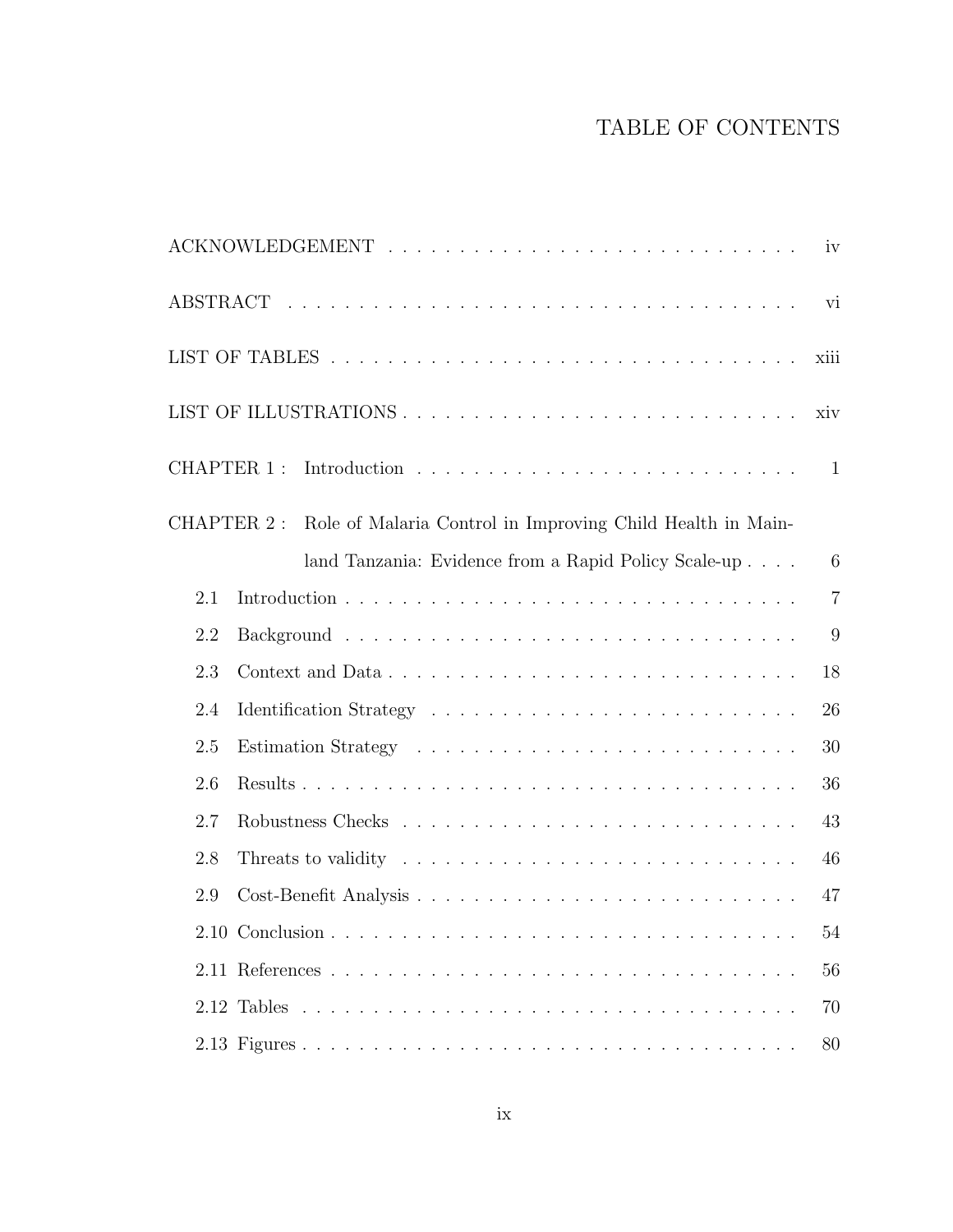| 83  |                                                                                |     |  |  |
|-----|--------------------------------------------------------------------------------|-----|--|--|
|     | CHAPTER 3 :<br>Immigration and Household Extension in the United States:       |     |  |  |
| 90  | New Patterns and Explanations                                                  |     |  |  |
| 91  |                                                                                | 3.1 |  |  |
| 93  | 3.2                                                                            |     |  |  |
| 98  | 3.3                                                                            |     |  |  |
| 102 | 3.4                                                                            |     |  |  |
| 109 |                                                                                | 3.5 |  |  |
| 113 |                                                                                | 3.6 |  |  |
| 116 |                                                                                | 3.7 |  |  |
| 120 |                                                                                | 3.8 |  |  |
|     | Emigrant Selectivity and Choice of Migration Destination:<br><b>CHAPTER 4:</b> |     |  |  |
| 125 |                                                                                |     |  |  |
| 127 |                                                                                | 4.1 |  |  |
| 129 |                                                                                | 4.2 |  |  |
| 136 |                                                                                | 4.3 |  |  |
| 146 |                                                                                | 4.4 |  |  |
| 156 |                                                                                | 4.5 |  |  |
| 160 |                                                                                | 4.6 |  |  |
| 166 |                                                                                | 4.7 |  |  |
| 172 |                                                                                | 4.8 |  |  |
| 173 |                                                                                | 4.9 |  |  |
|     |                                                                                |     |  |  |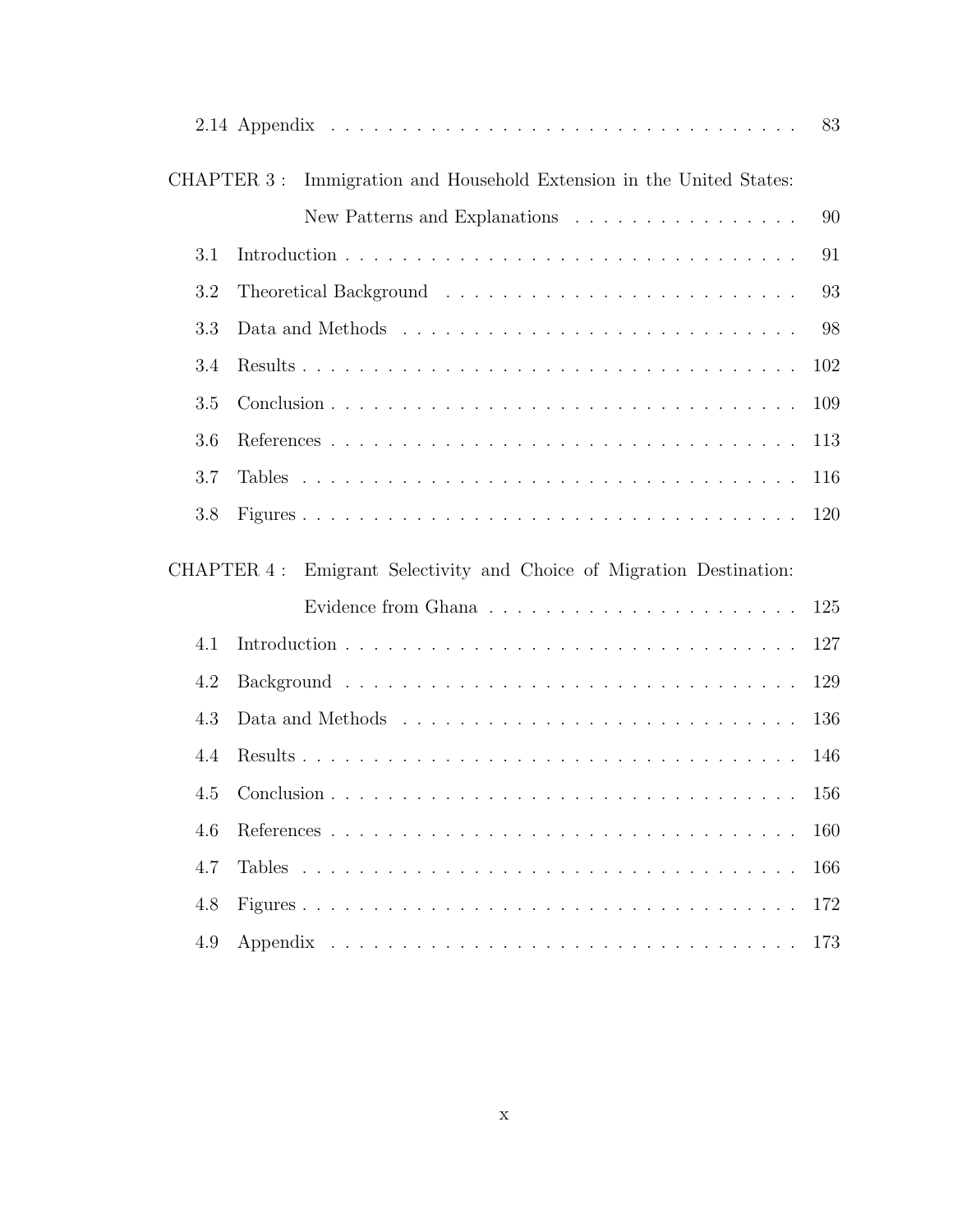# LIST OF TABLES

|                                                                     | TABLE 2.1 : Distribution of Children under Five Ever Born to Women by     |     |  |  |
|---------------------------------------------------------------------|---------------------------------------------------------------------------|-----|--|--|
|                                                                     | Year of Birth and Survival Status                                         | 70  |  |  |
|                                                                     | TABLE 2.2: Test of Proportional-Hazards Assumption Based on the Shoen-    |     |  |  |
|                                                                     |                                                                           | 71  |  |  |
|                                                                     | TABLE 2.3 : Relationship between measures of child health and population- |     |  |  |
|                                                                     | adjusted falciparum prevalence (PFPR) in children aged 2 to               |     |  |  |
|                                                                     |                                                                           | 72  |  |  |
|                                                                     | TABLE 2.4 : Sample Characteristics by Survey Year and Malaria Endemic-    |     |  |  |
|                                                                     | ity (Mean or Proportion), Children $\lt 5$                                | 73  |  |  |
|                                                                     | TABLE 2.5 : Hazard Ratios from Cox Regression of Child Mortality, Chil-   |     |  |  |
|                                                                     |                                                                           | 74  |  |  |
|                                                                     | TABLE 2.6 : Odds Ratios from Logistic Regression of Indicators of Anemia  |     |  |  |
|                                                                     | and Nutritional Health, Children $< 5$                                    | 75  |  |  |
|                                                                     | TABLE 2.7 : Hazard Ratios of Cox Regression and Odds Ratios from Lo-      |     |  |  |
|                                                                     | gistic Regression, Extending Previous Models, Children $< 5$ .            | 76  |  |  |
|                                                                     | TABLE 2.8 : Hazard Ratios of Cox Regression and Odds Ratios from Placebo  |     |  |  |
|                                                                     | Regression of Whether Child Has Anemia and Hazard Ratios                  |     |  |  |
|                                                                     | from Placebo Cox Regression for Child Mortality, Children $< 5$           | -77 |  |  |
|                                                                     | TABLE 2.9 : Survival Outcomes of Malaria Control between 2000-5 and       |     |  |  |
|                                                                     | 2005-10 in Mainland Tanzania                                              | 78  |  |  |
|                                                                     | TABLE 2.10 : Population Estimates in Mainland Tanzania                    | 78  |  |  |
| TABLE 2.11 : Economic and Demographic Net Benefits from the Malaria |                                                                           |     |  |  |
|                                                                     | Program (Cost of Program for 20 years) $\ldots \ldots \ldots \ldots$      | 79  |  |  |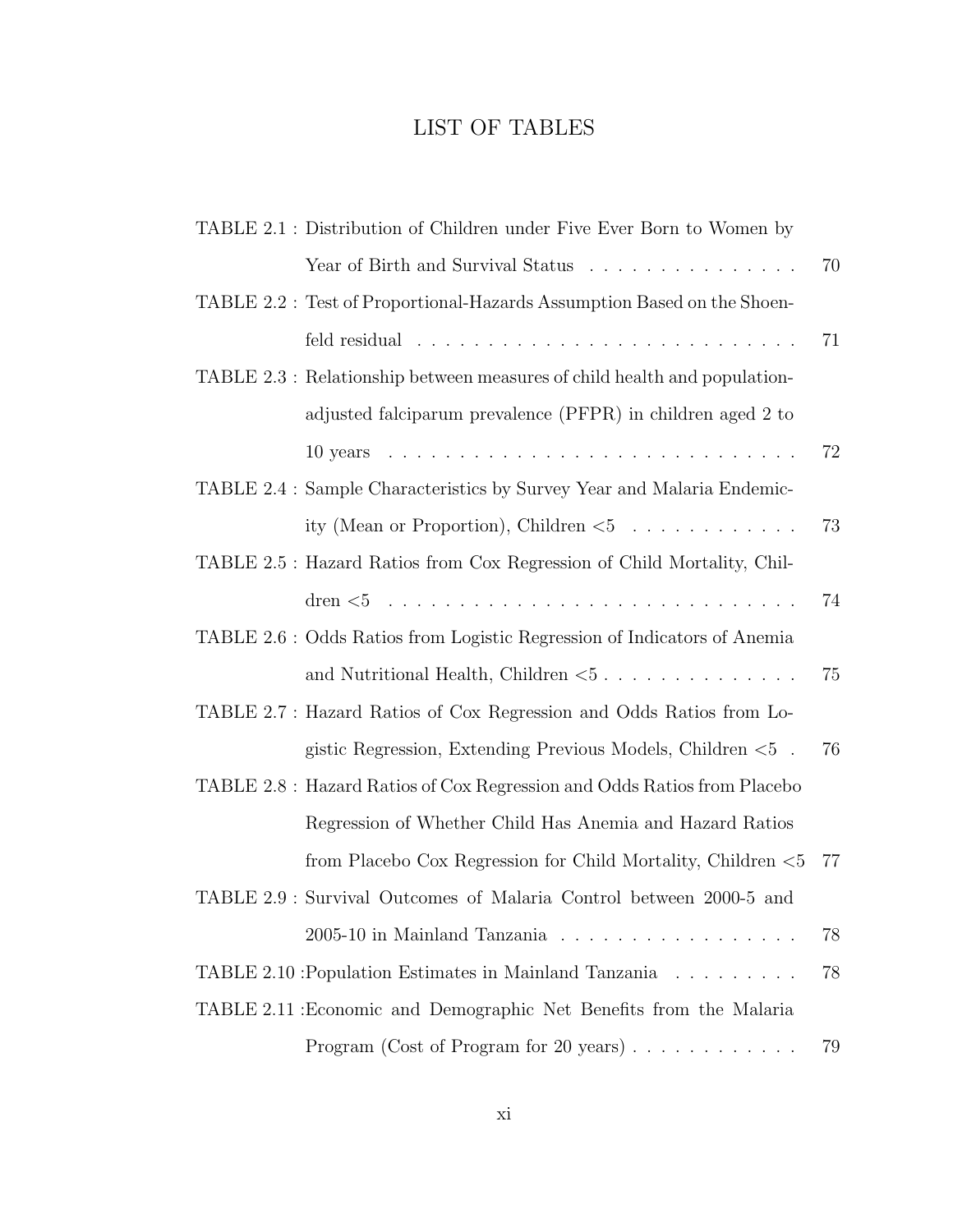- TABLE 3.1 : Descriptive statistics for non-Hispanic native-born and foreignborn ages 25+: 50 states and the District of Columbia, ACS 2001-2013 (percentage unless otherwise noted) . . . . . . . . 116
- TABLE 3.2 : Relative risk ratios from multinomial logistic regression models of extended family living arrangements among non-Hispanic native-born and foreign-born ages 25+, by type of extension: 50 states and the District of Columbia, ACS 2001-2013 (N=3,382,048)117
- TABLE 3.3 : Relative risk ratios from a series of multinomial logistic regression models of extended family living arrangements among foreign-born ages 25+, by type of extension: 50 states and the District of Columbia, ACS 2001-2013 . . . . . . . . . . . . . 118
- TABLE 3.4 : Relative risk ratios from a series of multinomial logistic regression models of extended family living arrangements among foreign-born ages 25+, by type of extension: 50 states and the District of Columbia, ACS 2001-2013 (Continued) . . . . . . 119
- TABLE 4.1 : Sample Characteristics by Emigration Status Unless Otherwise Stated, Entries are Percentages (MAFE Ghana 2009, ages 25-64) . . . . . . . . . . . . . . . . . . . . . . . . . . . . 166 TABLE 4.2 : Sample Characteristics by Emigration Destination - Unless Otherwise Stated, Entries are Percentages (MAFE Ghana 2009, ages 25-64) . . . . . . . . . . . . . . . . . . . . . . . . . . . . 167 TABLE 4.3 : Odds Ratios from Logistic Regression of Whether Household Member is Currently Living Abroad among Ghanaians ages

25-64, Omitted Category = Non-Migrants+Return Migrants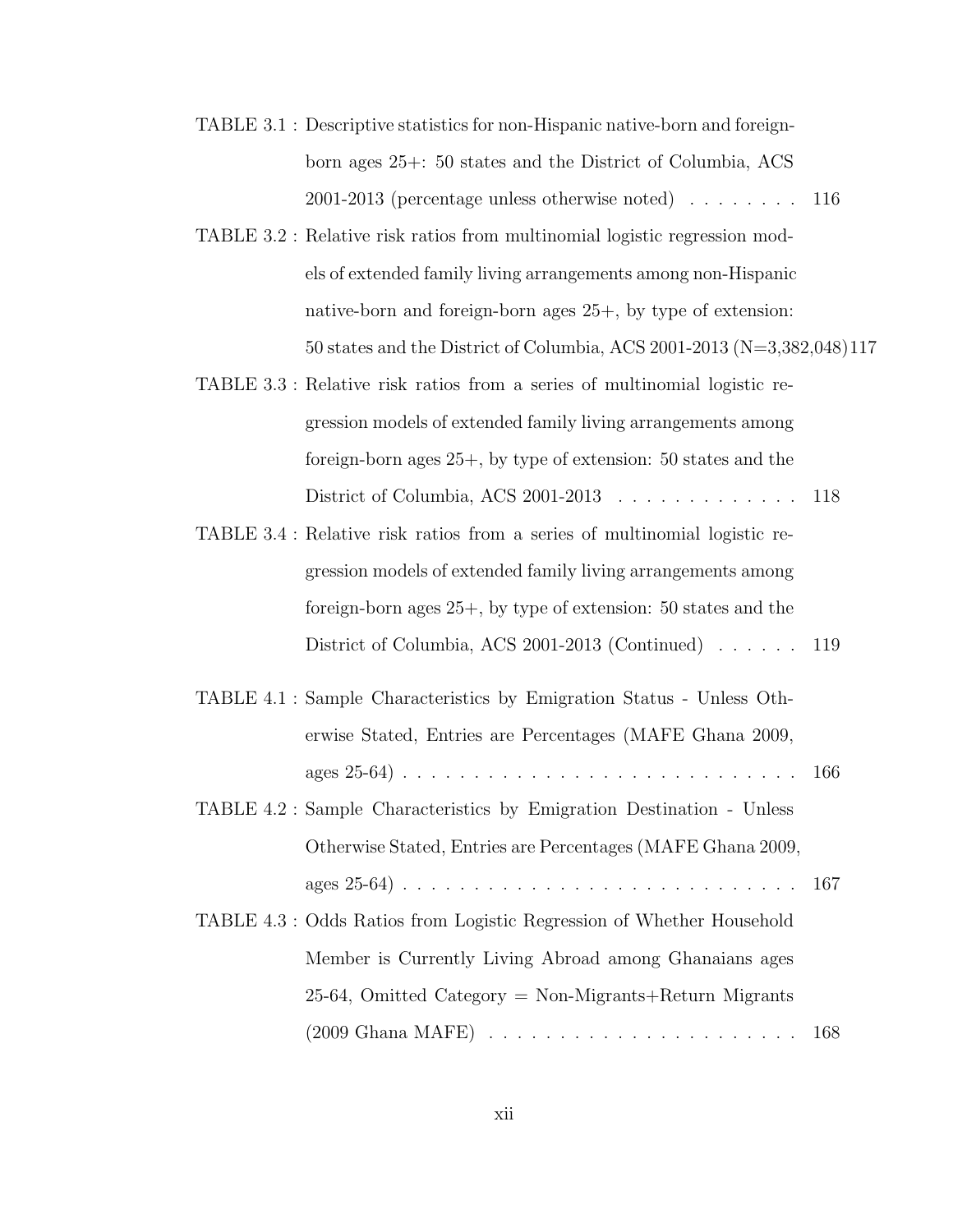| TABLE 4.4 : Odds Ratios from Multinomial Logit Regression of Emigra-        |  |
|-----------------------------------------------------------------------------|--|
| tion Status among Ghanaians ages 25-64, Omitted Category                    |  |
| $=$ Non-Migrants (2009 Ghana MAFE) $\ldots \ldots \ldots \ldots \ldots 169$ |  |
| TABLE 4.5 : Odds Ratios from Multinomial Logit Regression of Emigra-        |  |
| tion Status among Ghanaians ages 25-64, Omitted Category                    |  |
| $=$ Emigrants in Europe (2009 Ghana MAFE) 170                               |  |
| TABLE 4.6 : Odds Ratios from Logistic Regression of Whether Emigrants       |  |
| Move to the United States among Emigrants 25-64, (2009)                     |  |
|                                                                             |  |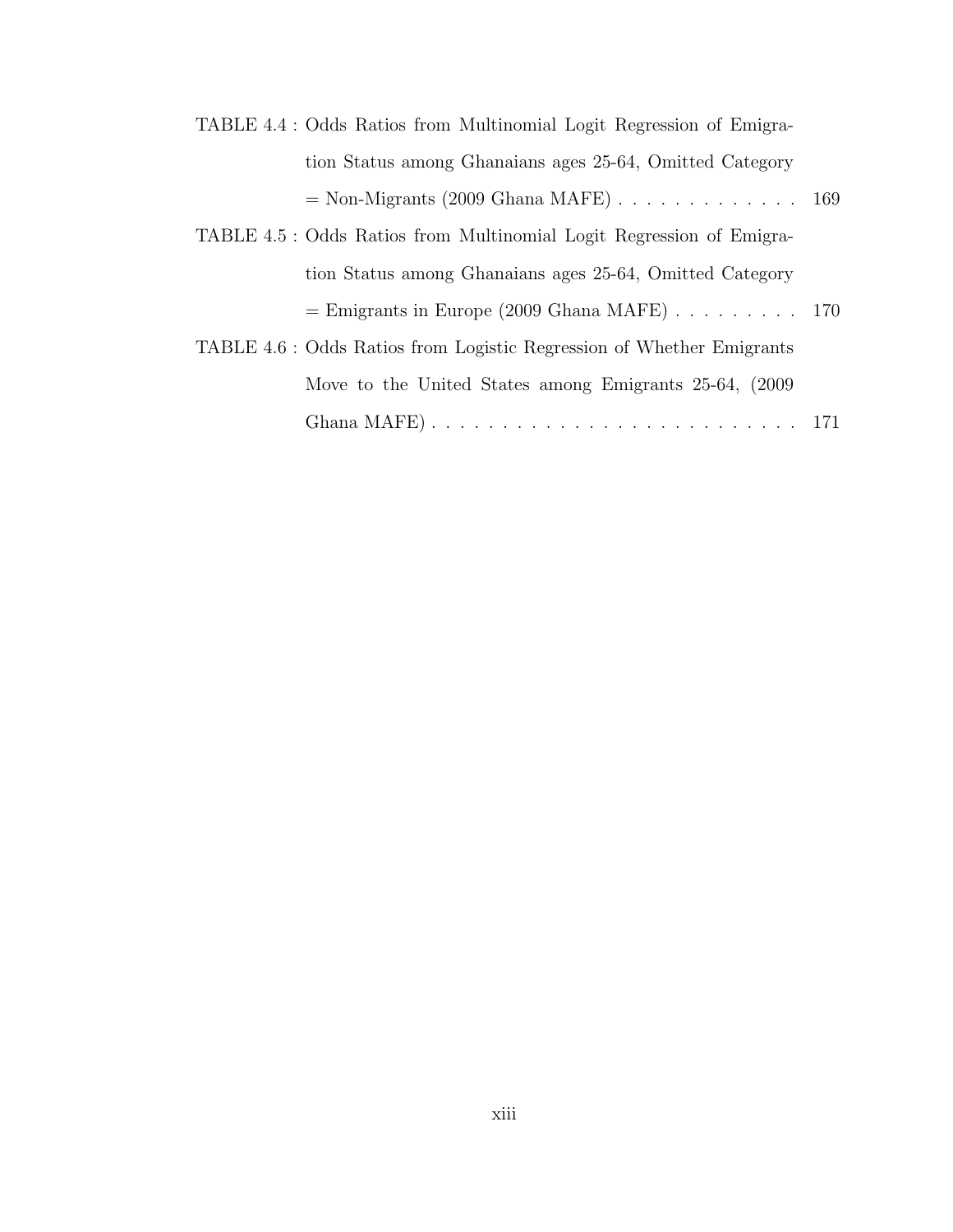# LIST OF ILLUSTRATIONS

|  | FIGURE 2.1 : Population-Adjusted Mean Prevalence of Malaria among Chil-        |     |
|--|--------------------------------------------------------------------------------|-----|
|  | dren Aged 2 -10 in Tanzania                                                    | 80  |
|  | FIGURE 2.2 : Kaplan-Meier Estimates of Survivor among Children under           |     |
|  |                                                                                | 81  |
|  | FIGURE 2.3 : Estimated Survivor: Effects of Malaria Program, Tanzania          |     |
|  |                                                                                | 82  |
|  | FIGURE 3.1 : Relative Risk Ratios of Horizontal Extension by Sending Re-       |     |
|  |                                                                                | 120 |
|  | FIGURE 3.2 : Relative Risk Ratios of Vertical Extension by Sending Region 121  |     |
|  | FIGURE 3.3 : Fully Adjusted Relative Risk Ratios of Horizontal Extension       |     |
|  | by Income and Sending Region                                                   | 122 |
|  | FIGURE 3.4 : Fully Adjusted Relative Risk Ratios of Vertical Extension by      |     |
|  |                                                                                | 123 |
|  | FIGURE 3.5 : Fully Adjusted Relative Risk Ratios of Extension by Dura-         |     |
|  | tion and Sending Region $\ldots \ldots \ldots \ldots \ldots \ldots \ldots 124$ |     |
|  | FIGURE 4.1 : Legal Emigration from Ghana to the United Kingdom and             |     |
|  |                                                                                |     |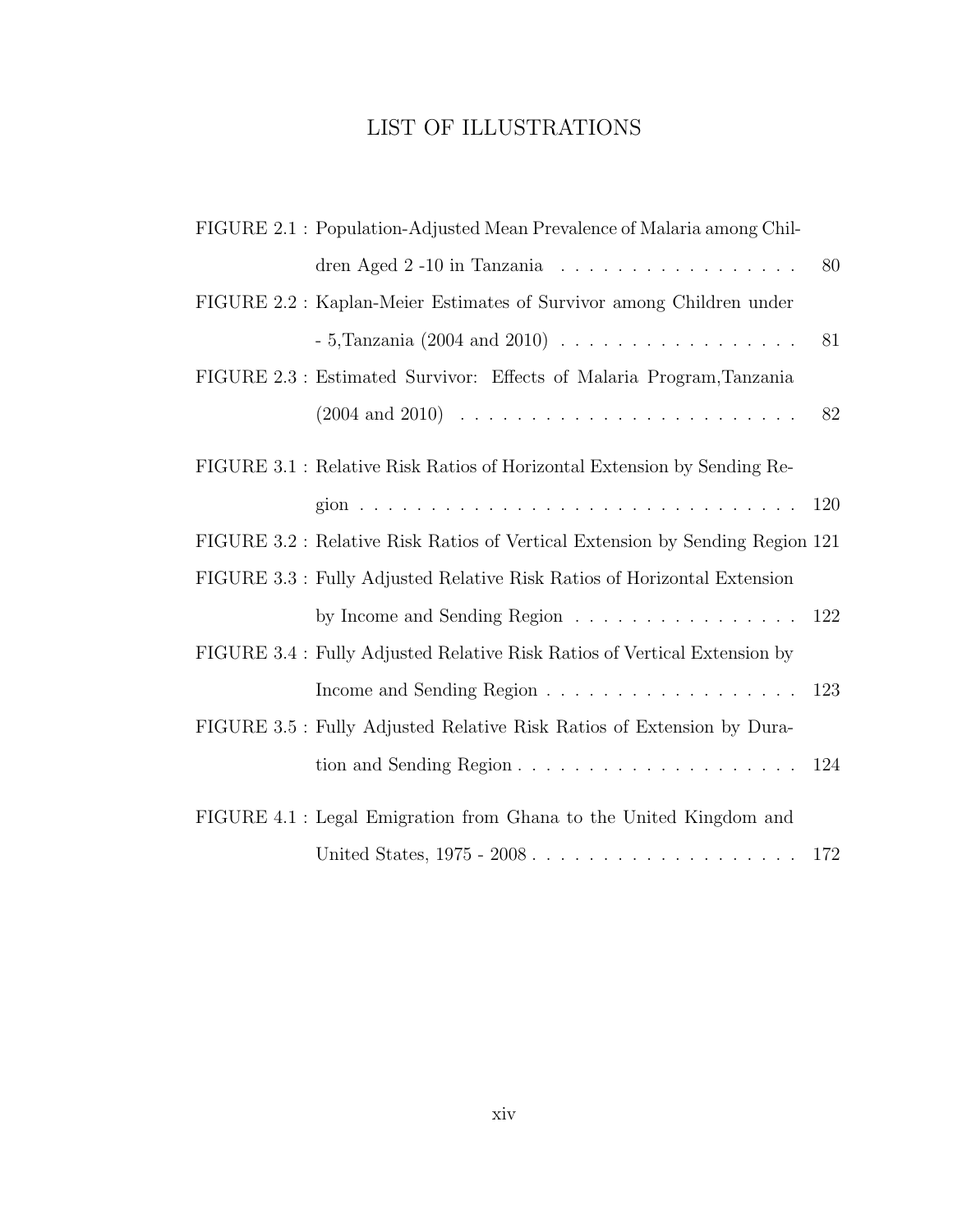## CHAPTER 1 : Introduction

Using a three-chapter design, this dissertation addresses multiple topics of current population processes pertaining to child health, migration, and living arrangements.

The first chapter is concerned with the impact evaluation of malaria control interventions in mainland Tanzania, where malaria imposes a high disease burden on the population, especially on children. Recently, there have been several interventions that seek to control or eradicate malaria in African countries, after many experimental pilot studies established the effectiveness of delivery of insecticide-treated bednets, rapid diagnosis and treatment of malaria cases, and intermittent preventive treatment among pregnant women (Alonso et al. 1993, Binka et al. 1996, D'Alessandro et al. 1995, Greenwood et al. 1987, Ter Kuile et al. 2003). Since the early 2000's massive malaria control interventions have been implemented in Africa. At the same time, child health has witnessed tremendous improvements in most countries. Yet, the extent to which malaria control interventions have contributed to these improvements in child health is not currently known. The main reason for this knowledge gap is the difficulty in finding plausible counterfactuals in the presence of large-scale health programs that are implemented at the national level. This chapter addresses this challenge in mainland Tanzania by exploiting the timing of the dramatic scale up of interventions related to malaria control combined with the fact that pre-intervention malaria endemicity depends on ecology (as anopheles mosquitoes cannot thrive at altitudes above 1,900m (Mohammed et al. 2015, NMCP-MoHSW 2013, Taylor and Mutambu 1986)) to assess the impact of malaria control on child health. The counterfactuals are defined as areas that are naturally inhospitable for malaria mosquitoes, where malaria control activities would virtually have no impact on child health. The empirical strategy employed is a difference-in-difference approach. Using birth his-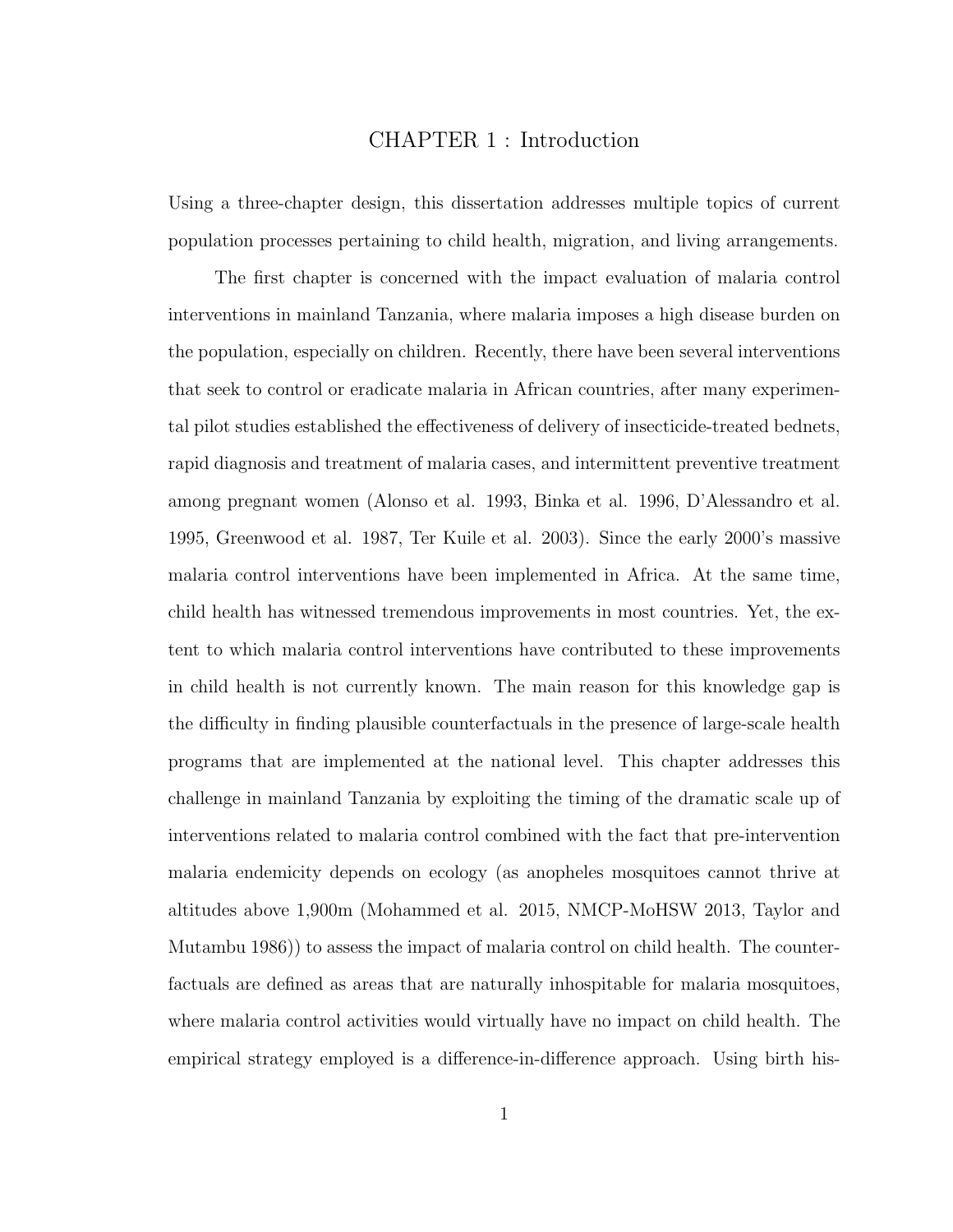tory data and measures of child nutritional health from the 2004-5 and 2009-10 waves of the Tanzanian Demographic and Health Survey, I estimate the specific contribution of malaria control to improvements in child mortality, morbidity, and nutritional health controlling for several socioeconomic confounders such as mother's education and mother's age.

The second chapter investigates patterns of living arrangements among the foreign-born in the United States. It is well established that living arrangements vary substantially between native-born and foreign-born populations within the United States, even net of socioeconomic and demographic differences across groups (Glick, Bean, and Van Hook 1997, Goldscheider and Bures 2003, Van Hook and Glick 2007). Immigrants' greater propensity to live in extended households is potentially a source of concern, as it may signal economic distress or a lack of incorporation into larger mainstream society (Kamo 2000, Moen and Wethington 1992). A clear understanding of the nature and source of disparate living arrangements across groups is also a critical issue in its own right, as they influence all analyses conducted at the household level; a failure to account for immigrants' tendency to live in extended households could result in an underestimation of ethno-racial inequality in a wide variety of economic outcomes, from household income to homeownership. In spite of the importance of living arrangements to stratification, the literature on the topic suffers from a number of shortcomings. First, the majority of research on the topic focuses on Latin American (particularly Mexican) and Asian immigrants. In addition, remarkable heterogeneity across immigrant groups with respect to human capital and background characteristics (Borjas 1994, Camarota 2012, Elo et al. 2015, Feliciano 2005, Jasso 2011, Jasso et al. 2004) offers new leverage in the attempt to separate economic from cultural sources of disparities in household extension (coresidence) from the native born. Another shortcoming of the household extension literature is that it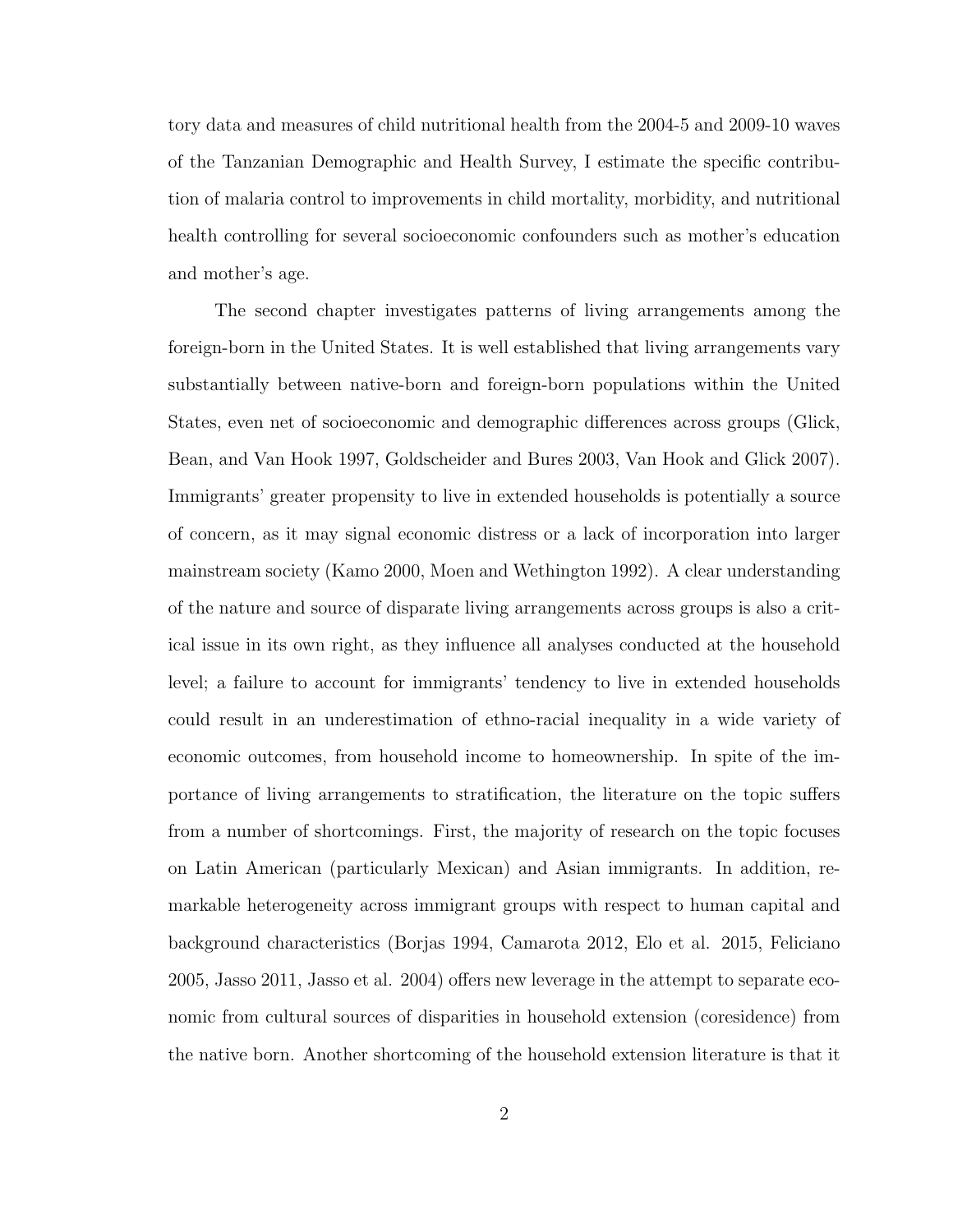often fails to distinguish between different types of extension. As Van Hook and Glick (2007) have highlighted, the determinants of vertical extension (across generations) often differ from those of horizontal extension (within generations). Finally, a common conclusion in the literature on immigrant extension is that much of the residual difference in living arrangements that remains between the foreign and native born after accounting for socio-demographic characteristics is attributable to disparate cultural preferences. However, previous studies have failed to consider how the uneven geographic distribution of groups across the country may also contribute to these disparities. Specifically, immigrant populations tend to be far more highly concentrated than the native born geographically, and are particularly over-represented in urban and coastal areas, where the cost of living is higher. It is thus important to take into consideration not only individual and household level characteristics, but also differences across groups in local context when assessing variation in extension patterns. Drawing on data from the 2001 through 2013 waves of the American Community Survey, I address these gaps in our understanding of immigrant household extension. First, I estimate up-to-date prevalence rates of extension among native-born non-Hispanic whites and multiple foreign-born groups (Mexicans, Latin Americans (excluding Mexicans), West Indians, South East Asians, Asians (excluding South East Asians), Africans, Oceanians, and Europeans), including the relative contribution of socio-demographic characteristics to household extension. Second, I assess the prevalence and predictors of extension separately for horizontal and vertical extension. Third, I investigate the extent to which variation in local context helps explain some of the residual differences across groups, net of socio-demographic differences, evident in previous studies. And finally, I examine variation in the predictors of extension across immigrant groups, separately for vertical and horizontal extension.

Finally, the third chapter examines emigrant selectivity and the factors that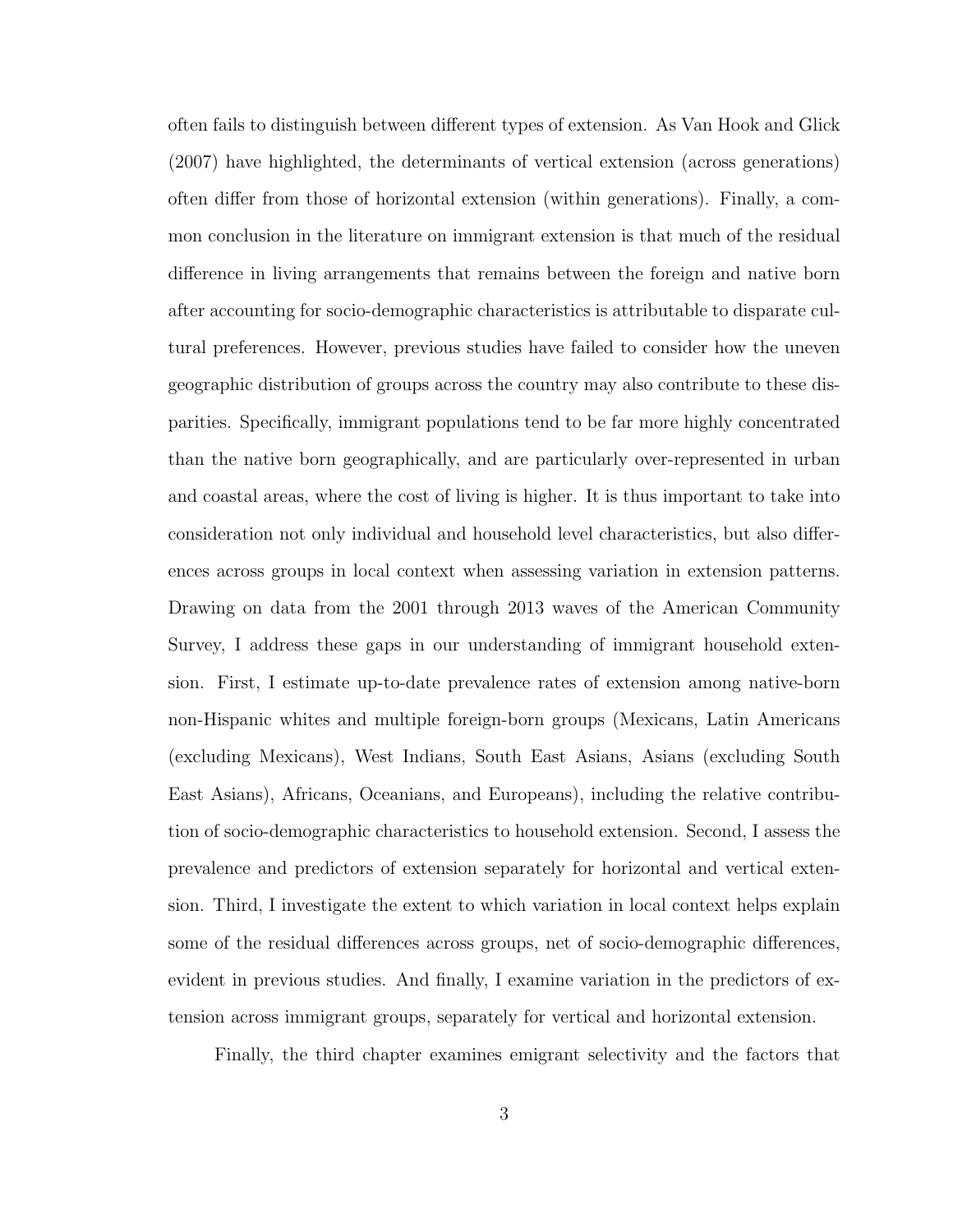shape the choice of migration destinations. The rapid and sustained increase in emigration from Africa has heightened interest in the selectivity of these flows (Castagnone et al. 2015, Schoumaker, Flahaux, and Beauchemin 2015, van Dalen, Groenewold, and Schoorl 2003). Understanding the nature and scope of selective emigration out of Africa is important for both theoretical and policy reasons, since it is closely related to the ongoing debates about brain-drain and its consequences for Africa (Anarfi, Quartey, and Agyei 2010, Docquier and Rapoport 2007, 2012). The outflow of skilled emigrants is not only thought to deprive African nations from citizens who can make the most valuable contribution to the development process, but it is also thought to cause losses in public spending on education as emigrants receive education in their origin countries before migration (Anarfi, Quartey , and Agyei 2010, Docquier and Rapoport 2007, 2012). Although selective emigration out of Africa has important implications for development, it remains relatively understudied. Using data from the 2009 Ghana survey of the Migration from Africa to Europe project (MAFE), the British Labor Force Survey (waves 2010-12), and the American Community Survey (waves 2005-10), this study bridges four gaps in our understanding of selectivity among emigrants from Africa. First, this study investigates how current emigrants compare to return migrants and non-migrants in terms of their socioeconomic characteristics. Second, it explores whether emigrants to various destinations differ in their socioeconomic characteristics. Third, the study examines selectivity by using alternative measures of socioeconomic characteristics at either the individual or household level. Finally, it investigates whether Ghanaian emigrants to the United Kingdom and the United States base their migration decision on a comparison of earnings across multiple destinations or whether they rely on the presence of networks to choose their emigration destinations.

Although the three essays represent self-contained, independent articles, they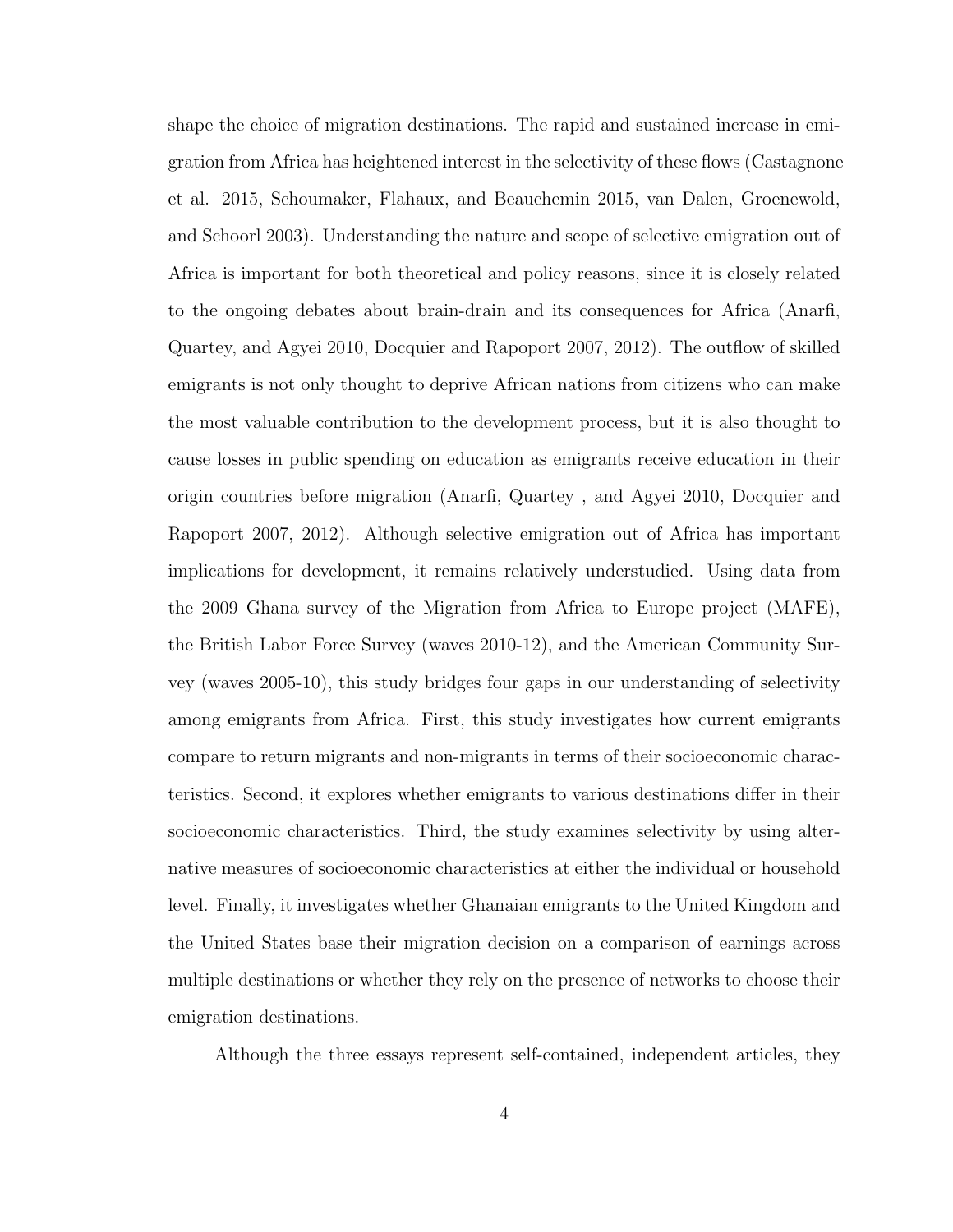share the commonality that they contribute new empirical knowledge with important policy implications for the health and wellbeing of populations in both developing and developed countries. They also utilize various methodological approaches to investigating population processes.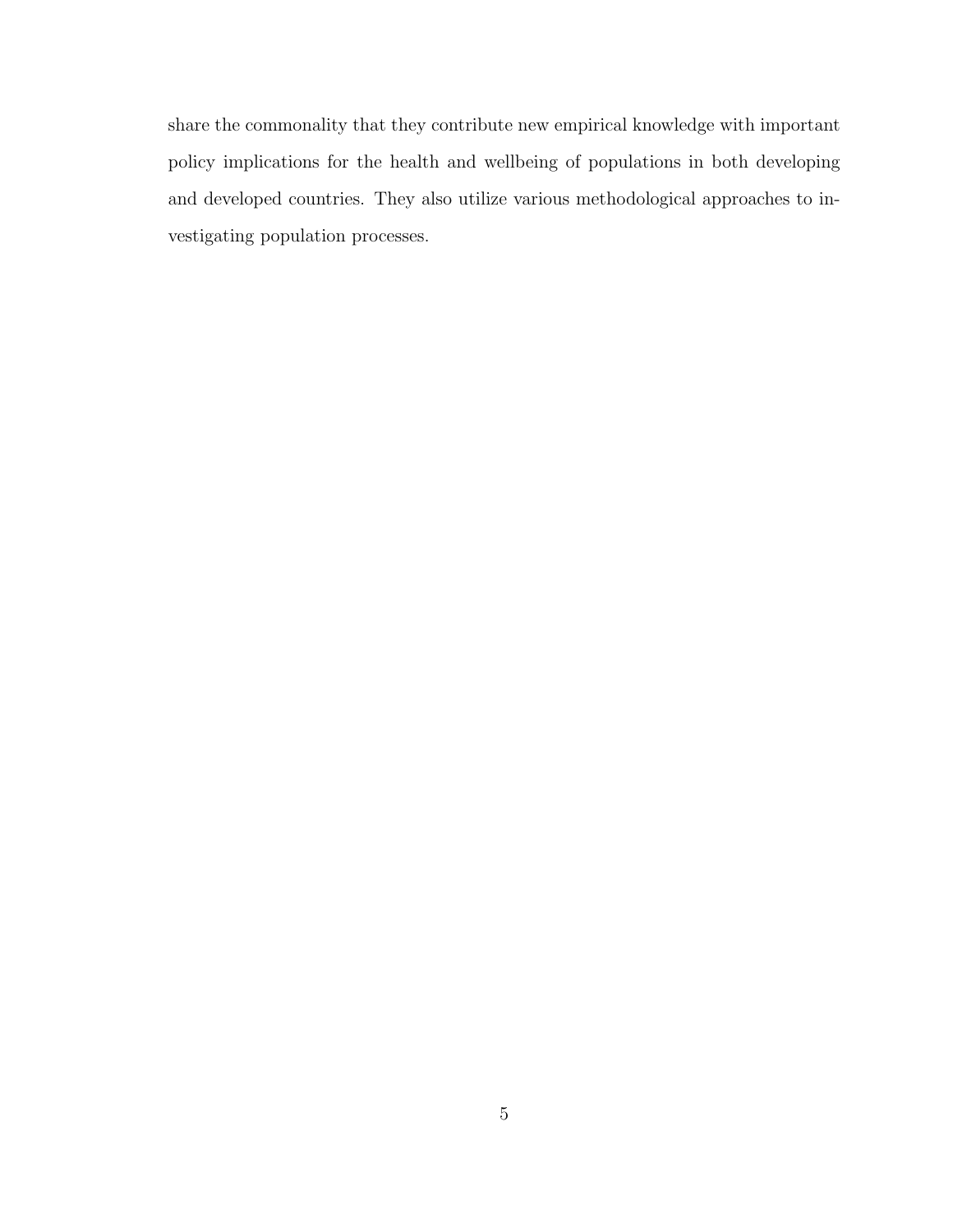# CHAPTER 2 : Role of Malaria Control in Improving Child Health in Mainland Tanzania: Evidence from a Rapid Policy

Scale-up

## Abstract

Malaria eradication is a major policy concern in developing countries, where the disease imposes a high burden on child health. Since 2004, in mainland Tanzania, malaria control interventions have experienced a rapid scale-up. Between 2004 and 2010, the budget devoted to malaria control has risen from less than \$10 million to nearly \$140 million. Interventions targeting malaria eradication have mainly consisted of a delivery of insecticide-treated bednets (ITN). I exploit the timing of this sharp increase in the delivery of ITN, along with the variation in malaria endemicity across the country due to ecology, to evaluate the impact of malaria control interventions on child health with an intent to treat in mainland Tanzania. My estimates suggest that, on average, malaria control interventions have helped avert approximately 17.9 deaths for every 1,000 live births. In relative terms, they have contributed to 57.7 percent of the reduction in under-five mortality between 2004 and 2010. These interventions have also improved other measures of child health, such as anemia and stunting, whose odds have been reduced by 52 and 36 percent, respectively.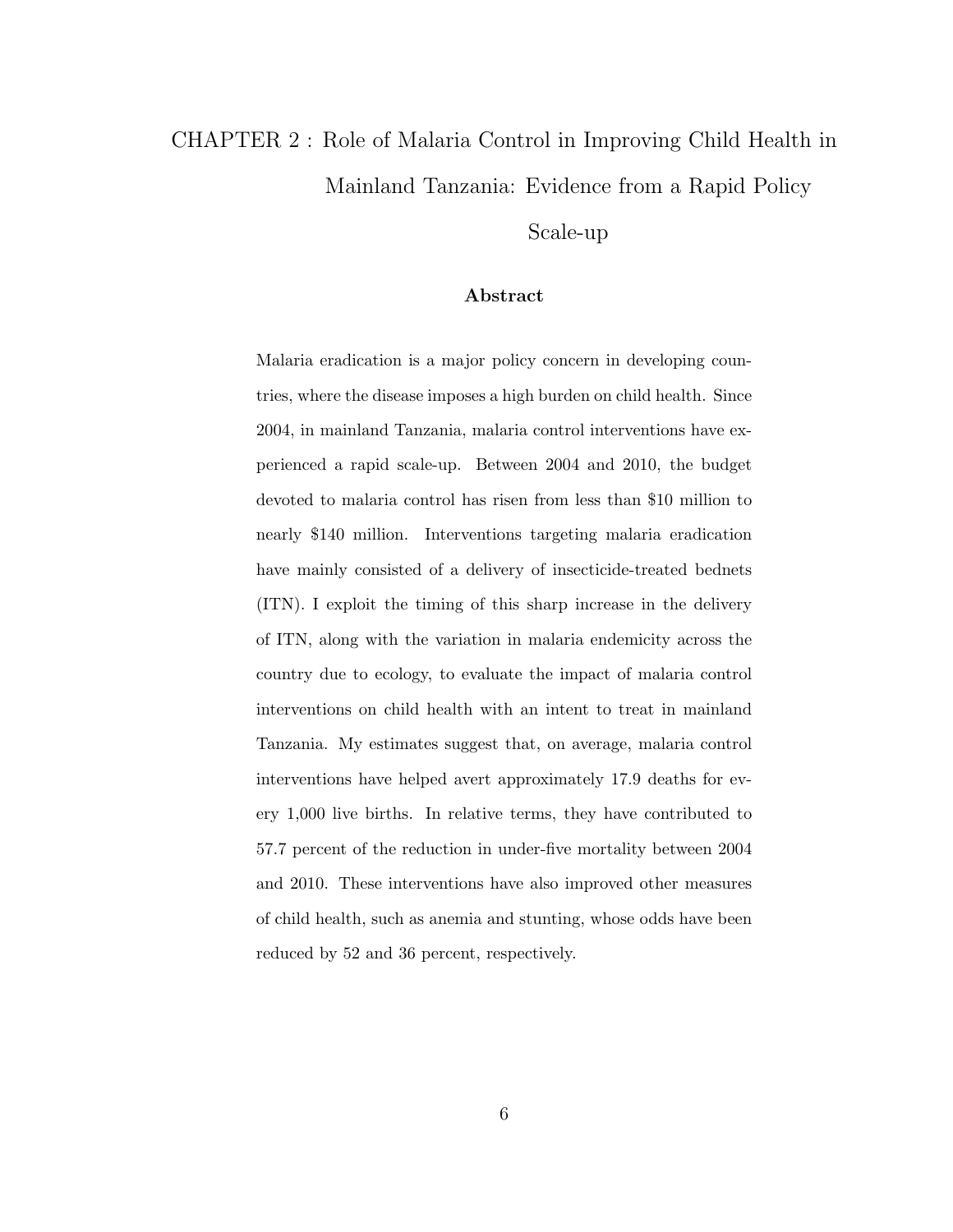## 2.1. Introduction

The extent to which interventions geared toward malaria control have improved child health is an important concern among policy makers and researchers, as this disease is thought to impose a high burden on children's health (Rowe et al. 2007, Smithson et al. 2015, Steketee and Campbell 2010, TMIERG 2012, WHO 2014). Many studies have investigated the impact of national malaria control in African countries, where Plasmodium falciparum, the dominant parasite strain, is responsible for high morbidity and mortality, especially among children, who typically do not have an immune system well developed against malaria (Rowe et al. 2007, Steketee and Campbell 2010). Most of these studies, relying on an after-before design combined with a "plausibility argument" (Rowe et al. 2007), have suggested possible large health benefits attributable to malaria control. For example, many have documented a downward trend in indicators such as under-five mortality and the prevalence of anemia associated with scale up malaria control interventions (Rowe et al. 2007, Smithson et al. 2015, Snow, Trape, and Marsh 2001, Steketee and Campbell 2010, TMIERG 2012).

Yet, there are three shortcomings in past studies of the impact of national malaria control on child health. First, they usually fail to provide estimates of the effect size of health improvements that can unambiguously be related to malaria control interventions (Rowe et al. 2007). In other words, they often do not quantify the specific contribution of malaria control to improvements in child health. Second, these studies do not usually control for confounders such as socioeconomic characteristics of children under study. Third, they do not investigate the contribution of malaria control to improving child nutritional health.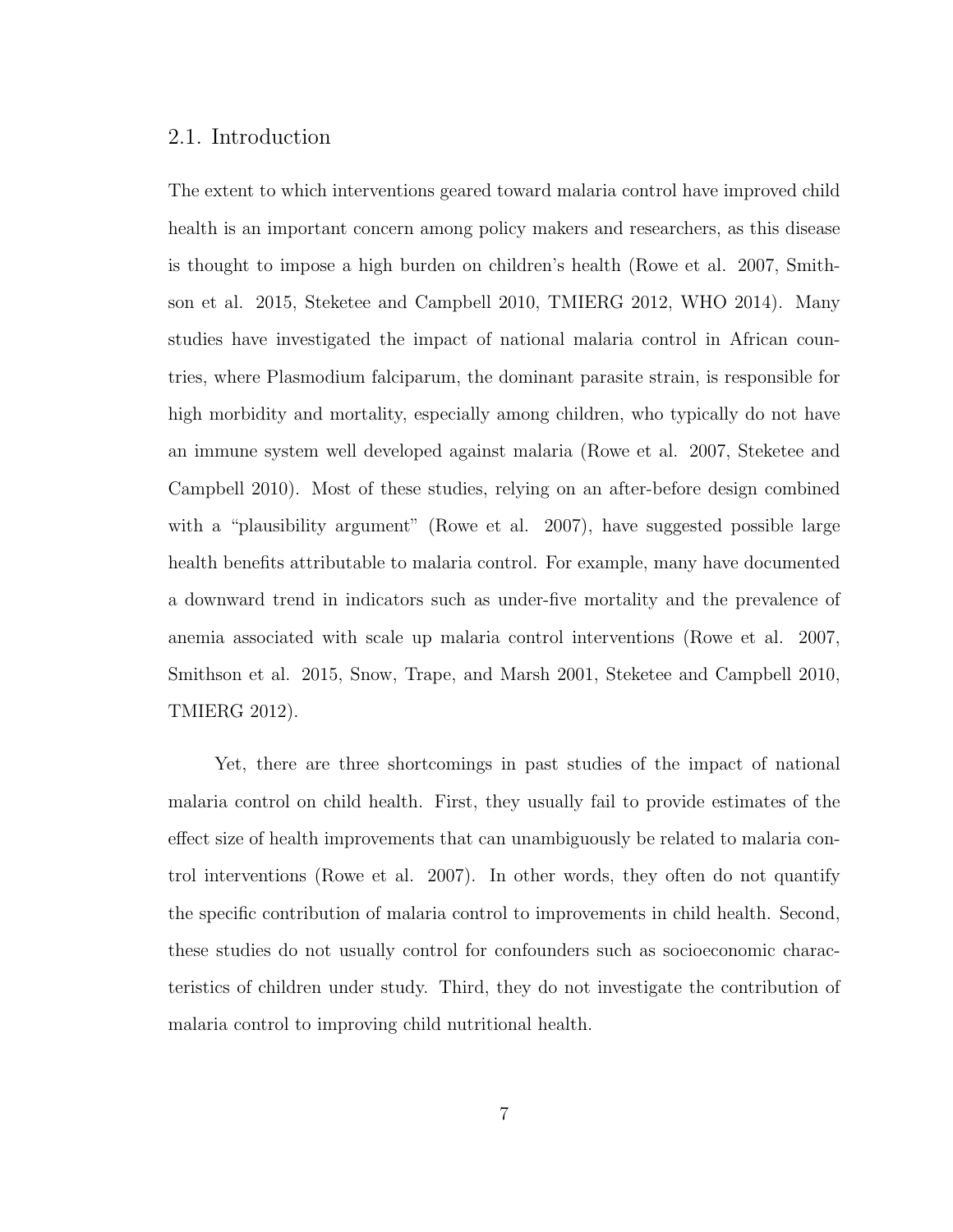This paper addresses these shortcomings by using indicators of child nutritional status and by employing a difference-in-difference strategy. It exploits the timing of the dramatic scale up of interventions related to malaria control combined with the fact that malaria endemicity depends on ecology (as anopheles cannot thrive at altitude above 1,900m (Mohammed et al. 2015, NMCP-MoHSW 2013, Taylor and Mutambu 1986)) to assess the impact of malaria control on child health in mainland Tanzania. The malaria control interventions have mainly consisted of vector control activities, introduced gradually beginning in 2000. Between 2004 and 2006, a voucher scheme was implemented to provide subsidized insecticide-treated bednets to pregnant women (Hanson et al. 2008). In 2007, the voucher scheme was expanded to children under five (Hanson et al. 2008), while, in 2008, a catch-up campaign has provided more than 9 million bednets at the national level (Bonner et al. 2011). During the same time period, all-cause under-five mortality has decreased from 112 deaths per 1,000 live births in 2004 to 81 deaths in 2010 (Macro 2011, TMIERG 2012). Likewise, the prevalence of severe anemia dropped from 11.1 percent to 5.5 percent over the same time period (Macro 2011, TMIERG 2012).

Using birth history data and measures of child nutritional health from the 2004- 5 and 2009-10 waves of the Tanzanian Demographic and Health Survey, I estimate the specific contribution of malaria control to improvements in health among children under five. I examine a number of indicators of child mortality, morbidity, and nutritional health and controlling for several confounders. The estimates suggest that, on average, malaria control interventions have helped avert approximately 17.9 deaths for every 1,000 live births between 2004 and 2010. In relative terms, the interventions have contributed to 57.7 percent of the reduction in under-five mortality over this time period. These interventions have also reduced morbidity and improved child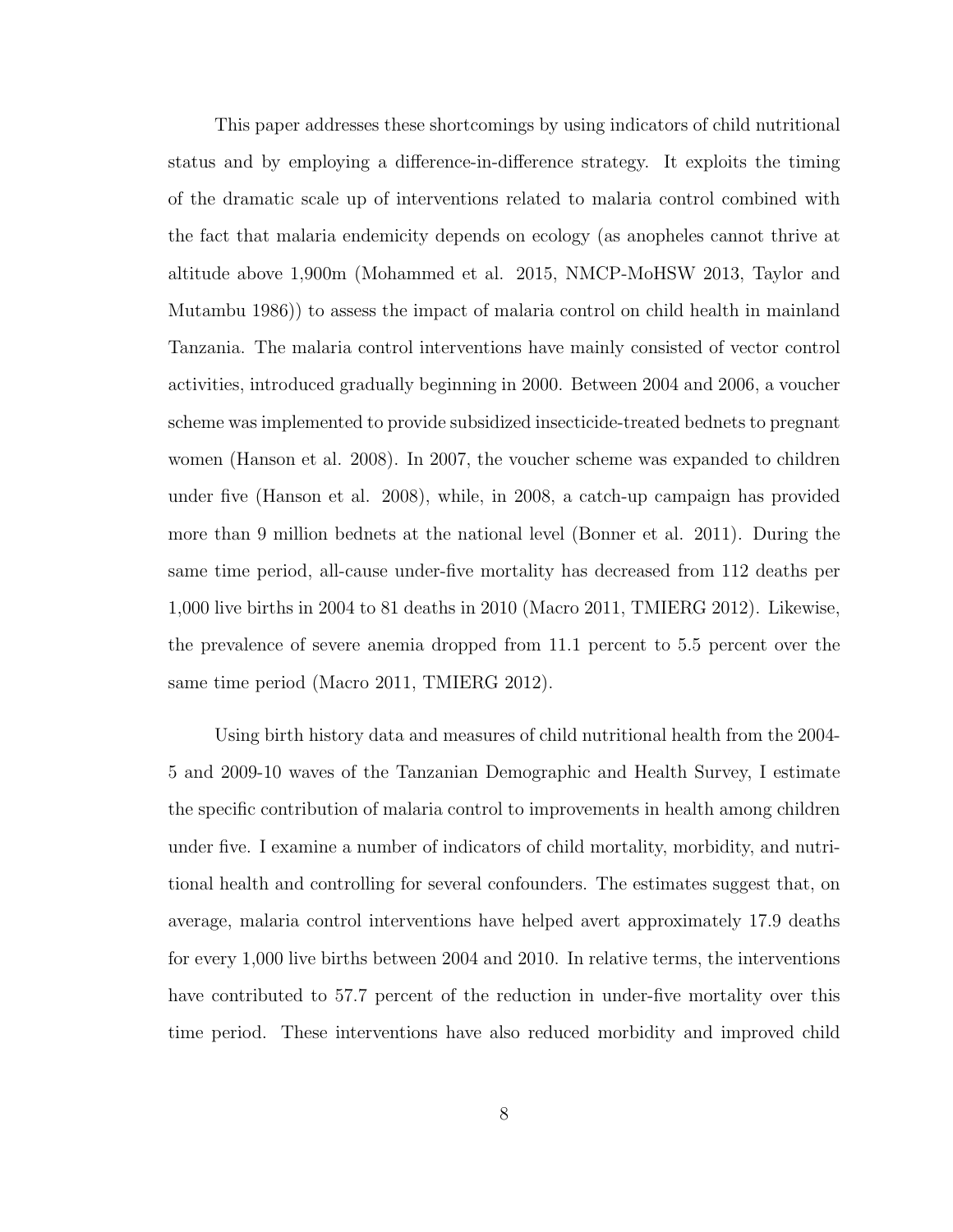nutritional health in a significant way.

The remainder of the paper is organized as follows. In Section 2.2, I present the related literature. Section 2.3 describes the context and the data. Section 2.4 presents the identification strategy, while Section 2.5 is devoted to the estimation strategy. Section 2.6 presents the results, followed by Section 2.7 that focuses on issues related to robustness checks. Section 2.8 describes threats to validity and Section 2.9 provides a cost-benefit analysis of the interventions. Finally, Section 2.10 concludes.

## 2.2. Background

#### 2.2.1. Malaria Disease

The malaria disease is caused by a parasite, the Plasmodium, which attacks red cells (erythrocytes) (Clark and Cowden 2003, Centers for Disease Control 2010, Newton and Krishna 1998, World Health Organization 2000). There are five plasmodium strains in the history of human malaria around the globe, and different plasmodia tend to thrive in different geographic areas (Centers for Disease Control 2010, Hall et al. 2005). The most common strain in Africa is Plasmodium falciparum, which is transmitted by a genus of mosquitoes named anopheles. In Africa, there are seven malaria mosquito species, among which anopheles gambae, anopheles arabiensis, and anopheles funestus are the most common (Hall et al. 2005).

The transmission of Plasmodium goes from anopheles to humans and then goes back to anopheles, following a two-host dynamic (Buffet et al. 2011, Clark and Cowden 2003, Centers for Disease Control 2010, Hall et al. 2005). The transmission starts when a feeding anopheles inoculates sporozoites (motile uni-cell parasites) into a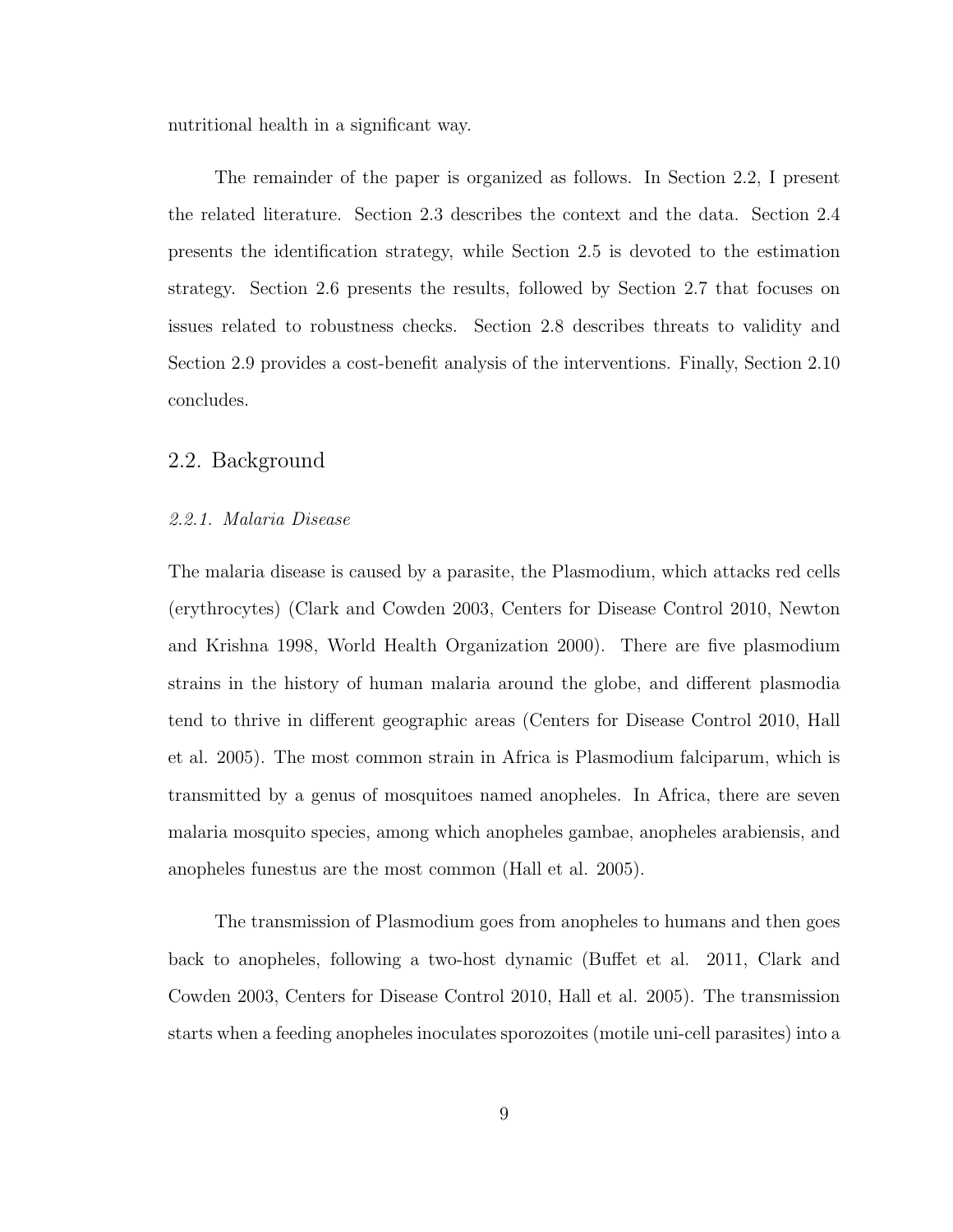human host. After inoculation, the malaria parasites go successively through the liver and blood.There is usually a window of seven to 30 days between the infective bite and the first appearance of malaria symptoms (Centers for Disease Control 2010). These symptoms can only be detected during the blood stage when evolved forms of sporozoites (merozoites) invade erythrocytes. The transmission cycle loops back to anopheles when they take a blood meal from a human host containing sexually differentiated forms of the malaria parasites. Upon the blood ingestion, these forms of parasites undergo several stages of growth inside the anopheles, lasting between 10 to 21 days, before they reach the stage of sporozoites that may initiate another transmission cycle (Centers for Disease Control 2010).

Formal diagnosis of malaria relies on parasitemia obtained by microscopy or by rapid malaria diagnosis tests. However, residents in high malaria prevalence regions, often resort to presumptive malaria treatment in the presence of a few malaria symptoms, which come as a response of the host immune system to the invasion and destruction of red cells. Clinically, uncomplicated malaria, the most common case of malaria in Africa, is associated with fever, a sensation of cold, nausea, vomiting, weakness, and anemia. In young children, it can also cause seizures (Centers for Disease Control 2010). Uncomplicated malaria can further be associated with a feeling of general malaise, headaches, and muscular pains. On the other hand, severe malaria is associated with organ impairment and conscience impairment (Centers for Disease Control 2010, Newton and Krishna 1998, World Health Organization 2000). The most prevalent forms of severe malaria affect the brain and to a lesser extent the kidneys. The Center for Disease Control recommends that healthcare providers consider severe malaria a medical emergency, requiring a prompt comprehensive treatment (Centers for Disease Control 2010).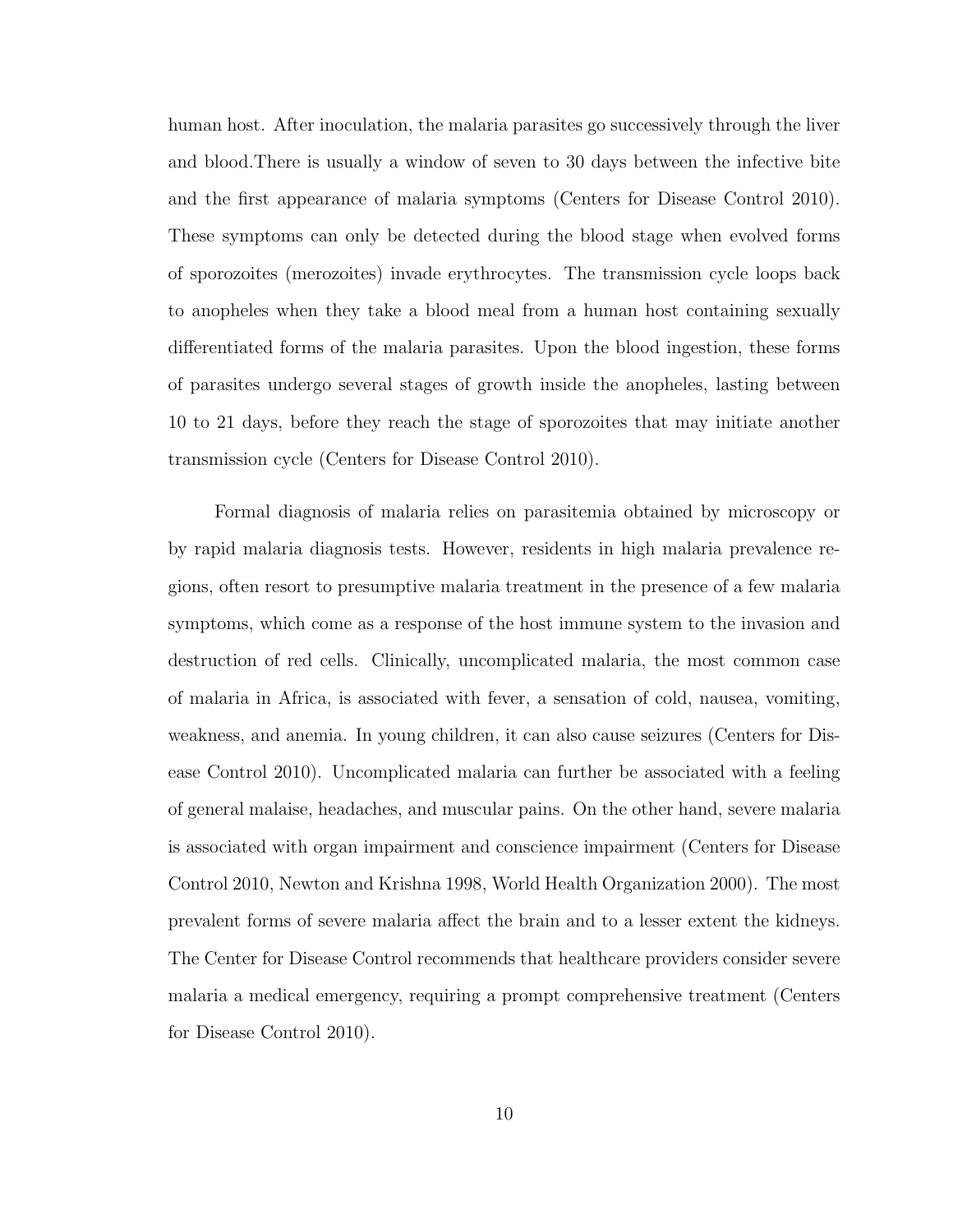#### 2.2.2. Malaria Entomology and Ecology

Ecological and climatic factors are important for mosquito development and survival, of these, temperature plays a crucial role (Bayoh 2001, Bayoh and Lindsay 2003, Bayoh and Lindsay 2004, Kirby and Lindsay 2004). Mosquitoes develop from eggs to adult vectors through several stages, among which the first few are aquatic. The aquatic development of mosquitoes is optimal under temperatures ranging from 22 to 28◦C (Bayoh 2001, Bayoh and Lindsay 2004). At temperatures below 16 ◦C and above 34◦C, larvae cannot produce adult mosquitoes (Bayoh 2001, Bayoh and Lindsay 2004). Mosquitoes' survivorship is the highest under temperatures between 15 to 25◦C, and their survivorship declines sharply as temperature increases (Bayoh 2001). Temperature also affects the length of each developmental stage of mosquitoes. Under a tropical climate, the time span from eggs to adult vectors lasts approximately five to 14 days, while in temperate climates this length is more than 30 days<sup>1</sup>. Thus, the likelihood of developing the malaria disease highly depends on seasons and geographic locations.

#### 2.2.3. Malaria and Child Mortality

Malaria is the third most important cause of death among children under five in Africa after pneumonia and diarrhea (Black et al. 2010). It is believed that between 16 and 60 percent of deaths occurring to those under five years of age are attributable to malaria in Africa (Alonso et al. 1993, Alonso et al. 1991, Black et al. 2010, Greenwood et al. 1987). In the last few decades, research on the role of malaria in

<sup>1</sup>https://www.cdc.gov/malaria/about/biology/mosquitoes/index.html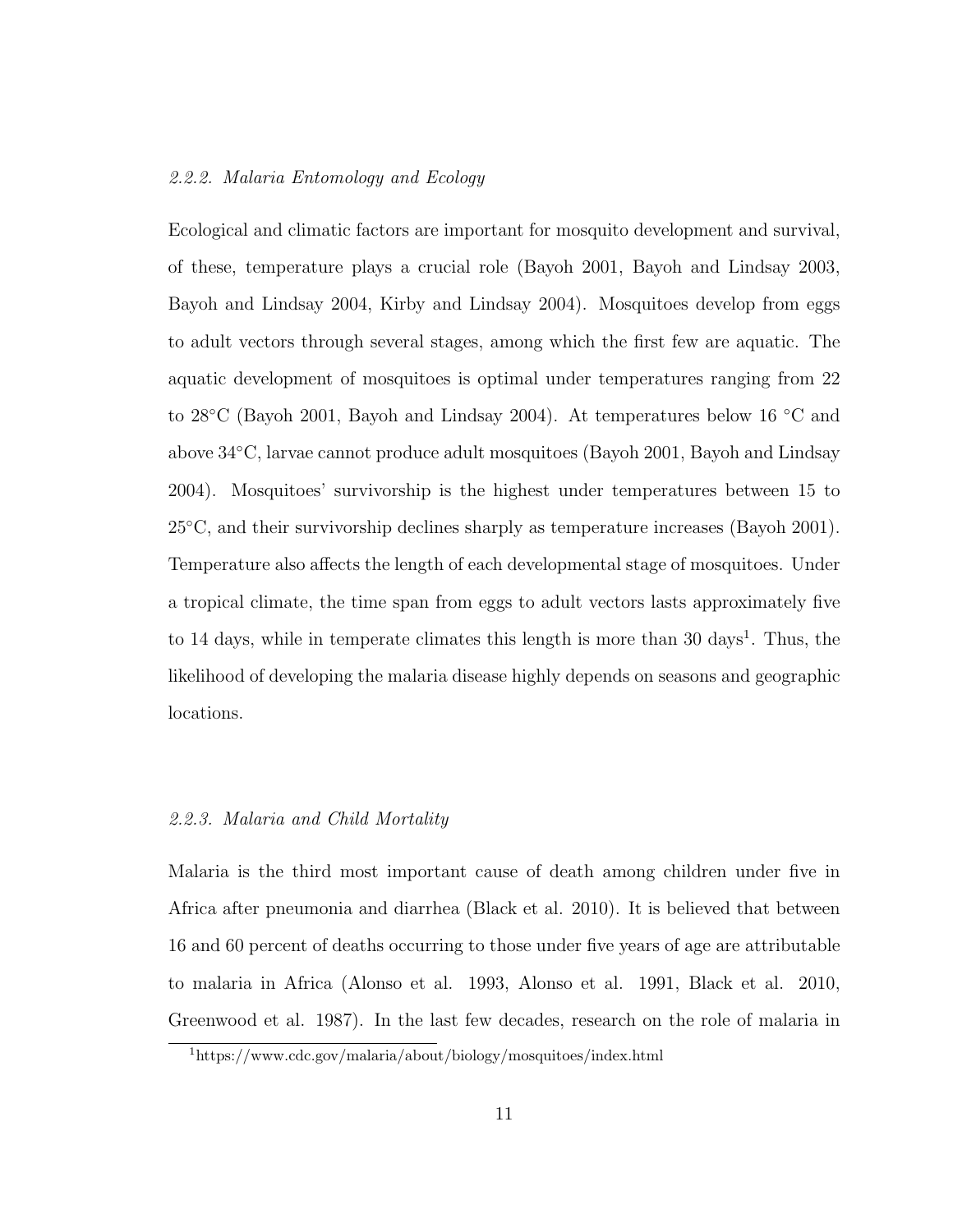child mortality has generated a substantial literature, encompassing a variety of study designs. Several studies have relied on cross-sectional analysis of data from verbal autopsy to investigate the proportion of deaths due to malaria. For instance, using data collected with a post-mortem questionnaire (verbal autopsy), Greenwood and colleagues (1987) find that malaria accounts for 25 percent of deaths in children aged one to four (Greenwood et al. 1987). Yet, this estimate of the contribution of malaria to child mortality has not convinced everyone, as there is serious concern that it might be downwardly biased (Rowe et al. 2007, Shanks, Hay, and Bradley 2008, Snow, Trape, and Marsh 2001, Steketee and Campbell 2010). Shanks and colleagues (2008) have shown that the downward bias in the estimates of malaria-induced mortality with verbal autopsy or vital registration data can be as large as the estimates of mortality themselves, because not only does malaria increase mortality related to other infectious diseases such as pneumonia (Shanks, Hay, and Bradley 2008), it also increases the risks of mortality in children through its tendency to cause low birthweight and pre-term births (Snow, Trape, and Marsh 2001). The research on malaria-induced mortality based on observational data, grapples with the fact that the methods to capture the specific contribution of malaria to child mortality often lack both sensitivity and specificity.

The advent of insecticide-treated bednets (ITN) provides a better means to investigate the role of malaria in child mortality, and randomized controlled trials (RCT) of ITN's have been conducted in many African countries. In two studies on the impact of the use of ITN on child mortality in the rural Gambia, Alonso and colleagues (1991 and 1993) find a 60 percent decline in all-cause mortality among children aged between one and four attributable to a reduction in malaria prevalence (Alonso et al. 1993, Alonso et al. 1991). In another study in the Gambia, D'Alessandro and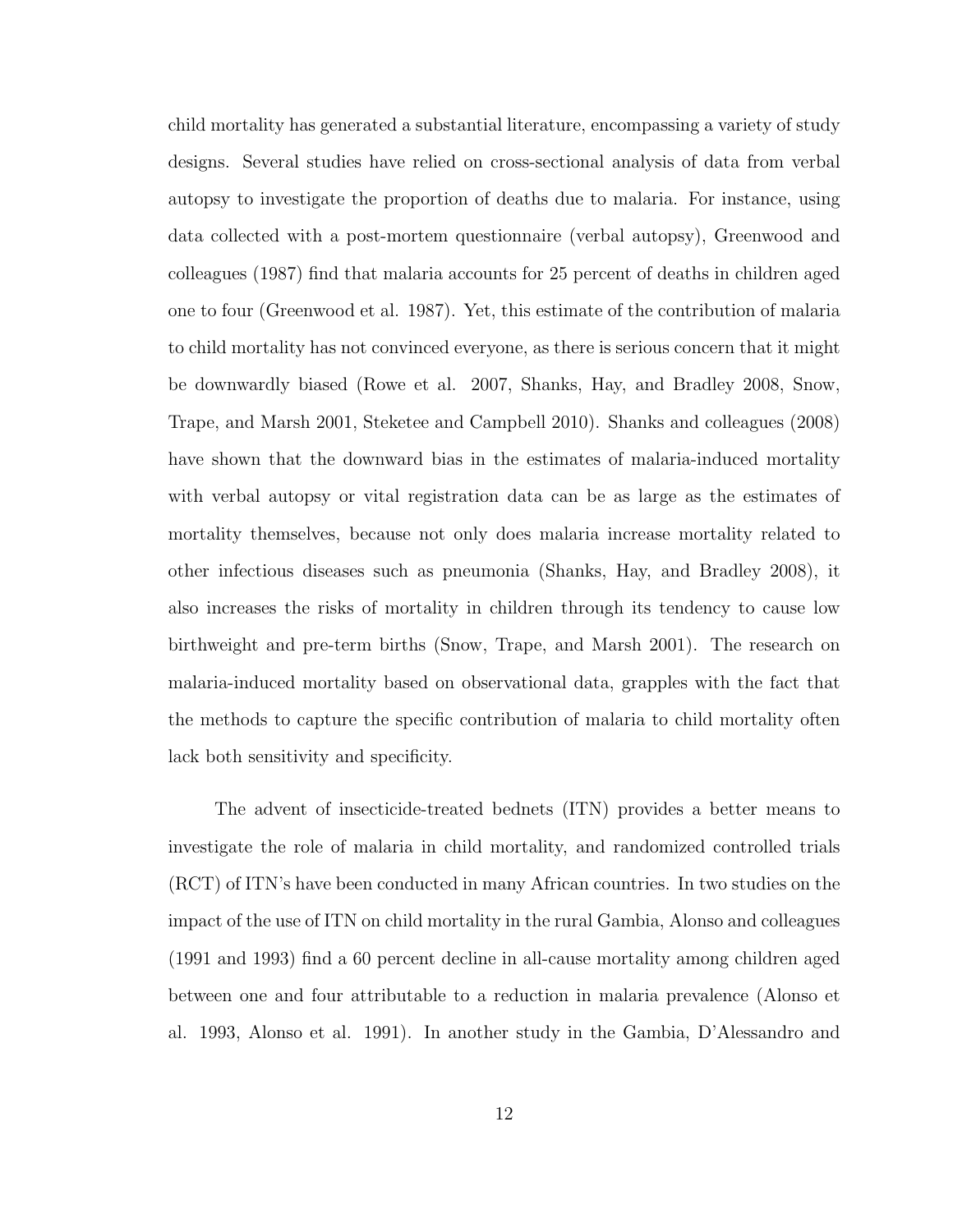colleagues (1995) show that large scale delivery of ITN has led at most to a 38 percent decline in mortality among children aged one to nine.

The discrepancies in the findings across these studies are thought to stem from differences in the uptake of ITN among children under five and in malaria transmission intensity in the study regions, where transmission intensity varies from low to moderate (D'Alessandro et al. 1995). The intensity of malaria transmission is often measured by the entomological inoculation rate, referring to the mean annual or seasonal number of infective bites of malaria mosquitoes. Low to moderate transmission intensity usually refers to infective bites, ranging between one and 10 per year, while high transmission intensity is associated with more than 100 infective bites per year (Binka et al. 1996, D'Alessandro et al. 1995).

To extend these findings, many studies have sought to assess malaria-induced child mortality in areas with high malaria transmission. These studies estimate the specific contribution of malaria to child mortality as between 17 and 33 percent across various settings in Africa (Binka et al. 1996, Nevill et al. 1996, Ter Kuile et al. 2003). These studies have first demonstrated that the relative contribution of malaria control to child mortality reduction tends to be inversely proportional to transmission intensity. This reflects more the fact that mortality is relatively higher in the high transmission intensity areas compared with the low transmission areas than a substantive difference in the mortality response to malaria control. The results have also underscored the fact that cultural factors that are not supportive of a wide adoption of ITN tend to diminish the contribution of ITN delivery to reducing malaria-induced mortality. Overall, it can be inferred that despite differences in the magnitude of malaria-induced mortality from one study to the other, the RCT's have empirically established the fact that malaria is responsible for a large share of child mortality in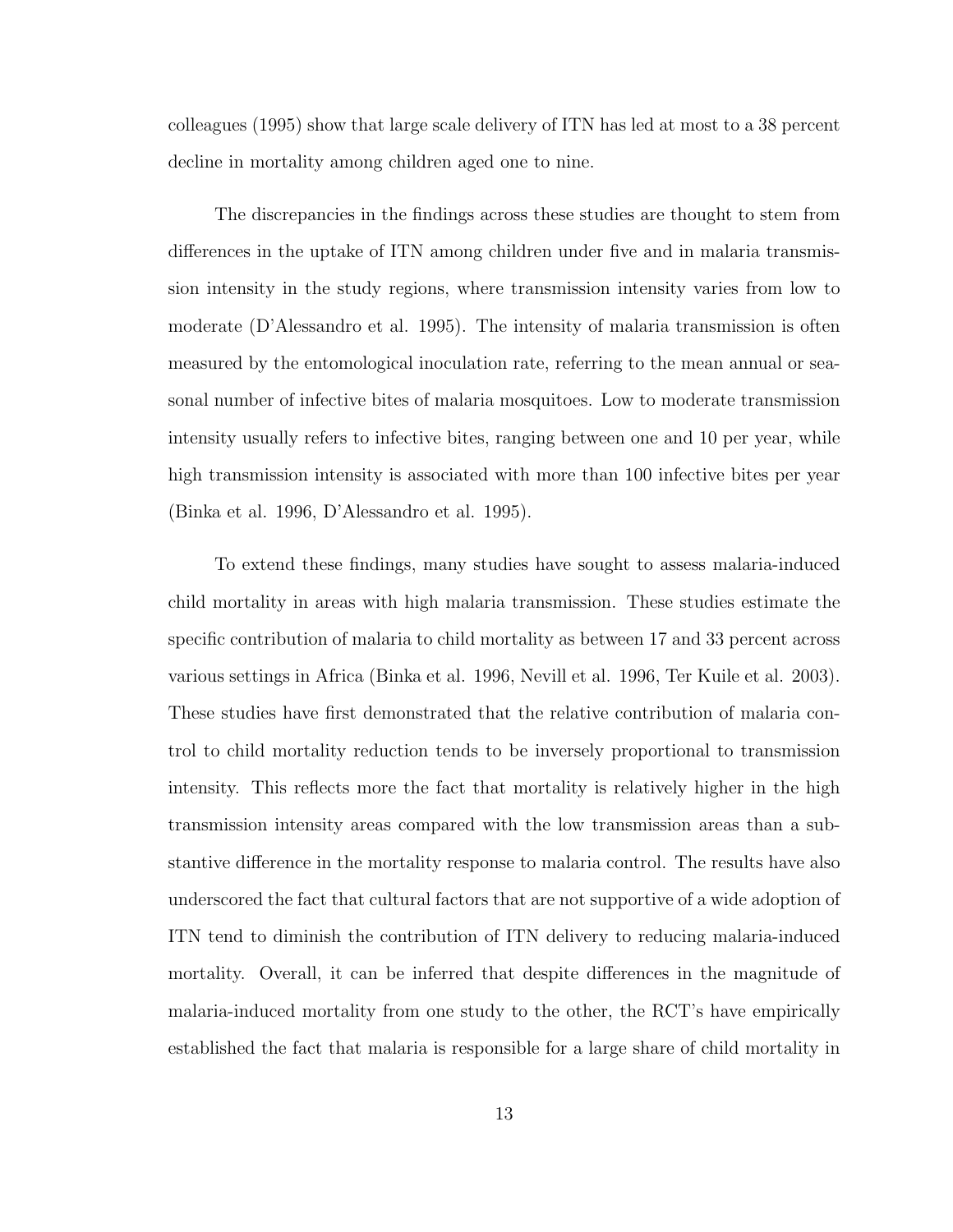Africa.

Because the early evidence of a mortality reducing effect of ITN delivery is drawn from studies, providing households with free ITN, the results do not answer the other policy related question of whether ITN delivered at some price would still positively affect child health. Schellenberg and colleagues (2001) help bridge this gap in a study in rural Tanzania, where malaria transmission is high, median monthly household consumption ranges between 77 and 96 \$US, and ITN are sold at \$5 and treatment kits at \$0.42 (Schellenberg et al. 2001). The authors report that under-five mortality has declined by 18 percent after the delivery of subsidized ITN's (Schellenberg et al. 2001). Although the study takes place in a low income area, its results are consistent with findings from prior RCT's.

The consistent findings of large health benefits from ITN delivery among children have supported scale-up malaria interventions across Africa. At the turn of the millennium, in line with the 2000 Abuja Declaration (Malaria Roll Back World Health Organization 2000), most national malaria programs have used social marketing with various schemes to promote the household use of subsidized ITN (MoHSW 2008, Rowe et al. 2007). The early program goal was malaria control. In subsequent years, some African countries have shifted to free delivery of ITN and to more ambitious interventions geared toward malaria eradication (MoHSW 2008). After a decade or so of massive interventions, the specific contribution of these efforts to improving child health is not yet clearly understood.

The few studies that aim to assess the impact of national malaria programs include research by Steketee and Campbell (2010). Reviewing data from more than 30 African countries, Steketee and Campbell (2010) find a downward sloping trend in child mortality associated with rapid scale-up of core malaria control interventions,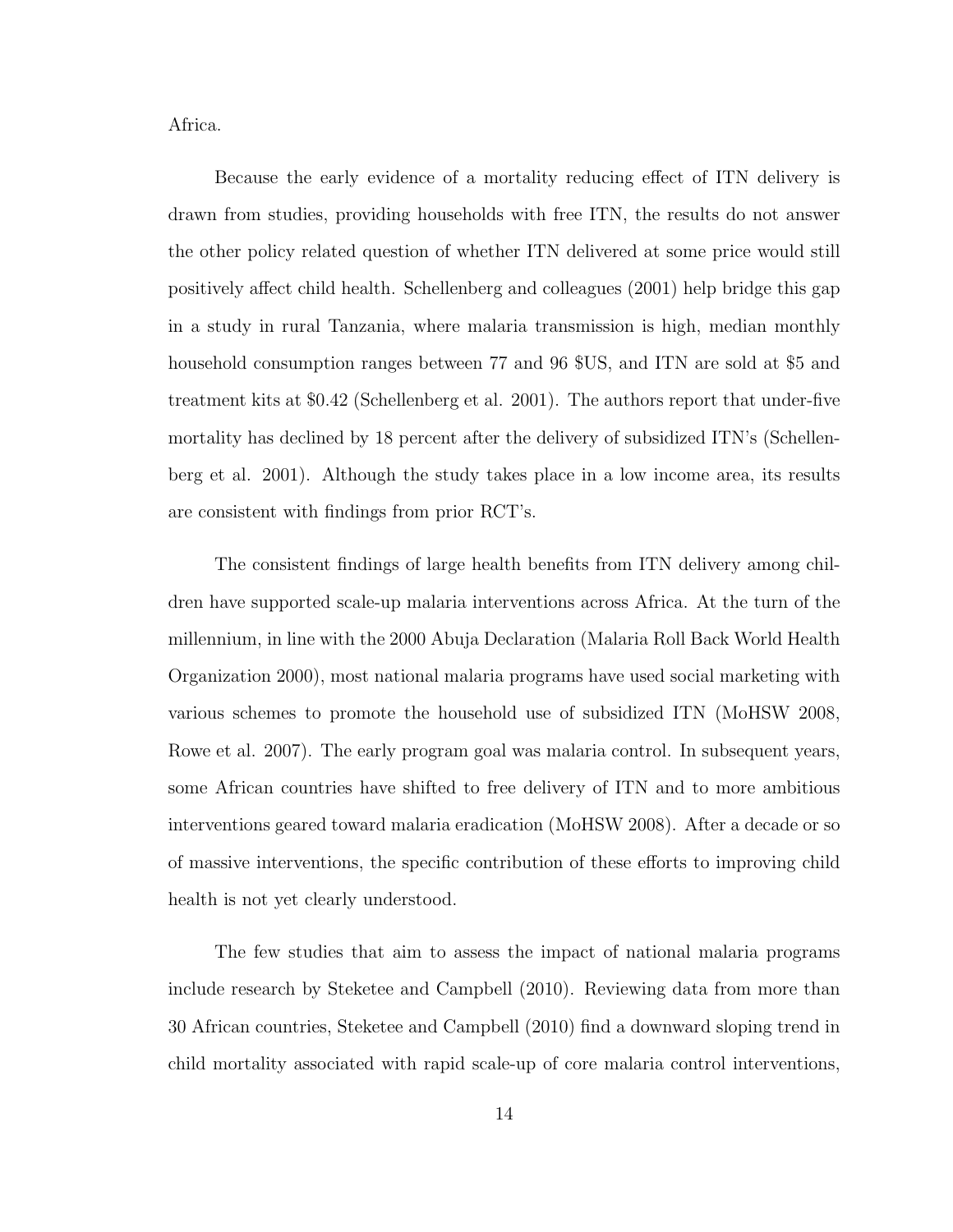consisting of delivery of ITN, indoor residual spraying, malaria case management, and intermittent preventive treatment of malaria during pregnancy (Steketee and Campbell 2010). They go on to suggest a plausible causal relationship between malaria control and the decrease in child mortality, whose effect size is conjectured to exceed a 20 percent reduction in all-cause under-five mortality (Steketee and Campbell 2010).

Another published investigation of the impact of malaria control on child health is the study by Smithson and colleagues (2015), implemented in mainland Tanzania, relying on an after-and-before design that uses a "plausibility argument". In this study, Smithson and colleagues (2015) assess child health with the following measures: infant and under-five mortality and prevalence of anemia (Smithson et al. 2015). The authors compare the levels of these health indicators before and after scale-up interventions and examine if the patterns of changes are consistent with biological and ecological mechanisms, whereby a decline in malaria would translate into health benefits (Smithson et al. 2015). Smithson and colleagues (2015) argue that some unspecified fraction of the decrease in under-five mortality and of the drop in the prevalence of severe anemia is attributable to malaria control (Smithson et al. 2015). In other words, the study has provided no specific estimates of the contribution of malaria control to the observed improvements in child health, which could have potentially stemmed from many confounding factors.

#### 2.2.4. Malaria and Child Nutritional Health

In many African countries experiencing high prevalence of malaria, children's nutritional health (stunting, wasting, and low weight-for-age) is also a tremendous health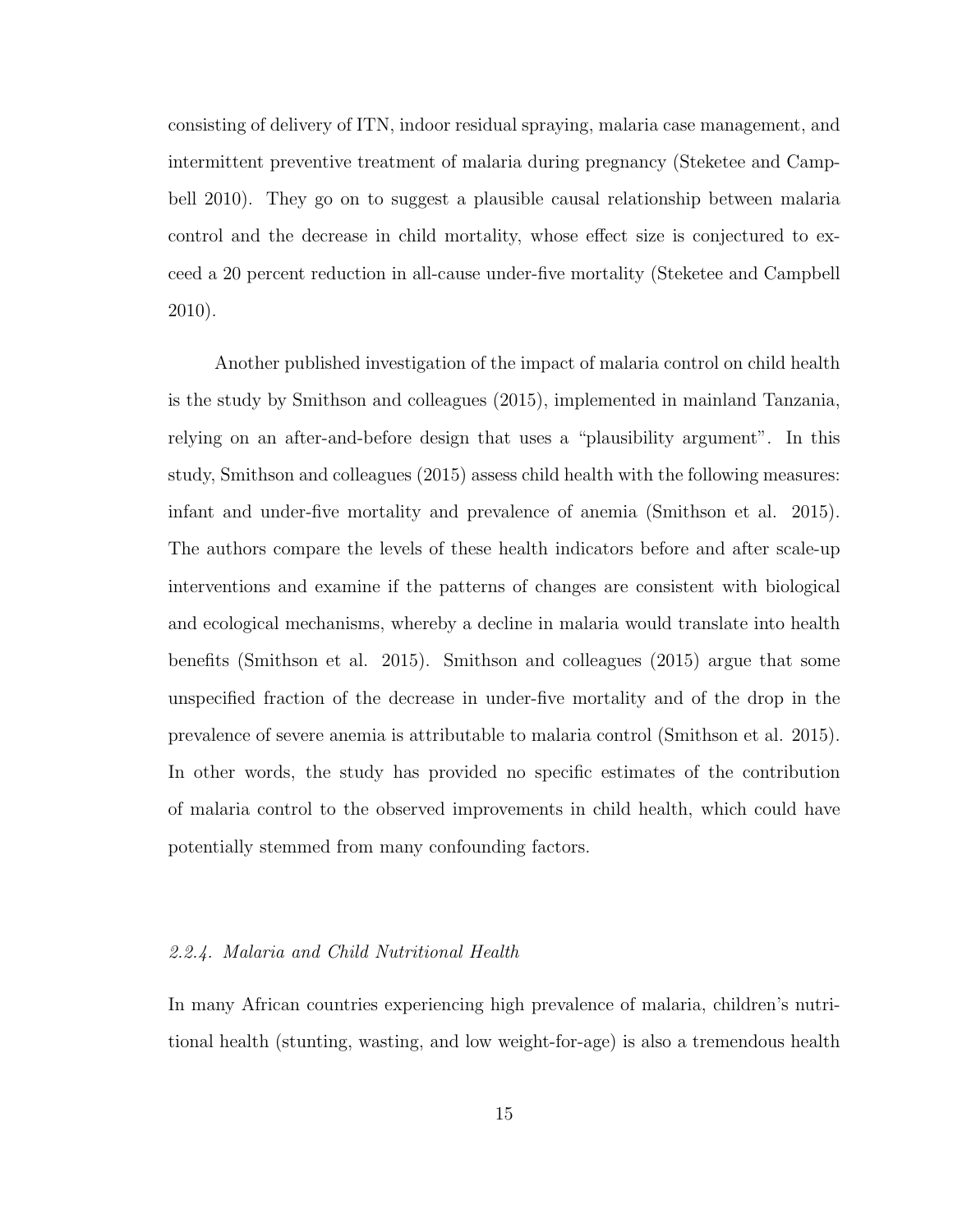challenge (De Onis, Blössner, and Borghi 2012). Poor child nutritional health is a serious public health problem with negative influences on other aspects of child health, child development, schooling, and later life outcomes (De Onis, Blössner, and Borghi 2012, Guerrant et al. 2013, Guerrant et al. 2008, Hoddinott et al. 2008). Poor nutritional status can also weaken children's immunity to infectious diseases (Eswarappa, Estrela, and Brown 2012, Guerrant et al. 2013).

The idea that malaria and child nutritional status might be related is not new (Ferreira et al. 2015, Shankar 2000). Several studies have investigated whether poor nutritional status in children is associated with frequent episodes of malaria and whether under-nourished children are exposed to a high likelihood of developing malaria (Ferreira et al. 2015, Shankar 2000). Findings from these studies suggest that malaria mortality tends to be higher among under-nourished children compared to their better fed counterparts, but that the incidence and prevalence of malaria do not seem to vary by nutritional status (Ferreira et al. 2015, Shankar 2000). Although there is no clear consensus among nutritionists about the clinical relationship between malaria and malnutrition (Arinaitwe et al. 2012, Deen, Walraven, and Von Seidlein 2002, Ehrhardt et al. 2006, Ferreira et al. 2015, Fillol et al. 2009, Friedman et al. 2003, Mitangala et al. 2013, Nyakeriga et al. 2004, Olumese et al. 1997, Renaudin 1997, Shankar 2000, Van den Broeck, Eeckels, and Vuylsteke 1993), a growing body of research has suggested that malaria control has led to improvements in child nutritional health (D'Alessandro et al. 1995, Kang et al. 2013, Snow et al. 1991, Ter Kuile et al. 2003).

In Tanzania, where the dominant parasite, Plasmodium falciparum, is particularly virulent (Buffet et al. 2011, Charlwood et al. 1997, Clark and Cowden 2003, Midega et al. 2007, Newton and Krishna 1998, Sinka et al. 2010), there are good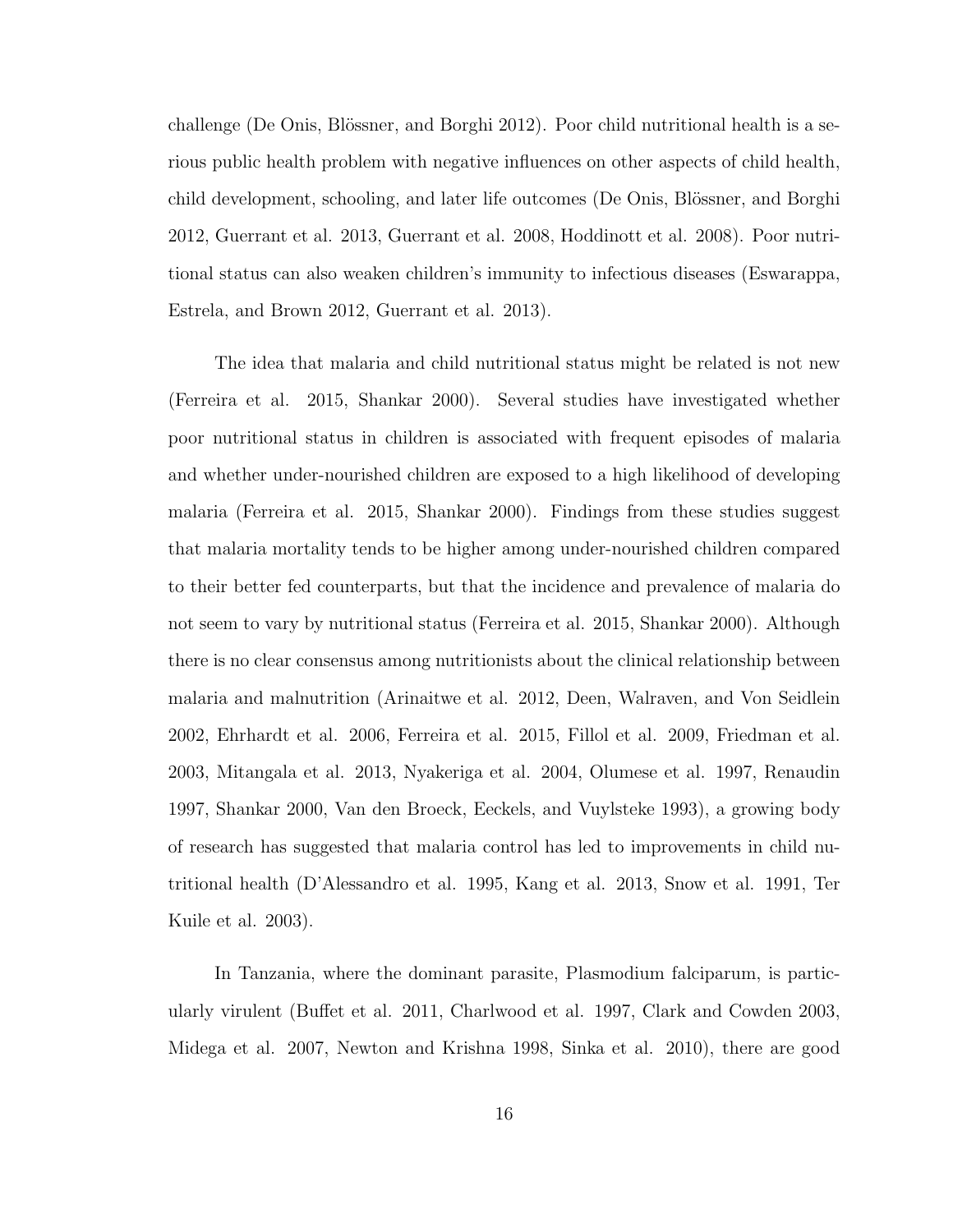reasons to suspect an impact of malaria control on child nutritional health. First, frequent exposure to malaria may affect child nutritional status through inadequate ingestion of nutrients. Second, malaria may affect child nutritional health through availability of resources because more household spending on health due to malaria may deplete economic resources available to all household members. Malaria may also reduce people's ability to engage in economic activities. Hence because of malaria household members of working ages may earn less. Such an adverse effect of malaria is likely to be critical for children living in poverty, whose resource constraints are binding for food consumption.

## 2.2.5. Contribution to the literature on impact evaluation of malaria control

Past studies seeking to assess the impact of national malaria control on child health share three shortcomings. First, they fail to provide estimates of the magnitude of gains in child health that can unambiguously be related to malaria control. Second, these studies do not often rely on multivariate analysis to control for confounders such as socioeconomic characteristics of children under study. Finally, they do not investigate the contribution of malaria control to improvements in child nutritional health.

I respond to these shortcomings by using a quasi-experimental design that relies on a difference-in-difference approach with cross-sectional data from multiple waves of the Tanzanian Demographic and Health Survey and by investigating the impact of malaria control on child nutritional health. The main contribution of this paper is to provide estimates of the specific contribution of malaria control to improvements in child mortality and nutritional health in mainland Tanzania. This novel approach to measuring the impact of malaria control is described in Section III, following the next section that presents the data and the context.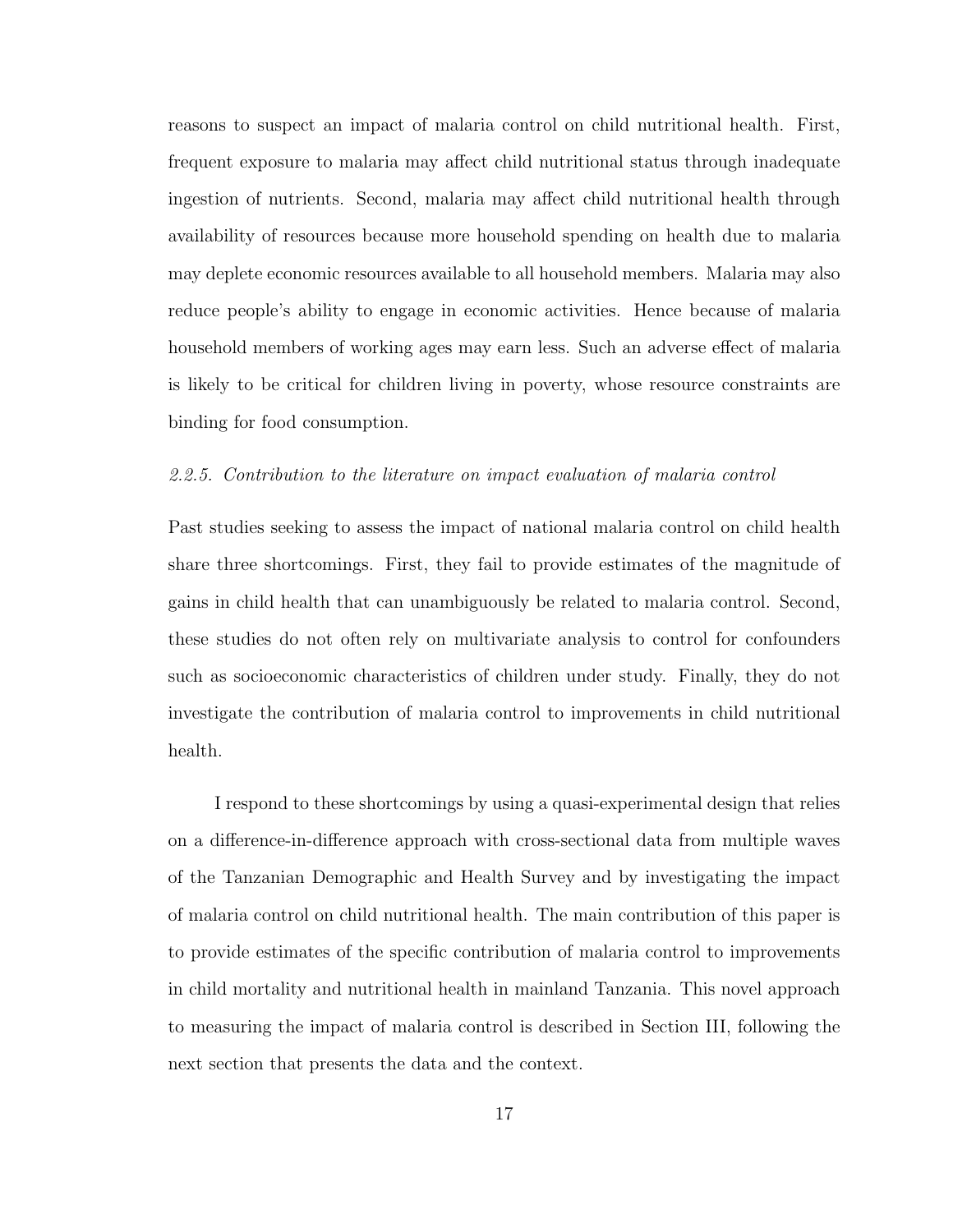## 2.3. Context and Data

#### 2.3.1. Malaria Epidemiology in mainland Tanzania

In mainland Tanzania, malaria is seasonal or perennial, with transmission intensity varying from very low to high transmission. Recent estimates indicate that 80 percent of the population lives in regions where malaria transmission is stable perennial to stable seasonal (MoHSW 2008, NMCP-MoHSW 2013). About 16 percent of the population live in areas with intermittent transmission, and the remaining four percent live in areas that are essentially malaria free (MoHSW 2008, NMCP-MoHSW 2013). Malaria incidence usually peaks during the rainy season, leading to variation in the burden of malaria across the country as some regions experience two rainy seasons, whereas others have only one (Macro 2011, Rowe et al. 2007). Plasmodium falciparum is the dominant parasite strain. The main malaria vectors are anopheles gambiae (67 percent), anopheles funestus (22 percent), and anopheles arabiensis (9 percent) (Kabula et al. 2011, Sinka et al. 2010). Anopheles arabiensis and Anopheles gambiae have the highest entomological inoculation rates. However, recent field data suggest changes in the relative distribution of malaria mosquitoes in mainland Tanzania as a result of the ongoing use of insecticides (NMCP-MoHSW 2013). As far as vectorial capacity, i.e., the proportion of anopheles recorded to be carrying Plasmodium sporozoites, is concerned, it is the highest among anopheles gambiae (25 percent) (Kabula et al. 2011).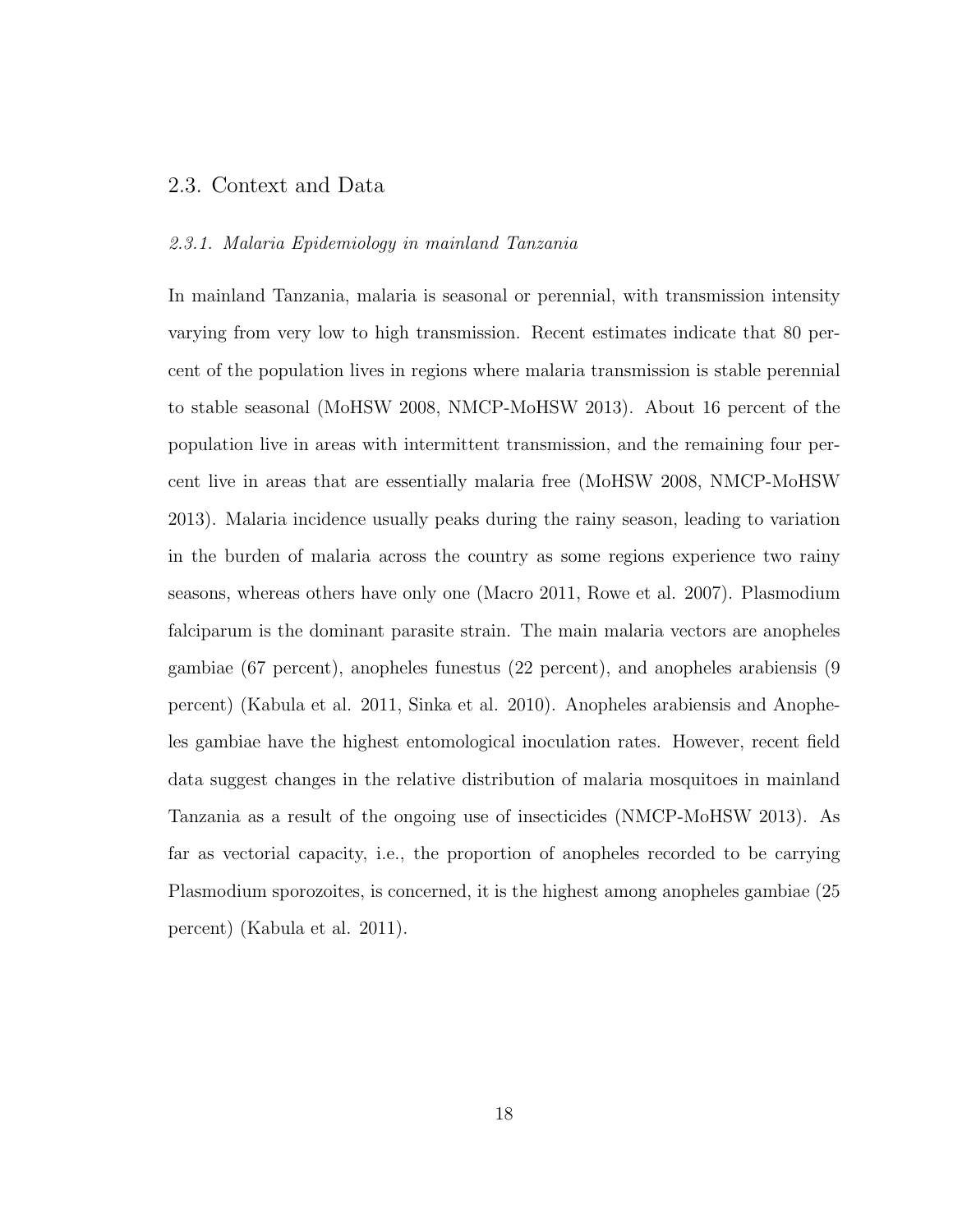#### 2.3.2. Malaria Control Program in Mainland Tanzania

The malaria control interventions have benefited from large increases in funding since 2000 (MoHSW 2008). Prior to 2004, public spending on malaria control was very low; but from 2004 to 2010, it rose steadily from \$6 million to nearly \$140 million (TMIERG 2012). It is important to note that the pace of increase in the budget of malaria control has not been even over this time period; spending from 2007 to 2010 accounts for approximately 90 percent of the aggregate budget (TMIERG 2012). Sustained high levels of funding, prevailing since 2007, has helped implement in mainland Tanzania a three-pronged strategy geared toward malaria eradication, consisting of vector control, case management, and malaria prevention.

#### Vector Control

Between 2000 and 2010, vector control, mainly consisting of the delivery of long lasting insecticide-treated bednets (LLIN/ITN), has been the linchpin of malaria control in mainland Tanzania. Indeed, the delivery of these treated bednets has represented 47 percent of the \$450 million devoted to malaria control (TMIERG 2012). The access of the Tanzanian population to ITN has gone up in a way that mirrors increases in the budget devoted to malaria control.

In 2004, the Government of Tanzania initiated a phase-in voucher scheme to make ITN available to pregnant women, which reached a full national coverage by 2006 (Hanson et al. 2008). The voucher scheme entails a top-up payment from beneficiary women, ranging from \$0.21-0.87, in a context where the average monthly income is approximately \$90 (Hanson et al. 2008). In 2007, the voucher scheme was extended to children under five. Process indicators, however, lagged behind efforts to scale up the voucher scheme. For example, the proportion of children under five,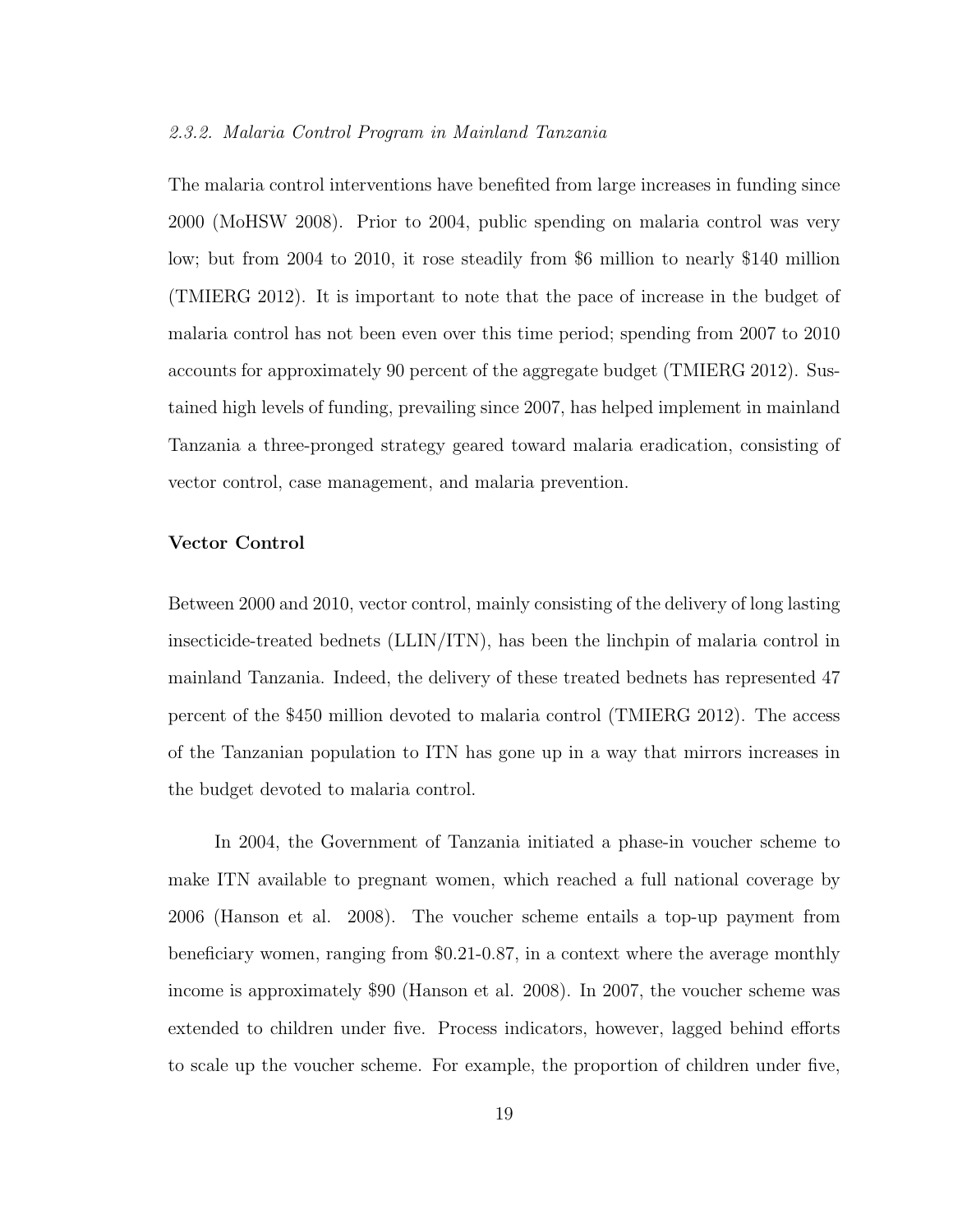sleeping under treated nets was 26 percent in 2008 compared to a program target of 60 percen (MoHSW 2008).

In 2008, a catch-up intervention delivered 9 million ITN to children under five and pregnant women (Bonner et al. 2011). In 2010, another catch-up intervention delivered 18 million ITN to the same targets (Renggli et al. 2013). These interventions between 2008 and 2010 have caused a sharp surge in most coverage indicators related to ITN (TMIERG 2012). The use of nets jumped between 2008 and 2010 from 26 to 56 percent among children under five and from 24 to 62 percent among pregnant women (TMIERG 2012). Whereas the delivery of ITN has been implemented at the national level, there have also been other interventions, conducted locally, aimed at reducing the number of malaria mosquitoes.

Such interventions include indoor residual spraying (IRS) in two regions where large breeding sites of mosquitoes are easy to target. In 2007, the IRS started in selected districts in the regions of Kagera and Karagwe in the northwest of the country. By 2009, it was scaled up to all districts in these two regions. Other vector control interventions include environmental control and larviciding as part of the integrated malaria control program implemented in Dar Es Salam. In addition to vector control, the malaria control program has sought to improve correct diagnosis and treatment of malaria.

#### Malaria Case Management

Malaria case management is the second component of the malaria eradication strategy in mainland Tanzania after vector control. It includes appropriate treatment of malaria cases after correct diagnosis is provided by microscopy or rapid diagnosis tests (MoHSW 2008). A key attraction of the case management strategy is that correct and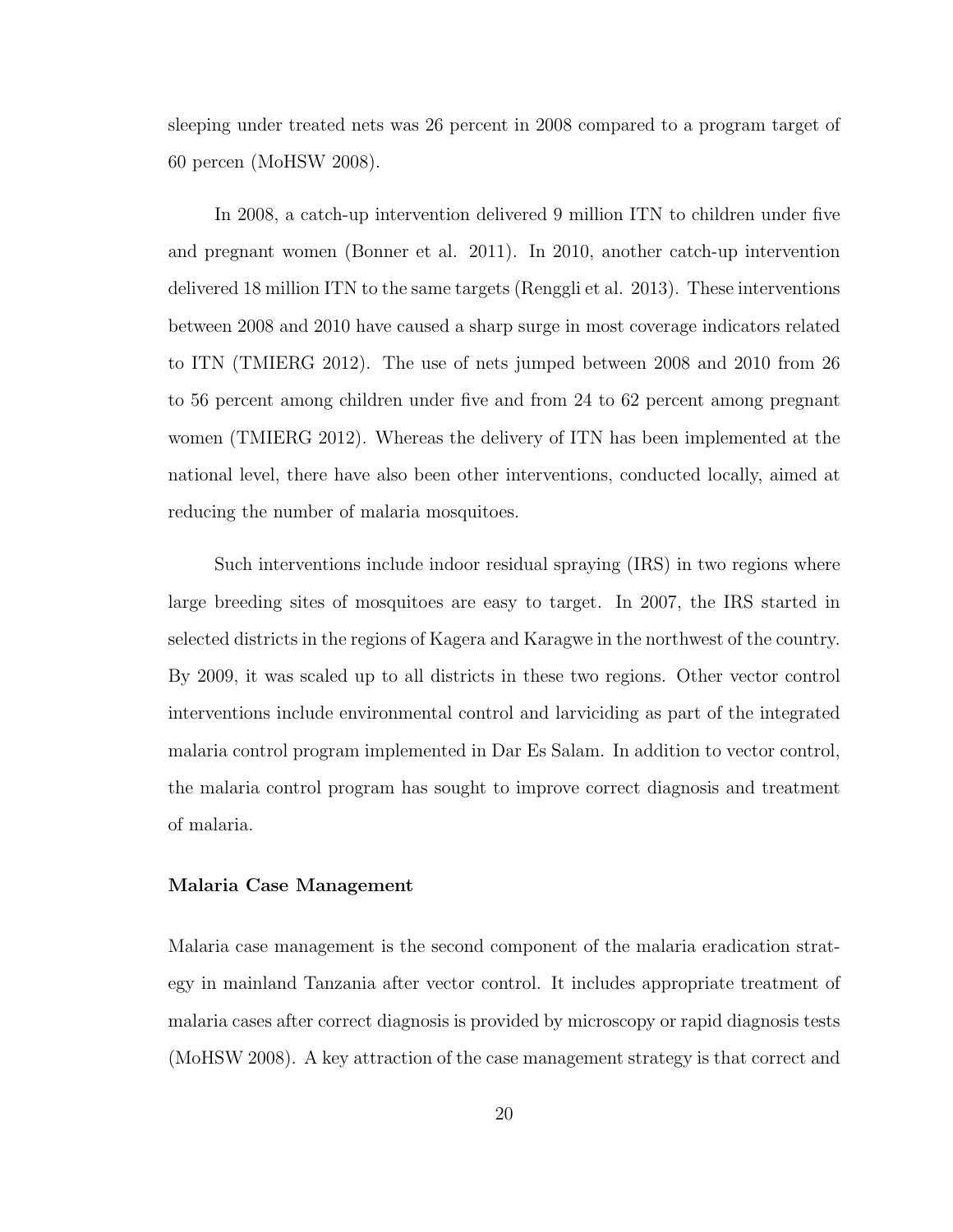rapid treatment of malaria can not only reduce the disease burden of malaria, but can also help break the transmission cycle, contributing to reducing anopheles' vectorial capacity. Unfortunately, laboratory tests seeking to confirm malaria cases have not yet been widely available in Tanzania, and the treatment of malaria cases often relies on clinical diagnosis (MoHSW 2008, TMIERG 2012). Malaria cases are managed according to the new guidelines of the World Health Organization, recommending the use of artemisinin combination (ACT) as the first-line therapy for malaria. Quinine is recommended for severe forms of malaria. Since 2009, ACT drugs have been mostly available at more or less affordable prices (if not subsided), despite a stock-out in 2010.

### Intermittent Preventive Treatment

The third component of the strategy to eradicate malaria in mainland Tanzania consists of malaria prevention. Preventive interventions mainly focus on reducing malaria cases in pregnant women, as malaria during pregnancy can affect women's health and birth outcomes. Malaria prevention in pregnant women has had a historically low uptake in mainland Tanzania (MoHSW 2008, TMIERG 2012). In 2010, 26 percent of the pregnant women went through the complete course of prevention, consisting of two therapeutic doses (MoHSW 2008, TMIERG 2012). This represents a modest improvement of 5 percentage points since 2004, and still falls short of the national target of 80 percent (MoHSW 2008, TMIERG 2012). The conflicting directives from the antenatal health system and the malaria control program may help explain why most women only take the first therapeutic dose, as there tends to be some confusion about the gestational term at which the first dose can be administered and the correct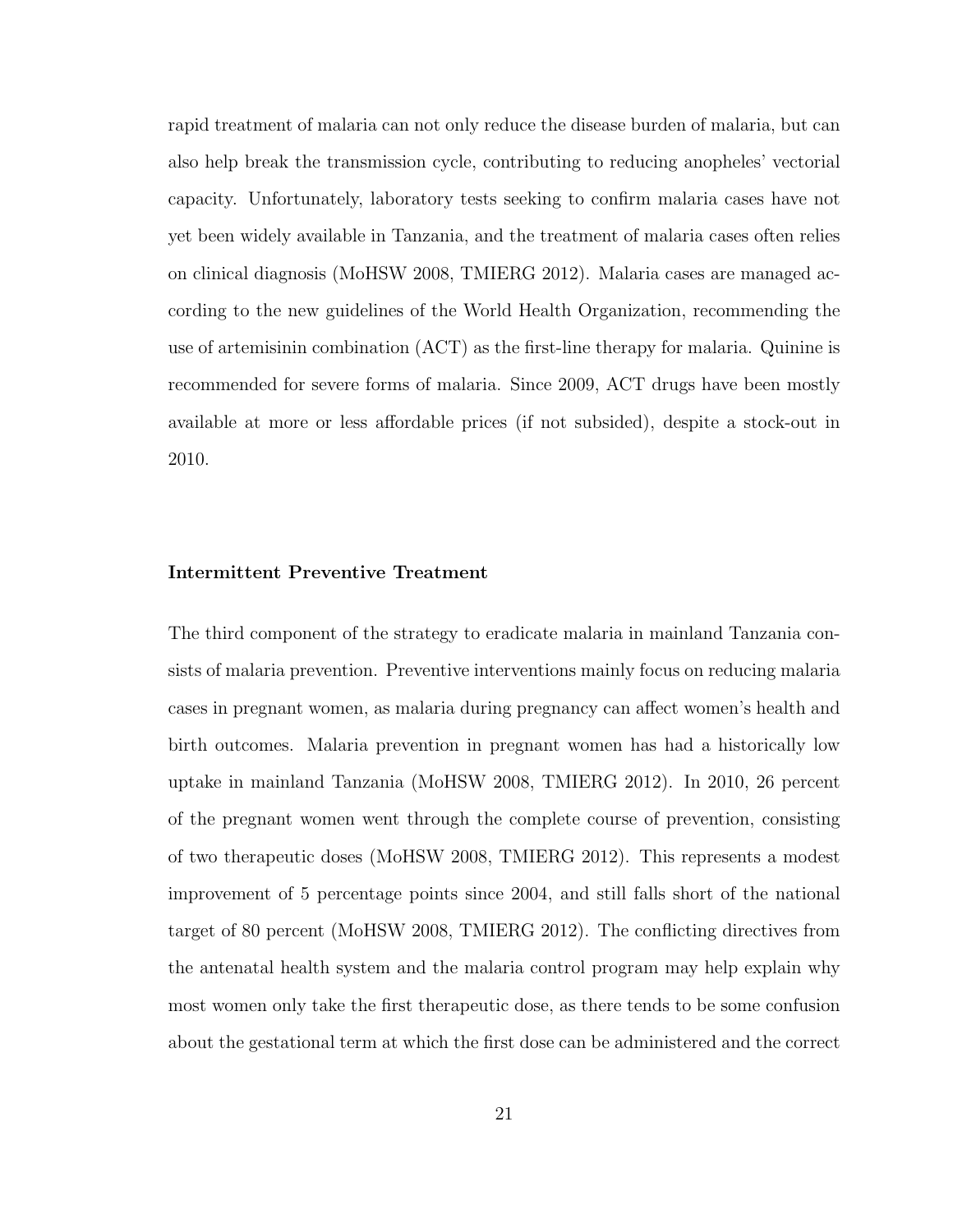time spacing between the two doses (TMIERG 2012).

### 2.3.3. Data

I investigate the role of malaria control in improving child health in mainland Tanzania, using micro-level data from two waves of the Demographic and Health Survey (DHS), fielded respectively from October 2004 to February 2005 and from December 2009 to May 2010 (Macro 2005, 2011). These data are collected by the Tanzanian National Bureau of Statistics with technical assistance from Macro International Inc.; they are gathered from two independent, nationally representative samples of 9,852 and 9,741 households respectively. In each survey wave, the response rates are above 99 percent at the household level and 96 percent at the level of the individual women, with slightly higher rates (in an order of magnitude of 0.2) in rural areas compared to urban ones (Macro 2005, 2011). In most areas of the country, the time period of the data collection overlaps with the rainy season (when malaria prevalence is high), which helps measure malaria and its effects on child health. The DHS survey collects birth histories of all women of reproductive ages (15-49 years), including an indicator of whether the children born to a given mother are alive at the time of the survey. It also provides information on the child anthropometric measures and a wealth of household background characteristics.

I merge district-level data on population-adjusted malaria prevalence among children aged two to ten in 2000 (retrieved from the report titled "An Epidemiological Profile of Malaria and its Control in Mainland Tanzania" (NMCP-MoHSW 2013)) to the DHS data. This prevalence measure has been used in many settings as a measure of the burden of the malaria disease at the population level (NMCP-MoHSW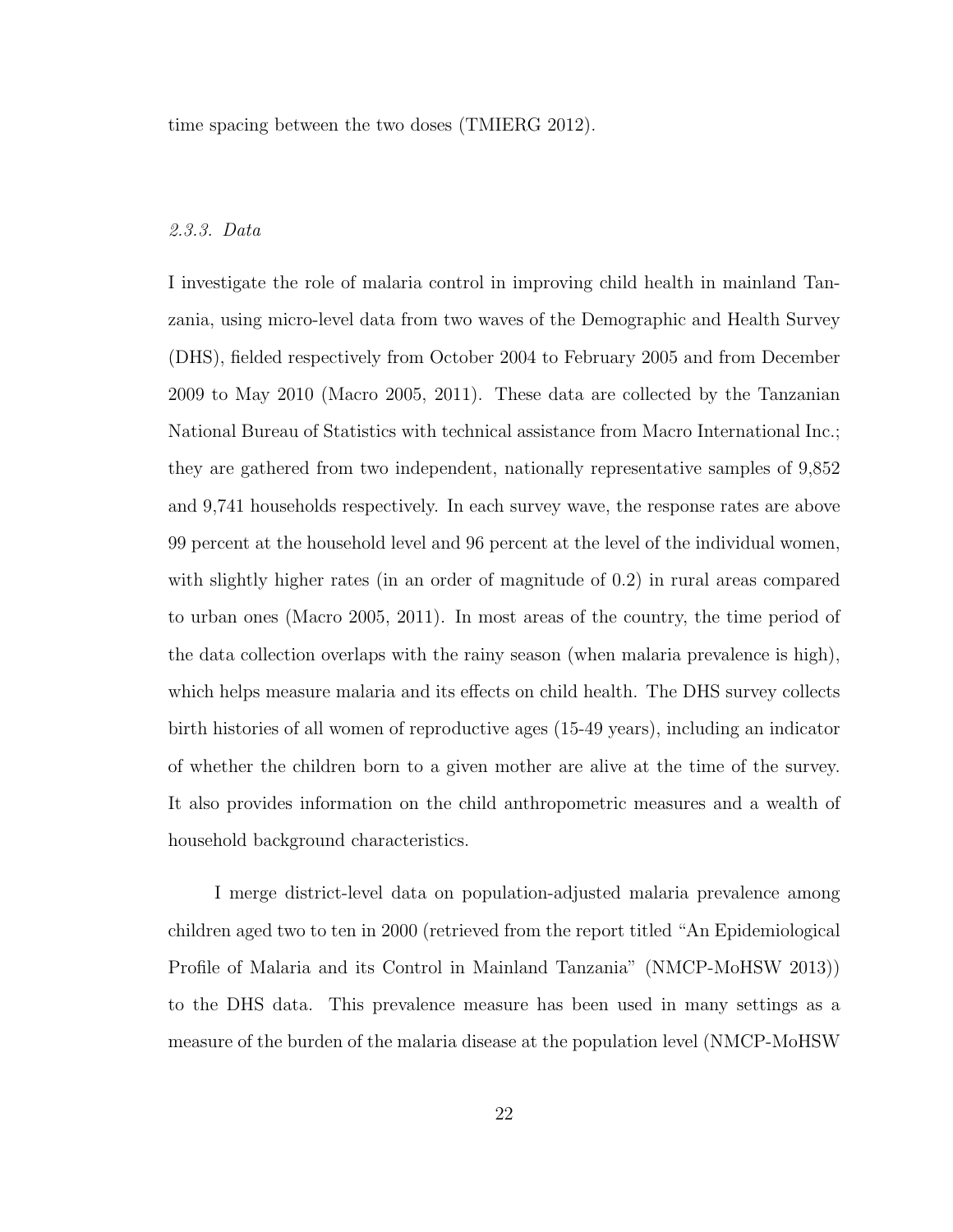2013). It is obtained from a Bayesian hierarchical regression, using data from 2,193 time-surveys at 1,447 distinct locations in Tanzania (NMCP-MoHSW 2013). Data on malaria prevalence have provided a means to explore likely health responses to malaria control.

I restrict the DHS sample to the subset of children under five, who have no missing information on the explanatory variables (presented below). In total, 5.3 percent of children under-five were excluded. Throughout the analysis, the sample varies in size across health outcomes because some of these outcomes have missing information. Table 2.1 presents the analysis sample by survival status and year of birth. Data on child mortality have no missing information, yielding a pooled sample consisting of 12,612 children under five, which includes 11,677 surviving children. This sample is slightly unbalanced between the two waves as it consists of 52.2 and 47.8 percent in the 2004 and the 2010 DHS, respectively. The pooled sample pertains to children, mostly born between 2000-2004 in the 2004 DHS (only 0.7 and 0.4 percent were born respectively in 1999 and 2005), and to children born between 2005 and 2010 in the 2010 DHS.

For the other measures of child health, the analysis sample is restricted to children who are alive at the time of the survey. The anemia variable has no missing data, resulting in a sample of 10,463 children between six and 59 months of ages, there are missing values in child weight and height. Missing information affects 10.6 percent of children alive at these ages, yielding a sample of 9,706 children under five for the analysis of child nutritional health. For robustness checks, I supplement the analysis with analogous data from the 1999 DHS, consisting of 2,406 children under five, who are either alive or dead for the analysis pertaining to the under-five mortality. The rationale of this step in the analysis is to check whether the program effects are absent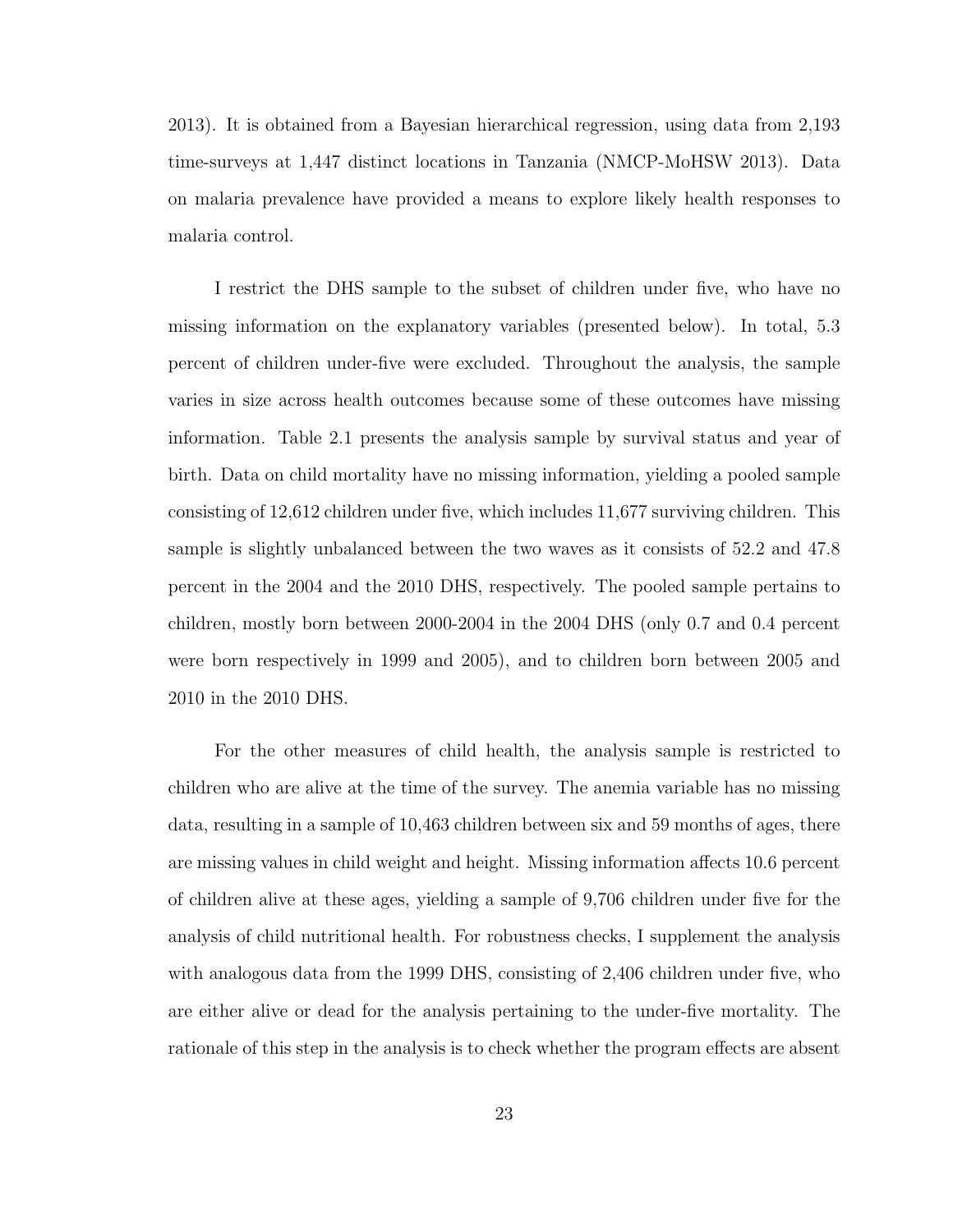between 1999 and 2004, as no program has been implement during this time period.

### 2.3.4. Dependent Variables

I examine the impact of the malaria control program on four measures of child health. First, I investigate the impact of malaria control on under-five mortality, which is a key impact measure recommended by the Roll Back Malaria monitoring and evaluation board (Rowe et al. 2007, TMIERG 2012). I estimate under-five mortality with the pooled DHS data among children under five. (section 2.5 on the Estimation Strategy describes the approach to modeling under-five mortality). Survival information is provided by the observation time recorded in months and a child's survival status, indicating whether a child is alive at the time of the survey and the month of death for those deceased. Second, I examine the impact of malaria control on the prevalence of moderate anemia. The level of anemia is closely related to malaria, which destroys blood red cells and tends to cause anemia in children (Buffet et al. 2011, Clark and Cowden 2003, Newton and Krishna 1998). Moderate anemia is defined as an altitudeadjusted level of hemoglobin between 7.0-9.9g/dL. This variable is collected among children aged 6 to 59 months, who are alive at the time of the interview.

I further investigate the impact of malaria control on stunting and low weightfor-age because these measures of child nutritional health, especially stunting, are indicative of children's exposure to infectious diseases (Eswarappa, Estrela, and Brown 2012, Guerrant et al. 2013). I estimate the prevalence of stunting and low weight-forage, using the World Health Organization growth charts and recommended cutoffs, together with anthropometric data from the DHS. Weight and height are available for the children aged 6 to 59 months, who are alive at the time of the interview.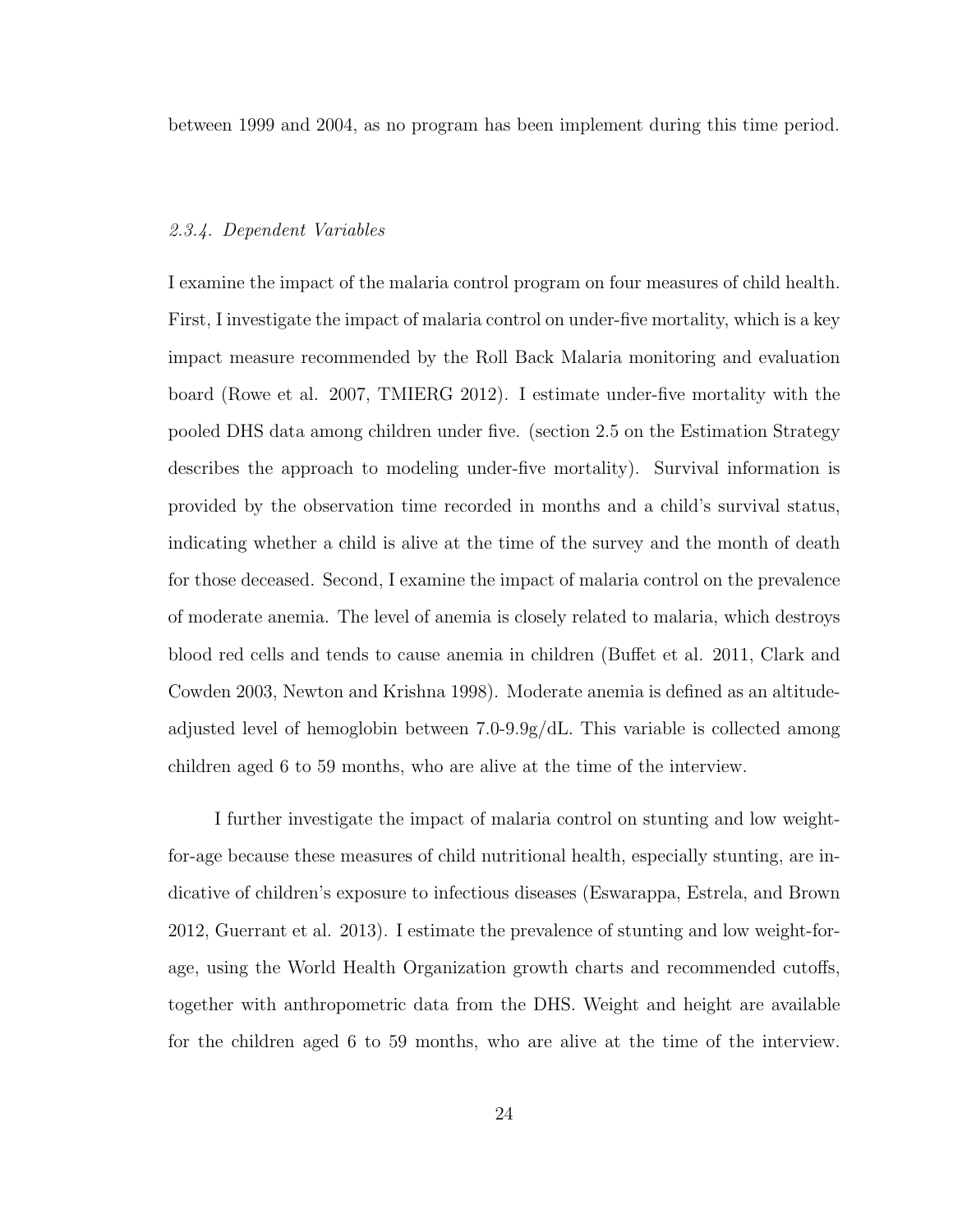Following the WHO guidelines, I consider children falling under two standard deviations of their standardized height-for-age or weight-for-age to define stunting and low weight-for-age, respectively (Macro 2011).

### 2.3.5. Explanatory variables

Key explanatory variables are related to exposure to malaria dummy pre and postintervention periods. These variables are described in section 2.4, which explains the identification strategy. In addition, I use many proximate determinants of child health identified in previous research (Alexandre et al. 2015, Behrman and Deolalikar 1988, Berger, Fahrmeir, and Klasen 2002, Rosenzweig and Schultz 1983, Rosenzweig and Wolpin 1988, Strauss and Thomas 1998, Trussell and Hammerslough 1983). However, because I am interested in evaluating the impact of malaria control, the choice of control variables is guided by the requirement that these variables may not be directly altered by the malaria control interventions. Thus, the exogenous control variables include child's sex; child's age (recorded in months for the analysis dealing with anemia and nutritional health); mother's education (three binary indicators of no education, primary, secondary or higher); education of mother's partner (a proxy for father's education, measured by the same three binary indicators as for mother's education); household head's sex (male  $=1$ ); an indicator of whether child lives in an urban area; and five indicators of living standards, capturing whether a household has access to clean water, whether a household has access to improved sanitation, whether the wall, the floor or the roof of the dwelling place is made from modern materials, respectively. I also use season of birth (rainy season=1), which is constructed from the month of birth, place of birth, and information on the timing of the dry and rainy seasons in mainland Tanzania. Note that place of birth is inferred from the mother's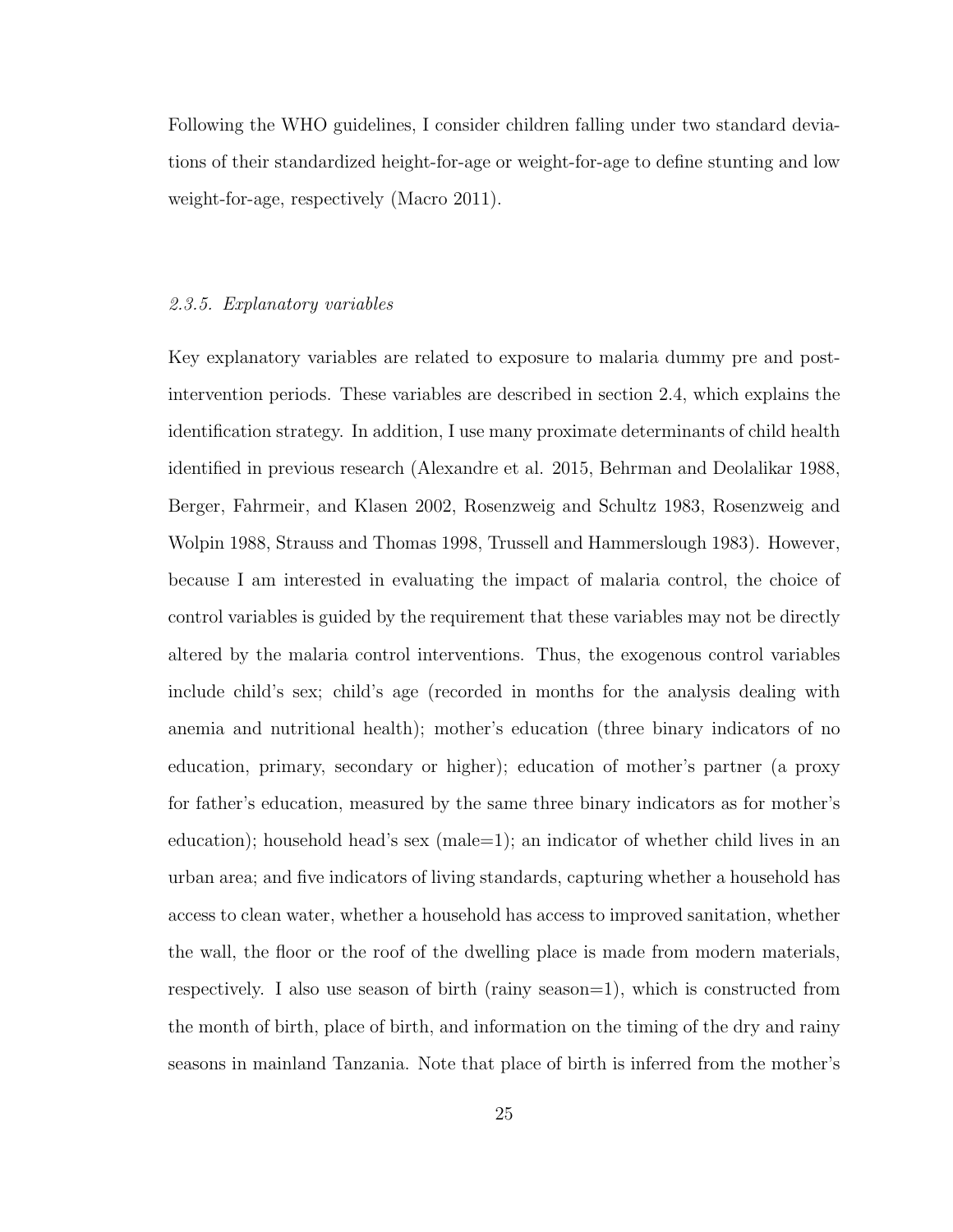place of residence at the time of the survey, as there is no other information in the DHS dataset to indicate a child's place of birth. I further use an indicator of whether the mother attended antenatal care during pregnancy and an indicator of whether the mother reported distance as a big concern for the use of healthcare for herself. These variables aim to capture information about access to healthcare or alternatively the price factors associated with child health. I use mother's age, captured by four binary indicators, to control for the risks related to giving birth at extreme ages (very young or older ages).

To describe the changes in program uptake between survey waves, two variables about program coverage are presented. These variables include the proportion of children sleeping under an insecticide-treated bednet the night before the survey and a variable at the household level, indicating for each child whether all children in her/his household sleep under a treated bednet. Because these program coverage variables are process indicators, they are not used in the multivariate analysis of the impact of malaria.

# 2.4. Identification Strategy

The evaluation of large scale health programs is frequently complicated by the fact that program assignment may not be randomized. To address this difficulty, researchers have often used plausibly exogenous criteria to define the treatment and control groups with observational data. In this study, the Plasmodium falciparum parasitemia at the population level, which helps characterize malaria endemicity<sup>2</sup>, and the survey years provide the basis for using a difference-in-difference approach

<sup>2</sup>There is a close correspondence between malaria endemicity and the intensity of malaria transmission.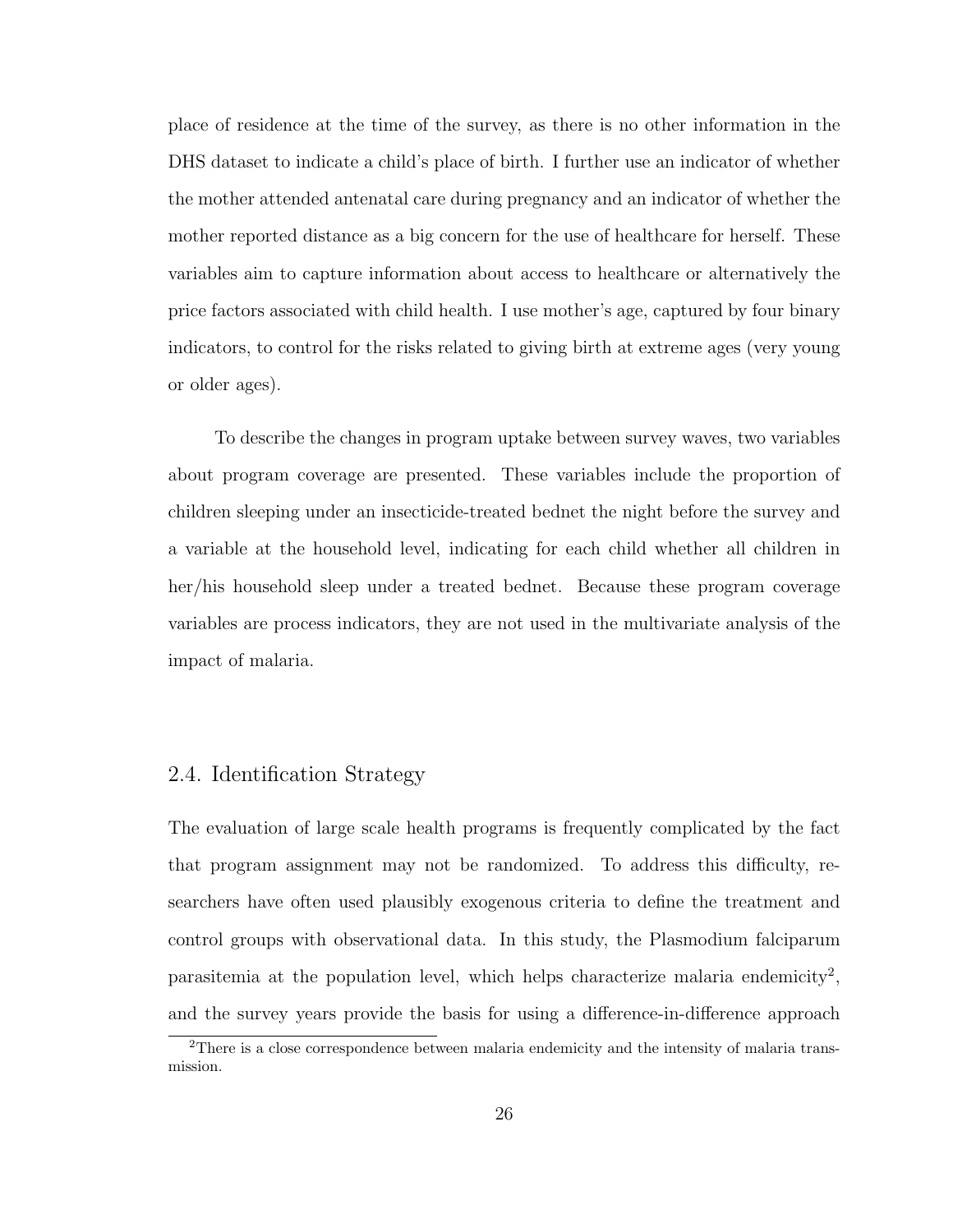with an intent to treat to identify the impact of malaria control on child health in mainland Tanzania. I exploit the fact that low malaria endemicity, prevailing prior to any vector control interventions, in a given area reflects the fact that this area is inhospitable for malaria vectors. In Tanzania, highlands usually experience very low malaria endemicity, reflecting the inability of anopheles there to survive or to contribute to the vector-host transmission, as they are exposed to low average temperatures (Mohammed et al. 2015, NMCP-MoHSW 2013, Taylor and Mutambu 1986).

In this paper, the intensity of malaria endemicity, before any anthropic actions, seeking to modify the epidemiological profile of malaria, is measured by the  $2000$  population-adjusted prevalence of malaria parasites in children aged two to ten<sup>3</sup> measured at the district level. Figure 2.1 illustrates malaria endemicity in mainland Tanzania based on this measure. I define two groups of areas that experience two distinct regimes of exposure to the malaria disease by using a cutoff of five percent of the population-adjusted prevalence of Plasmodium falciparum. The choice of this point value of five percent is motivated by the fact that below this cutoff, malaria is either absent or hypo-endemic (NMCP-MoHSW 2013). Nine percent of the children in the analysis sample live in the low endemicity areas, where the population adjusted prevalence is below five percent; while the rest of the sample lives in the high endemicity areas, where the population adjusted prevalence vary from five to 93 percent. Although the range of prevalence in the high endemicity areas is wide, it reflects thresholds at which malaria can be clinically damaging at the population level (NMCP-MoHSW 2013).

The low endemicity areas are then considered control areas, whereas the high <sup>3</sup>The measure is highly negatively correlated with altitude (Pearson correlation  $=$  -0.567; p-value  $=0.000$ ).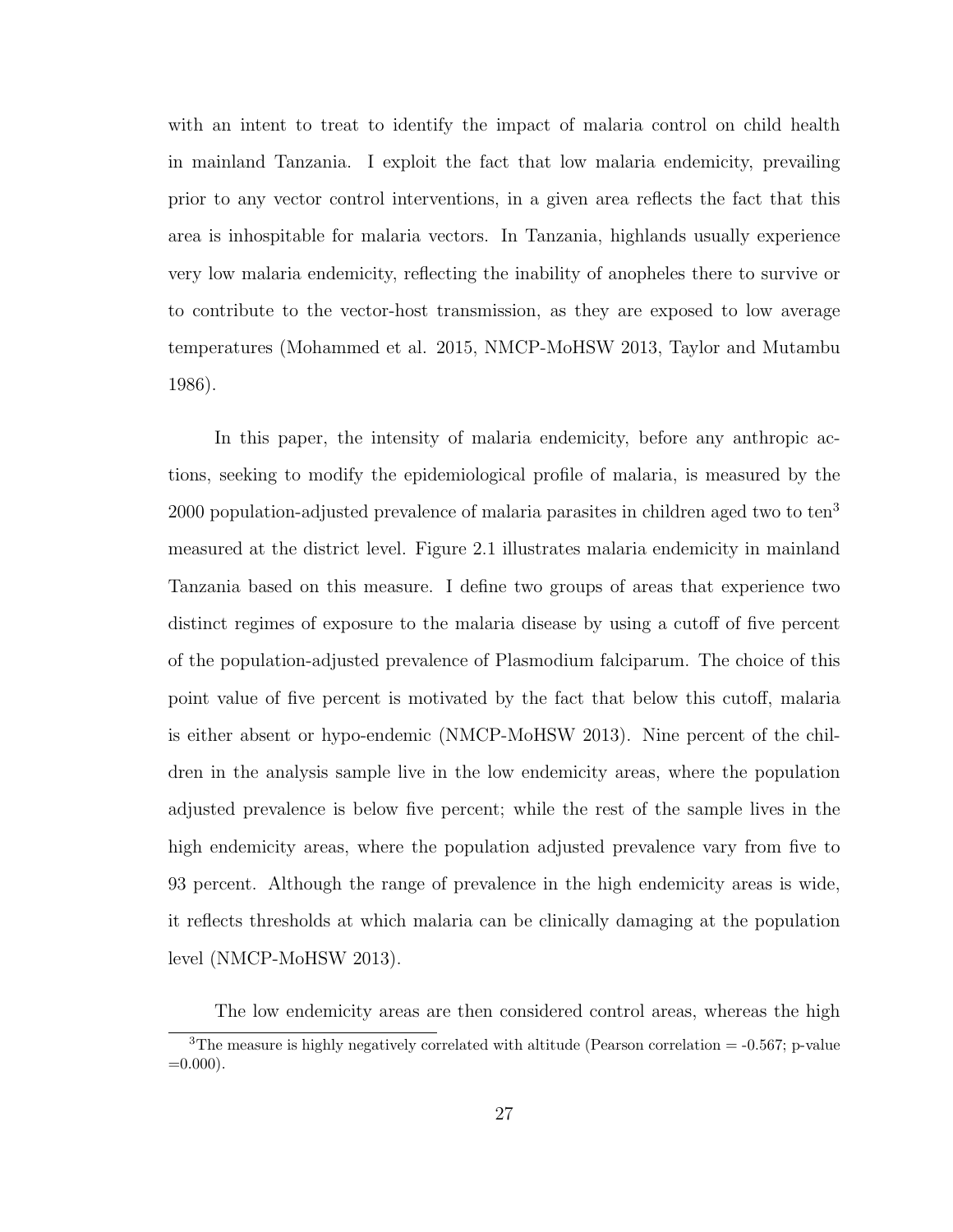endemicity areas are the intervention areas. The rationale for this choice is that the impact of malaria control will be minimal in the areas with very low exposure to malaria, as cases of malaria are unlikely with malaria being absent or very rare (sleeping under a bednet in areas with no anopheles, would have no protective role against malaria). However, depending on the intensity of migration between the high and low endemicity areas, correct and rapid diagnosis could make a difference in a child's health related to malaria. In any case, net in-migration to the areas of low malaria endemicity would lead to underestimate of the impact of malaria control on child health. One important thing to note is that the "treatment" is not defined as being exposed to malaria control interventions. It is rather defined as living in areas, where after being exposed to the malaria control interventions, households would be expected to improve their children's health through the interventions.

The validity of this approach to assess the impact of malaria control rests on the assumption that there would be no change in the epidemiology of malaria in mainland Tanzania during the time span between 2004 and 2010 if there were no malaria control. Put differently, it must be the case that natural conditions did not change independently in such a way that they would have modified malaria epidemiology over this time period. Indeed, between 2000 and 2010, the ecological profile of Tanzania has not changed in a way that would have affected the environmental suitability of anopheles in Tanzania (NMCP-MoHSW 2013).

The timing of the successive waves of the DHS maps almost perfectly onto the before and after intervention time period. I consider children under five, in the 2004 DHS to be in the pre-intervention period, while children under five in the 2010 DHS are considered to be in the post-intervention period. The timing of the 2010 DHS is fortunate in the sense that children have been exposed to the risk of malaria over a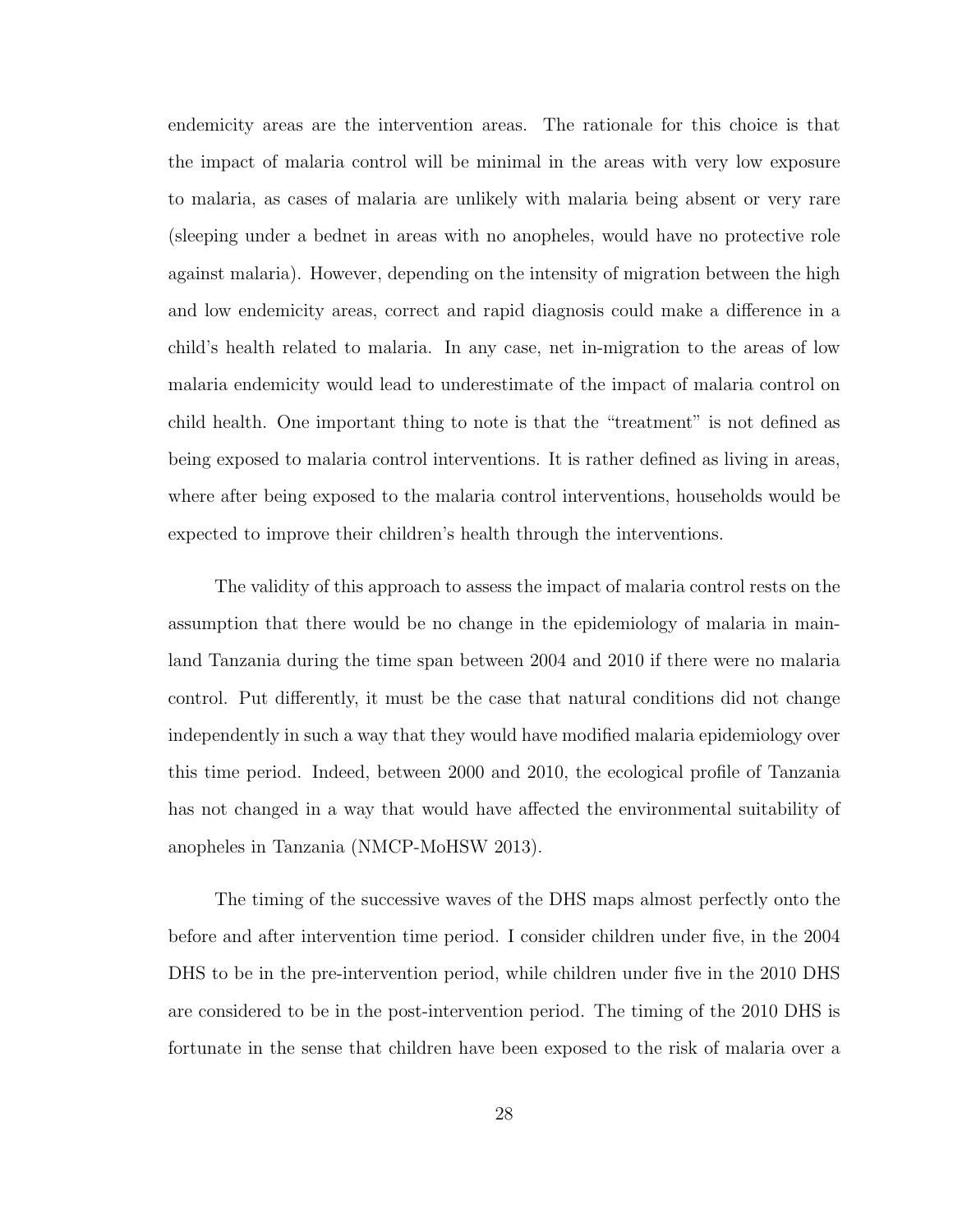few rainy seasons (periods of high transmission intensity) have passed. This allocation rule, defining the before and after intervention, might be seen as suboptimal because some children, born between 2004 and 2005, have benefited from some interventions of the malaria control program, mainly associated with the voucher scheme (Hanson et al. 2008). However, less than 0.5 percent of the children in the 2004 DHS were born in 2005. Furthermore, coverage indicators of the malaria control program before 2006, show that most program interventions have had low coverage at the national level (MoHSW 2003, 2008, TMIERG 2012). Remember that large scale malaria control interventions have been implemented from 2006 onward.

With these definitions of intervention and control areas, and of pre and postintervention periods, one is equipped to use a difference-in-difference (DD) estimator. Equation (2.1) below illustrates the DD approach:

$$
Y_i = \beta_0 + \beta_1 (M_i * T_i) + \beta_2 M_i + \beta_3 T_i + \varepsilon_i
$$
\n(2.1)

where:

- 1.  $Y_i$  is a measure of child health;
- 2.  $M_i = 1$ (Child lives in a high malaria endemicity area);
- 3.  $T_i = 1$ (Survey year is 2009-10).

The parameter  $\beta_1$  is of a prime importance in this analysis as it identifies the impact of post-intervention exposure relative to exposure before the national-level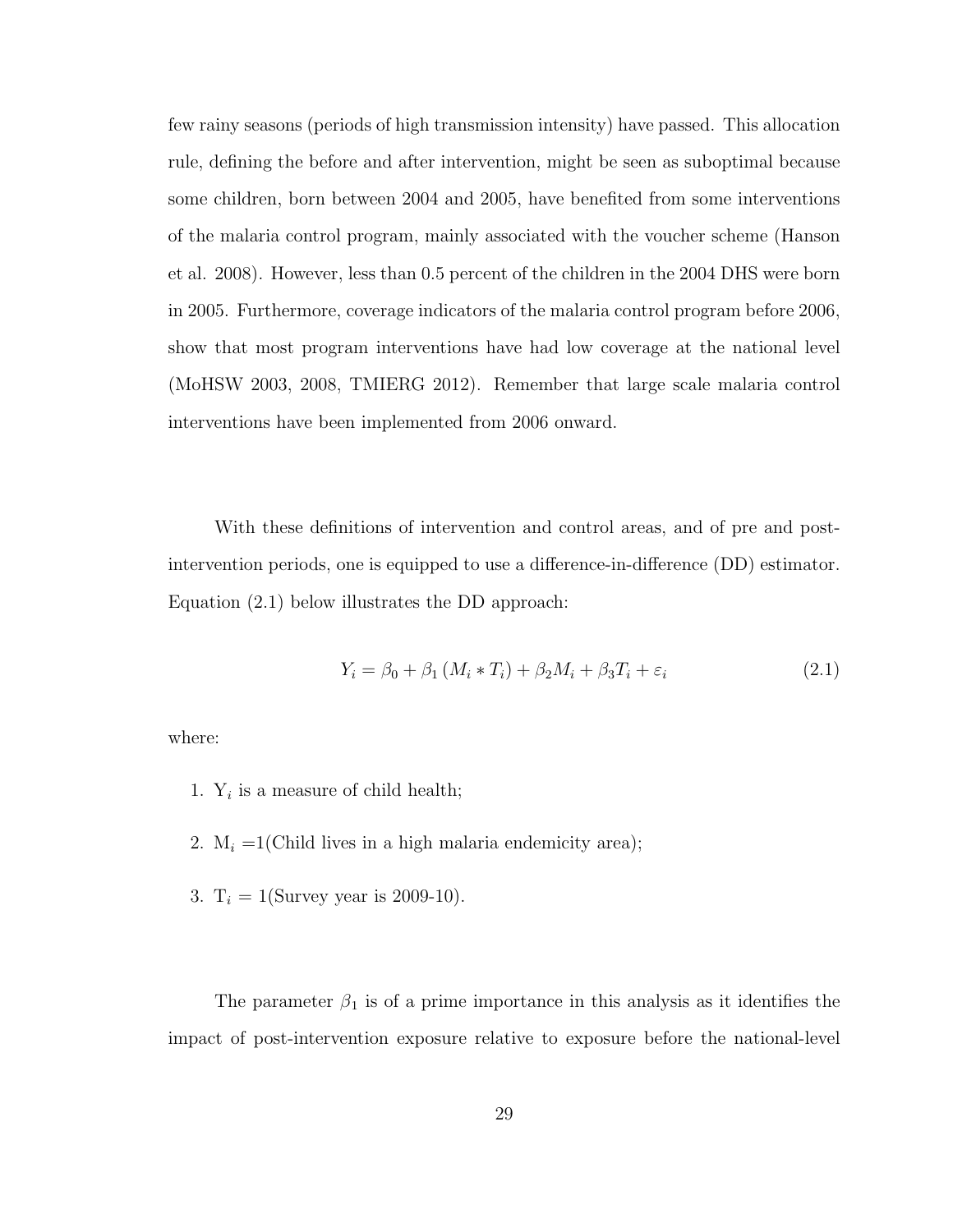program was rolled out. The identification strategy using a DD estimator accounts for the fact that the indicators of child health of interest are not malaria specific. What the DD estimator is picking up is the specific contribution of malaria control to reduction in mortality. It allows for differences in the baseline in each endemicity group. However, the DD estimator does not allow for differences in the slope of the trends in indicators, stemming from factors other than those defined by the treatment (Angrist and Pischke 2008, Shadish, Cook, and Campbell 2002, Todd 2007). In Section 2.9, I shall explore the validity of this assumption. Hence, the current identification strategy helps quantify the causal of the impact of malaria control on child health. Put differently, at the population level, the coefficient  $\beta_1$ , in Equation (2.1), provides a causal measure of malaria control interventions on child health (Y). In the next section, I present ways to estimate the effect of the malaria program on child health.

# 2.5. Estimation Strategy

I use a continuous-time duration model<sup>4</sup> to investigate under-five mortality (Allison 2014, Amemiya 1985, Cleves 2010, Van den Berg 2001). In the DHS dataset, the observation time is recorded in a discrete form (months), which implies possible ties. Such ties are handled with the Efron approximation procedures (Borucka 2014, Efron 1977, Hsieh 1995). Methods for duration analysis are particularly well-suited for analyzing mortality data mainly because they account for censoring, arising from the fact that not all children are observed for the same time span (Allison 2014, Amemiya 1985, Cleves 2010, Klein et al. 2016, Therneau and Grambsch 2000, Van den Berg

<sup>&</sup>lt;sup>4</sup>In section 2.7, I run a robustness analysis with a discrete-time duration model.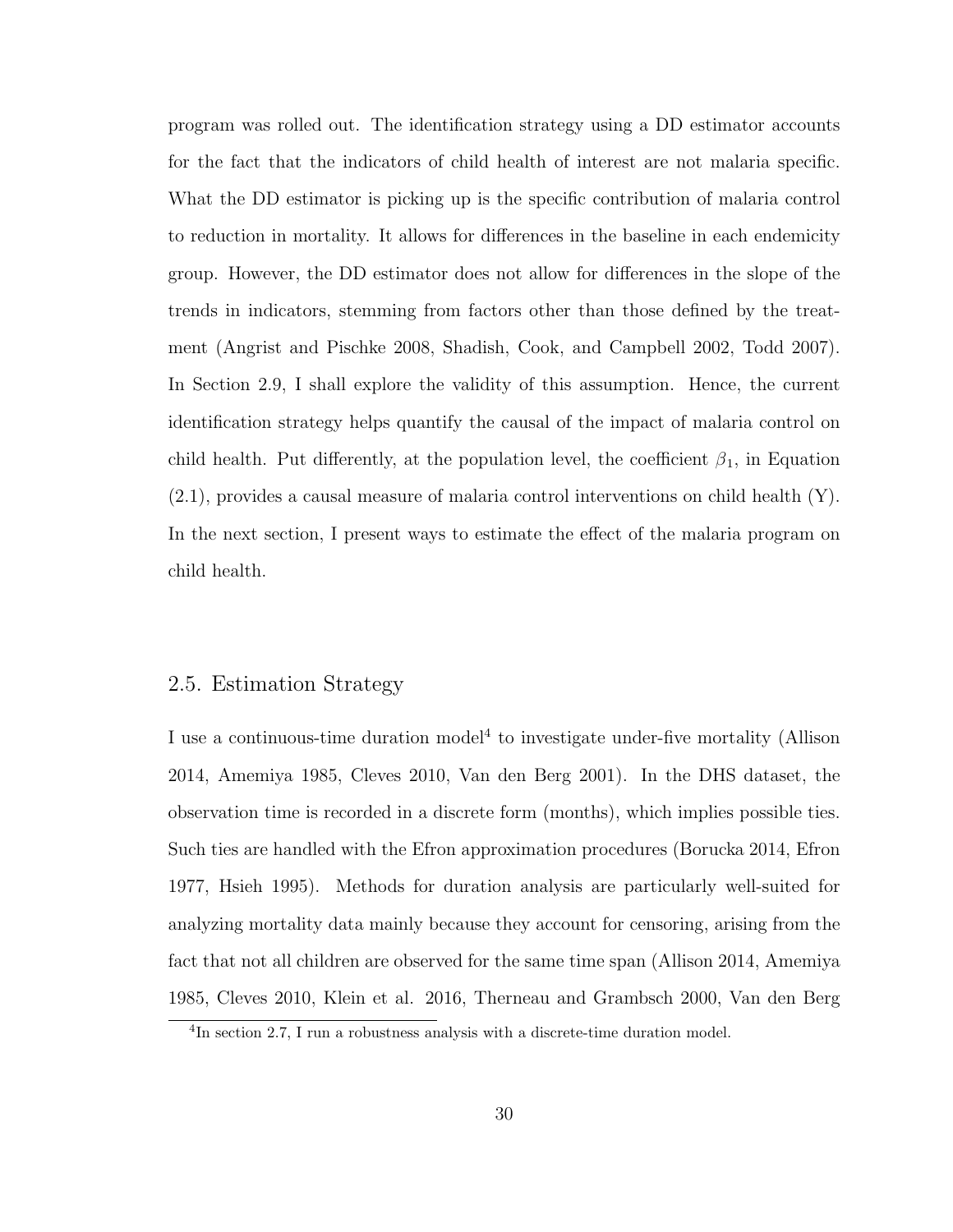2001). As Trussell and Hammerslough (1983, p.2) have pointed out, the duration analysis methods provide a means to investigate child mortality in a way that is consistent with the life table approach (Trussell and Hammerslough 1983).

The risks of mortality are estimated with survival information as the input. For a given child i, survival information is captured by the pair  $(t_i,d_i)$ , where  $t_i$  is an integer between 0 and 59 (inclusive), representing a child observation time recorded in months, and  $d_i$  is an indicator of whether child i is alive at the date of the interview. Hence, for a child, who is alive,  $d_i=0$  and  $t_i$  is her current age, while for a deceased child  $d_i=1$  and  $t_i$  is her/his age at death. Children who are still alive at the time of the interview are censored. Censoring is random as the observation time for each child is a random variable, depending on her date of birth and the date of the interview. I assume that censoring is non-informative. This is a plausible assumption because the date of the interview cannot be systematically related to the survival status of every child.

There are several alternatives for modelling event time. I utilize a Cox proportional hazard model to model under-five mortality because it allows for an arbitrary form in the baseline hazard function. The Cox proportional hazard model also helps focus on the hazard functions, which are other ways of expressing the death rates commonly used in the demographic literature.

I define the hazard of death among children under-five as a function of their socioeconomic characteristics in the following way:

$$
\ln(h(t_i|Z_i)) = \ln(h_0(t_i)) + \beta_1 M_i * T_i + \beta_2 M_i + \beta_3 T_i + \beta_4 X_i \tag{2.2}
$$

Where: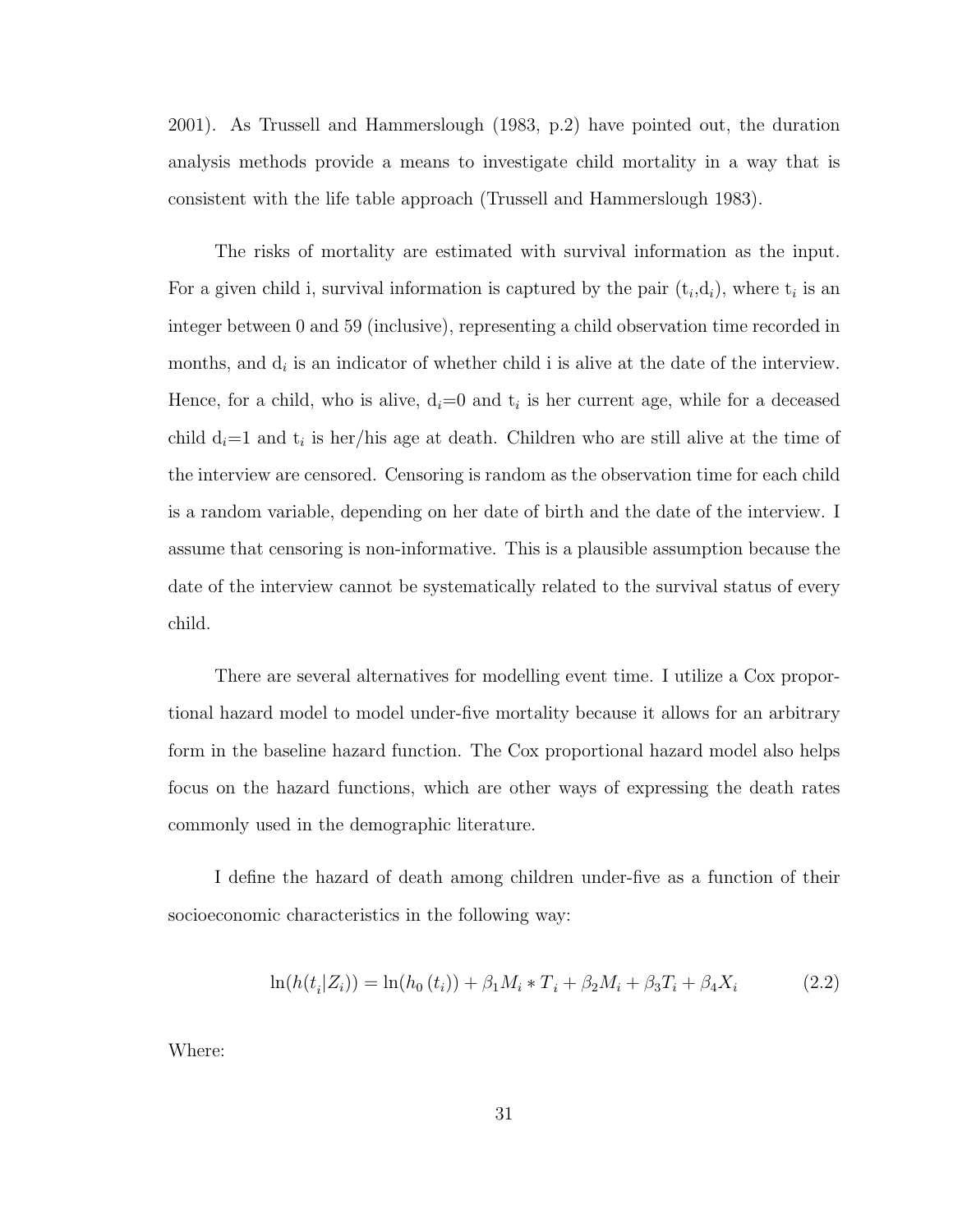- 1.  $h_0(.)$  is the arbitrary baseline hazard function;
- 2.  $t_i$  is the observation time of child i;
- 3.  $Z_i = (M_i, T_i, X_i)$ , with:
	- (a)  $M_i = 1$ (Child lives in a high malaria endemicity area);
	- (b)  $T_i = 1$ (Survey year is 2009-10);
	- (c)  $X_i$  the vector of control variables.

Given the fact that:

$$
h(t_i|Z_i)) = -\frac{S'(t_i|Z_i))}{S(t_i|Z_i)}
$$
\n(2.3)

Where: and  $S(t_i | Z_i) = 1 - F(t_i)$  with  $F(t_i)$  the cumulative distribution function of t and  $S'(t) = \frac{dS(t)}{dt}$ 

In the Cox model, the survival function, S(.), is a function of the parameters in equation (2.3) and of the baseline survival probability  $S_0(.)$ , all of which can be estimated from the data. When there are ties, denote  $\pi_i$  the conditional probability, solution to the following equation:

$$
\sum_{k \in \Delta_i} \frac{e^{Z_k \beta}}{1 - \pi_i e^{Z_k \beta}} = \sum_{k \in \mathcal{R}_i} e^{Z_k \beta}
$$

Where:

- 1.  $\Delta_i$  is the set of the cases that failed at  $t_i$ ;
- 2.  $\beta$  is the stack vector of parameters;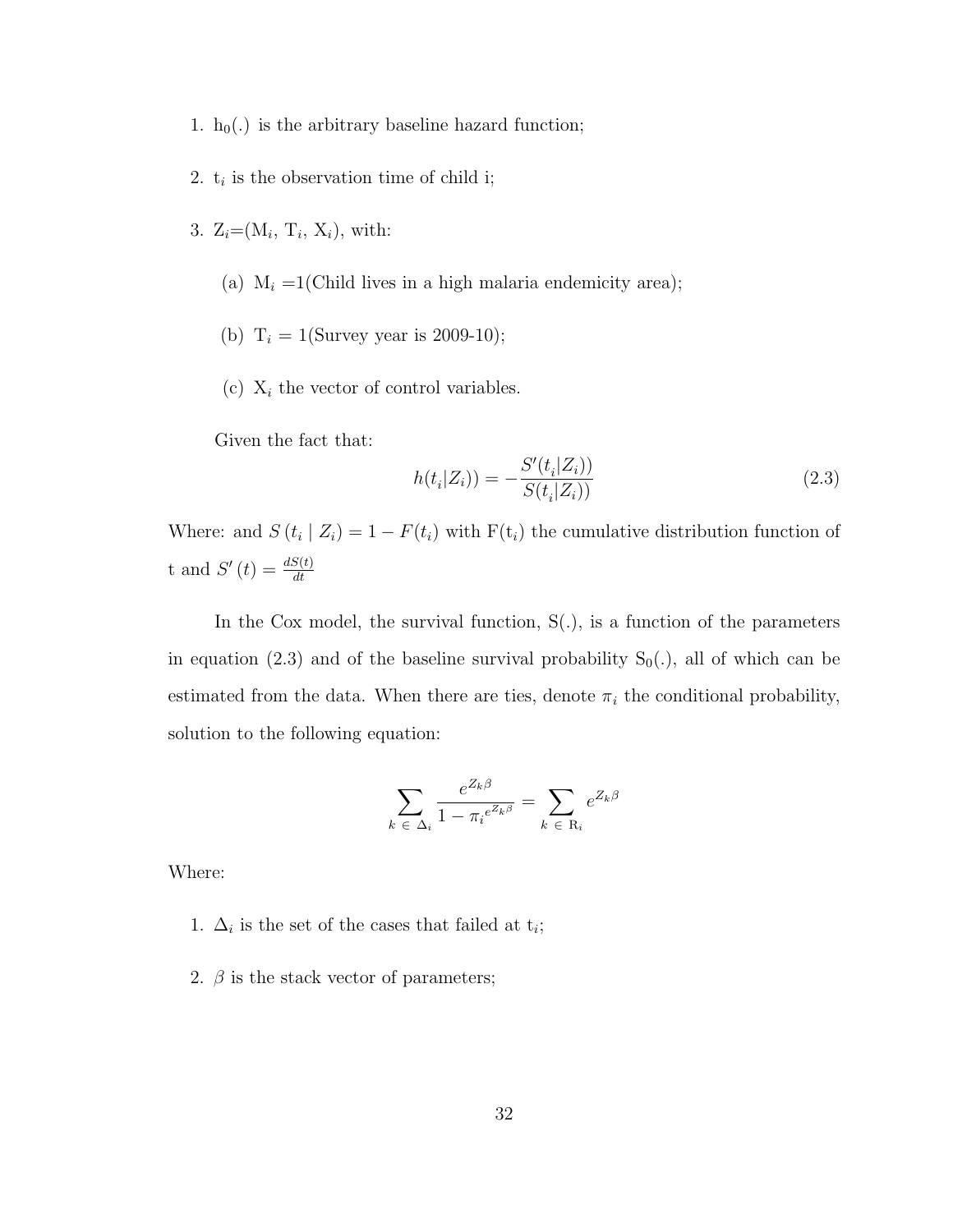3.  $R_i$  is the risk set at time  $t_i$ .

$$
S_0(t \mid Z) = \prod_{i:t_{(i)} < t} \pi_i \tag{2.4}
$$

The survival probability is then defined as:

$$
S_i(t \mid Z) = [S_0(t)]^{e^{Z_i\beta}} \tag{2.5}
$$

Although the Cox proportional hazard model is very flexible, it imposes proportionality at all points in time in the hazards at all levels of the covariates. This restrictive assumption, which may be violated in practice, is usually tested with a test based on the Shoenfeld residuals (Allison 2014, Cleves 2010). Table 2.2 presents the results of this test with the full model, controlling for all covariates. The test of the proportional hazard assumption leads to a wide rejection of the proportionality assumption. Because the outcome of the Shoenfeld residuals test is sensitive to the sample size, it is also important to examine the magnitude of the correlations between these residuals and each covariate and to examine the number of covariates implicated in the association before making definite conclusions about the consequences of the proportionality assumption. The results from the table indicate that these correlations are relatively small and that only three covariates (the indicator of whether a child's mother attends antenatal care during child's pregnancy, whether a household is male headed, and whether a mother reports distance a big concern for her use of healthcare) have a statistically significant association with the residuals, suggesting that the implications of the violation of the proportionality assumption are likely to induce little change in the estimated parameters.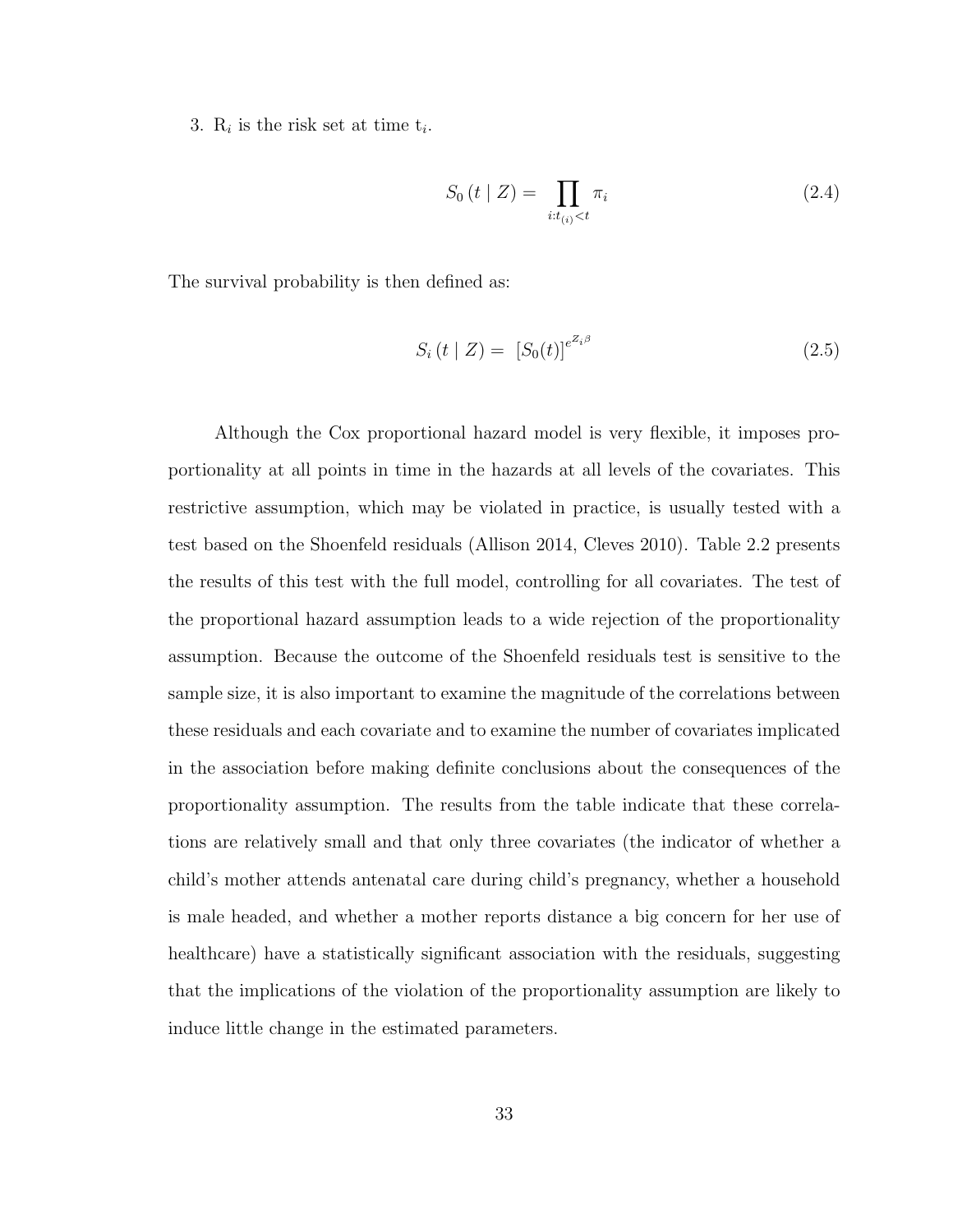However, I relax this assumption by including new predictors that control for the interaction between time or a function thereof and the covariates with a statistically significant association with the Shoenfeld residuals. Specifically, I proceed with a Cox model that controls for the interaction between the logarithm of time  $t_i$  and each of the three covariates, causing a statistically significant association with the Shoenfeld residuals in the following fashion:

$$
\ln(h(t_i|Z'_i)) = \ln(h_0(t_i)) + \beta_1 M_i * T_i + \beta_2 M_i + \beta_3 T_i + \beta_4 X_i + \beta_5 \ln(t_i) * Z_{2i} \quad (2.6)
$$

Where:

- 1.  $h_0(.)$  is the arbitrary baseline hazard function;
- 2.  $t_i$  is the observation time of child i;
- 3.  $Z_i = (M_i, T_i, X_i, Z_{2i}),$  with:
	- (a)  $M_i = 1$ (Child lives in a high malaria endemicity area);
	- (b)  $T_i = 1$ (Survey year is 2009-10);
	- (c)  $X_i$  the vector of control variables.
	- (d) With  $Z_{2i}$  being the vector of an indicator of whether a mother attends antenatal care during a child's pregnancy, whether a household is male headed, and whether a mother reports distance as a big concern for her use of healthcare.

Another requirement of a causal analysis with the Cox regression is that there be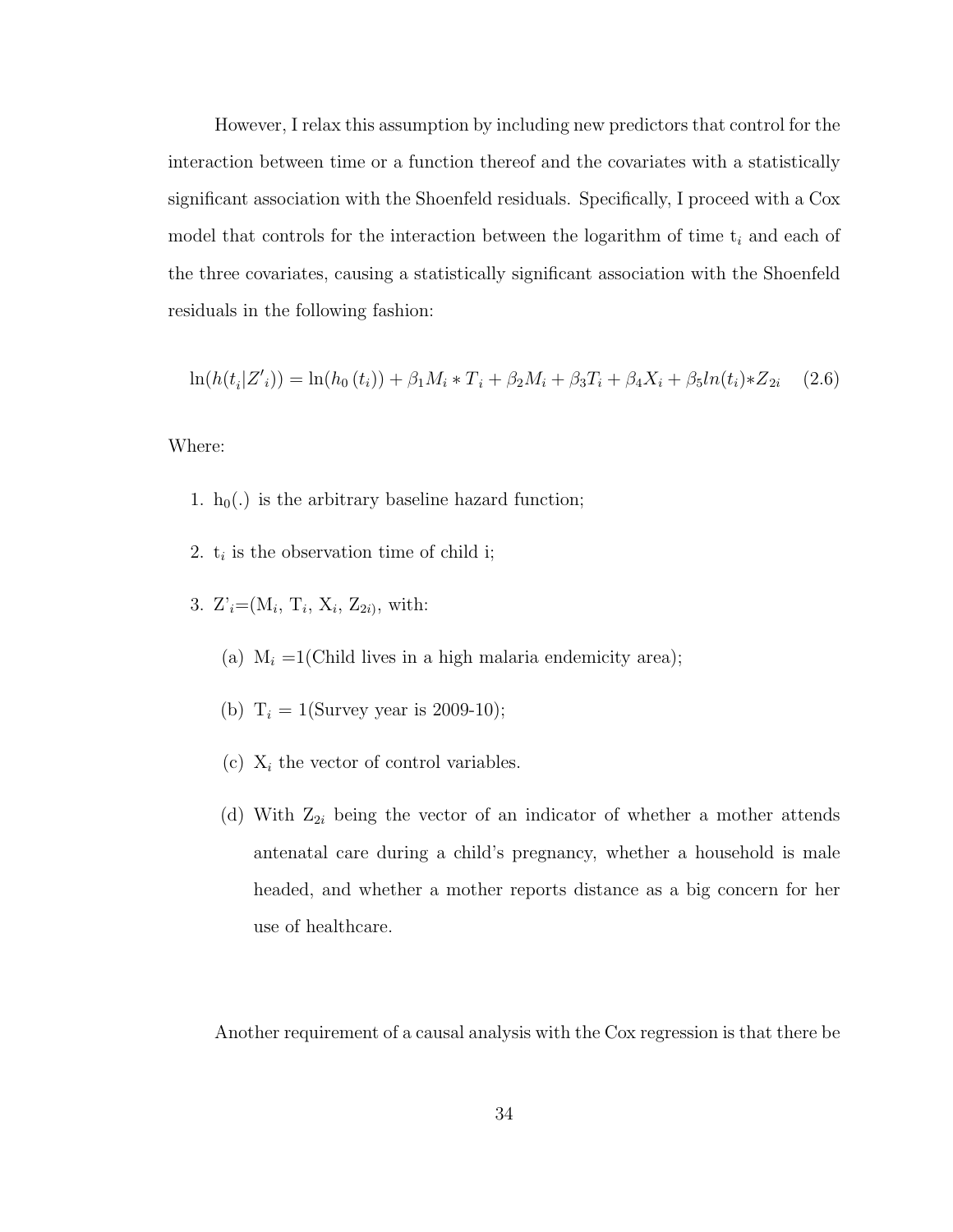no statistically significant interaction between the treatment variable and the covariates (Klein et al. 2016). The data meet the requirement of no statistically significant interactions between the treatment variable and the socioeconomic control variables (results not shown).

As far as anemia, stunting, and low weight-for-age are concerned, a logistic regression is used to estimate the effect of the malaria control interventions on their prevalence, as these measures are binary variables. Equation (2.7) below presents the specification of the logistic regression with the full set of covariates.

$$
Y_i = \beta_0 + \beta_1 (M_i * T_i) + \beta_2 M_i + \beta_3 T_i + \beta_4 X_i + \varepsilon_i
$$
\n(2.7)

where:

- 1.  $Y_i$  is a binary measure of child health;
- 2.  $M_i = 1$ (Child lives in a high malaria endemicity area);
- 3.  $T_i = 1$ (Survey year is 2009-10);
- 4.  $X_i$  the vector of control variables;
- 5. and  $\varepsilon_i$  is an idiosyncratic disturbance term following the logistic distribution.

For all measures of child health, I begin by estimating a specification with no control variables, as shown in Equation (2.1). Then, for under-five mortality, I estimate the specification with the full set of the control variables, illustrated in Equations (2.2) and (2.6). To recover estimates of hazard functions and the survival probabilities, Equation (2.3) and (2.5) are used respectively. The program effect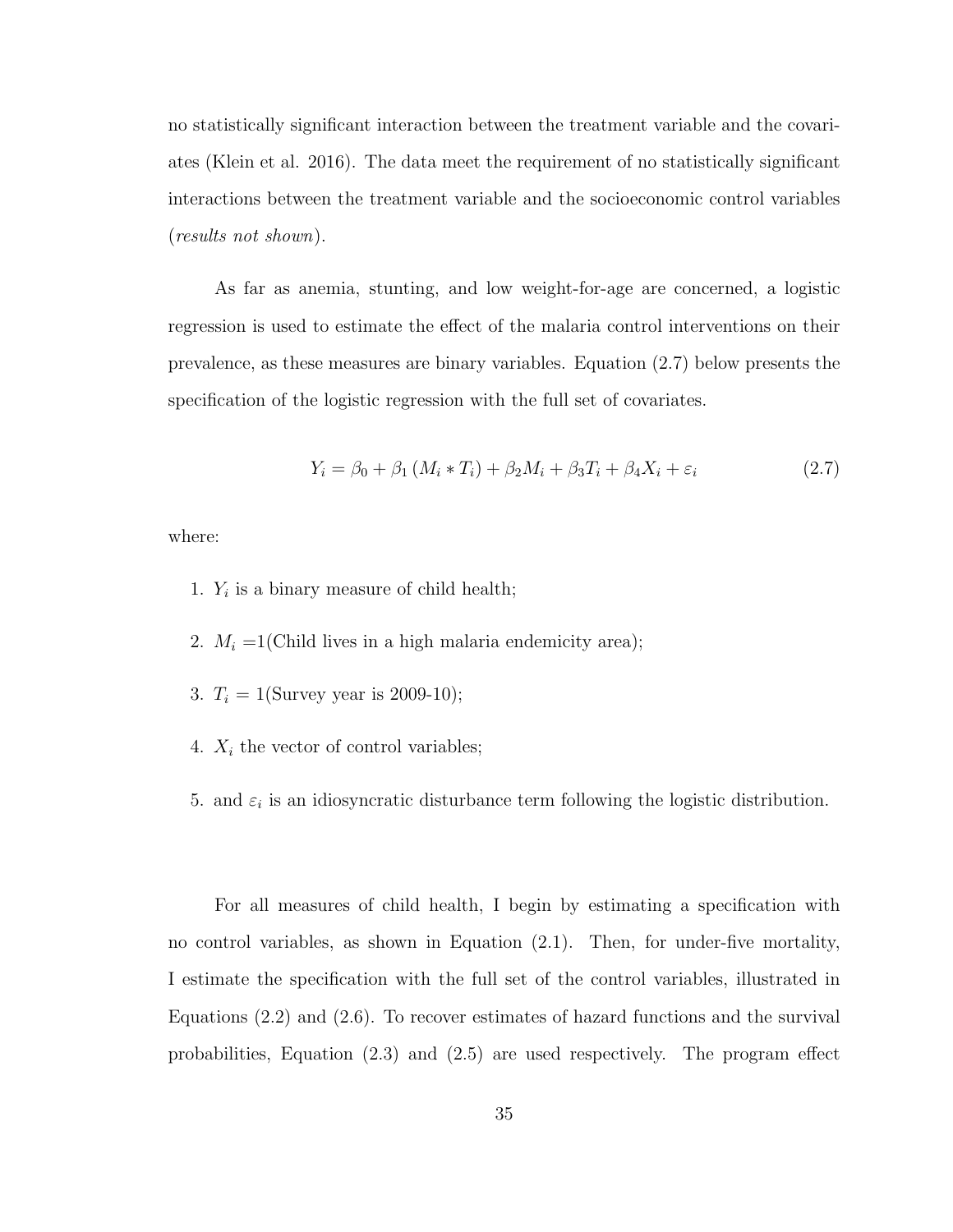on survival is computed by differencing the mean survival probability between the two levels of the interaction between the indicator of high malaria endemicity and the indicator of year 2010. Finally, the specifications in Equations  $(2.1)$  and  $(2.7)$  are used to estimate the odds of anemia, stunting, and low weight-for-age. The next section presents the bivariate relationship between the outcomes and malaria prevalence, sample characteristics, description of survivorship, and estimation results.

### 2.6. Results

#### 2.6.1. Malaria Prevalence and Child Health

Table 2.3 shows unadjusted correlations between measures of child health and populationadjusted falciparum prevalence (PFPR) in children aged 2 to 10 years. The results suggest a nonlinear and positive relationship between malaria prevalence and poor child health. Panel A presents the results pertaining to child survival. In 2004, i.e. before large scale malaria interventions, as shown in Column (1) of Panel A, there is a statistically insignificant positive relationship between child mortality and the prevalence of malaria. The absence of statistical evidence of this relationship hints at a possible nonlinear relationship between under-five mortality and these levels of malaria prevalence. In Column (2) a nonlinear relationship is explored with four binary variables indicating various levels of malaria prevalence, which were chosen in reference to epidemiological data that define the clinical experience of malaria at the population level in Tanzania. The estimates suggest a nonlinear, statistically significant relationship between PFPR and under-five mortality in 2004, where high levels of mortality are associated with high levels of malaria prevalence, with clear increasing gradient up to 50 percent. The last two columns of the table present the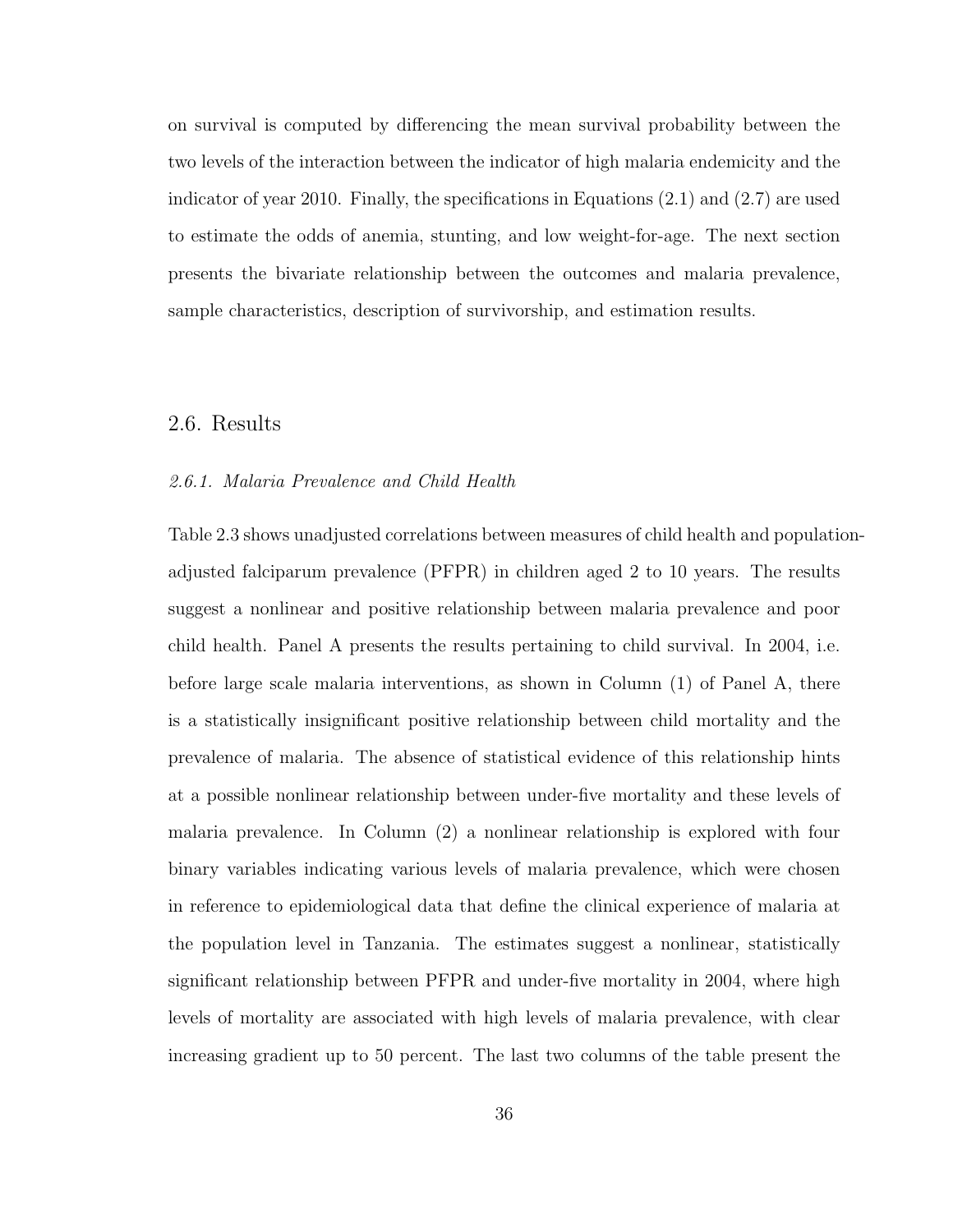same set of estimates for the year 2010. Contrary to 2004, the continuous correlation between PFPR and child mortality is statistically significant, suggesting a weak positive relationship between the malaria prevalence and under-five mortality. Yet, the nonlinear relationship does not support the same interpretation as areas with low levels of malaria prevalence experience lower levels of under-five mortality than areas of very low prevalence. On the other hand, there is no evidence of difference in the level of mortality between areas experiencing high malaria prevalence and very low prevalence. Prima facie, these results provide a strong support to the idea of a positive effect of malaria control on under-five mortality, since they suggest a sharp mortality decline in areas previously experiencing high levels of mortality before the interventions, which are not expected to affect under-five mortality in the low endemicity (very low prevalence) areas.

Panel B of Table 2.3 presents unadjusted coefficients of a linear regression of levels of the density of hemoglobin (anemia) on the PFPR. As shown, in both 2004 and 2010, there is a negative relationship between these two variables, highlighting the clinical fact that malaria tends to cause anemia in children. The strength of the association decreases between 2004 and 2010, suggesting some improvements attribuatable to the malaria program. Similarly, the results from the binary indicators of malaria prevalence show a highly nonlinear relationship, whereby high levels of malaria prevalence are associated with low density of hemoglobin in children.

Panels C and D show the unadjusted coefficients with z-scores of height-forage and weight-for-age for years 2004 and 2010. The results indicate evidence of a non-linear relationship between PFPR and the z-scores of height-for-age and weightfor-age, respectively. The estimates on the binary variables indicating cutoffs in the levels of malaria prevalence display a negative relationship between the PFPR and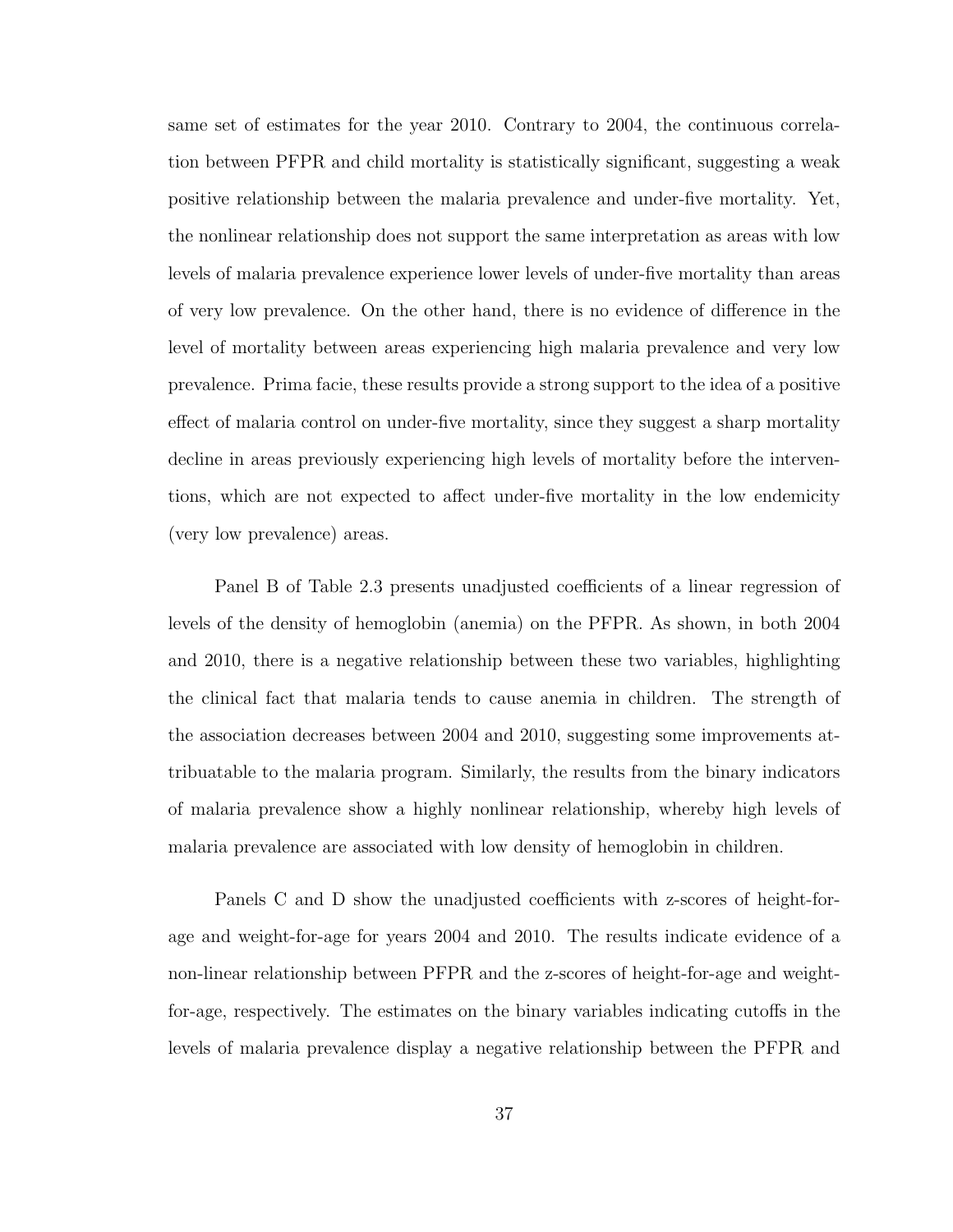these measures of child nutritional health. Interestingly, such a relationship is not clearly seen in the unadjusted coefficients using a continuous measure of the PFPR. The changes in the malaria prevalence betwwen 2004 and 2010 cannot be directly inferred from these estimates.

#### 2.6.2. Sample Description

Table 2.4 presents the sample characteristics by survey year and malaria endemicity. Most characteristics vary across the four analysis groups. Panel A presents indicators of program coverage. As seen in the table, program coverage has tremendously increased between 2004 and 2010. In 2004, the proportion of the children living in a household with a treated bednet is  $0.15$  and  $0.13$  in the low and high endemicity areas, respectively. In 2010, this proportion is 0.56 and 0.67 in the low and high endemicity areas, respectively. In 2004, the proportion of the children living in a household with bednets where all the children sleep under a treated bednet is 0.22 in the low endemicity areas compared with 0.23 in the high endemicity areas. In 2010, this proportion reaches 0.50 in and 0.63 in the low and high endemicity areas, respectively. The results presented above about program coverage illustrate the dramatic scale-up in the interventions related to malaria control with possible large health benefits for children.

Panel B shows a summary of the characteristics related to anemia and the children's nutritional health. The prevalence of moderate anemia has decreased significantly between 2004 and 2010 in the high endemicity areas. In 2004, this prevalence is 0.26 and 0.45 in the low and high endemicity areas, respectively; while in 2010, the prevalence of anemia in the low and high endemicity areas is 0.24 and 0.28, respectively. The results for children's anthropometric measures indicate some improvements in child nutritional health between 2004 and 2010. In 2010, the mean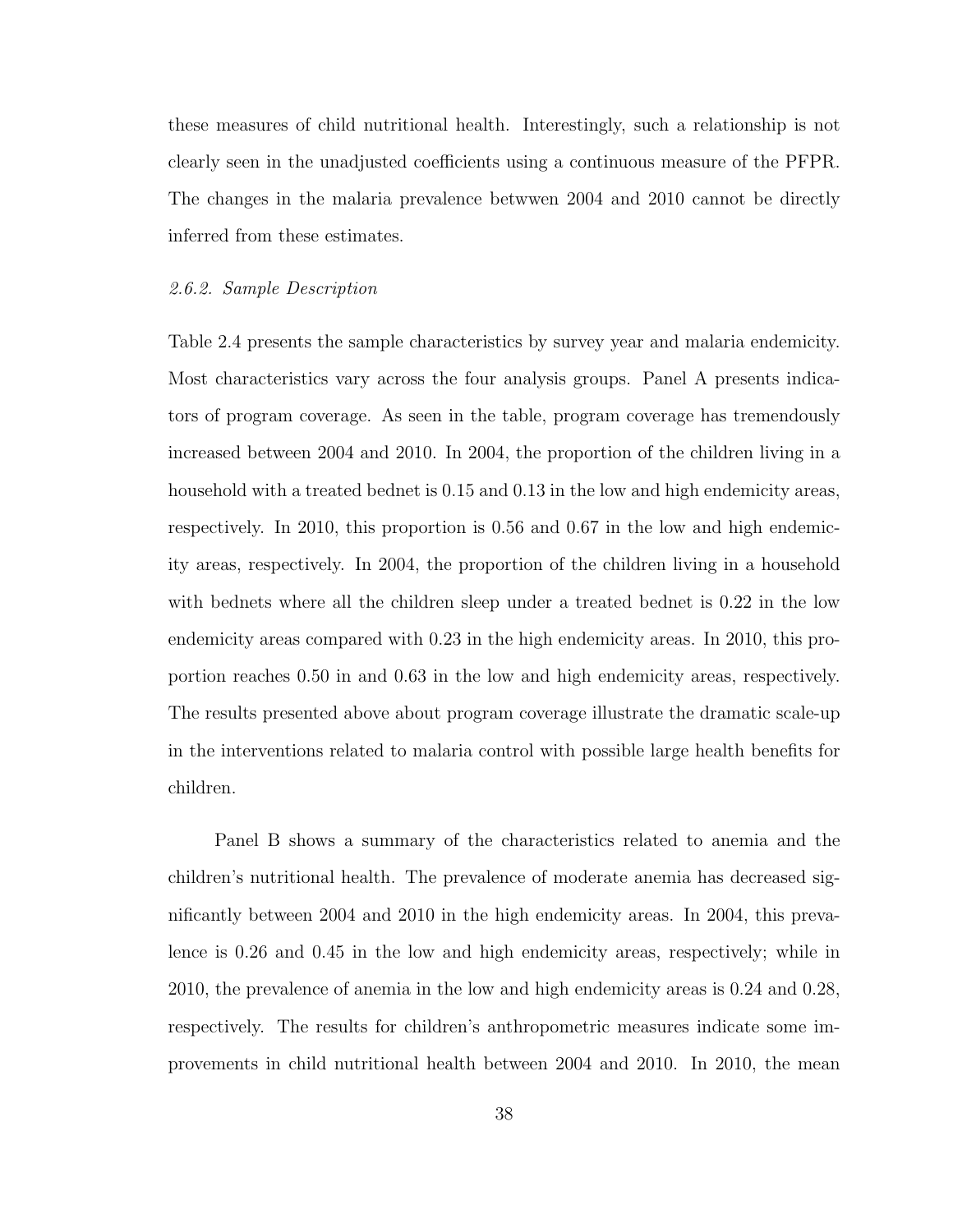z-score for children's weight in the low and high endemicity areas is 0.08 and 0.02, respectively, whereas in 2004, it is -0.03 and -0.02 in the low and high endemicity areas, respectively. Similarly, children's height has improved between the two survey waves. In 2004, the average z-score of children's height is 0.00 (the sample mean) in the low endemicity areas compared with -0.04 in the high malaria areas. In 2010, this mean z-score of children's height is 0.06 in the low endemicity areas compared with 0.04 in the high endemicity areas. In terms of nutritional health, in 2004, the prevalence of stunting (height-for-age <2 SD) is 0.42 in the low endemicity areas and 0.50 in the high endemicity areas. In 2010, this prevalence is 0.49 and 0.46 in the low and high endemicity areas, respectively. While in 2004, the proportion of the children with a low weight-for-age is 0.15 and 0.18 in the low and high endemicity areas, respectively, in 2010, this proportion is 0.20 and 0.17, respectively in the low and high endemicity areas. The descriptive results on the children's anthropometric measures show that child nutritional health has improved in the high endemicity areas, whereas it has deteriorated in the low endemicity areas.

Panel C presents the characteristics of the children and of their parents. It reveals some imbalance in the levels of many indicators and correlates of child health by survey year and endemicity. In 2004, while the mean age of the children is 28.6 months and 29.2 months in the low and high endemicity areas, respectively, in 2010, this mean children's age is 30.2 months and 29.2 months in the low and high endemicity areas, respectively. In both survey waves, the proportion of the children born in the rainy season is higher in the high malaria endemicity areas than in the low malaria endemicity areas. In 2004 for example, this proportion is 0.61 in the high endemicity areas and 0.55 in the low endemicity areas. In 2004, the mothers in the low endemicity areas are, on average, younger than those in the high endemicity areas, while in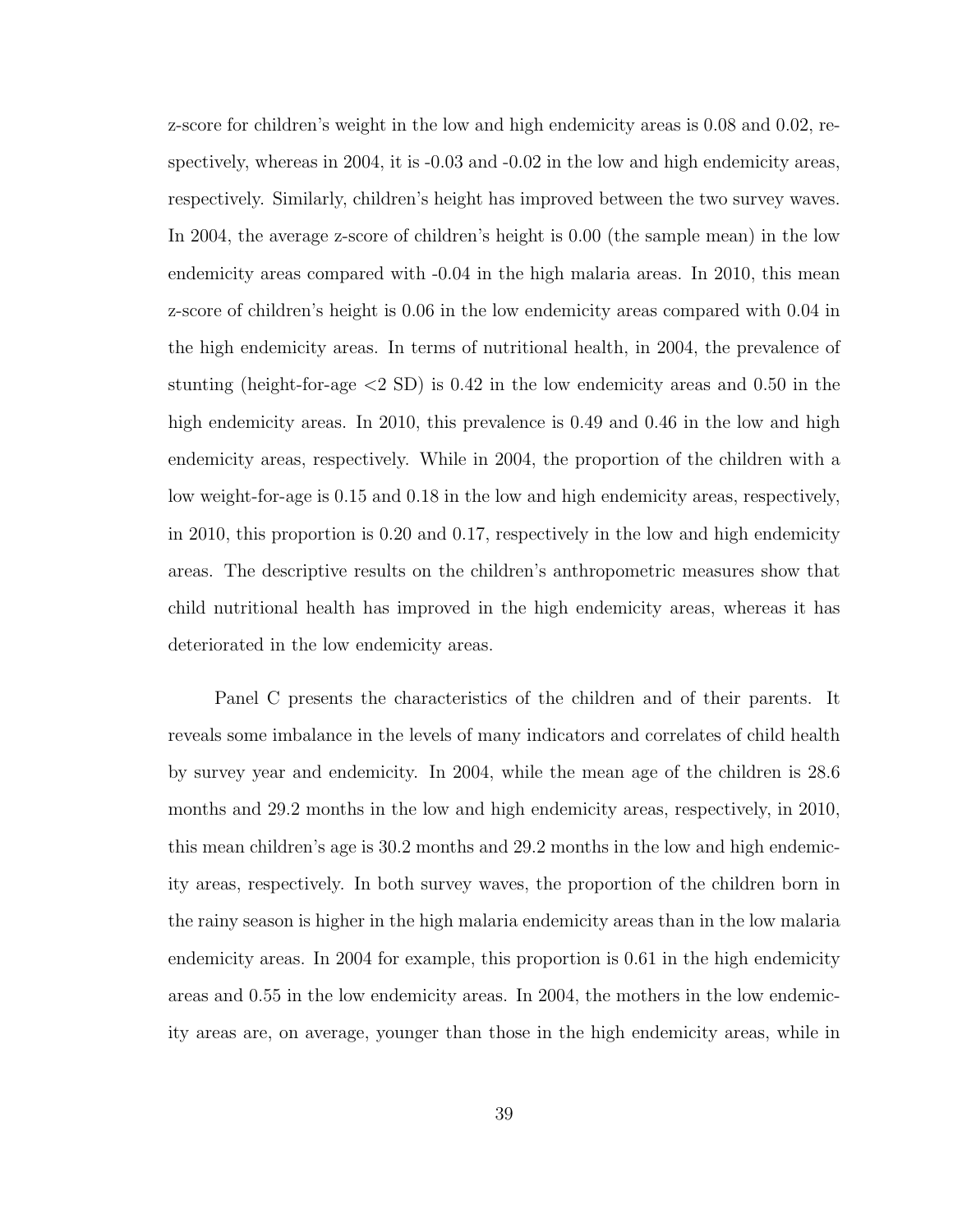2010, the opposite is true. In 2004 and 2010, the proportion of the mothers who have at least some educational attainment is higher in the low endemicity areas than in the high endemicity areas. In both survey waves, there are no notable differences between the endemicity areas in the proportion of the male headed households. In each survey wave, the relative proportion of children living in the urban areas is higher in the low endemicity areas compared with the high endemicity areas. In both years, there are differences in the living conditions of the children by endemicity. In 2004, while the proportion of the children in the low endemicity areas who live in households that have access to clean drinking water is 0.57, this proportion for those living in such households in the high endemicity areas is 0.46. In 2010, the relative proportion of children living in households with access to clean water is 0.67 in the high endemicity compared with 0.60 in the low endemicity areas. The quality of the main material of the houses has improved between 2004 and 2010 in the low and high endemicity areas. In each year, the low endemicity areas are relatively more advantaged than the high endemicity areas in terms of socioeconomic status.

#### 2.6.3. Child Survivorship

Figure 2.2 illustrates the Kaplan-Meier survival probabilities of the four main analysis groups, consisting of children under five living in the low malaria endemicity areas in 2004 and 2010, and those living in the high malaria endemicity areas in 2004 and 2010. Survivorship is higher among the children under five in the areas of low malaria endemicity (2010 and 2004) compared with the children in the high malaria endemicity areas. Between 2004 and 2010, there have been tremendous survival gains in the high endemicity areas. In 2010, the probability of surviving from zero to 60 months among children in the high endemicity areas is 0.920 compared to 0.879 in 2004, while this probability decreases slightly from 0.939 in 2010 to 0.932 in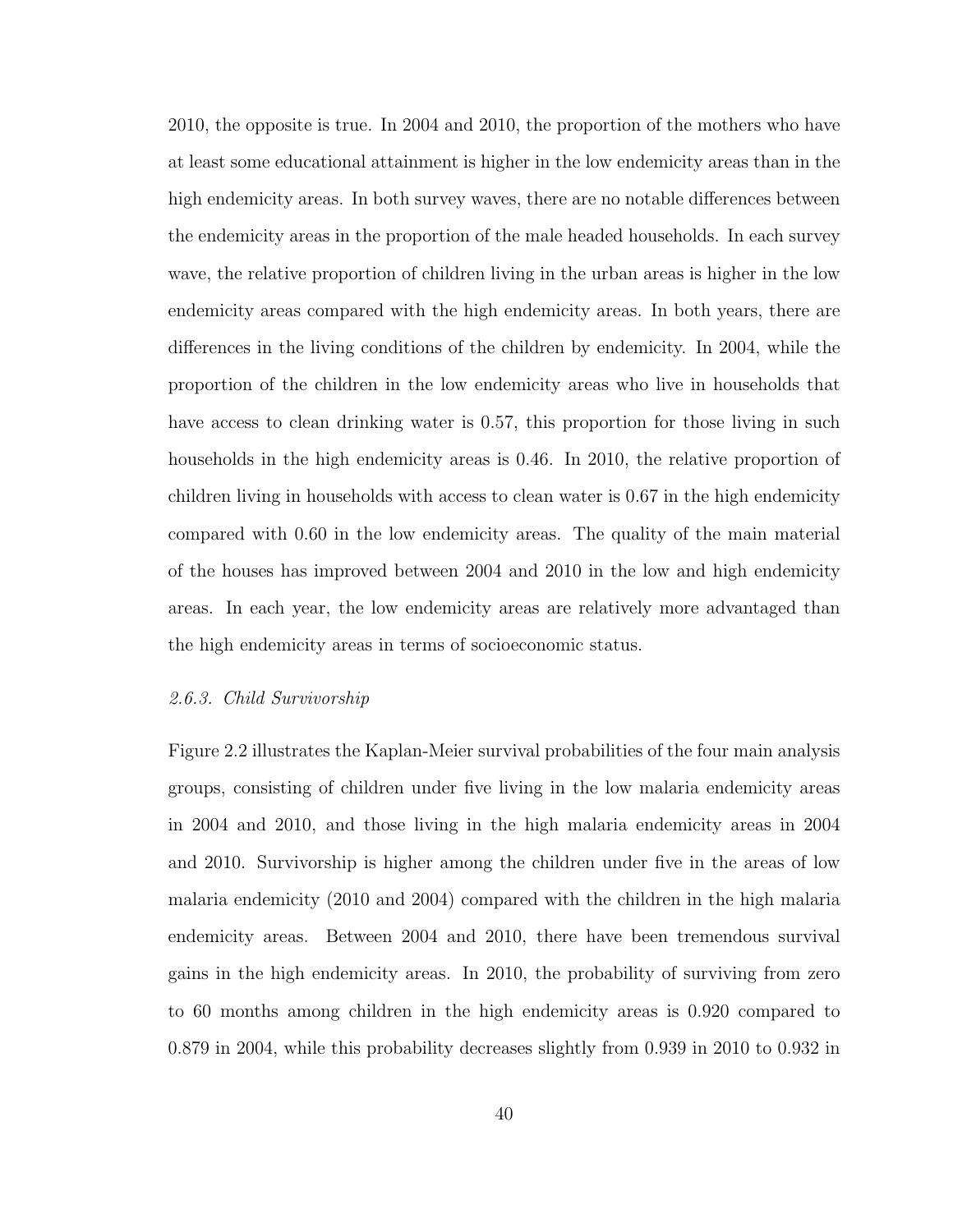2004, in the low malaria endemicity areas. Several log-rank tests uncover statistically significant between-group differences. While survivorship has improved between 2004 and 2010 in the high malaria endemicity areas (p-value=0.000), there is no statistical evidence for any change between 2004 and 2010 in the low endemicity areas (pvalue=0.212). There are statistically significant differences in survivorship between survey waves (p-value=0.000), showing an improvement in survival probability of children from 2010 to 2004. Finally, a log-rank test indicates no statistically significant difference in survivorship between the low and high endemicity areas in 2010 (pvalue=0.835). These bivariate results suggest that survival gains between 2004 and 2010 are mostly the results of rapid improvements in child mortality in the high endemicity areas, hinting at a likely positive impact of the malaria program. The Cox regression of child mortality closely investigates this issue.

#### 2.6.4. Estimation Results

Table 2.5 presents hazard ratios from a series of Cox regressions of under-five mortality controlling for all explanatory variables. Column (1) reports estimates of the base model with no covariates. The coefficient on the indicator of the interaction between high endemicity and survey year 2010 is statistically significant at the 5 percent level. Remember that this is the main coefficient of interest as it indicates the impact of malaria control on under-five mortality. Column (2) provides estimates of the full model. The coefficient on the indicator of the above mentioned interaction is highly statistically significant, showing that there is some imbalance in the level of key proximate determinants of child mortality among the four analysis groups. This column indicates that malaria control interventions have reduced the risks of mortality among children under five by 51 percent holding constant all other covariates. Put differently, for every 1,000 live births, malaria control interventions have helped avert 17.9 deaths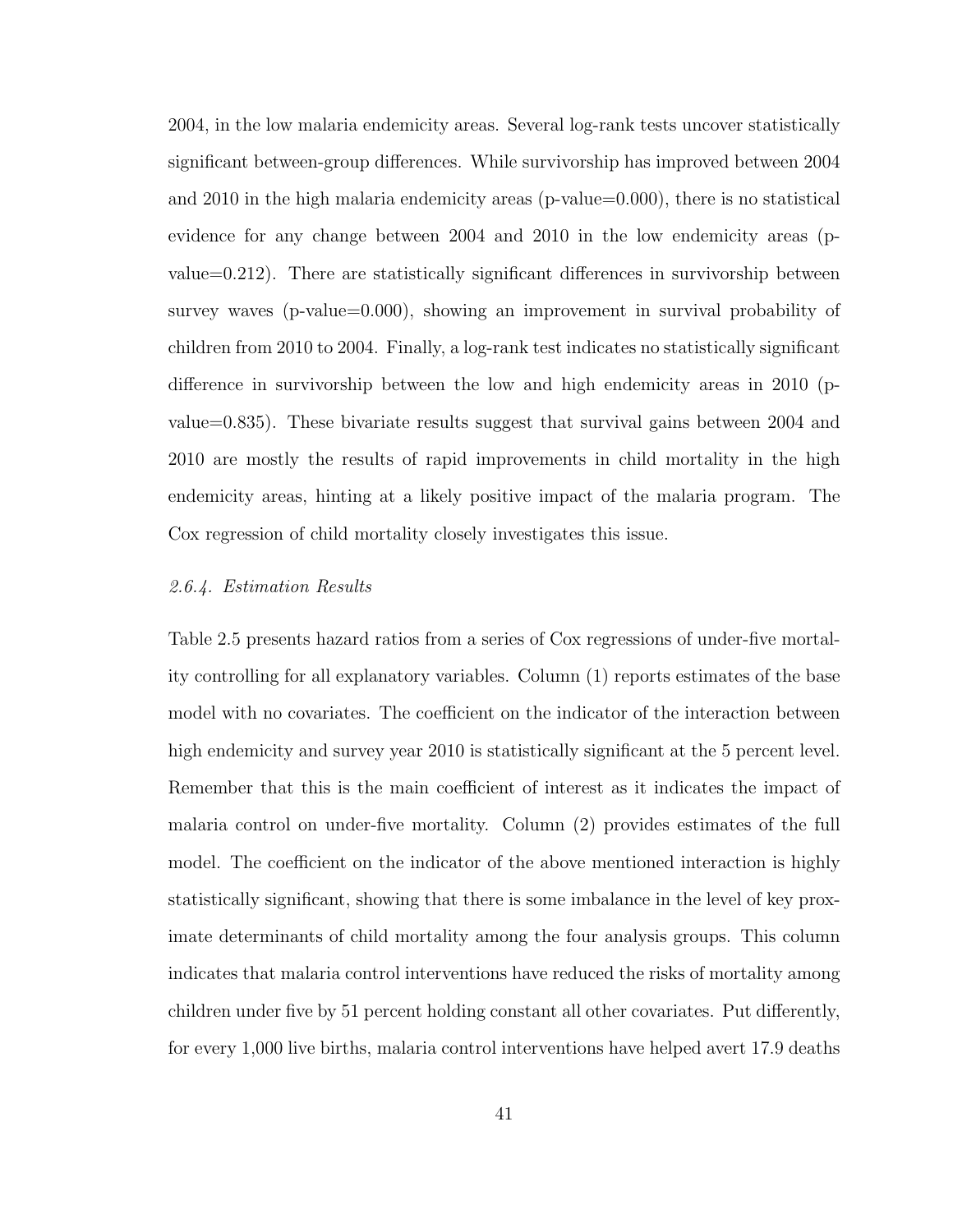on average. This is a large effect after controlling for the set of controls. Although the coefficient referring to the program effect changes little between Columns (1) and (2), there is qualitatively an important difference between these two columns. The estimate becomes more precise, resulting in highly statistically significant effect. The results also show that net of the malaria interventions and the effect of the set of control variables, there is no difference between the pre and post-intervention periods in child mortality, while children in high malaria endemicity areas still face risks of mortality as high as 90 percent compared to their counterparts in the low malaria endemicity areas. Column (4) of the table presents results from the full model that allows for an interaction between the analysis time and the indicators of whether a child's mother attends antenatal care during the child's pregnancy, whether a household is male headed, and whether a mother reports distance as a big concern for her use of healthcare. Although these interaction terms are statistically significant, they do not affect the estimates of the impact of malaria control found in Column (2). It is worth stressing again that there is no evidence of age variation in the effect of the estimates of the program impact (Table 2).2.

Figure 2.3 illustrates the estimated survivor for the treatment and counterfactual groups. In the figure, "High endemicity  $1(2010)$ " represents the variable indicating whether the children live in the areas of high malaria endemicity in 2010. The figure highlights the fact that the interventions have tremendously reduced the risks of death at all ages among children living in the high malaria endemicity areas in 2010 compared to the rest of children, holding all other covariates at their means. I next turn to the results from the logistic regression of the other measures of child health.

Table 2.6 presents the results of a series of logistic regressions of the indicators of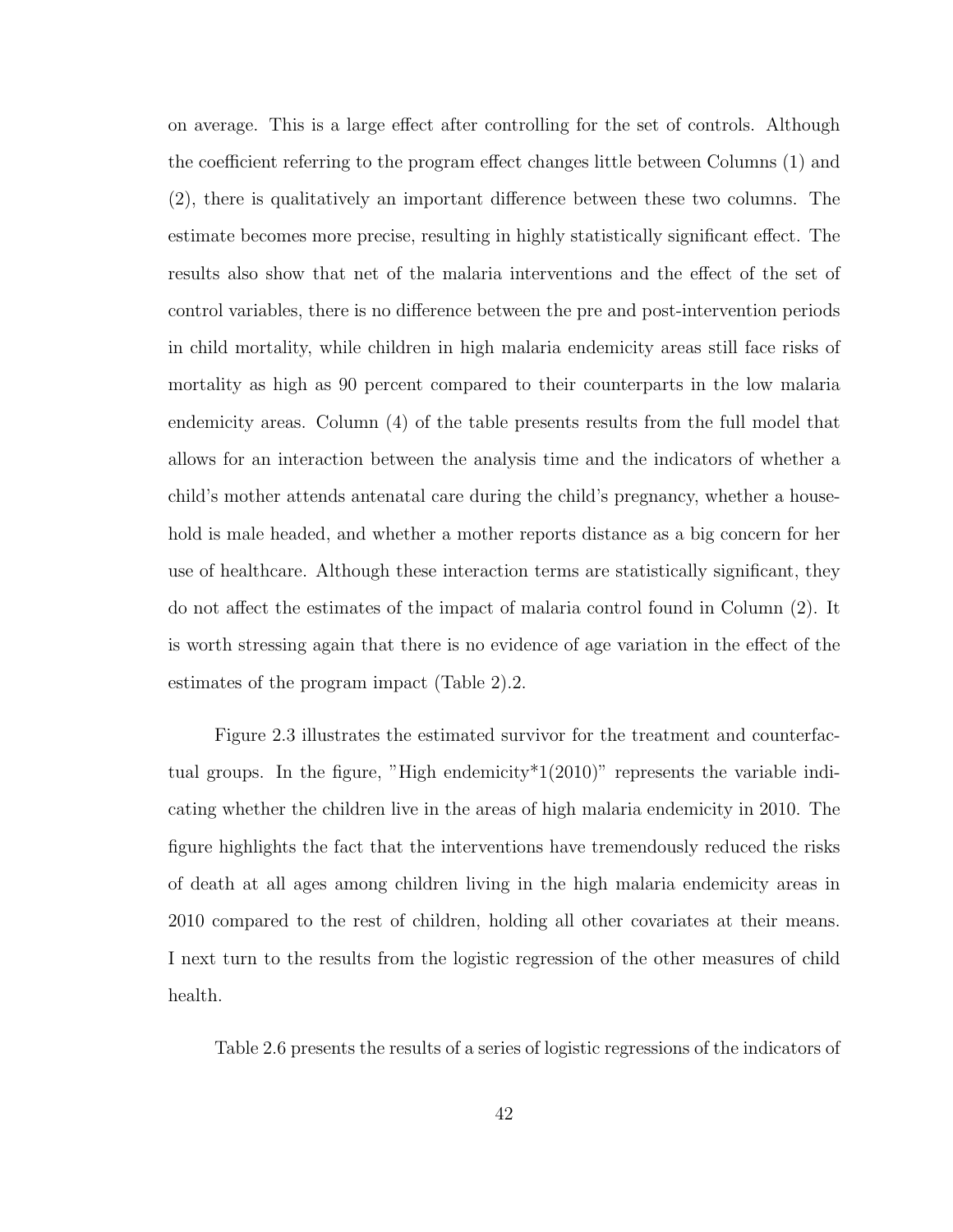moderate anemia and child nutritional health. The patterns in the results are similar to what has been observed for under-five mortality; i.e. the effects of malaria control interventions are statistically significant. The full models with a binary measure of treatment provide an assessment of the malaria control impact. Column (4) presents the adjusted odds ratios of anemia resulting from the malaria control interventions. The column indicates a reduction in the odds of moderate anemia by 52 percent attributable to the malaria control interventions. While the odds of anemia are more than twice as high in the high malaria endemicity areas as in the low malaria endemicity areas. Column (5) shows that malaria control interventions have reduced the odds of stunting by 36 percent. Column (6) presents the results pertaining to low weight-for-age. It indicates that the malaria control interventions have caused a 33 percent decline in the odds of children having low weight-for-age. Overall, the results from this section suggest a large positive impact of the malaria control interventions on multiple indicators of child health.

# 2.7. Robustness Checks

Although the identification strategy leaves little room for omitted factors to bias the results, there are four main concerns with the estimation strategy that might affect the results, especially for under-five mortality. First, a continuous-time modeling of under-five mortality may not be appropriate because of the existence of ties, which tend to attenuate the estimates toward zero (Hsieh 1995); but as the highest proportion of tied observations is 3.8 percent, these ties are unlikely to significantly affect the results. To evaluate this conjecture, I use alternatively a discrete-time modelling of under-five mortality with a logistic regression, controlling for child age, to explore the impact of malaria control interventions on under-five mortality. Table 2.7 presents the results from a series of regressions dealing with robustness checks. Column (1) of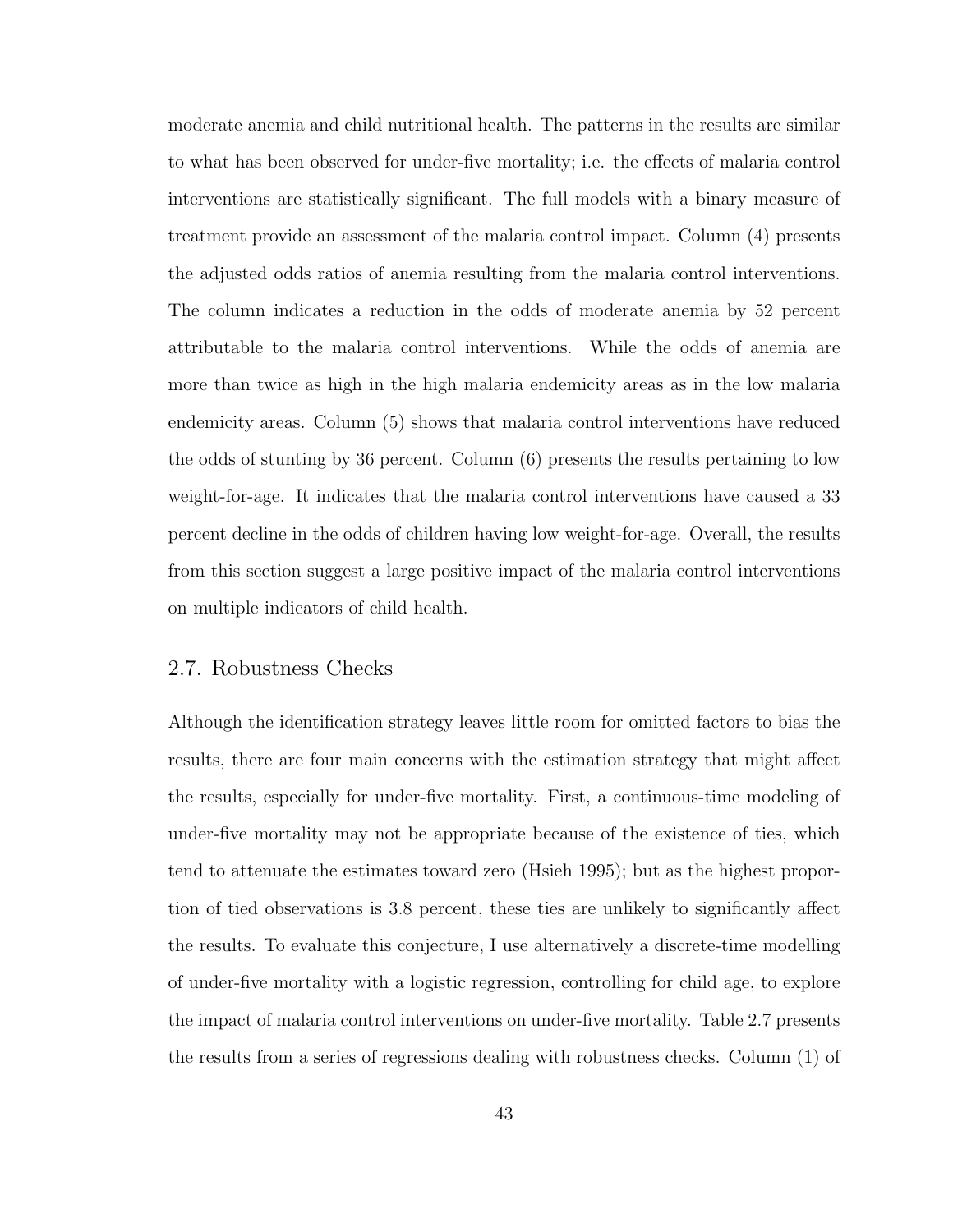the table presents the results of a logistic regression of child survival status on the full set of covariates, including time (child age). They suggest that the malaria control interventions have reduced the odds of child mortality by 52 percent, which is essentially the results from the Cox regression presented in Table 2.5. Second, previous research on child health has highlighted the protective role of breastfeeding against mortality; but concerns about the endogeneity of this variable with malaria have led to the exclusion of breastfeeding from the models presented above. This omission may have biased the estimates (Elo and Miller 1991). As a robustness check, I include breastfeeding into the model presented in Equation (2.3). The inclusion of breastfeeding in the model requires some additional care because of its dynamic nature. In the DHS data, the duration of breastfeeding is collected for all children irrespective of whether they are alive or deceased at the date of the interview. For children who are breastfed at the time of the interview, the value of this variable is set to be the child's age. Because the length of breastfeeding depends on child's age and cannot exceed a child's current age, I use a time-varying binary variable that takes on the value one during the months when a child is breastfed and zero otherwise (Berger, Fahrmeir, and Klasen 2002, Trussell and Hammerslough 1983). The episode splitting approach is used to set up the data in a way that creates multiple records per child, splitting each child's observation time into a set of one-month-long intervals (Cleves 2010, Allison 2014). Furthermore, because there is missing information in the breastfeeding variable, to provide a valid comparison with the model including this variable, I need to re-estimate the Equation (2.3) with a sample, excluding cases with missing data on breastfeed. Column (2) of Table 2.7 provides estimates for such a model, while in column (3) of Table 2.7, I present the results from a full model that includes breastfeeding. The column indicates that the contribution of the malaria program to reducing the risks of mortality are almost identical to those reported in the preceding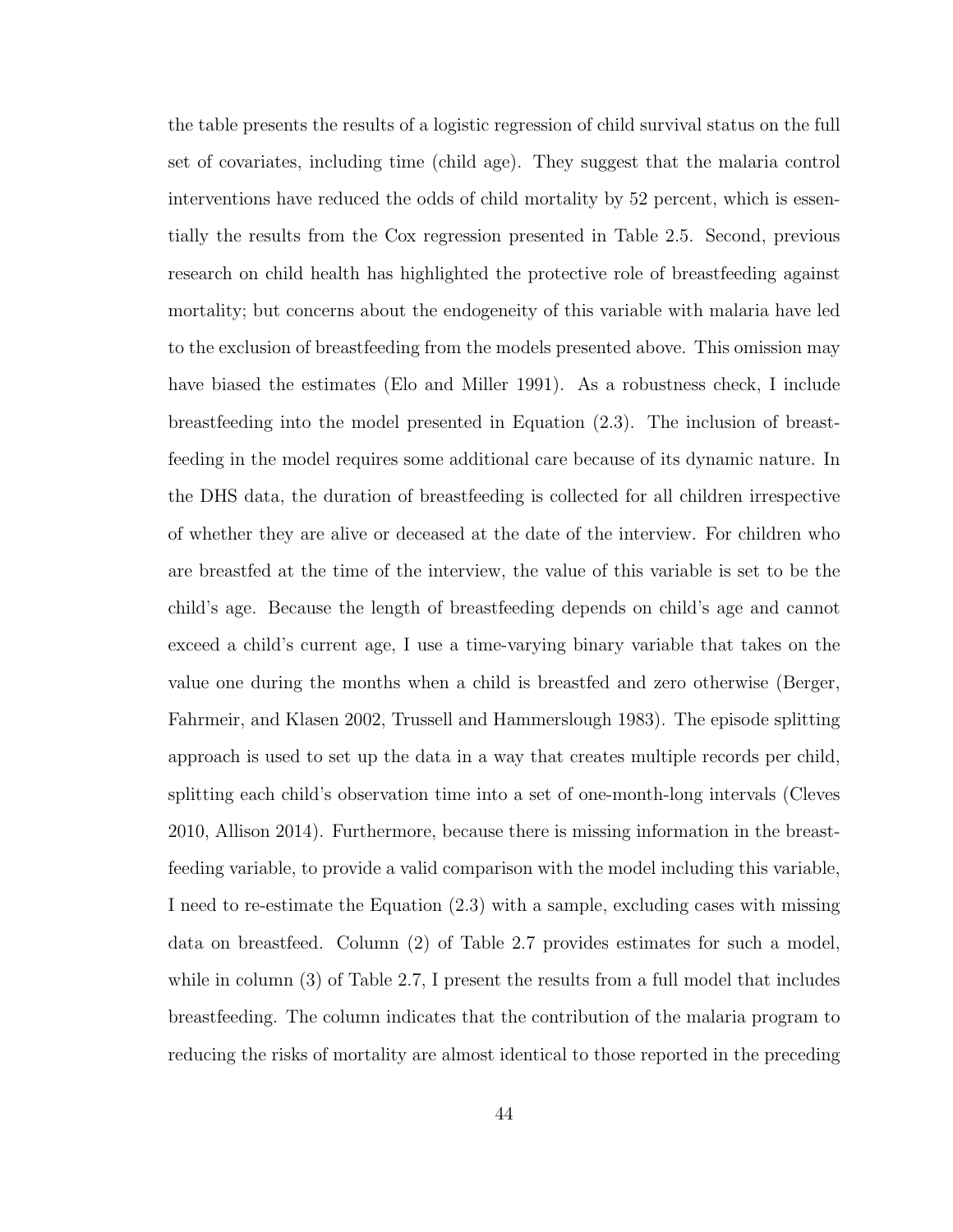column.

Third, the models estimated for under-five mortality do not control for all possible factors that may affect child mortality, leaving room for unobserved heterogeneity. Unobserved heterogeneity can cause an artificial decline in the shape of the hazard function over time (Vaupel, Manton, and Stallard 1979). It may also cause the so-called heterogeneity shrinkage in the estimates. I account for unobserved heterogeneity with a fixed-effects model (Allison 1996) at the ward level, representing the administrative unit below the district level. Column (4) of Table 2.7 presents the results of the fixed-effects model. These results indicate that the contribution of the program to reducing child mortality is almost the same as the estimates found in Table 2.5, as there is a 48 percent reduction in the risk of mortality among children under-five attributable to the malaria control interventions. Overall, these checks underscore the robustness of the results to changes in the assumptions about the estimation procedures.

Yet, finally, there still remains concern about the appropriateness of the definition of the intervention groups. Put differently, malaria endemicity may not have adequately captured the exposure to the malaria control interventions. This is unlikely for two reasons. First, the consistency of the estimated effects across measures of child health provides a first check of plausibility that malaria endemicity has adequately captured the likely impact of the program on child health. The estimated effects are consistent with the mechanisms, whereby malaria can affect child health because the results uncover a close connection between the decline in anemia and reduction in malaria-specific mortality. Second, I check the assumption that there should be no effects of malaria control on any measure of child health between 1999 and 2004, because malaria interventions have not yet been implemented at a scale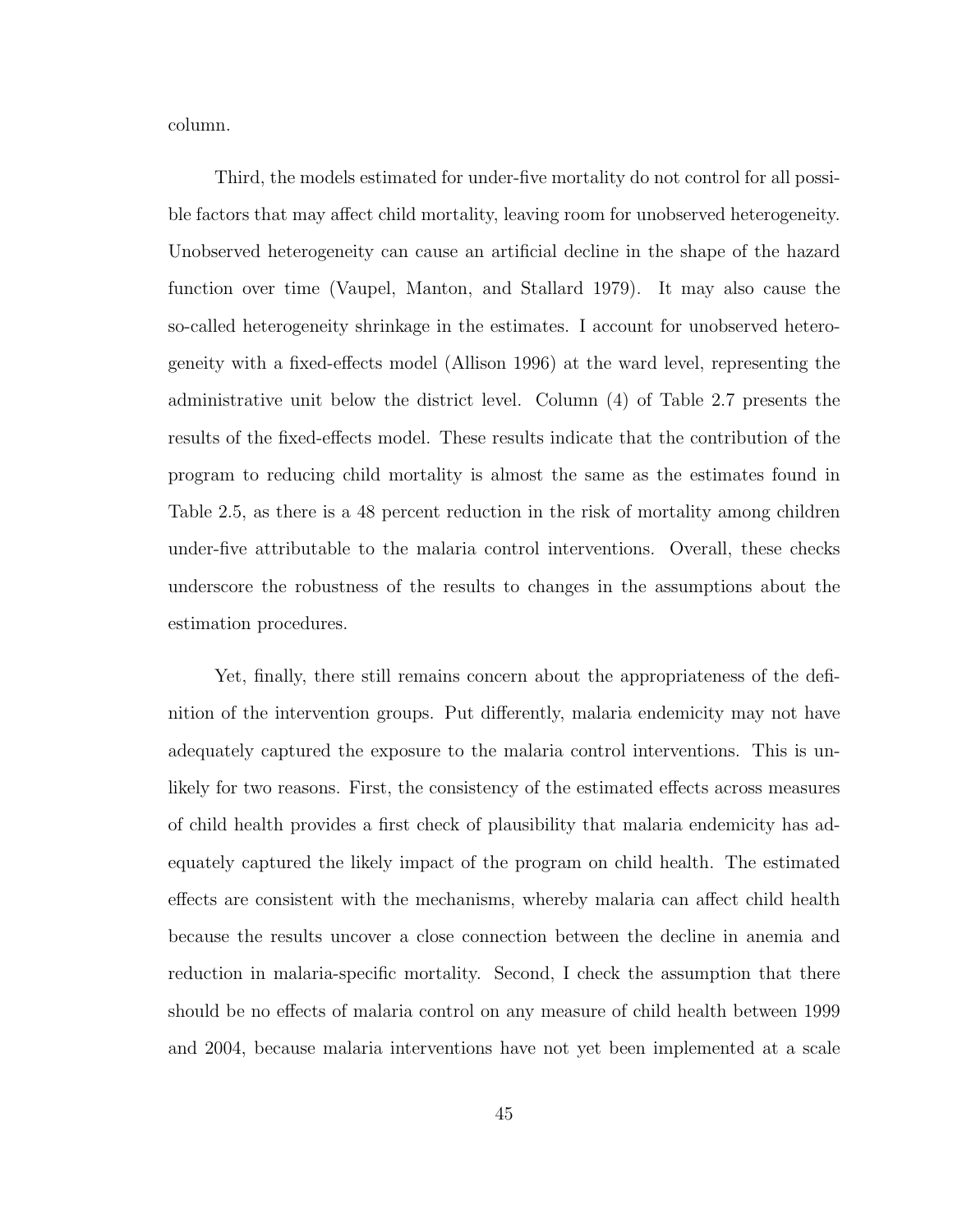that would have produced a sizable impact at the national level (Smithson et al. 2015, TMIERG 2012). Table 2.8 presents results from a placebo regression with analogous data from the 1999 and 2004 DHS (there are fewer covariates in the table compared to the full model because the data about some covariates were not collected in 1999). The table shows no impact of malaria control on measures of child health between 1999 and 2004, as it should be.

## 2.8. Threats to validity

There are two sets of possible confounding factors for the estimated effects. One possible concern with attributing the estimated effects to malaria control is the fact that there may have been some reduction in the virulence of malaria-related morbidity and mortality due to ecological reasons. Yet, data on malaria epidemiology fail to provide any evidence of waning virulence of malaria (NMCP-MoHSW 2013, Steketee and Campbell 2010). On the contrary, evidence suggests increased resistance of malaria vectors to some insecticides used to treat bednets (NMCP-MoHSW 2013). Another concern about the internal validity of these results has to do with the fact that factors other than malaria control, which can improve child health, may have differently affected the areas of high and low malaria endemicity during the time period under study. For these factors to have little influence on the estimated effects, it is sufficient to show that they may not have affected child health differently in the low and high endemicity areas. Such potential confounders include the following factors. First the program geared toward the improvement of the national health system may have affected child health; but it is unlikely that it would have varied in its impact on the low and high malaria endemicity areas (MoHSW 2008, TMIERG 2012). Second, for the last few decades, there has been sustained economic growth, suggesting a subsequent improvement in health indicators. However, there is no indication that this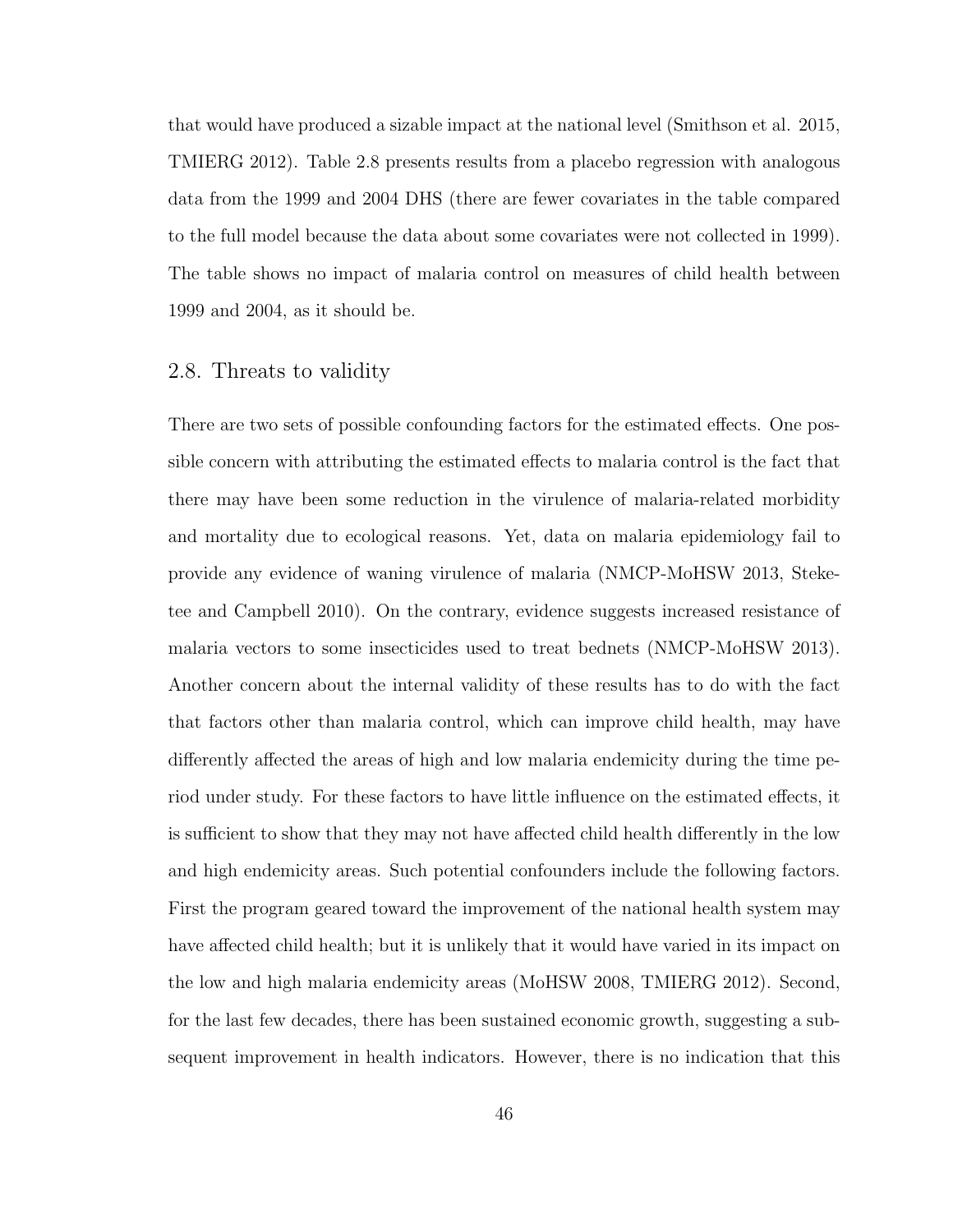growth would have affected low and high endemicity areas differently (Macro 2005, 2011, MoHSW 2008, TMIERG 2012). Third, the haemophilus influenza vaccination and the use of vitamin A supplementation have been introduced during the time period covered by this paper. Yet, the available reports do not suggest any differences in uptake between the low and high endemicity areas (NMCP-MoHSW 2013).

## 2.9. Cost-Benefit Analysis

Tanzania's malaria program has harnessed increased attention because of its potential role in improving child health (MoHSW 2008). The justification for the malaria control interventions mainly rests on an equity argument due to the fact that the deleterious effects of malaria are especially acute among the poor who can afford neither the costs of adequate prevention nor those related to the treatment of acute cases of Malaria (Cohn 1972, Hanson et al. 2004). The malaria control interventions can potentially affect economic, demographic, and health outcomes in Africa. Research has shown that a decline in morbidity and an improvement in the quality of life are directly associated with a reduced incidence of malaria (Cohn 1972). Some researchers have hypothesized two possible economic effects of malaria control. First, the improvement in health, stemming from a reduction in malaria prevalence, may increase average hours worked along with productivity during the hours spent at work (Cohn 1972). Second, reduced private and public spending on malaria is thought to free up resources that can be used elsewhere in an economy (Cohn 1972). Because the assumption of full employment is implausible in Tanzania, the first economic effect is likely to be negligible, while the second economic effect is the more plausible to operate. In terms of demographic effects, previous findings have shown that malaria control tends to cause a reduction in mortality due to less exposure to malaria, especially among children and pregnant women, reducing the prevalence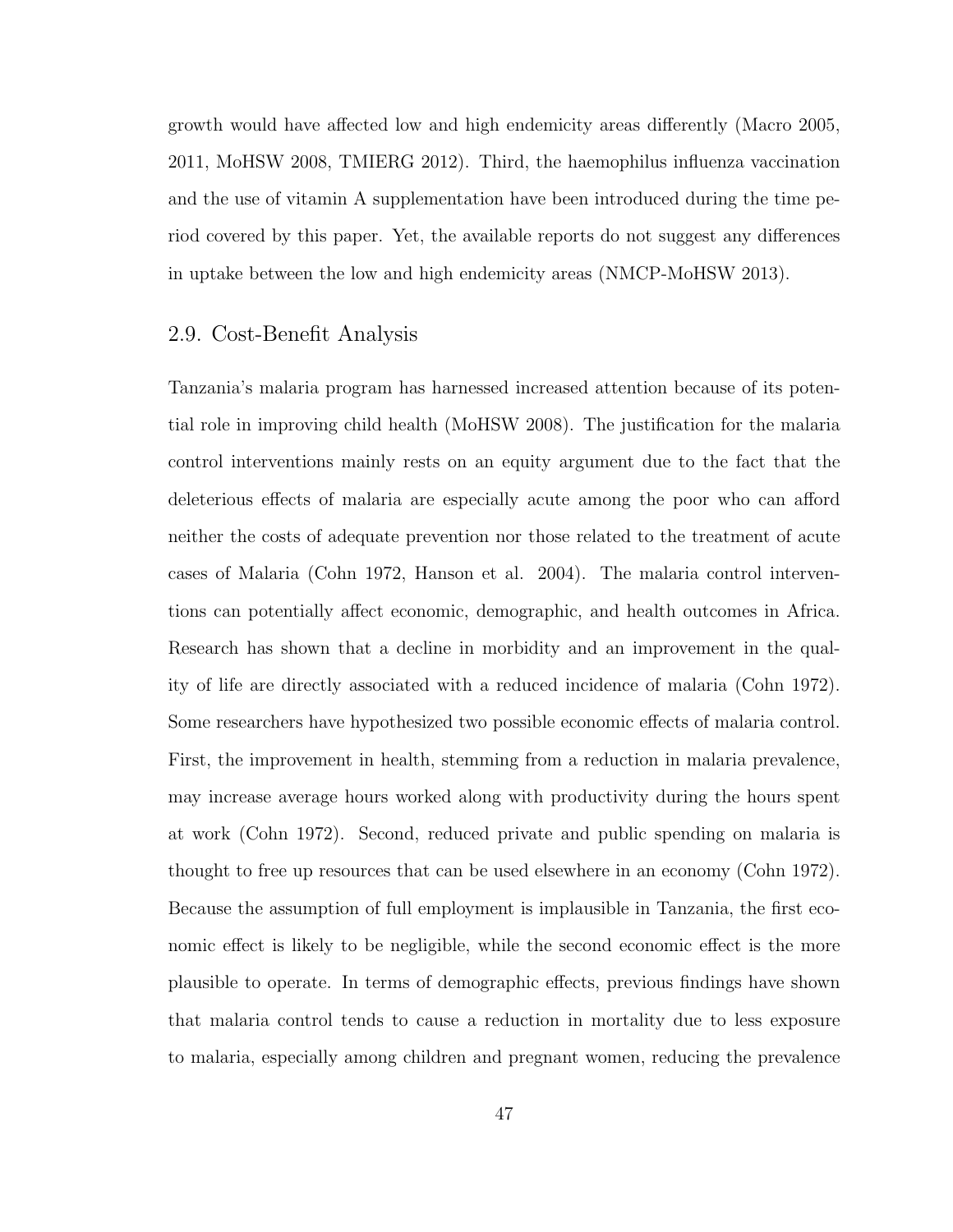of anemia, pre-term birth, low birthweight, and miscarriages (Cohn 1972, Newman 1977). Importantly, a combination of these effects may result in increased fertility. The remainder of this section aims to assess empirically the economic and survival benefits from malaria control in mainland Tanzania.

Despite the controversies surrounding the application of methods related to cost-benefit analysis in the field of health intervention, these methods can provide unique insights into the rules of allocation of social resources (Brent 2007, Layard and Glaister 1994, McIntosh 2010, Mills, Lubell, and Hanson 2008). Because I am primarily interested in child health, I focus on health benefits accruing to children under five as a result of malaria control. In terms of program benefits, I mostly use survival gains and gains in life expectancy at birth estimated from the Cox regression specified in Equation (2.3). The number of lives saved is then computed by multiplying the survival gains by the mean annual number of live births between 2005 and 2010. Population data are drawn from publications from the National Statistical Services of Tanzania. I use the number of live births and the annual growth rate in 2012 to calculate the number of live births and children under five in Tanzania between 2005 and 2010.<sup>5</sup> The mean number of births between 2004 and 2010 and the mean number of children under five between 2005 and 2010 represent the population data used for the valuation of the malaria program's benefits (number of lives saved and years of life saved). Survival probabilities and gains in years of life are calculated with estimates that combine both sex.<sup>6</sup>

With the survival gains, I compute the improvements in expected years of life by using a life-table approach with mortality data from the World Population Prospects:

 ${}^{5}$ Tanzanian National Bureau of Statistics, 2014 and UNICEF at: $\hbar t$ ttps //www.unicef.org/infobycountry/tanzaniastatistics.html.

 $6$ The combined estimates rely on a weighted average of males and females and account for sex ratio at birth.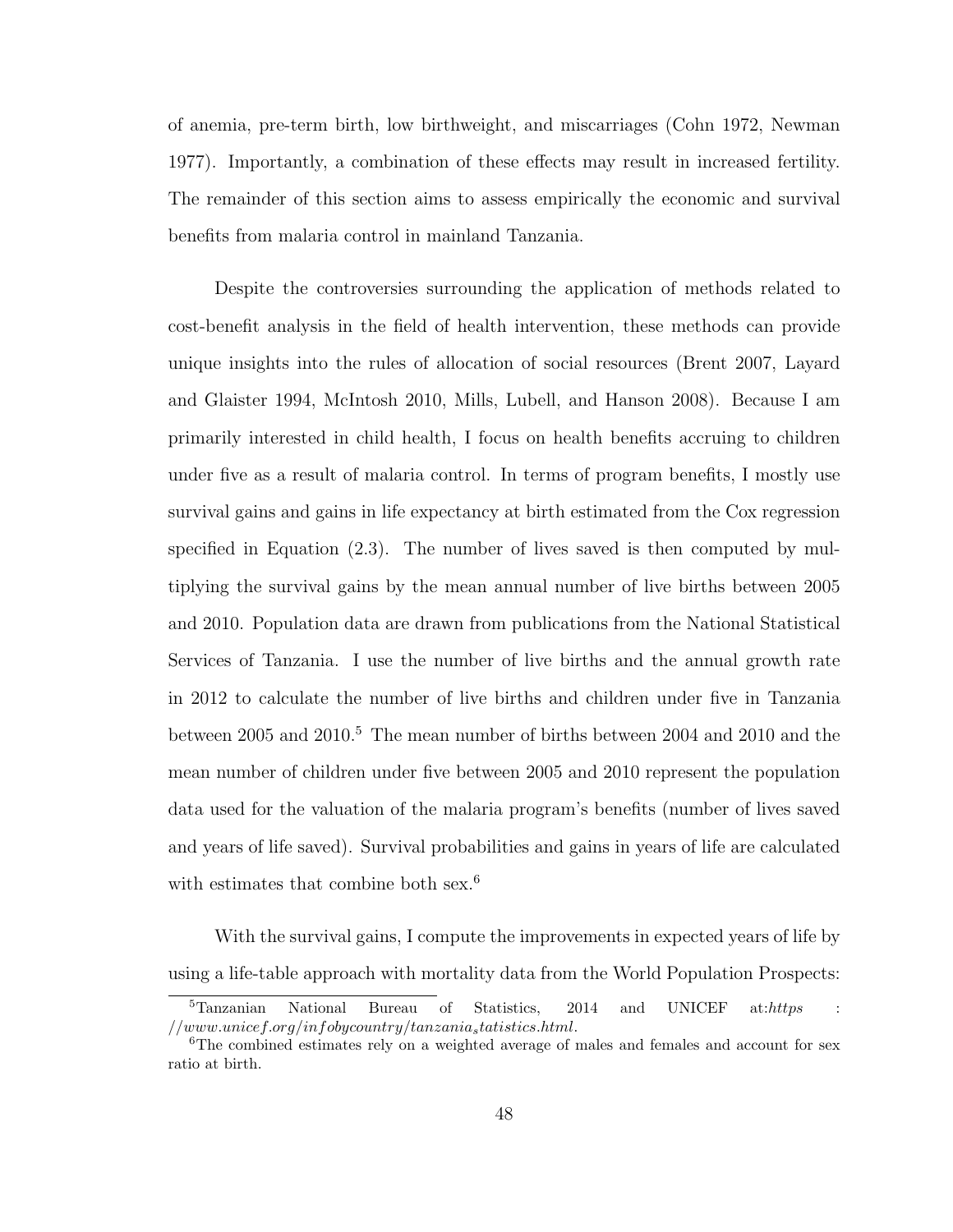The 2015 Revision and from the United Nations Population Fund's tools for demographic estimation<sup>7</sup>. Using the modified logit and the Brass logit models (Brass 1971, Murray et al. 2003), I compute the contribution of malaria control to improvement in life expectancy at birth<sup>8</sup>. I choose the United Nations Chile model as the standard because it has emerged as the best fitting model, as measured by the R-squared, from a series of linear regressions of the logit of the survival probabilities from the 2010 UN life table of Tanzania and each of the nine standard life tables available (Coale, Demeny, and Vaughan 2013). I use survival information from 2010 to estimate the gains in life expectancy. To calculate the contribution of malaria control, I subtract the survival gains attributable to malaria control from the under-five survival probabilities prevailing in 2010; then, I assume that there is no improvement in adult survival (people aged between 15 and 60 years old) attributable to malaria control between 2005 and 2010. This latter assumption reflects an extreme case scenario and will estimate a lower bound to the gains in the expected years of life (See Appendix for further details).

To compute the economic benefits of malaria control, I use the value a statistical life from a paper by Leon and Miguel. The value of a statistical life tends to vary by the level of economic development, and estimates are usually higher for the developed countries compared to the developing ones. In this paper, it is then important to use the value of a statistical life computed in Africa. Fortunately, in the paper by Leon and Miguel, the value of a statistical life was derived from a revealed preference approach with data from a survey in Sierra Leone. Specifically, Leon and Miguel obtain the value of a statistical life by assessing the trade-off in mortality risks and travel costs

<sup>7</sup>Retrieved at: http://demographicestimation.iussp.org/content/fitting-model-life-tables-pairestimates-child-and-adult-mortality.

<sup>8</sup>The estimates produced do not correct for high mortality due to the HIV/AIDS pandemic in Tanzania.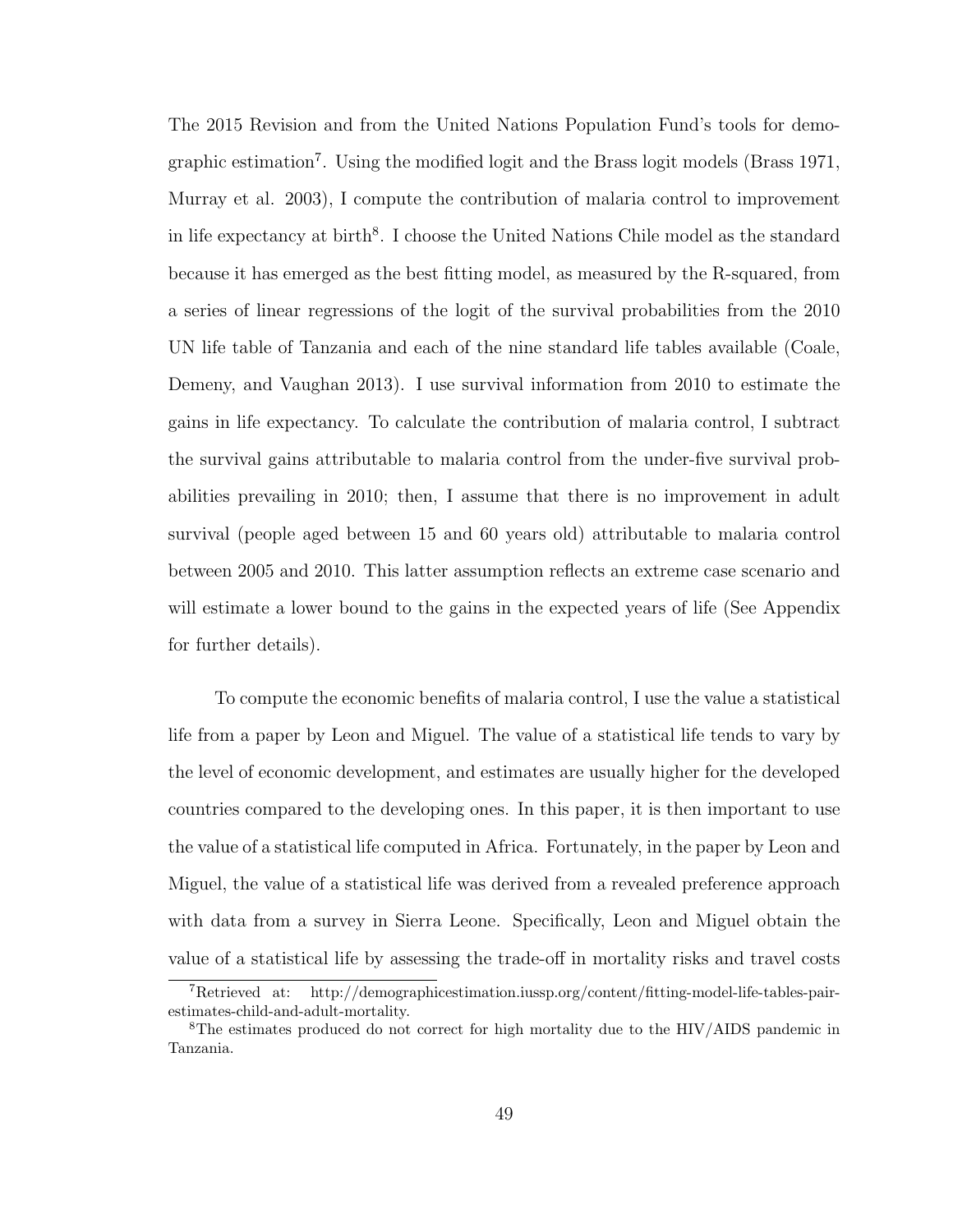that passengers, who fly through Freetown's Lungi International Airport in 2012, have made. The authors exploit the fact that the capital city is reached by crossing an estuary through either a ferry, helicopter, hovercraft, or water taxi. Because each transportation medium entails different costs, durations, and mortality risks (based on past accidents), Leon and Miguel have been able to investigate how travelers from different countries value their lives. They find that the value of a statistical life among African travelers is about 577,000 US dollars (Leon and Miguel 2013). The value of a statistical life is a key measure for assessing the benefits of health interventions (Brent 2007, Layard and Glaister 1994, McIntosh 2010). It varies widely depending on the valuation methods and the national income level. The VSL used in this analysis is recorded in 2011 PPP dollars (Leon and Miguel 2013). In addition, I calculate a value of a statistical year of life (VOLY), using the VSL and survival probabilities with the methodological approach recommended by the European Union (Lindhjem et al. 2012). The derivation of the VOLY is as follows:

$$
VOLY = VSL * \frac{1}{\left(\sum_{t=0}^{T} P_{t,0} (1+r)^{-t}\right)}
$$
\n(2.8)

Where:

- 1.  $P_{t,0}$  is the conditional probability of surviving from age 0 to t;
- 2. r is the social discount rate;
- 3. T is the maximal age in the population.

As far as the program costs are concerned, I obtain the annual program costs, which provide crude estimates due to the fact that the malaria program is not solely geared to children under five. These cost data do not, unfortunately, include indirect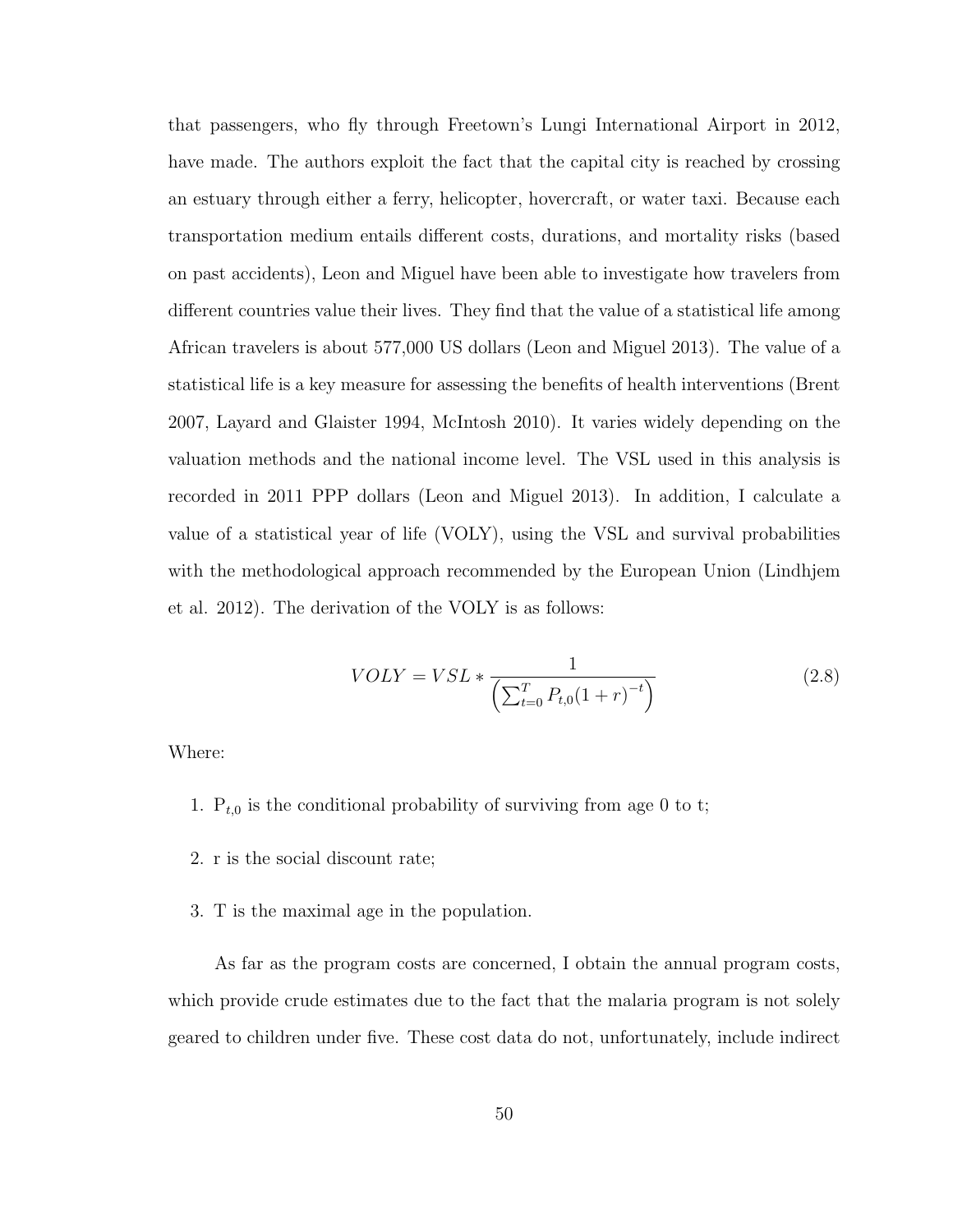government spending on malaria and other costs related to facility maintenance. I retrieve cost data from official publications on the program budgets (TMIERG 2012) from 2000 to 2010. To assess the costs of malaria program, I assume that the annual program costs pertaining to the year 2010 will prevail until malaria eradication has been achieved because costs have been increasing from 2004 to 2010. To determine the duration of the interventions until complete eradication, I borrow the information about the time span until malaria eradication from the experiences in India and Zanzibar, where eradication is achieved within 10 and 15 years of sustained interventions, respectively (Cohn 1972, MoHSW 2011). Adding a five-year margin to the Zanzibar experience, I assume that mainland Tanzania could achieve malaria eradication within 20 years of malaria control interventions.

Finally, I use a set of three discount rates. The World Bank often relies on discount rates as high as 10 percent in developing countries (World-Bank 2010). In this section, discount rates, ranging from 10 and 20 percent, are used to calculate the net present values of the malaria program. The upper bound is selected in a somewhat arbitrary fashion; but because high discount rates reduce an intervention's chance of passing the net positive present value, such high rates lead to more conservative acceptance decisions. Because cost and benefit data pertain to year 2010 and 2011, I make no inflation adjustment. I compute the net present value of the malaria program by assuming that benefits will continue indefinitely into the future (50 years), while costs will be incurred for 20 years.

Table 2.9 shows the survival outcomes of the malaria control interventions in mainland Tanzania between 2000-5 and 2005-10 based on the regression results reported in Table 2.5 indicating that malaria control interventions have helped avert 17.9 deaths for every 1,000 live births in Tanzania. When it comes to changes in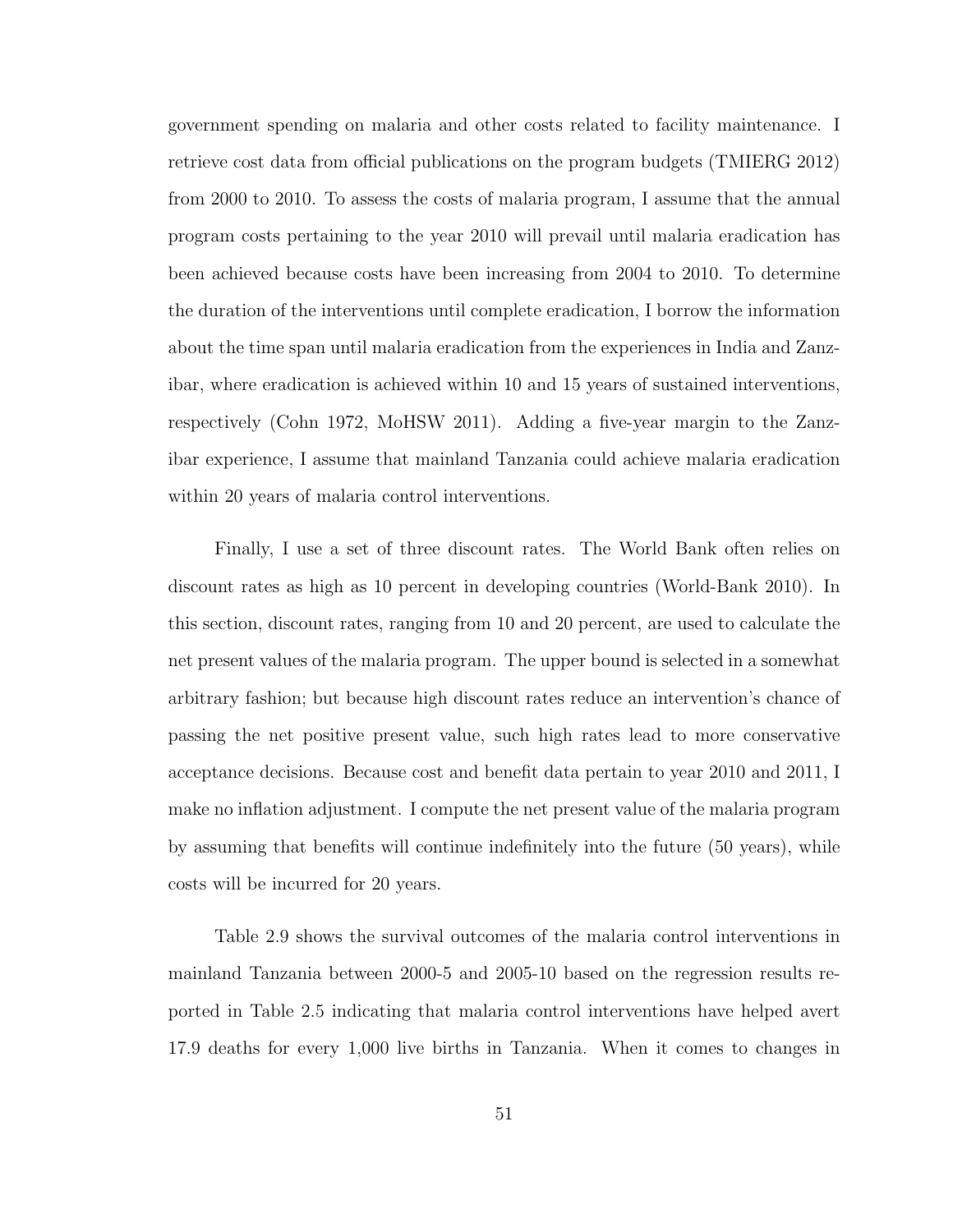life expectancy, the modified logit method indicates gains of 2.9 and 3.0 years of life in the male and female population, respectively, attributable to malaria control interventions, while the Brass logit method indicates gains of 3.2 and 3.4 in the years of life among males and females respectively. Because these estimated gains in life expectancy from the two methods are fairly similar, in the remainder of this section, I use the results from the modified logit method, which tend to be more precise<sup>9</sup> than those from the Brass logit method. Noting that these estimates provide average program effects, I make use of population data to derive the benefits from the interventions.

Table 2.10 presents population estimates, using the 2012 census data and the intercensal population growth rate. This approach suggests no change in fertility resulting from malaria control interventions. This is a conservative assumption as fertility tends to increase in places where malaria eradication has been achieved (Cohn 1972). The population estimates provide the size of the under-five population and the number of live births in mainland Tanzania, which I use to estimate the social benefits of the program. Between 2005 and 2010, the mean annual number of births in (mainland) Tanzania is 1,682,905. There are, on average, 6,267,694 children under five.

Table 2.11 shows both the annual and discounted benefits of malaria control interventions in mainland Tanzania. The table shows that there are, at the population level, 30,102 deaths averted per year among children under five. This value still falls short of the program target, setting out to reduce the 80,000 malaria related deaths by 80 percent (MoHSW 2008). Panel A of Table 2.11 presents the main ingredients and the output of the cost-benefit analysis, using the value of a statistical life as the

<sup>9</sup>http://demographicestimation.iussp.org/content/fitting-model-life-tables-pair-estimates-childand-adult-mortality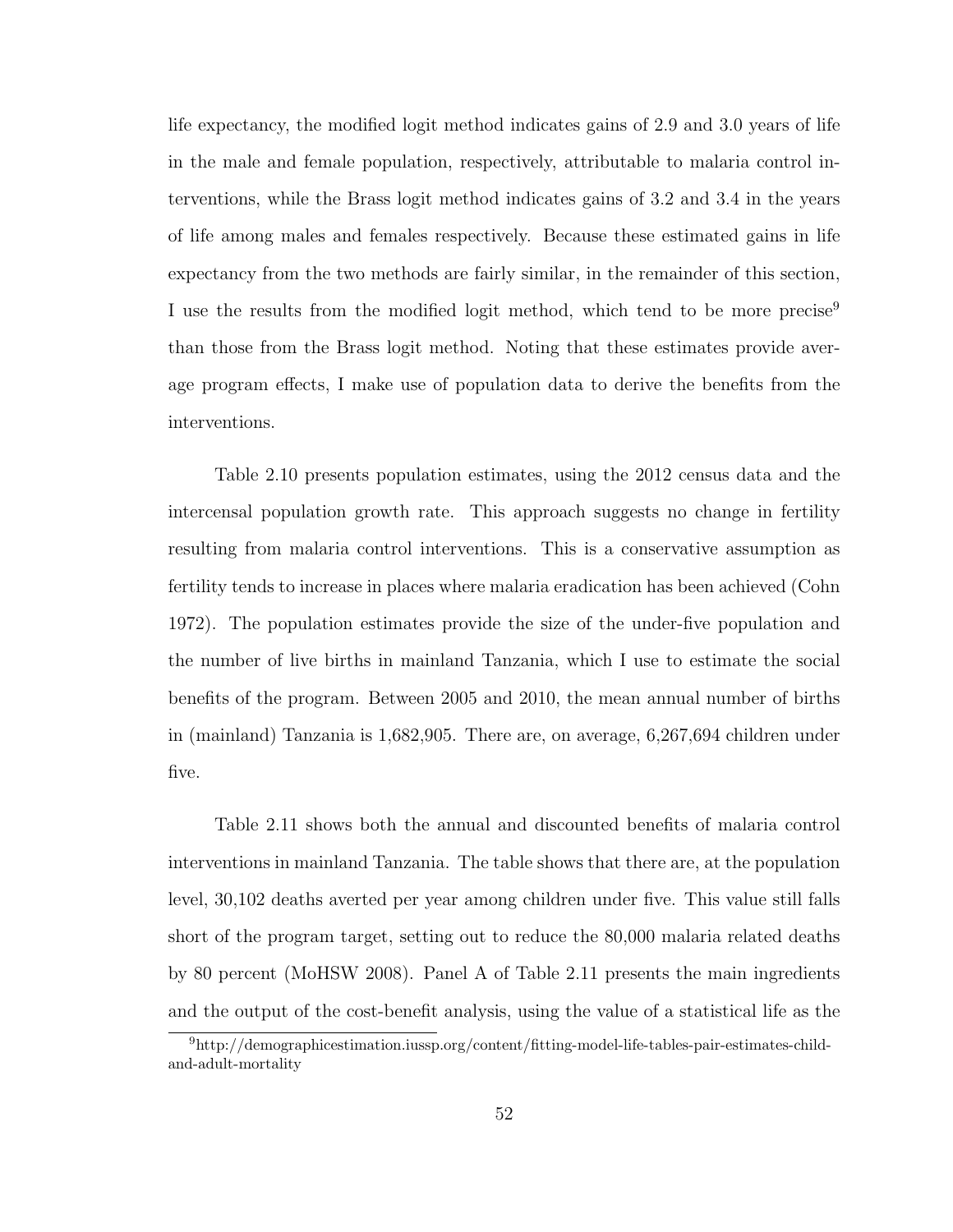measure of the program benefit. At discount rates ranging from 10 to 20 percent, the program passes the test of a positive net present value. The net benefits of the malaria control program outweigh the program costs by a factor greater than 120. In sheer numbers, the discounted benefits range from 86.8 trillion (20 discount rate) to 172.2 trillion US dollars (10 percent discount rate), while the discounted costs vary between 0.7 and 1.2 trillion US dollars.

The results mentioned above are robust to changes in the parameter values of the cost-benefit analysis. For example, the malaria program would still have been socially desirable, even if the current program costs had experienced a 100-fold increase. Alternatively, even if the VSL had been as low as 4,600 US dollars the malaria program would have passed the test of a positive net present value at all values of discount rates between 10 and 20 percent. Furthermore, substantial increases in the duration of the intervention, which are equivalent to increases in the number of years for which the program costs are incurred, do not affect the conclusion that the malaria program is highly desirable socially. Finally, discount rates as high as 50 percent still yield a positive net present value. Further analysis with an alternative measure of program benefits strengthens these results.

Panel B of Table 2.11 presents a cost-benefit analysis with the statistical value of a year of life. This analysis focuses on the assessment of the survival implications of malaria control for years of life lived in mainland Tanzania. The results indicate highly positive effects of malaria control, which tend to be larger in magnitude than those from the analysis based on lives saved by the malaria program. Similar to the analysis in Panel A, various sensitivity analyses with changes in the program costs, the value of a statistical year of life, the time horizon of the intervention, and the discount rates do not alter the conclusions about the social desirability of the malaria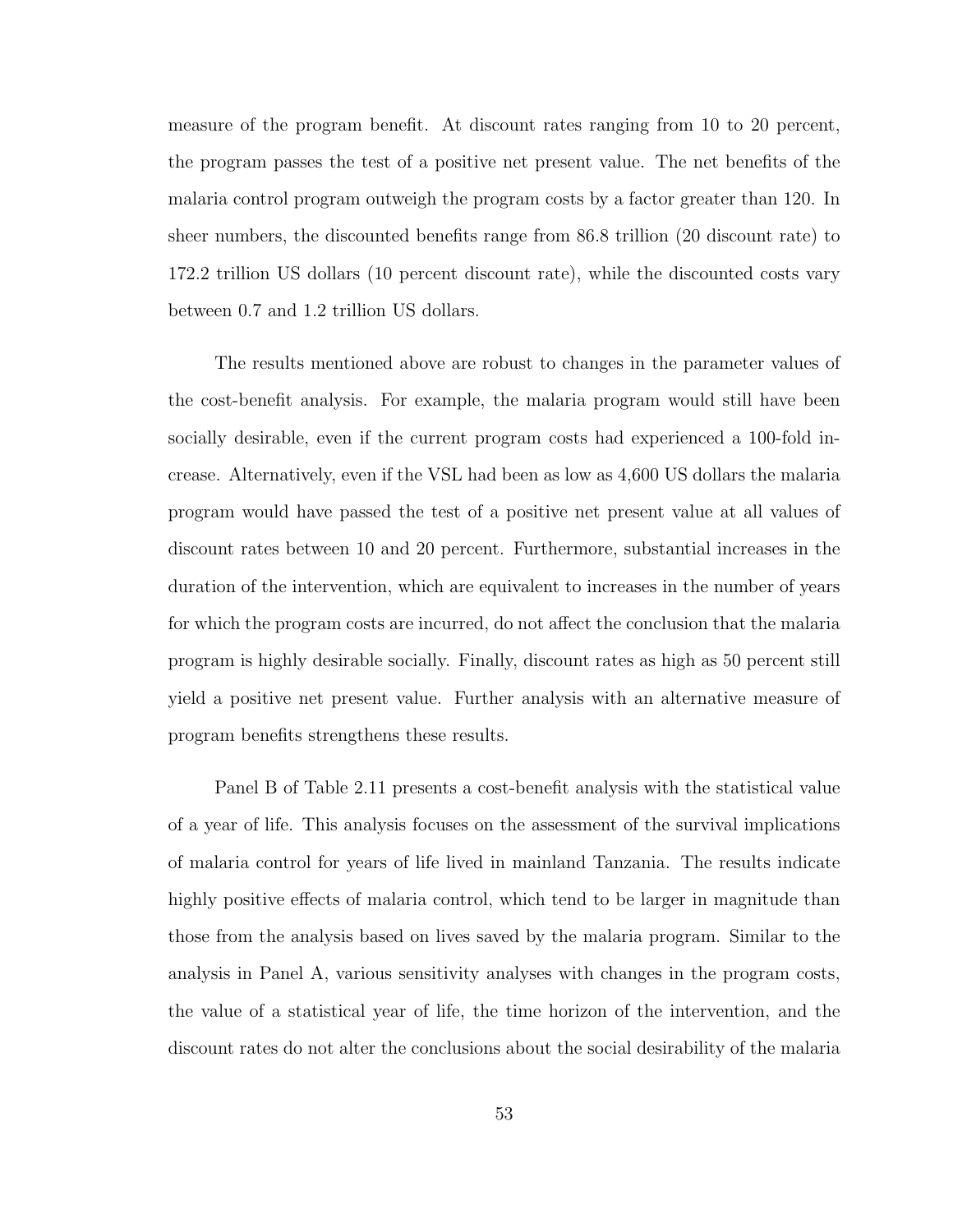control interventions.

### 2.10. Conclusion

Malaria imposes a high burden on child health in Tanzania, where it is thought to account for a large fraction of deaths among children under-five. However, most studies on the impact of malaria on child health at the country level do not provide causal estimates of the impact of the national malaria program on improvement in child health that can be quantified. Exploiting differences in exposure to malaria due to geography in mainland Tanzania, I use a difference-in-difference strategy that provides estimates that plausibly reflect the causal impact of malaria control on child health, after adjusting for the children's socioeconomic characteristics. Consistent with previous randomized control trials in several African countries, I find that mortality has rapidly declined in the high malaria endemicity areas compared with the low malaria endemicity areas because of the malaria control interventions (Alonso et al. 1993, Alonso et al. 1991, Binka et al. 1996, D'Alessandro et al. 1995, Nevill et al. 1996). The estimates suggest a reduction of 17.9 deaths on average for every 1,000 live births attributable to malaria control interventions. In relative terms, the interventions have contributed to 57.7 percent of the reduction in mortality between 2004 and 2010. These estimates are within the bounds of past findings from previous randomized control trials (Alonso et al. 1993, Alonso et al. 1991, D'Alessandro et al. 1995, Fraser-Hurt et al. 1999, Schellenberg et al. 2001).

The study further uncovers other health benefits, stemming from the malaria control interventions. They have caused anemia to drop by 52 percent. The interventions have also helped reduced the prevalence of stunting and low weight-for-age by 36 and 33 percent, respectively.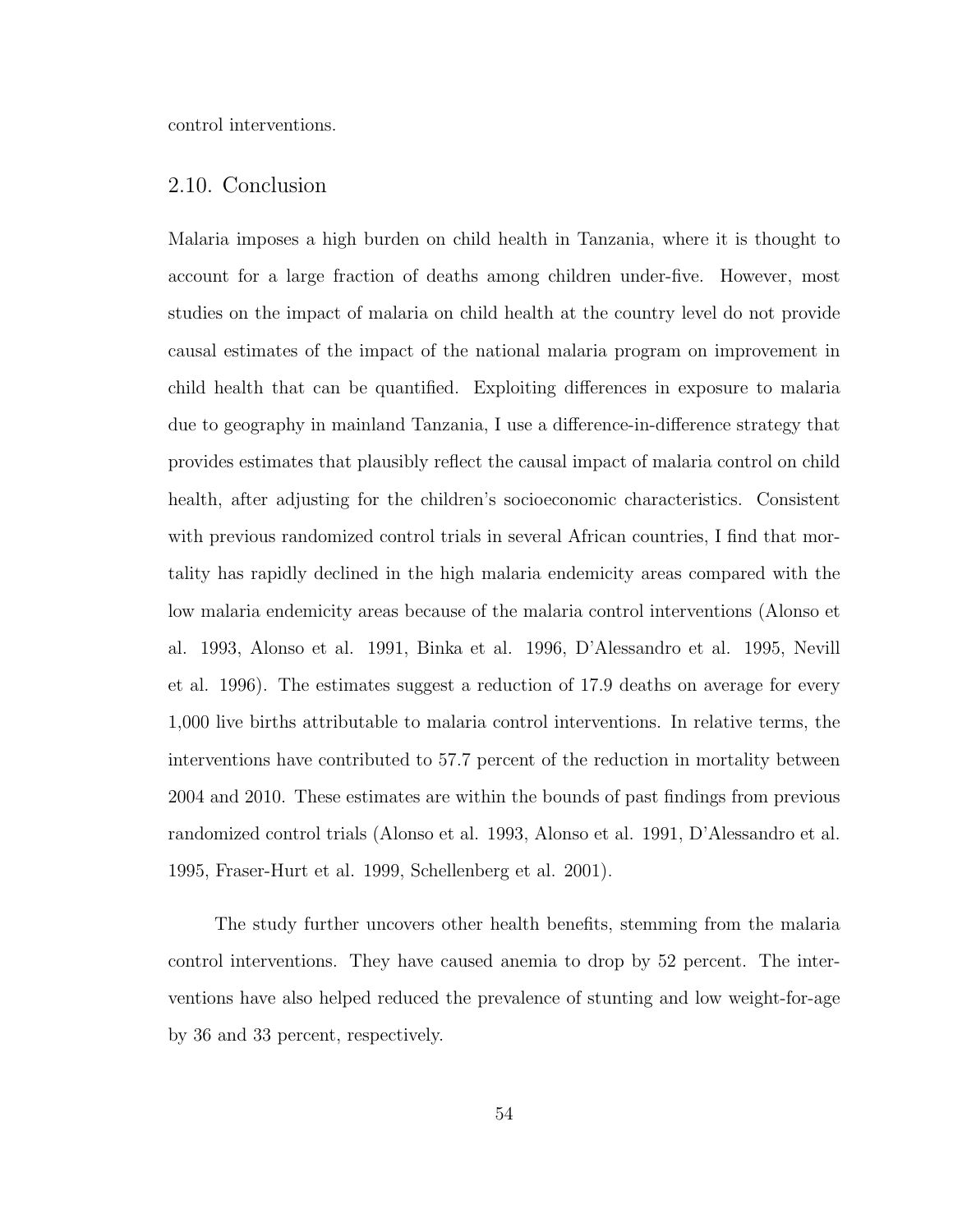In light of the large health benefits for children found in this paper, there is justification continuing the large scale interventions in order to strengthen current gains. Assessing the relevance of the malaria control program in a cost-benefit analysis, I find large benefits that outweigh most conservative measures of program costs and discount rates. The malaria program is a highly desirable intervention with high health benefits.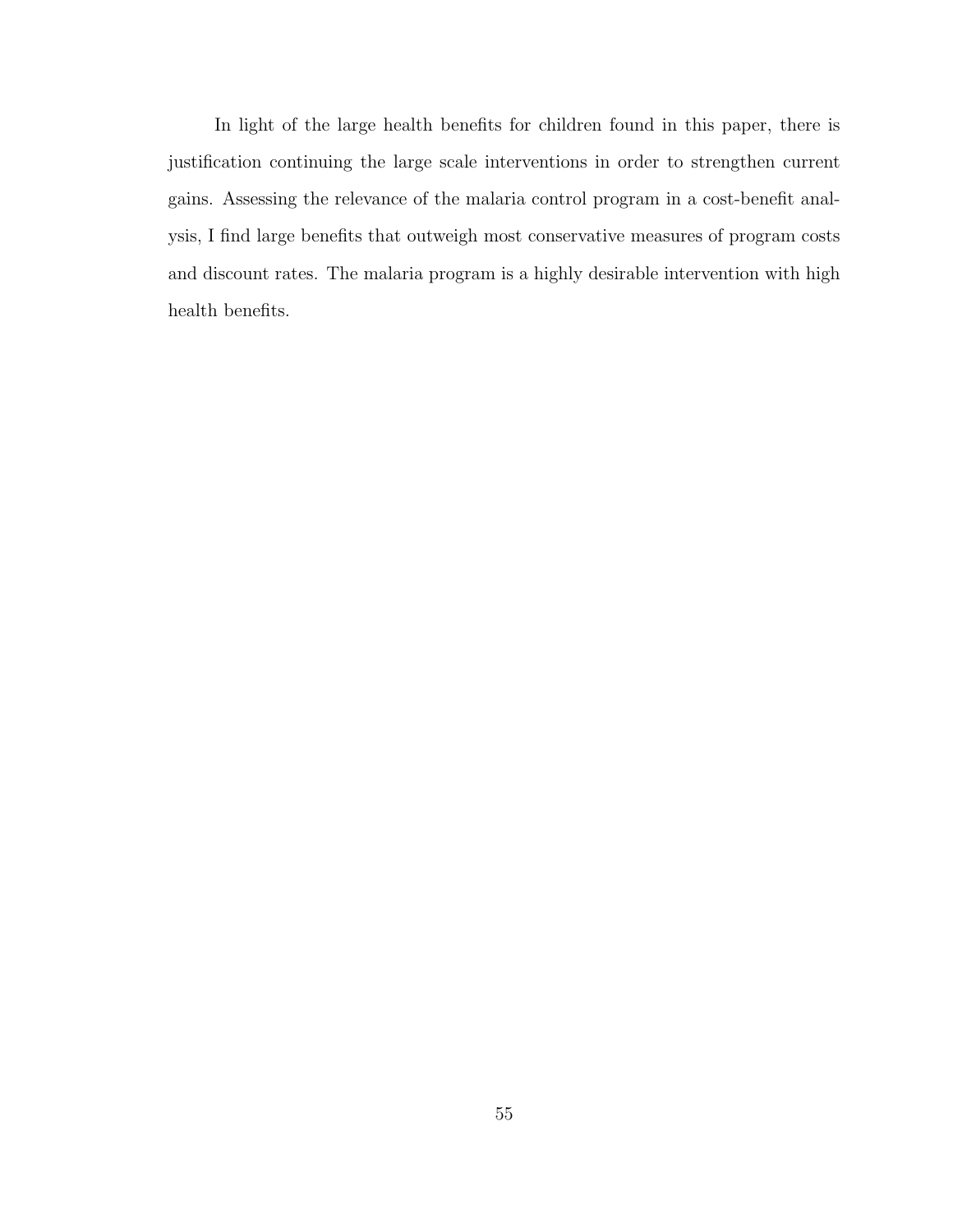#### 2.11. References

Alexandre, M. A. A., Benzecry, S. G., Siqueira, A. M., Vitor-Silva, S., Melo, G. C., Monteiro, W. M., Alecrim, M. d. G. C. (2015). The association between nutritional status and malaria in children from a rural community in the Amazonian Region: a longitudinal study. PLoS Negl Trop Dis, 9(4), e0003743.

Allison, P. D. (1996). Fixed-effects partial likelihood for repeated events. Sociological Methods & Research, 25(2), 207-222.

Allison, P. D. (2014). Event history and survival analysis: Regression for longitudinal event data (Vol. 46): Sage Publications.

Alonso, P., Lindsay, S., Schellenberg, J. A., Keita, K., Gomez, P., Shenton, F., Cham, K. (1993). A malaria control trial using insecticide-treated bed nets and targeted chemoprophylaxis in a rural area of The Gambia, West Africa: 6. The impact of the interventions on mortality and morbidity from malaria. Transactions of the Royal Society of Tropical Medicine and Hygiene, 87, 37-44.

Alonso, P. L., Lindsay, S. W., Armstrong, J., de Francisco, A., Shenton, F., Greenwood, B., David, P. (1991). The effect of insecticide-treated bed nets on mortality of Gambian children. The Lancet, 337(8756), 1499-1502.

Amemiya, T. (1985). Advanced econometrics: Harvard university press.

Angrist, J. D., & Pischke, J.-S. (2008). Mostly harmless econometrics: An empiricist's companion: Princeton university press.

Aregawi, M., Cibulskis, R. E., Otten, M., & Williams, R. (2009). World malaria report 2009: World Health Organization.

Arinaitwe, E., Gasasira, A., Verret, W., Homsy, J., Wanzira, H., Kakuru, A., Kamya, M. R. (2012). The association between malnutrition and the incidence of malaria among young HIV-infected and-uninfected Ugandan children: a prospective study.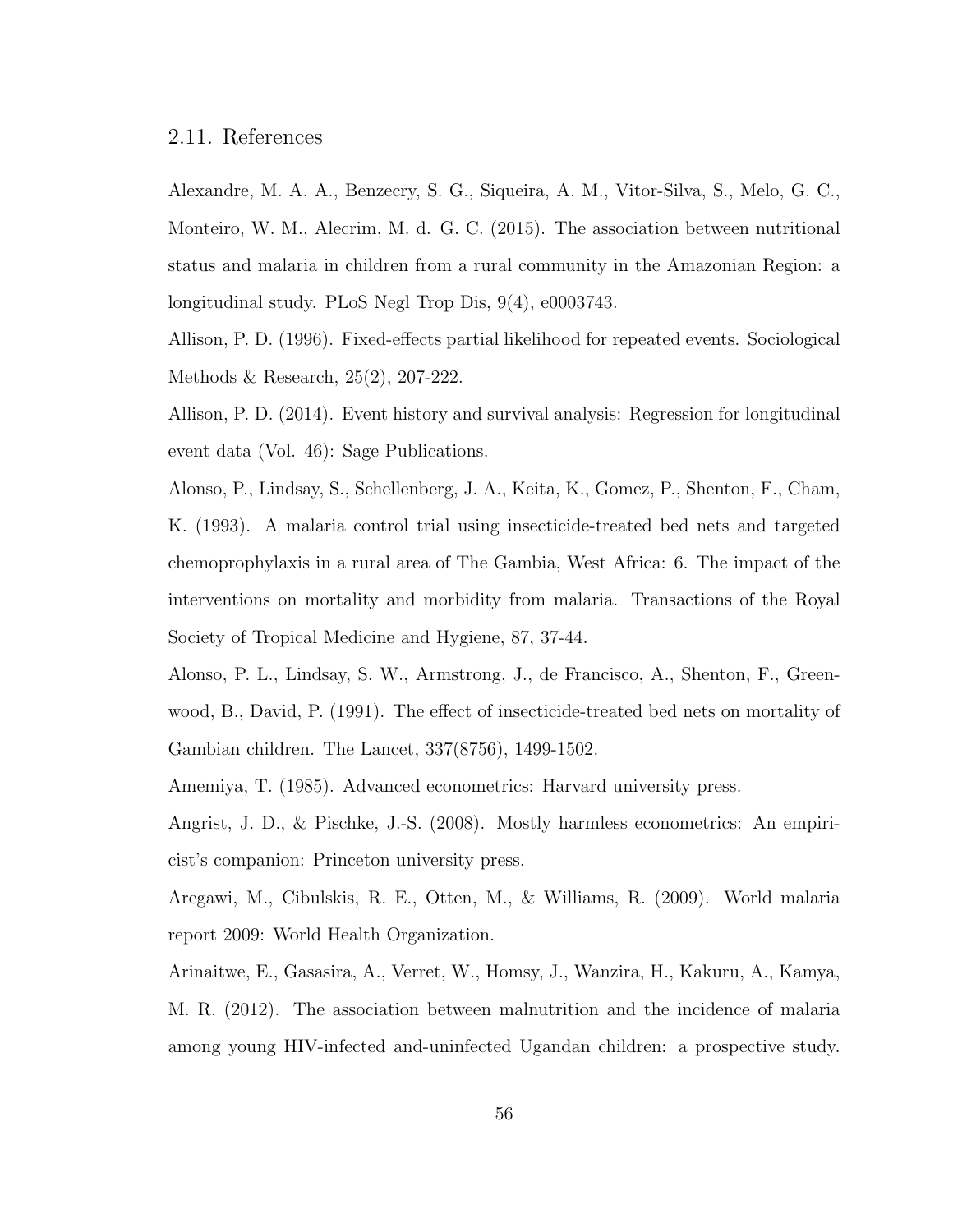Malaria journal, 11(1), 1.

Bayoh, M., & Lindsay, S. (2003). Effect of temperature on the development of the aquatic stages of Anopheles gambiae sensu stricto (Diptera: Culicidae). Bulletin of entomological research, 93(05), 375-381.

Bayoh, M. N. (2001). Studies on the development and survival of Anopheles gambiae sensu stricto at various temperatures and relative humidities. Durham University.

Bayoh, M. N., & Lindsay, S. W. (2004). Temperaturerelated duration of aquatic stages of the Afrotropical malaria vector mosquito Anopheles gambiae in the laboratory. Medical and veterinary entomology, 18(2), 174-179.

Becher, H., Muller, O., Jahn, A., Gbangou, A., Kynast-Wolf, G., & Kouyat, B. (2004). Risk factors of infant and child mortality in rural Burkina Faso. Bulletin of the World Health Organization, 82(4), 265-273.

Behrman, J. R., & Deolalikar, A. B. (1988). Health and nutrition. Handbook of development economics, 1, 631-711.

Berger, U., Fahrmeir, L., & Klasen, S. (2002). Dynamic modelling of child Mortality in developing countries: Application for Zambia.

Binka, F. N., Kubaje, A., Adjuik, M., Williams, L. A., Lengeler, C., Maude, G., Smith, P. G. (1996). Impact of permethrin impregnated bednets on child mortality in KassenaNankana District, Ghana: a randomized controlled trial. Tropical Medicine & International Health,  $1(2)$ , 147-154.

Black, R. E., Cousens, S., Johnson, H. L., Lawn, J. E., Rudan, I., Bassani, D. G., Cibulskis, R. (2010). Global, regional, and national causes of child mortality in 2008: a systematic analysis. The Lancet, 375(9730), 1969-1987.

Bonner, K., Mwita, A., McElroy, P. D., Omari, S., Mzava, A., Lengeler, C., Mtung'e, R. (2011). Design, implementation and evaluation of a national campaign to distribute nine million free LLINs to children under five years of age in Tanzania. Malaria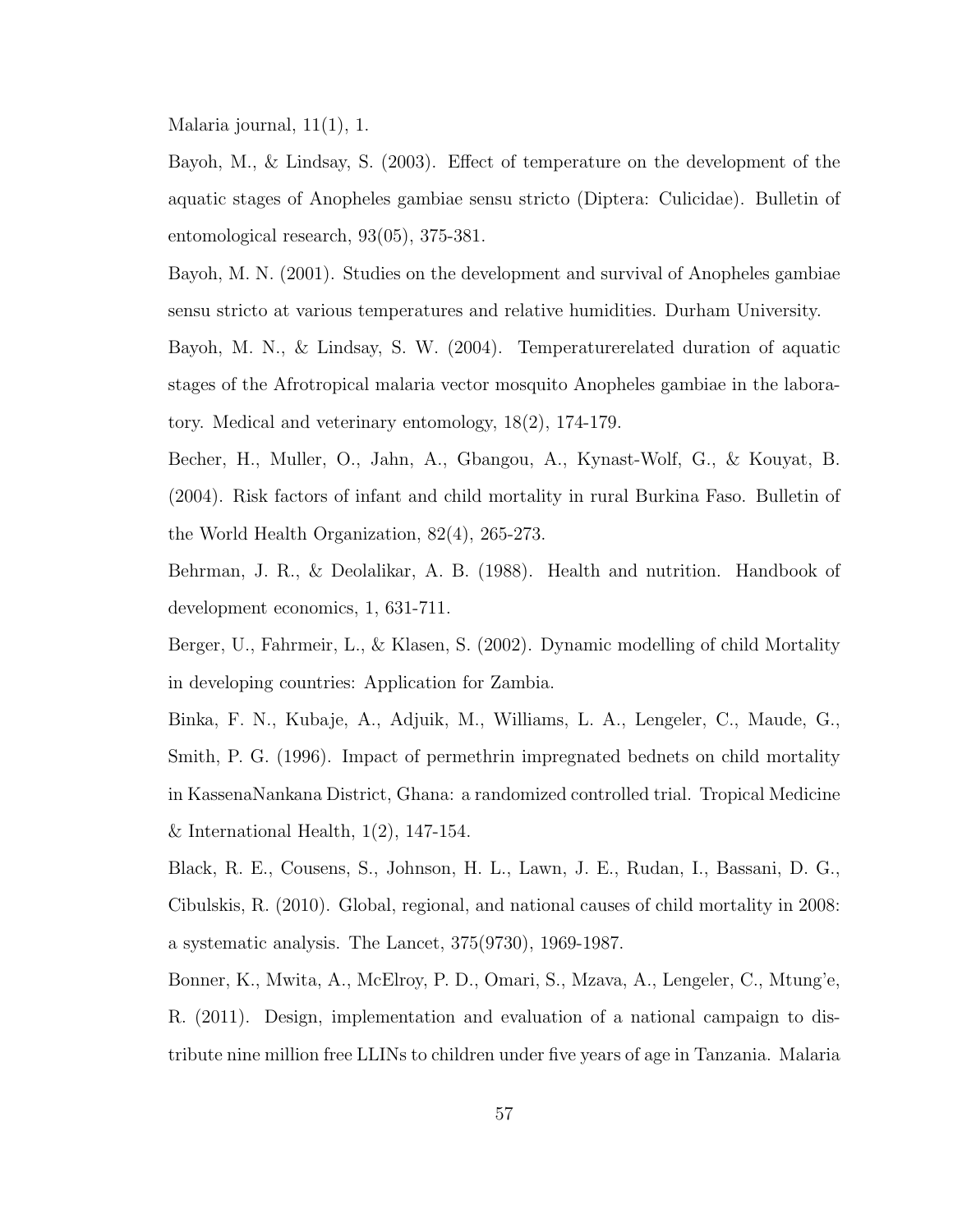journal, 10(1), 1.

Borucka, J. (2014). Methods for Handling Tied Events in the Cox Proportional Hazard Model. Studia Oeconomica Posnaniensia, 2(2), 91.

Brass, W. (1971). On the scale of mortality. Biological aspects of demography, 69- 110.

Brent, R. J. (2007). Applied cost-benefit analysis: Edward Elgar Publishing.

Buffet, P. A., Safeukui, I., Deplaine, G., Brousse, V., Prendki, V., Thellier, M., Mercereau-Puijalon, O. (2011). The pathogenesis of Plasmodium falciparum malaria in humans: insights from splenic physiology. Blood, 117(2), 381-392.

Centers for Disease Control. (2010). Anopheles mosquitoes. See http://www. cdc. gov/malaria/about/biology/mosquitoes/index. html.

Clark, I. A., & Cowden, W. B. (2003). The pathophysiology of falciparum malaria. Pharmacology & therapeutics, 99(2), 221-260.

Cleves, M. (2010). An introduction to survival analysis using Stata: Stata Press.

Coale, A. J., Demeny, P., & Vaughan, B. (2013). Regional Model Life Tables and Stable Populations: Studies in Population: Elsevier.

Cohn, E. J. (1972). Assessment of malaria eradication costs and benefits. The American journal of tropical medicine and hygiene, 21(5 Suppl), 663-667.

D'Alessandro, U., Olaleye, B., Langerock, P., Aikins, M., Thomson, M., Cham, M., Cham, B. (1995). Mortality and morbidity from malaria in Gambian children after introduction of an impregnated bednet programme. The Lancet, 345(8948), 479-483. Danquah, I., Dietz, E., Zanger, P., Reither, K., Ziniel, P., Bienzle, U., & Mockenhaupt, F. P. (2009). Reduced efficacy of intermittent preventive treatment of malaria in malnourished children. Antimicrobial agents and chemotherapy, 53(5), 1753-1759. De Onis, M., Blssner, M., & Borghi, E. (2012). Prevalence and trends of stunting among pre-school children, 19902020. Public health nutrition, 15(01), 142-148.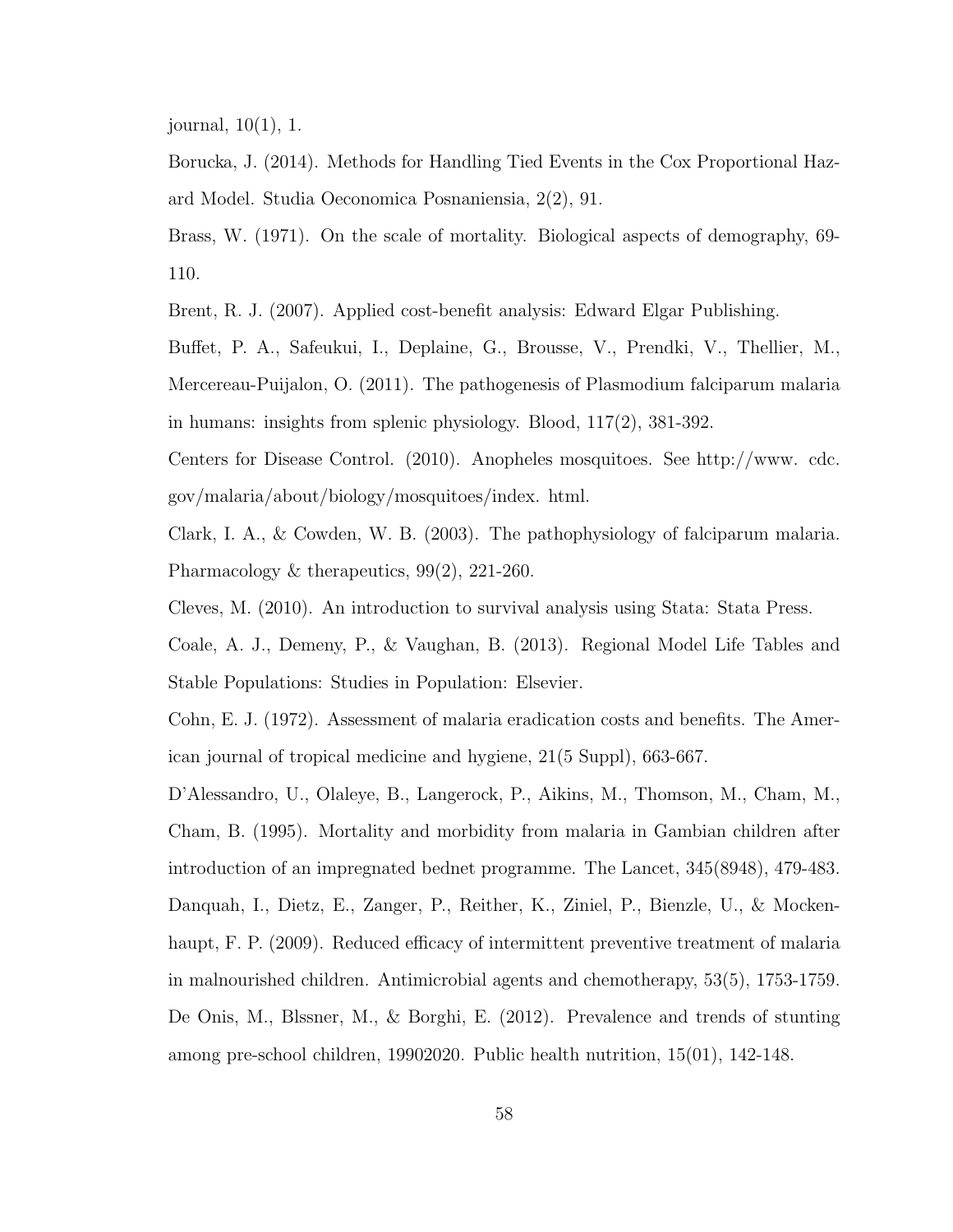Deen, J., Walraven, G., & Von Seidlein, L. (2002). Increased risk for malaria in chronically malnourished children under 5 years of age in rural Gambia. Journal of tropical pediatrics, 48(2), 78-83.

Efron, B. (1977). The efficiency of Cox's likelihood function for censored data. Journal of the American Statistical Association, 72(359), 557-565.

Ehrhardt, S., Burchard, G. D., Mantel, C., Cramer, J. P., Kaiser, S., Kubo, M., Mockenhaupt, F. P. (2006). Malaria, Anemia, and Malnutrition in African Children: Defining Intervention Priorities. The Journal of Infectious Diseases, 194(1), 108-114. Elo, I. T., & Miller, J. E. (1991). Ever-breastfed status and health at birth.

Eswarappa, S. M., Estrela, S., & Brown, S. P. (2012). Within-host dynamics of multispecies infections: facilitation, competition and virulence. PloS one, 7(6), e38730.

Ferreira, E. d. A., Alexandre, M. A., Salinas, J. L., de Siqueira, A. M., Benzecry, S. G., de Lacerda, M. V., & Monteiro, W. M. (2015). Association between anthropometrybased nutritional status and malaria: a systematic review of observational studies. Malaria journal, 14(1), 1-23.

Fillol, F., Cournil, A., Boulanger, D., Ciss, B., Sokhna, C., Targett, G., Simondon, K. B. (2009). Influence of wasting and stunting at the onset of the rainy season on subsequent malaria morbidity among rural preschool children in Senegal. The American journal of tropical medicine and hygiene, 80(2), 202-208.

Fraser-Hurt, N., Felger, I., Edoh, D., Steiger, S., Mashaka, M., Masanja, H., Beck, H.- P. (1999). 9. Effect of insecticide-treated bed nets on haemoglobin values, prevalence and multiplicity of infection with Plasmodium falciparum in a randomized controlled trial in Tanzania. Transactions of the Royal Society of Tropical Medicine and Hygiene, 93(Supplement 1), 47-51.

Friedman, J. F., Kurtis, J. D., Ramadhan, M., Opollo, M., Lanar, D. E., & Duffy, P. E. (2003). Malaria is related to decreased nutritional status among male adolescents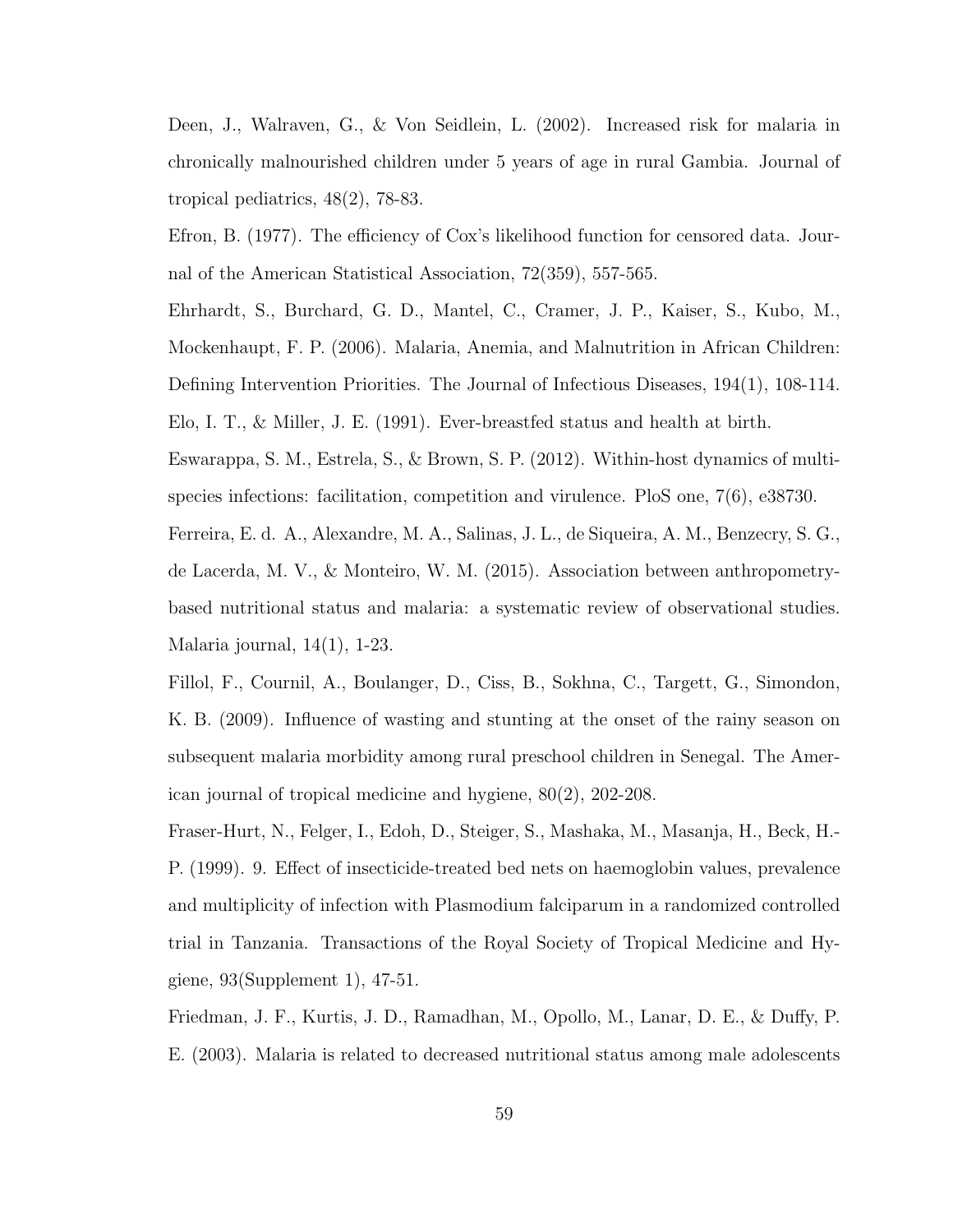and adults in the setting of intense perennial transmission. Journal of Infectious Diseases,  $188(3)$ ,  $449-457$ .

Friedman, M. (1982). Piecewise exponential models for survival data with covariates. The Annals of Statistics, 101-113.

Gamble, C., Ekwaru, P. J., Garner, P., & Ter Kuile, F. O. (2007). Insecticide-treated nets for the prevention of malaria in pregnancy: a systematic review of randomised controlled trials. PLoS Med, 4(3), e107.

Genton, B., Al-Yaman, F., Alpers, M., & Mokela, D. (1997). Indicators of fatal outcome in paediatric cerebral malaria: a study of 134 comatose Papua New Guinean children. International journal of epidemiology, 26(3), 670-676.

Genton, B., Al-Yaman, F., Ginny, M., Taraika, J., & Alpers, M. P. (1998). Relation of anthropometry to malaria morbidity and immunity in Papua New Guinean children. The American journal of clinical nutrition, 68(3), 734-741.

Greenwood, B. M., Bradley, A., Greenwood, A., Byass, P., Jammeh, K., Marsh, K., Hayes, R. (1987). Mortality and morbidity from malaria among children in a rural area of The Gambia, West Africa. Transactions of the Royal Society of Tropical Medicine and Hygiene, 81(3), 478-486.

Guerrant, R. L., DeBoer, M. D., Moore, S. R., Scharf, R. J., & Lima, A. A. (2013). The impoverished guta triple burden of diarrhoea, stunting and chronic disease. Nature Reviews Gastroenterology and Hepatology, 10(4), 220-229.

Guerrant, R. L., Ori, R. B., Moore, S. R., Ori, M. O., & Lima, A. A. (2008). Malnutrition as an enteric infectious disease with long-term effects on child development. Nutrition reviews, 66(9), 487-505.

Guo, G., & Rodriguez, G. (1992). Estimating a multivariate proportional hazards model for clustered data using the EM algorithm, with an application to child survival in Guatemala. Journal of the American Statistical Association, 87(420), 969-976.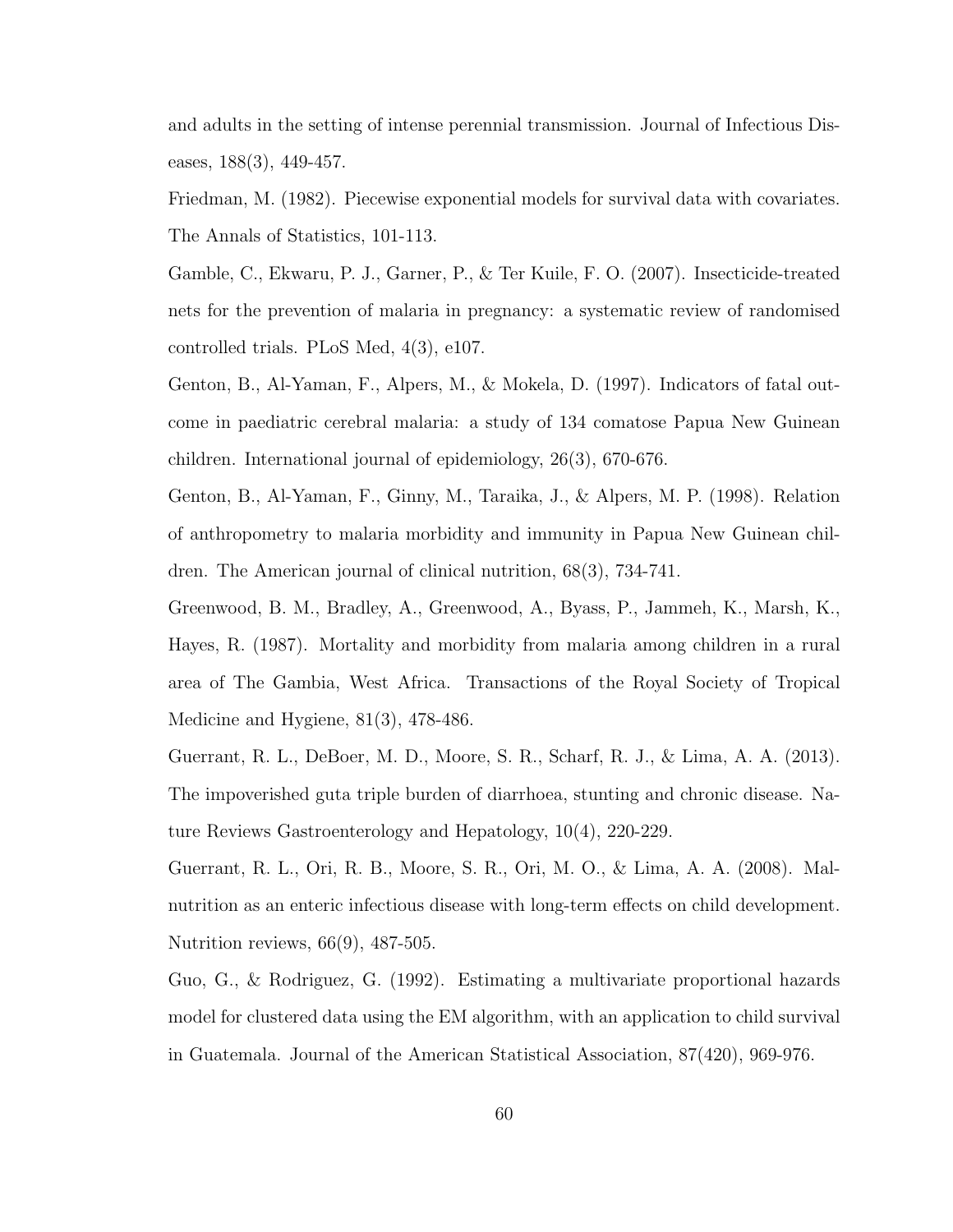Guyatt, H. L.,  $\&$  Snow, R. W. (2001). Malaria in pregnancy as an indirect cause of infant mortality in sub-Saharan Africa. Transactions of the Royal Society of Tropical Medicine and Hygiene, 95(6), 569-576.

Hall, N., Karras, M., Raine, J. D., Carlton, J. M., Kooij, T. W., Berriman, M., Christophides, G. K. (2005). A comprehensive survey of the Plasmodium life cycle by genomic, transcriptomic, and proteomic analyses. Science, 307(5706), 82-86.

Hanson, K., Goodman, C., Lines, J., Meek, S., Bradley, D., & Mills, A. (2004). The economics of malaria control interventions.

Hanson, K., Nathan, R., Marchant, T., Mponda, H., Jones, C., Bruce, J., Schellenberg, J. A. (2008). Vouchers for scaling up insecticide-treated nets in Tanzania: methods for monitoring and evaluation of a national health system intervention. BMC Public Health, 8(1), 1.

Hautvast, J. L., Tolboom, J. J., Kafwembe, E. M., Musonda, R. M., Mwanakasale, V., van Staveren, W. A., Monnens, L. A. (2000). Severe linear growth retardation in rural Zambian children: the influence of biological variables. The American journal of clinical nutrition,  $71(2)$ , 550-559.

Hoddinott, J., Maluccio, J. A., Behrman, J. R., Flores, R., & Martorell, R. (2008). Effect of a nutrition intervention during early childhood on economic productivity in Guatemalan adults. The Lancet, 371(9610), 411-416.

Hsieh, F. Y. (1995). A cautionary note on the analysis of extreme data with Cox regression. The American Statistician, 49(2), 226-228.

Kabula, B., Derua, Y. A., Tungu, P. K., Massue, D. J., Sambu, E., Mosha, F. W., & Kisinza, W. N. (2011). Malaria entomological profile in Tanzania from 1950 to 2010: a review of mosquito distribution, vectorial capacity and insecticide resistance. Tanzania journal of health research, 13(5).

Kang, H., Kreuels, B., Adjei, O., Krumkamp, R., May, J., & Small, D. S. (2013).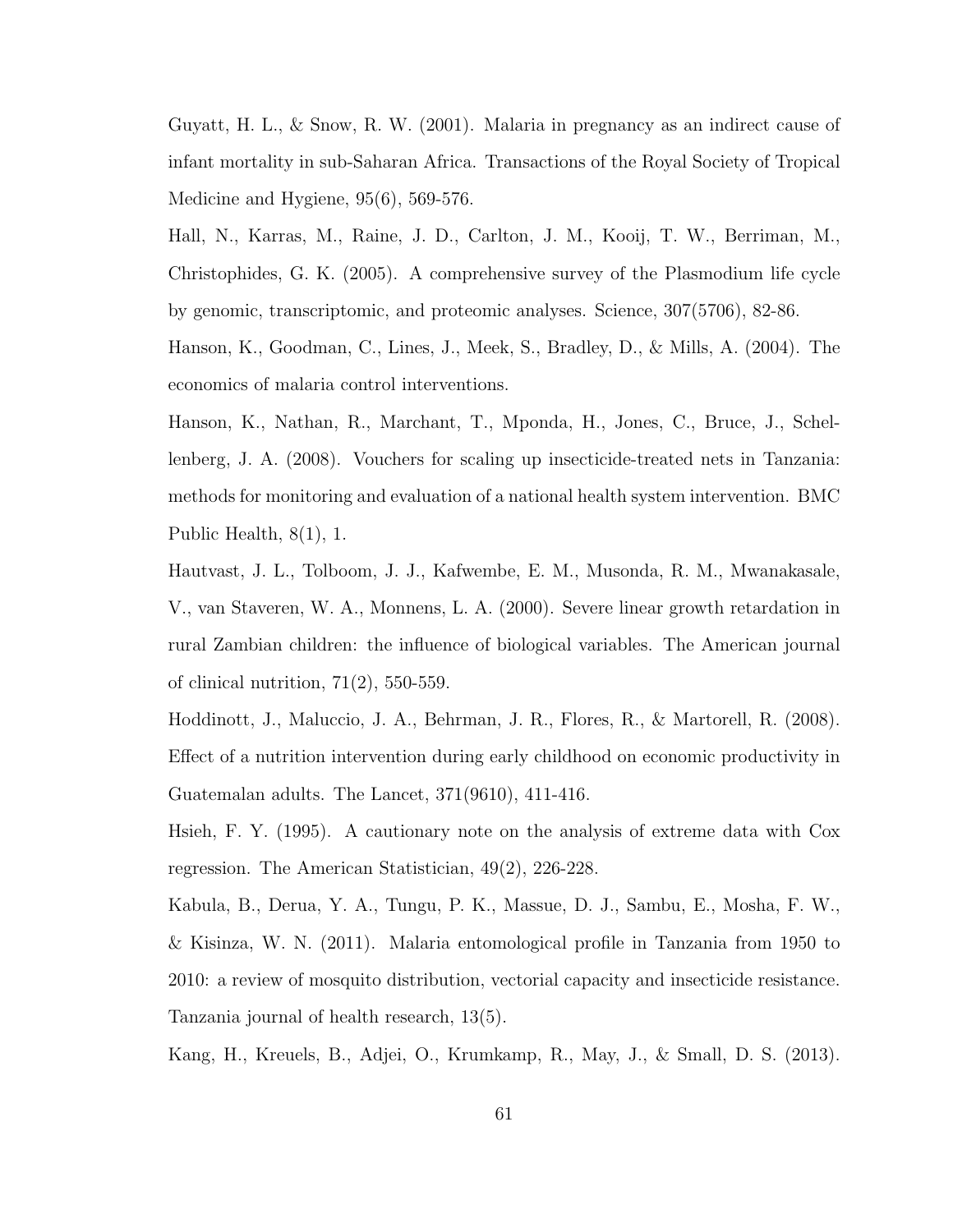The causal effect of malaria on stunting: a Mendelian randomization and matching approach. International journal of epidemiology, 42(5), 1390-1398.

Kirby, M., & Lindsay, S. (2004). Responses of adult mosquitoes of two sibling species, Anopheles arabiensis and A. gambiae ss (Diptera: Culicidae), to high temperatures. Bulletin of entomological research, 94(05), 441-448.

Klein, J. P., Van Houwelingen, H. C., Ibrahim, J. G., & Scheike, T. H. (2016). Handbook of survival analysis: CRC Press.

Korenromp, E. L., Williams, B. G., Gouws, E., Dye, C., & Snow, R. W. (2003). Measurement of trends in childhood malaria mortality in Africa: an assessment of progress toward targets based on verbal autopsy. The Lancet infectious diseases, 3(6), 349-358.

Layard, R., & Glaister, S. (1994). Cost-benefit analysis: Cambridge University Press. Len, G., & Miguel, E. (2013). Transportation choices and the value of statistical life. Retrieved from Lindhjem, H., Navrud, S., Biausque, V., & Braathen, N. (2012). Mortality risk valuation in environment, health and transport policies: OECD, Paris.

Macro, I. I. (2005). Tanzania demographic and health survey 2004-2005.

Macro, I. I. (2011). Tanzania demographic and health survey 2010.

Malaria, R. B. (2005). World malaria report 2005. World Health Organization and UNICEF.

Malaria Roll Back World Health Organization. (2000). The Abuja Declaration and the Plan of Action. An Extract from the African Summit on Roll Back Malaria, Abuja, 25.

Man, W., Weber, M., Palmer, A., Schneider, G., Wadda, R., Jaffar, S., Greenwood, B. (1998). Nutritional status of children admitted to hospital with different diseases and its relationship to outcome in The Gambia, West Africa. Tropical Medicine & International Health, 3(8), 678-686.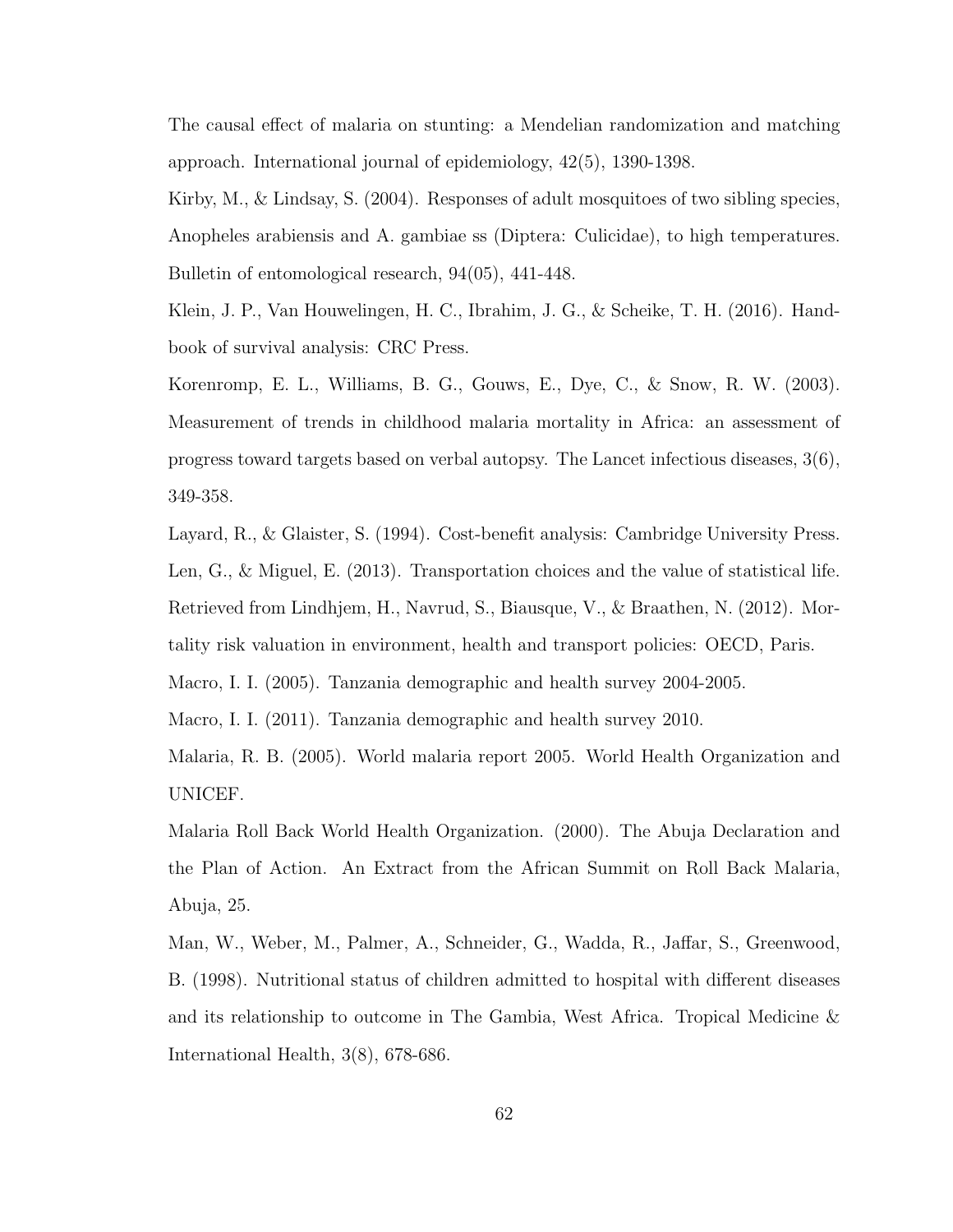Masanja, H., de Savigny, D., Smithson, P., Schellenberg, J., John, T., Mbuya, C., Smith, T. (2008). Child survival gains in Tanzania: analysis of data from demographic and health surveys. The Lancet, 371(9620), 1276-1283.

McIntosh, E. (2010). Applied methods of cost-benefit analysis in health care (Vol. 4): Oxford University Press.

McSweeney, C., New, M., & Lizcano, G. (2002). UNDP Climate Change Country Profiles Tanzania.

Mills, A., Lubell, Y., & Hanson, K. (2008). Malaria eradication: the economic, financial and institutional challenge. Malaria journal, 7(1), 1.

Mitangala, P., DAlessandro, U., Donnen, P., Hennart, P., Porignon, D., Balaluka, G. B., Wilmet, M. D. (2013). Infection palustre et tat nutritionnel: rsultats dune cohorte denfants gs de 6 59 mois au Kivu en Rpublique dmocratique du Congo. Revue d'pidmiologie et de sant publique, 61(2), 111-120.

Mockenhaupt, F. P., Ehrhardt, S., Burkhardt, J., Bosomtwe, S. Y., Laryea, S., Anemana, S. D., Gellert, S. (2004). Manifestation and outcome of severe malaria in children in northern Ghana. The American journal of tropical medicine and hygiene, 71(2), 167-172.

Mohammed, A., Mandike, R., Molteni, F., Chaki, P., Okumu, F., & Njau, R. (2015). An epidemiological profile of malaria and its control in mainland Tanzania. National Malaria Control Programme, WHO-Tanzania, Ifakara Health Institute, KEMRI-Wellcome Trust.

MoHSW. (2003). National Malaria Medium Term Strategic Plan 2002 - 2007.

MoHSW. (2008). Medium Term Malaria Strategic Plan 2008 - 2013.

MoHSW. (2011). Zanzibar Malaria Program Performance Review.

Mosley, W. H., & Chen, L. C. (1984). An analytical framework for the study of child survival in developing countries. Population and development review, 10, 25-45.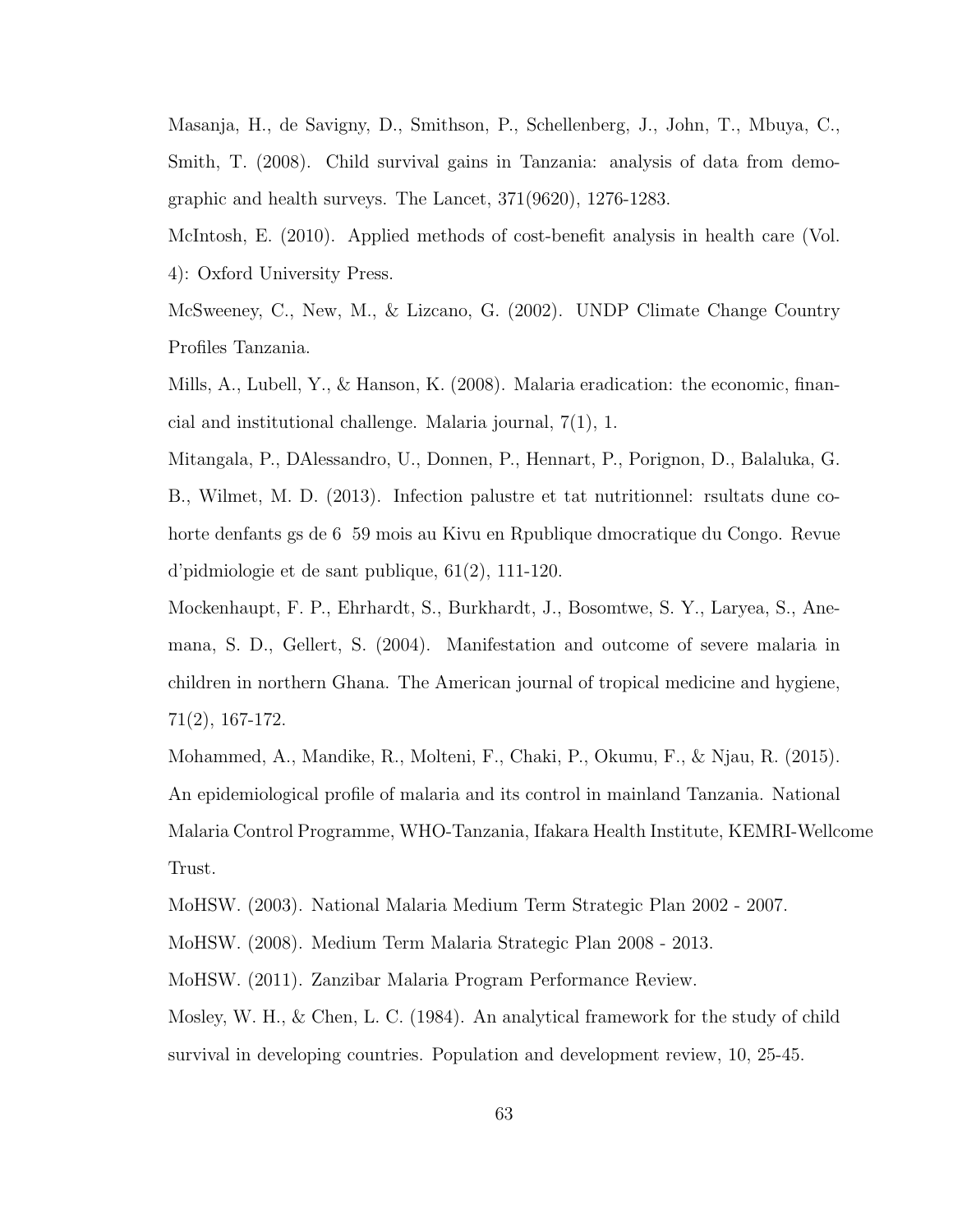Msukwak, A. A. (1994). Child Anthropometry and Mortality In Malawi: Testing for Effect Modification by Age and Length of Follow-up and Confounding by Socioeconomic Factors.

Muller, O., Garenne, M., Kouyat, B., & Becher, H. (2003). The association between proteinenergy malnutrition, malaria morbidity and allcause mortality in West African children. Tropical Medicine & International Health, 8(6), 507-511.

Murray, C. J., Ferguson, B. D., Lopez, A. D., Guillot, M., Salomon, J. A., & Ahmad, O. (2003). Modified logit life table system: principles, empirical validation, and application. Population Studies, 57(2), 165-182.

Nevill, C., Some, E., Mung'Ala, V., Muterni, W., New, L., Marsh, K., Snow, R. (1996). Insecticidetreated bednets reduce mortality and severe morbidity from malaria among children on the Kenyan coast. Tropical Medicine & International Health, 1(2), 139-146.

Newman, P. (1977). Malaria and mortality. Journal of the American Statistical Association, 72(358), 257-263.

Newman, R. D. (2012). World Malaria Report 2011.

Newton, C. R., & Krishna, S. (1998). Severe falciparum malaria in children: current understanding of pathophysiology and supportive treatment. Pharmacology & therapeutics, 79(1), 1-53.

NMCP-MoHSW. (2013). An epidemiological profile of malaria and its control in Mainland Tanzania.

Nyakeriga, A. M., Troye-Blomberg, M., Chemtai, A. K., Marsh, K., & Williams, T. N. (2004). Malaria and nutritional status in children living on the coast of Kenya. The American journal of clinical nutrition, 80(6), 1604-1610.

Olney, D. K., Kariger, P. K., Stoltzfus, R. J., Khalfan, S. S., Ali, N. S., Tielsch, J. M., Pollitt, E. (2013). Developmental effects of micronutrient supplementation and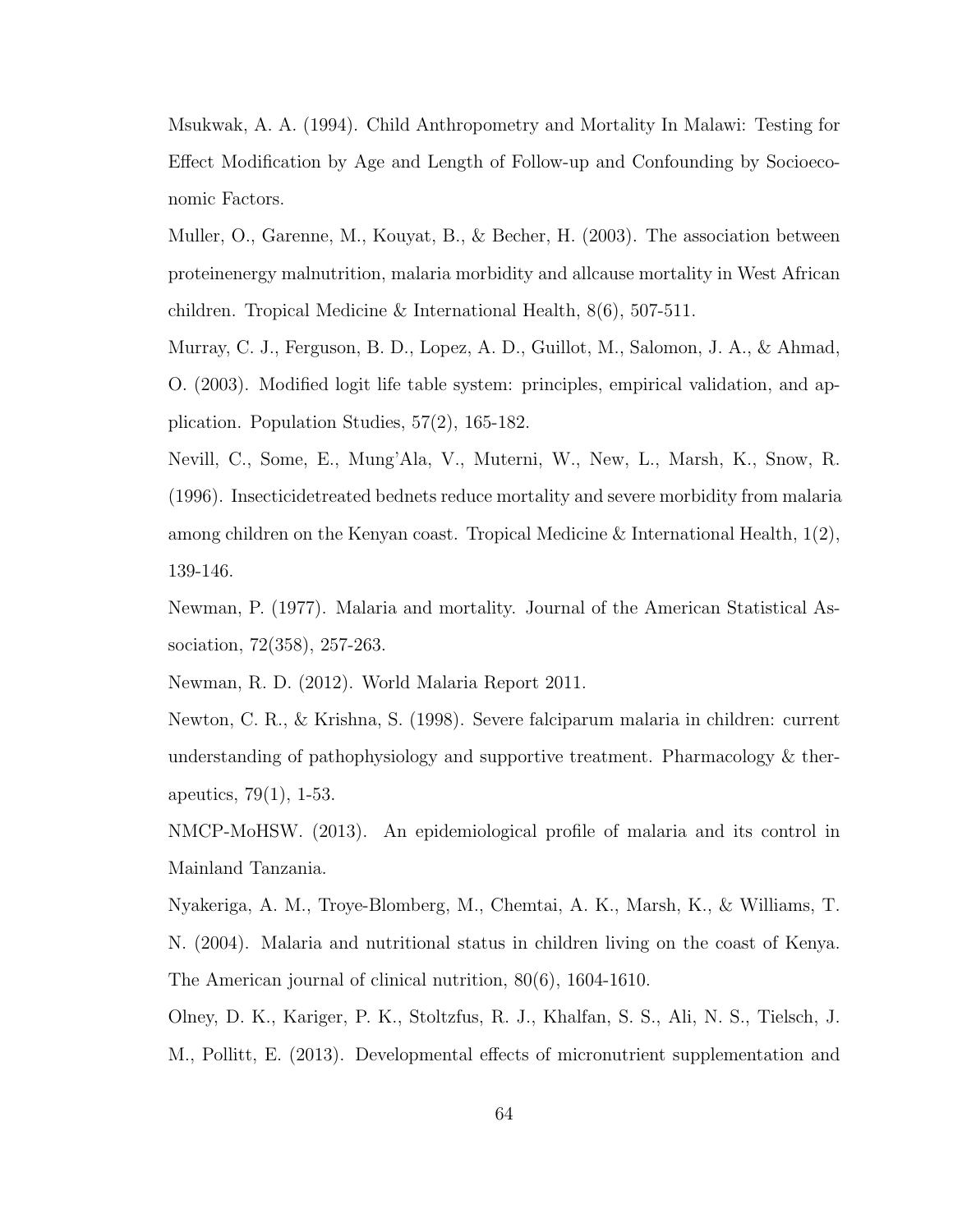malaria in zanzibari children. Early human development, 89(9), 667-674.

Olumese, P., Sodeinde, O., Ademowo, O., & Walker, O. (1997). Protein energy malnutrition and cerebral malaria in Nigerian children. Journal of tropical pediatrics, 43(4), 217-219.

O'Meara, W. P., Mangeni, J. N., Steketee, R., & Greenwood, B. (2010). Changes in the burden of malaria in sub-Saharan Africa. The Lancet infectious diseases, 10(8), 545-555.

Organization, W. H. (2015). Malaria rapid diagnostic test performance: results of WHO product testing of malaria RDTs: round 6 (2014-2015).

Padonou, G., Le Port, A., Cottrell, G., Guerra, J., Choudat, I., Rachas, A., Martin-Prevel, Y. (2014). Factors associated with growth patterns from birth to 18 months in a Beninese cohort of children. Acta tropica, 135, 1-9.

Pazzaglia, G., & Woodward, W. E. (1982). An analysis of the relationship of host factors to clinical falciparum malaria by multiple regression techniques. The American journal of tropical medicine and hygiene, 31(2), 202-210.

Rabe-Hesketh, S., & Skrondal, A. (2008). Multilevel and longitudinal modeling using Stata: STATA press.

Renaudin, P. (1997). Evaluation de l'tat nutritionnel de l'enfant de moins de 5 ans Moundou, Tchad: Relations avec la morbidit et la mortalit hospitalires. Mdecine tropicale, 57(1), 49-54.

Renggli, S., Mandike, R., Kramer, K., Patrick, F., Brown, N. J., McElroy, P. D., Nathan, R. (2013). Design, implementation and evaluation of a national campaign to deliver 18 million free long-lasting insecticidal nets to uncovered sleeping spaces in Tanzania. Malaria journal, 12(1), 1.

Rosenzweig, M. R., & Schultz, T. P. (1983). Estimating a household production function: Heterogeneity, the demand for health inputs, and their effects on birth weight.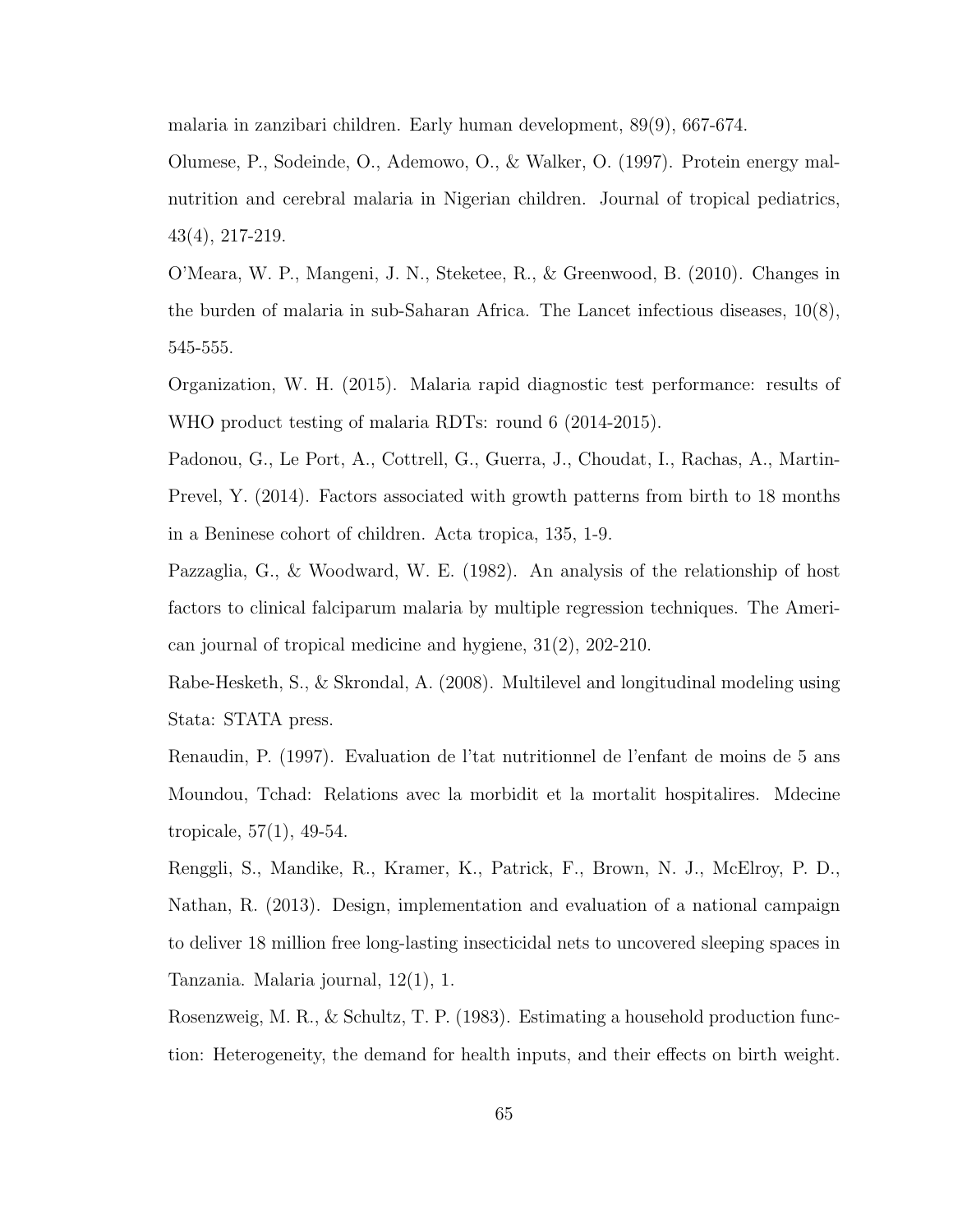The Journal of Political Economy, 723-746.

Rosenzweig, M. R., & Wolpin, K. I. (1988). Heterogeneity, intrafamily distribution, and child health. Journal of human resources, 437-461.

Rowe, A. K., Steketee, R. W., Arnold, F., Wardlaw, T., Basu, S., Bakyaita, N., Cibulskis, R. E. (2007). Viewpoint: Evaluating the impact of malaria control efforts on mortality in subSaharan Africa. Tropical Medicine & International Health,  $12(12)$ , 1524-1539.

Schellenberg, D., Menendez, C., Kahigwa, E., Font, F., Galindo, C., Acosta, C., Urassa, H. (1999). African children with malaria in an area of intense Plasmodium falciparum transmission: features on admission to the hospital and risk factors for death. The American journal of tropical medicine and hygiene, 61(3), 431-438.

Schellenberg, J. R. A., Abdulla, S., Nathan, R., Mukasa, O., Marchant, T. J., Kikumbih, N., Mshinda, H. (2001). Effect of large-scale social marketing of insecticidetreated nets on child survival in rural Tanzania. The Lancet, 357(9264), 1241-1247.

Schultz, T. P. (1999). Health and schooling investments in Africa. The Journal of Economic Perspectives, 13(3), 67-88.

Shadish, W. R., Cook, T. D., & Campbell, D. T. (2002). Experimental and quasiexperimental designs for generalized causal inference: Houghton, Mifflin and Company.

Shankar, A. H. (2000). Nutritional modulation of malaria morbidity and mortality. Journal of Infectious Diseases, 182(Supplement 1), S37-S53.

Shanks, G. D., Hay, S. I., & Bradley, D. J. (2008). Malaria's indirect contribution to all-cause mortality in the Andaman Islands during the colonial era. The Lancet infectious diseases, 8(9), 564-570.

Sinka, M. E., Bangs, M. J., Manguin, S., Coetzee, M., Mbogo, C. M., Hemingway, J., Kabaria, C. W. (2010). The dominant Anopheles vectors of human malaria in Africa,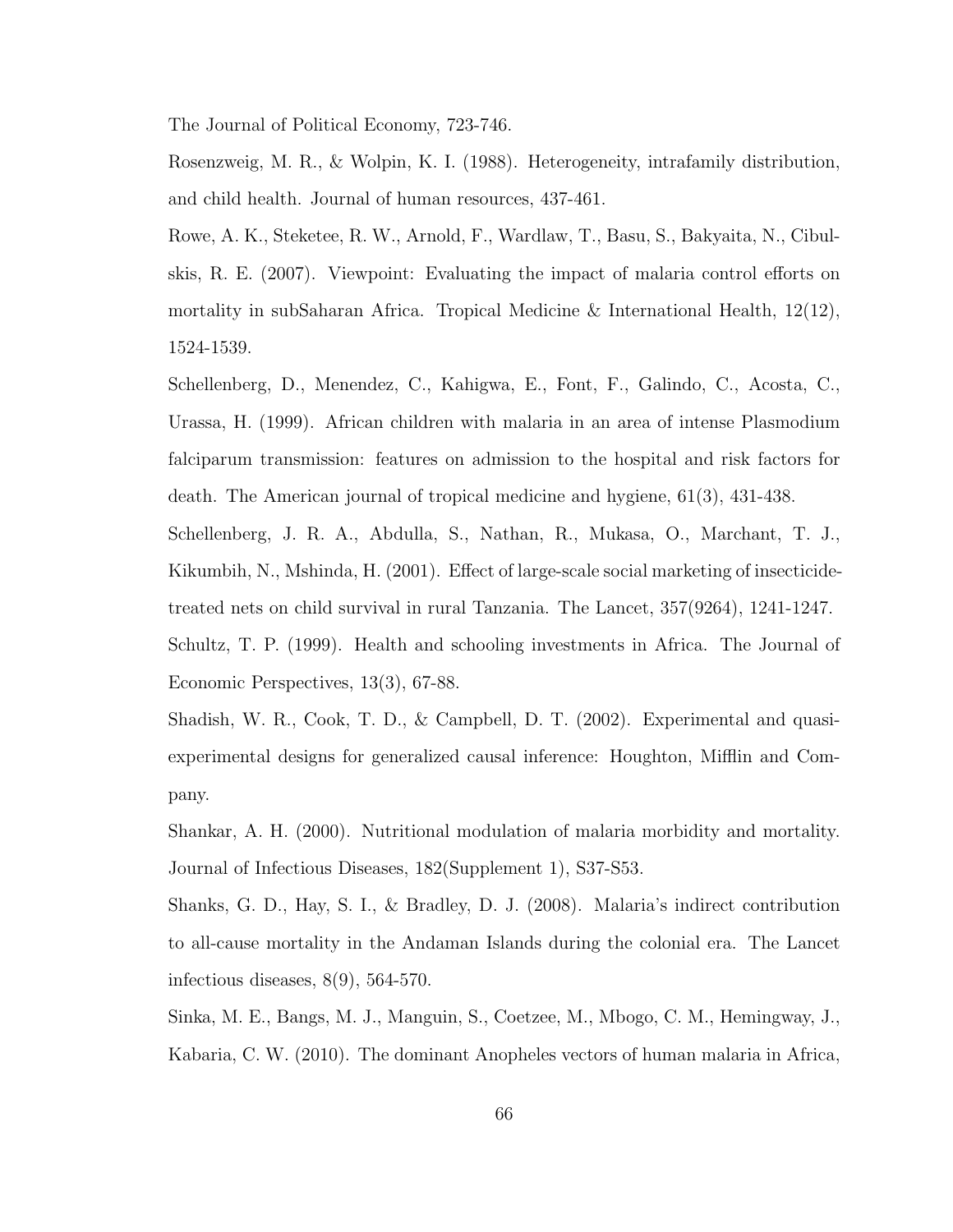Europe and the Middle East: occurrence data, distribution maps and bionomic prcis. Parasites & vectors,  $3(1)$ , 1.

Smithson, P., Florey, L., Salgado, S. R., Hershey, C. L., Masanja, H., Bhattarai, A., Group, T. M. I. E. R. (2015). Impact of malaria control on mortality and anemia among tanzanian children less than five years of age, 19992010. PloS one, 10(11), e0141112.

Snow, R., Byass, P., Shenton, F., & Greenwood, B. (1991). The relationship between anthropometric measurements and measurements of iron status and susceptibility to malaria in Gambian children. Transactions of the Royal Society of Tropical Medicine and Hygiene, 85(5), 584-589.

Snow, R. W., Trape, J.-F., & Marsh, K. (2001). The past, present and future of childhood malaria mortality in Africa. TRENDS in Parasitology, 17(12), 593-597.

Sowunmi, A., Gbotosho, G. O., Adedeji, A. A., Fateye, B. A., Sabitu, M. F., Happi, C. T., & Fehintola, F. A. (2007). Effects of acute Plasmodium falciparum malaria on body weight in children in an endemic area. Parasitology research, 101(2), 343-349. Steketee, R. W., & Campbell, C. C. (2010). Impact of national malaria control scaleup programmes in Africa: magnitude and attribution of effects. Malaria journal, 9(1), 1.

Strauss, J., & Thomas, D. (1998). Health, nutrition, and economic development. Journal of economic literature, 36(2), 766-817.

Taylor, P., & Mutambu, S. (1986). A review of the malaria situation in Zimbabwe with special reference to the period 19721981. Transactions of the Royal Society of Tropical Medicine and Hygiene, 80(1), 12-19.

Ter Kuile, F. O., Terlouw, D. J., Phillips-Howard, P. A., Hawley, W. A., Friedman, J. F., Kolczak, M. S., Vulule, J. M. (2003). Impact of permethrin-treated bed nets on malaria and all-cause morbidity in young children in an area of intense perennial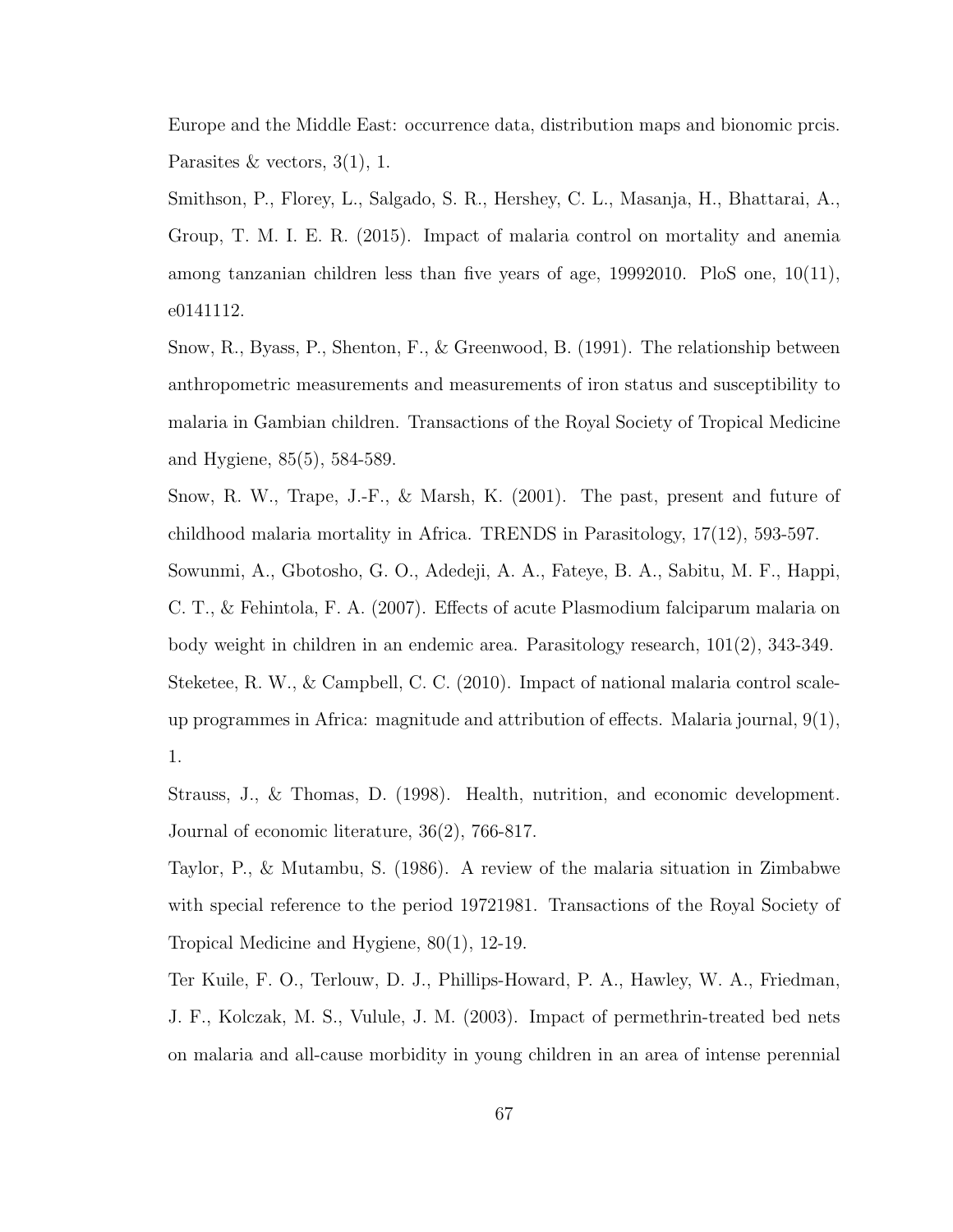malaria transmission in western Kenya: cross-sectional survey. The American journal of tropical medicine and hygiene, 68(4 suppl), 100-107.

Therneau, T. M., & Grambsch, P. M. (2000). Modeling survival data: extending the Cox model: Springer Science & Business Media.

TMIERG. (2012). Evaluation of the Impact of Malaria Interventions on Mortality in Children in Mainland Tanzania.

Todd, P. E. (2007). Evaluating social programs with endogenous program placement and selection of the treated. Handbook of development economics, 4, 3847-3894.

Tonglet, R. (1999). How useful are anthropometric, clinical and dietary measurements of nutritional status as predictors of morbidity of young children in central Africa? Tropical Medicine & International Health, 4(2), 120-130.

Trussell, J., & Hammerslough, C. (1983). A hazards-model analysis of the covariates of infant and child mortality in Sri Lanka. Demography, 20(1), 1-26.

Van den Berg, G. J. (2001). Duration models: specification, identification and multiple durations. Handbook of econometrics, 5, 3381-3460.

Van den Broeck, J., Eeckels, R., & Vuylsteke, J. (1993). Influence of nutritional status on child mortality in rural Zaire. The Lancet, 341(8859), 1491-1495.

Vaupel, J. W., Manton, K. G., & Stallard, E. (1979). The impact of heterogeneity in individual frailty on the dynamics of mortality. Demography, 16(3), 439-454.

WHO. (2008). Medium-term strategic plan 2008-2013 Amended-draft.

WHO. (2014). World malaria report 2013: World Health Organization.

Williams, T., Maitland, K., Phelps, L., Bennett, S., Peto, T., Viji, J., Bowden, D. (1997). Plasmodium vivax: a cause of malnutrition in young children. Qjm, 90(12), 751-757.

World Health Organization. (2000). Severe falciparum malaria. Transactions of the Royal Society of Tropical Medicine and Hygiene, 94, Supplement 1, 1-90.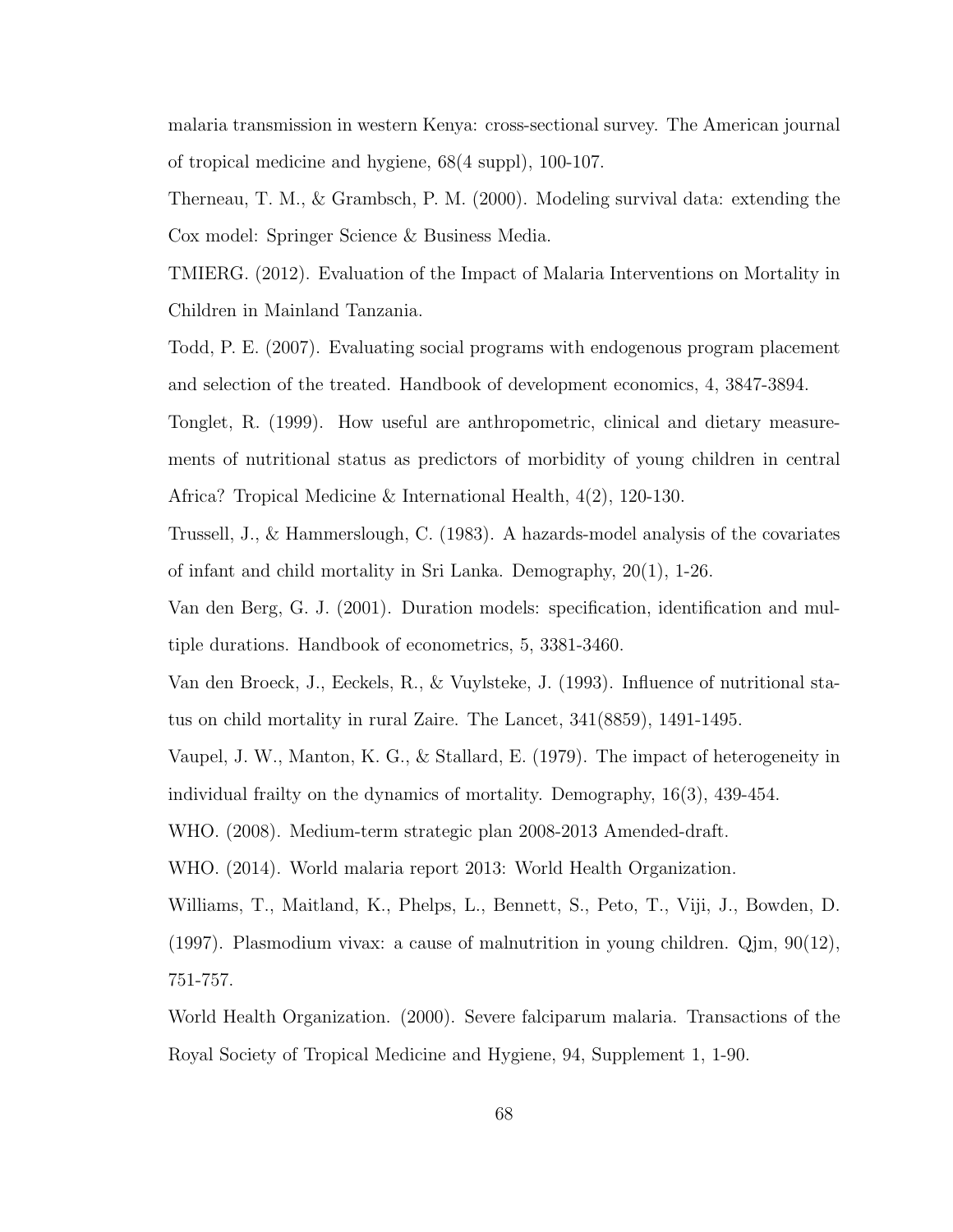World-Bank. (2010). Cost - Benefit Analysis in World Bank Projects.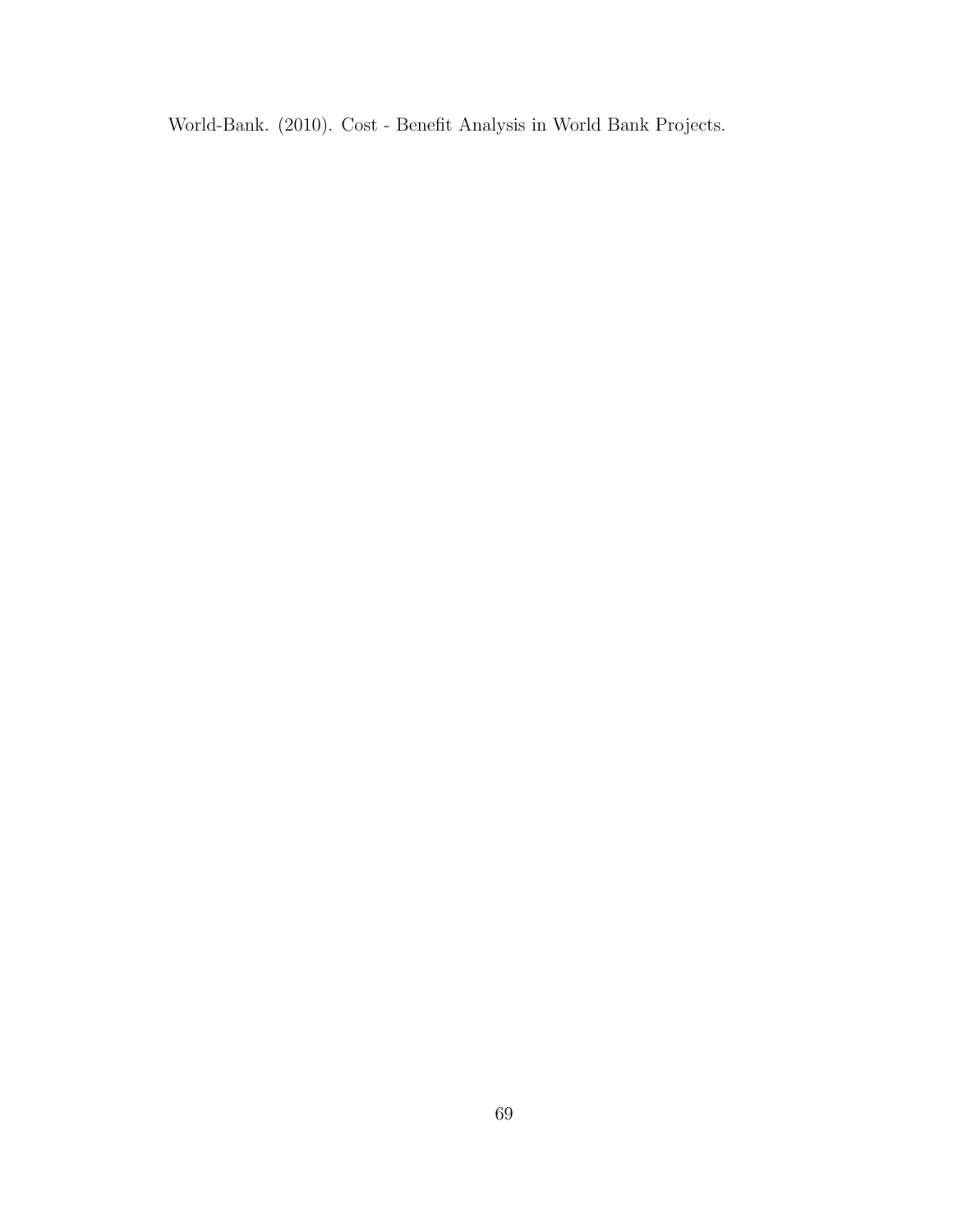# 2.12. Tables

Table 2.1: Distribution of Children under Five Ever Born to Women by Year of Birth and Survival Status

| Panel A: 2004 Demographic and Health Survey |       |          |      |       |  |  |
|---------------------------------------------|-------|----------|------|-------|--|--|
|                                             | Alive | Deceased |      | Total |  |  |
| Year of birth                               | N     | N        | N    | Col%  |  |  |
| 1999                                        | 44    | 1        | 45   | 0.7   |  |  |
| 2000                                        | 1102  | 167      | 1269 | 19.3  |  |  |
| 2001                                        | 1166  | 124      | 1290 | 19.6  |  |  |
| 2002                                        | 1200  | 110      | 1310 | 19.9  |  |  |
| 2003                                        | 1251  | 96       | 1347 | 20.5  |  |  |
| 2004                                        | 1240  | 57       | 1297 | 19.7  |  |  |
| 2005                                        | 26    | 1        | 27   | 0.4   |  |  |
| Total                                       | 6029  | 556      | 6585 | 100.0 |  |  |

|               |       | Panel B: 2010 Demographic and Health Survey |      |         |
|---------------|-------|---------------------------------------------|------|---------|
|               | Alive | Deceased                                    |      | Total   |
| Year of birth | N     | N                                           | N    | $Co1\%$ |
| 2005          | 825   | 66                                          | 891  | 14.8    |
| 2006          | 1167  | 80                                          | 1247 | 20.7    |
| 2007          | 1097  | 93                                          | 1190 | 19.7    |
| 2008          | 1153  | 72                                          | 1225 | 20.3    |
| 2009          | 1159  | 61                                          | 1220 | 20.2    |
| 2010          | 247   | 7                                           | 254  | 4.2     |
| Total         | 5648  | 379                                         | 6027 | 100.0   |

Note: Sample characteristics are based on unweighted data Source: DHS, waves 2004-5 and 2009-10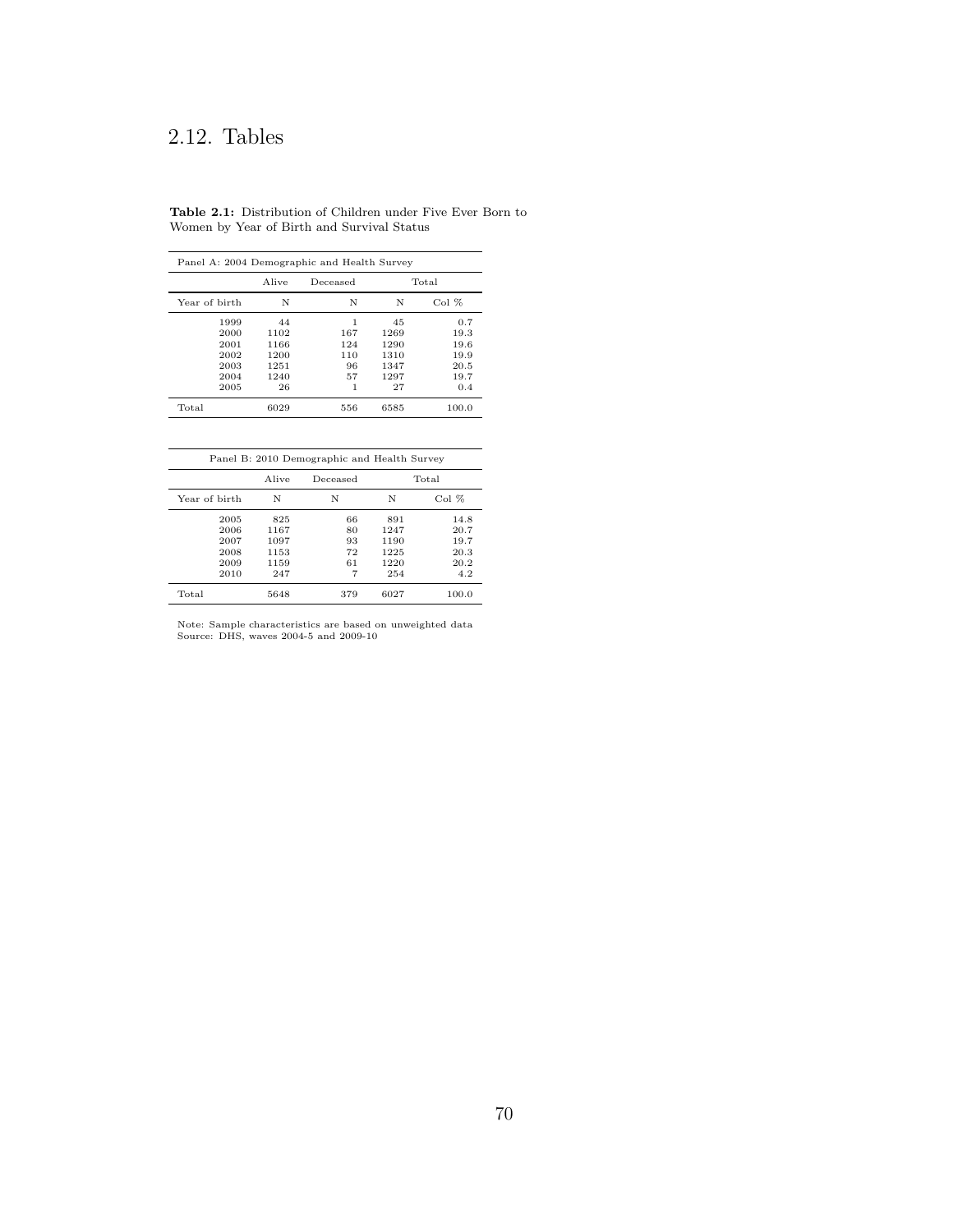|  | Table 2.2: Test of Proportional-Hazards Assumption Based on the Shoenfeld residual |
|--|------------------------------------------------------------------------------------|
|--|------------------------------------------------------------------------------------|

| Control variables                                                                     | Correlation<br>coefficient<br>(rho) | chi2   | df           | $Prob$ >chi2 |
|---------------------------------------------------------------------------------------|-------------------------------------|--------|--------------|--------------|
| High malaria endemicity (prevalence $>= 5\%$ )*Survey<br>$year = 2009 - 10$           | 0.035                               | 1.120  | 1            | 0.290        |
| High malaria endemicity (prevalence $>= 5\%$ )                                        | 0.014                               | 0.190  | 1            | 0.666        |
| Indicator of survey year $=$ 2009-10                                                  | $-0.048$                            | 2.180  | 1.           | 0.140        |
| Child's sex $(male=1)$                                                                | $-0.051$                            | 2.450  | 1.           | 0.118        |
| Season of birth (rainy $s = 1$ )                                                      | 0.047                               | 2.030  | 1.           | 0.155        |
| Whether mother attended antenatal care during pregnancy<br>Mother's age (categorical) | 0.119                               | 13.980 | 1.           | 0.000        |
| ${<}20$                                                                               | 0.004                               | 0.010  | 1.           | 0.904        |
| 30-39                                                                                 | 0.014                               | 0.180  | 1.           | 0.672        |
| $40 - 49$                                                                             | 0.013                               | 0.160  | 1.           | 0.693        |
| Mother's education                                                                    |                                     |        |              |              |
| primary                                                                               | 0.054                               | 2.740  | 1.           | 0.098        |
| secondary or higher                                                                   | 0.007                               | 0.040  | 1.           | 0.834        |
| Education of mother's partner                                                         |                                     |        |              |              |
| primary                                                                               | 0.019                               | 0.360  | 1.           | 0.548        |
| secondary or higher                                                                   | $-0.007$                            | 0.050  | 1.           | 0.820        |
| Sex of household head $(male=1)$                                                      | $-0.101$                            | 9.490  | 1.           | 0.002        |
| Whether child lives in urban areas                                                    | 0.007                               | 0.050  | 1.           | 0.829        |
| Whether mother reports distance as a big concern for her<br>use of healthcare         | $-0.065$                            | 3.990  | 1.           | 0.046        |
| Whether household has clean drinking water                                            | $-0.057$                            | 3.050  | 1            | 0.081        |
| Whether household has improved sanitation                                             | $-0.044$                            | 1.830  | $\mathbf{1}$ | 0.177        |
| Whether walls are made from modern materials                                          | $-0.029$                            | 0.760  | 1.           | 0.382        |
| Whether floor is made from modern materials                                           | $-0.052$                            | 2.530  | 1.           | 0.112        |
| Whether roof is made from modern materials                                            | 0.009                               | 0.070  | 1.           | 0.788        |
| Global test                                                                           |                                     | 56.590 | 21           | 0.000        |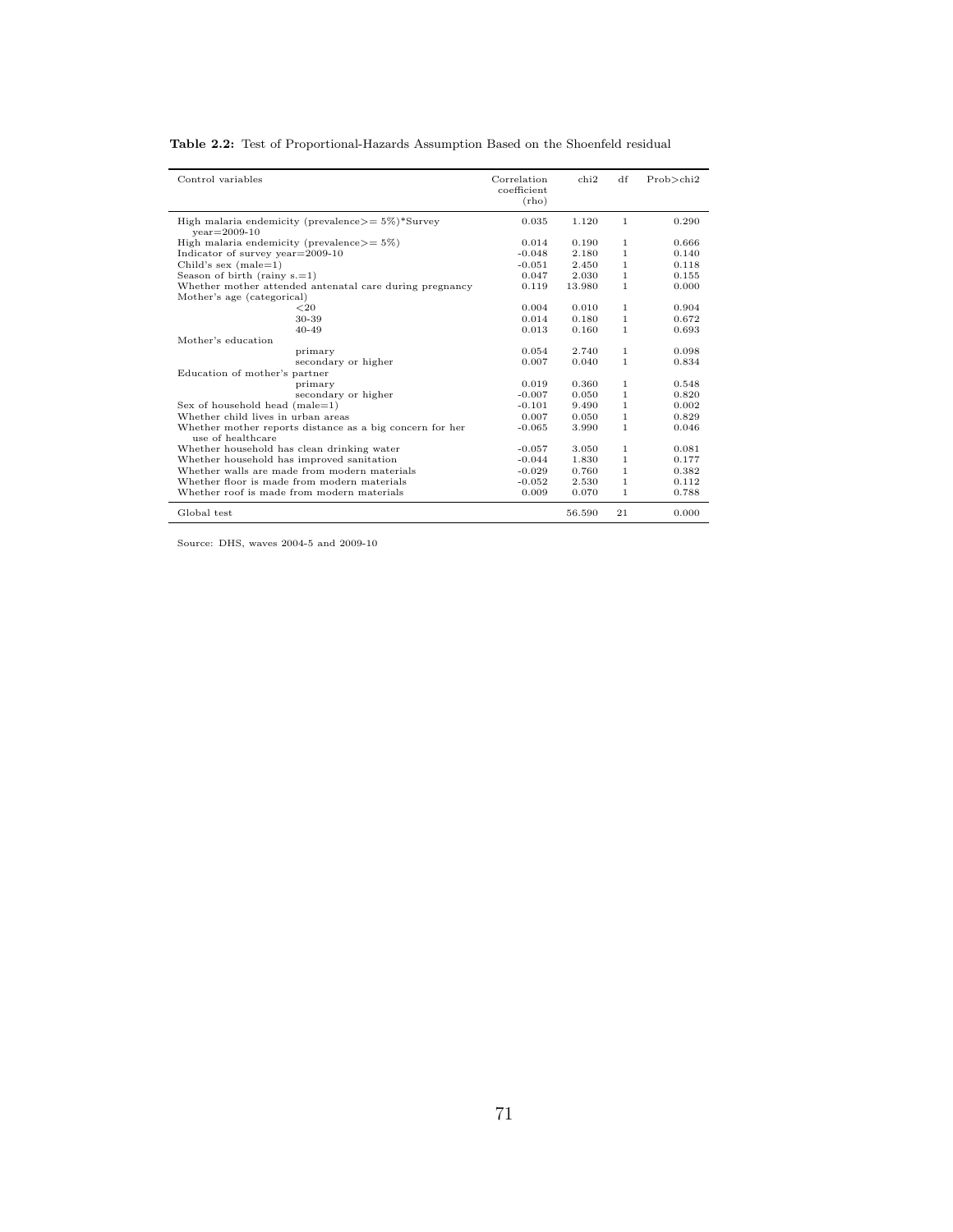|                              | (1)            | (2)                | (3)               |         | (4)    |
|------------------------------|----------------|--------------------|-------------------|---------|--------|
|                              | 2004           |                    |                   | 2010    |        |
| PFPR (continuous)            | 1.00<br>[0.00] |                    | $1.01*$<br>[0.00] |         |        |
| Indicator of on PFPR         |                |                    |                   |         |        |
| $<$ 5% [ref.]<br>$5 - 10 \%$ |                | $1.68*$<br>[0.36]  |                   | $0.53*$ | [0.13] |
| $10 - 50%$                   |                | $2.13**$<br>[0.42] |                   | 1.18    | [0.21] |
| $>50\%$                      |                | 1.88**<br>[0.46]   |                   | 0.89    | [0.23] |
| N                            | 6,585          | 6,585              | 6,027             |         | 6,027  |

Table 2.3: Relationship between measures of child health and population-adjusted falciparum prevalence (PFPR) in children aged 2 to 10 years

|                      | 2004                |                                  |                     | 2010                 |  |
|----------------------|---------------------|----------------------------------|---------------------|----------------------|--|
| PFPR (continuous)    | $-0.16**$<br>[0.01] |                                  | $-0.12**$<br>[0.01] |                      |  |
| Indicator of on PFPR |                     |                                  |                     |                      |  |
| $<$ 5% [ref.]        |                     |                                  |                     |                      |  |
| $5 - 10 \%$          |                     | 0.82                             |                     | $-5.91**$            |  |
|                      |                     | [1.08]                           |                     | [0.91]               |  |
| $10 - 50%$           |                     | $-4.20**$<br>$[0.92]$<br>-7.37** |                     | $-9.43**$<br>[0.78]  |  |
| $>50\%$              |                     | [1.24]                           |                     | $-10.31**$<br>[1.10] |  |

N

|                      | 2004     |          |          | 2010      |
|----------------------|----------|----------|----------|-----------|
| PFPR (continuous)    | $0.01**$ |          | $0.00**$ |           |
|                      | [0.00]   |          | [0.00]   |           |
| Indicator of on PFPR |          |          |          |           |
| $<$ 5% [ref.]        |          |          |          |           |
| $5 - 10 \%$          |          | $-0.16$  |          | $-0.38**$ |
|                      |          | [0.10]   |          | [0.08]    |
| $10 - 50 \%$         |          | 0.10     |          | $-0.23**$ |
|                      |          | [0.08]   |          | [0.07]    |
| $>50\%$              |          | $0.48**$ |          | 0.01      |
|                      |          | [0.11]   |          | [0.10]    |
| N                    | 4,675    | 4,675    | 5,031    | 5,031     |

| Panel D: Unadjusted coefficients of a linear regression of z-scores for weight-for-age on PFPR |                     |                     |
|------------------------------------------------------------------------------------------------|---------------------|---------------------|
|                                                                                                | 2004                | 2010                |
| PFPR (continuous)                                                                              | $0.00**$<br>[0.00]  | $0.00**$<br>[0.00]  |
| Indicator of on PFPR.<br>$<$ 5% [ref.]                                                         |                     |                     |
| $5 - 10 \%$                                                                                    | $-0.18**$<br>[0.07] | $-0.28**$<br>[0.06] |
| $10 - 50 \%$                                                                                   | 0.00<br>[0.06]      | $-0.08$<br>[0.06]   |
| $>50\%$                                                                                        | $0.16*$<br>[0.08]   | 0.07<br>[0.08]      |

N 4,675 4,675 5,031 5,031

Standard errors in brackets \*\* p<0.01, \* p<0.05, + p<0.1 Source: DHS, waves 2004-5 and 2009-10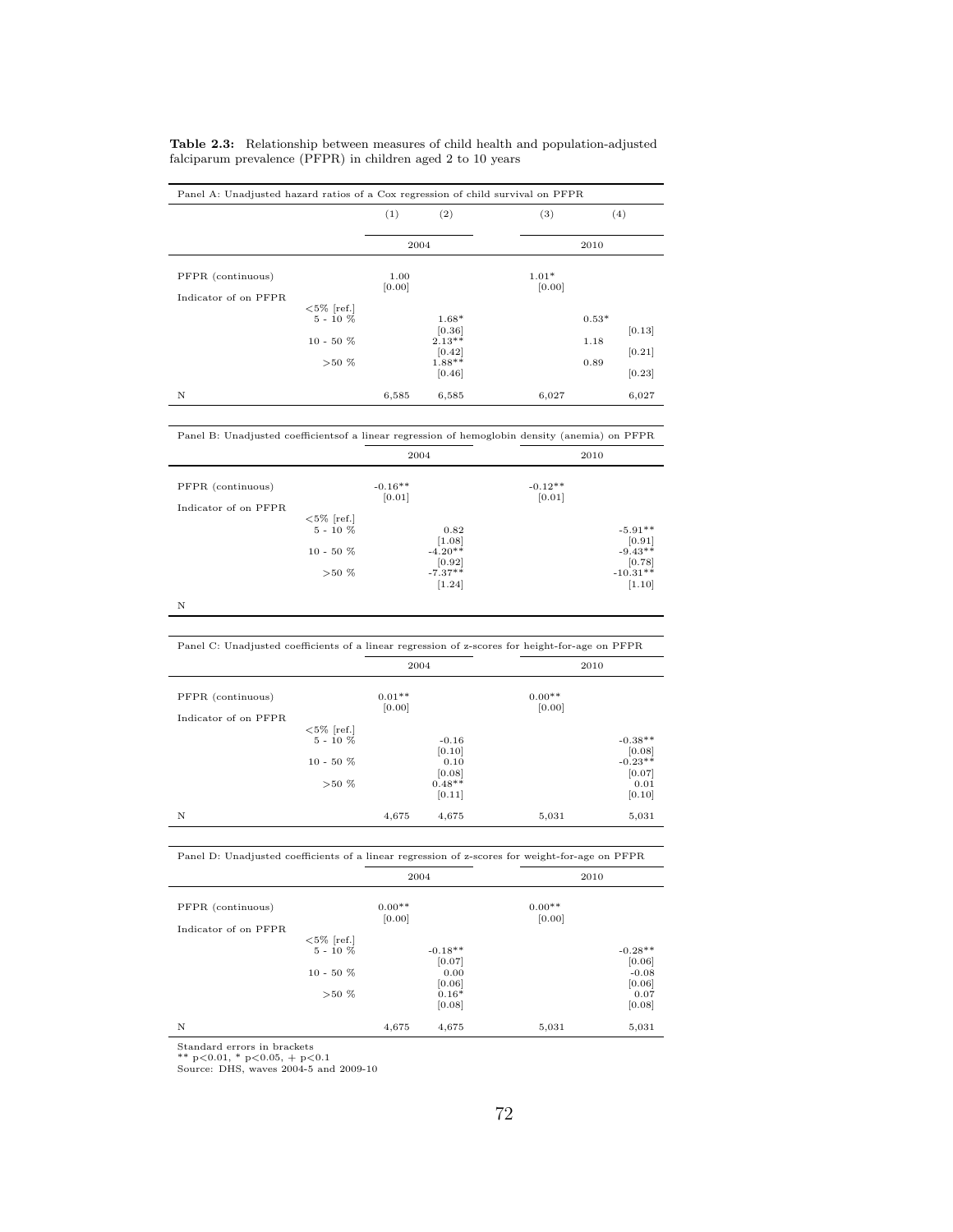|                                                                           | Pooled sample                   |                   | 2004               | 2010              |                    |
|---------------------------------------------------------------------------|---------------------------------|-------------------|--------------------|-------------------|--------------------|
|                                                                           |                                 | Low<br>endemicity | High<br>endemicity | Low<br>endemicity | High<br>endemicity |
| Panel A: Program coverage                                                 |                                 |                   |                    |                   |                    |
| Proportion of households with treated<br>bednets                          | 0.37                            | 0.15              | 0.13               | 0.50              | 0.63               |
| Proportion of households with bednets,                                    | 0.44                            | 0.22              | 0.23               | 0.56              | 0.67               |
| where all children sleep under bednets<br>N                               | $11,677^a$                      | 596               | 5,433              | 521               | 5,127              |
| Panel B: Morbidity and Nutritional Health                                 |                                 |                   |                    |                   |                    |
| Proportion with moderate anemia<br>$(7.0-9.9g/dL)$                        | 0.36                            | 0.26              | 0.45               | 0.24              | 0.28               |
|                                                                           | $[N = 10, 463]^{b}$             | $[540]$           | [4,870]            | $[473]$           | [4,580]            |
| Weight (z-score)                                                          | 0.00                            | $-0.03$           | $-0.02$            | 0.08              | 0.02               |
|                                                                           | [0.01]                          | [0.04]            | [0.02]             | [0.05]            | 0.01               |
| Height (z-score)                                                          | 0.00                            | 0.00              | $-0.04$            | 0.06              | 0.04               |
|                                                                           | [0.01]                          | [0.04]            | [0.01]             | [0.05]            | [0.02]             |
| Proportion stunted                                                        | 0.48                            | 0.42              | 0.50               | 0.49              | 0.46               |
| Proportion with low weight-for-age                                        | 0.18                            | 0.15              | 0.18               | 0.20              | 0.17               |
| N                                                                         | 9,706 <sup><math>c</math></sup> | 507               | 4,424              | 443               | 4,232              |
| Panel C: Socio-Demographic Characteristics                                |                                 |                   |                    |                   |                    |
| Proportion male                                                           | 0.50                            | 0.50              | 0.50               | 0.52              | 0.49               |
| Child's age at the time of the survey or<br>age at death (months)         | 29.25                           | 28.61             | 29.25              | 30.19             | 29.24              |
|                                                                           | [0.15]                          | [0.67]            | [0.22]             | [0.72]            | [0.23]             |
| Proportion born in rainy season                                           | 0.60                            | 0.55              | 0.61               | 0.56              | 0.61               |
| Whether mother attended antenatal care                                    | 0.60                            | 0.66              | 0.61               | 0.68              | 0.58               |
| during pregnancy                                                          |                                 |                   |                    |                   |                    |
| Mother's age (years)                                                      | 29.09                           | 28.51             | 28.77              | 30.00             | 29.42              |
| Mother's age (categorical)                                                | [0.06]                          | [0.25]            | [0.09]             | [0.27]            | [0.09]             |
| ${<}20$                                                                   | 0.04                            | 0.04              | 0.05               | 0.02              | 0.04               |
| 20-29                                                                     | 0.54                            | 0.57              | 0.56               | 0.50              | 0.52               |
| 30-39                                                                     | 0.39                            | 0.42              | 0.38               | 0.46              | 0.40               |
| $40 - 49$                                                                 | 0.11                            | 0.07              | 0.10               | 0.13              | 0.12               |
| Mother's education                                                        |                                 |                   |                    |                   |                    |
| no education                                                              | 0.27                            | 0.13              | 0.29               | 0.13              | 0.27               |
| primary                                                                   | 0.70                            | 0.80              | 0.68               | 0.81              | 0.69               |
| secondary or higher                                                       | 0.04                            | 0.07              | 0.03               | 0.06              | 0.04               |
| Education of mother's partner                                             |                                 |                   |                    |                   |                    |
| no education                                                              | 0.18                            | 0.10              | 0.20               | 0.11              | 0.18               |
| primary                                                                   | 0.75                            | 0.80              | 0.74               | 0.76              | 0.75               |
| secondary or higher                                                       | 0.07                            | 0.10              | 0.06               | 0.13              | 0.06               |
| Proportion of male headed households                                      | 0.84                            | 0.85              | 0.84               | 0.88              | 0.84               |
| Whether child lives in uraban<br>areas                                    | 0.16                            | 0.21              | 0.16               | 0.27              | 0.15               |
| Whether mother reports distance as a big                                  | 0.35                            | 0.46              | 0.43               | 0.25              | 0.26               |
| concern for her use of healthcare<br>Whether household has clean drinking | 0.56                            | 0.57              | 0.46               | 0.60              | 0.67               |
| water                                                                     |                                 |                   |                    |                   |                    |
| Whether household has improved<br>sanitation                              | 0.78                            | 0.84              | 0.78               | 0.85              | 0.77               |
| Whether walls are made from<br>modern materials                           | 0.59                            | 0.54              | 0.56               | 0.56              | 0.64               |
| Whether floor is made from<br>modern materials                            | 0.17                            | 0.27              | 0.14               | 0.33              | 0.18               |
| Whether roof is made from<br>modern materials                             | 0.43                            | 0.61              | 0.35               | 0.72              | 0.47               |
|                                                                           |                                 |                   |                    |                   |                    |

Table 2.4: Sample Characteristics by Survey Year and Malaria Endemicity (Mean or Proportion), Children <5

Standard errors in brackets ( <sup>a</sup>) Sample excludes deceased children and children under 6 months

 $\binom{b}{b}$  Sample excludes deceased children, children under 6 months, and cases with missing data on weight and height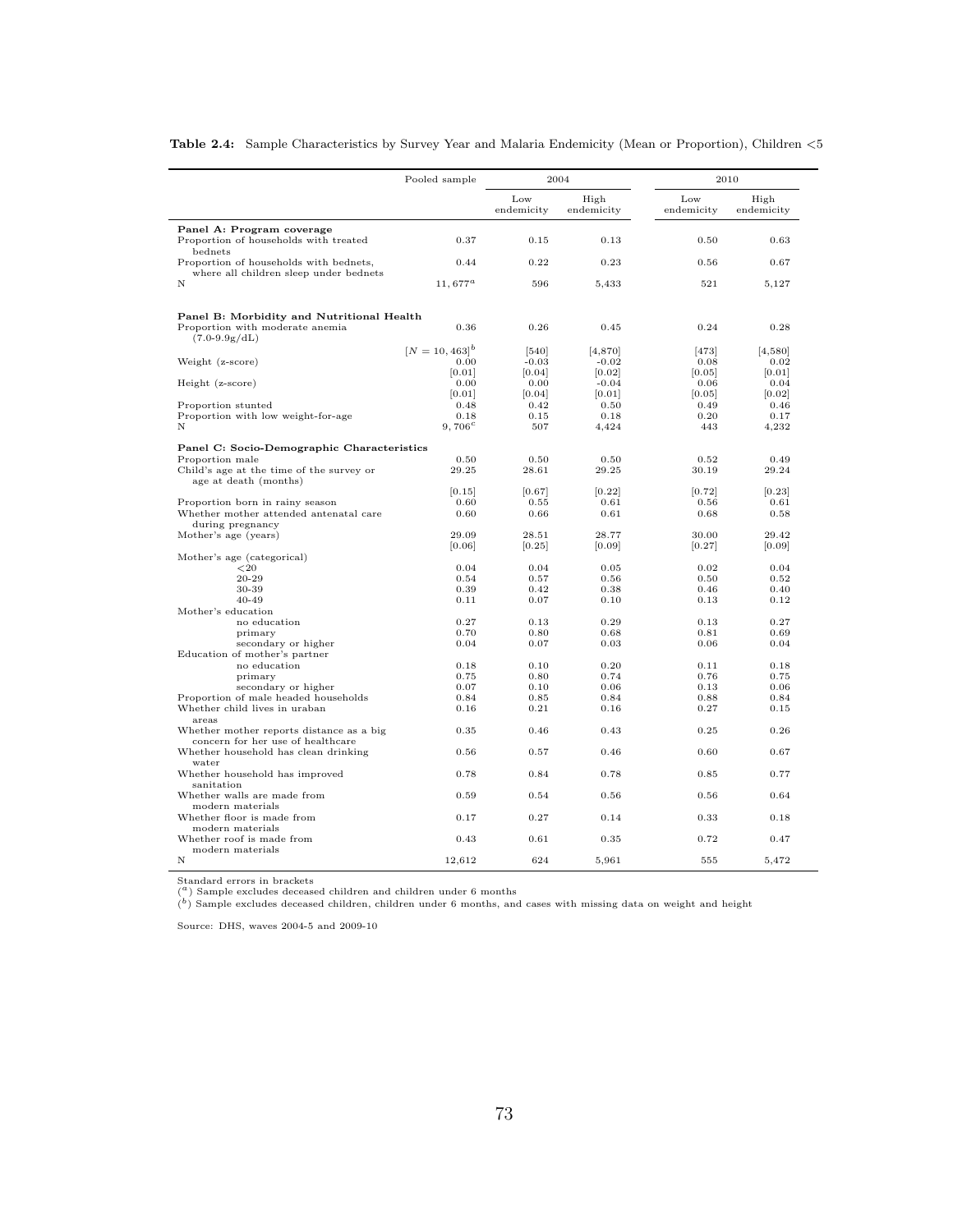|                                                                                          |                     | (1)<br>Under-5<br>mortality | (2)<br>Under-5<br>mortality | (3)<br>Under-5<br>mortality |
|------------------------------------------------------------------------------------------|---------------------|-----------------------------|-----------------------------|-----------------------------|
|                                                                                          |                     |                             |                             |                             |
| Main Effects<br>High malaria endemicity (prevalence $>=5\%$ )*Survey<br>$year = 2009-10$ |                     | $0.51*$                     | $0.49**$                    | $0.49**$                    |
| High malaria endemicity (prevalence $>=5\%$ )                                            |                     | [0.14]<br>$2.02**$          | [0.13]<br>$1.90**$          | [0.13]<br>$1.91**$          |
| Indicator of survey year=2009-10                                                         |                     | [0.39]<br>1.37              | [0.37]<br>1.44              | [0.37]<br>1.44              |
| Child's sex $(male=1)$                                                                   |                     | [0.35]                      | [0.37]<br>$1.23**$          | [0.37]<br>$1.23**$          |
| Season of birth (rainy $s = 1$ )                                                         |                     |                             | 0.08 <br>$0.86*$            | [0.08]<br>$0.86*$           |
| Whether mother attended antenatal care during pregnancy                                  |                     |                             | [0.06]<br>$0.41**$          | [0.06]<br>$0.40**$          |
| Mother's age (categorical)                                                               |                     |                             | [0.03]                      | [0.03]                      |
|                                                                                          | $20-29$ (ref.)      |                             |                             |                             |
|                                                                                          | ${<}20$             |                             | 1.23                        | 1.25                        |
|                                                                                          | 30-39               |                             | [0.22]<br>0.91              | [0.22]<br>0.90              |
|                                                                                          |                     |                             | [0.06]                      | [0.06]                      |
|                                                                                          | $40 - 49$           |                             | 1.09<br>[0.12]              | 1.09<br>[0.12]              |
| Mother's education                                                                       |                     |                             |                             |                             |
|                                                                                          | no education (ref.) |                             |                             |                             |
|                                                                                          | primary             |                             | 0.98<br>[0.08]              | 0.98<br>[0.08]              |
|                                                                                          | secondary or higher |                             | 0.76                        | 0.76                        |
|                                                                                          |                     |                             | [0.18]                      | [0.18]                      |
| Education of mother's partner                                                            | no education (ref.) |                             |                             |                             |
|                                                                                          | primary             |                             | 0.95                        | 0.95                        |
|                                                                                          |                     |                             | [0.09]                      | [0.09]                      |
|                                                                                          | secondary or higher |                             | $1.15\,$                    | 1.15                        |
| Sex of household head $(male=1)$                                                         |                     |                             | [0.19]<br>$0.82*$           | [0.19]<br>0.88              |
|                                                                                          |                     |                             | [0.07]                      | [0.08]                      |
| Whether child lives in urban areas                                                       |                     |                             | $1.20 +$                    | $1.20 +$                    |
|                                                                                          |                     |                             | [0.13]                      | [0.13]                      |
| Whether mother reports distance as a big<br>concern for her use of healthcare            |                     |                             | 1.00                        | 1.00                        |
| Whether household has clean drinking water                                               |                     |                             | [0.07]<br>0.95              | [0.07]<br>0.95              |
| Whether household has improved sanitation                                                |                     |                             | [0.06]<br>$1.21*$           | [0.06]<br>$1.21*$           |
| Whether walls are made from modern materials                                             |                     |                             | [0.11]<br>0.96              | [0.10]<br>0.96              |
| Whether floor is made from modern materials                                              |                     |                             | [0.07]<br>1.12              | [0.07]<br>1.12              |
|                                                                                          |                     |                             | [0.13]                      | [0.13]                      |
| Whether roof is made from modern materials                                               |                     |                             | $0.84*$<br>[0.07]           | $0.84*$<br>[0.07]           |
| Time-varying interactions<br>Whether mother attended antenatal care<br>during pregnancy  |                     |                             |                             | $1.08**$                    |
| Sex of household head $(male=1)$                                                         |                     |                             |                             | [0.03]<br>$0.89**$          |
|                                                                                          |                     |                             |                             | [0.03]                      |
| Whether mother reports distance as a big concern<br>for her use of healthcare            |                     |                             |                             | 0.98                        |
|                                                                                          |                     |                             |                             | [0.03]                      |
| N                                                                                        |                     | 12,612                      | 12,612                      | 12,612                      |

#### Table 2.5: Hazard Ratios from Cox Regression of Child Mortality, Children  $<\!5$

Standard errors in brackets \*\* p<0.01, \* p<0.05, + p<0.1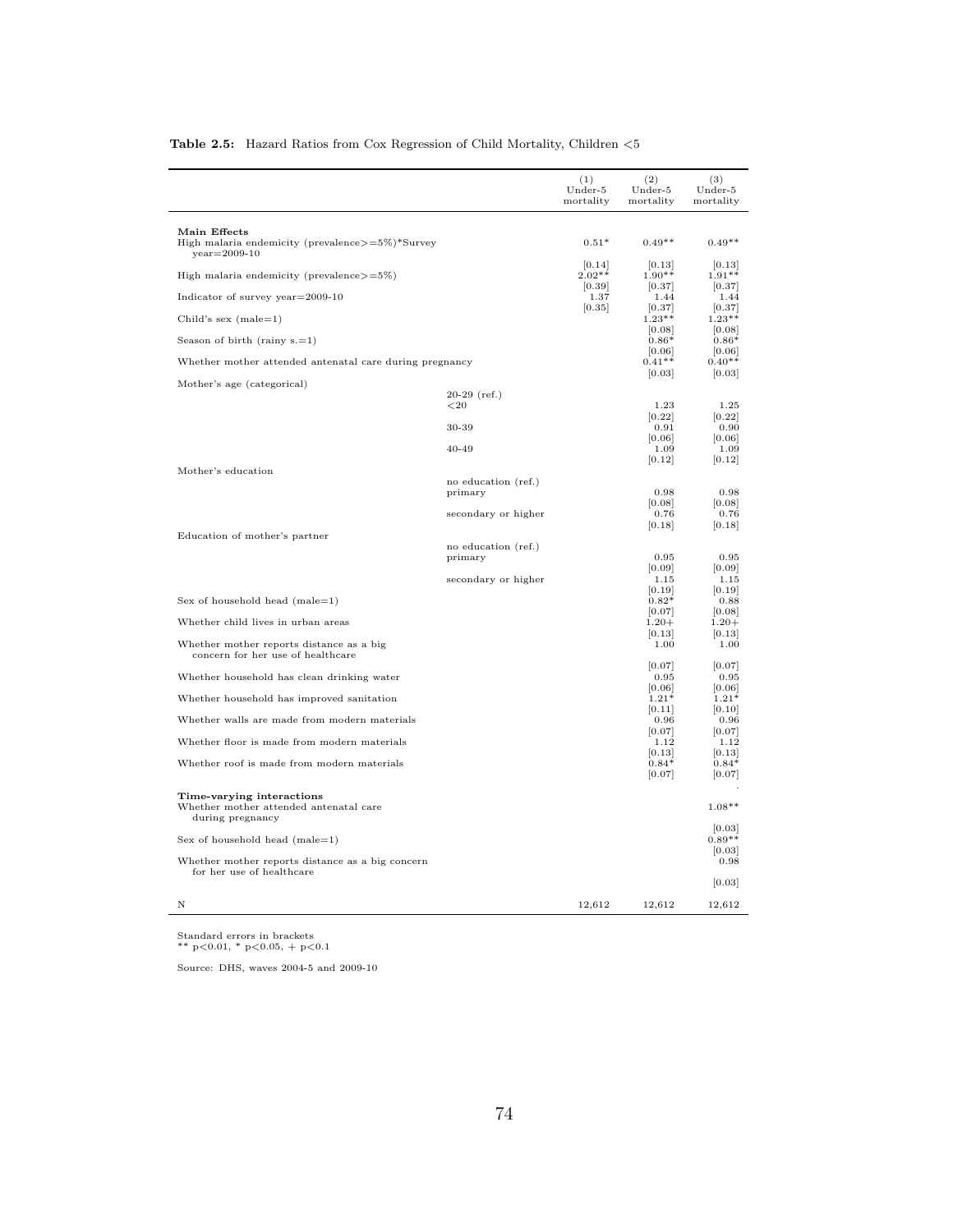|                                                                               | (1)<br>Anemia<br>$(7.0-9.9g/dL)$ | (2)<br>Stunting<br>(<2SD)   | (3)<br>Low weight-<br>for-age $(<2SD)$ | (4)<br>Anemia<br>$(7.0-9.9g/dL)$ | (5)<br>Stunting<br>(<2SD)   | (6)<br>Low weight-<br>for-age $(<2SD)$ |
|-------------------------------------------------------------------------------|----------------------------------|-----------------------------|----------------------------------------|----------------------------------|-----------------------------|----------------------------------------|
|                                                                               |                                  |                             |                                        |                                  |                             |                                        |
| High malaria endemicity (prevalence $>=5\%)*$<br>Survey $year=2009-10$        | $0.53**$                         | $0.64**$                    | $0.65*$                                | $0.48**$                         | $0.64**$                    | $0.67*$                                |
| High malaria endemicity (prevalence $>= 5\%$ )                                | [0.08]<br>$2.33***$              | [0.09]<br>$1.35**$          | [0.12]<br>$1.28+$                      | [0.07]<br>$2.29**$               | [0.09]<br>1.15              | [0.12]<br>1.12                         |
| Indicator of survey $year=2009-10$                                            | [0.24]<br>0.91<br>[0.13]         | [0.13]<br>$1.34*$<br>[0.18] | [0.17]<br>$1.45*$<br>[0.25]            | [0.24]<br>0.99<br>[0.15]         | [0.11]<br>$1.39*$<br>[0.18] | [0.15]<br>$1.52*$<br>[0.27]            |
| Child's age (months)                                                          |                                  |                             |                                        | $0.96**$                         | $1.01**$                    | 1.00                                   |
| Child's sex $(male=1)$                                                        |                                  |                             |                                        | [0.00]<br>$1.21**$               | [0.00]<br>$1.28**$          | [0.00]<br>$1.29**$                     |
| Season of birth (rainy $s = 1$ )                                              |                                  |                             |                                        | [0.05]<br>1.04                   | [0.05]<br>$1.11*$           | $[0.07]$<br>1.06                       |
| Whether mother attended antenatal                                             |                                  |                             |                                        | [0.05]<br>1.02                   | [0.05]<br>0.97              | [0.06]<br>0.97                         |
| care during pregnancy                                                         |                                  |                             |                                        | [0.05]                           | [0.05]                      | [0.06]                                 |
| Mother's age (categorical)<br>$20-29$ (ref.)                                  |                                  |                             |                                        |                                  |                             |                                        |
| ${<}20\,$                                                                     |                                  |                             |                                        | 1.02<br>[0.12]                   | $1.26*$<br>[0.15]           | 1.15                                   |
| 30-39                                                                         |                                  |                             |                                        | 1.03                             | 0.98                        | [0.17]<br>1.07                         |
| 40-49                                                                         |                                  |                             |                                        | [0.05]<br>1.01                   | [0.04]<br>1.03              | [0.06]<br>0.98                         |
|                                                                               |                                  |                             |                                        | [0.07]                           | [0.07]                      | [0.09]                                 |
| Mother's education<br>no education (ref.)                                     |                                  |                             |                                        |                                  |                             |                                        |
| primary                                                                       |                                  |                             |                                        | $0.90+$                          | 0.96                        | $0.82**$                               |
| secondary or higher                                                           |                                  |                             |                                        | [0.05]<br>0.98                   | [0.05]<br>$0.62**$          | [0.05]<br>$0.60*$                      |
|                                                                               |                                  |                             |                                        | [0.13]                           | [0.09]                      | [0.13]                                 |
| Education of mother's partner<br>no education (ref.)                          |                                  |                             |                                        |                                  |                             |                                        |
| primary                                                                       |                                  |                             |                                        | $0.85**$                         | 1.04                        | 0.93                                   |
|                                                                               |                                  |                             |                                        | [0.05]                           | [0.06]                      | $[0.07]$                               |
| secondary or higher                                                           |                                  |                             |                                        | $0.75*$<br>[0.09]                | $0.71**$<br>[0.08]          | $0.58**$<br>[0.10]                     |
| Sex of household head $(male=1)$                                              |                                  |                             |                                        | $1.16*$                          | $0.80**$                    | $0.87+$                                |
| Whether child lives in urban areas                                            |                                  |                             |                                        | [0.07]<br>0.98                   | [0.05]<br>$0.83**$          | [0.06]<br>0.97                         |
|                                                                               |                                  |                             |                                        | [0.07]                           | [0.06]                      | [0.09]                                 |
| Whether mother reports distance as a big<br>concern for her use of healthcare |                                  |                             |                                        | 0.98<br>[0.05]                   | $0.90*$<br>[0.04]           | 0.98<br>[0.06]                         |
| Whether household has clean drinking water                                    |                                  |                             |                                        | 1.04                             | $0.92+$                     | $0.85**$                               |
|                                                                               |                                  |                             |                                        | [0.05]                           | [0.04]                      | [0.05]                                 |
| Whether household has improved sanitation                                     |                                  |                             |                                        | 0.92<br>[0.05]                   | $1.21**$<br>[0.07]          | $1.22**$<br>[0.09]                     |
| Whether walls are made from modern materials                                  |                                  |                             |                                        | 1.02                             | 1.04                        | $0.78**$                               |
| Whether floor is made from modern materials                                   |                                  |                             |                                        | [0.05]<br>$0.83*$                | [0.05]<br>$0.67**$          | [0.05]<br>$0.74**$                     |
|                                                                               |                                  |                             |                                        | [0.06]                           | [0.05]                      | [0.08]                                 |
| Whether roof is made from modern materials                                    |                                  |                             |                                        | $0.84**$<br>[0.05]               | $0.84**$<br>[0.04]          | $0.86*$<br>[0.06]                      |
| Ν                                                                             | $10,463^{\circ}$                 | 9.706 <sup>b</sup>          | 9.706 <sup>b</sup>                     | $10,463^a$                       | 9.706 <sup>b</sup>          | $9,706^b$                              |

Table 2.6: Odds Ratios from Logistic Regression of Indicators of Anemia and Nutritional Health, Children <5

Robust SE in brackets

\*\*  $p < 0.01$ , \*  $p < 0.05$ , +  $p < 0.1$ <br>(<sup>a</sup>) Sample excludes deceased children and children under 6 months

 $\binom{b}{b}$  Sample excludes deceased children,children under 6 months, and cases with missing data on weight and height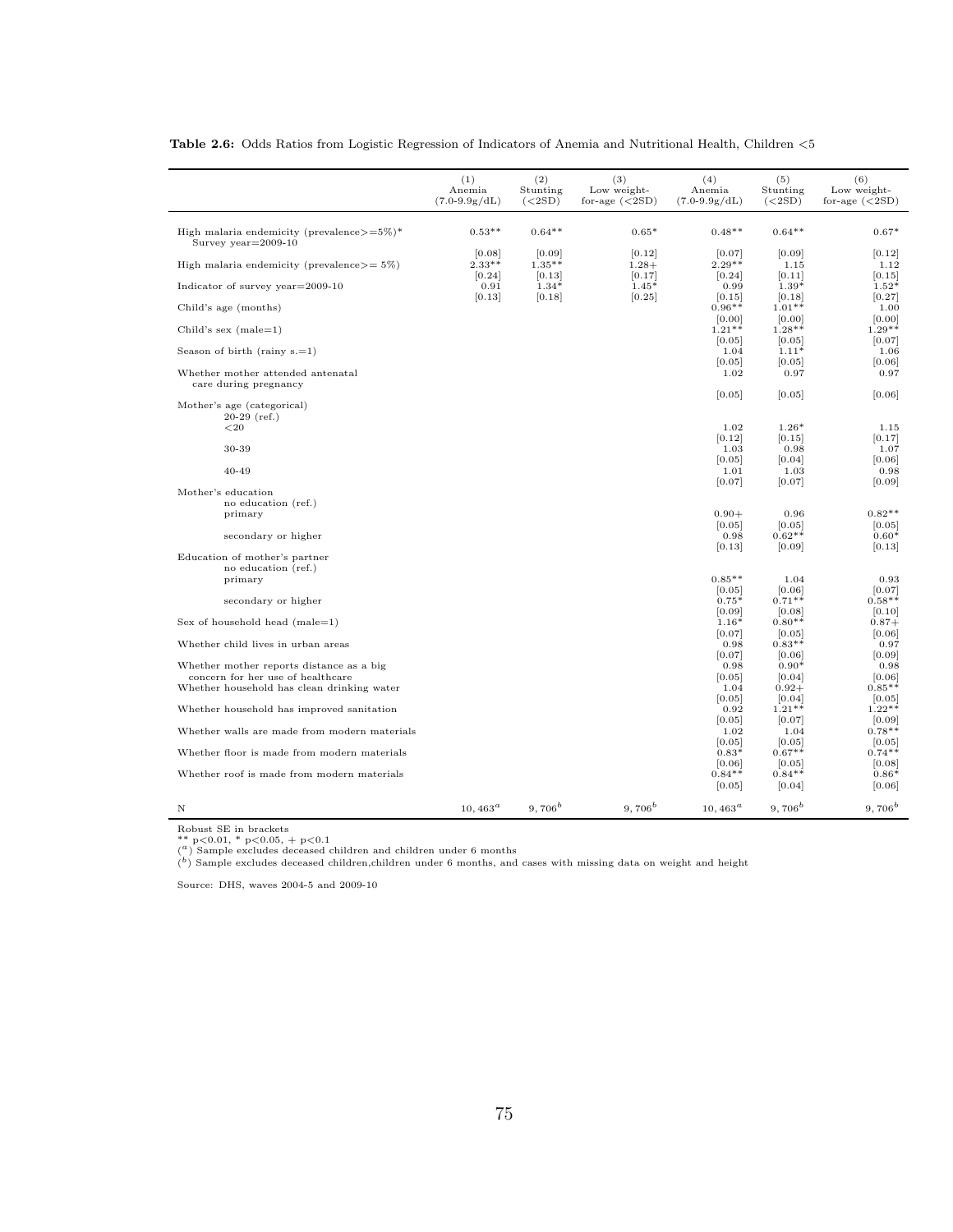|                                                                               | (1)<br>Odds Ratios | (2)                                   | (3)<br>Hazard Ratios               | (4)                   |
|-------------------------------------------------------------------------------|--------------------|---------------------------------------|------------------------------------|-----------------------|
|                                                                               | Under-5<br>mort.   | Under-5<br>mort. (No<br>breast-feed.) | Under-5<br>mort.<br>(breast-feed.) | Under-5<br>mort. (FE) |
|                                                                               |                    |                                       |                                    |                       |
| High malaria endemicity (prevalence $>= 5\%)^*$<br>Survey year=2009-10        | $0.48**$           | $0.56*$                               | $0.55*$                            | $0.52*$               |
| High malaria endemicity (prevalence $>=5\%$ )                                 | [0.13]<br>$1.92**$ | [0.15]<br>$1.84**$                    | [0.15]<br>$1.84**$                 | [0.14]<br>$1.86**$    |
| Indicator of survey year=2009-10                                              | [0.38]<br>1.46     | [0.36]<br>1.24                        | [0.36]<br>1.25                     | [0.38]<br>1.35        |
| Child's sex $(male=1)$                                                        | [0.37]<br>$1.23**$ | [0.33]<br>$1.21**$                    | [0.34]<br>$1.21**$                 | [0.35]<br>$1.23**$    |
| Season of birth (rainy $s = 1$ )                                              | [0.08]<br>$0.86*$  | [0.08]<br>$0.88+$                     | [0.08]<br>$0.88*$                  | [0.08]<br>$0.85*$     |
| Whether mother attended antenatal                                             | [0.06]<br>$0.41**$ | [0.06]<br>$0.43**$                    | [0.06]<br>$0.44**$                 | [0.06]<br>$0.40**$    |
| care during pregnancy                                                         | [0.03]             | [0.03]                                | [0.03]                             | [0.03]                |
| Mother's age (categorical)<br>$20-29$ (ref.)                                  |                    |                                       |                                    |                       |
| ${<}20$                                                                       | 1.25<br>[0.22]     | 1.23<br>[0.22]                        | 1.21<br>[0.22]                     | 1.29<br>[0.23]        |
| 30-39                                                                         | 0.91<br>[0.06]     | 0.89<br>[0.06]                        | 0.90<br>[0.06]                     | 0.91<br>[0.06]        |
| $40 - 49$                                                                     | 1.10               | 1.10                                  | 1.12                               | 1.13                  |
| Mother's education                                                            | [0.12]             | 0.12                                  | [0.12]                             | 0.12                  |
| no education (ref.)<br>primary                                                | 0.98               | 1.02                                  | 1.01                               | 0.96                  |
| secondary or higher                                                           | [0.08]<br>0.76     | [0.08]<br>0.81                        | [0.08]<br>0.81                     | [0.08]<br>0.73        |
| Education of mother's partner                                                 | [0.18]             | [0.19]                                | [0.19]                             | [0.18]                |
| no education (ref.)                                                           |                    |                                       |                                    |                       |
| primary                                                                       | 0.95<br>[0.09]     | 0.93<br>[0.08]                        | 0.93<br>[0.08]                     | 0.99<br>[0.09]        |
| secondary or higher                                                           | 1.15               | 1.08                                  | 1.09                               | 1.18                  |
| Sex of household head $(male=1)$                                              | 0.19 <br>$0.82*$   | 0.18                                  | 0.18 <br>$0.84*$                   | 0.20                  |
|                                                                               | $[0.07]$           | $0.84*$<br>[0.07]                     | [0.07]                             | 0.87<br> 0.08         |
| Whether child lives in urban areas                                            | $1.21 +$           | $1.25*$                               | $1.24*$                            | 0.98                  |
|                                                                               | [0.13]             | [0.13]                                | [0.13]                             | 0.16                  |
| Whether mother reports distance as a big<br>concern for her use of healthcare | 1.00<br> 0.07      | 1.00<br> 0.07                         | 1.00<br> 0.07                      | 0.97<br> 0.07         |
| Whether household has clean drinking water                                    | 0.95               | 0.94                                  | 0.93                               | 0.94                  |
|                                                                               | [0.06]             | [0.06]                                | [0.06]                             | [0.07]                |
| Whether household has improved sanitation                                     | $1.21*$            | $1.18*$                               | $1.20*$                            | $1.20*$               |
| Whether walls are made from modern materials                                  | [0.11]<br>0.96     | [0.10]<br>0.96                        | [0.11]<br>0.96                     | [0.11]<br>1.01        |
| Whether floor is made from modern materials                                   | [0.07]<br>1.12     | [0.07]<br>1.08                        | [0.07]<br>1.08                     | [0.08]<br>1.11        |
| Whether roof is made from modern materials                                    | 0.13 <br>$0.84*$   | 0.13 <br>$0.83*$                      | 0.13 <br>$0.83*$                   | 0.14 <br>$0.82*$      |
| Child's age                                                                   | [0.07]<br>$0.89**$ | 0.07                                  | 0.07                               | 0.07                  |
| $Breast feeding^a$                                                            | [0.00]             |                                       | $0.54**$                           |                       |
|                                                                               |                    |                                       | [0.07]                             |                       |
| Interaction with time <sup>b</sup>                                            | No                 | No                                    | Yes                                | $_{\rm Yes}$          |

Table 2.7: Hazard Ratios of Cox Regression and Odds Ratios from Logistic Regression, Extending Previous Models, Children <5

Robust SE in brackets<br>\*\* p<0.01, \* p<0.05, + p<0.1<br>(<sup>a</sup> ) Takes on the value one during the months when child is breastfed and zero otherwise

 $\binom{b}{c}$  LR test of theta=0: chibar2(01) = 20.3<br>(c) Sample consists of multiple records for each child

 $\binom{d}{k}$  Sample consists of multiple records for each child and excludes cases with missing data on breastfeeding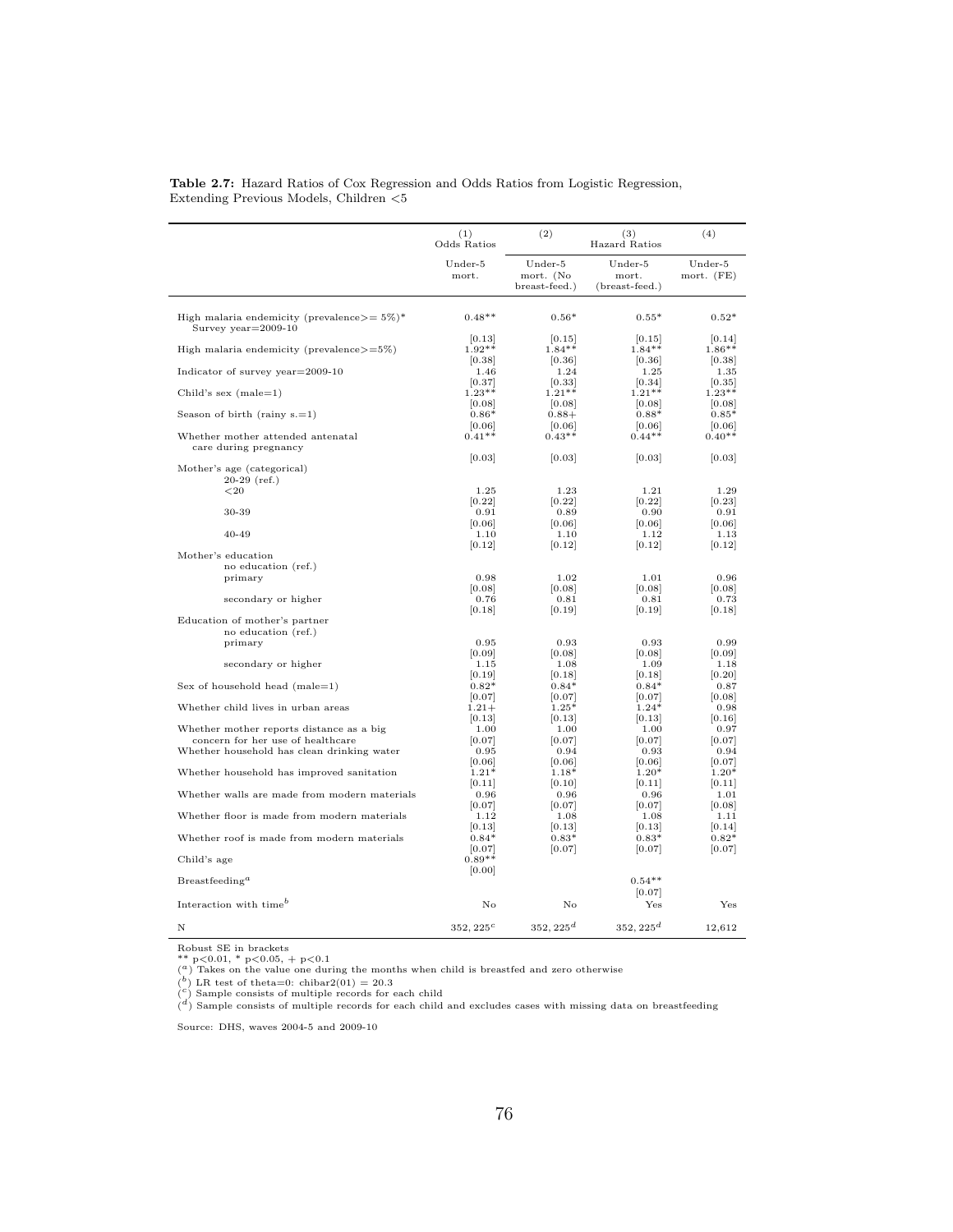|                                                            | (1)             | (2)                | (3)             |
|------------------------------------------------------------|-----------------|--------------------|-----------------|
|                                                            | Under-5 mort.   | Stunting           | Low weight-for- |
|                                                            | (Hazard Ratios) | (<2SD)             | -age $(<2SD$ )  |
| High malaria endemicity (prevalence $>=5\%$ )*             | 1.51            | 1.10               | 1.16            |
| Survey $year=2004-05$                                      |                 |                    |                 |
| High malaria endemicity (prevalence $>=5\%$ )              | [0.44]          | [0.22]             | [0.28]          |
|                                                            | 1.16            | 1.11               | 1.02            |
| Indicator of survey year $=$ 2004-05                       | [0.27]          | [0.19]             | [0.21]          |
|                                                            | 0.72            | 0.75               | $0.59*$         |
|                                                            | [0.21]          | [0.14]             | [0.14]          |
| Child's age (months)                                       |                 | $1.01**$<br>[0.00] | 1.00<br>[0.00]  |
| Child's sex $(male=1)$                                     | 1.1             | $1.25**$           | $1.18**$        |
|                                                            | [0.07]          | [0.06]             | [0.07]          |
| Season of birth (rainy $s = 1$ )                           | 0.96            | 1.00               | 1.08            |
|                                                            | [0.07]          | [0.05]             | [0.07]          |
| Whether mother attended antenatal<br>care during pregnancy | $0.32**$        | 1.07               | 0.95            |
| Mother's age (categorical)                                 | [0.04]          | [0.07]             | [0.08]          |
| $20-29$ (ref.)<br>${<}20$                                  | $1.50**$        | $1.31*$            | $1.58**$        |
| 30-39                                                      | [0.22]          | [0.15]             | 0.21            |
|                                                            | 0.9             | 0.96               | 0.98            |
| $40 - 49$                                                  | [0.07]          | [0.05]             | 0.06            |
|                                                            | 1.05            | 1.06               | 1.09            |
| Mother's education                                         | [0.12]          | [0.09]             | 0.11            |
| no education (ref.)                                        |                 |                    |                 |
| primary                                                    | 0.95            | 0.98               | $0.84*$         |
|                                                            | [0.08]          | [0.06]             | [0.06]          |
| secondary or higher                                        | 0.73            | $0.70*$            | $0.60*$         |
|                                                            | [0.17]          | 0.11               | 0.14            |
| Sex of household head $(male=1)$                           | $0.82+$         | $0.73**$           | $0.86 +$        |
|                                                            | [0.09]          | 0.05               | 0.07            |
| Whether child lives in urban areas                         | 1.              | $0.80**$           | $0.84+$         |
|                                                            | [0.11]          | 0.06               | 0.08            |
| Whether household has clean drinking water                 | 0.99            | 0.95               | 1.00            |
|                                                            | 0.07            | 0.05               | 0.06            |
| Whether household has improved sanitation                  | 1.11            | $1.23**$           | $1.21*$         |
|                                                            | [0.10]          | 0.08               | 0.09            |
| Whether floor is made from modern materials                | 0.97            | $0.47**$           | $0.58**$        |
|                                                            | [0.12]          | [0.04]             | 0.06            |
| Interaction with time                                      | Yes             | No                 | No              |
| N                                                          | 9,329           | $6.957^a$          | $6.957^a$       |

Table 2.8: Hazard Ratios of Cox Regression and Odds Ratios from Placebo Regression of Whether Child Has Anemia and Hazard Ratios from Placebo Cox Regression for Child Mortality, Children $< \! 5$ 

Robust SE in brackets

\*\* p<0.01, \* p<0.05, + p<0.1 ( <sup>a</sup>) Sample excludes deceased children, children under 6 months, and cases with missing data on weight and height

Source: DHS, waves 1999 and 2004-5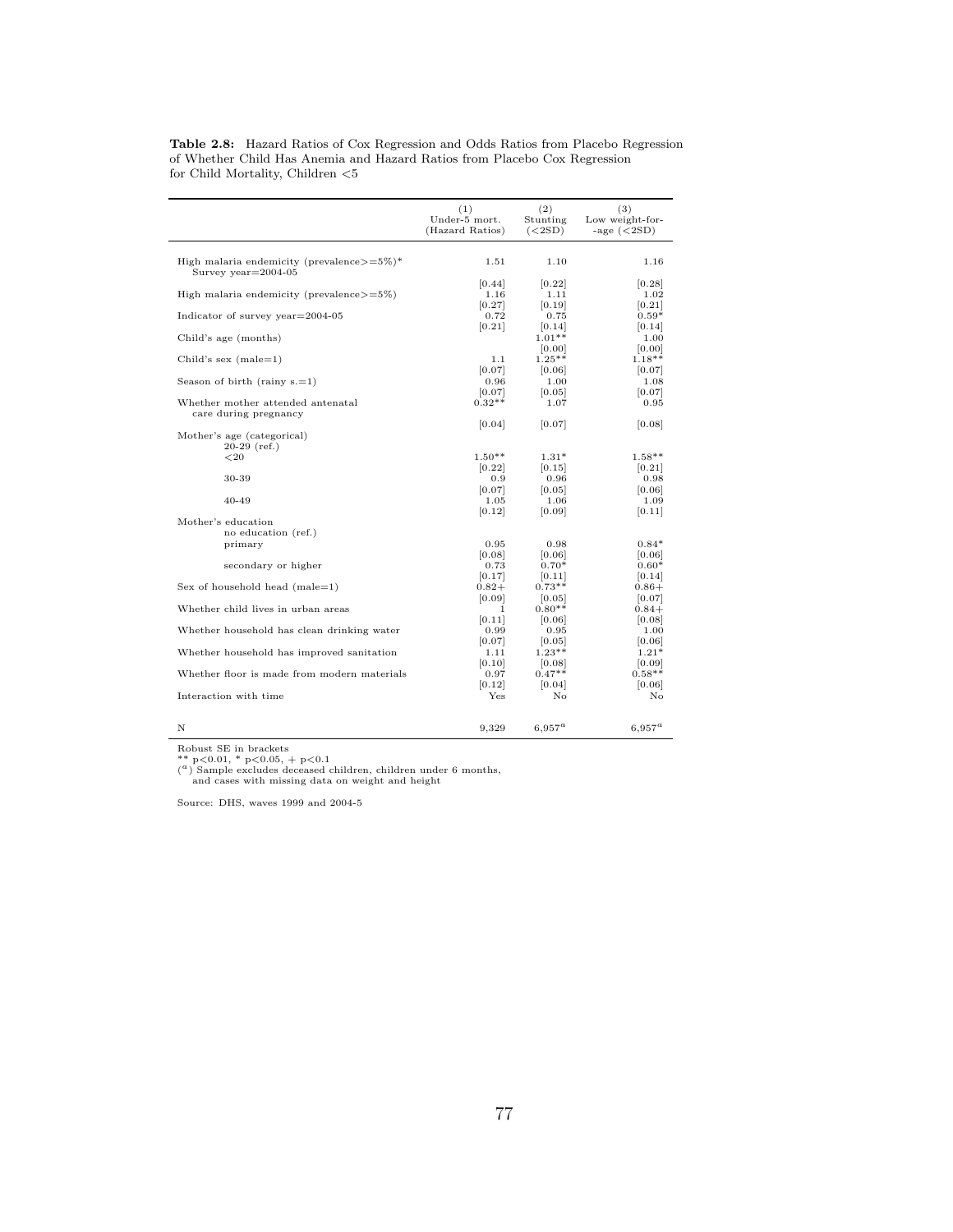| Outcome                           |          | 2005      | $2010 - With$<br>malaria program | 2010 - Without<br>malaria program | Contribution<br>of malaria |
|-----------------------------------|----------|-----------|----------------------------------|-----------------------------------|----------------------------|
| Under five survivorship $(x1000)$ |          | $112.0^a$ | 81.0 <sup>a</sup>                | $98.9^{b}$                        | 17.9 <sup>c</sup>          |
| Life Expectancy at birth          |          |           |                                  |                                   |                            |
| Modified logit <sup>c</sup>       |          |           |                                  |                                   |                            |
|                                   | Male     | 61.1      | 65.6                             | 62.7                              | 2.9                        |
|                                   | Female   | 65.7      | 69.8                             | 66.8                              | 3.0                        |
|                                   | Combined | 63.3      | 67.6                             | 64.7                              | 2.9                        |
| Brass Logit <sup>c</sup>          |          |           |                                  |                                   |                            |
|                                   | Male     | 61.7      | 68.1                             | 64.9                              | 3.2                        |
|                                   | Female   | 68.0      | 75.3                             | 71.9                              | 3.4                        |
|                                   | Combined | 64.8      | 71.6                             | 68.3                              | 3.3                        |

Table 2.9: Survival Outcomes of Malaria Control between 2000-5 and 2005-10 in Mainland Tanzania

 $\binom{a}{b}$  2011 DHS Country Report (Tanzania)

(<sup>b</sup>) Estimates based on Table 2.5 and 2011 DHS Country Report (Tanzania)<br>
(<sup>c</sup>) World Population Prospects: The 2015 Revision - Life Table of the United Republic of Tanzania.<br>
The United Nation Chile is the Standard

| Table 2.10: Population Estimates in Mainland Tanzania |  |  |  |  |  |
|-------------------------------------------------------|--|--|--|--|--|
|-------------------------------------------------------|--|--|--|--|--|

| Population Characteristics                         | Year | Number of Births<br><b>Both Sexes</b> | Male      | Population Under-5<br>Female |
|----------------------------------------------------|------|---------------------------------------|-----------|------------------------------|
| Population Data                                    | 2012 | 1,898,300                             | 3,535,673 | 3,534,222                    |
| Annual Intercensal Growth rates<br>$(2002 - 2012)$ |      | 0.027                                 | 0.027     | 0.027                        |
| Period Mean                                        |      | 1,682,905                             | 3,134,490 | 3.133.204                    |
| <b>Estimated Population</b>                        |      |                                       |           |                              |
|                                                    | 2010 | 1,798,510                             | 3,349,810 | 3,348,435                    |
|                                                    | 2009 | 1,750,600                             | 3,260,575 | 3,259,237                    |
|                                                    | 2008 | 1,703,966                             | 3,173,718 | 3,172,415                    |
|                                                    | 2007 | 1,658,575                             | 3,089,174 | 3,087,906                    |
|                                                    | 2006 | 1,614,393                             | 3,006,882 | 3,005,648                    |
|                                                    | 2005 | 1,571,387                             | 2,926,782 | 2,925,581                    |

Source: Tanzanian National Bureau of Statistics, 2014 and UNICEF at: https://www.unicef.org/infobycountry/tanzania statistics.html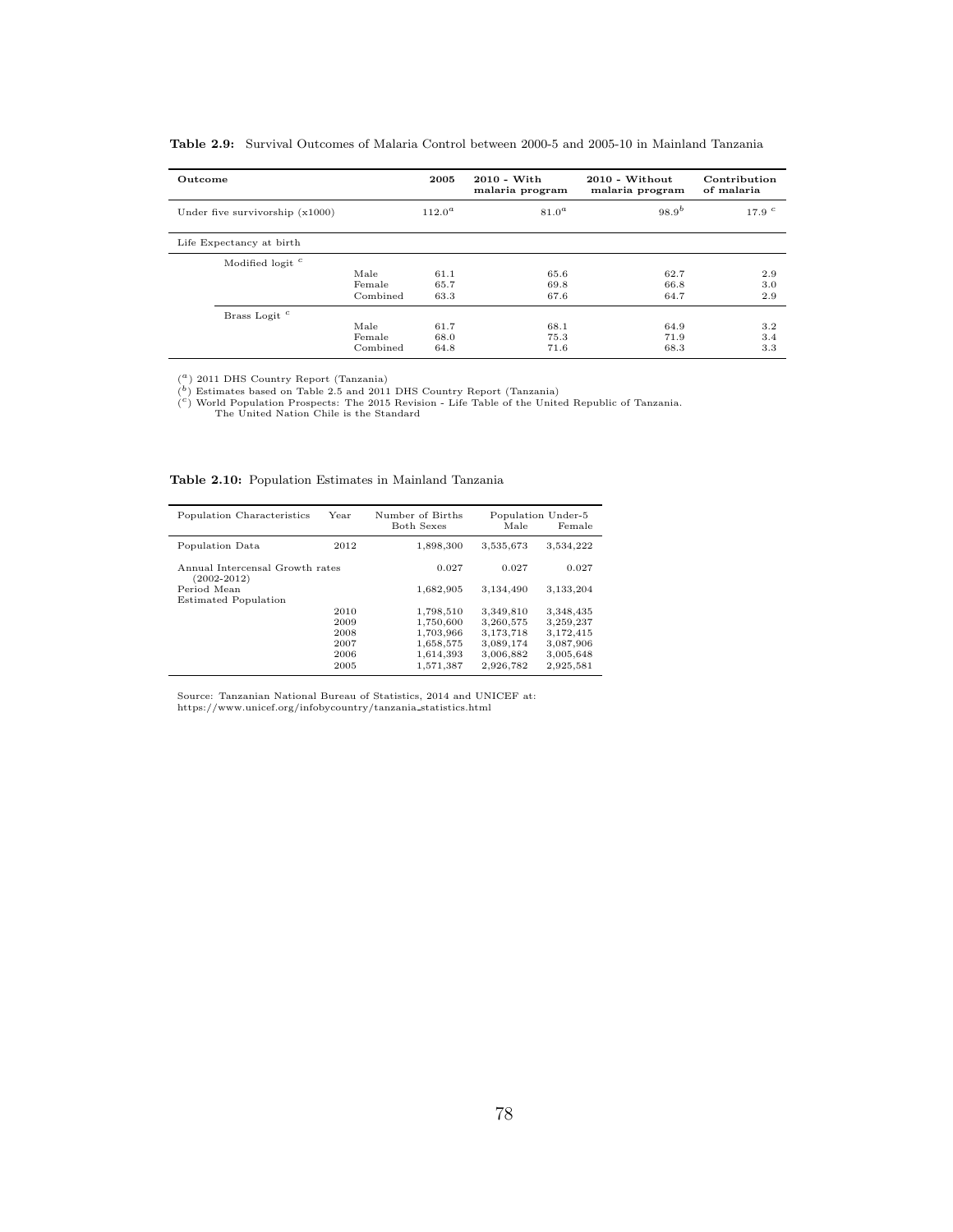| Panel A: Economic Net Benefits Based on Number of Deaths Averted |                                                            |                                                         |                       |                |                                     |               |  |  |
|------------------------------------------------------------------|------------------------------------------------------------|---------------------------------------------------------|-----------------------|----------------|-------------------------------------|---------------|--|--|
| Social Discount<br>Rate (percent)                                | Value of Statistical<br>Life $(SUS)$                       | Number of Under-5<br>Deaths Averted                     | <b>Annual Program</b> |                | Discounted <sup>b</sup>             |               |  |  |
|                                                                  |                                                            |                                                         | Costs                 | Benefit        | Costs                               | Benefit       |  |  |
|                                                                  |                                                            |                                                         |                       |                | $$US$ millions) <sup><i>a</i></sup> |               |  |  |
| 10                                                               | 577,000                                                    | 30,102.80                                               | 140                   | 17,369.32      | 1191.90                             | 172,213.54    |  |  |
| 15                                                               | 577,000                                                    | 30,102.80                                               | 140                   | 17,369.32      | 876.31                              | 115,688.58    |  |  |
| 20                                                               | 577,000                                                    | 30,102.80                                               | 140                   | 17,369.32      | 681.74                              | 86,837.03     |  |  |
|                                                                  | Panel B: Economic Benefits Based on Gains in Years of Life |                                                         |                       |                |                                     |               |  |  |
| Social Discount<br>Rate (percent)                                | Value of Year of<br>Life $$US)^c$                          | Total Years of<br>Life Gained <sup><math>d</math></sup> |                       | Annual Program |                                     | Discounted    |  |  |
|                                                                  |                                                            |                                                         | Costs                 | Benefit        | Costs                               | Benefit       |  |  |
|                                                                  |                                                            |                                                         |                       |                | (\$US millions)                     |               |  |  |
| 10                                                               | 247,735                                                    | 17,228,515.15                                           | 45                    | 4,268,098.68   | 383.11                              | 42,317,406.62 |  |  |
| 15                                                               | 334,943                                                    | 17,228,515.15                                           | 45                    | 5,770,575.07   | 281.67                              | 38,434,999.83 |  |  |
| 20                                                               | 411,065                                                    | 17,228,515.15                                           | 45                    | 7,082,037.08   | 219.13                              | 35,406,294.37 |  |  |

Table 2.11: Economic and Demographic Net Benefits from the Malaria Program (Cost of Program for 20 years)

 $\binom{a}{b}$  Costs do not include government indirect spending on malaria, e.g. staff time and infrastructure maintenance

 $\binom{b}{c}$  Costs are discounted over 20 years and benefits over 50 years  $\binom{c}{c}$  Based on Equation (2.8)

 $\binom{d}{k}$  Based on contribution of malaria to life expectancy at birth (Table 2.9) times population under five (Table 2.10)<br>Source: Author's Own Calculations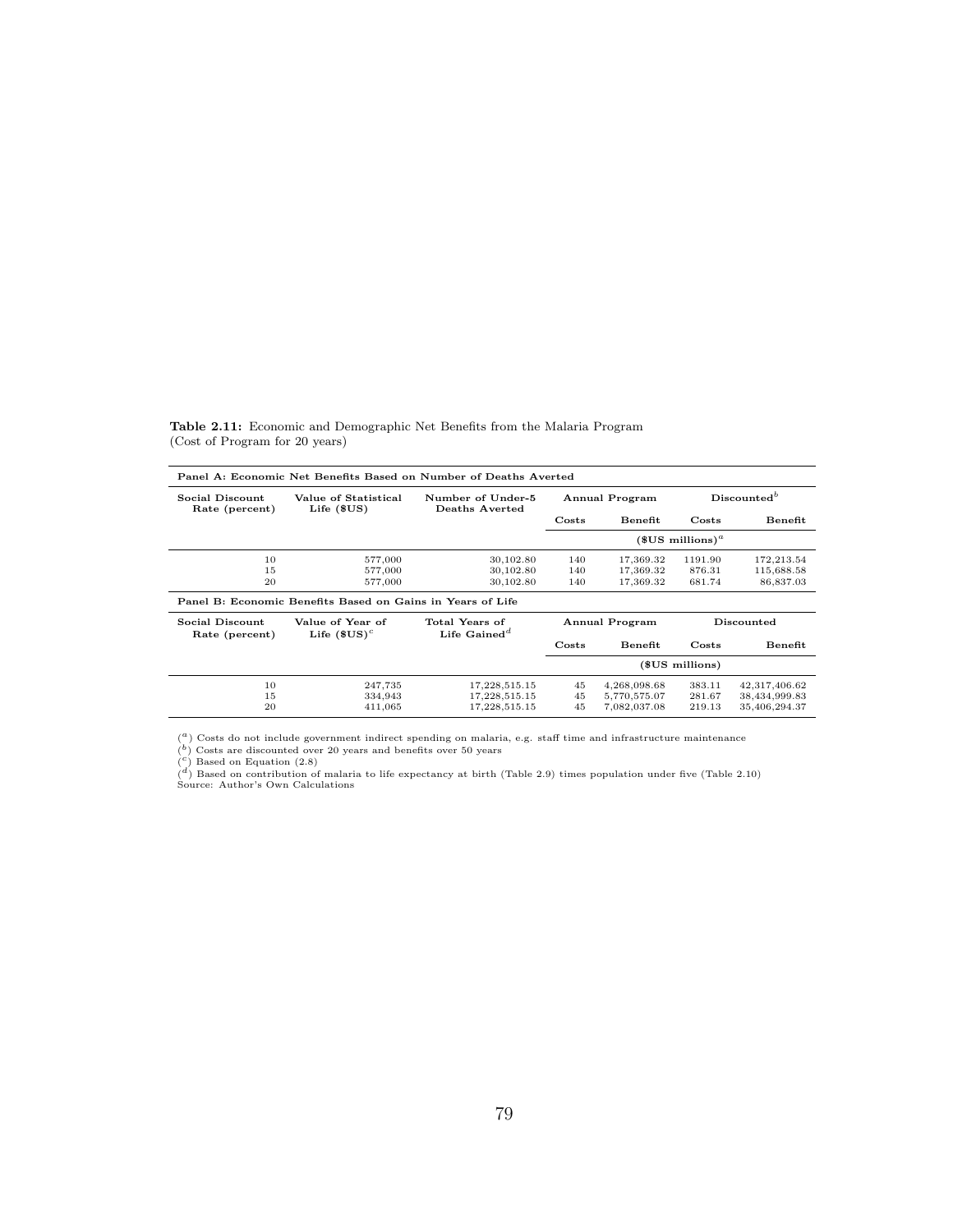## 2.13. Figures

Figure 2.1: Population-Adjusted Mean Prevalence of Malaria among Children Aged 2 -10 in Tanzania



Source: An Epidemiological Profile of Malaria and Its Control in Mainland Tanzania (NMCP-MoHSW 2013), p. 75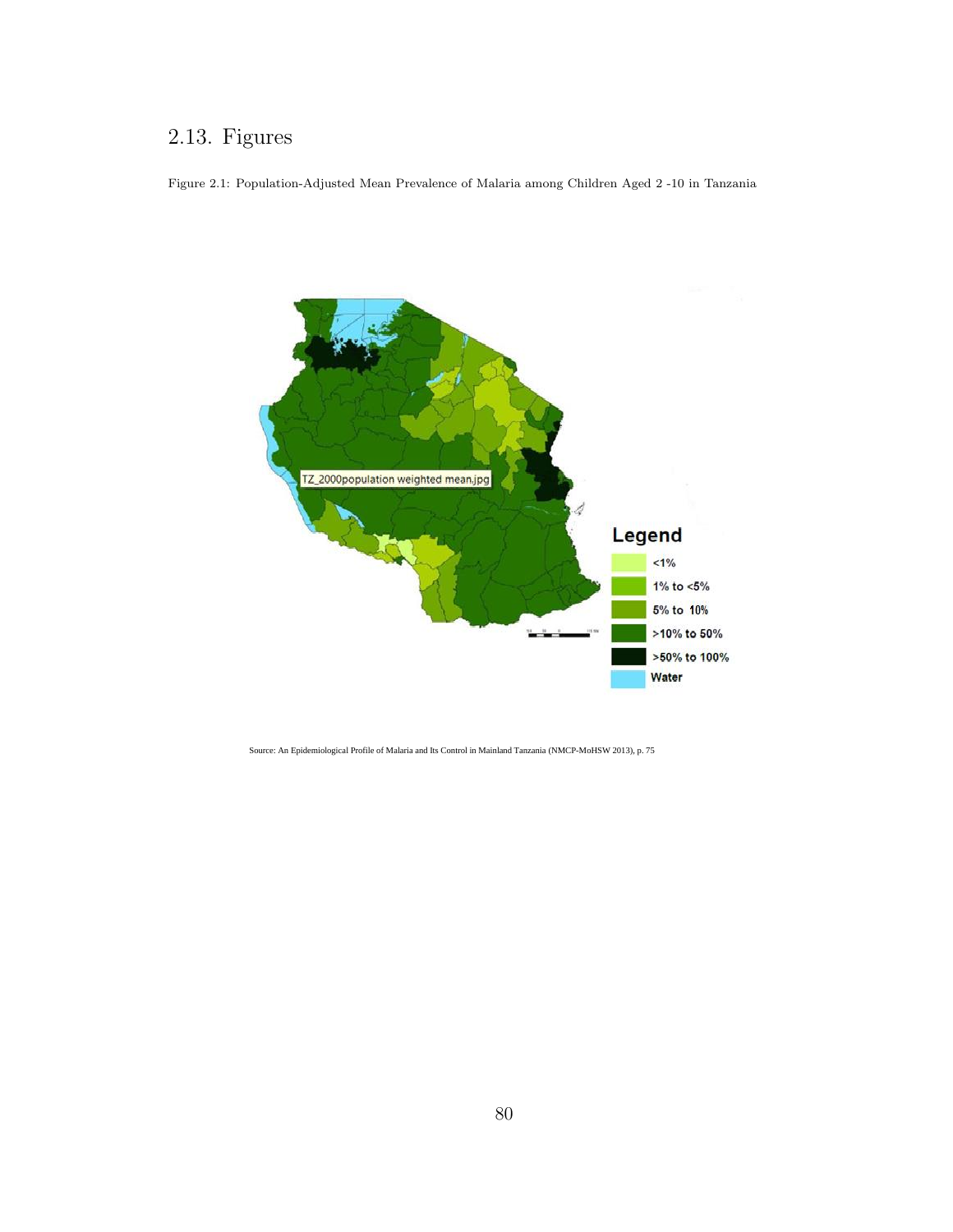Figure 2.2: Kaplan-Meier Estimates of Survivor among Children under - 5,Tanzania (2004 and 2010)

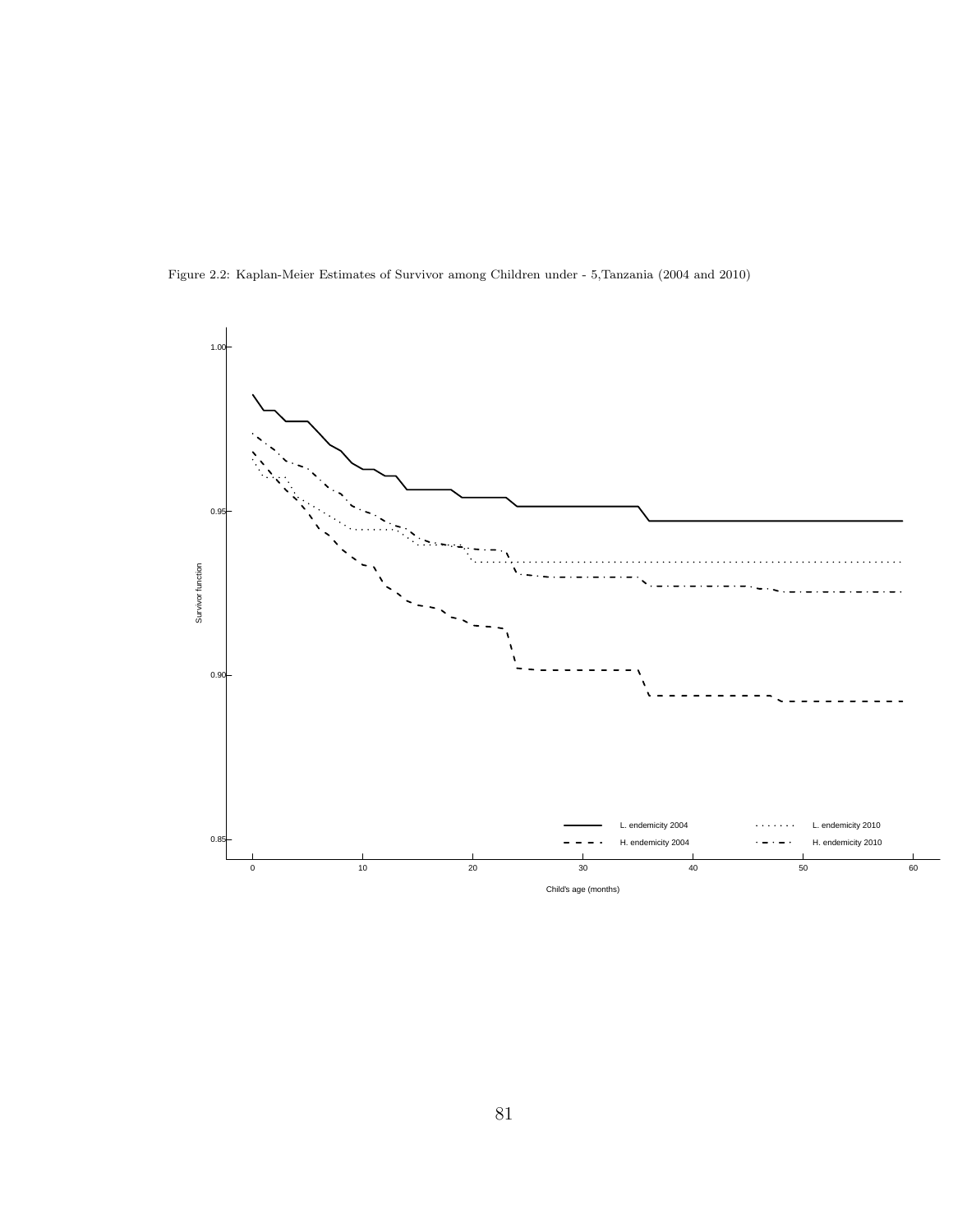Figure 2.3: Estimated Survivor: Effects of Malaria Program,Tanzania (2004 and 2010)

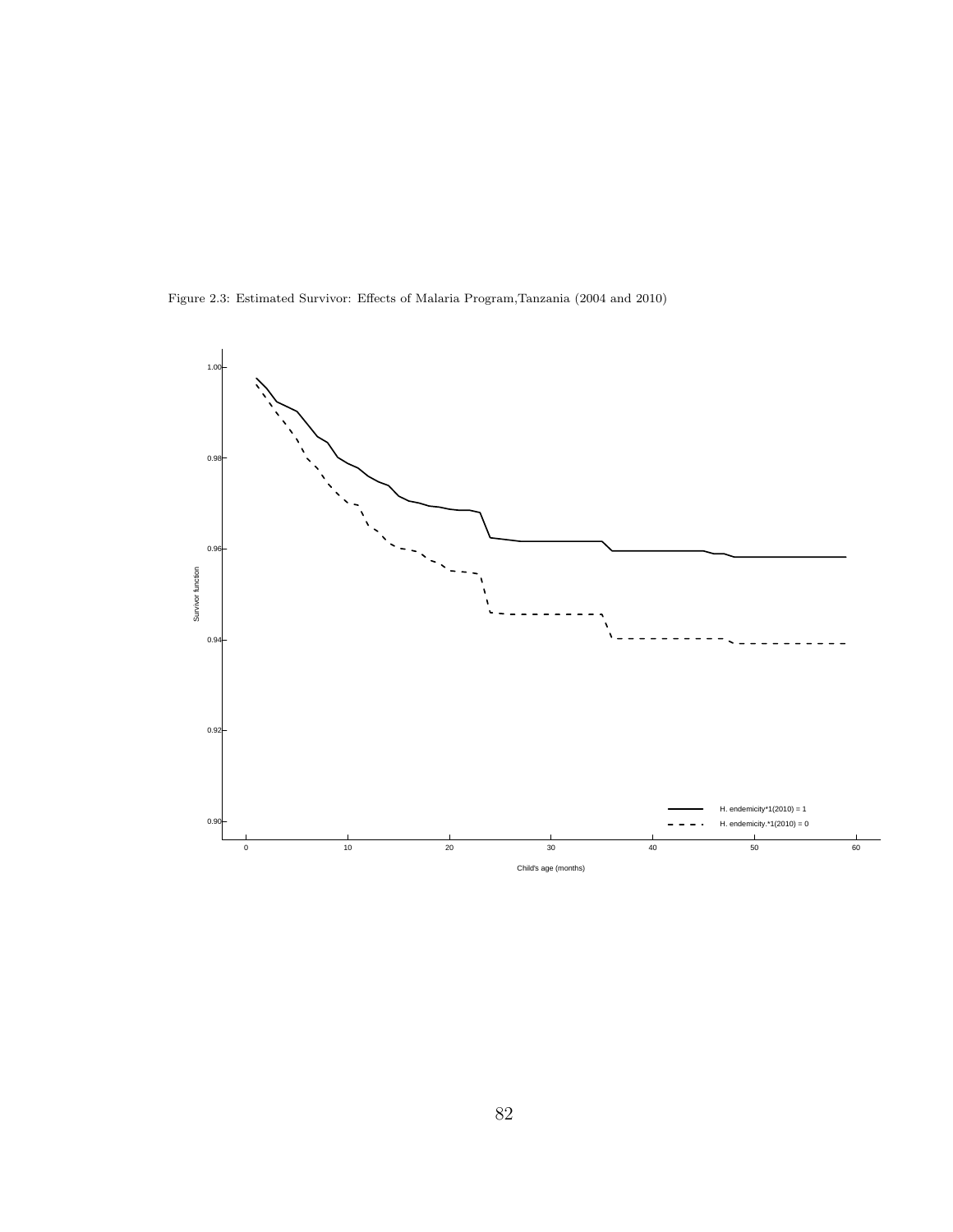## 2.14. Appendix

I estimated a single value of life expectancy at birth in 2005, while, in 2010, two values of life expectancy at birth are computed to reflect the two possible scenarios implied by the absence or presence of the malaria interventions. In other words, in 2010, a first scenario reflects changes in child mortality in the presence of the malaria program, and the second refers to the case where the program would have been absent. To produce life expectancy at birth, I relied on a two-step approach. First, I chose a model life table among Coale-Demeny and UN life tables (Coale, Demeny, and Vaughan  $2013$ <sup>10</sup> The preferred model life table was the one with the highest statistical correlation with the 2005 Tanzanian life table available in the World Population Prospects: The 2015 Revision.<sup>11</sup> In subsequent step, I estimated the value of life expectancy at birth using the Brass logit and the Modified Logit approaches, using the program made available.<sup>12</sup> For these relational models, the estimation of life expectancy is achieved with two sets of survival probabilities (one at younger ages and the other at adult ages). Consistent with the demography literature, I used survival probabilities  $_5q_0$  and  $_{15}q_{45}$ .

Table A2.1 reports the R-squared of the regression of the 2005 male and female life tables on their counterparts among the model life tables. It shows that the UN Chile model is the preferred model life table based on my selection criterion (largest correlation for males and second largest for females).

Table A2.2 presents the survival probabilities for  $_5q_0$  and  $_{15}q_{45}$ . In the counterfactual scenario estimated for 2010, I further assumed that the survival probability

<sup>10</sup>Princeton North, Princeton South, Princeton East, Princeton West, United Nations General, UN Latin America, UN Chile, UN South Asia, and UN Far East.

<sup>11</sup>https://esa.un.org/unpd/wpp/Download/Standard/Mortality/

<sup>12</sup>http://demographicestimation.iussp.org/content/fitting-model-life-tables-pair-estimates-childand-adult-mortality.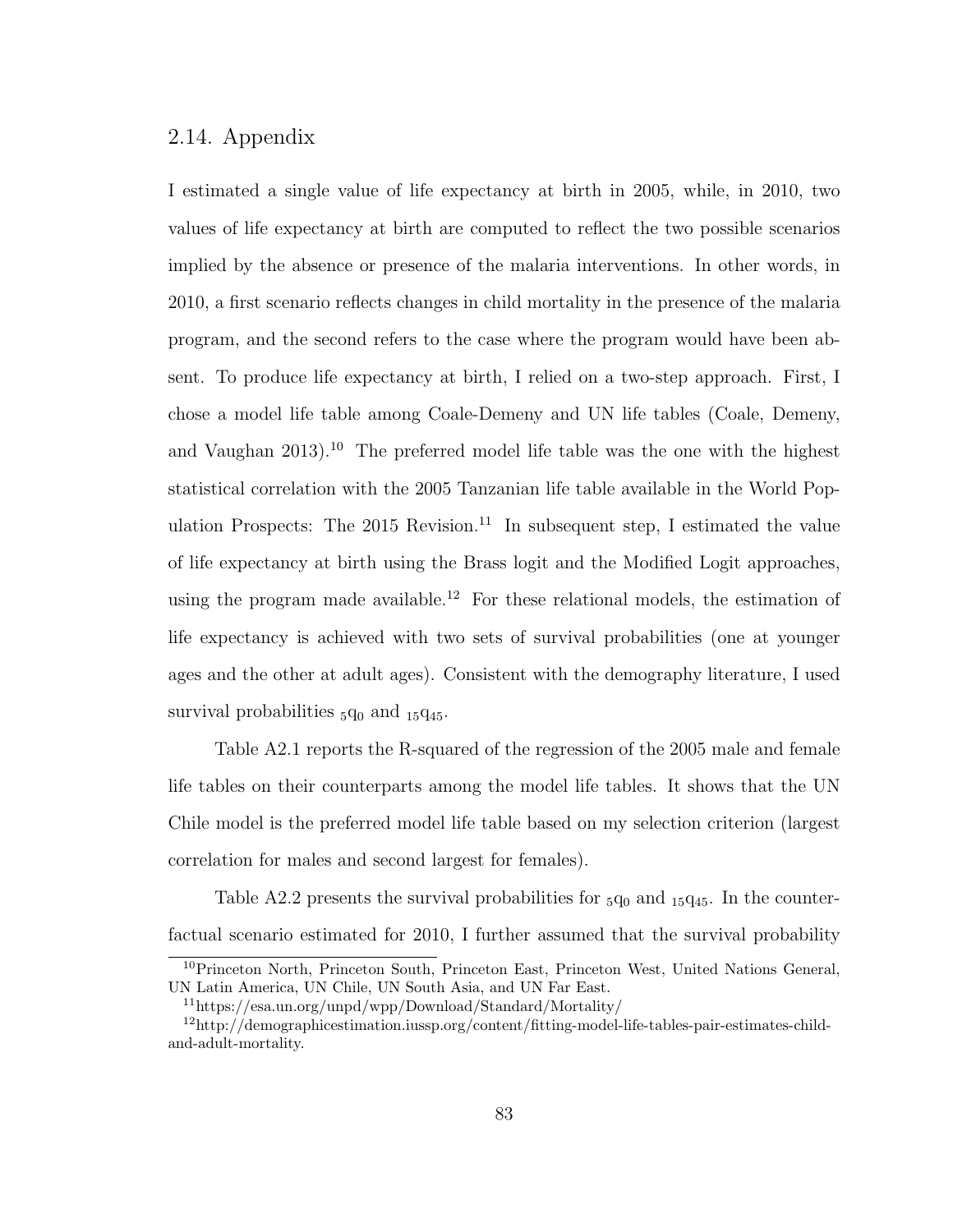between 15 and 60 years would have remained unchanged at the level of 2005. This assumption would most likely result in underestimation of the program benefit in terms of gains in life expectancy.

With this model life table and the survival probabilities, I produced the estimates of life expectancy from three life tables for each sex and for the years 2005 and 2010 (two life tables). The results are shown below in Tables A2.3 through A2.8. The results for each sex are combined in a weighted average to implement the cost benefit analysis.

Table A2.1: R-squared of Regression of the 2005 Tanzanian Life Table on Model Life Tables

|                     |       | Adjusted R-squared |        |
|---------------------|-------|--------------------|--------|
| Model Life<br>Table | Male  |                    | Female |
| UN Chile            | 0.915 |                    | 0.881  |
| UN Far East         | 0.913 |                    | 0.887  |
| UN General          | 0.904 |                    | 0.871  |
| UN Latin America    | 0.897 |                    | 0.864  |
| Princeton West      | 0.896 |                    | 0.868  |
| Princeton East      | 0.890 |                    | 0.853  |
| UN South Asia       | 0.887 |                    | 0.849  |
| Princeton North     | 0.886 |                    | 0.857  |
| Princeton South     | 0.867 |                    | 0.831  |

Source: World Population Prospects: The 2015 Revision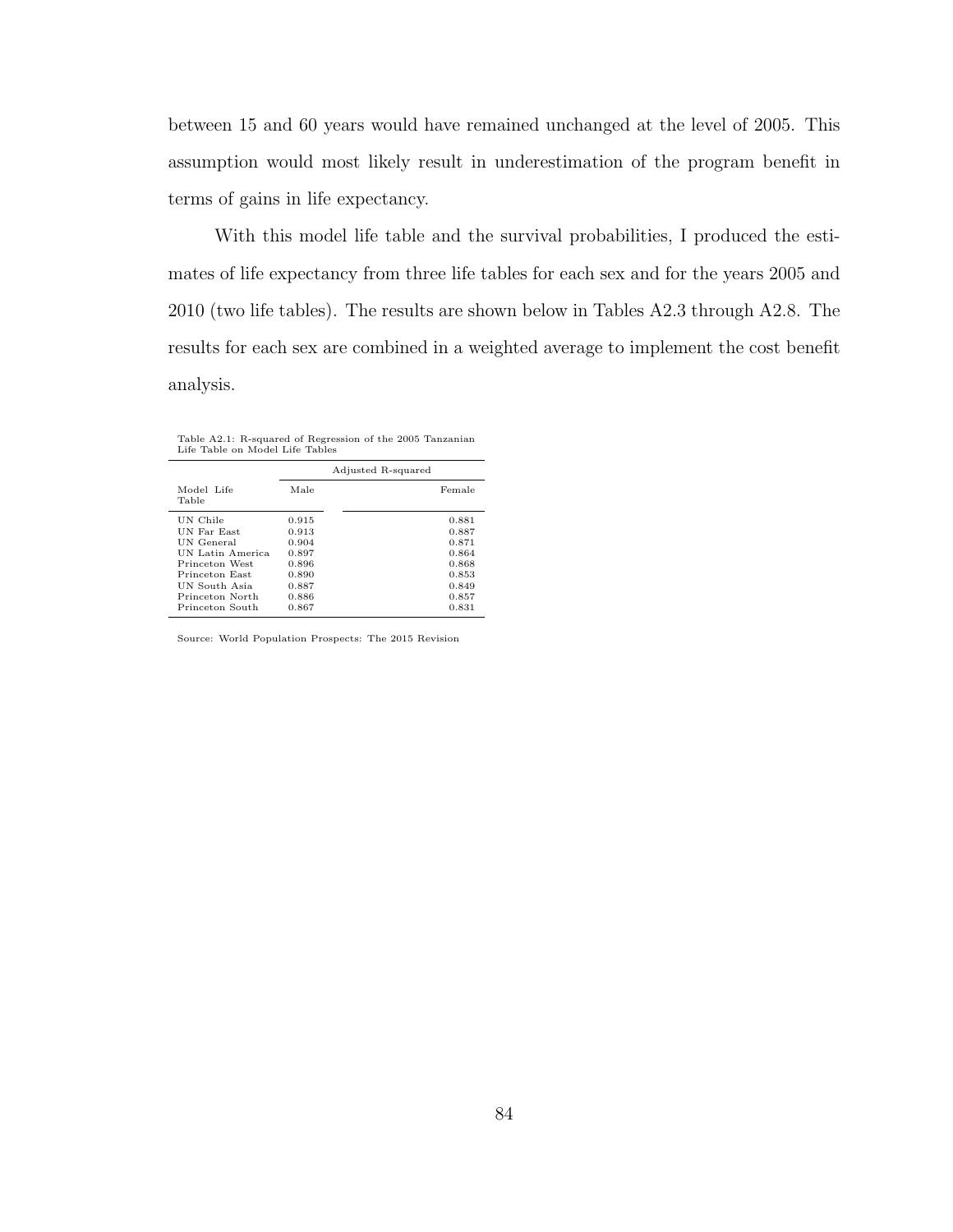Table A2.2: Survival Probabilities for Calculating Life Expectancy

|        | $2005^a$<br>Male<br>Female |            |            | 2010 - With Malaria Program <sup>a</sup> | 2010 - Without Malaria Program <sup>b</sup> |            |  |
|--------|----------------------------|------------|------------|------------------------------------------|---------------------------------------------|------------|--|
|        |                            |            | Male       | Female                                   | Male                                        | Female     |  |
| $0q_5$ | 0.11209704                 | 0.09900963 | 0.08132011 | 0.07291554                               | 0.10045011                                  | 0.09204554 |  |
| 15945  | 0.45012868                 | 0.45240581 | 0.35379091 | 0.3484443                                | 0.45012868                                  | 0.45240581 |  |

( <sup>a</sup>) World Population Prospects: The 2015 Revision - Life Table of the United Republic of Tanzania.

 $\binom{b}{k}$  2010 Life Table of the United Republic of Tanzania, adjusted for survival gains from Table 2.9.

Table A2.3: Estimated Life Table with the Modified Logit Approach - 2005

|                                                                        |                                                                  | Male                                                                                                                           |                                                                                                            |                                                                                                                       | Female                                                                                                                         |                                                                                                            |                                                                                                                       |
|------------------------------------------------------------------------|------------------------------------------------------------------|--------------------------------------------------------------------------------------------------------------------------------|------------------------------------------------------------------------------------------------------------|-----------------------------------------------------------------------------------------------------------------------|--------------------------------------------------------------------------------------------------------------------------------|------------------------------------------------------------------------------------------------------------|-----------------------------------------------------------------------------------------------------------------------|
|                                                                        |                                                                  | 590<br>45915<br>Y(5)<br>$\mathbf{a}$<br>β<br>$_{\rm e0}$<br>Fitted                                                             | 0.1121<br>0.4501<br>$-1.0347$<br>$-0.0002$<br>0.6505<br>61.1<br>Fitted life table                          | $-0.2239$                                                                                                             | 590<br>45915<br>Y(5)<br>$\mathbf{a}$<br>$\beta$<br>$_{\rm e0}$<br>Fitted                                                       | 0.0990<br>0.4524<br>$-1.1041$<br>$-0.0305$<br>0.6386<br>65.7<br>Fitted life table                          | $-0.3051$                                                                                                             |
| Age $(x)$                                                              | n                                                                | logits                                                                                                                         | l(x)                                                                                                       | nmx                                                                                                                   | logits                                                                                                                         | l(x)                                                                                                       | nmx                                                                                                                   |
| 0<br>$\mathbf{1}$<br>5<br>10<br>15<br>20<br>25<br>30<br>35<br>40<br>45 | 1<br>$\overline{4}$<br>5<br>5<br>5<br>5<br>5<br>5<br>5<br>5<br>5 | $-1.1694$<br>$-1.0347$<br>$-0.9962$<br>$-0.9766$<br>$-0.9588$<br>$-0.9271$<br>$-0.8894$<br>$-0.8464$<br>$-0.7939$<br>$-0.7268$ | 1.0000<br>0.9120<br>0.8879<br>0.8800<br>0.8758<br>0.8719<br>0.8646<br>0.8555<br>0.8446<br>0.8303<br>0.8106 | 0.09024<br>0.00673<br>0.00179<br>0.00096<br>0.00089<br>0.00167<br>0.00211<br>0.00257<br>0.00341<br>0.00481<br>0.00721 | $-1.2477$<br>$-1.1041$<br>$-1.0691$<br>$-1.0524$<br>$-1.0343$<br>$-1.0051$<br>$-0.9708$<br>$-0.9342$<br>$-0.8934$<br>$-0.8455$ | 1.0000<br>0.9238<br>0.9010<br>0.8946<br>0.8914<br>0.8878<br>0.8819<br>0.8745<br>0.8663<br>0.8565<br>0.8444 | 0.07779<br>0.00628<br>0.00143<br>0.00072<br>0.00080<br>0.00134<br>0.00167<br>0.00190<br>0.00226<br>0.00286<br>0.00414 |
| 50<br>55<br>60<br>65<br>70<br>75<br>80<br>85                           | 5<br>5<br>5<br>5<br>5<br>5<br>5                                  | $-0.6381$<br>$-0.5222$<br>$-0.3714$<br>$-0.1982$<br>0.0171<br>0.2845<br>0.6224<br>1.0724                                       | 0.7818<br>0.7397<br>0.6776<br>0.5978<br>0.4915<br>0.3615<br>0.2236<br>0.1048                               | 0.01104<br>0.01747<br>0.02497<br>0.03890<br>0.06061<br>0.09424<br>0.14681<br>0.22872                                  | $-0.7825$<br>$-0.6955$<br>$-0.5764$<br>$-0.4276$<br>$-0.2284$<br>0.0304<br>0.3608<br>0.7865                                    | 0.8271<br>0.8007<br>0.7600<br>0.7016<br>0.6122<br>0.4848<br>0.3271<br>0.1718                               | 0.00646<br>0.01041<br>0.01595<br>0.02714<br>0.04625<br>0.07772<br>0.12607<br>0.20452                                  |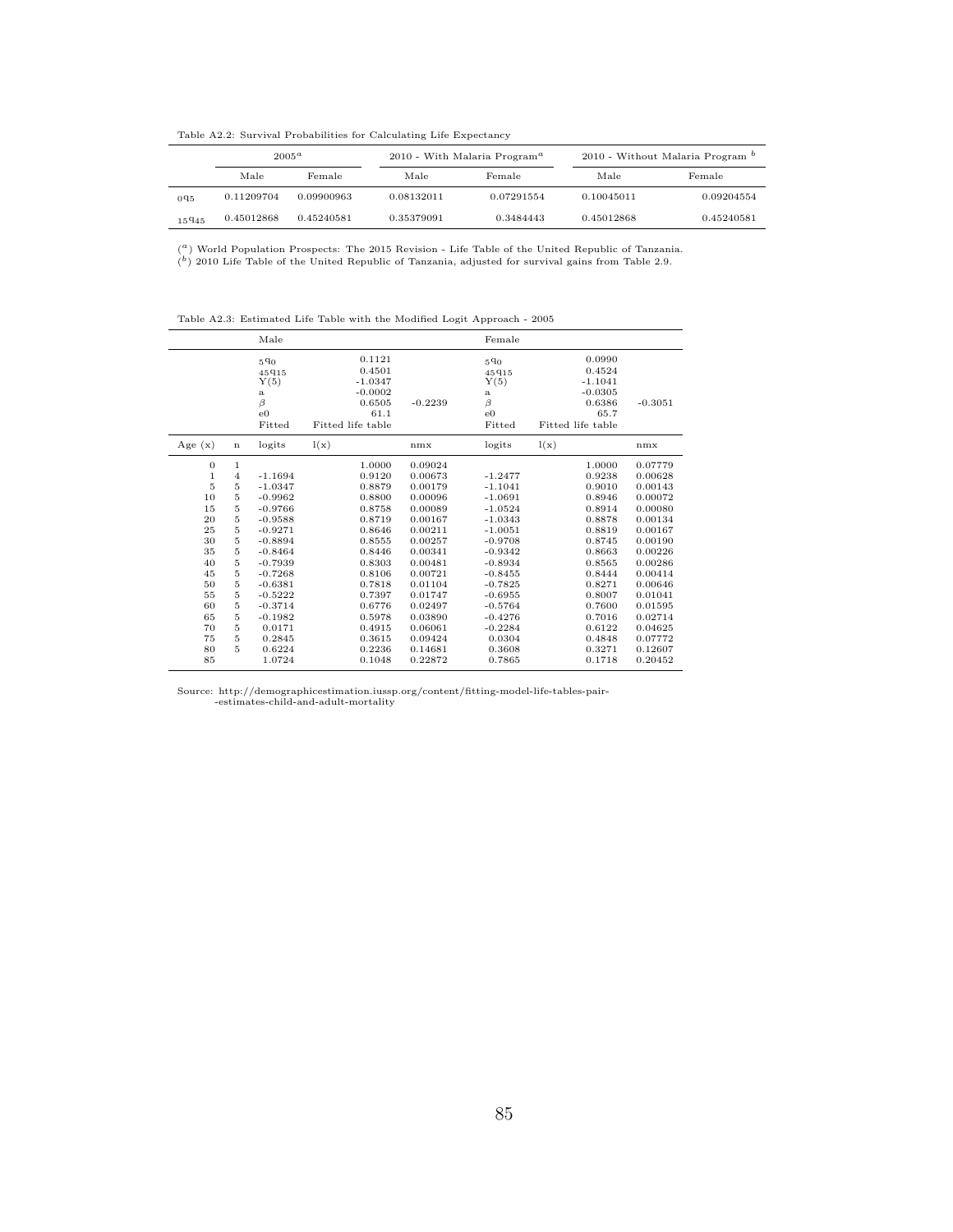|                                                                                                    |                                                                                  | Male                                                                                                                           |                                                                                                            |                                                                                                                       | Female                                                                                                                         |                                                                                                            |                                                                                                                       |
|----------------------------------------------------------------------------------------------------|----------------------------------------------------------------------------------|--------------------------------------------------------------------------------------------------------------------------------|------------------------------------------------------------------------------------------------------------|-----------------------------------------------------------------------------------------------------------------------|--------------------------------------------------------------------------------------------------------------------------------|------------------------------------------------------------------------------------------------------------|-----------------------------------------------------------------------------------------------------------------------|
|                                                                                                    |                                                                                  | 590<br>45915<br>Y(5)<br>a<br>β<br>$_{\rm e0}$<br>Fitted                                                                        | 0.0813<br>0.3538<br>$-1.2123$<br>$-0.1777$<br>0.6505<br>65.6<br>Fitted life table                          | $-0.1779$                                                                                                             | 590<br>45915<br>Y(5)<br>a<br>$\beta$<br>$_{\rm e0}$<br>Fitted                                                                  | 0.0729<br>0.3484<br>$-1.2714$<br>$-0.1978$<br>0.6386<br>69.8<br>Fitted life table                          | $-0.2343$                                                                                                             |
| Age $(x)$                                                                                          | n                                                                                | logits                                                                                                                         | l(x)                                                                                                       | nmx                                                                                                                   | logits                                                                                                                         | l(x)                                                                                                       | nmx                                                                                                                   |
| $\boldsymbol{0}$<br>$\mathbf{1}$<br>$\overline{5}$<br>10<br>15<br>20<br>25<br>30<br>35<br>40<br>45 | $\mathbf{1}$<br>4<br>5<br>5<br>5<br>$\bf 5$<br>5<br>$\bf 5$<br>5<br>5<br>$\bf 5$ | $-1.3320$<br>$-1.2123$<br>$-1.1766$<br>$-1.1559$<br>$-1.1310$<br>$-1.0970$<br>$-1.0621$<br>$-1.0243$<br>$-0.9779$<br>$-0.9153$ | 1.0000<br>0.9349<br>0.9187<br>0.9132<br>0.9099<br>0.9057<br>0.8997<br>0.8932<br>0.8858<br>0.8761<br>0.8618 | 0.06610<br>0.00438<br>0.00120<br>0.00073<br>0.00092<br>0.00132<br>0.00145<br>0.00167<br>0.00221<br>0.00327<br>0.00526 | $-1.3921$<br>$-1.2714$<br>$-1.2411$<br>$-1.2262$<br>$-1.2109$<br>$-1.1865$<br>$-1.1561$<br>$-1.1218$<br>$-1.0817$<br>$-1.0316$ | 1.0000<br>0.9418<br>0.9271<br>0.9229<br>0.9207<br>0.9185<br>0.9147<br>0.9099<br>0.9041<br>0.8969<br>0.8873 | 0.05894<br>0.00395<br>0.00091<br>0.00046<br>0.00049<br>0.00081<br>0.00107<br>0.00127<br>0.00160<br>0.00216<br>0.00328 |
| 50<br>55<br>60<br>65<br>70<br>75<br>80<br>85                                                       | 5<br>$\bf 5$<br>$\bf 5$<br>5<br>$\bf 5$<br>5<br>5                                | $-0.8270$<br>$-0.7067$<br>$-0.5489$<br>$-0.3650$<br>$-0.1419$<br>0.1282<br>0.4619<br>0.8984                                    | 0.8394<br>0.8043<br>0.7499<br>0.6748<br>0.5705<br>0.4363<br>0.2842<br>0.1422                               | 0.00854<br>0.01397<br>0.02103<br>0.03340<br>0.05304<br>0.08444<br>0.13493<br>0.21561                                  | $-0.9632$<br>$-0.8693$<br>$-0.7436$<br>$-0.5862$<br>$-0.3803$<br>$-0.1171$<br>0.2139<br>0.6337                                 | 0.8729<br>0.8505<br>0.8157<br>0.7636<br>0.6815<br>0.5583<br>0.3947<br>0.2197                               | 0.00518<br>0.00835<br>0.01318<br>0.02268<br>0.03959<br>0.06868<br>0.11522<br>0.19329                                  |

Table A2.4: Estimated Life Table with the Modified Logit Approach - 2010 (Scenario: With Malaria Program)

Table A2.5: Estimated Life Table with the Modified Logit Approach - 2010 (Scenario: Without Malaria Program)

|                  |                | Male                                                                     |                                                                                   |           | Female                                                        |                                                                                   |           |
|------------------|----------------|--------------------------------------------------------------------------|-----------------------------------------------------------------------------------|-----------|---------------------------------------------------------------|-----------------------------------------------------------------------------------|-----------|
|                  |                | 590<br>45915<br>Y(5)<br>$\mathbf{a}$<br>$\beta$<br>$_{\rm e0}$<br>Fitted | 0.1005<br>0.4501<br>$-1.0961$<br>$-0.0616$<br>0.6505<br>62.7<br>Fitted life table | $-0.2421$ | 590<br>45915<br>Y(5)<br>a<br>$\beta$<br>$_{\rm e0}$<br>Fitted | 0.0920<br>0.4524<br>$-1.1445$<br>$-0.0709$<br>0.6386<br>66.8<br>Fitted life table | $-0.3136$ |
| Age $(x)$        | $\mathbf n$    | logits                                                                   | l(x)                                                                              | nmx       | logits                                                        | l(x)                                                                              | nmx       |
| $\boldsymbol{0}$ | 1              |                                                                          | 1.0000                                                                            | 0.08105   |                                                               | 1.0000                                                                            | 0.07276   |
| $\mathbf{1}$     | $\overline{4}$ | $-1.2256$                                                                | 0.9206                                                                            | 0.00582   | $-1.2825$                                                     | 0.9286                                                                            | 0.00563   |
| 5                | 5              | $-1.0961$                                                                | 0.8995                                                                            | 0.00156   | $-1.1445$                                                     | 0.9080                                                                            | 0.00129   |
| 10               | 5              | $-1.0586$                                                                | 0.8926                                                                            | 0.00087   | $-1.1106$                                                     | 0.9021                                                                            | 0.00065   |
| 15               | 5              | $-1.0386$                                                                | 0.8887                                                                            | 0.00092   | $-1.0943$                                                     | 0.8992                                                                            | 0.00071   |
| 20               | 5              | $-1.0184$                                                                | 0.8846                                                                            | 0.00155   | $-1.0769$                                                     | 0.8960                                                                            | 0.00119   |
| 25               | 5              | $-0.9858$                                                                | 0.8778                                                                            | 0.00185   | $-1.0489$                                                     | 0.8907                                                                            | 0.00150   |
| 30               | 5              | $-0.9491$                                                                | 0.8697                                                                            | 0.00222   | $-1.0155$                                                     | 0.8840                                                                            | 0.00173   |
| 35               | 5              | $-0.9079$                                                                | 0.8601                                                                            | 0.00294   | $-0.9794$                                                     | 0.8764                                                                            | 0.00208   |
| 40               | 5              | $-0.8575$                                                                | 0.8475                                                                            | 0.00422   | $-0.9388$                                                     | 0.8673                                                                            | 0.00268   |
| 45               | 5              | $-0.7920$                                                                | 0.8298                                                                            | 0.00648   | $-0.8904$                                                     | 0.8558                                                                            | 0.00392   |
| 50               | 5              | $-0.7034$                                                                | 0.8033                                                                            | 0.01013   | $-0.8260$                                                     | 0.8392                                                                            | 0.00614   |
| 55               | 5              | $-0.5860$                                                                | 0.7635                                                                            | 0.01622   | $-0.7374$                                                     | 0.8138                                                                            | 0.00989   |
| 60               | 5              | $-0.4328$                                                                | 0.7038                                                                            | 0.02361   | $-0.6167$                                                     | 0.7744                                                                            | 0.01527   |
| 65               | 5              | $-0.2558$                                                                | 0.6252                                                                            | 0.03702   | $-0.4658$                                                     | 0.7174                                                                            | 0.02604   |
| 70               | 5              | $-0.0379$                                                                | 0.5189                                                                            | 0.05804   | $-0.2650$                                                     | 0.6295                                                                            | 0.04464   |
| 75               | 5              | 0.2305                                                                   | 0.3868                                                                            | 0.09095   | $-0.0051$                                                     | 0.5026                                                                            | 0.07558   |
| 80               | 5              | 0.5669                                                                   | 0.2435                                                                            | 0.14286   | 0.3253                                                        | 0.3428                                                                            | 0.12356   |
| 85               |                | 1.0123                                                                   | 0.1167                                                                            | 0.22441   | 0.7497                                                        | 0.1825                                                                            | 0.20201   |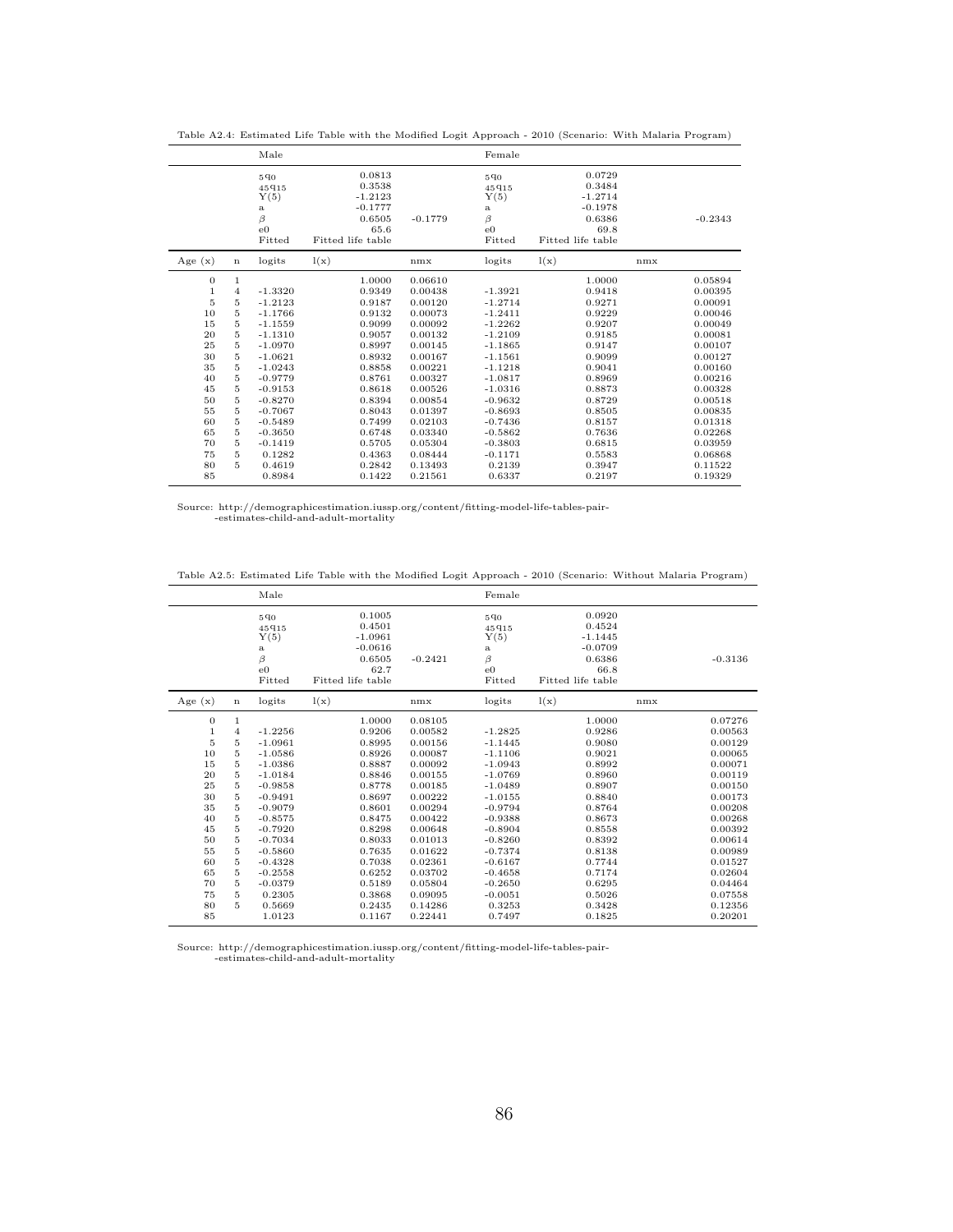|                  |                     | Male                                                                   |                                                                                   |                    | Female                                                                        |                                                                                   |                    |
|------------------|---------------------|------------------------------------------------------------------------|-----------------------------------------------------------------------------------|--------------------|-------------------------------------------------------------------------------|-----------------------------------------------------------------------------------|--------------------|
|                  |                     | 590<br>45915<br>Y(5)<br>$\rm{a}$<br>$\beta$<br>$_{\rm e0}$<br>Standard | 0.1121<br>0.4501<br>$-1.0347$<br>$-0.1625$<br>0.7954<br>63.1<br>Fitted life table | $-0.2286$          | $5q_0$<br>45915<br>Y(5)<br>$\mathbf{a}$<br>$\beta$<br>$_{\rm e0}$<br>Standard | 0.0990<br>0.4524<br>$-1.1041$<br>$-0.4190$<br>0.6941<br>70.7<br>Fitted life table | $-0.3260$          |
| Age $(x)$        | $\mathbf n$         | logits                                                                 | l(x)                                                                              | nmx                | logits                                                                        | l(x)                                                                              | nmx                |
| $\boldsymbol{0}$ | $\,1$               |                                                                        | 1.0000                                                                            | 0.10155            |                                                                               | 1.0000                                                                            | 0.08691            |
| $\,1$            | $\bf{4}$            | $-1.1882$                                                              | 0.9016                                                                            | 0.00384            | $-1.1106$                                                                     | 0.9153                                                                            | 0.00394            |
| $\overline{5}$   | $\overline{5}$      | $-1.0966$                                                              | 0.8879                                                                            | 0.00093            | $-0.9871$                                                                     | 0.9010                                                                            | 0.00075            |
| 10               | $\overline{5}$      | $-1.0710$                                                              | 0.8838                                                                            | 0.00078            | $-0.9601$                                                                     | 0.8976                                                                            | 0.00059            |
| 15               | 5                   | $-1.0503$                                                              | 0.8804<br>0.8743                                                                  | 0.00137<br>0.00209 | $-0.9396$                                                                     | 0.8949                                                                            | 0.00096<br>0.00137 |
| 20<br>25         | $\overline{5}$<br>5 | $-1.0151$<br>$-0.9647$                                                 | 0.8653                                                                            | 0.00261            | $-0.9072$<br>$-0.8633$                                                        | 0.8906<br>0.8846                                                                  | 0.00165            |
| 30               | $\overline{5}$      | $-0.9062$                                                              | 0.8540                                                                            | 0.00325            | $-0.8134$                                                                     | 0.8773                                                                            | 0.00198            |
| 35               | $\overline{5}$      | $-0.8392$                                                              | 0.8402                                                                            | 0.00411            | $-0.7572$                                                                     | 0.8687                                                                            | 0.00240            |
| 40               | $\overline{5}$      | $-0.7623$                                                              | 0.8231                                                                            | 0.00544            | $-0.6940$                                                                     | 0.8583                                                                            | 0.00295            |
| 45               | $\overline{5}$      | $-0.6712$                                                              | 0.8010                                                                            | 0.00727            | $-0.6222$                                                                     | 0.8458                                                                            | 0.00376            |
| 50               | $\overline{5}$      | $-0.5638$                                                              | 0.7724                                                                            | 0.00990            | $-0.5385$                                                                     | 0.8300                                                                            | 0.00494            |
| 55               | $\overline{5}$      | $-0.4370$                                                              | 0.7350                                                                            | 0.01397            | $-0.4395$                                                                     | 0.8097                                                                            | 0.00700            |
| 60               | $\overline{5}$      | $-0.2849$                                                              | 0.6853                                                                            | 0.02005            | $-0.3158$                                                                     | 0.7818                                                                            | 0.01009            |
| 65               | $\overline{5}$      | $-0.1028$                                                              | 0.6198                                                                            | 0.02902            | $-0.1623$                                                                     | 0.7433                                                                            | 0.01564            |
| 70               | $\overline{5}$      | 0.1144                                                                 | 0.5357                                                                            | 0.04198            | 0.0364                                                                        | 0.6873                                                                            | 0.02317            |
| 75               | $\overline{5}$      | 0.3724                                                                 | 0.4335                                                                            | 0.06089            | 0.2758                                                                        | 0.6119                                                                            | 0.03547            |
| 80               | $\overline{5}$      | 0.6811                                                                 | 0.3190                                                                            | 0.09003            | 0.5686                                                                        | 0.5122                                                                            | 0.05615            |
| 85               | $\overline{5}$      | 1.0654                                                                 | 0.2026                                                                            | 0.13793            | 0.9359                                                                        | 0.3867                                                                            | 0.09165            |
| 90               | $\overline{5}$      | 1.5729                                                                 | 0.1018                                                                            | 0.20913            | 1.4118                                                                        | 0.2457                                                                            | 0.14909            |
| 95               | $\overline{5}$      | 2.2637                                                                 | 0.0364                                                                            | 0.31888            | 2.0449                                                                        | 0.1191                                                                            | 0.24036            |
| 100              | 5                   | 3.2248                                                                 | 0.0081                                                                            | 0.40263            | 2.9066                                                                        | 0.0393                                                                            | 0.32774            |
| 105              | 5                   | 4.4209                                                                 | 0.0012                                                                            | 0.46642            | 4.0038                                                                        | 0.0088                                                                            | 0.40140            |
| 110              |                     | 5.7861                                                                 | 0.0001                                                                            | 0.54031            | 5.3051                                                                        | 0.0015                                                                            | 0.49163            |

Table A2.6: Estimated Life Table with the Brass Logit Approach - 2005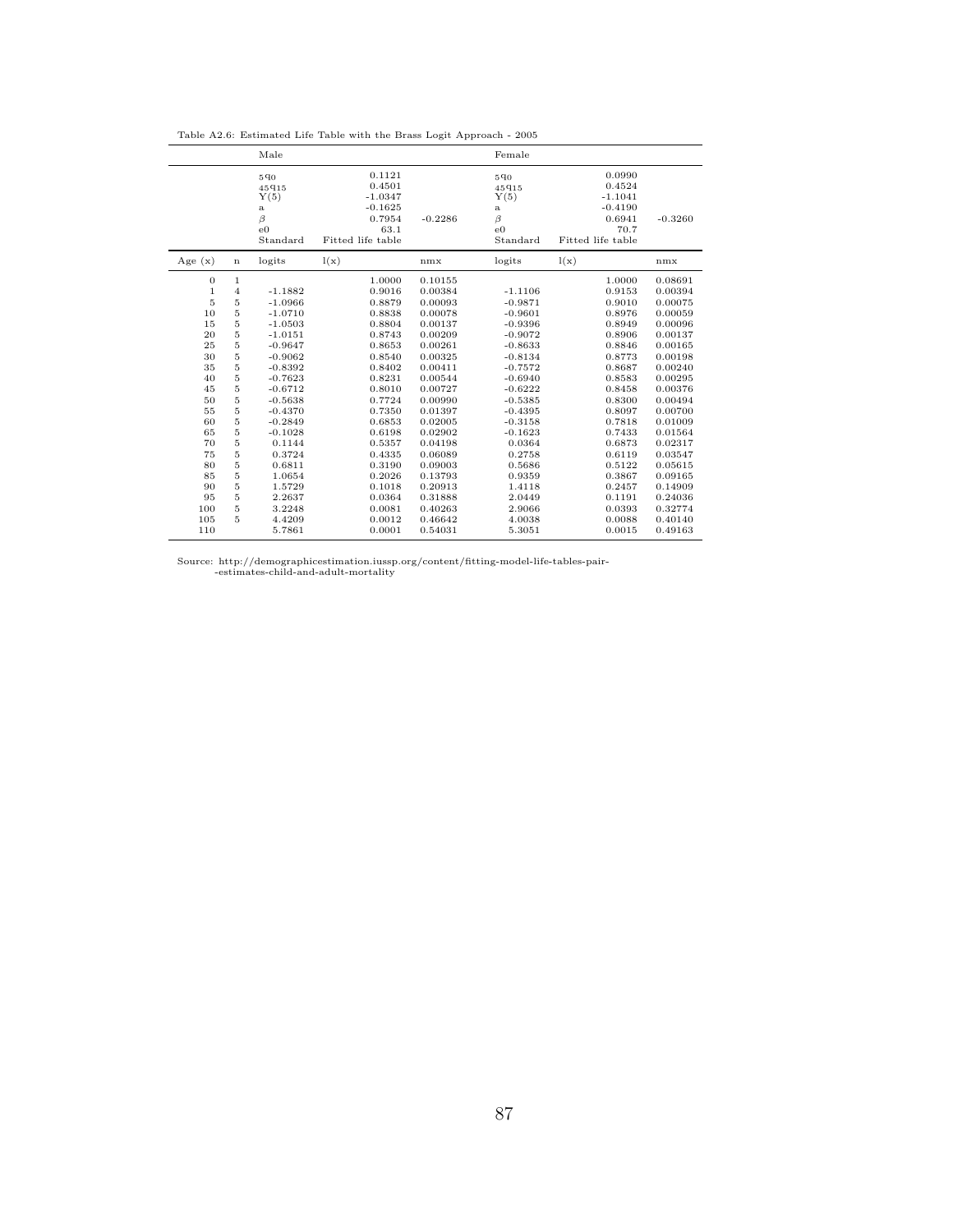|                                                                 |                                                                                                                                           | Male                                                                                                     |                                                                                        |                                                                                                            | Female                                                                                                   |                                                                                        |                                                                                                 |
|-----------------------------------------------------------------|-------------------------------------------------------------------------------------------------------------------------------------------|----------------------------------------------------------------------------------------------------------|----------------------------------------------------------------------------------------|------------------------------------------------------------------------------------------------------------|----------------------------------------------------------------------------------------------------------|----------------------------------------------------------------------------------------|-------------------------------------------------------------------------------------------------|
|                                                                 |                                                                                                                                           | 590<br>45915<br>Y(5)<br>$\rm{a}$<br>$\beta$<br>$_{\rm e0}$<br>Standard                                   | 0.0813<br>0.3538<br>$-1.2123$<br>$-0.3400$<br>0.7954<br>68.1<br>Fitted life table      | $-0.1823$                                                                                                  | $5q_0$<br>45915<br>Y(5)<br>$\rm{a}$<br>$\beta$<br>$_{\rm e0}$<br>Standard                                | 0.0729<br>0.3484<br>$-1.2714$<br>$-0.5862$<br>0.6941<br>75.3<br>Fitted life table      | $-0.2520$                                                                                       |
| Age $(x)$                                                       | n                                                                                                                                         | logits                                                                                                   | l(x)                                                                                   | nmx                                                                                                        | logits                                                                                                   | l(x)                                                                                   | nmx                                                                                             |
| 0<br>$\mathbf 1$<br>5<br>10<br>15<br>20<br>25<br>30<br>35<br>40 | $\mathbf{1}$<br>$\overline{4}$<br>$\overline{5}$<br>$\overline{5}$<br>$\overline{5}$<br>$\overline{5}$<br>$\frac{5}{5}$<br>$\overline{5}$ | $-1.1882$<br>$-1.0966$<br>$-1.0710$<br>$-1.0503$<br>$-1.0151$<br>$-0.9647$<br>$-0.9062$<br>$-0.8392$     | 1.0000<br>0.9289<br>0.9187<br>0.9156<br>0.9130<br>0.9085<br>0.9016<br>0.8930<br>0.8824 | 0.07231<br>0.00278<br>0.00067<br>0.00057<br>0.00100<br>0.00152<br>0.00191<br>0.00239<br>0.00304<br>0.00404 | $-1.1106$<br>$-0.9871$<br>$-0.9601$<br>$-0.9396$<br>$-0.9072$<br>$-0.8633$<br>$-0.8134$<br>$-0.7572$     | 1.0000<br>0.9379<br>0.9271<br>0.9245<br>0.9225<br>0.9192<br>0.9146<br>0.9090<br>0.9023 | 0.06305<br>0.00289<br>0.00056<br>0.00044<br>0.00071<br>0.00101<br>0.00122<br>0.00147<br>0.00178 |
| 45<br>50<br>55<br>60<br>65<br>70<br>75<br>80                    | 5<br>5<br>$\overline{5}$<br>$\overline{5}$<br>$\overline{5}$<br>5<br>$\overline{5}$<br>$\overline{5}$<br>$\overline{5}$                   | $-0.7623$<br>$-0.6712$<br>$-0.5638$<br>$-0.4370$<br>$-0.2849$<br>$-0.1028$<br>0.1144<br>0.3724<br>0.6811 | 0.8691<br>0.8517<br>0.8288<br>0.7982<br>0.7564<br>0.6992<br>0.6220<br>0.5219<br>0.4005 | 0.00544<br>0.00750<br>0.01073<br>0.01570<br>0.02333<br>0.03489<br>0.05264<br>0.08136                       | $-0.6940$<br>$-0.6222$<br>$-0.5385$<br>$-0.4395$<br>$-0.3158$<br>$-0.1623$<br>0.0364<br>0.2758<br>0.5686 | 0.8943<br>0.8845<br>0.8721<br>0.8560<br>0.8335<br>0.8018<br>0.7544<br>0.6878<br>0.5946 | 0.00220<br>0.00282<br>0.00373<br>0.00532<br>0.00775<br>0.01219<br>0.01844<br>0.02904<br>0.04775 |
| 85<br>90<br>95<br>100<br>105<br>110                             | $\overline{5}$<br>$\overline{5}$<br>$\overline{5}$<br>$\overline{5}$<br>5                                                                 | 1.0654<br>1.5729<br>2.2637<br>3.2248<br>4.4209<br>5.7861                                                 | 0.2660<br>0.1392<br>0.0511<br>0.0115<br>0.0017<br>0.0002                               | 0.13010<br>0.20398<br>0.31663<br>0.40214<br>0.46635<br>0.54081                                             | 0.9359<br>1.4118<br>2.0449<br>2.9066<br>4.0038<br>5.3051                                                 | 0.4684<br>0.3127<br>0.1589<br>0.0541<br>0.0123<br>0.0020                               | 0.08164<br>0.13954<br>0.23382<br>0.32532<br>0.40084<br>0.49390                                  |

Table A2.7: Estimated Life Table with the Brass Logit Approach - 2010 (Scenario: With Malaria Program)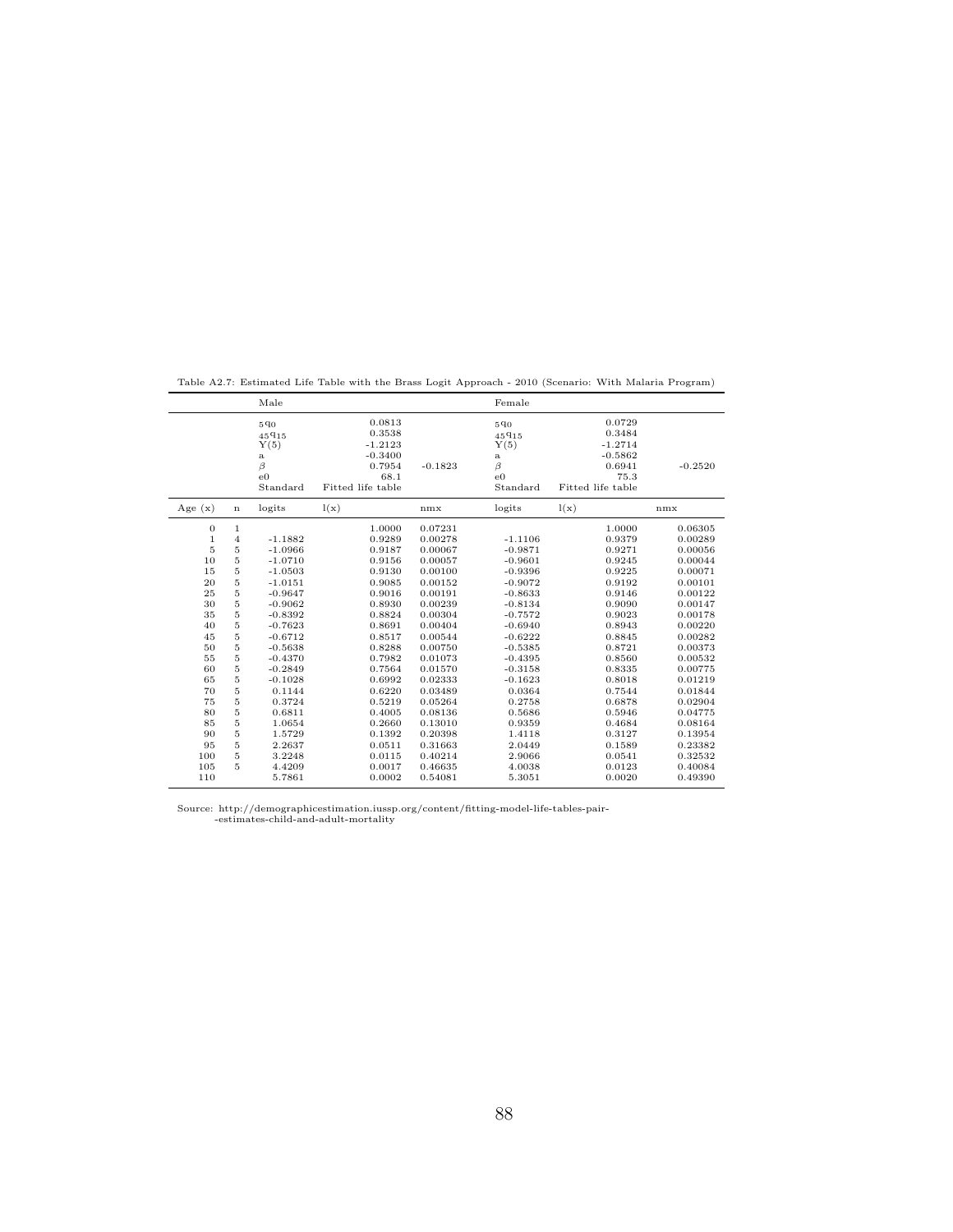|                  |                | Male                                                                      |                                                                                   |           | Female                                                                 |                                                                                   |           |
|------------------|----------------|---------------------------------------------------------------------------|-----------------------------------------------------------------------------------|-----------|------------------------------------------------------------------------|-----------------------------------------------------------------------------------|-----------|
|                  |                | $5q_0$<br>45915<br>Y(5)<br>$\rm{a}$<br>$\beta$<br>$_{\rm e0}$<br>Standard | 0.1005<br>0.4501<br>$-1.0961$<br>$-0.2239$<br>0.7954<br>64.9<br>Fitted life table | $-0.2468$ | 590<br>45915<br>Y(5)<br>$\rm{a}$<br>$\beta$<br>$_{\rm e0}$<br>Standard | 0.0920<br>0.4524<br>$-1.1445$<br>$-0.4593$<br>0.6941<br>71.9<br>Fitted life table | $-0.3338$ |
| Age $(x)$        | $\mathbf n$    | logits                                                                    | l(x)                                                                              | nmx       | logits                                                                 | l(x)                                                                              | nmx       |
| $\boldsymbol{0}$ | $\mathbf{1}$   |                                                                           | 1.0000                                                                            | 0.09031   |                                                                        | 1.0000                                                                            | 0.08045   |
| $\mathbf{1}$     | $\overline{4}$ | $-1.1882$                                                                 | 0.9120                                                                            | 0.00344   | $-1.1106$                                                              | 0.9213                                                                            | 0.00366   |
| 5                | 5              | $-1.0966$                                                                 | 0.8995                                                                            | 0.00083   | $-0.9871$                                                              | 0.9080                                                                            | 0.00070   |
| 10               | 5              | $-1.0710$                                                                 | 0.8958                                                                            | 0.00070   | $-0.9601$                                                              | 0.9048                                                                            | 0.00055   |
| 15               | 5              | $-1.0503$                                                                 | 0.8927                                                                            | 0.00123   | $-0.9396$                                                              | 0.9023                                                                            | 0.00090   |
| 20               | 5              | $-1.0151$                                                                 | 0.8872                                                                            | 0.00187   | $-0.9072$                                                              | 0.8982                                                                            | 0.00127   |
| 25               | 5              | $-0.9647$                                                                 | 0.8789                                                                            | 0.00235   | $-0.8633$                                                              | 0.8925                                                                            | 0.00154   |
| 30               | 5              | $-0.9062$                                                                 | 0.8687                                                                            | 0.00293   | $-0.8134$                                                              | 0.8857                                                                            | 0.00184   |
| 35               | 5              | $-0.8392$                                                                 | 0.8560                                                                            | 0.00371   | $-0.7572$                                                              | 0.8776                                                                            | 0.00223   |
| 40               | 5              | $-0.7623$                                                                 | 0.8403                                                                            | 0.00492   | $-0.6940$                                                              | 0.8678                                                                            | 0.00275   |
| 45               | 5              | $-0.6712$                                                                 | 0.8199                                                                            | 0.00659   | $-0.6222$                                                              | 0.8560                                                                            | 0.00352   |
| 50               | 5              | $-0.5638$                                                                 | 0.7933                                                                            | 0.00902   | $-0.5385$                                                              | 0.8411                                                                            | 0.00462   |
| 55               | $\overline{5}$ | $-0.4370$                                                                 | 0.7582                                                                            | 0.01278   | $-0.4395$                                                              | 0.8218                                                                            | 0.00656   |
| 60               | $\overline{5}$ | $-0.2849$                                                                 | 0.7111                                                                            | 0.01848   | $-0.3158$                                                              | 0.7953                                                                            | 0.00949   |
| 65               | $\overline{5}$ | $-0.1028$                                                                 | 0.6482                                                                            | 0.02700   | $-0.1623$                                                              | 0.7584                                                                            | 0.01476   |
| 70               | $\overline{5}$ | 0.1144                                                                    | 0.5660                                                                            | 0.03952   | 0.0364                                                                 | 0.7044                                                                            | 0.02198   |
| 75               | $\overline{5}$ | 0.3724                                                                    | 0.4639                                                                            | 0.05810   | 0.2758                                                                 | 0.6308                                                                            | 0.03389   |
| 80               | $\overline{5}$ | 0.6811                                                                    | 0.3462                                                                            | 0.08718   | 0.5686                                                                 | 0.5323                                                                            | 0.05414   |
| 85               | $\overline{5}$ | 1.0654                                                                    | 0.2232                                                                            | 0.13543   | 0.9359                                                                 | 0.4060                                                                            | 0.08934   |
| 90               | $\overline{5}$ | 1.5729                                                                    | 0.1136                                                                            | 0.20752   | 1.4118                                                                 | 0.2609                                                                            | 0.14696   |
| 95               | $\overline{5}$ | 2.2637                                                                    | 0.0410                                                                            | 0.31819   | 2.0449                                                                 | 0.1279                                                                            | 0.23895   |
| 100              | $\overline{5}$ | 3.2248                                                                    | 0.0092                                                                            | 0.40248   | 2.9066                                                                 | 0.0425                                                                            | 0.32722   |
| 105              | 5              | 4.4209                                                                    | 0.0014                                                                            | 0.46640   | 4.0038                                                                 | 0.0096                                                                            | 0.40128   |
| 110              |                | 5.7861                                                                    | 0.0002                                                                            | 0.54047   | 5.3051                                                                 | 0.0016                                                                            | 0.49211   |

Table A2.8: Estimated Life Table with the Brass Logit Approach - 2010 (Scenario: Without Malaria Program)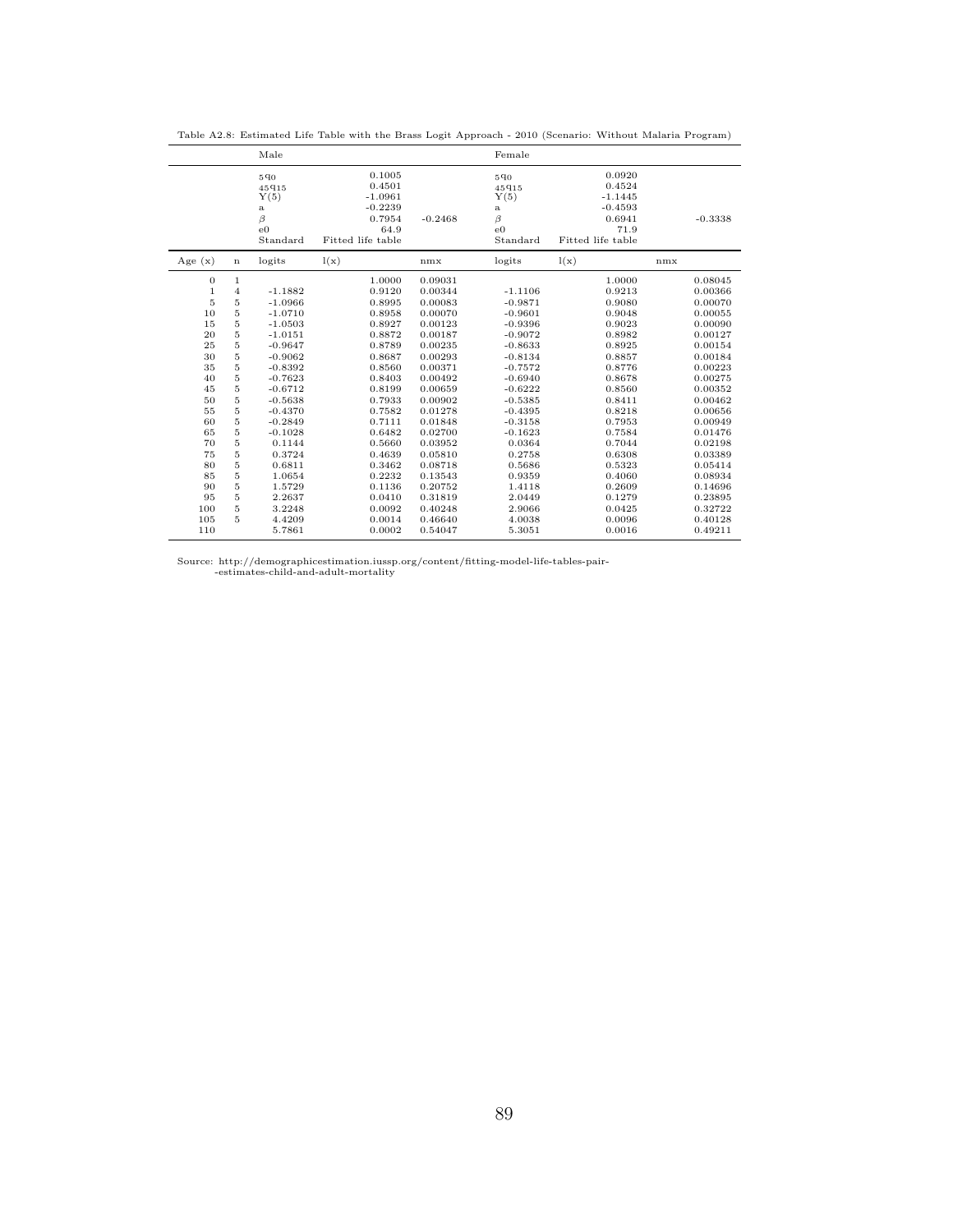# CHAPTER 3 : Immigration and Household Extension in the United States: New Patterns and Explanations

#### Abstract

Previous research on family household extension among the foreignborn has mainly focused on the socioeconomic, demographic, and cultural correlates of living arrangements among a subsample of Mexican and Asian immigrants. We extend this research by including all major sending regions; by distinguishing between horizontal and vertical extension; and by accounting for the uneven geographic distribution of immigrants across the country. Drawing on data from the five percent sample of the 2001-2013 waves of the American Community Survey, we show not only large differentials in the prevalence of extension across immigrant groups, but also substantial variation in the type and predictors of extension, and the extent to which these differences with native whites are explained by sociodemographic composition. Overall, traditional theories of extension do a better job of explaining horizontal than vertical extension, and among relatively disadvantaged immigrant groups (i.e., Mexicans and West Indians) than more positively selected groups (i.e., South East Asians and Canadians/Europeans). African immigrants often fall in between these two extremes. We also show that accounting for immigrant concentration in more expensive housing markets explains an important share of the immigrant-native gap in extension, suggesting that previous analyses exaggerated the role of culture in explaining variation in living arrangements.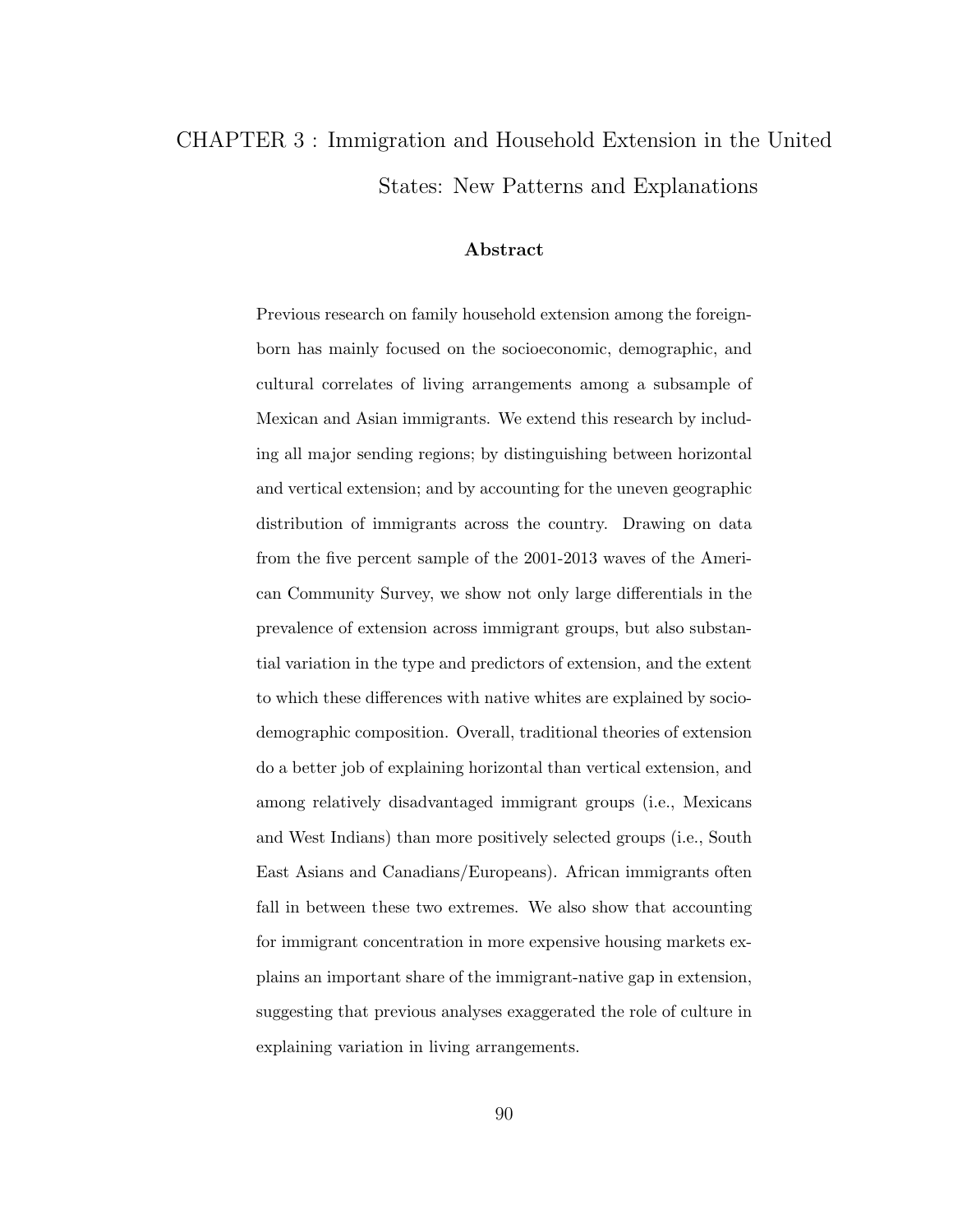## 3.1. Introduction

It is well established that living arrangements vary substantially between native-born and foreign-born populations within the United States, even net of socio-economic and demographic differences across groups (Glick, Bean, and Van Hook 1997, Goldscheider and Bures 2003, Van Hook and Glick 2007). Immigrants' greater propensity to live in extended households is potentially a source of concern, as it may signal economic distress or a lack of incorporation into larger mainstream society (Kamo 2000, Moen and Wethington 1992). A clear understanding of the nature and source of disparate living arrangements across groups is also a critical issue in its own right, as they influence all evaluations and comparisons conducted at the household level; a failure to account for immigrants tendency to live in extended households could result in an underestimation of ethno-racial inequality in a wide variety of economic outcomes, from household income to homeownership.

In spite of the importance of living arrangements to stratification, the literature on the topic suffers from a number of limitations. First, the majority of research on this topic focuses on Latin American (particularly Mexican) and Asian immigrants. The tremendous diversification in the origins of the U.S. immigrant population over the past several decades necessitates a reprisal and re-evaluation of extension patterns with more up-to-date data and a more comprehensive set of immigrant groups. In addition, remarkable heterogeneity across immigrant groups with respect to human capital and background characteristics (Borjas 1994, Camarota 2012, Elo et al. 2015, Feliciano 2005, Jasso 2011, Jasso et al. 2004) offers new leverage in the attempt to separate economic from cultural sources of disparities in household extension of the foreign born from the native born.

Another limitation of the household extension literature is that it often fails to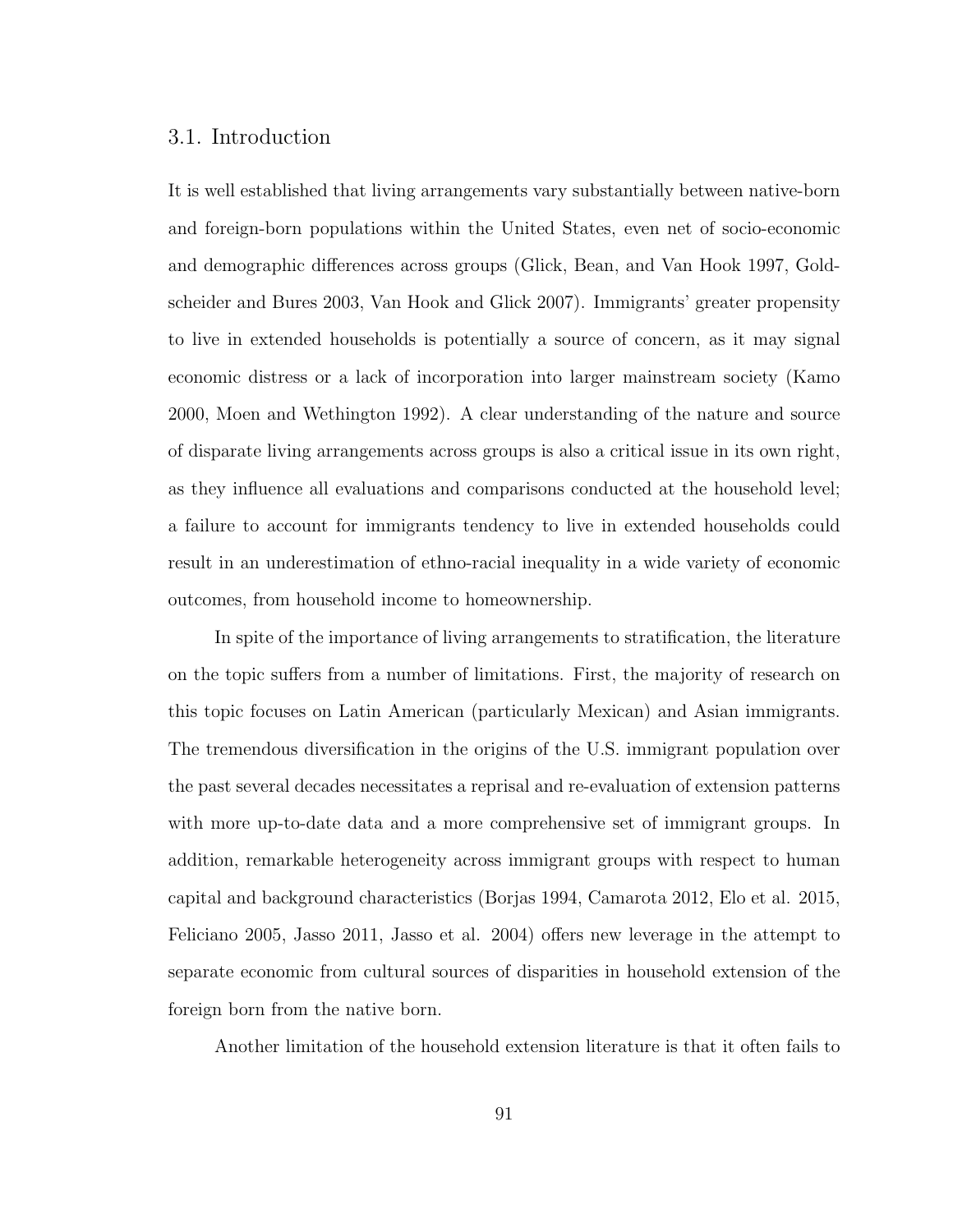distinguish between different types of extension. As Van Hook and Glick (2007) have highlighted, the determinants of vertical extension (across generations) often differ from those of horizontal extension (within generations). However, at present there is a dearth of research on specific types of extension. As such, we know relatively little about how the particular pattern of within-and across-generation extension may differ across national origin groups, and how the predictors of living arrangements vary by both region of origin and type of extension. Finally, a common conclusion in the literature on immigrant extension is that much of the residual difference in living arrangements that remains between the foreign born and the native born after accounting for socio-demographic characteristics is attributable to disparate cultural preferences. However, previous studies have failed to consider how the uneven geographic distribution of groups across the country may also contribute to these disparities. Specifically, immigrant populations tend to be far more highly concentrated than the native born geographically, and are particularly over-represented in urban and coastal areas, where the cost of living is higher. It is thus important to take into consideration not only individual and household level characteristics, but also differences across groups in local context when assessing variation in extension patterns.

Drawing on data from the 2001 through 2013 waves of the American Community Survey, we aim to address these gaps in our understanding of immigrant household extension. First, we estimate up-to-date prevalence rates of extension among nativeborn non-Hispanic whites and multiple foreign-born groups (Mexicans, immigrants from the rest of America, West Indians, South East Asians, immigrants from the rest of Asia, Africans, Oceanians, and Europeans), including the relative contribution of socio-demographic characteristics to household extension. Second, we assess the prevalence and predictors of extension separately for horizontal and vertical exten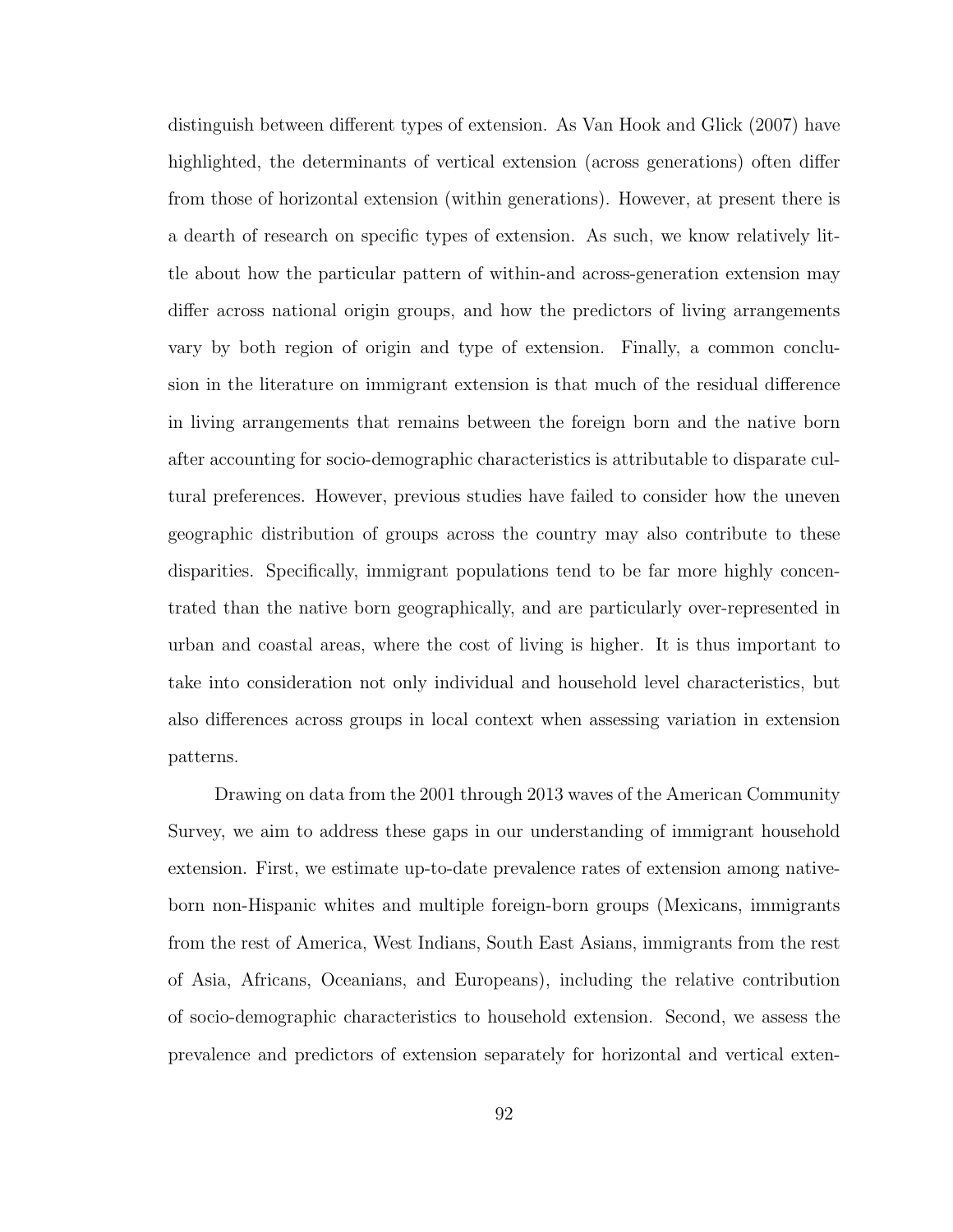sion. Third, we investigate the extent to which variation in local context helps explain some of the residual differences across groups, net of socio-demographic differences, evident in previous studies. And finally, we examine variation in the predictors of extension across immigrant groups, separately for vertical and horizontal extension. Results offer new insights into the social forces structuring household extension, and the differences in family structure between immigrants and the native born.

# 3.2. Theoretical Background

### 3.2.1. Economic theories of extension

One of the most important predictors of household extension, and a main factor explaining differences across groups, is socioeconomic status. As many researchers have shown, family extension tends to be negatively associated with such factors as household/personal income and educational attainment (Angel and Tienda 1982, Blank and Torrecilha 1998, Glick, Bean, and Van Hook 1997, Van Hook and Glick 2007). Economic theories of extension center on the idea that while individuals generally have a preference for independent living, the economies of scale and resulting reduction of living expenses that accrue to shared goods, such as housing, provides a powerful incentive for doubling up for low income groups (Browning, Chiappori, and Lewbel 2013, Deaton and Christina Paxson 1998, Deaton and Muellbauer 1980, Kakwani and Son 2005).

Thus, one reason that immigrants are more likely to live in extended family households is that many national origin groups average lower wages and education levels than the native born. Coupled with limited access to public assistance, extended living arrangements are an important way that immigrant households mitigate the consequences of economic insecurity and poverty (Glick and Van Hook 2002, Leach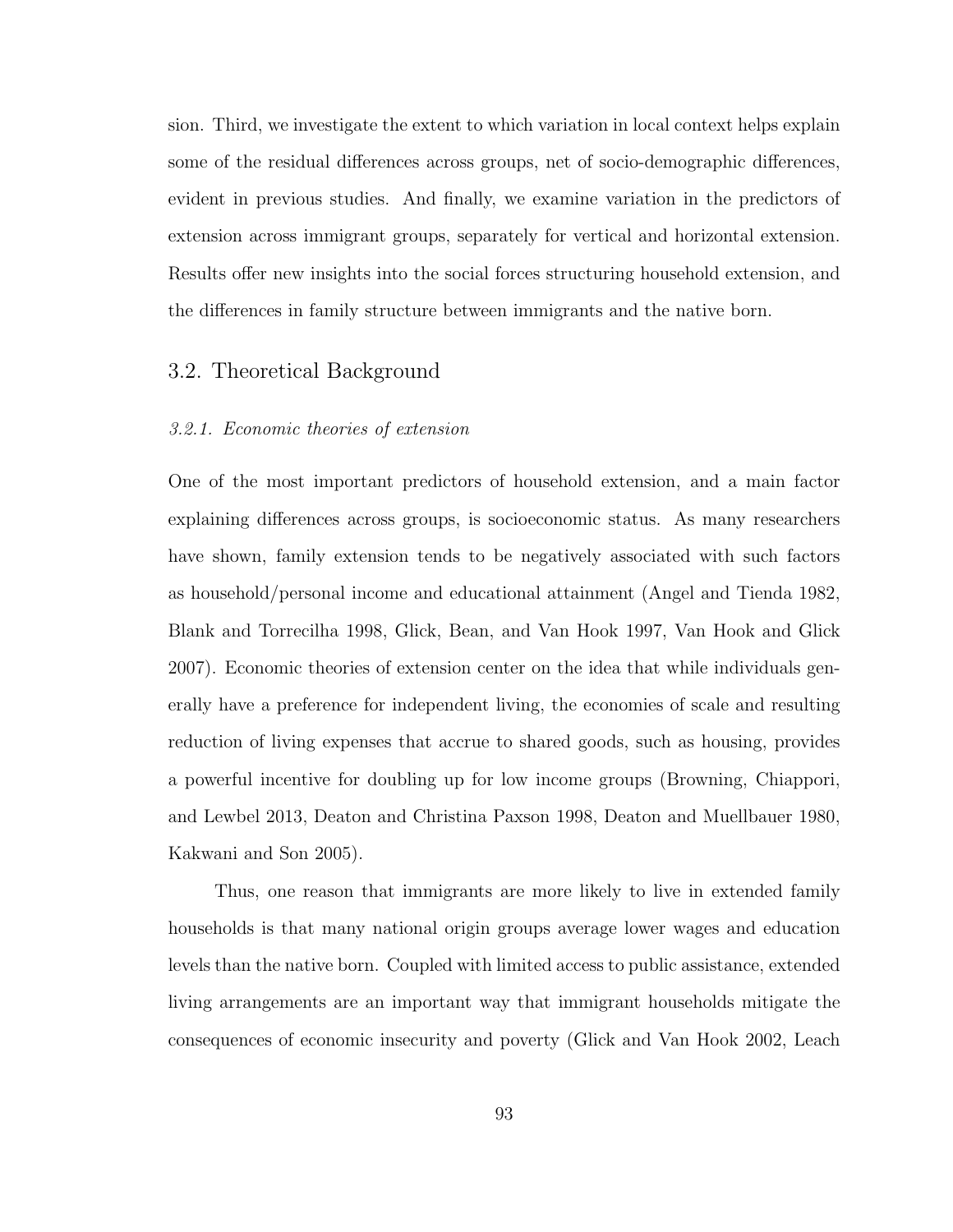2010). Moreover, because individuals may trade services within households, adults with limited labor market opportunities may form extended households in an attempt to exchange shelter and basic living costs for services such as the care of children and the elderly (Angel and Tienda 1982, Blank and Torrecilha 1998).

#### 3.2.2. Life cycle theories of extension

Another theoretical perspective on household extension focuses on the link between living arrangements and the life-course. According to this perspective, the incentives for extension vary at different life stages; both biological age and specific events such as marriage, childbirth, and old age disability shape the incentives and opportunities for household extension (Blank and Torrecilha 1998, Moen and Wethington 1992).

When applied to immigrant-native differences in household formation, the argument is two-fold. First, immigrants are disproportionately young and average higher fertility than the native born. As such, they are more likely to form extended households because these life-cycle characteristics favor extension. Second, immigration is itself an important life-cycle event that can shape extension in and of itself. The period immediately following migration is often characterized by a high degree of uncertainty and insecurity, while new entrants into the society search for jobs and housing and become acclimated to their new environments. Thus, in the early stage of migration, extended household formation may emanate not only from low income, but also from the need to pool resources to recover from the insecurity and disrupted social bonds inherent in the migration experience. Later, as migrants gain experience and greater knowledge in United States, they may be better able to convert their economic resources into a nuclear household structure.

Empirical evidence supports most of these theoretical predictions. Studies of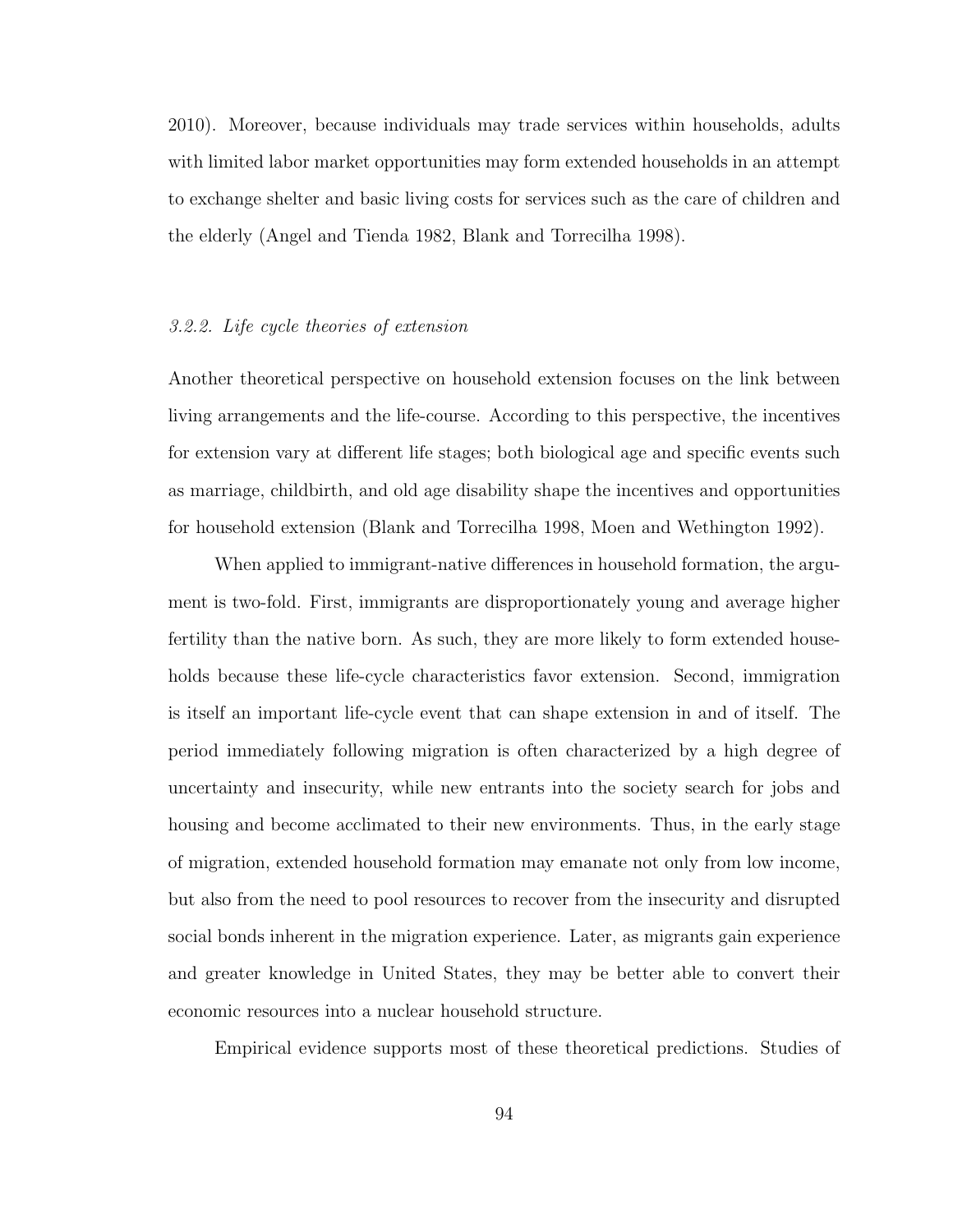Mexican immigrants show that recent migrants are more likely to live in extended households than those who have resided in the United States for longer periods of time (Glick, Bean, and Van Hook 1997, Van Hook and Glick 2007). Similarly, in analyses with cross-sectional data, being married is often negatively associated with a high likelihood of living in extended households (Blank and Torrecilha 1998). A strong positive correlation is also found between the presence of children under six years of age and extension (Blank and Torrecilha 1998). Further empirical evidence shows that the likelihood of extension varies by age among immigrants, and age composition helps explain much of the difference in extension between Mexican and Asian immigrants (Glick and Van Hook 2002).

### 3.2.3. Cultural theories of extension

While economic and life-cycle characteristics explain a large share of the higher propensity for household extension among immigrants, gaps with the native population remain even after these factors are accounted for. Cultural theories of extension rely on two main arguments to explain these remaining differences: taste formation (that the preference for nuclear living arrangements is lower in many developing regions) and portability of culture (that migrant household patterns in the United States represent a continuation of cultural practices from countries of origin). Given the absence of measures of culture and preferences, this framework is generally based on residual analysis, whereby the cultural explanation is derived from variation unexplained by socioeconomic and demographic variables (Angel and Tienda 1982, Blank and Torrecilha 1998, Van Hook and Glick 2007).

One obvious problem with attributing unexplained differences in household formation, that are often sizeable, to culture is that other omitted factors, often related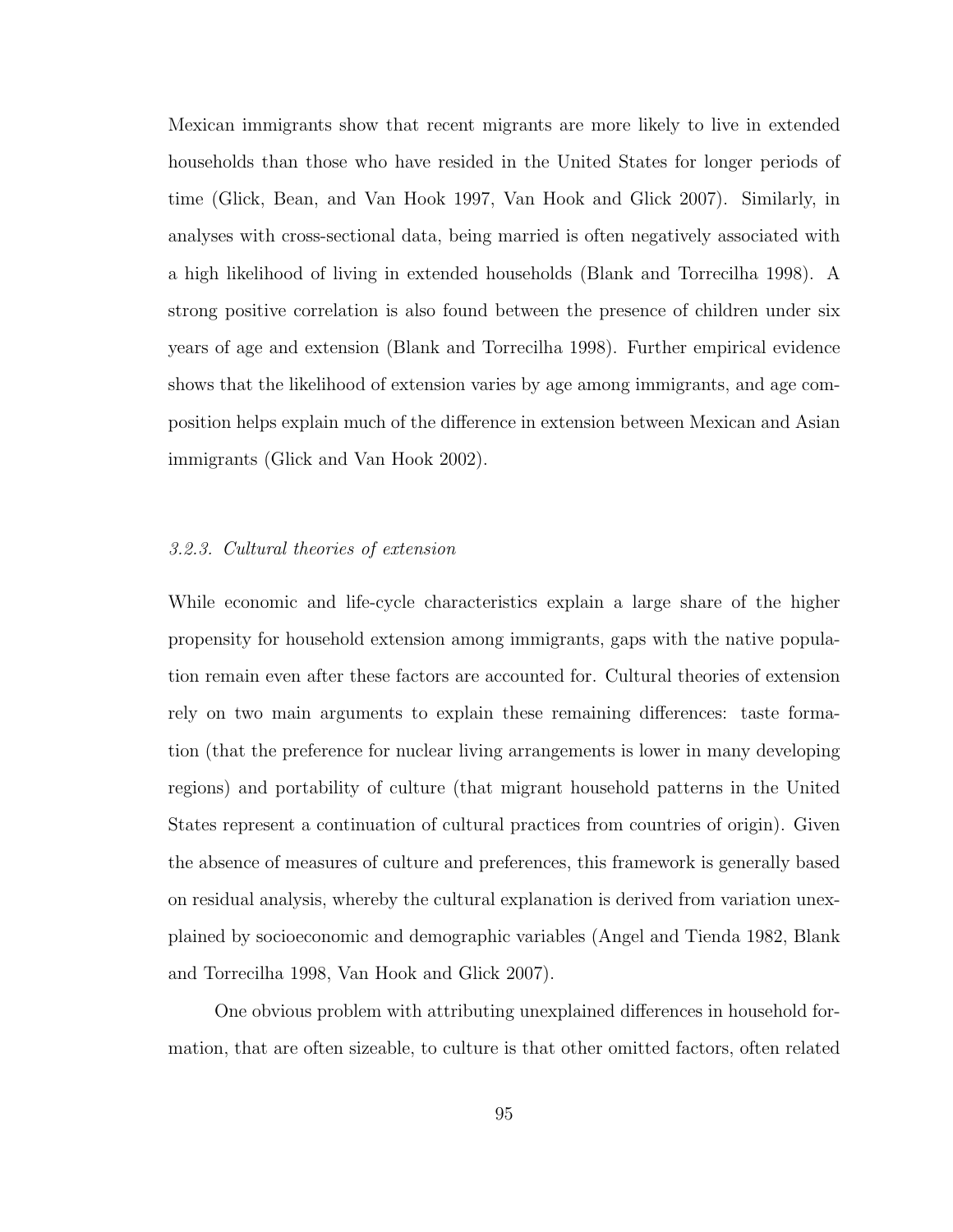to data availability, also contribute to the disparities (Blank and Torrecilha 1998, Van Hook and Glick 2007). Using a direct approach to measuring culture, Van Hook and Glick (2007) compare household structure in migrant sending regions in Mexico to household structure among Mexican Americans in the United States. They find a much smaller contribution of culture to Mexican American living arrangements than previous studies using a residual approach. To the extent that culture can evolve over time, one should expect changes in immigrant preferences as duration of residence in the United States increases. This has led many researchers to examine the link between acculturation and household extension. Findings tend to be sensitive to the measure of acculturation used. Using English proficiency as a proxy for assimilation, Blank and Torrecilha (1998) find no statistically significant relationship between culture and the likelihood of living in extended households (Blank and Torrecilha 1998). On the other hand, years since immigration are found to explain some variation in household composition, as the likelihood of extension tends to decrease as immigrants stay longer in the United States (Blank and Torrecilha 1998, Leach 2010, Van Hook and Glick 2007). Unfortunately, the interpretation of these results is complicated by the association of these variables with other socio-demographic and life-cycle characteristics, such as education, age of arrival to the United States, and so on.

#### 3.2.4. New directions in research on extension among immigrants

Previous studies on household extension share some common shortcomings. First, they fail to consider the whole range of the immigrant experience. Most studies on extension have focused on Mexican and, to a lesser extent, Asian and other Latin American immigrants. Given the tremendous heterogeneity of immigrants from different sending regions, particularly with respect to the human capital characteristics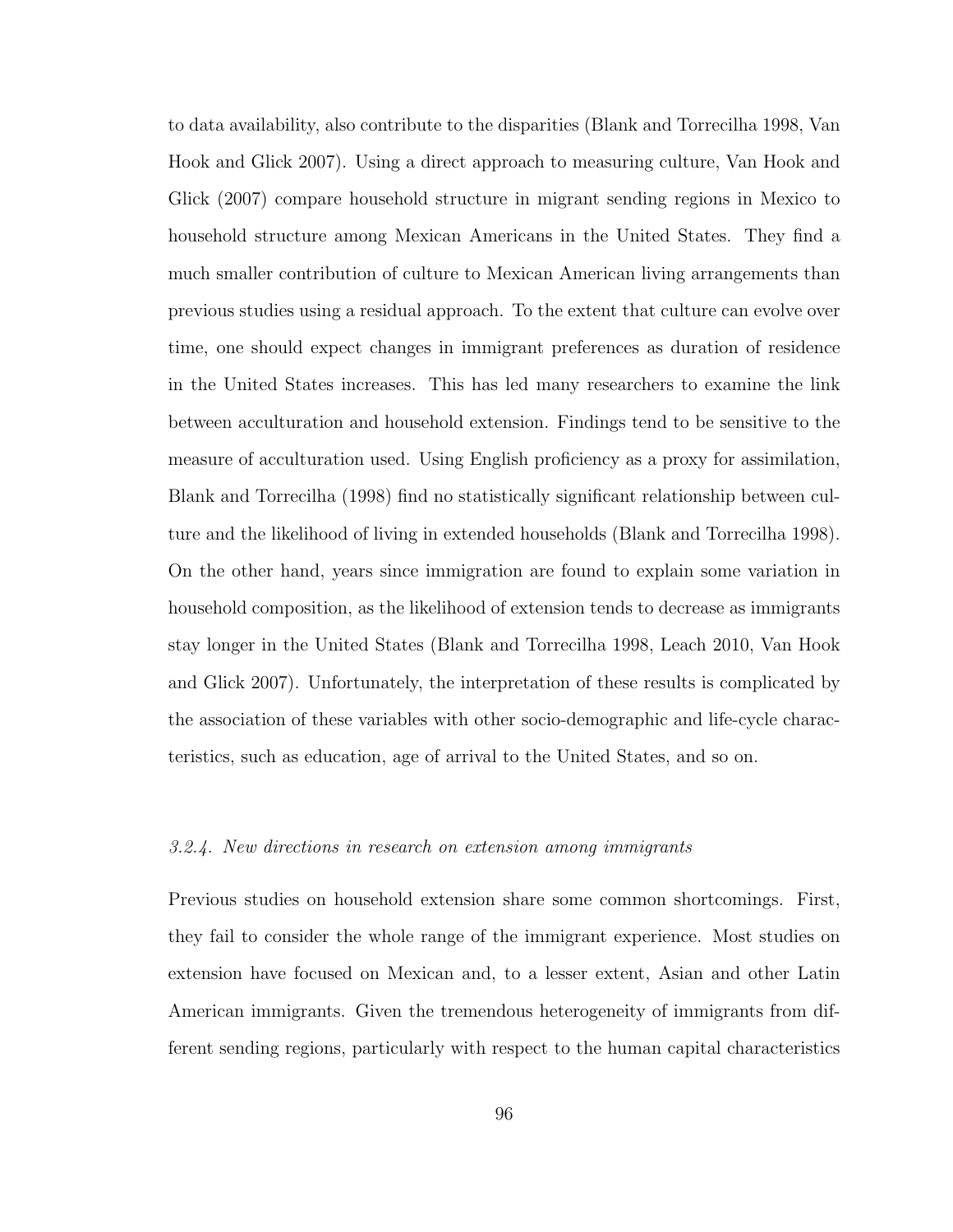associated with extension (Borjas 1987, 1994, Chiswick 1978, Elo et al. 2015, Feliciano 2005, Kritz and Gurak 2015, Lucas 2015), this is problematic. While a handful of studies compare multiple sending regions (see Glick, Bean, and Van Hook 1997), they tend to focus on earlier time periods. However, rapid social change abroad and the continued influx of newcomers to the United States continuously alter the composition of all immigrant groups, and necessitate reexamination of even familiar patterns. Second, most studies of immigrant living arrangements do not distinguish between the various types of extension. However, it should be emphasized that family extension encompasses three possible types of living arrangements: horizontal (with same-generation members), vertical (with multi-generation members), or mixed (horizontal and vertical) extension. This distinction has been shown to be important for Mexican immigrants (Van Hook and Glick 2007), and is in need of examination in a comparative perspective.

Finally, previous research often fails to account for the role of local context in structuring patterns of household extension. Because immigrant populations are more highly concentrated geographically than native-born groups, local housing market characteristics are likely to shape their living arrangements. The economic need to double up with family members is shaped by the income available to potential household members and also by the cost of housing that could be shared. Because low income is associated with family household extension, one would expect that high home values, ceteris paribus, would tend to increase the prevalence of family household extension. Other local conditions that suggest more difficult transitions into homeownership could also shape extension patterns. Thus, the greater concentration of immigrants in more expensive housing markets, and those marked by lower rates of home ownership, could contribute to the immigrant-native gap in extension.

Our paper addresses the limitations of previous studies in three principal ways.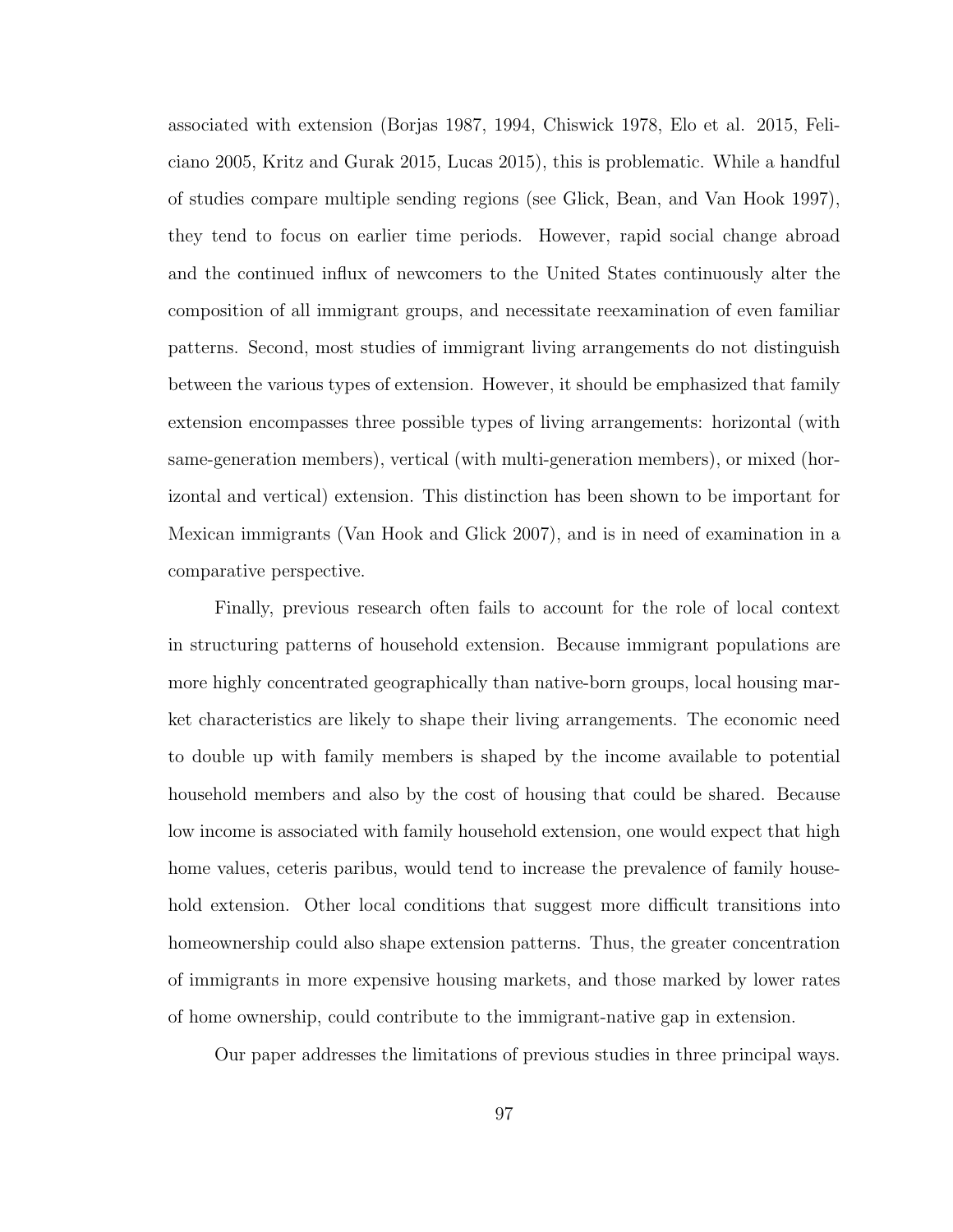First, we use recent census data to examine patterns of household extension among immigrants from Mexico, rest of America, the West Indies, South East Asia, rest of Asia, Africa, Oceania, and Europe. We are concerned not only with differences across groups in the prevalence of extension, but also in how the socio-demographic correlates of extension may differ across groups. Second, we distinguish between vertical, horizontal, and mixed extended households to explore differences across regions of origin, as well as how socio-demographic and life-cycle forces relate differently to these multiple forms of extension. And finally, we examine the role of the local context in shaping immigrant household extension, by region of origin and extension type, and assess the extent to which this dimension helps us to understand differences in patterns of household formation between the native born and the foreign born.

# 3.3. Data and Methods

We use data from the 2001 through 2013 waves of the American Community Survey (ACS), which is a representative sample of the non-institutionalized, civilian U.S. population. In the ACS annual release, each year pertains to approximately five percent of the U.S. population. The pooled data, containing both household and individual level information, are downloaded from the IPUMS website (Flood et al. 2015). The ACS contains extensive socioeconomic and life-cycle data along with a large sample size that allows the examination of each type of family extension among immigrants from diverse sending regions. It also contains geographic identifiers at the county level which allow for the inclusion of contextual characteristics.

We restrict the analytical sample to respondents aged 25 and above to be consistent with previous studies on household extension (Glick, Bean, and Van Hook 1997, Goldscheider and Bures 2003, Van Hook and Glick 2007). Our main objective is to investigate the differences in household extension between the native born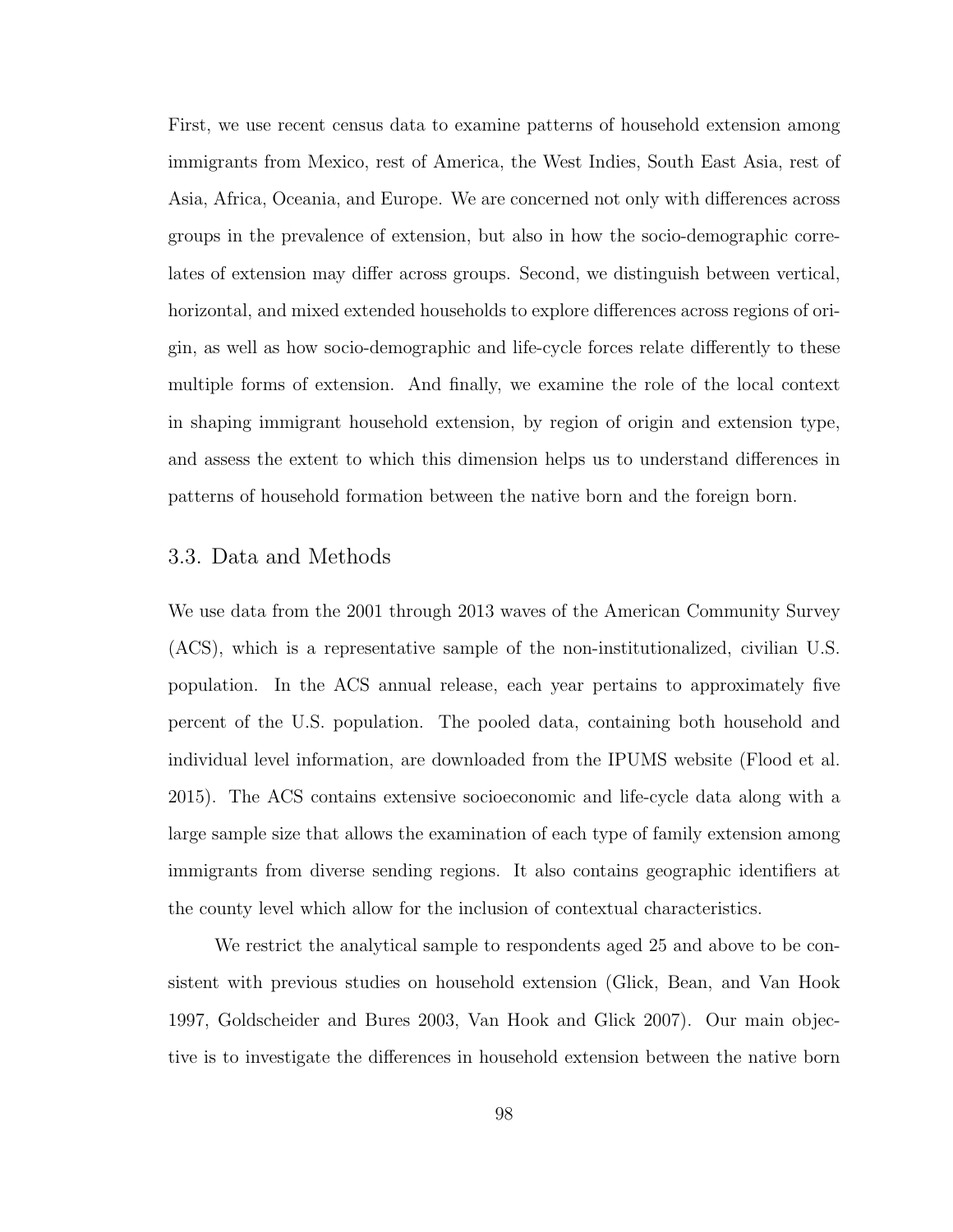and the foreign born. Immigrants are defined as those born outside of the United States (mainland and US territories). We compare immigrants from different origins to native-born non-Hispanic (NH) whites.<sup>1</sup> Because the NH white sample in the ACS is extremely large, we use a five percent subsample, which is drawn by stratifying on survey year, state of residence, gender, and age of the respondents. We further restrict the sample to respondents with non-negative (i.e., strictly positive or zero) income.<sup>2</sup> This yields an analytical sample of 3,382,048 respondents, 2,574,776 of whom are foreign-born.

### 3.3.1. Model specification

Family household extension, the main dependent variable under consideration, is defined using the concept of minimal household unit (MHU) (Glick, Bean, and Van Hook 1997, Glick and Van Hook 2002, Van Hook and Glick 2007). An MHU may consist of a household head, his/her spouse/partner, and any biological or foster children who are under 25 years old, unmarried, and have no children of their own. It may also consist of a single adult. A household is defined as an extended family household if it consists of at least two related MHUs. For the purpose of this analysis, we first determine whether a household contains an extended family member. We

<sup>&</sup>lt;sup>1</sup>It is worth emphasizing that the native U.S. population is highly diverse, and using NH whites as the default reference against which immigrants are compared has rightly been criticized for conflating native with white. However, in the case of living arrangements, native Hispanic, Asian, and black populations are all more likely to live in extended households than their NH white peers (Angel and Tienda 1982). Indeed, the same economic and cultural theories of extension that have been applied to immigrants have also been used to explain ethno-racial variation in living arrangements within the native population. We therefore use NH whites as the comparison group not because they represent the native norm, but rather because they are the native group with the lowest level of extended living arrangements.

<sup>&</sup>lt;sup>2</sup>Negative income is rarely reported; only 2,176 observations were excluded based on these criteria. representing 0.1% of the total sample (0.11% of Asian immigrants, 0.12% of NH native whites and West Indian immigrants, 0.08% of Latin American immigrants, 0.04% of African immigrants, and 0.05% of Canadian/European immigrants)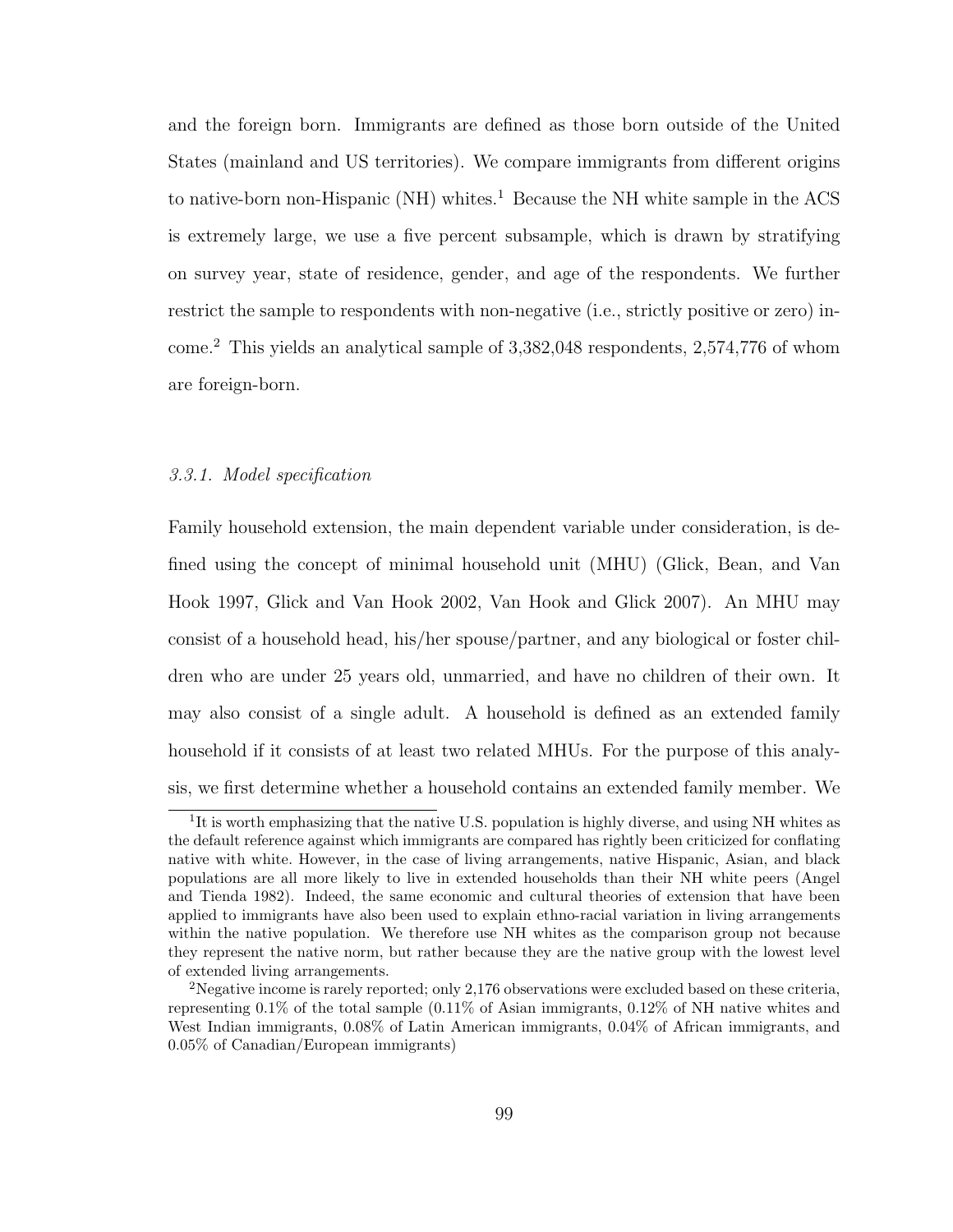then use this information to define a household as extended when any of its members are extended kin.

Because a family can extend in three possible ways, we distinguish between horizontal, vertical, and mixed extension. Horizontally extended family households are those consisting of adults of the same generation. In other words, they refer to co-residence among siblings and other relatives (Glick, Bean, and Van Hook 1997, Glick and Van Hook 2002, Van Hook and Glick 2007). Vertically extended family households refer to those consisting of multiple generations. In other words, vertically extended family households include household heads who live with their parents or their adult children, grandparents co-residing with adult grandchildren, or of a combination of any of these living arrangements. Mixed extension applies to households that combine both horizontal and vertical structures (Glick, Bean, and Van Hook 1997, Glick and Van Hook 2002, Van Hook and Glick 2007).

Given the central role of immigrant origin to the analysis, we define binary indicators of major geographical sending regions, including Mexico, the West Indies (mostly consisting of the Caribbean), rest of America (South and Central America), Africa, South East Asia (China, India, Japan, and Korea), rest of Asia, Canada/Europe, and Oceania. We also tried alternative ways of grouping Asian and Latin American countries, but the results are substantively unaffected. Other independent variables in the analysis correspond to economic and life-cycle theories of extension. Measures of socioeconomic status include a binary variable that captures whether a respondent worked for pay during the week of reference of the survey, or whether the respondent worked at least 15 hours during the week on a family farm or business.<sup>3</sup> We also use total personal income, which consists of income from all sources pertaining to the 12 months preceding the survey. Income is modeled as a discrete variable, representing

 $3$ http://www.census.gov/people/laborforce/about/acs<sub>e</sub>mploy.html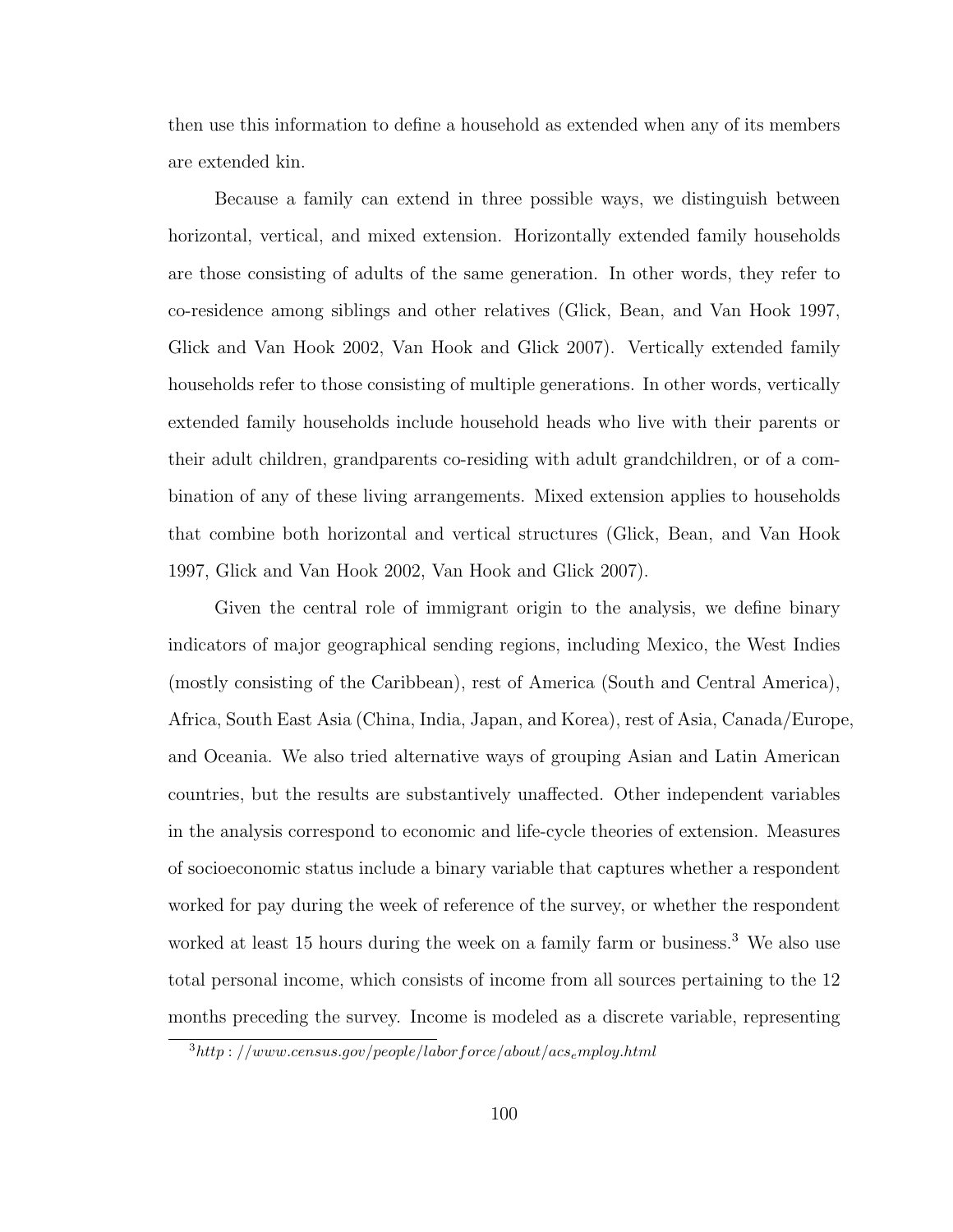income quintiles at the level of the pooled sample. We also include a measure of educational attainment, captured by four binary indicators for less than high school, high school, some college, and college graduate or higher. The ability and motivation to extend could also be influenced by housing tenure. We therefore also include a binary measure of whether or not the respondent owns their primary residence.

Other socio-demographic indicators include age (25-34, 35-44, 45-54, 55-64, or 65+), gender, and binary indicators of whether or not the respondent is married and whether or not they have a child under age five living with them. In models restricted to the foreign born we also include a number of immigrant characteristics, including a binary indicator of the ability to speak English well and years since immigration (0-9, 10-19, and 20 and or more).

Finally, we also examine the impact of local area housing characteristics on extension patterns. These include county-level median home value, homeownership rates. For local home values, the natural logarithm of median home value is computed at the county level and is ascribed to all respondents in the county. We also control for survey year to capture secular change in macroeconomic conditions.

# 3.3.2. Analytical strategy

We begin by extending the previous literature to all groups of immigrants and by distinguishing between horizontal, vertical, and mixed types of extension. A series of multinomial logit models are estimated to predict the likelihood of each type of extended family household with the nuclear household being the reference category. We compute White robust standard errors to account for clustering at the household level, which simultaneously accounts for clustering at the county level (Wooldridge 2010). We further account for the ACS sampling design by weighting all estimates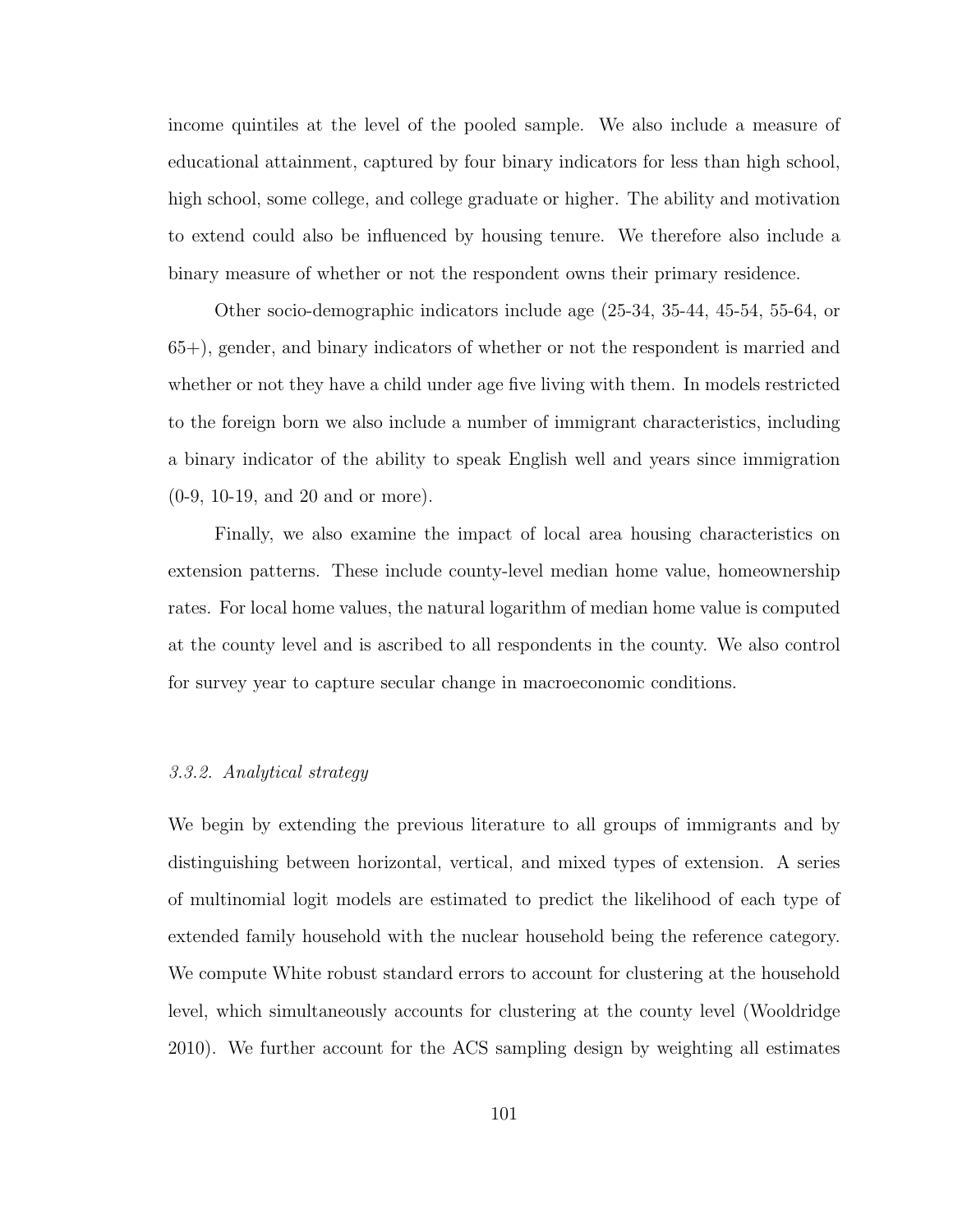by the personal weights provided in the ACS data files. All results are presented as relative risk ratios.

In Model 1, we control only for region of origin. This amounts to a bivariate analysis of the type of extension among immigrants by region of origin relative to NH white natives. Model 2 adds socioeconomic, demographic, and life cycle determinants of extension to Model 1 to investigate the extent to which the differences observed in Model 1 are attributable to differences in these socio-demographic characteristics across groups. Model 3 adds local county-level housing characteristics to Model 2 to examine what share of the unexplained residual difference among groups, often attributed to culture in previous studies, is related to the geographic concentration of immigrants in high-cost housing markets.

Finally, to further investigate whether the determinants of extension vary among the various immigrant groups we stratify the analyses by region of origin and limit the analyses to the foreign born. In addition to the explanatory variables included in Model 3 we also control for years since migration and English proficiency. All models also control for the survey year.

# 3.4. Results

Table 3.1 summarizes patterns of extension and socio-demographic characteristics by region of origin. The results clearly demonstrate the importance of distinguishing between different types of extension. While immigrants from all regions are significantly more likely than NH white natives to live in extended households, the overall extension rates in the first row mask considerable variation across regions in the relative importance of vertical and horizontal extension. For instance, emigrants from the rest of Asia (Asia excluding South East Asia and India) are more likely than other groups to extend overall, with an unadjusted prevalence of 42.5 percent, relative to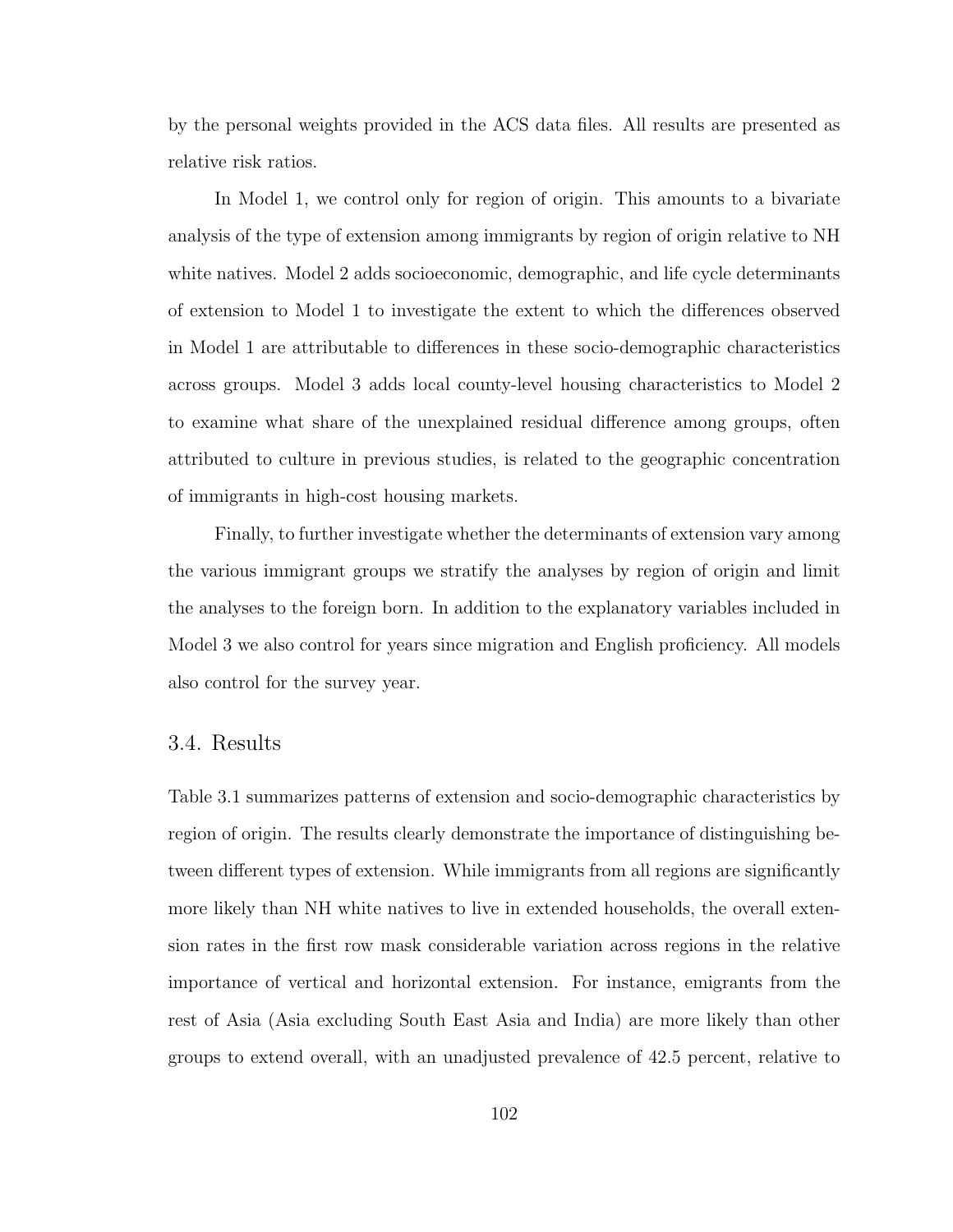19.8 and 25.4 percent among NH white natives and Canadian/European immigrants, respectively (overall household extension among the other foreign-born groups ranges from 30.0 percent among Africans to 40.2 percent among Mexicans). However, while immigrants from the rest of Asia are the most likely to extend overall, this is primarily because they are far more likely than other groups to live in mixed extended households, with unadjusted prevalence of 12.6 percent for these immigrants relative to 3.8 and 5.2 percent for NH native whites and Canadians/Europeans, respectively. Also, the high prevalence of overall extension observed among Mexicans is mostly driven by their high propensity for horizontal extension. The unadjusted prevalence of horizontal extension is 18.4 percent among Mexicans compared to 7.2 and 8.2 percent among NH native white and Canadians/Europeans, respectively. Horizontal extension is also more common than vertical extension among immigrants from the rest of America (16.7 versus 14.7 percent), Africa (13.4 versus 10.1 percent), and West Indies (14.9 versus 14.5 percent), whereas the opposite is true for immigrants from South East Asia (10.3 versus 16.1 percent), the rest of Asia (13.5 versus 16.4 percent), Canada/Europe (8.2 versus 12.1 percent), and Oceania (7.2 versus 8.7 percent).

At least some of the large differences in living arrangements across groups are no doubt related to socio-demographic and life cycle characteristics, which also vary substantially across groups. Mexicans are younger, on average, than NH white natives, and South East Asians have high rates of marriage relative to other groups. All immigrants, with the exception of Canadians/Europeans, are more likely to have young children at home than native NH whites. But the largest differences across groups relate to socioeconomic factors. South East Asian, Oceanian, and Canadian/European immigrants average higher levels of both education and income than native NH whites. While Africans are also more likely to have college degrees than native NH whites, they nevertheless lag behind them in terms of income, though to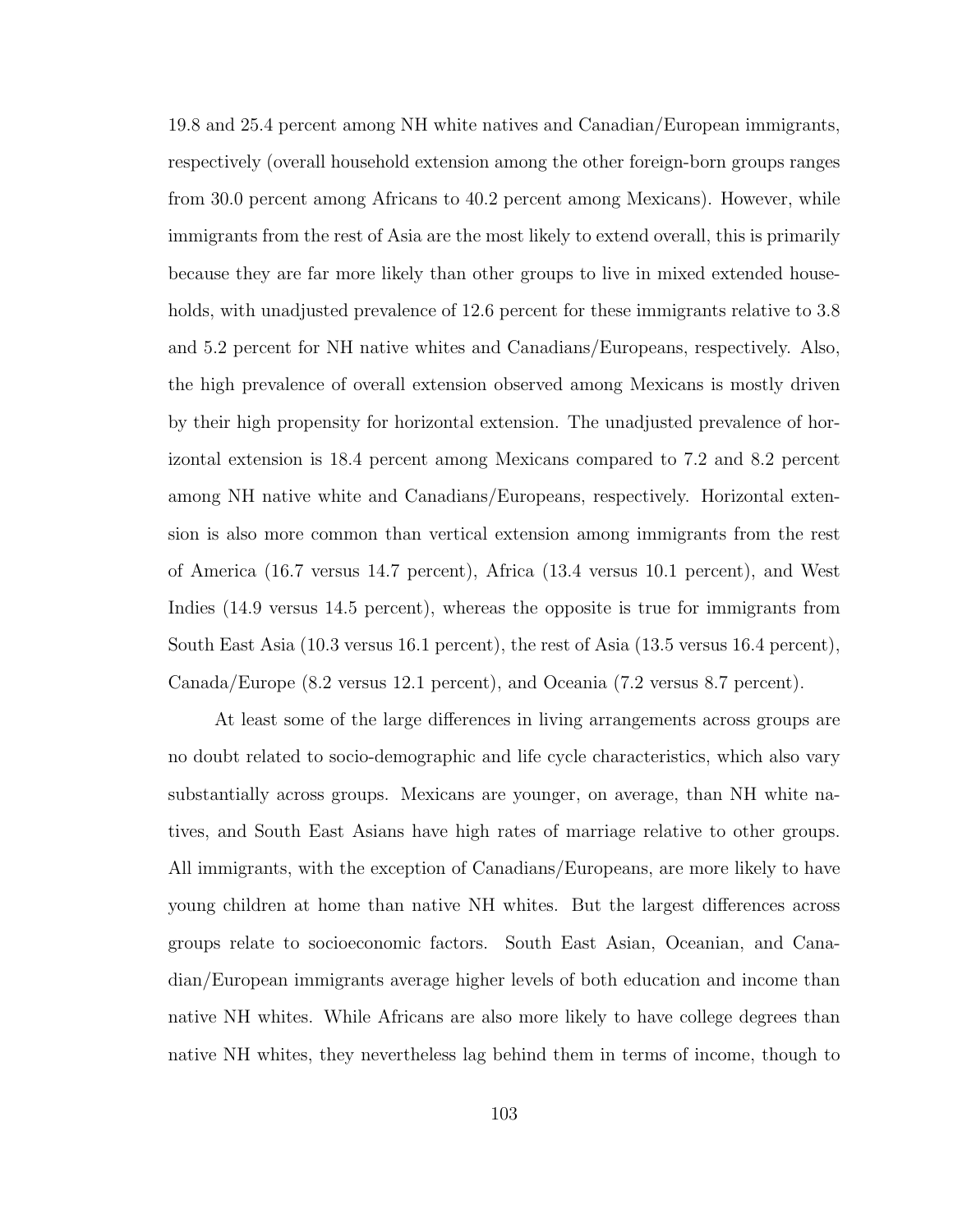a far lesser extent than their peers from the remaining regions. Overall, Mexicans average the lowest incomes and education levels of all groups considered. Africans average higher employment levels than other groups; and native whites are far more likely than others to be homeowners.

There are also marked differences across regional groups in their average immigration characteristics. Canadians/Europeans average the longest durations in the United States, followed by Mexicans. Africans, in contrast, are far more recently arrived than the other groups. Immigrants from Mexico are less likely to have a good command of English (43 percent relative to 86, 78, 75, 71, 60, 60, and 53 percent of immigrants from Oceania, Canada/Europe, Africa, West Indies, South East Asia, the rest of Asia, and the rest of America, respectively).

The potential importance of local context is also evident in Table 3.1. Native NH whites are not only more likely to own a home, they also live in counties with higher homeownership rates than their immigrant peers. This is in part because native NH whites tend to live in counties with lower average housing values. Specifically, the median home value in native NH whites counties of residence is 132,600, and 70 percent of area residents are homeowners. In contrast, the median home values in the counties in which South East Asian immigrants live is 182,000 and only 66 percent of area residents own their homes.

We next examine differences in extension across groups that remain after accounting for socio-demographic, life cycle, and contextual variation across groups. Table 3.2 presents relative risk ratios from multinomial logistic regression models of horizontal, vertical, and mixed extended family living arrangements. The first three columns of the table pertain to Model 1, which produces unadjusted relative risk ratios of each type of extension relative to the nuclear household structure, with NH white natives as the reference group. Once again we see that immigrants are far more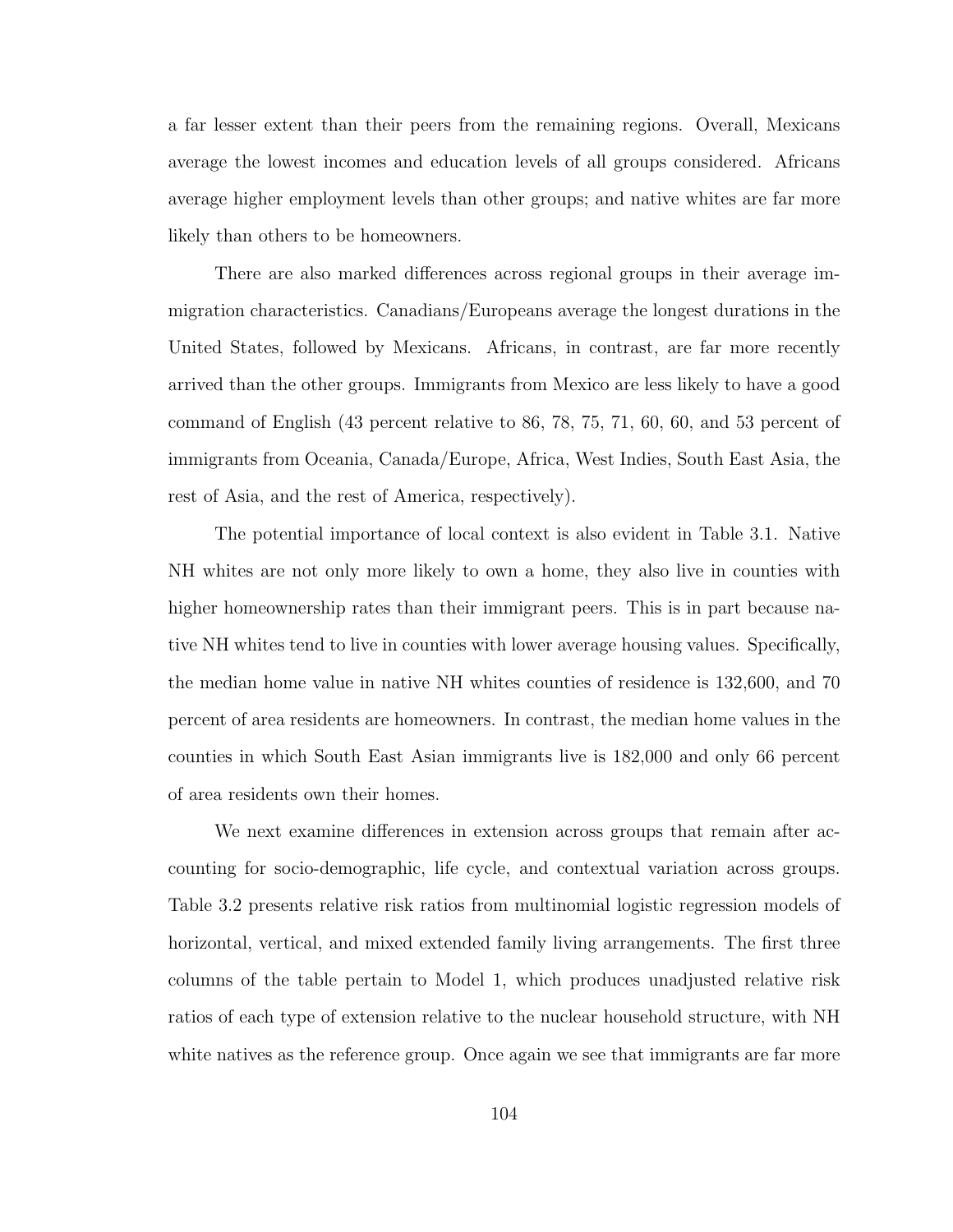likely than the native born to extend, with important differences by type of extension and region of origin. Results show the same patterns evident in Table 3.1: Mexican immigrants are 3.5 and 3.6 times more likely than native NH whites to live in horizontal and mixed extension households, respectively, but only 2.0 times more likely to live in vertically extended households. Once again, Asian (South East Asia and Rest of Asia), Canadian/European, and Oceanian immigrants are distinct from other groups in that differences in extension with native NH whites are larger for vertical than horizontal extension; for all other groups the opposite is true.

The next three columns, for Model 2, introduce controls for individual and household level characteristics. As in previous studies both life cycle and economic conditions shape extension patterns, though there are interesting differences across types of extension. For instance, older ages are associated with lower odds of living in horizontally extended households, but higher odds of living in vertically extended households. Married respondents are less likely than their non-married peers to extend, but this tendency is especially pronounced for horizontal extension. Having young children discourages horizontal extension but increases the likelihood of vertical extension. Likewise, there is a strong inverse relationship between income and horizontal extension, but the relationship is weaker for vertical extension; only the lowest income quintiles differ significantly from the vertical extension patterns of the top income group, and they are more likely to extend, consistent with economic theories of extension. Employment is also a significant predictor of a greater likelihood of horizontal but not vertical extension. Higher levels of education generally discourage extension, while homeownership facilitates it.

More importantly for our purposes, the inclusion of socio-demographic and life cycle controls in Model 2 also explains part of the immigrant-native disparities in household extension, although the results vary by sending region and type of exten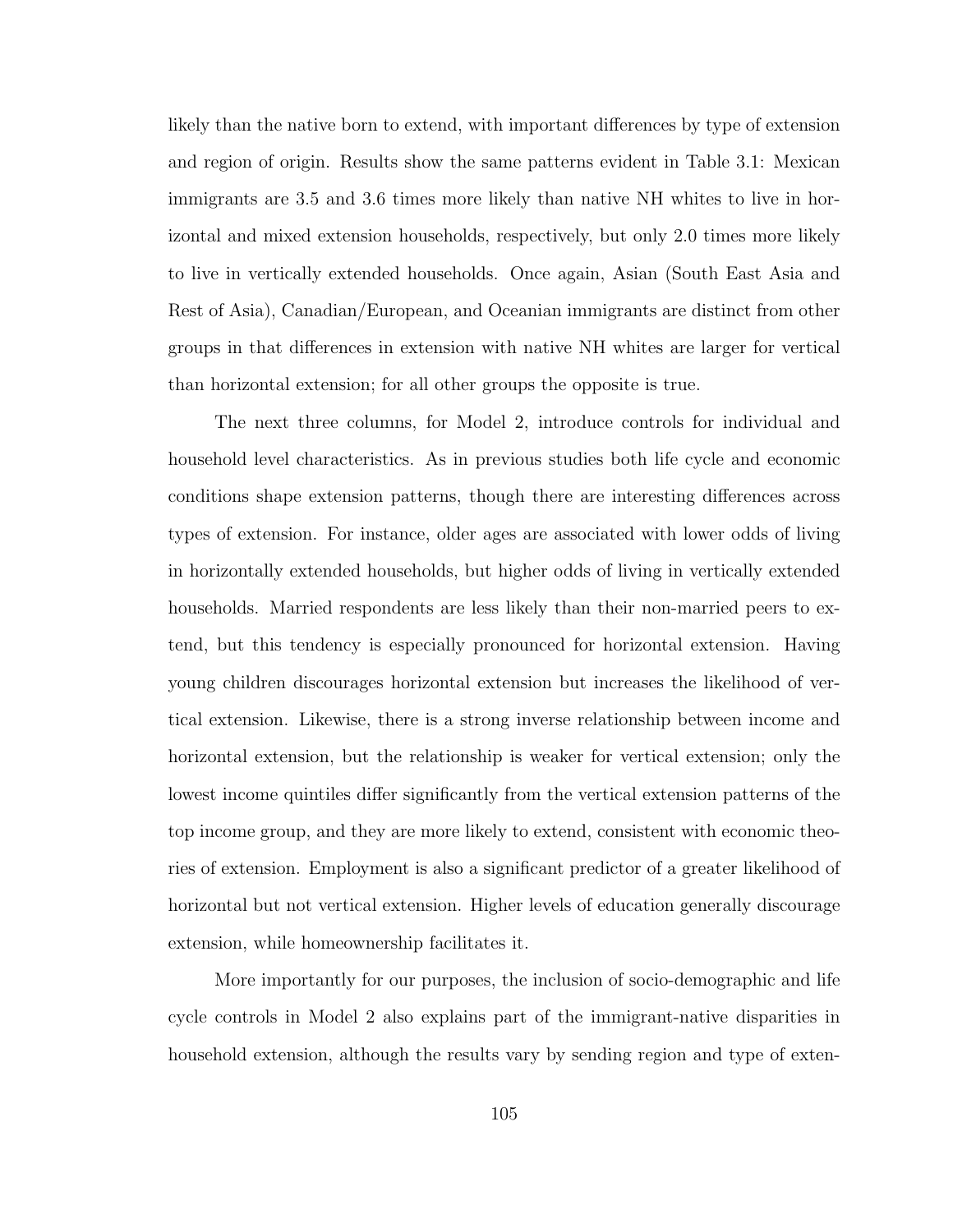sion. To facilitate the comparisons across groups and types of extension, Figures 3.1 and 3.2 graph the relative risk ratios of horizontal and vertical extension, respectively, across the 3 models shown in Table 3.2 (unadjusted Model 1, controlling for socio-demographic and life cycle characteristics Model 2, and controlling for sociodemographic, life cycle and contextual characteristics Model 3). Two intriguing patterns are evident: differences in the impact of controls on relatively more and less advantaged immigrant groups, and differences in the impact of controls on horizontal and vertical extension. Figure 3.1 shows that for the three least advantaged groups, Mexicans, immigrants from the rest of America, and West Indians, controlling for socio-demographic characteristics substantially reduces the gap in horizontal living arrangements with respect to native NH whites. For Asian (South East Asia and Rest of Asia), Canadian/European, and Oceanian immigrants, in contrast, controlling for their socio-demographic characteristics slightly increases their likelihood of horizontal extension compared to native NH whites. For African immigrants, the likelihood of horizontal extension is unchanged. A very different pattern is evident for vertical extension, presented in Figure 3.2. Overall socio-demographic and life cycle characteristics explain much less of the variation by region of origin, and controlling for these factors raises the gap in vertical extension between native NH whites and all immigrant groups, especially for Asians (South East Asia and rest of Asia).

Finally, Model 3 adds indicators of local housing context. Results indicate that net of individual and household level socio-demographic and life cycle characteristics local housing conditions also have an important impact on living arrangements. That is, both vertical and horizontal extension are more common in areas where housing costs are higher and access to home ownership is more limited. Moreover, accounting for the uneven geographic concentration of groups across the country has an important impact on native-immigrant extension differentials, as illustrated in Figures 3.1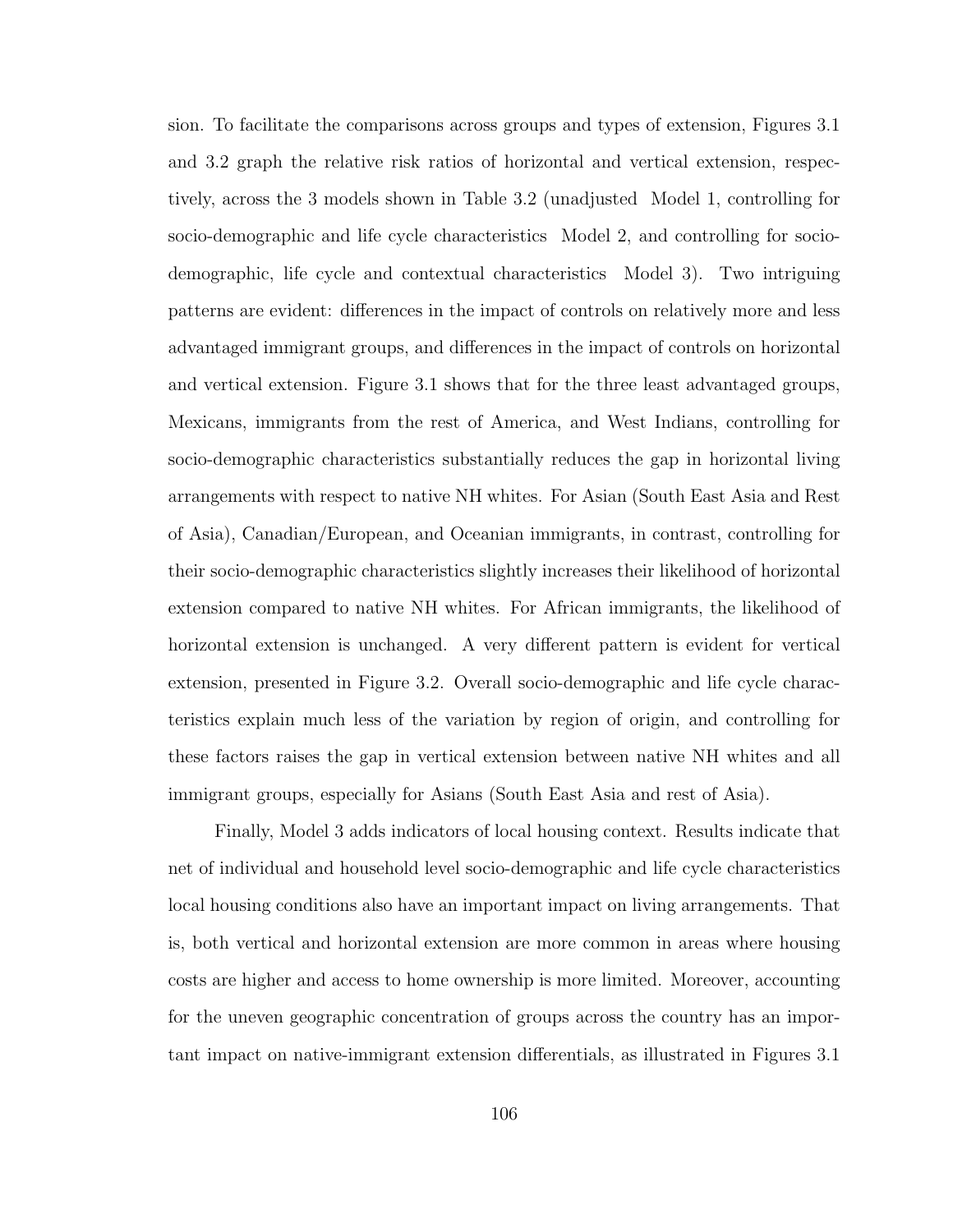and 3.2. Comparing the second and third bars across groups shows that accounting for immigrants tendency to live in more expensive and lower homeownership contexts reduces the native-immigrant differences in extension for all regions of origin and for both horizontal and vertical extension. As was the case with individual level controls, however, context seems to matter more for horizontal living arrangements than for vertical extension. There are also important differences across regions of origin, as the Canadian/European differentials appear to be less influenced by context than for the other immigrant groups for both types of extension.

The pronounced region-of-origin differentials in household extension evident in Tables 1 and 2 invite further examination. In addition to differences in the pattern and prevalence of household extension across regions of origin, there are also potential differences in the impact of explanatory variables on extension patterns across groups. To explore this possibility, Tables 3.3 and 3.4 present relative risk ratios for horizontal, vertical, and mixed extension relative to nuclear living arrangements, separately for our height regions of origin from the fully adjusted model which includes years since arrival in the U.S. and English fluency in addition to controls used in Model 3, Table 3.2.

Overall, most socio-demographic, life cycle and contextual characteristics have roughly comparable impacts on extension across groups. However, there are some important exceptions. The biggest differences across groups are evident in the impact of income and duration of U.S. residence on living arrangements. To better illustrate these differences, Figures 3.3 and 3.4 graph the fully adjusted risk ratios of horizontal and vertical extension, respectively, relative to nuclear living arrangements, by income for each region of origin. Figure 3.5, in turn, graphs the fully adjusted risk ratios of extension by duration of U.S. residence and by region of origin. Both figures are based on the risk ratios presented in Tables 3.3 and 3.4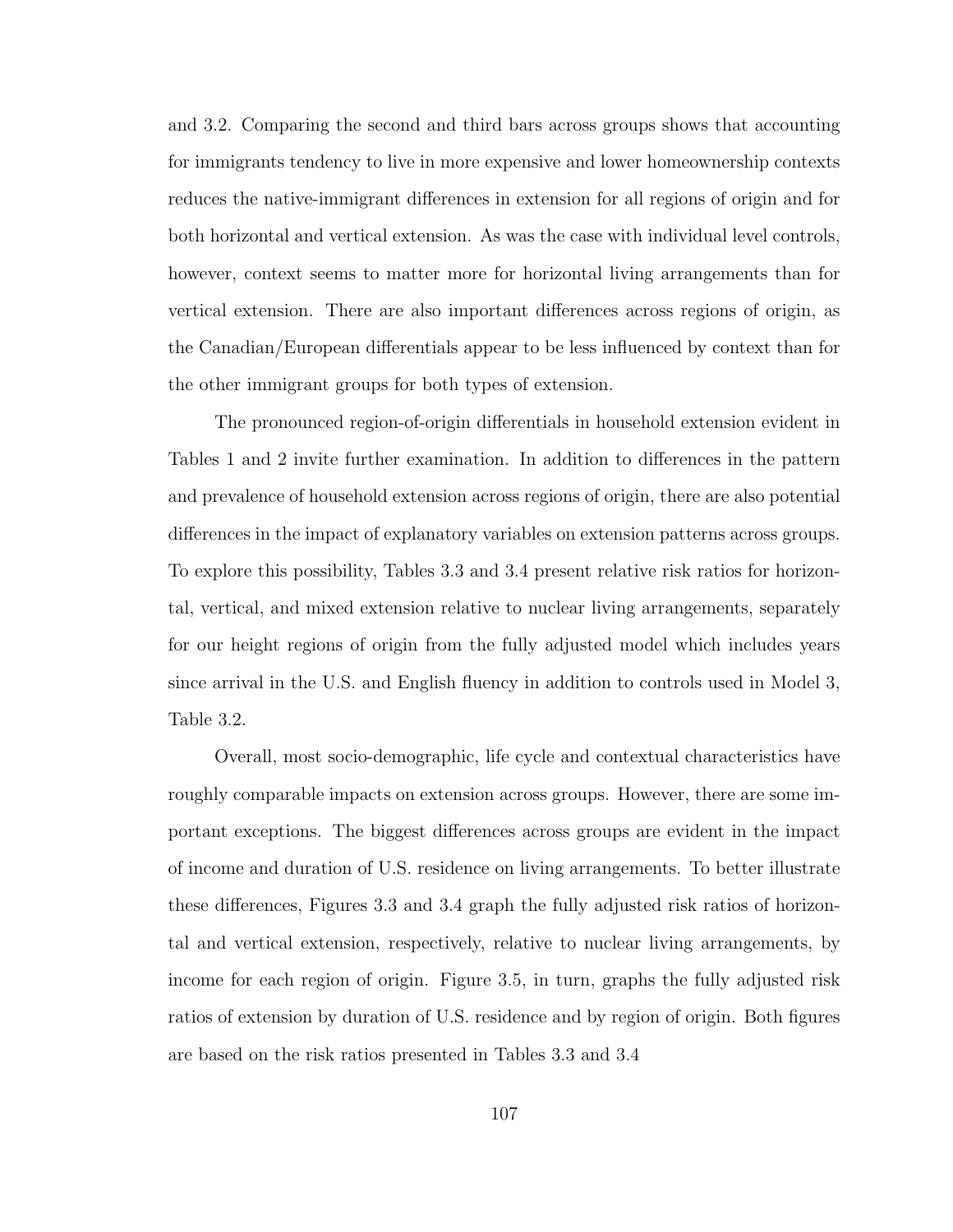Beginning with Figures 3.3 and 3.4, results show considerable variation in the association between income and extension both by region of origin and type of extension. While Tables 3.3 and 3.4 show that virtually all of the lower income quintiles are statistically more likely than those in the top quintile to live in horizontally extended households, regardless of region of origin, Figure 3.3 shows that in substantive terms the income gradient is more muted for the relatively advantaged immigrant groups, namely South East Asians, Canadians/Europeans, and Oceanians. The gradient is far steeper among the more disadvantaged groups (Mexicans, West Indians, and immigrants from the rest of America) and immigrants from Africa. For these groups, the income gradient for horizontal extension is nonlinear, with the lowest income quintiles far more likely than others to horizontally extend.

With respect to vertical extension, in contrast, both the impact of income and differences across regions are far more modest. Figure 3.4 shows that for all immigrants, the likelihood of vertical extension decreases with income, although most differences are not statistically significant for either group.

Finally, Figure 3.5 illustrates the fully adjusted relative risk ratios for both horizontal and vertical extension relative to nuclear living arrangements by region of origin and duration of U.S. residence, with fewer than 10 years in the United States as the reference category. For all groups the relative risk of horizontal extension decreases with longer duration of U.S. residence. For vertical extension, on the other hand, duration in the United States has little effect among Mexicans. For most other migrant groups, the likelihood of extension decreases with longer duration in the United States, sometimes after a peak in the decade following the time of arrival.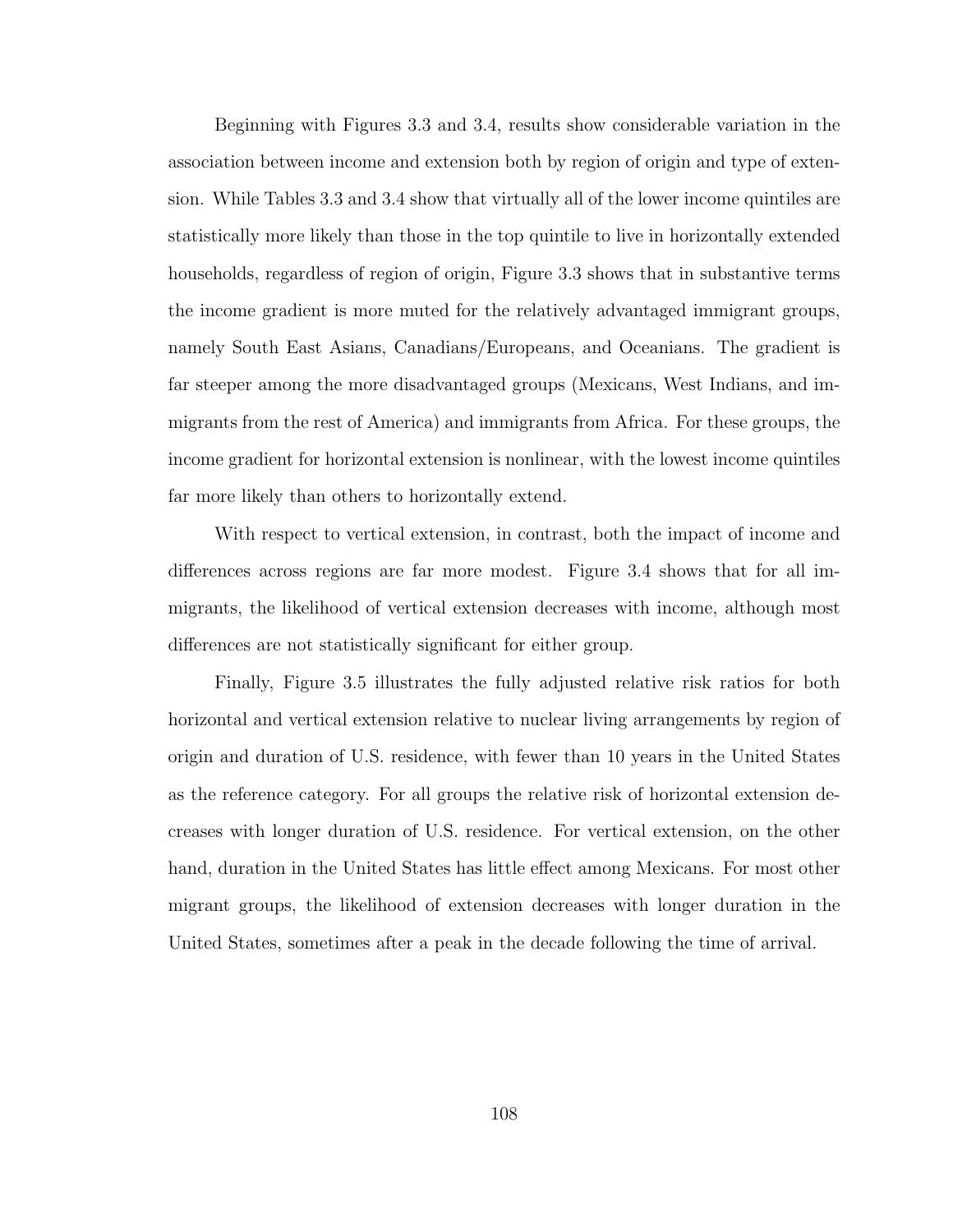# 3.5. Conclusion

The foreign born represent a rapidly growing share of the US population. According to the 2010 ACS, the foreign born made up 13 percent of the total U.S. population, amounting to about 40 million people (Grieco et al. 2012). Not only is the share of the foreign born of the US population growing, the foreign born are becoming increasingly heterogeneous. For example, among all foreign-born migrants, those born in Africa have been growing at the fastest rate in recent years (Elo et al. 2015) with Asians projected to become the largest immigrant group surpassing Hispanics by 2050 (Lopez, Passel, and Rohal 2015). And yet, studies that have investigated co-residence among the foreign-born population have focused primarily on immigrants from Mexico (Lopez, Passel, and Rohal 2015) and on those from a few Asian countries (Lopez, Passel, and Rohal 2015). Although some previous studies include more expansive comparisons (Glick, Bean, and Van Hook 1997), the continuous evolution of immigrant composition requires frequent updating to assess contemporary patterns. In addition, most studies fail to distinguish between different types of extension or examine the role of local contextual conditions in shaping differences in living arrangements across immigrant groups. The large sample size that results from pooling the 2001 through 2013 waves of the ACS makes it possible to investigate the relevance of the leading theories of household extension among multiple immigrant groups that are representative of the foreign-born population. In addition, we extend prior research by examining the predictors of both horizontal and vertical extension, and by investigating whether local housing market conditions influence immigrants household extension patterns and their divergence from those of native NH whites.

Our findings lend mixed support to the findings from previous research on extension. While we show that immigrants have a higher propensity for all types of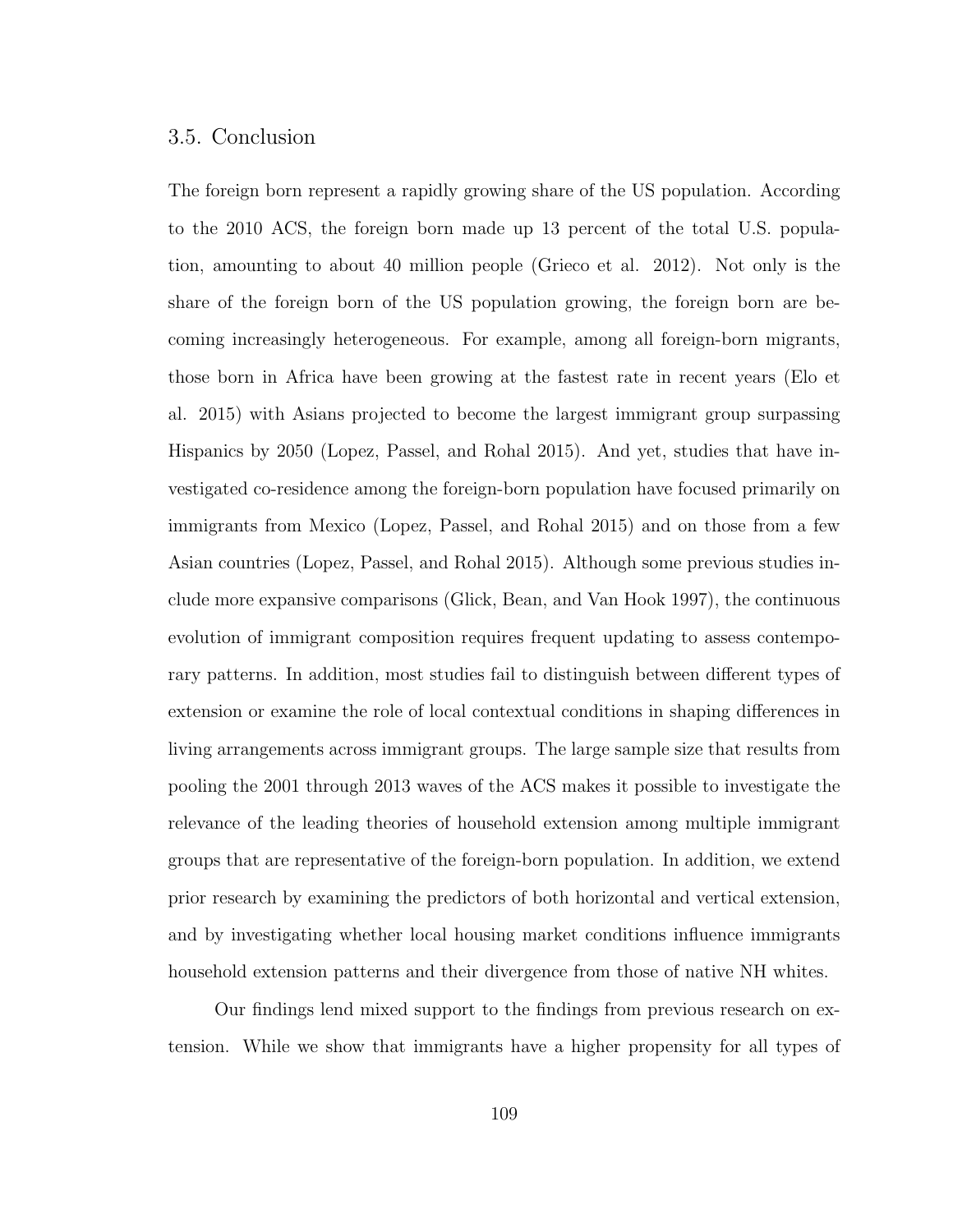extension than native-born NH whites, as in previous studies (Blank and Torrecilha 1998, Glick 1999, Glick, Bean, and Van Hook 1997, Glick and Van Hook 2002, Kamo 2000, Van Hook and Glick 2007), we also find substantial variation among different types of extension and by region of origin.

Our findings strongly suggest that horizontal and vertical extension are driven by different forces. Economic and life-cycle theories of extension do a far better job of explaining horizontal than vertical extension, suggesting that greater conceptual and empirical clarity is needed when evaluating immigrants engagement in household extension.

Economic and life-cycle characteristics also tend to hold more sway among immigrants from less advantaged origins. Not only do socio-demographic and life cycle characteristics explain a larger share of the immigrant-native differences in horizontal extension for Mexicans, West Indians, and immigrants from the rest of America than for South East Asians, Canadians/Europeans, and Oceanians relative to native NH whites, the income gradient for horizontal extension is steeper among these less advantaged region-of-origin groups. The income gradient for horizontal extension among Africans, who on average have higher educational attainment but lower incomes than native NH whites, is also steeper than among the more advantaged immigrant groups. In contrast to horizontal extension, socio-demographic and life cycle characteristics do little to explain patterns of vertical household extension among the various immigrant groups relative to the native NH whites. Furthermore, compared to horizontal extension the income gradient is relatively flat among all origin groups when it comes to vertical household extension.

Our findings also highlight the importance of geographic distribution of immigrants and the need to take into account the role of housing conditions in studies of household extension. Immigrants are disproportionately concentrated in housing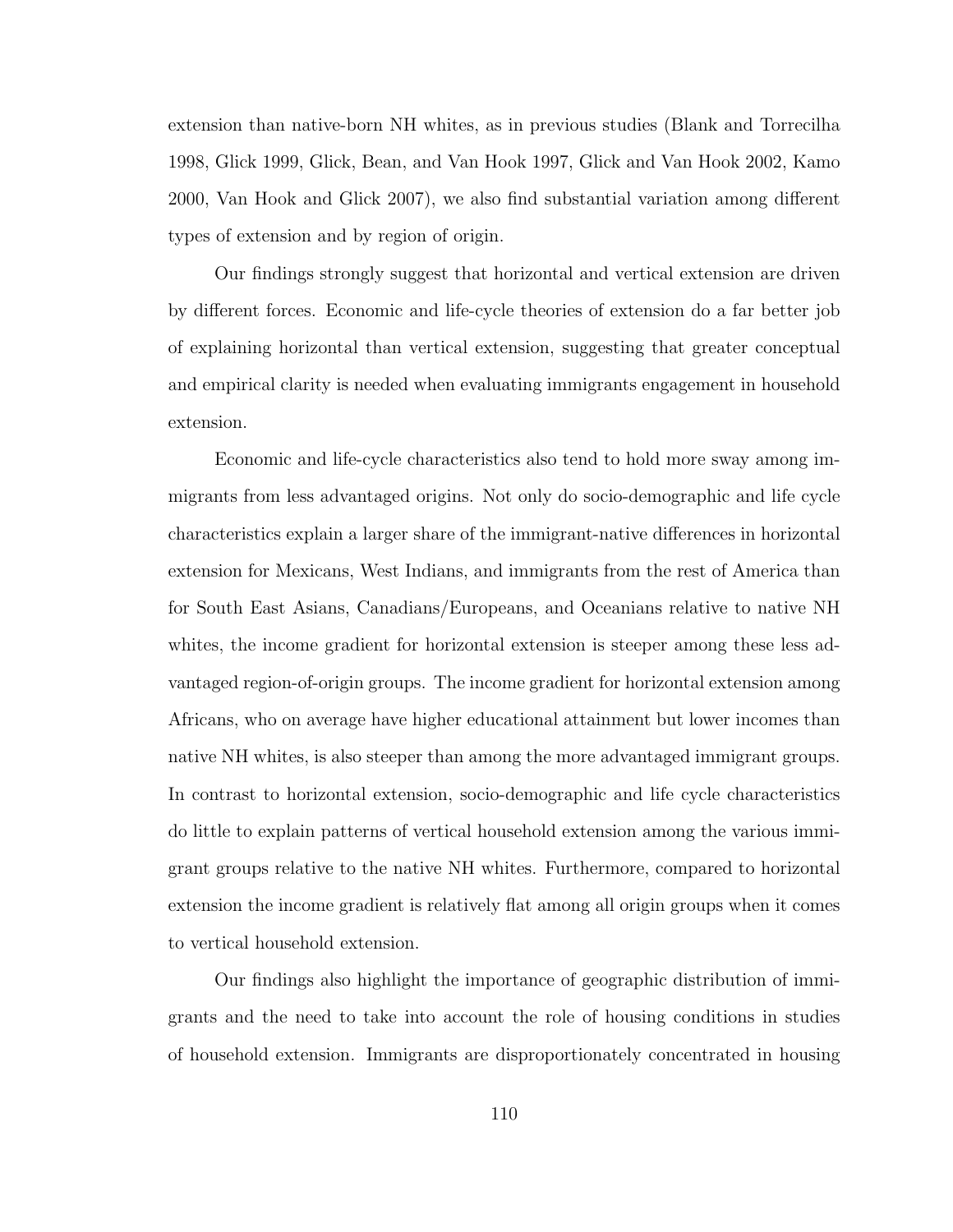markets characterized by high costs and low rates of homeownership, both of which tend to encourage extended living. Accounting for differences in local context across groups explains up to 10 percent of the difference in extension between the foreignborn subgroups and native-born NH whites. These results provide new evidence against the interpretation that the unexplained differences among the foreign born and the native born are due simply to cultural differences that shape immigrant living arrangements. In all probability, including a richer set of community characteristics could go even further towards explaining immigrant-native differences in household extension.

This study has a number of limitations. First, while we identify an important source of the unexplained variation in household extension across region-oforigin groups (namely local context), we are unable to explain all of the variation in household extension patterns among the foreign-born subgroups relative to native NH whites. In particular, the lack of information on legal status could influence our findings, as undocumented immigrants suffer a number of disadvantages (Flippen 2012, Glick, Bean, and Van Hook 1997) that could also shape extension patterns. There could also be additional county level or local area characteristics that influence extension. Finally, the variable regarding the duration since immigration is computed by subtracting the year of arrival from survey year. The shortcoming of this commonly used approach is that it may not accurately capture duration since immigration, especially among immigrants who cross international borders multiple times (Massey 1987).

Immigrant living arrangements have long captured the attention of researchers both as a sign of economic marginality and as a marker of cultural distinctiveness from the native mainstream. The strong link between economic hardship and horizontal extension, which is both more prevalent and has a stronger income gradient among more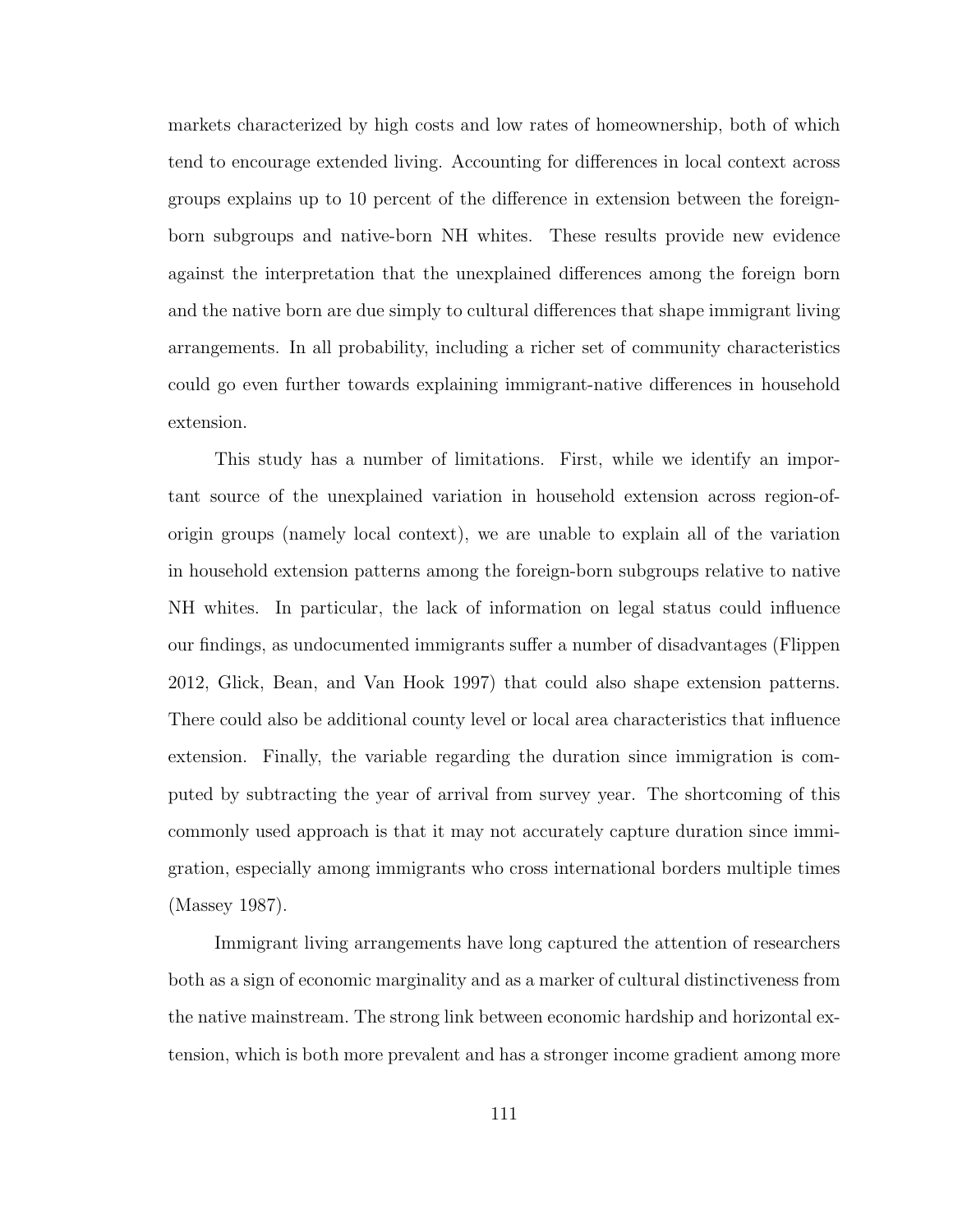disadvantaged immigrant groups, indeed warrants concern. These patterns suggest that household-level analyses underestimate the financial vulnerability of low-income families from Mexico, the West Indies, the rest of America, and Africa. The steady reductions in both horizontal and vertical extensions with longer durations in the United States, in contrast, support the argument that extension is less an enduring cultural artifact than a temporary stage in the process of immigrant adaptation. The fact that vertical extension is both less related to socio-demographic characteristics and less variable across region-of-origin groups implies that this particular living arrangement could have more to do with the needs and conditions of elder generations than with those of working-aged adults. In addition, the immigrants residential context matters for patterns of household extension, an area that has not received much prior attention. The cost of living, which we measured by the cost of housing in the county of residence, is important. Future studies of household living arrangements should thus consider not only individual- and household-level characteristics but also take into account residential context.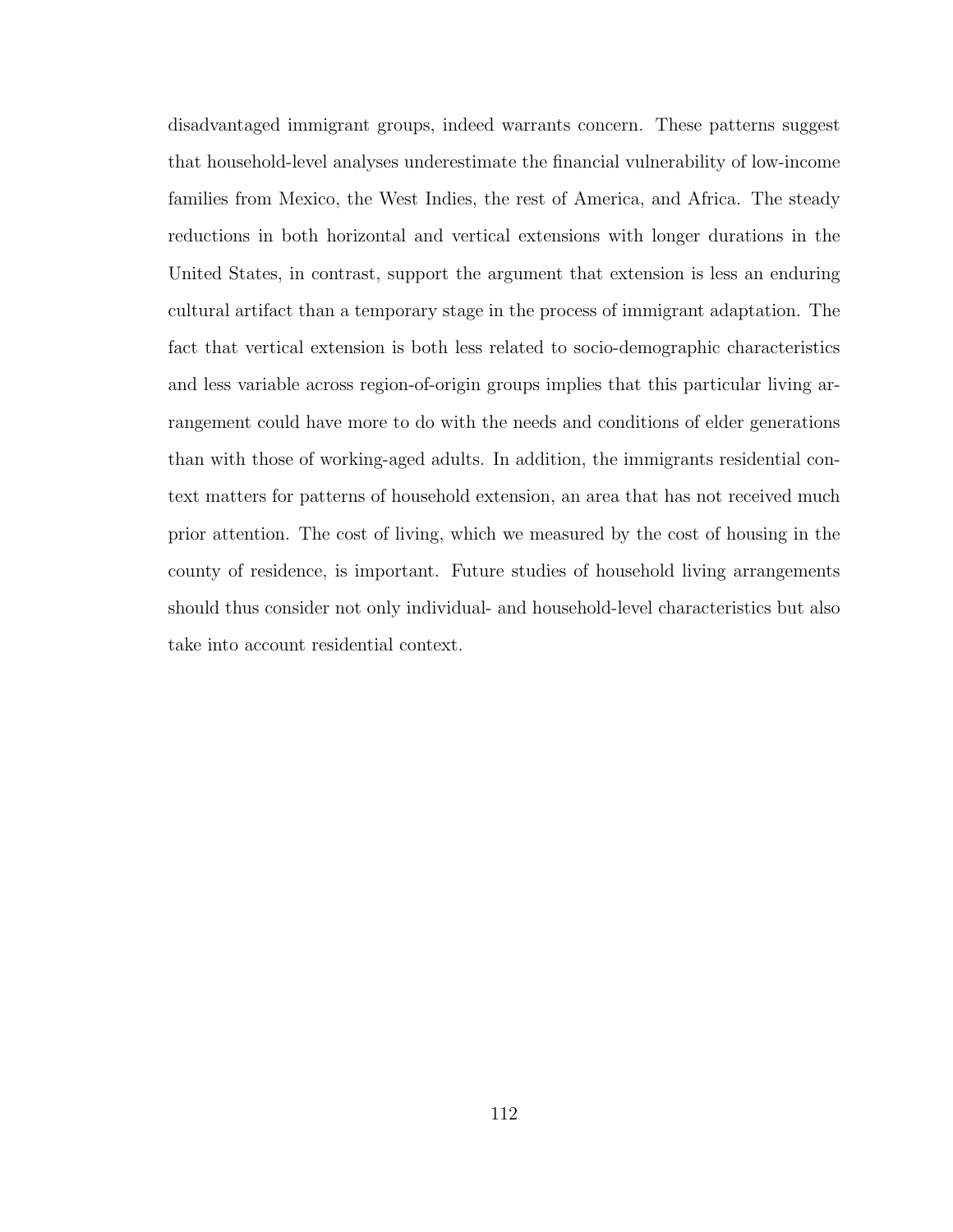Angel, R., and M. Tienda. 1982. "Determinants of Extended Household Structure: Cultural Pattern or Economic Need?" American Journal of Sociology 87 (6):1360- 1383.

Blank, S., and R. S. Torrecilha. 1998. "Understanding the Living Arrangements of Latino Immigrants: A Life Course Approach." International Migration Review 32  $(1):3-19.$ 

Borjas, G. 1987. "Self-Selection and the Earnings of Immigrants." American Economic Review 77 (4):531-553.

Borjas, G. 1994. "The Economics of Immigration." Journal of Economic Literature XXXII:pp. 16671717.

Browning, M., A. Chiappori, and A. Lewbel. 2013. "Estimating Consumption Economies of Scale, Adult Equivalent Scales, and household Bargaining Power." The Review of Economic Studies 80 (4):1267-1303.

Camarota, S. A. 2012. Immigrants in the United States, 2010: A Profile of America's Foreign-Born Population. Washington, DC: Center for immigration Studies.

Chiswick, B. R. 1978. "The Effect of Americanization on the Earnings of Foreign-Born Men." The Journal of Political Economy 86 (5):897-922.

Deaton, A., and C. Christina Paxson. 1998. "Economies of scale, Household Size, and the Demand for food." The Journal of Political Economy Vol. 106:897-930.

Deaton, A., and J. Muellbauer. 1980. Economics and Consumer Behavior: Cambridge,UK: Cambridge University Press.

Elo, Irma T, Elizabeth Frankenberg, Romeo Gansey, and Duncan Thomas. 2015. "Africans in the American Labor Market." Demography 52 (5):1513-1542.

Feliciano, Cynthia. 2005. "Educational selectivity in US immigration: How do im-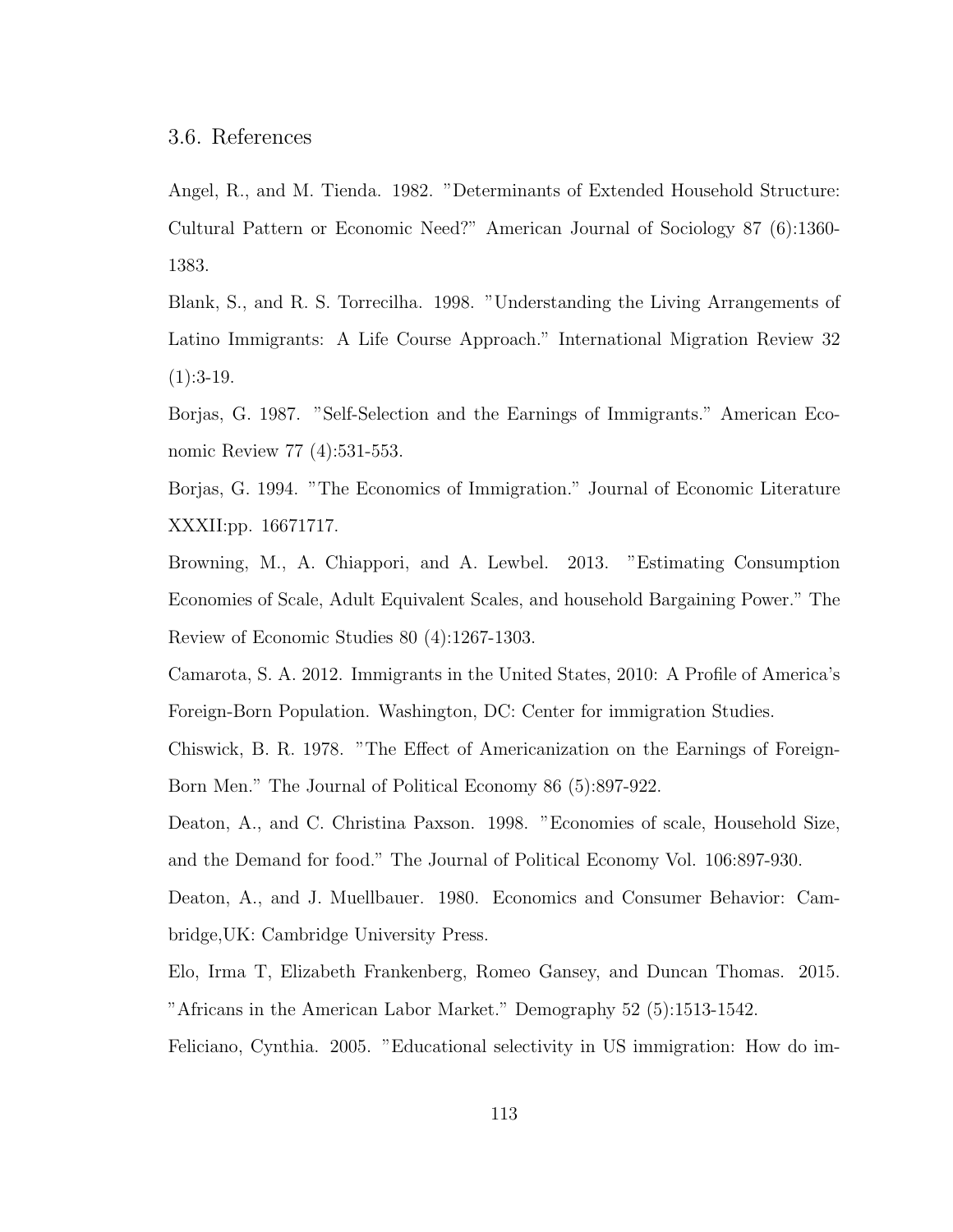migrants compare to those left behind?" Demography 42 (1):131-152.

Flippen, Chenoa A. 2012. "Laboring underground: The employment patterns of Hispanic immigrant men in Durham, NC." Social Problems 59 (1):21.

Flood, S., K. Miriam, S. Ruggles, and J. R. Warren. 2015. "Integrated Public Use Microdata Series, Current Population Survey, 2015." Version 4.0. [Machine-readable database]. Minneapolis: University of Minnesota.

Glick, J. E. 1999. "Economic Support from and to Extended Kin: A Comparison of Mexican Americans and Mexican Immigrants." International Migration Review 33  $(3):745-765.$ 

Glick, J. E., F. D. Bean, and J. V. W. Van Hook. 1997. "Immigration and Changing Patterns of Extended Family Household Structure in the United States: 1970-1990." Journal of Marriage and Family 59 (1):pp. 177-191.

Glick, J. E., and J. V. W. Van Hook. 2002. "Parents' Coresidence with Adult Children: Can Immigration Explain Racial and Ethnic Variation?" Journal of Marriage and Family 64 (1):240-253.

Goldscheider, F. K., and R. M. Bures. 2003. "The Racial Crossover in Family Complexity in the United States." Demography 40 (3):569-587.

Grieco, Elizabeth M. , Yesenia D. Acosta, G. Patricia de la Cruz, Christine Gambino, Thomas Gryn, Luke J. Larsen, Edward N. Trevelyan, and Nathan P. Walters. 2012. "The Foreign-Born Population in the United States: 2010." US Census Bureau.

Jasso, Guillermina. 2011. "Migration and stratification." Social Science Research 40 (5):1292-1336.

Jasso, Guillermina, Douglas S. Massey, Mark R. Rosenzweig, and James P. Smith. 2004. Immigrant health: selectivity and acculturation. IFS Working Papers, Institute for Fiscal Studies (IFS).

Kakwani, N. , and H. Son. 2005. "Economies of Scale in Household Consumption: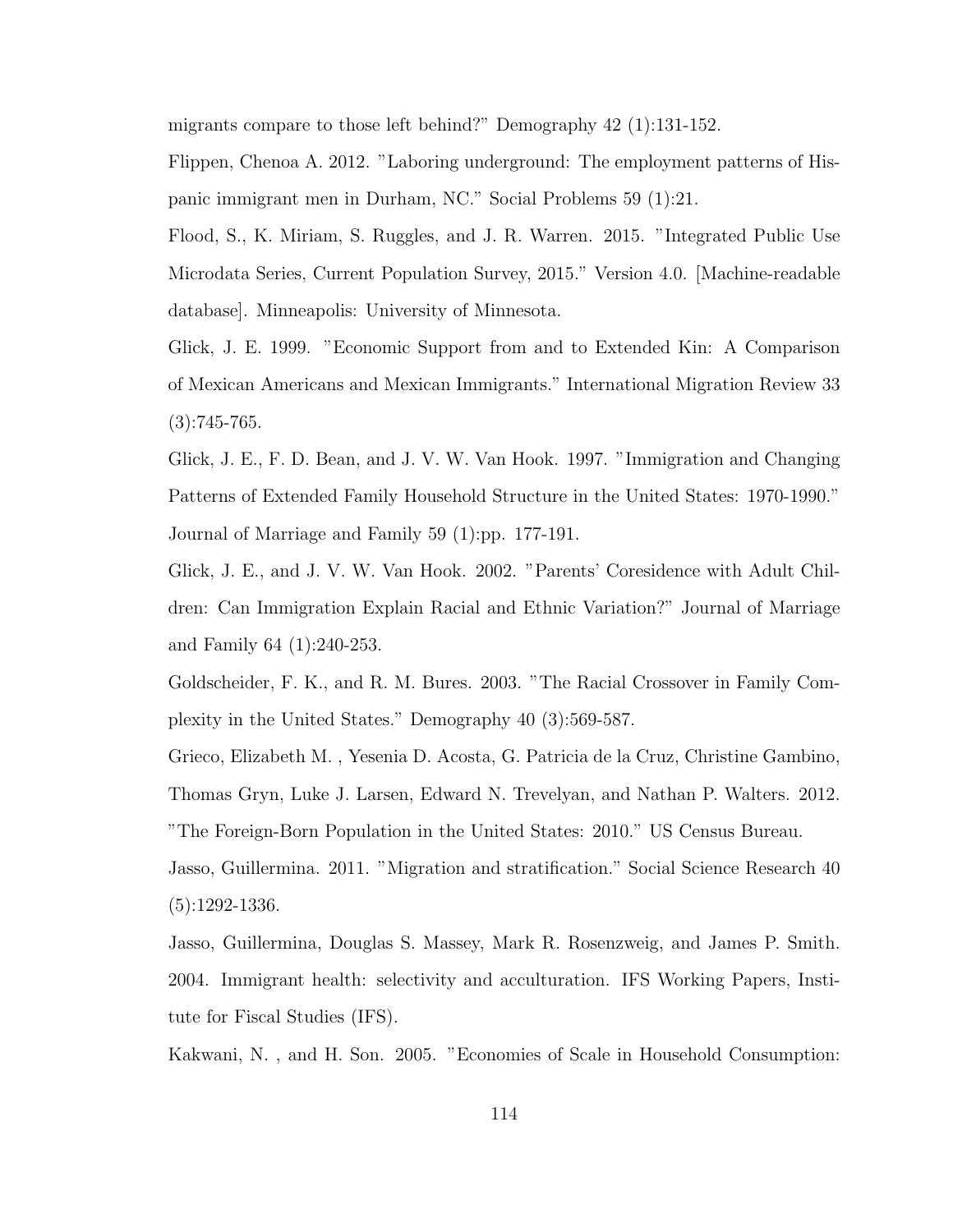With Application to Autralia." Australian Economic Papers 44 (2):134-148.

Kamo, Y. 2000. "Racial and ethnic differences in extended family households." Sociological Perspectives 43 (2):211-229.

Kritz, Mary M, and Douglas T Gurak. 2015. "US Immigrants in Dispersed and Traditional Settlements: National Origin Heterogeneity." International Migration Review 49 (1):106-141.

Leach, M. A. 2010. "Household Living Arrangements and Economic Resources among Mexican Immigrant Families with Children." Population Research Institute The Pennsylvania State University.

Lopez, M. H., J. Passel, and M. Rohal. 2015. "Modern Immigration Wave Brings 59 Million to U.S., Driving Population Growth and Change Through 2065: Views of Immigrations Impact on U.S. Society Mixed." Pew Research Center.

Lucas, Robert E. B. 2015. "African Migration." Handbook of the Economics of International Migration 1:1445-1596.

Massey, D. 1987. "Understanding Mexican Migration to the United States." American Journal of Sociology 92:1372-1402.

Moen, P., and E. Wethington. 1992. "The Concept of Family Adaptive Strategies." Annual Review of Sociology 18:233-251.

Van Hook, J. V. W., and J. E. Glick. 2007. "Immigration and Living Arrangements: Moving beyond Economic Need versus Acculturation." Demography 44 (2):225-249. Wooldridge, Jeffrey M. 2010. Econometric analysis of cross section and panel data: Cambridge, MA: MIT press.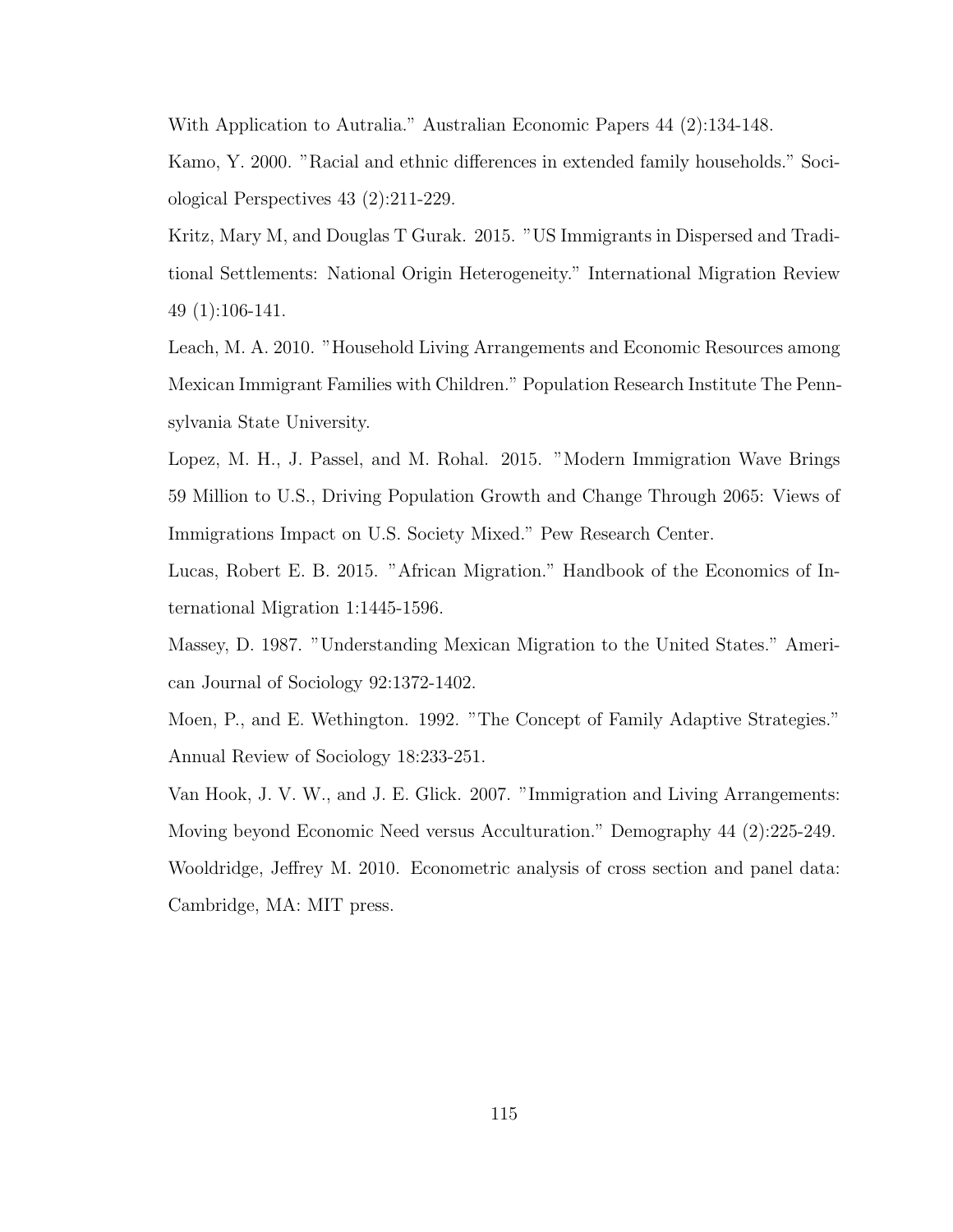# 3.7. Tables

| Characteristics<br>(N/1,000)         | All<br>(3, 382)          | Mexico<br>(598) | W. Indies<br>(141) | Rest Am.<br>(400) | Africa<br>(84) | S. E. Asia<br>(392) | Rest Asia<br>(372) | Europe<br>(571) | Oceania<br>(14) | US-b.<br>(807)           |
|--------------------------------------|--------------------------|-----------------|--------------------|-------------------|----------------|---------------------|--------------------|-----------------|-----------------|--------------------------|
|                                      |                          |                 |                    |                   |                |                     |                    |                 |                 |                          |
| Extension (all types)                | 33.36                    | 41.23           | 38.05              | 41.03             | 30.01          | 34.95               | 42.52              | 25.45           | 32.71           | 19.80                    |
| Horizontal exten.<br>Vertical exten. | 12.57<br>12.84           | 18.48<br>12.54  | 14.88<br>14.48     | 16.67<br>14.66    | 13.40<br>10.84 | 10.26<br>16.08      | 13.54<br>16.41     | 8.19<br>12.06   | 11.22<br>12.49  | 7.23<br>8.75             |
| Mixed exten.                         | 7.95                     | 10.21           | 8.69               | 9.70              | 5.78           | 8.62                | 12.57              | 5.20            | 9.00            | 3.82                     |
| Gender                               |                          |                 |                    |                   |                |                     |                    |                 |                 |                          |
| [Female]                             |                          |                 |                    |                   |                |                     |                    |                 |                 |                          |
| Male                                 | 53.26                    | 63.17           | 45.62              | 53.52             | 58.08          | 53.46               | 49.24              | 48.18           | 52.73           | 49.95                    |
| Mean age                             | 47.80                    | 42.12           | 47.43              | 46.11             | 43.15          | 46.62               | 47.80              | 53.96           | 46.04           | 51.54                    |
| [SE]                                 | [0.01]                   | [0.02]          | [0.05]             | [0.03]            | [0.05]         | [0.03]              | [0.03]             | [0.03]          | [0.16]          | [0.02]                   |
| Age                                  |                          |                 |                    |                   |                |                     |                    |                 |                 |                          |
| $25-34$ years                        | 22.89                    | 33.35           | 19.87              | 24.99             | 27.43          | 23.86               | 20.20              | 14.86           | 24.81           | 17.75                    |
| $35-44$ years                        | 25.42                    | 31.29           | 26.80              | 27.49             | 31.79          | 26.83               | 26.62              | 19.44           | 28.11           | 19.84                    |
| $45-54$ years                        | 21.33                    | 18.96           | 24.90              | 21.89             | 23.97          | 22.22               | 23.03              | 19.99           | 21.28           | 21.77                    |
| $55-64$ years                        | 14.03                    | 9.09            | 15.21              | 12.47             | 10.71          | 13.62               | 15.74              | 16.45           | 13.71           | 17.82                    |
| $65 \text{ years}+$                  | 16.33                    | 7.30            | 13.22              | 13.16             | 6.10           | 13.47               | 14.41              | 29.25           | 12.09           | 22.82                    |
| Marital status                       |                          |                 |                    |                   |                |                     |                    |                 |                 |                          |
| Not married                          | 36.32                    | 35.24           | 48.63              | 42.60             | 37.69          | 24.73               | 32.10              | 35.63           | 33.37           | 39.30                    |
| Curr. married                        | 63.68                    | 64.76           | 51.37              | 57.40             | 62.31          | 75.27               | 67.90              | 64.37           | 66.63           | 60.70                    |
| Child $< 5$                          |                          |                 |                    |                   |                |                     |                    |                 |                 |                          |
| No                                   | 96.92                    | 95.34           | 97.57              | 97.44             | 93.97          | 97.16               | 96.78              | 97.87           | 95.86           | 97.69                    |
| Yes                                  | 3.08                     | 4.66            | 2.43               | 2.56              | 6.03           | 2.84                | 3.22               | 2.13            | 4.14            | 2.31                     |
| Mean income $(x1,000)$               | 18.26                    | 11.21           | 14.83              | 14.68             | 20.30          | 25.19               | 19.67              | 22.77           | 25.65           | 20.30                    |
| [SE]                                 | [0.02]                   | [0.02]          | [0.05]             | [0.03]            | [0.11]         | [0.06]              | [0.05]             | [0.05]          | [0.34]          | [0.03]                   |
| Income<br>bottom quintile            | 19.75                    | 23.07           | 21.18              | 21.48             | 16.75          | 18.53               | 20.47              | 17.90           | 16.59           | 17.05                    |
| 2nd quintile                         | 20.91                    | 30.81           | 21.18              | 24.93             | 18.04          | 14.23               | 16.68              | 17.25           | 14.91           | 17.23                    |
| 3rd quintile                         | 20.90                    | 25.89           | 23.16              | 23.42             | 21.90          | 15.06               | 19.23              | 18.12           | 18.18           | 19.68                    |
| 4th quintile                         | 19.97                    | 14.84           | 21.93              | 18.57             | 22.12          | 19.23               | 21.46              | 21.14           | 21.54           | 24.10                    |
| Top quintile                         | 18.47                    | 5.39            | 12.55              | 11.61             | 21.19          | 32.95               | 22.16              | 25.59           | 28.78           | 21.94                    |
| Educational attainment               |                          |                 |                    |                   |                |                     |                    |                 |                 |                          |
| $<$ high school                      | 22.99                    | 55.13           | 21.16              | 27.44             | 6.86           | 9.55                | 14.42              | 11.57           | 9.64            | 10.51                    |
| High school                          | 31.10                    | 30.20           | 37.87              | 34.61             | 25.44          | 18.70               | 25.51              | 31.81           | 32.21           | 38.10                    |
| Some college                         | 17.17                    | 9.03            | 21.68              | 17.42             | 23.10          | 12.62               | 20.09              | 19.93           | 21.64           | 22.28                    |
| $Collecte +$                         | 28.74                    | 5.64            | 19.28              | 20.53             | 44.60          | 59.13               | 39.98              | 36.69           | 36.50           | 29.11                    |
| Is employed                          |                          |                 |                    |                   |                |                     |                    |                 |                 |                          |
| No                                   | 27.49                    | 20.16           | 25.68              | 23.19             | 17.40          | 23.21               | 26.62              | 37.62           | 23.26           | 34.98                    |
| Yes                                  | 72.51                    | 79.84           | 74.32              | 76.81             | 82.60          | 76.79               | 73.38              | 62.38           | 76.74           | 65.02                    |
| Owns home                            |                          |                 |                    |                   |                |                     |                    |                 |                 |                          |
| No                                   | 38.13                    | 50.81           | 49.45              | 48.53             | 52.65          | 37.16               | 33.07              | 27.80           | 40.46           | 24.40                    |
| Yes                                  | 61.87                    | 49.19           | 50.55              | 51.47             | 47.35          | 62.84               | 66.93              | 72.20           | 59.54           | 75.60                    |
| Speaks English only,                 |                          |                 |                    |                   |                |                     |                    |                 |                 |                          |
| or very well                         |                          |                 |                    |                   |                |                     |                    |                 |                 |                          |
| $\rm No$                             | $\sim$                   | 56.09           | 28.13              | 46.79             | 24.52          | 39.59               | 39.96              | 21.07           | 13.95           |                          |
| Yes                                  | $\overline{\phantom{a}}$ | 43.91           | 71.87              | 53.21             | 75.48          | 60.41               | 60.04              | 78.93           | 86.05           | $\overline{\phantom{a}}$ |
| Mean years since                     |                          |                 |                    |                   |                |                     |                    |                 |                 |                          |
| immigration<br>[SE]                  |                          | 19.87           | 21.67              | 20.46             | 15.77          | 19.45               | 21.19              | 30.77           | 20.74           |                          |
|                                      |                          | [0.02]          | [0.04]             | [0.03]            | [0.05]         | [0.03]              | [0.02]             | [0.03]          | [0.16]          |                          |
| Years since immigration<br>$0 - 9$   | $\sim$                   | 22.72           | 17.01              | 24.87             | 37.56          | 27.05               | 18.25              | 15.99           | 30.00           |                          |
| $10 - 19$                            | $\overline{\phantom{a}}$ | 31.57           | 29.42              | 27.92             | 30.91          | 28.10               | 27.26              | 17.91           | 22.96           |                          |
| $20 +$                               |                          | 45.71           | 53.57              | 47.21             | 31.54          | 44.86               | 54.49              | 66.09           | 47.04           |                          |
| County level proportion              |                          | 66.47           | 62.81              | 65.78             | 66.20          | 66.17               | 66.24              | 68.26           | 66.22           | 70.61                    |
| of homeownership                     |                          |                 |                    |                   |                |                     |                    |                 |                 |                          |
| Median county level                  | 152.90                   | 152.90          | 167.20             | 167.20            | 167.20         | 182.40              | 179.20             | 152.90          | 171.70          | 132.60                   |
| home value $(x1,000)$                |                          |                 |                    |                   |                |                     |                    |                 |                 |                          |
|                                      |                          |                 |                    |                   |                |                     |                    |                 |                 |                          |

Table 3.1: Descriptive statistics for non-Hispanic native-born and foreign-born ages 25+: 50 states and the District of Columbia, ACS 2001-2013 (percentage unless otherwise noted)

Frequencies (/1,000) in parentheses Note: Sample characteristics are based on weighted data. The number of cases is unweighted Source: 5% PUMS file of ACS waves 2001-2013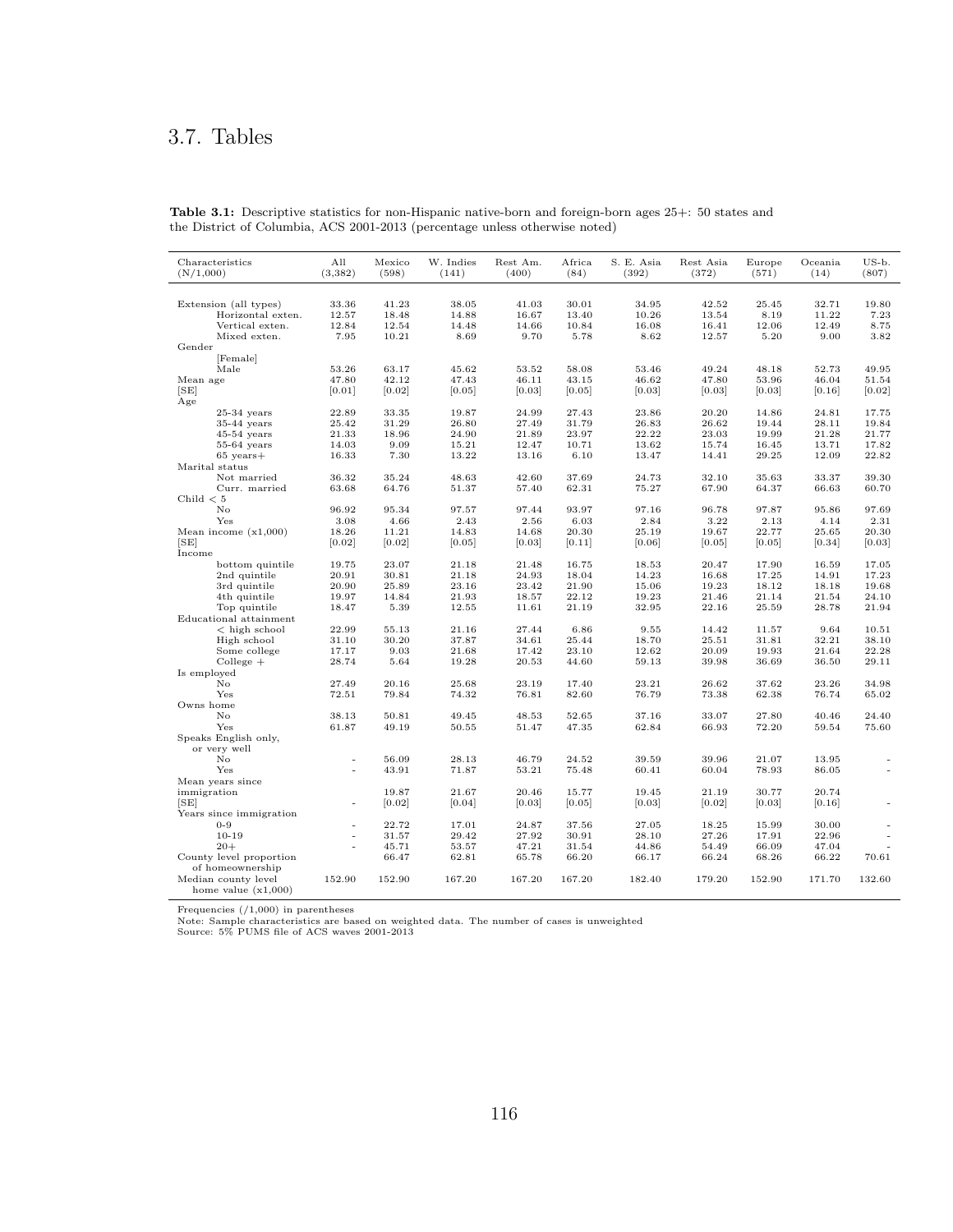| Characteristics         |                        | Model 1                |                        |                        | Model 2                |                        |                        | Model 3                |                        |
|-------------------------|------------------------|------------------------|------------------------|------------------------|------------------------|------------------------|------------------------|------------------------|------------------------|
|                         | Horizon.               | Vertical               | Mixed                  | Horizon.               | Vertical               | Mixed                  | Horizon.               | Vertical               | Mixed                  |
| Sending regions         |                        |                        |                        |                        |                        |                        |                        |                        |                        |
| [NHW US-born]           |                        |                        |                        |                        |                        |                        |                        |                        |                        |
| Mexico                  | $3.52***$              | $1.97***$              | $3.68***$              | $2.75***$              | $2.22***$              | $3.46***$              | $2.67***$              | $2.16***$              | $3.29***$              |
| West indies             | $2.67***$<br>$3.17***$ | $2.14***$<br>$2.30***$ | $2.95***$              | $2.41***$<br>$2.79***$ | $2.30***$              | $3.02***$              | $2.03***$              | $1.99***$<br>$2.32***$ | $2.31***$              |
| Rest America            | $2.15***$              | $1.43***$              | $3.48***$<br>$1.75***$ | $2.15***$              | $2.53***$<br>$1.81***$ | $3.53***$<br>$2.09***$ | $2.52***$<br>$1.97***$ | $1.68***$              | $3.05***$<br>$1.81***$ |
| Africa                  | $1.76***$              | $2.28***$              | $2.80***$              | $1.97***$              | $2.73***$              | $3.38***$              | $1.76***$              | $2.46***$              | $2.84***$              |
| South East Asia         | $2.63***$              | $2.63***$              | $4.62***$              | $2.73***$              | $2.93***$              | $5.07***$              | $2.47***$              | $2.68***$              | $4.37***$              |
| Rest Asia               | $1.22***$              | $1.48***$              | $1.46***$              | $1.30***$              | $1.46***$              | $1.52***$              | $1.21***$              | $1.38***$              | $1.38***$              |
| Europe/Canada           | $1.85***$              | $1.70***$              | $2.81***$              | $1.91***$              | $1.98***$              | $3.19***$              | $1.72***$              | $1.81***$              | $2.74***$              |
| Oceania<br>Gender       |                        |                        |                        |                        |                        |                        |                        |                        |                        |
|                         |                        |                        |                        |                        |                        |                        |                        |                        |                        |
| [Female]<br>Male        |                        |                        |                        | $1.17***$              | $0.90***$              | $1.07***$              | $1.18***$              | $0.91***$              | $1.08***$              |
| Age                     |                        |                        |                        |                        |                        |                        |                        |                        |                        |
| $[25-34 \text{ years}]$ |                        |                        |                        |                        |                        |                        |                        |                        |                        |
| $35-44$ years           |                        |                        |                        | $0.87***$              | $1.10***$              | $0.82***$              | $0.86***$              | $1.09***$              | $0.81***$              |
| $45-54$ years           |                        |                        |                        | $0.80***$              | $1.23***$              | $0.84***$              | $0.79***$              | $1.21***$              | $0.82***$              |
| $55-64$ years           |                        |                        |                        | $0.79***$              | $1.36***$              | $0.92***$              | $0.77***$              | $1.33***$              | $0.88***$              |
| $65 \text{ years} +$    |                        |                        |                        | $0.70***$              | $1.81***$              | 0.99                   | $0.68***$              | $1.76***$              | $0.94***$              |
| Marital status          |                        |                        |                        |                        |                        |                        |                        |                        |                        |
| [Not married]           |                        |                        |                        |                        |                        |                        |                        |                        |                        |
| Married                 |                        |                        |                        | $0.65***$              | $0.79***$              | $0.74***$              | $0.66***$              | $0.80***$              | $0.75***$              |
| Child $< 5$             |                        |                        |                        |                        |                        |                        |                        |                        |                        |
| [No]                    |                        |                        |                        |                        |                        |                        |                        |                        |                        |
| Yes                     |                        |                        |                        | $0.76***$              | $1.10***$              | $0.91***$              | $0.77***$              | $1.11***$              | $0.93***$              |
| Income quintile         |                        |                        |                        |                        |                        |                        |                        |                        |                        |
| Top quintile            |                        |                        |                        |                        |                        |                        |                        |                        |                        |
| bottom quintile         |                        |                        |                        | $1.35***$              | $1.23***$              | $1.56***$              | $1.42***$              | $1.28***$              | $1.68***$              |
| 2nd quintile            |                        |                        |                        | $1.34***$              | $1.05***$              | $1.35***$              | $1.41***$              | $1.09***$              | $1.45***$              |
| 3rd quintile            |                        |                        |                        | $1.21***$              | 1.00                   | $1.23***$              | $1.26***$              | $1.04***$              | $1.30***$              |
| 4th quintile            |                        |                        |                        | $1.10***$              | 1.01                   | $1.14***$              | $1.12***$              | $1.03***$              | $1.18***$              |
| Educational attainment  |                        |                        |                        |                        |                        |                        |                        |                        |                        |
| high school             |                        |                        |                        |                        |                        |                        |                        |                        |                        |
| $<$ high school         |                        |                        |                        | $1.16***$              | $1.11***$              | $1.13***$              | $1.15***$              | $1.10***$              | $1.12***$              |
| some college            |                        |                        |                        | $0.85***$              | $0.95***$              | $0.92***$              | $0.85***$              | $0.95***$              | $0.92***$              |
| $\text{college}$ +      |                        |                        |                        | $0.78***$              | $0.88***$              | $0.78***$              | $0.78***$              | $0.87***$              | $0.77***$              |
| Owns home               |                        |                        |                        |                        |                        |                        |                        |                        |                        |
| [No]                    |                        |                        |                        |                        |                        |                        |                        |                        |                        |
| Yes                     |                        |                        |                        | $1.09***$              | $1.29***$              | $1.50***$              | $1.17***$              | $1.38***$              | $1.69***$              |
| Is employed             |                        |                        |                        |                        |                        |                        |                        |                        |                        |
| [No]                    |                        |                        |                        |                        |                        |                        |                        |                        |                        |
| Yes                     |                        |                        |                        | $1.13***$              | $0.98***$              | $1.06***$              | $1.14***$              | $0.99**$               | $1.07***$              |
| County level            |                        |                        |                        |                        |                        |                        | $1.66***$              | $1.56***$              | $1.55***$              |
| homeownership           |                        |                        |                        |                        |                        |                        |                        |                        |                        |
| ln(County level median  |                        |                        |                        |                        |                        |                        | $1.40***$              | $1.35***$              | $1.60***$              |
| home value)             |                        |                        |                        |                        |                        |                        |                        |                        |                        |
| Control for survey year | $_{\rm Yes}$           | Yes                    | Yes                    | Yes                    | Yes                    | Yes                    | Yes                    | Yes                    | Yes                    |

Table 3.2: Relative risk ratios from multinomial logistic regression models of extended family living arrangements among non-Hispanic native-born and foreign-born ages 25+, by type of extension: 50 states and the District of Columbia, ACS 2001-2013 (N=3,382,048)

Source: 5% PUMS file of ACS waves 2001-2013<br>Note: Estimates are weighted. Reference group for each variable is given in brackets.<br>\*\*\* p<0.01, \*\* p<0.05, \* p<0.1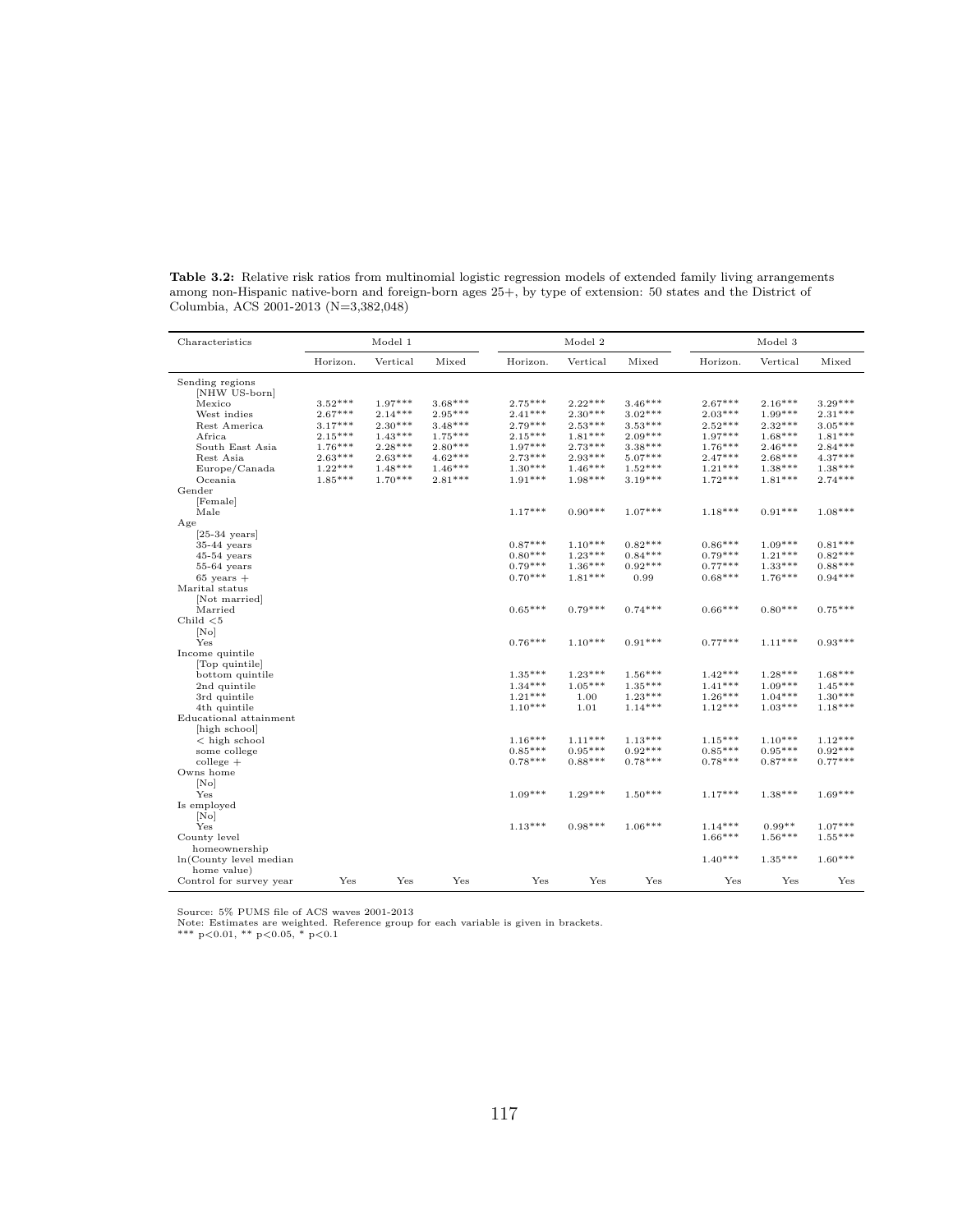| Characteristics                                                     |                                                                                       |                                                  | Mexico                                           |                                                  |                                                  | West Indies                                     |                                                  |                                                  | Rest America                                     |                                                  |                                                  | Africa                                           |                                                                    |
|---------------------------------------------------------------------|---------------------------------------------------------------------------------------|--------------------------------------------------|--------------------------------------------------|--------------------------------------------------|--------------------------------------------------|-------------------------------------------------|--------------------------------------------------|--------------------------------------------------|--------------------------------------------------|--------------------------------------------------|--------------------------------------------------|--------------------------------------------------|--------------------------------------------------------------------|
|                                                                     |                                                                                       | Horizon.                                         | Vertical                                         | Mixed                                            | Horizon.                                         | Vertical                                        | Mixed                                            | Horizon.                                         | Vertical                                         | Mixed                                            | Horizon.                                         | Vertical                                         | Mixed                                                              |
| Gender                                                              | Female<br>Male                                                                        | $1.28***$                                        |                                                  | $1.10***$                                        | $1.19***$                                        | $0.84***$                                       |                                                  | $1.21***$                                        | $0.85***$                                        | $1.06***$                                        |                                                  | $0.81***$                                        |                                                                    |
| Age                                                                 |                                                                                       |                                                  | $0.88***$                                        |                                                  |                                                  |                                                 | $1.06^*$                                         |                                                  |                                                  |                                                  | 1.03                                             |                                                  | 0.94                                                               |
|                                                                     | $[25-34 \text{ years}]$<br>$35-44$ years<br>$45-54$ years<br>55-64 years<br>65 years+ | $0.83***$<br>$0.78***$<br>$0.70***$<br>$0.90***$ | $1.71***$<br>$1.06***$<br>$1.40***$<br>$2.53***$ | $0.78***$<br>$0.91***$<br>$1.11***$<br>$1.26***$ | $0.93**$<br>$0.89***$<br>$0.96$<br>$0.93$        | $1.15***$<br>$1.32***$<br>$2.02***$<br>$1.00\,$ | $0.84***$<br>$0.89***$<br>$1.30***$<br>0.99      | $0.88***$<br>$0.84***$<br>$0.82***$<br>$0.78***$ | $1.12***$<br>$1.31***$<br>$1.61***$<br>$2.15***$ | $0.85***$<br>$0.94***$<br>$1.16***$<br>$1.02$    | $0.88***$<br>$0.78***$<br>$0.74***$<br>$0.81***$ | $1.23***$<br>$1.34***$<br>$1.54***$<br>$2.52***$ | $1.24***$<br>$\!0.91$<br>$\!0.91\!$<br>0.91                        |
| Marital status                                                      | Not married<br>Married                                                                | $0.62***$                                        | $0.85***$                                        | $0.75***$                                        | $0.64***$                                        | $0.82***$                                       | $0.69***$                                        | $0.63***$                                        | $0.79***$                                        | $0.72***$                                        | $0.66***$                                        | $0.89***$                                        | $0.68***$                                                          |
| Child $<$ 5                                                         | $\overline{\mathbf{Y}}_{\text{es}}^{\text{S}}$                                        | $0.71***$                                        | $1.02\,$                                         | $0.91***$                                        | $0.74***$                                        | $1.14^{*}$                                      | $0.71***$                                        | $0.81***$                                        | $1.01\,$                                         | $0.79***$                                        | $0.60***$                                        | $1.12*$                                          | $0.74***$                                                          |
| Income quintile                                                     | bottom quintile<br>[Top quintile]<br>2nd quintile<br>3rd quintile<br>4th quintile     | $1.35***$<br>$1.35***$<br>$1.20***$<br>$1.09***$ | $1.10***$<br>$1.00$<br>$1.04$<br>$1.01\,$        | $1.40***$<br>$1.46***$<br>$1.23***$<br>$1.16***$ | $1.27***$<br>$1.24***$<br>$1.40***$<br>$1.16***$ | $26***$<br>$1.03\,$<br>$1.02$<br>$1.00$         | $1.66***$<br>$1.33***$<br>$1.24***$<br>$1.05$    | $1.32***$<br>$1.18***$<br>$1.49***$<br>$1.47***$ | $.27***$<br>$1.11***$<br>$1.09***$<br>$1.08***$  | $1.78***$<br>$1.56***$<br>$1.40***$<br>$1.25***$ | $1.33***$<br>$1.20***$<br>$1.14***$<br>$1.07\,$  | $0.89**$<br>$1.11*$<br>0.96<br>0.95              | $1.24***$<br>1.05<br>$\begin{array}{c} 1.06 \\ 0.96 \end{array}$   |
| Educational attainment                                              | < high school<br>some college<br>[high school]<br>college +                           | $1.10***$<br>$0.86***$<br>$0.76***$              | $0.89***$<br>$1.02$<br>0.99                      | $1.07***$<br>$0.78***$<br>0.98                   | $0.90***$<br>$0.82***$<br>1.03                   | $0.97$<br>$0.89***$<br>$1.05\,$                 | $0.91**$<br>$0.90**$<br>$1.05\,$                 | $1.31***$<br>$0.80***$<br>$0.71***$              | $0.98$<br>$0.92***$<br>$0.82***$                 | $1.09***$<br>$0.75***$<br>$0.85***$              | $0.77***$<br>$0.71***$                           | $0.99$<br>$0.91**$<br>$1.13*$                    | $1.25***$<br>$0.82***$<br>0.94                                     |
| Owns home                                                           | $[{\rm No}]$<br>.<br>Yes                                                              | $1.15***$                                        | $1.25***$                                        | $1.63***$                                        | $1.55***$                                        | $1.47***$                                       | $1.91***$                                        | $1.31***$                                        | $1.43***$                                        | $1.88***$                                        | $1.53***$                                        | $1.43***$                                        | $1.77***$                                                          |
| Speaks English only,<br>Is employed                                 | $\mathop{\mathrm{Zes}}\limits_{{\mathbf{Y}} \in {\mathbf{S}}}$                        | $1.13***$                                        | $0.96***$                                        | $1.04**$                                         | $1.12***$                                        | 1.03                                            | $1.14***$                                        | $1.21***$                                        | 0.99                                             | $1.12***$                                        | $1.23***$                                        | $1.00\,$                                         | $1.01\,$                                                           |
| Years since immigration<br>or very well                             | $\mathop{\mathrm{Ne}}_{\mathrm{res}}^{\mathrm{N}}$                                    | $1.03***$                                        | $1.08***$                                        | $1.09***$                                        | $0.82***$                                        | $0.90***$                                       | $0.87***$                                        | $0.87***$                                        | $1.00\,$                                         | 0.97                                             | $0.87***$                                        | $0.90***$                                        | 0.97                                                               |
| County level homeownership<br>In(County level median<br>home value) | $10 - 19$<br>$[0 - 9]$<br>$^{+0.4}$                                                   | $0.73***$<br>$0.57***$<br>$1.31***$<br>$1.69***$ | $1.61***$<br>$1.03*$<br>0.99<br>$1.10$           | $0.88***$<br>$0.74***$<br>$2.11***$<br>$1.27**$  | $0.73***$<br>$0.61***$<br>$1.91***$<br>$1.16***$ | $0.77***$<br>$0.93**$<br>$1.47**$<br>$1.05**$   | $1.23***$<br>$0.80***$<br>$0.65***$<br>$2.96***$ | $0.77***$<br>$0.64***$<br>$1.98***$<br>$1.30***$ | $0.94***$<br>$0.83***$<br>$1.15***$<br>$1.05\,$  | $0.95***$<br>0.77***<br>$0.82$ *<br>1.31***      | $0.79***$<br>$0.72***$<br>$1.34$<br>$1.33***$    | $1.14***$<br>$2.79***$<br>1.25***<br>0.97        | $1.07$<br>$1.29***$<br>$\begin{array}{c} 1.05 \\ 0.91 \end{array}$ |
| Control for survey year                                             |                                                                                       | Yes                                              | ${\rm Yes}$                                      | Yes                                              | Yes                                              | Yes                                             | Yes                                              | Yes                                              | ${\rm Yes}$                                      | ${\rm Yes}$                                      | ${\rm Yes}$                                      | ${\rm Yes}$                                      | ${\rm Yes}$                                                        |

118

**Table 3.3:** Relative risk ratios from a series of multinomial logistic regression models of extended family living arrangements among foreign-born ages 25+,<br>by type of extension: 50 states and the District of Columbia, AC Table 3.3: Relative risk ratios from a series of multinomial logistic regression models of extended family living arrangements among foreign-born ages 25+,

Source: 5% PUMS file of ACS waves 2001-2013

Source: 5% PUMS file of ACS waves 2001-2013<br>Note: Estimates are weighted. Reference group for each variable is given in brackets.<br>\*\*\* p<0.01, \*\* p<0.05, \* p<0.1 Note: Estimates are weighted. Reference group for each variable is given in brackets.

<sup>\*\*\*</sup> p<0.01, \*\* p<0.05, \* p<0.1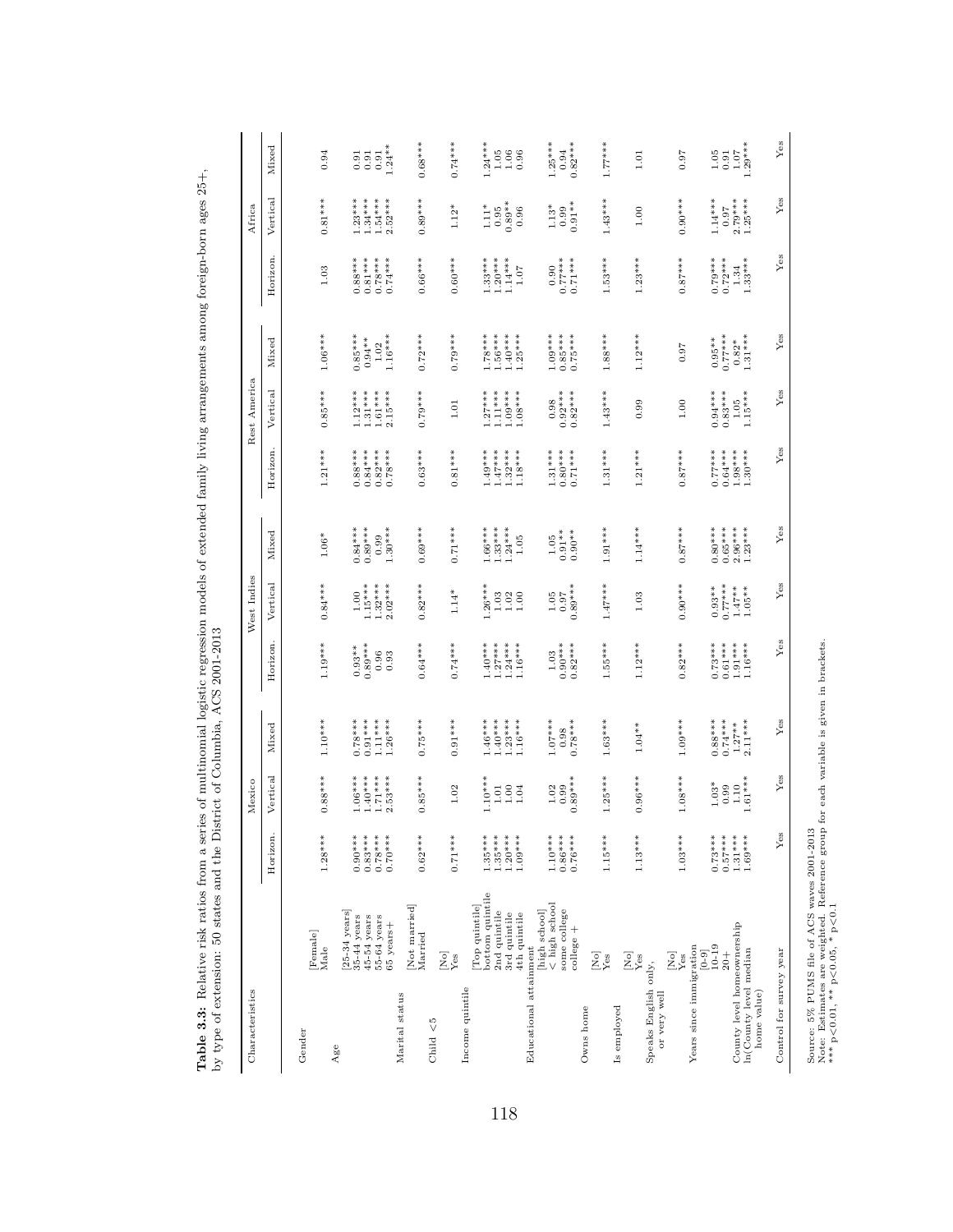| Characteristics                                        |                                                                                                      |                         | S. E. Asia                      |                        |                        | Rest Asia                   |                             |                       | Europe                                                    |                             |                                             | Oceania            |                        |
|--------------------------------------------------------|------------------------------------------------------------------------------------------------------|-------------------------|---------------------------------|------------------------|------------------------|-----------------------------|-----------------------------|-----------------------|-----------------------------------------------------------|-----------------------------|---------------------------------------------|--------------------|------------------------|
|                                                        |                                                                                                      | Horizon.                | Vertical                        | Mixed                  | Horizon.               | Vertical                    | Mixed                       | Horizon.              | Vertical                                                  | Mixed                       | Horizon.                                    | Vertical           | Mixed                  |
| Gender                                                 |                                                                                                      |                         |                                 |                        |                        |                             |                             |                       |                                                           |                             |                                             |                    |                        |
|                                                        | Female<br>Male                                                                                       | $1.14***$               | $1.02\,$                        | $1.20***$              | $1.06***$              | $0.92***$                   | $1.05***$                   | $1.08***$             | $0.94***$                                                 | $1.08***$                   | 0.96                                        | 0.98               | 1.11                   |
| Age                                                    |                                                                                                      |                         |                                 |                        |                        |                             |                             |                       |                                                           |                             |                                             |                    |                        |
|                                                        | $\begin{array}{l} \left[25\text{-}34\ \text{years}\right] \\ 35\text{-}44\ \text{years} \end{array}$ | $0.95**$                | $1.09***$                       | $0.74***$              | 1.03                   | $1.15***$                   | $0.84***$                   | $0.94***$             | 1.03                                                      | $0.92***$                   |                                             | 0.95               | $0.75**$               |
|                                                        | $45-54$ years                                                                                        | 0.96                    | $1.15***$                       | $0.75***$              | $1.06**$               | $1.21***$                   | $0.82***$                   | 0.96                  | $1.15***$<br>$1.23***$                                    | $0.91***$                   |                                             | $1.05\,$           | $0.72***$<br>0.72**    |
|                                                        | 55-64 years<br>65 years+                                                                             | $0.79***$<br>$0.95*$    | $1.27***$<br>$1.86***$          | $0.88***$<br>0.95      | $1.11***$<br>0.98      | $1.36***$<br>$2.32***$      | $1.29***$<br>$0.95**$       | $0.84***$<br>$0.95**$ | $1.36***$                                                 | $0.88***$<br>0.96           | 8588<br>0000                                | $1.35**$<br>1.03   | 0.86                   |
| Marital status                                         |                                                                                                      |                         |                                 |                        |                        |                             |                             |                       |                                                           |                             |                                             |                    |                        |
|                                                        | [Not married]<br>Married                                                                             | $0.71***$               | $0.83***$                       | $0.77***$              | $0.56***$              | $0.78***$                   | $0.63***$                   | $0.73***$             | $0.70***$                                                 | $0.78***$                   | $0.85*$                                     | 1.09               | $0.81**$               |
| Child $<$ 5                                            |                                                                                                      |                         |                                 |                        |                        |                             |                             |                       |                                                           |                             |                                             |                    |                        |
|                                                        | $\overline{\mathbf{X}}_{\text{es}}^{\text{N}}$                                                       | 0.96                    | $1.27***$                       | $1.20***$              | $0.78***$              | $1.35***$                   | 1.00                        | $0.89**$              | $1.01\,$                                                  | $0.89*$                     | 0.88                                        | 1.08               | 1.16                   |
| Income quintile                                        |                                                                                                      |                         |                                 |                        |                        |                             |                             |                       |                                                           |                             |                                             |                    |                        |
|                                                        | bottom quintile<br>Top quintile]                                                                     | $1.32***$               |                                 | $1.77***$              | $1.34***$              | $1.30***$                   | $1.77***$                   | $1.20***$             | $1.25***$                                                 | $1.41***$                   | 1.20                                        | $1.46***$          | $2.54***$              |
|                                                        | 2nd quintile                                                                                         | $1.33***$               | $1.36***$<br>$1.08***$          | $1.50***$              | $1.27***$              | 0.98                        | $1.42***$                   | $1.13***$             | $1.18***$                                                 | $1.25***$                   | $1.57***$                                   | $1.25*$            | $1.80***$              |
|                                                        | $3\mathrm{rd}$ quintile $4\mathrm{th}$ quintile                                                      | $1.30***$               | $1.05**$ $1.01$                 | $1.37***$              | $1.32***$<br>$1.22***$ | $0.99$<br>1.00              | $1.37***$                   | $1.11***$             | $1.05***$<br>$1.04***$                                    | $1.17***$                   | $1.39***$<br>$1.31***$                      | $1.29**$<br>$1.02$ | $1.77***$<br>$1.59***$ |
| Educational attainment                                 |                                                                                                      | $1.19***$               |                                 | $1.29***$              |                        |                             | $1.26***$                   | $1.08***$             |                                                           | $1.11***$                   |                                             |                    |                        |
|                                                        | [high school]                                                                                        |                         |                                 |                        |                        |                             |                             |                       |                                                           |                             |                                             |                    |                        |
|                                                        | $\stackrel{\textstyle{.}}{<}$ high school<br>some college                                            | $1.10***$<br>$0.82***$  |                                 | $1.25***$<br>$0.87***$ | $0.93***$<br>$1.01\,$  | $1.25***$<br>$1.00$         | $1.22***$<br>0.97           | $1.07***$<br>$0.95**$ | $1.21***$<br>$0.93***$                                    | $1.09***$<br>$0.95***$      | $\begin{array}{c} 1.03 \\ 0.94 \end{array}$ | $1.36***$<br>0.98  | $1.69***$<br>0.86      |
|                                                        | $_{\rm college}$ +                                                                                   | $0.66***$               | $1.28***$<br>0.92***<br>0.79*** | $0.63***$              | $0.81***$              | $0.89***$                   | $0.79***$                   | $0.88***$             | $0.89***$                                                 | $0.83***$                   | $0.59***$                                   | $0.69***$          | $0.47***$              |
| Owns home                                              |                                                                                                      |                         |                                 |                        |                        |                             |                             |                       |                                                           |                             |                                             |                    |                        |
|                                                        | $\overline{\mathbf{Z}}_{\text{es}}^{\text{S}}$                                                       | $1.40***$               | $1.73***$                       | $2.28***$              | $1.50***$              | $1.65***$                   | $2.23***$                   | $1.15***$             | $1.42***$                                                 | $1.40***$                   | 1.02                                        | $1.20**$           | $1.57***$              |
| Is employed                                            |                                                                                                      |                         |                                 |                        |                        |                             |                             |                       |                                                           |                             |                                             |                    |                        |
|                                                        | $\rm \frac{[No]}{Yes}$                                                                               | $1.08***$               | $0.97*$                         | $1.05**$               | 1.03                   | 0.98                        | 1.02                        | 0.97                  | $0.97*$                                                   | 0.97                        | 0.92                                        | 1.05               | 1.17                   |
| Speaks English only                                    |                                                                                                      |                         |                                 |                        |                        |                             |                             |                       |                                                           |                             |                                             |                    |                        |
| or very well                                           |                                                                                                      |                         |                                 |                        |                        |                             |                             |                       |                                                           |                             |                                             |                    |                        |
|                                                        | $\mathop{\mathrm{Zes}}\limits_{\mathbf{Yes}}$                                                        | $0.91***$               | $0.89***$                       | $0.88***$              | $0.84***$              | $0.88***$                   | $0.79***$                   | $0.83***$             | $0.75***$                                                 | $0.77***$                   | $0.50***$                                   | $0.55***$          | $0.53***$              |
| Years since immigration                                |                                                                                                      |                         |                                 |                        |                        |                             |                             |                       |                                                           |                             |                                             |                    |                        |
|                                                        | $[0-9]$<br>10-19                                                                                     | $0.96*$                 | $1.18***$                       | $1.17***$              | $0.82***$              | $1.03$                      | $1.02\,$                    | 0.97                  |                                                           | 0.99                        |                                             | 1.15               | 1.19                   |
|                                                        | $\frac{+}{20}$                                                                                       | $0.79***$               | $0.81***$                       | $0.76***$              | $0.68***$              | $0.77***$                   | $0.65***$                   | $0.84***$             | $\begin{array}{c} 1.00 \\ 0.74*** \\ 1.88*** \end{array}$ | $0.73***$<br>1.36**         | $0.99$<br>$0.79**$                          | $1.00$<br>$4.55**$ | 0.96                   |
| County level                                           |                                                                                                      | $1.05$                  | $1.95***$                       | $1.61***$              | 0.84                   | $1.06\,$                    | $0.82*$                     | 1.16                  |                                                           |                             | $9.42***$                                   |                    | $11.83***$             |
| In(County level median)<br>homeownership<br>home value |                                                                                                      | $1.37***$               | $1.37***$                       | $1.64***$              | $1.50***$              | $1.45***$                   | $1.78***$                   | $1.30***$             | $1.35***$                                                 | $1.48***$                   | $1.67***$                                   | $1.48***$          | $2.01***$              |
| Control for survey year                                |                                                                                                      | $\mathbf{Y}\mathbf{es}$ | Yes                             | Yes                    | Yes                    | $\ensuremath{\mathrm{Yes}}$ | $\ensuremath{\mathrm{Yes}}$ | Yes                   | $\ensuremath{\mathrm{Yes}}$                               | $\ensuremath{\mathrm{Yes}}$ | Yes                                         | $\mathbf{Yes}$     | ${\rm Yes}$            |
|                                                        |                                                                                                      |                         |                                 |                        |                        |                             |                             |                       |                                                           |                             |                                             |                    |                        |

**Table 3.4:** Relative risk ratios from a series of multinomial logistic regression models of extended family living arrangements among foreign-born ages 25+,<br>by type of extension: 50 states and the District of Columbia, AC Table 3.4: Relative risk ratios from a series of multinomial logistic regression models of extended family living arrangements among foreign-born ages 25+, by type of extension: 50 states and the District of Columbia, ACS 2001-2013 (Continued)

Source: 5% PUMS file of ACS waves 2001-2013 <br>Note: Estimates are weighted. Reference group for each variable is given in brackets.<br>\*\*\* p<0.01, \*\* p<0.05, \* p<0.1 Note: Estimates are weighted. Reference group for each variable is given in brackets. Source: 5% PUMS file of ACS waves 2001-2013 \*\*\* p<0.01, \*\* p<0.05, \* p<0.1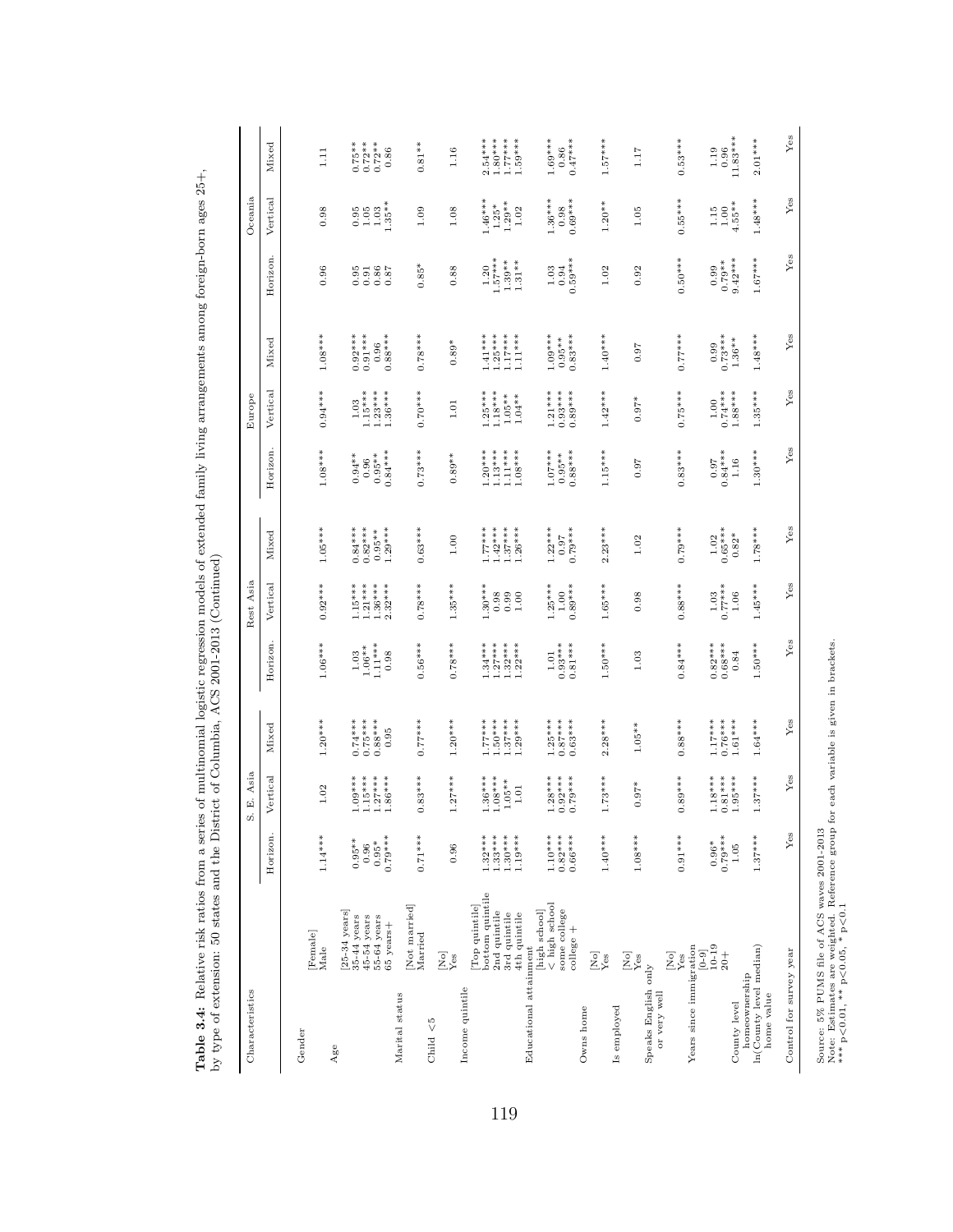# 3.8. Figures

Figure 3.1: Relative Risk Ratios of Horizontal Extension by Sending Region



e: 5% PUMS file of ACS waves 2001−2013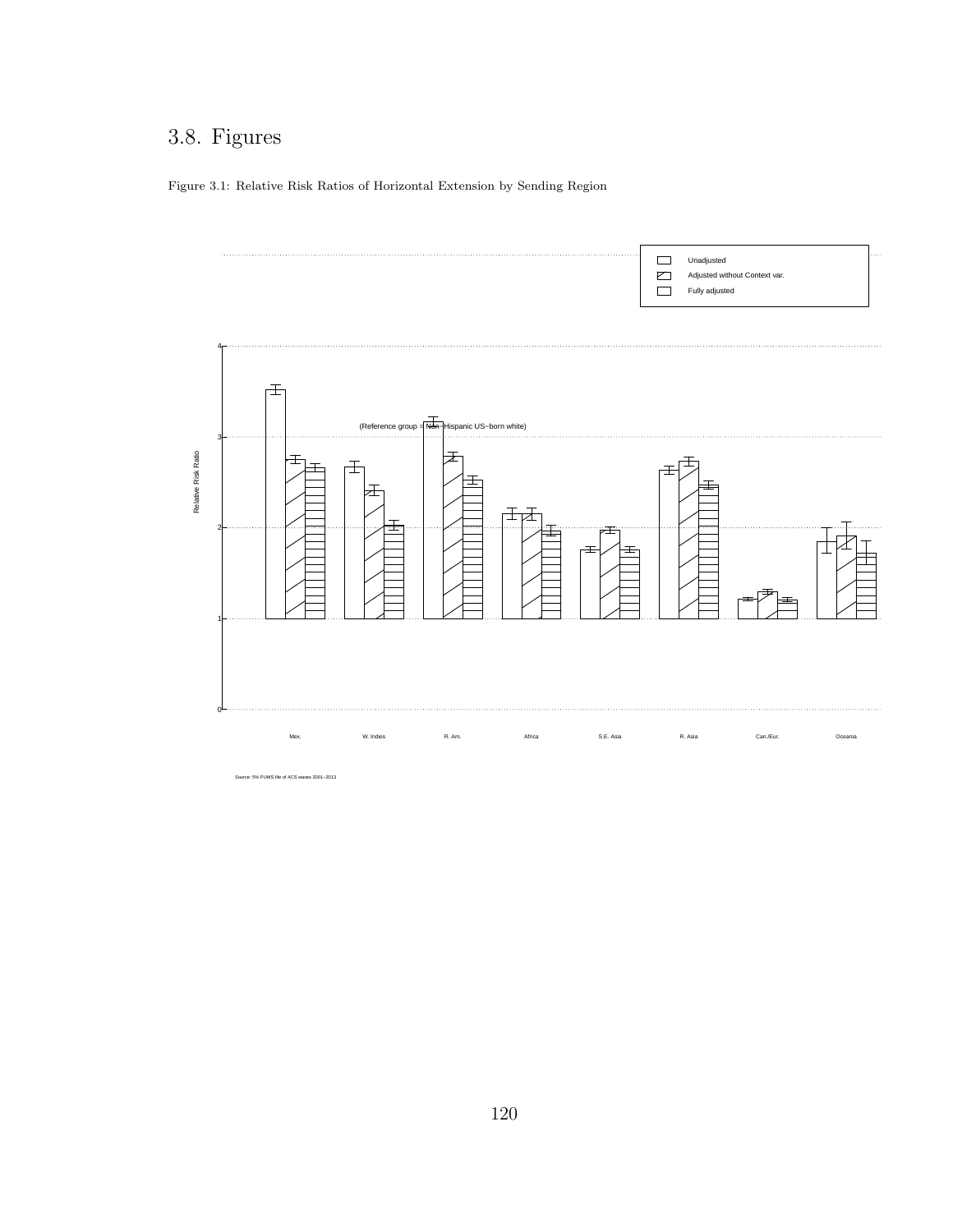

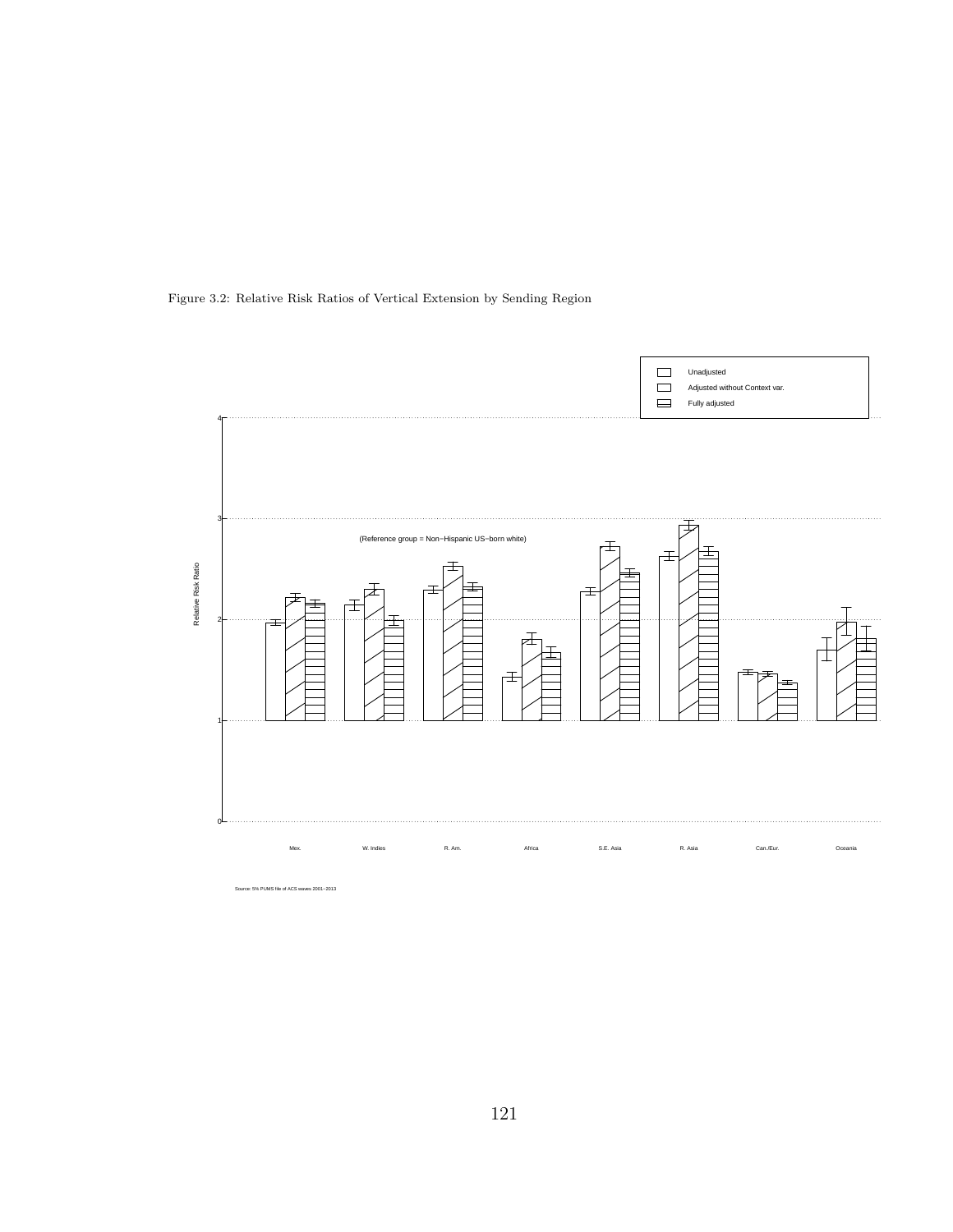





122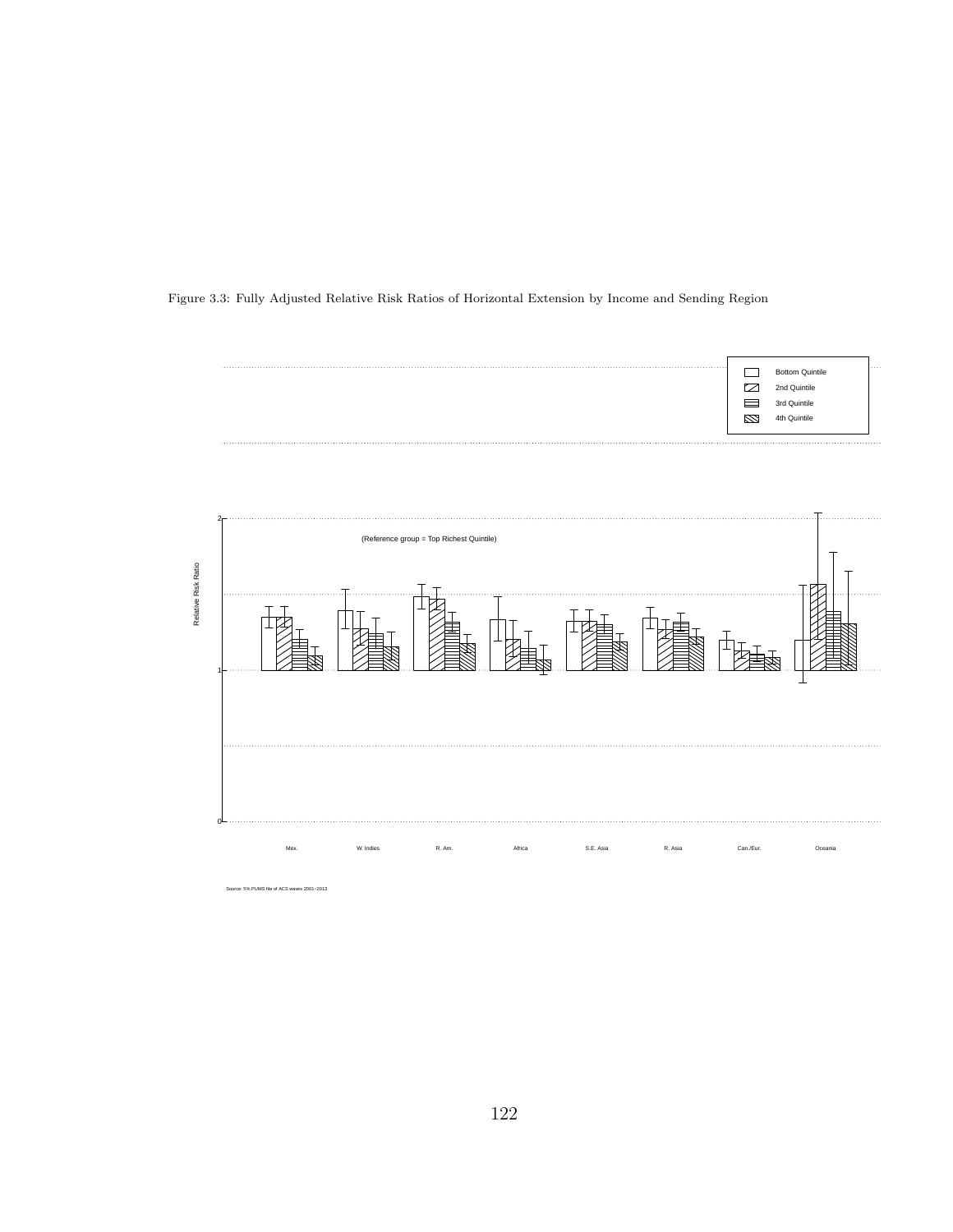Figure 3.4: Fully Adjusted Relative Risk Ratios of Vertical Extension by Income and Sending Region



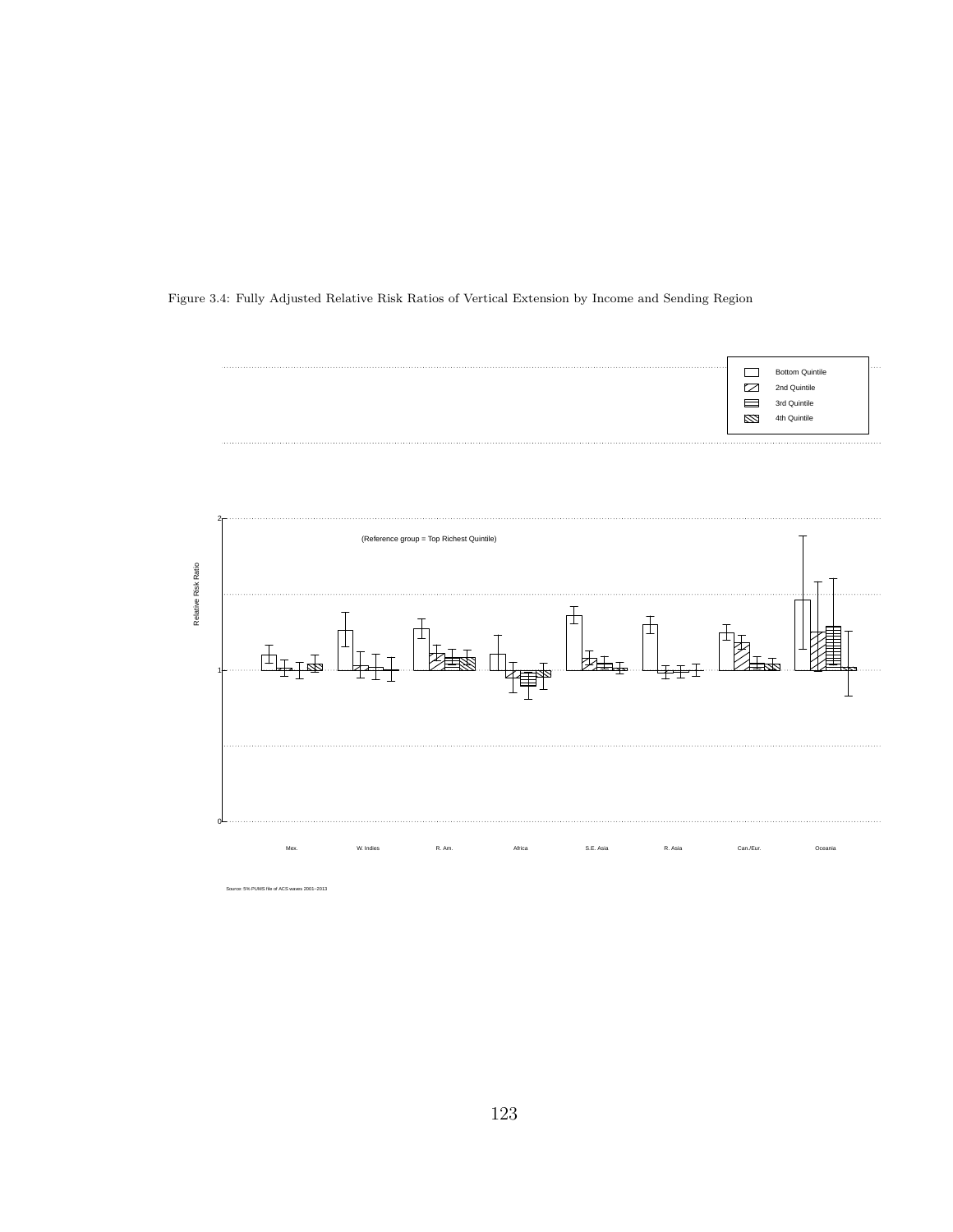

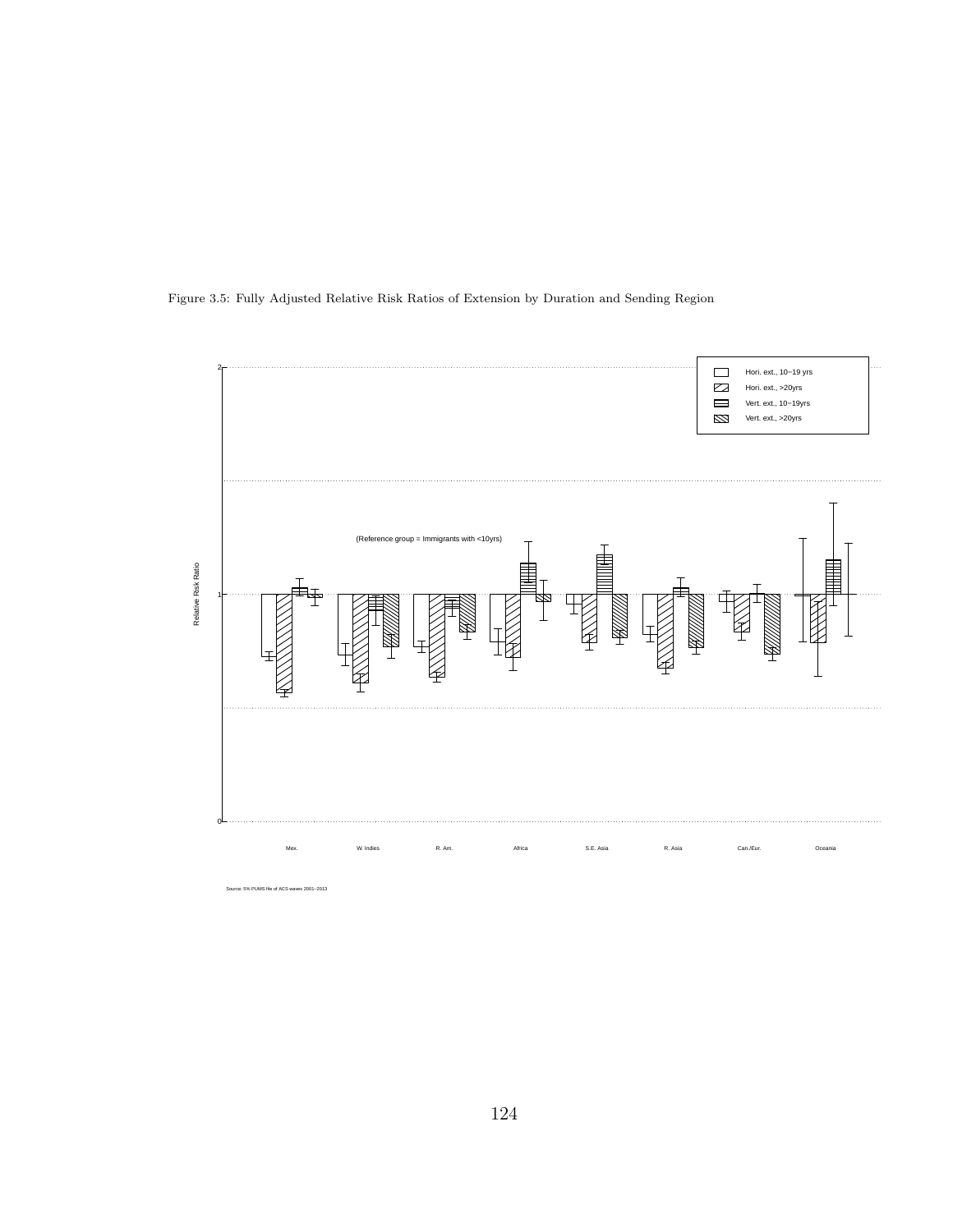# CHAPTER 4 : Emigrant Selectivity and Choice of Migration Destination: Evidence from Ghana

#### Abstract

African emigration has been growing over the past few decades, but at the same time there is still little research on the nature and scope of selectivity among African emigrants to various destinations. In addition, because of a lack of data in most African countries, research on migration has not yet adequately investigated possible mechanisms whereby socio-demographic characteristics combine to shape migration decisions. Using data from the 2009 Ghana survey of the Migration between Africa and Europe (MAFE) project and data from nationally representative surveys in the United Kingdom and the United States, I investigate these research gaps among emigrants from Ghana. I find evidence for positive selection among current emigrants compared to both non-migrants and return migrants. My results further show that return migrants tend to have more favorable socioeconomic characteristics than non-migrants. My findings also point to selectivity among emigrants by destination such that emigrants who migrate to a destination further away are more positively selected. However, the results fail to show any effect of wage differentials at destination in explaining the choice of migration destination among emigrants to the United Kingdom and the United States. This paper offers three contributions to the literature on migrant selectivity. First, it focuses on selectivity among return migrants versus current emigrants; and emigrants across des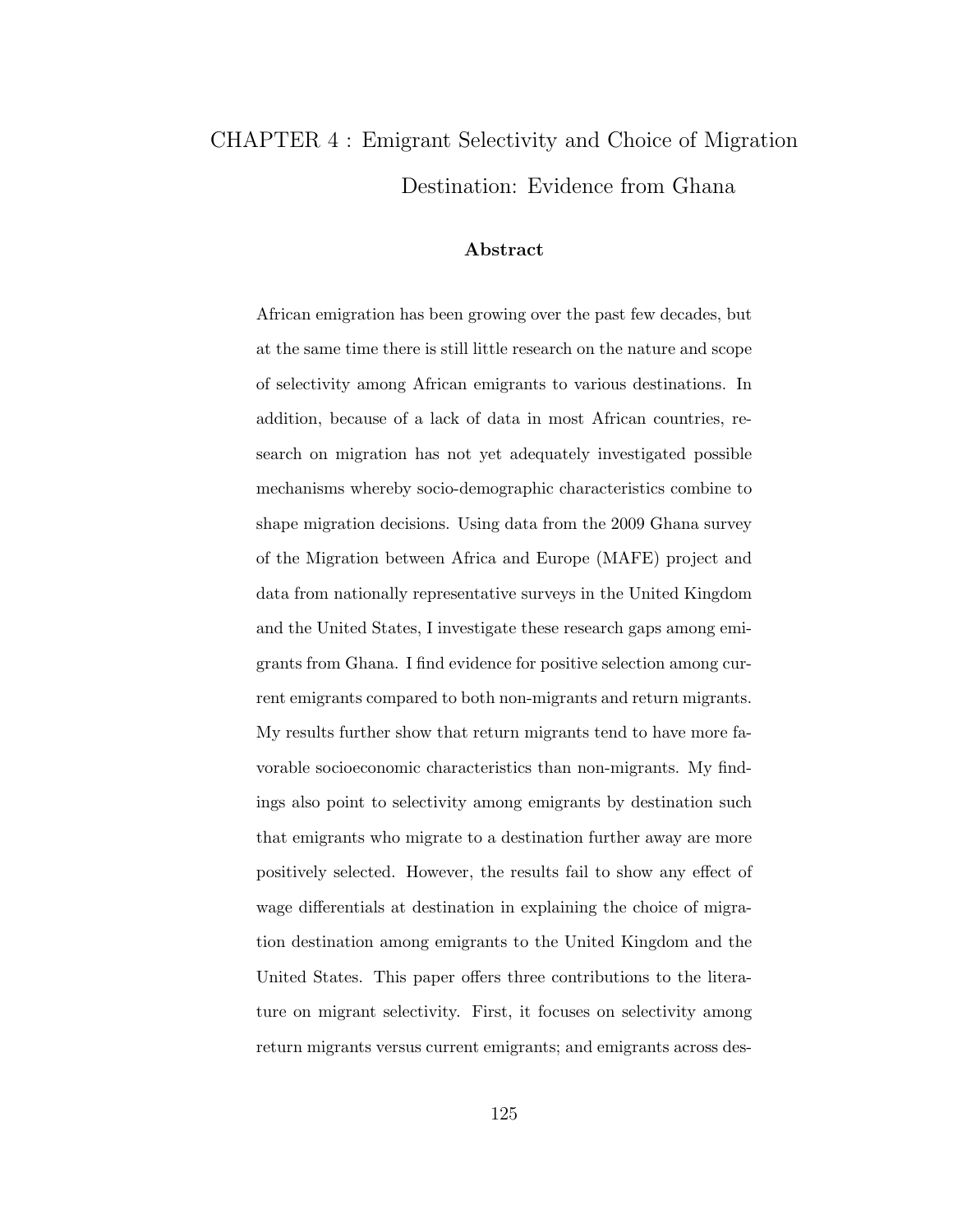tinations. Second, it assesses whether socioeconomic characteristics used at either the individual or household level influence migrant selectivity. Finally, it tests empirically two theoretical pathways relating migrant characteristics to the choice of migration destination.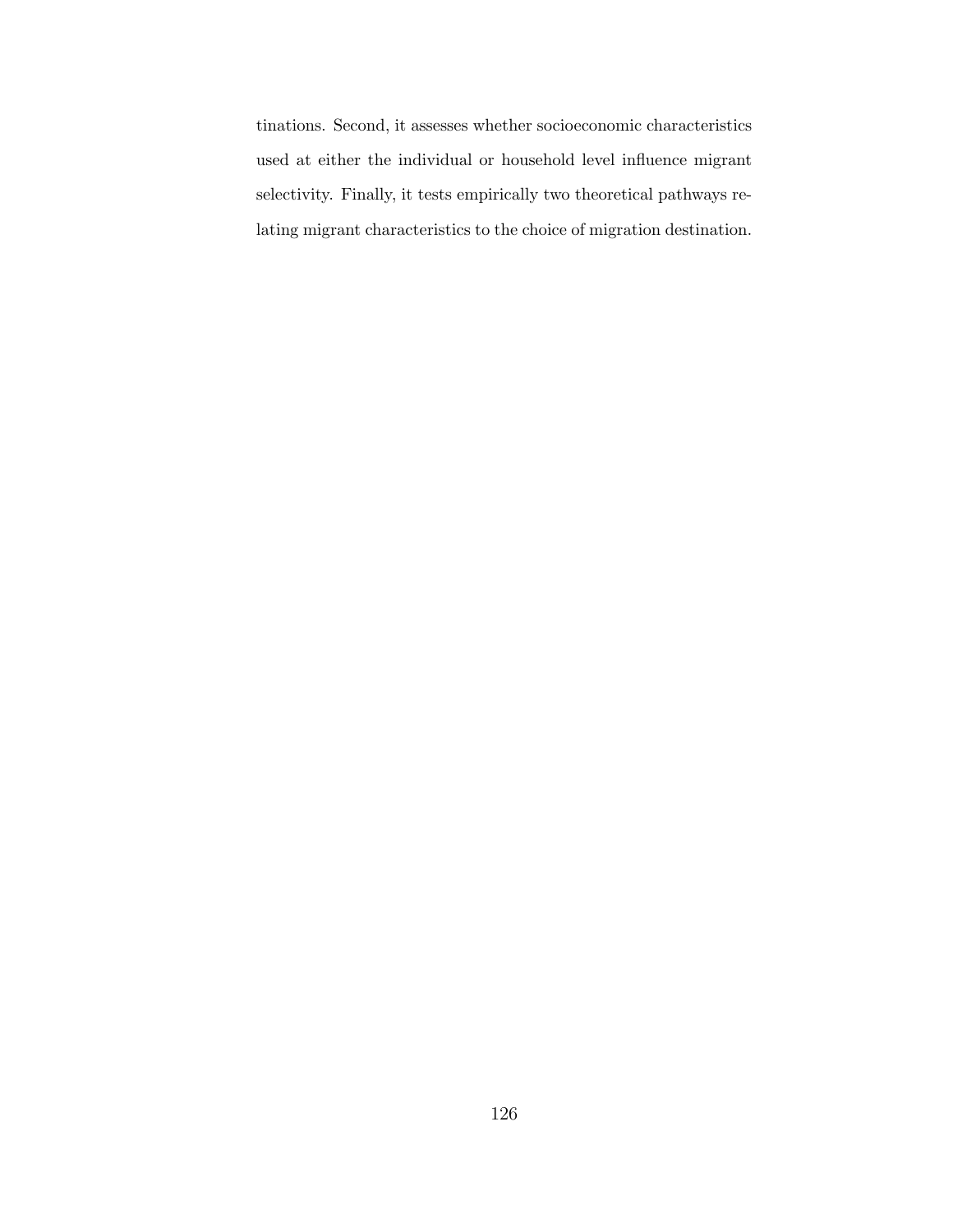# 4.1. Introduction

The rapid and sustained increase in emigration from Africa has heightened interest in the selectivity of these flows (Castagnone et al. 2015, Schoumaker, Flahaux, and Beauchemin 2015, van Dalen, Groenewold, and Schoorl 2003). Africa currently faces demographic and economic forces that are more powerful than those that led to mass emigration from pre-industrial Europe (Hatton and Williamson 2001, 2002). For example, most African countries experience rapid population growth and sluggish economic development, heightening the pressure to emigrate in search of opportunity (Hatton and Williamson 2001).

Understanding the nature and scope of selective emigration out of Africa is important for both theoretical and policy reasons, since it is closely related to the ongoing debates about brain-drain and its consequences for Africa (Anarfi, Quartey, and Agyei 2010, Docquier and Rapoport 2007, 2012). The outflow of skilled emigrants is not only thought to deprive African nations from citizens who can make the most valuable contribution to the development process, but it is also thought to represent losses in public spending on education as emigrants receive education in their origin countries before migration (Anarfi, Quartey , and Agyei 2010, Docquier and Rapoport 2007, 2012).

Although selective emigration out of Africa has important implications for development, it remains relatively understudied. As yet, because of data availability, there are four major knowledge gaps in our understanding of selectivity among African emigrants. First, most studies on the topic compare emigrants to the resident population of Africa, failing to account for the heterogeneity of the latter group, which includes both those who have never moved and those who previously emigrated but subsequently returned. Second, this literature provides few insights into how selec-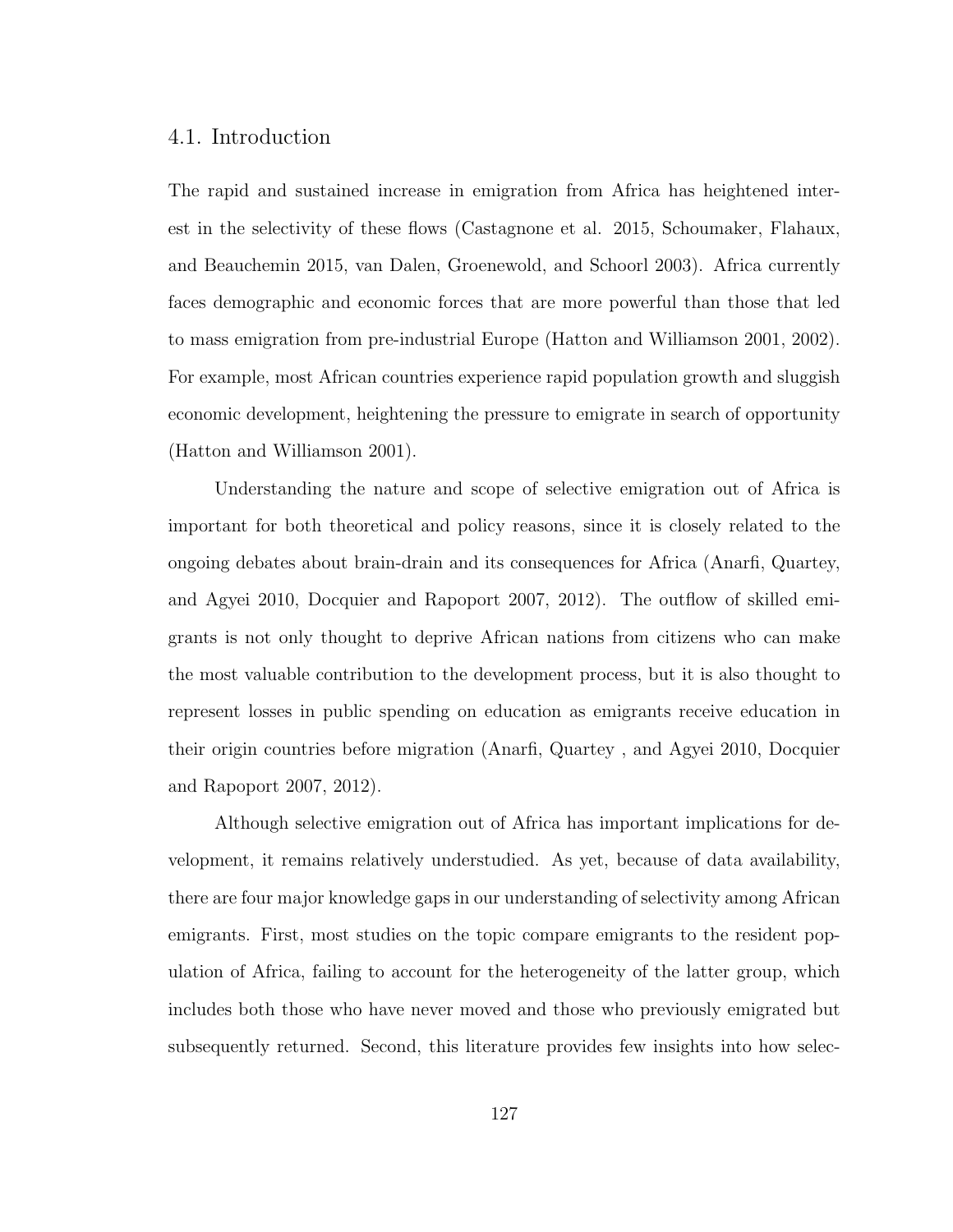tivity varies across migrant destinations. Third, research on selectivity often relies on either emigrant characteristics or characteristics of their household heads interchangeably to assess selectivity. Although one might expect some correlation between these measures, they potentially capture fundamentally different realities. Finally, the current literature does not often explore how migrant selectivity intersects with labor market outcomes in destination countries (Massey et al. 1993).

Using data from the 2009 Ghana survey of the Migration from Africa to Europe project (MAFE), the British Labor Force Survey (waves 2010-12), and the American Community Survey (waves 2005-10), this study bridges these gaps in our understanding of selectivity among emigrants from Africa. I focus on Ghana for three reasons. First, there are high quality data available on emigration from Ghana and on Ghanaian immigrants in developed countries. Second, Ghana experiences high rates of emigration, enhancing the salience of emigrant selectivity for development (Capps, McCabe, and Fix 2012). Finally, because of Ghana's cultural and economic proximity to most other Sub-Saharan countries, a study on emigration from this country will provide insights into emigration from the broader Sub-Saharan region.

This study first investigates how current emigrants compare to return migrants and non-migrants in terms of their socioeconomic characteristics. Second, it explores whether emigrants to various destinations differ in their socioeconomic characteristics. Third, this study examines selectivity by using alternative measures of socioeconomic characteristics at either the individual or household level. Finally, it investigates whether Ghanaian emigrants to high income countries base their migration decision on a comparison of earnings across destinations or whether they rely on the presence of networks to choose their emigration destination. This study develops models that control for several relevant variables used in the migration research. The paper offers three contributions to the literature on migrant selectivity. First, it focuses on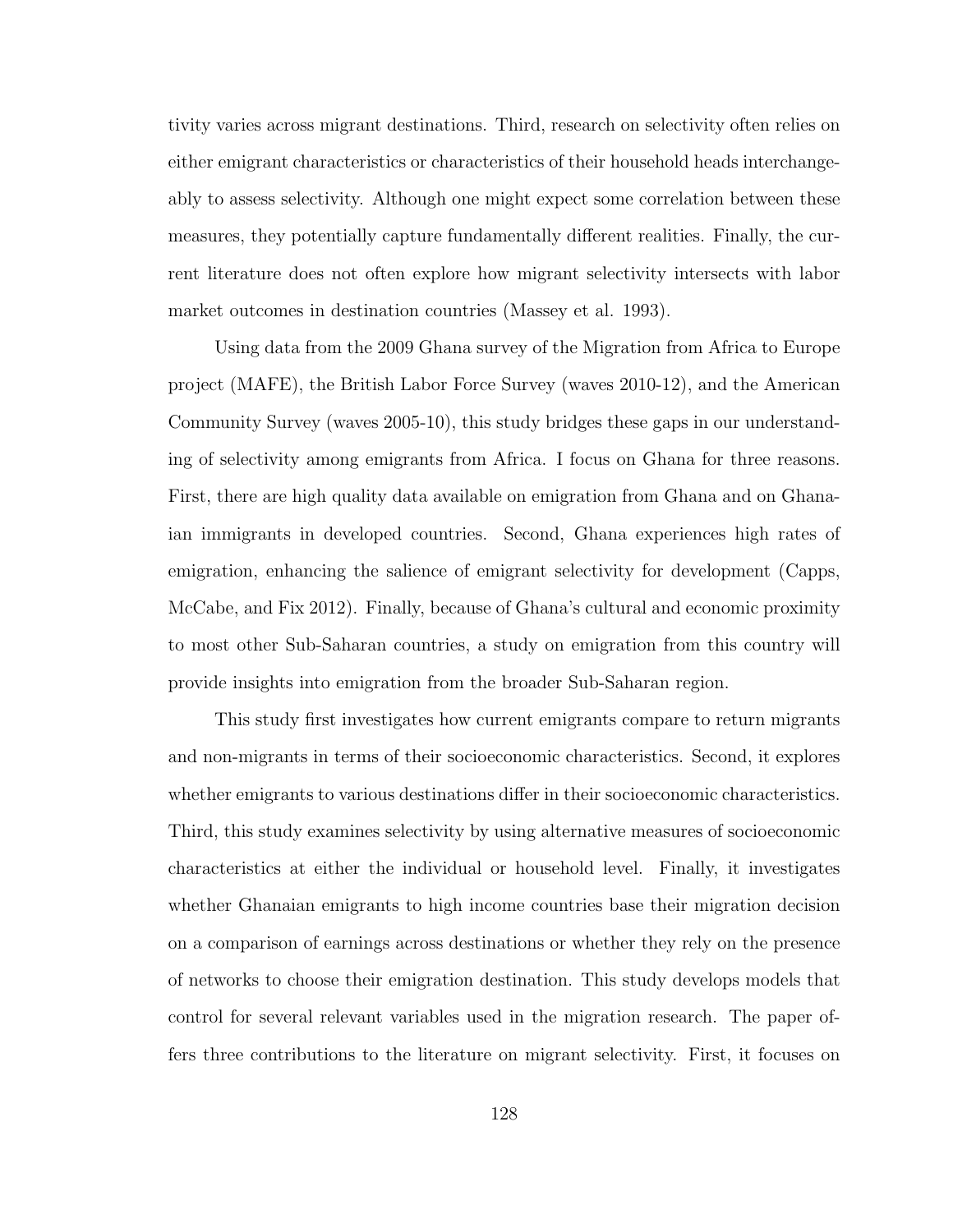selectivity among policy relevant groups (return migrants versus current emigrants; and emigrants across destinations). Second, it assesses whether socioeconomic characteristics used at either the individual or household level affect conclusions about selectivity. Finally, it tests empirically two theoretical pathways relating migrant characteristics to the choice of migration destination.

# 4.2. Background

#### 4.2.1. Migrant Selectivity

Migration is often seen as a means to improve earnings opportunities of the working age population, lending itself to economic rationalization. Not surprisingly, neoclassical economic theories conceptualize migration as an investment in human capital (Harris and Todaro 1970, Sjaastad 1962, Todaro 1980), whereby a prospective migrant decides where to live by choosing among possible destinations, the one that provides him/her with the highest discounted earnings over the life course (Borjas 1994, Massey et al. 1993). In this formulation, earnings are a function of migrant human capital characteristics, such as educational attainment, and life course characteristics. Because their theoretical relevance strongly depends on whether various factor markets are complete, neoclassical economic theories do not fully explain forces that shape migration in the developing countries, where migration is thought also to operate as a risk management strategy that helps households diversify their sources of income (Senne, Chort, and Gubert 2011, Azam and Gubert 2006). In other words, migration serves to smooth household consumption and to improve a household's ability to invest through remittances (Castles, De Haas, and Miller 2014, Massey 1999, Massey et al. 1993, Stark and Taylor 1991).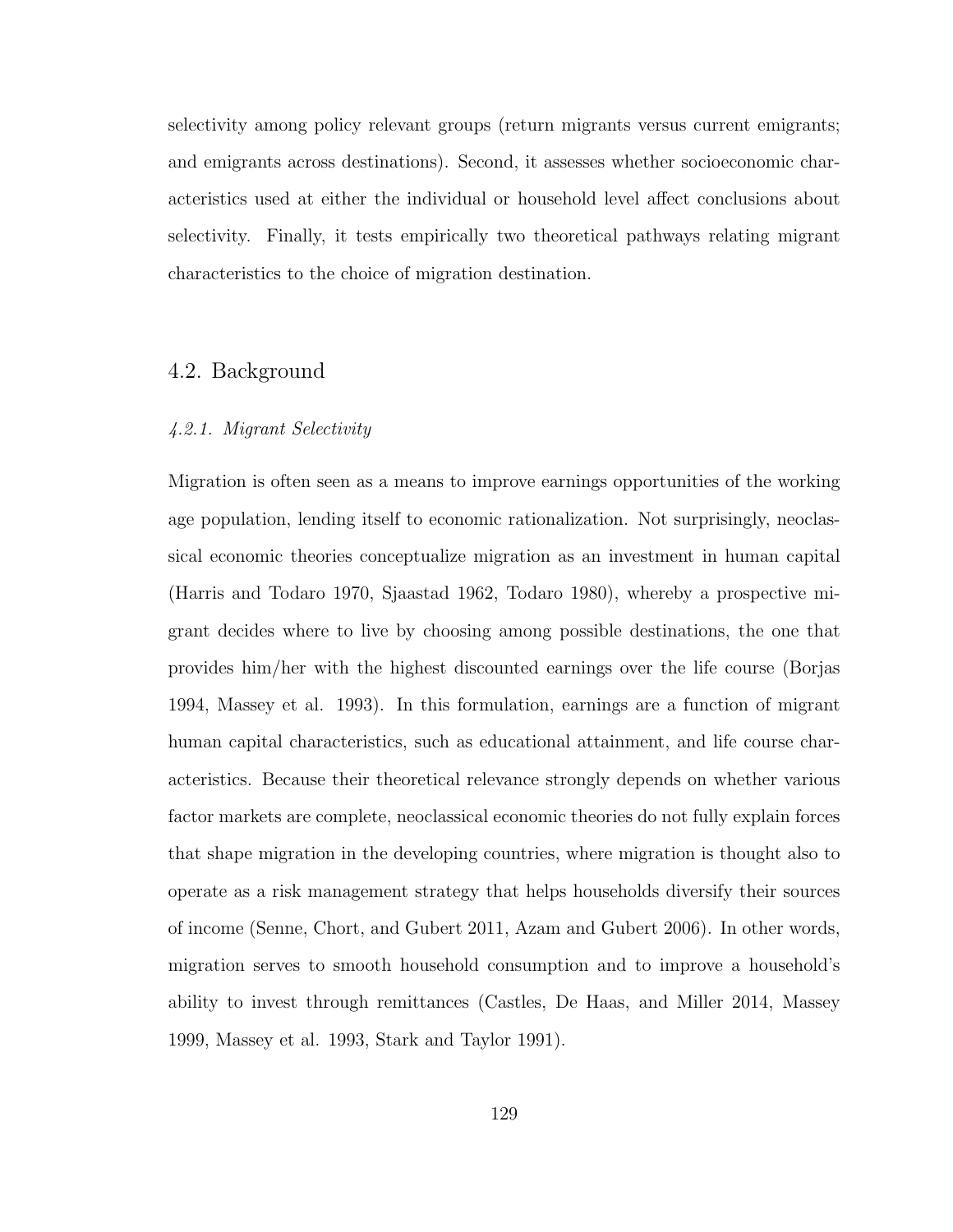Empirically, many studies have found a strong association between migrant human capital characteristics and the decision to migrate (Ackah and Medvedev 2012, Anarfi, Quartey , and Agyei 2010, Arthur 2012, Baizan 2014, Baizan and Gonzalez-Ferrer 2010, Black et al. 2013, Borjas 1994, Lucas 2013, Massey 1999, Massey et al. 1993). Specifically, it is well-documented that emigrants are typically in their prime working ages (Black et al. 2013, Schoumaker, Flahaux, and Beauchemin 2015, Funkhouser 2009, Hatton and Williamson 2001, Lucas 2013, van Dalen, Groenewold, and Schoorl 2003). These findings lend a strong support to the idea that migrants represent a selected subpopulation from their origin countries and do not represent the average person at either origin or destination. Comparing emigrants to their counterparts in their origin country, migrants tend to be better educated and wealthier than those who have never migrated or who have returned (Feliciano 2005, Jasso et al. 2004, Lucas 2013, Schoumaker, Flahaux, and Beauchemin 2015, van Dalen, Groenewold, and Schoorl 2003). The fact that immigrants must incur high migration costs together with the fact that they must comply with increasingly stringent immigration policies in receiving countries is thought to explain their positive selection based on socioeconomic characteristics (Czaika and Haas 2016).

Although several studies have found evidence of positive selectivity among emigrants, emigrant selectivity need not always be positive. As Borjas and Bratsberg (1996) have shown, the wage distribution along with the skill distribution in both the origin and destination countries shapes the type of selectivity observed in migrants. For example, when wages are highly unequal, less skilled (negatively selected) workers might find it attractive to emigrate (Borjas and Bratsberg 1994). Thus, for a given population, assessing the nature of selectivity is an empirical matter.

Another important finding in research dealing with selectivity among migrants is that it may evolve over time. As several studies have shown, given conditions in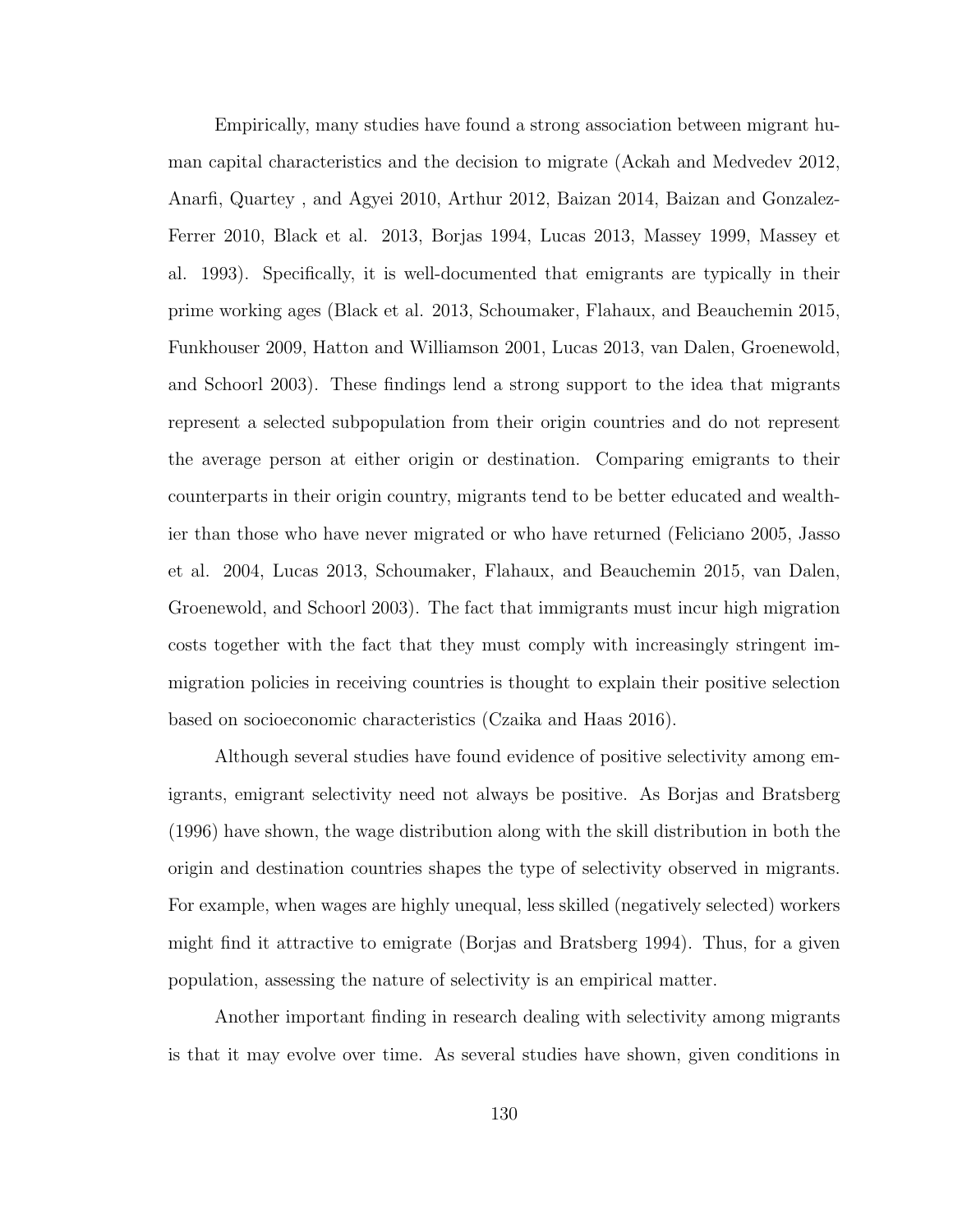origin and destination countries, selectivity tends to vary by period (year) and cohort of migrants (Borjas 1994, Borjas and Bratsberg 1994). Changes over time in migrant selectivity can be explained by the network theory of migration, which holds that, for a given origin country, selectivity will diminish in subsequent migration flows because migrant networks (both at origin and destination) reduce the costs associated with migration (Castles, De Haas, and Miller 2014, Massey 1999, Moretto and Vergalli 2008, Taylor et al. 1989). Today, the network theory holds a prominent place in research on international migration. Family networks represent an important feature in current migration flows owing to the fact that most receiving countries support family reunification through legal means in their immigration policy.

The fact that migrants from a given origin move to multiple destinations has motivated further investigation of selectivity by comparing migrants across destinations. Scores of studies have found that the choice of the destination is related to migrant demographic and socioeconomic characteristics (Akee 2010, Fafchamps and Shilpi 2013, Funkhouser 2009). This suggests that the choice of the migration destination may be a manifestation of selection in a way that is consistent with dominant migration theories. For example, in a study of Ghanaian emigration to Europe, Castagone and colleagues (2015) find that the highly educated tend to migrate to the United Kingdom, which is Ghana's former colonial power, whereas the less educated often migrate to other European destinations (Castagnone et al. 2015). These authors further found evidence of heterogeneity across destinations among these migrants with respect to gender and family wealth (Castagnone et al. 2015). Their findings are consistent with the world systems (or globalization) theory of migration (Castles, De Haas, and Miller 2014, Massey 1999). This theory, drawing from Marxist views of the relationship between rich and poor nations and from dependency theory, postulates that colonial links explain a great deal of migration flows by creating proximity in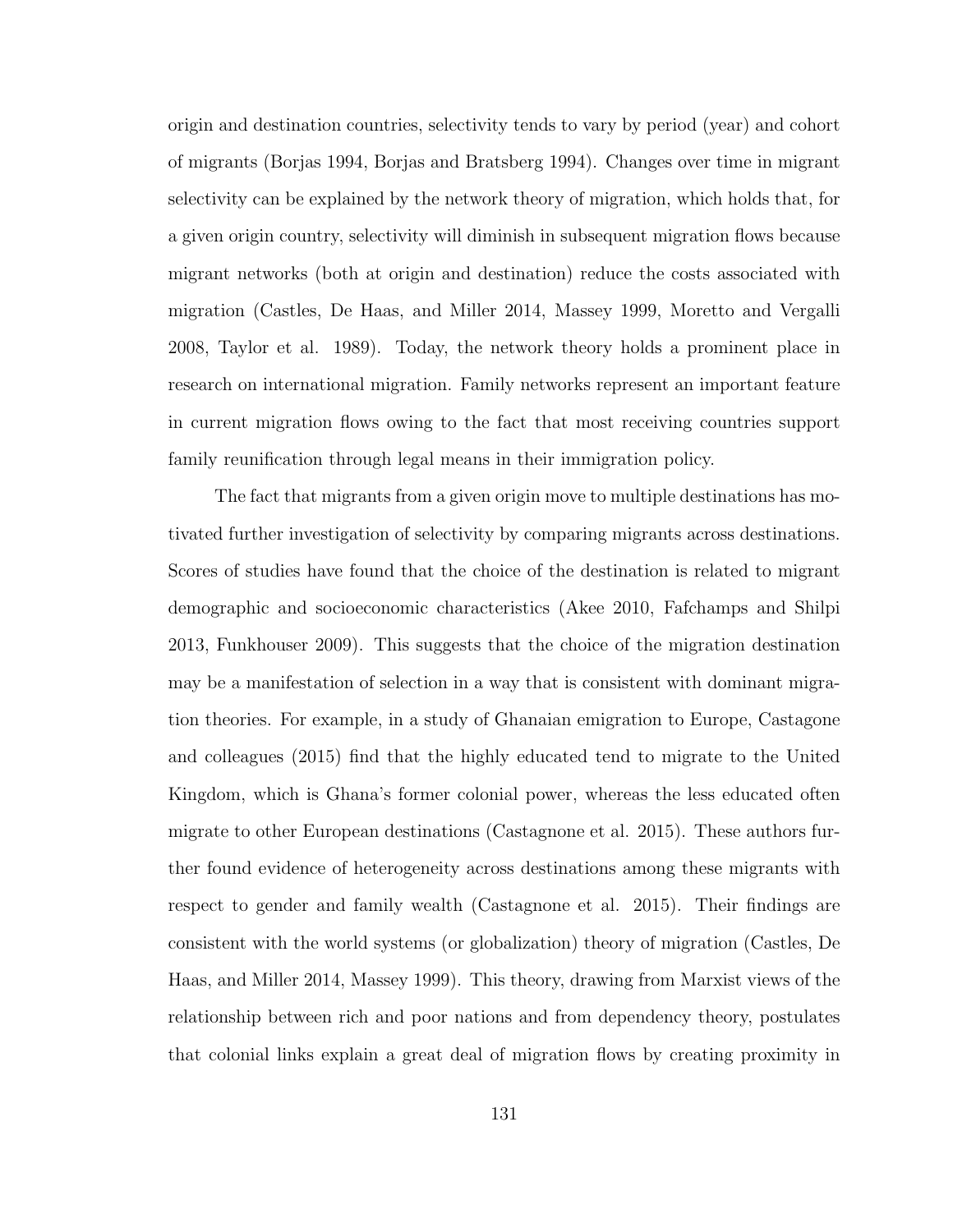terms of geography, social norms, and language, all of which lower migration costs (Castles, De Haas, and Miller 2014). Central to the world systems theory is the idea that migration is tightly connected to broader socioeconomic processes. As such migration is seen as a consequence of the disruption in social, economic, political, and cultural institutions caused by capital expansion in less developed nations (Castles, De Haas, and Miller 2014, Massey 1999, Massey et al. 1993).

Another preoccupation among researchers on migration has been to uncover mechanisms explaining observed patterns of selectivity among migrants. To address this problem, several studies have sought to investigate how pre-migration differences in human capital among migrants are related to their subsequent performance in the labor market in destination countries (Akee 2010, Fafchamps and Shilpi 2013, Funkhouser 2009). In this line of thought, Fefchamps and Shilpi (2011) investigate whether Nepalese migrants select the destination that results in the highest expected income by using a structural approach that relies on the neoclassical migration theory. Contrary to most theoretical predictions, they find that differences in expected income holds little sway in explaining migrants' choice of destination, while ethnic similarity, a measure of migration costs or networks, plays a more important role.

#### 4.2.2. Return migration and selectivity

Despite the fact that the decision to migrate is often modeled as a one-shot decision, there is an increasing awareness among researchers that migration is not always a permanent move, resulting in an increased interest in return migration. The study of return migration is also motivated by the fact that long-run comparative analyses of migrants with non-migrants requires a better understanding of how immigrant stocks at different points in time compare to initial entry flows, because selective return mi-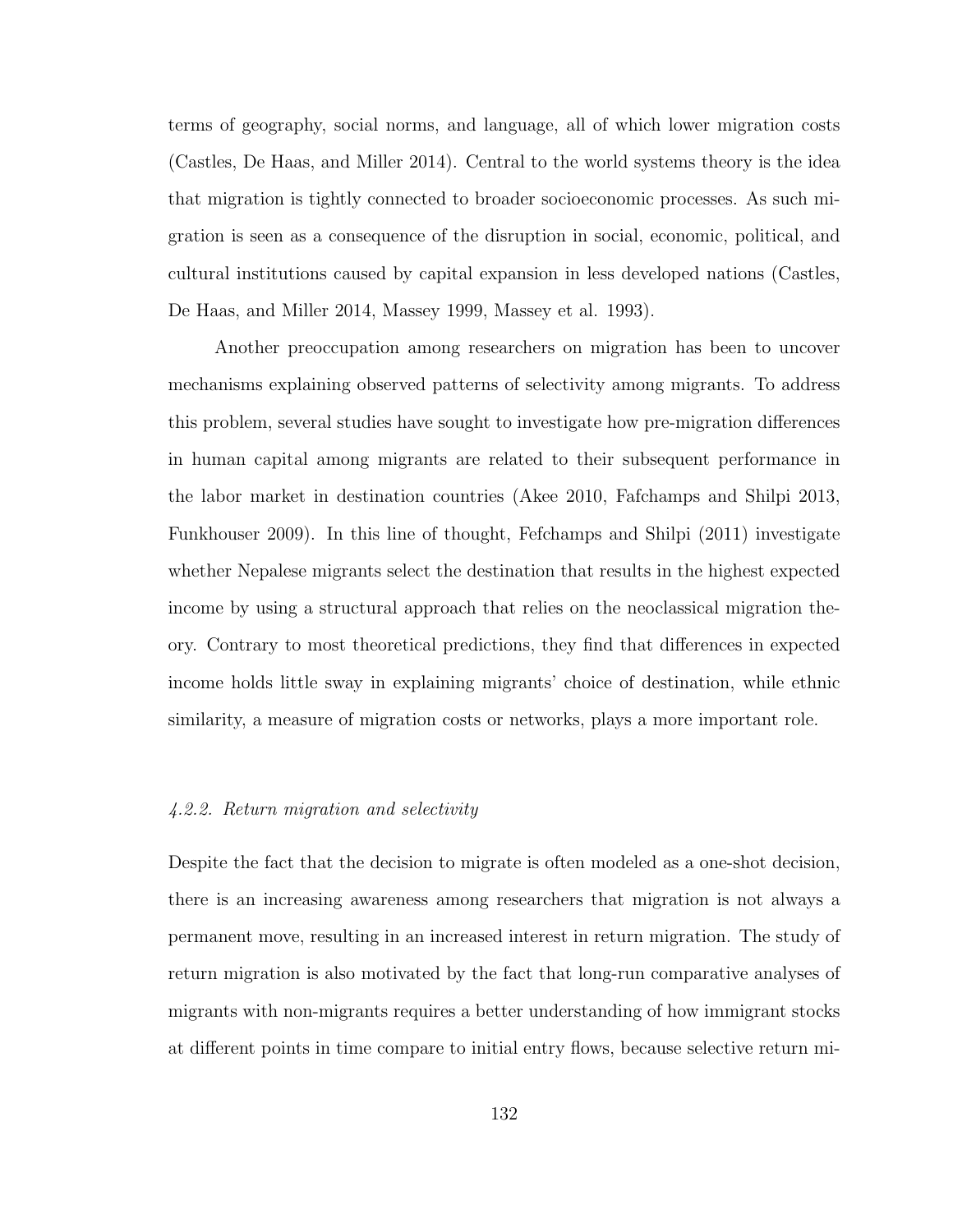gration can distort any comparison over time (Constant and Massey 2004, Flahaux 2015, Flahaux 2016). Conceptually, there are two possible paths to return migration. First, return migration may be the result of ex-ante calculations. Some migrants may have specific and predetermined goals in terms of savings or skill accumulation (Borjas 1994, Massey et al. 1993). After achieving these goals such migrants return home. On the other hand, ex-post adverse shocks at destination may push migrants to repatriate (Flahaux 2015). These migrants fail to achieve economic success because of either low achievements in the job market in the destination country or higher migration costs than initially expected (Duleep 1994).

An alternative theory of return migration draws upon a rational choice framework (Dustmann, Fadlon, and Weiss 2011, Dustmann and Glitz 2011, Dustmann and Kirchkamp 2002, Dustmann and Weiss 2007). From this perspective, return migration might first come about if migrants value the place where their consumption takes place. Such a spatial preference in consumption encourages return migration even if wage differentials persist (Dustmann and Weiss 2007). Second, differences in purchasing power between the origin and destination countries can possibly help migrants accumulate capital (skills or financial assets) at destination, which can prove helpful in enhancing their living conditions after their return to their origin country. Finally, when rapid industrialization is taking place in the origin country, migrants may gain from transferring their newly acquired skills back home, where they would reap higher returns than in the destination country (Dustmann and Weiss 2007).

By its very nature, return migration can lead to selection. As with migration, it is hard to predict the nature of selectivity that prevails among return migrants, since this selectivity depends entirely on the mechanisms shaping the process of return migration. Several studies on return migration, conducted in destination countries, have found evidence of various forms of selectivity. While Jasso and Rosenzweig (1988),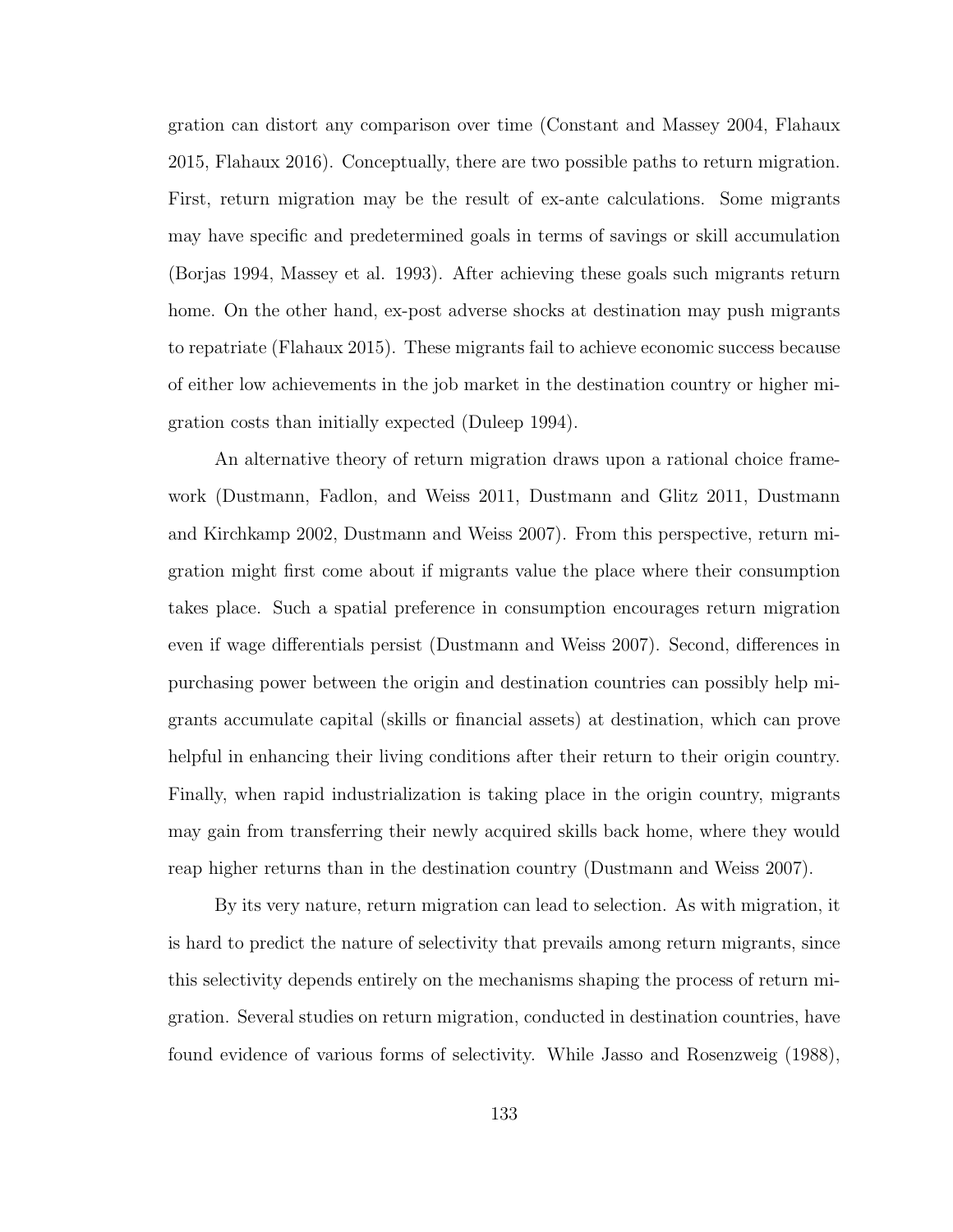with cross-sectional data, find that return migrants are positively selected (Jasso and Rosenzweig 1988); other researchers using longitudinal data find negative selection among return migrants (Borjas 1989, Lindstrom and Massey 1994, Massey 1987). Yet another group of studies found no evidence of selectivity whatsoever among return migrants (Chiswick 1986, Reagan and Olsen 2000). With studies using data from the origin countries, results are also mixed. Exploiting the absence of selectivity among Albanese immigrants in Germany (Constant and Zimmermann 2003), Gaule (2000) finds evidence of negative selectivity among return migrants relative to those who have never migrated (Gaul 2014). Similarly, Wahba (2015) finds evidence of negative selectivity among return migrants in Egypt (Wahba 2015). However, Ambrosini and colleagues (2015) document positive selectivity among return migrants in Romania (Ambrosini et al. 2015). The findings suggest that the nature of selectivity among return migrants varies across contexts.

### 4.2.3. New Directions in Research on Migrant Selectivity

Although past studies have enhanced our understanding of selectivity among emigrants, there still remain four gaps in the current literature on emigrant selectivity. First, past research does not often distinguish between non-migrants and return migrants when migrants who have not returned are compared to populations in sending countries. Most studies on migrant selectivity compare emigrants to the resident population in the origin country without accounting for the fact that this population includes both people who have never moved and those who have come back after time abroad. Because return migrants are likely to differ from non-migrants in ways that are difficult to anticipate, results from the analysis of selectivity may be biased. Current estimates of selectivity are likely to underestimate emigrant selectivity as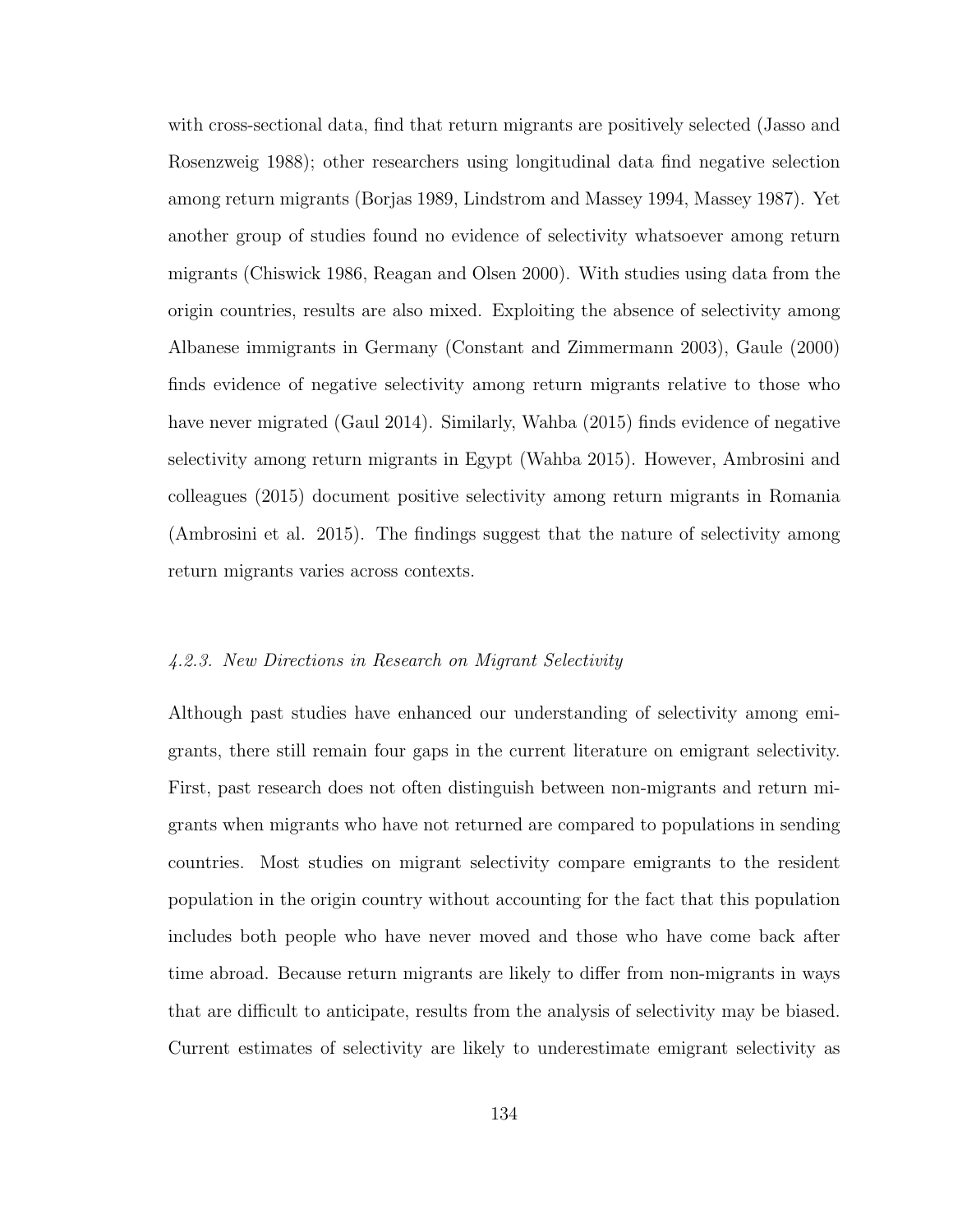return migrants may be more similar to current emigrants than to those who never migrated and have higher human capital than non-migrants irrespective of the selection mechanisms driving return migration.

Second, most studies of migrant selectivity do not compare across destinations. Given that financial and legal constraints on immigration vary across destination countries, one would expect various migration flows to be differentially impacted by such constraints. In other words, to the extent that emigration to neighboring countries is less financially and politically constraining than emigration to distant countries, it can be postulated that the former should be less selective than the latter. In addition, because the need for skills in the destination country varies according to its stage in economic development, migration flows to different destination countries are likely to be heterogeneous.

Third, past research often fails to investigate mechanisms driving observed patterns of selectivity among migrants. How differences in migrant profiles are related to expectations about economic performance in the destination country is not yet clearly understood. A microanalysis involving an approach that seeks to test mechanisms explaining selectivity is needed to improve our understanding of the processes of migration (Massey et al. 1993).

Finally, past studies have used emigrants' socioeconomic characteristics and those of their household heads interchangeably. Although both sets of measures are likely to be correlated, they may well tap different dimensions of socioeconomic status. While the former captures emigrants' characteristics related to human capital, the latter provides information about socioeconomic background. Results from studies using one set of measures might differ from those using the other set of measures, providing a possible explanation of the discrepancies across studies.

This paper addresses the limitations of previous studies in four principal ways.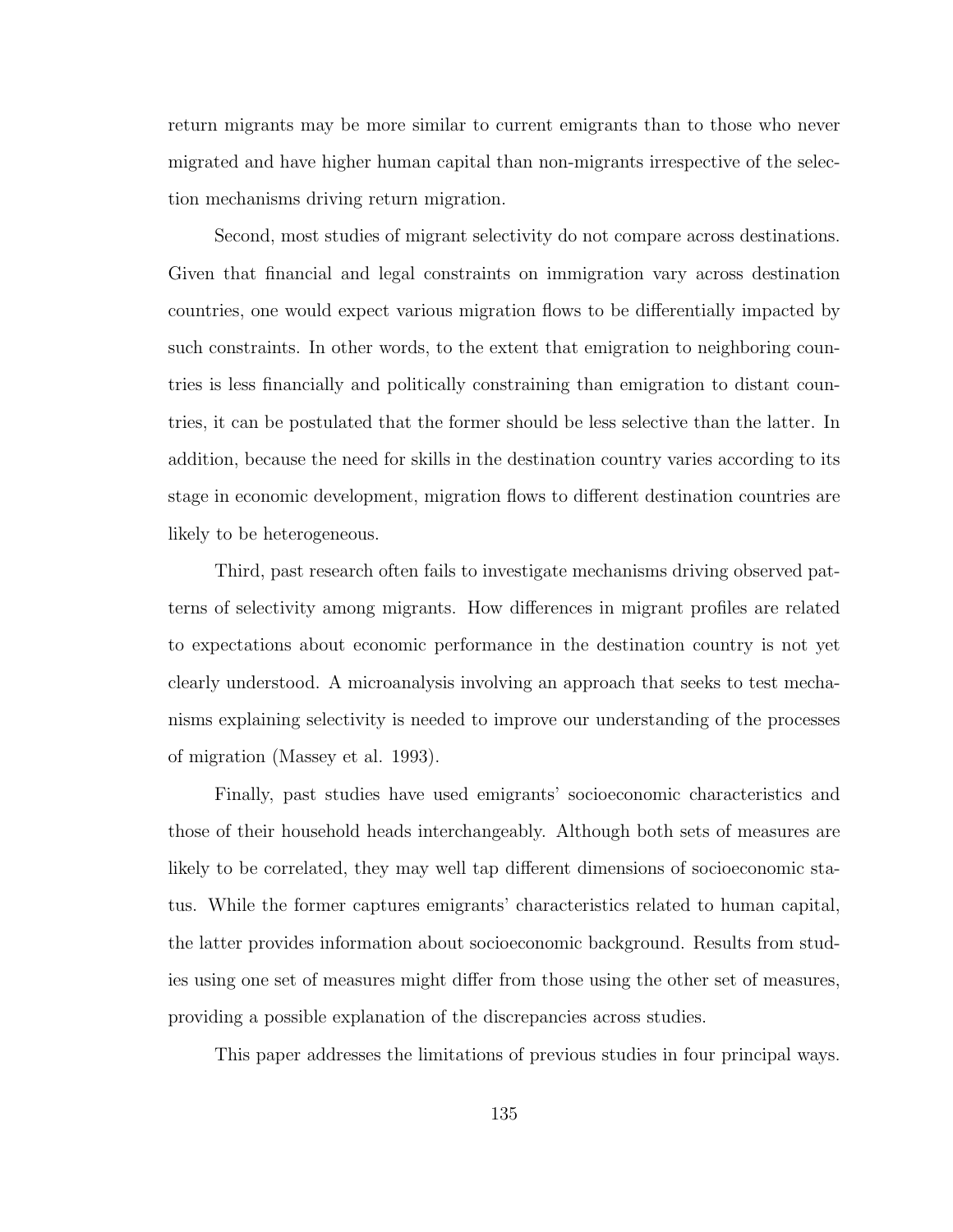First, I use the MAFE data to compare current emigrants with return migrants and non-migrants. My focus is twofold, as I seek to investigate how current emigrants compare to non-migrants and return migrants, and how return migrants and nonmigrants compared to one another. Second, grouping emigrants by destinations, I am able to compare the profile of emigrants across destinations and examine whether there is evidence of differential selectivity. Third, combining data from the American Community Survey, the Labor Force Survey in the United Kingdom, and the Migration from Africa to Europe, I predict for each emigrant, the expected earnings he/she could expect at each destination based on the emigrants' observed characteristics and then investigate how the actual choice of destination relates to the expected earnings at destination. At the same time, I explore the relative merit of the neoclassical economic theory and the network theory of migration. Finally, I use both emigrant's education and education of the household head to investigate selectivity.

# 4.3. Data and Methods

The data are mainly drawn from the Ghana survey of the Migration from Africa to Europe project, fielded in 2009. They were obtained from the Institut National d'Etudes Demographiques (INED) in France. The MAFE project was designed to collect data to gain a better understanding of migration between Africa and Europe. The survey provides detailed socioeconomic information about non-migrants, return migrants and emigrants. In the MAFE dataset, emigrants are defined as household members who have moved abroad and who either intend to live permanently there or who have lived continuously for at least six months outside of Ghana; non-migrants refer to individuals who have never lived outside of Ghana; and return migrants have returned to Ghana after living abroad for at least six months. Information about most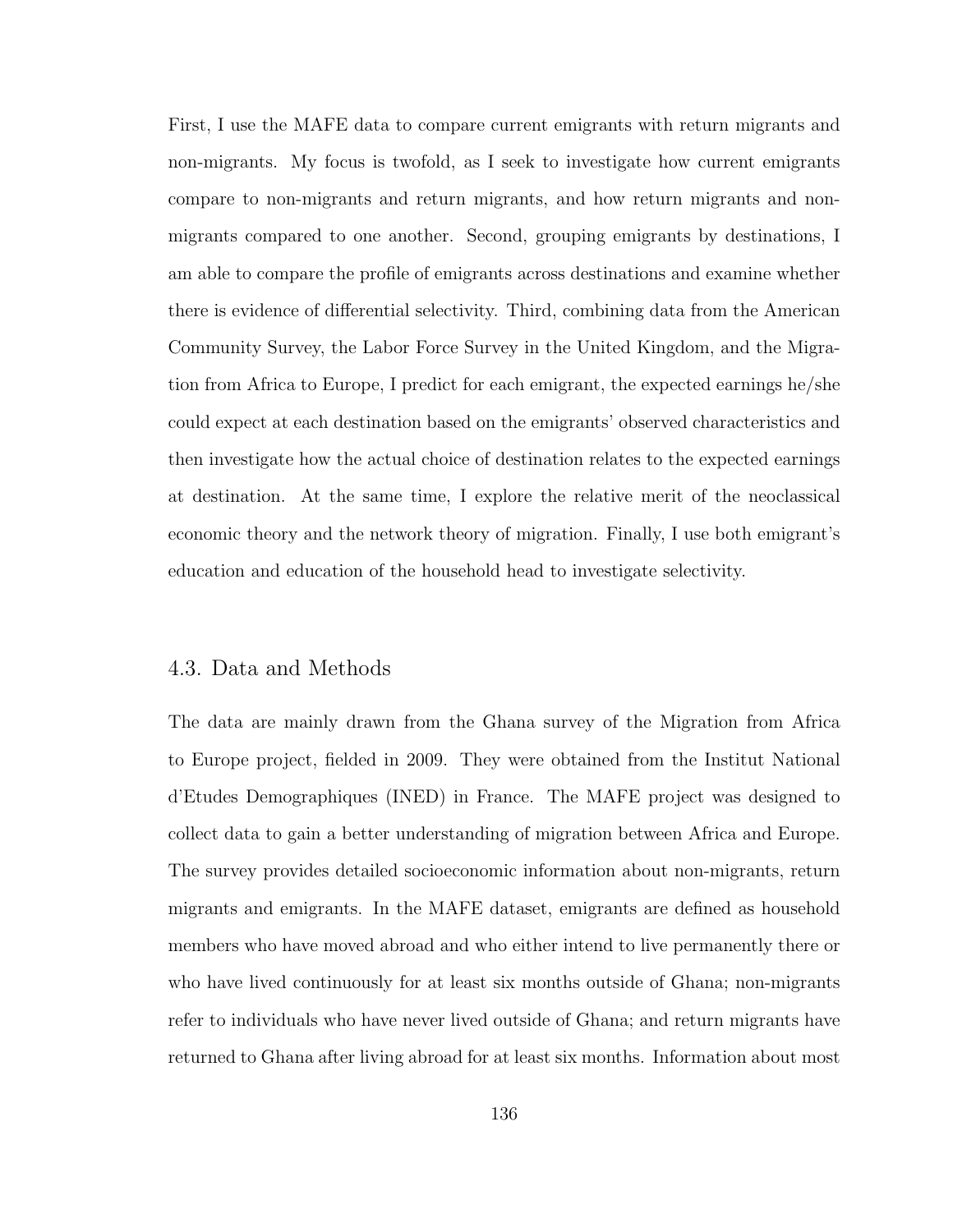emigrants, non-migrants, and return migrants is provided by proxy respondents. The design of the survey is similar to the Mexican Migration Project.<sup>1</sup> The MAFE survey collected sociodemographic information, such as educational attainment, relationship to household head, and age, at the individual and household levels in Ghana. The survey also documented migration histories, including migration duration for each migratory episode for most adult family members (who were living in Ghana or in Europe) (Beauchemin et al. 2014).

The MAFE project is a relatively small scale survey and is not nationally representative of the Ghanaian population (Beauchemin et al. 2014). However, it is representative of the Kumasi and Greater Accra regions (Beauchemin et al. 2014), which are the two most populous among the ten regions in Ghana and the main sending regions of emigrants to Europe and the Americas (Ghana Statistical Service 2012). I restrict the sample to household members in their prime working ages (25-64 years old). The restriction of the sample to this age group is motivated by the fact that I am interested in education selectivity into emigration, which requires that the household members have completed their educational attainment. I further restrict the dataset to cases with no missing information on any explanatory variable. Cases with missing information represent 3.7, 0.5, and 4.8 percent of the non-migrants, return migrants and emigrants, respectively. This leads to discarding 3.7 percent of the initial sample. The final analysis file consists of 3,837 Ghanaians in their prime working ages, including  $1,019$  emigrants in various destinations<sup>2</sup> and 382 return migrants.

Because information on earnings abroad is not available in the MAFE dataset, I draw on data from two major destination countries, the United Kingdom and the

<sup>1</sup>http://mmp.opr.princeton.edu/research/studydesign-en.aspx

<sup>2</sup>This relative share of emigrants is high. In all probability, this may stem from the fact that relatives who move abroad are considered household members while those who have moved out the household but who still live in Ghana are not accounted for in the listing of household members.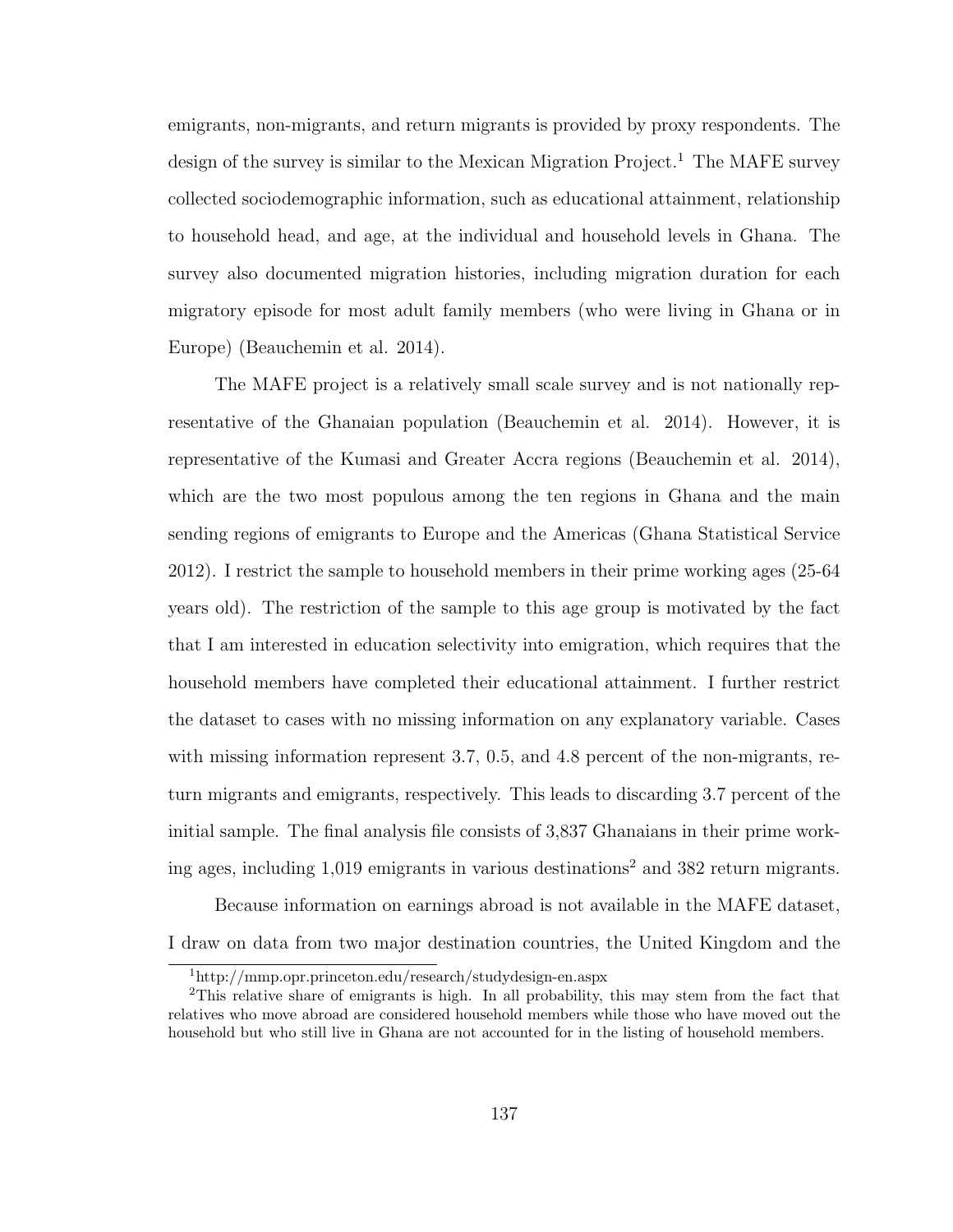United States, to test whether earnings differentials shape the choice of the migration destination. First, I use five waves (2005-10) of data from the American Community Survey conducted by the US Census Bureau. The ACS data provide information about annual earnings in the United States, along with their human capital characteristics. I restrict the ACS sample to people whose country of birth is Ghana and who are in their prime working ages (25-64). I further restrict this sample to immigrants who are currently working either as an employee or self-employed because earnings are only defined for those who are economically active. The pooled ACS data yield an analysis sample of 5,823 Ghanaian immigrants in the United States. For earnings, there are missing cases, representing 48.0 percent of the sample. I impute this missing information on migrant's earnings by using a multivariate normal imputation procedure with the number of hours worked as an ancillary variable.

Second, the labor market data of Ghanaians in the United Kingdom are drawn from twelve quarterly waves<sup>3</sup> of the British Labor Force Survey (LFS), fielded by the British National Office of Statistics. The LFS is the largest UK household survey, and it is based on a nationally representative sample. It provides employment data and rich socioeconomic information about people. I restrict the sample to the 809 Ghanaian immigrants who are in their prime working ages (25-64) and working (as an employee or a self-employed) at interview. In this dataset, the earnings variable has missing cases, representing 79.4 percent of the sample. A multiple imputation procedure with a multivariate normal variable covariance structure helps handle such cases with missing information (See Tables A4.1 and A4.2 in the Appendix).<sup>4</sup>

<sup>3</sup>January-March quarters of 2010- October-December quarters of 2012.

<sup>4</sup>No ancillary variable is used for this imputation, because the number of hours worked also has missing information.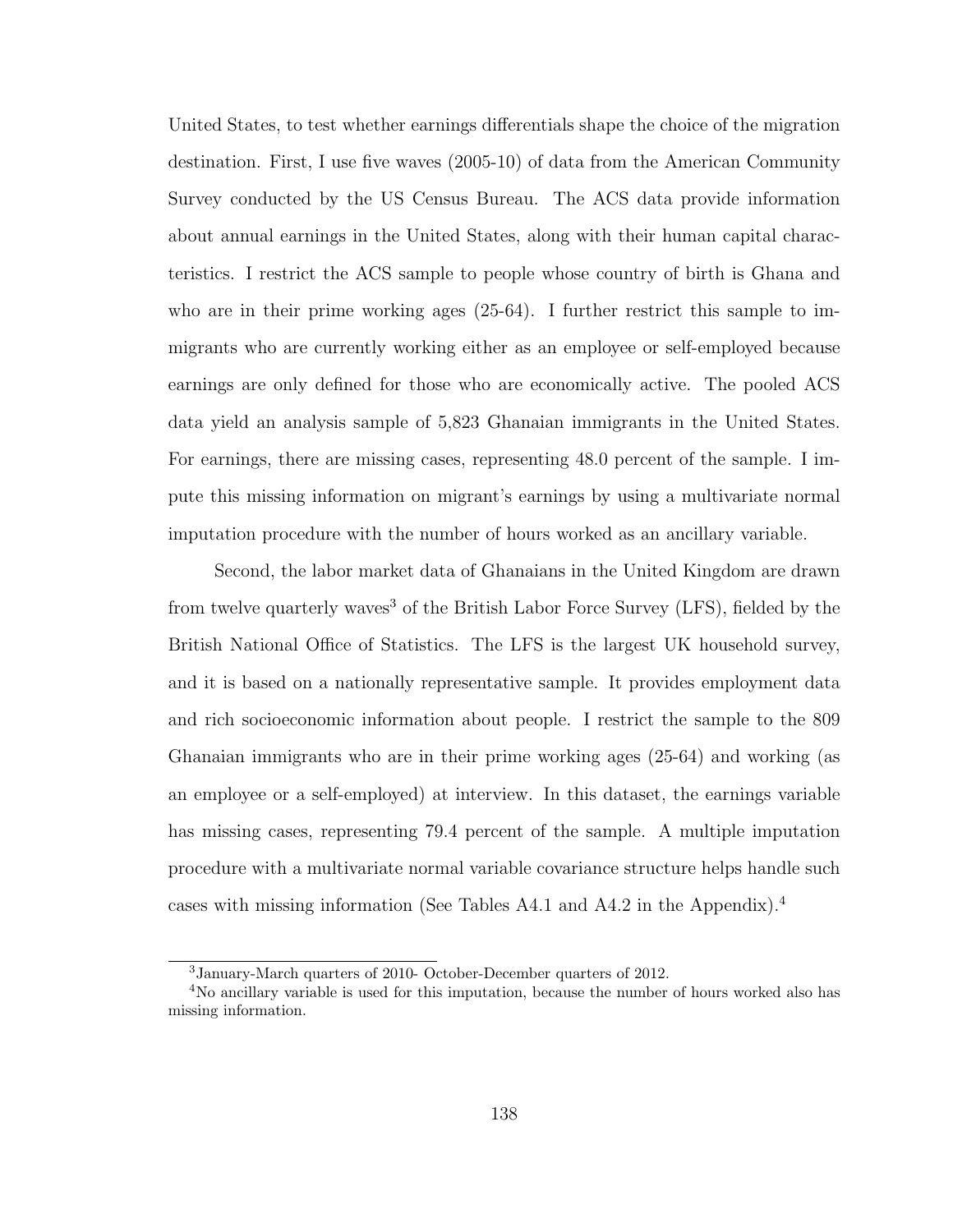### 4.3.1. Dependent variables

Four measures, referring to migration status, are used as dependent variables. First, a binary variable indicating whether an individual has been living abroad for at least six months or whether an individual, who has moved, intends on staying abroad permanently is used to capture the migration status of the housheold members. Second, because this indicator does not help distinguish between return migrants and nonmigrants, I construct a three-item categorical variable, indicating whether a household member is a current emigrant (who intends to stay abroad), return migrant, or non-migrant. Third, a four-item categorical variable is created to indicate the four possible destination regions among emigrants. Such regions consist of Africa, Europe, the Americas, and Other Destinations (Asia and Oceania). The definition of these regions of destination is based on the historical context of migration outside Ghana, which is marked by geographical, cultural, and institutional ties to different destinations. Unfortunately, the small sample size precludes my ability to distinguish between the countries that are member states of the Economic Community of West African States and the other African countries. This third dependent variable helps investigate emigrant selectivity across destinations. Finally, a binary indicator is used to distinguish the migration destination among emigrants to the United Kingdom and the Unted States.

### 4.3.2. Explanatory variables

I use several explanatory variables based on neoclassical economic theory, network theory, and life course perspectives on migration. People's education and the education of the household head are the key socioeconomic explanatory variables. They are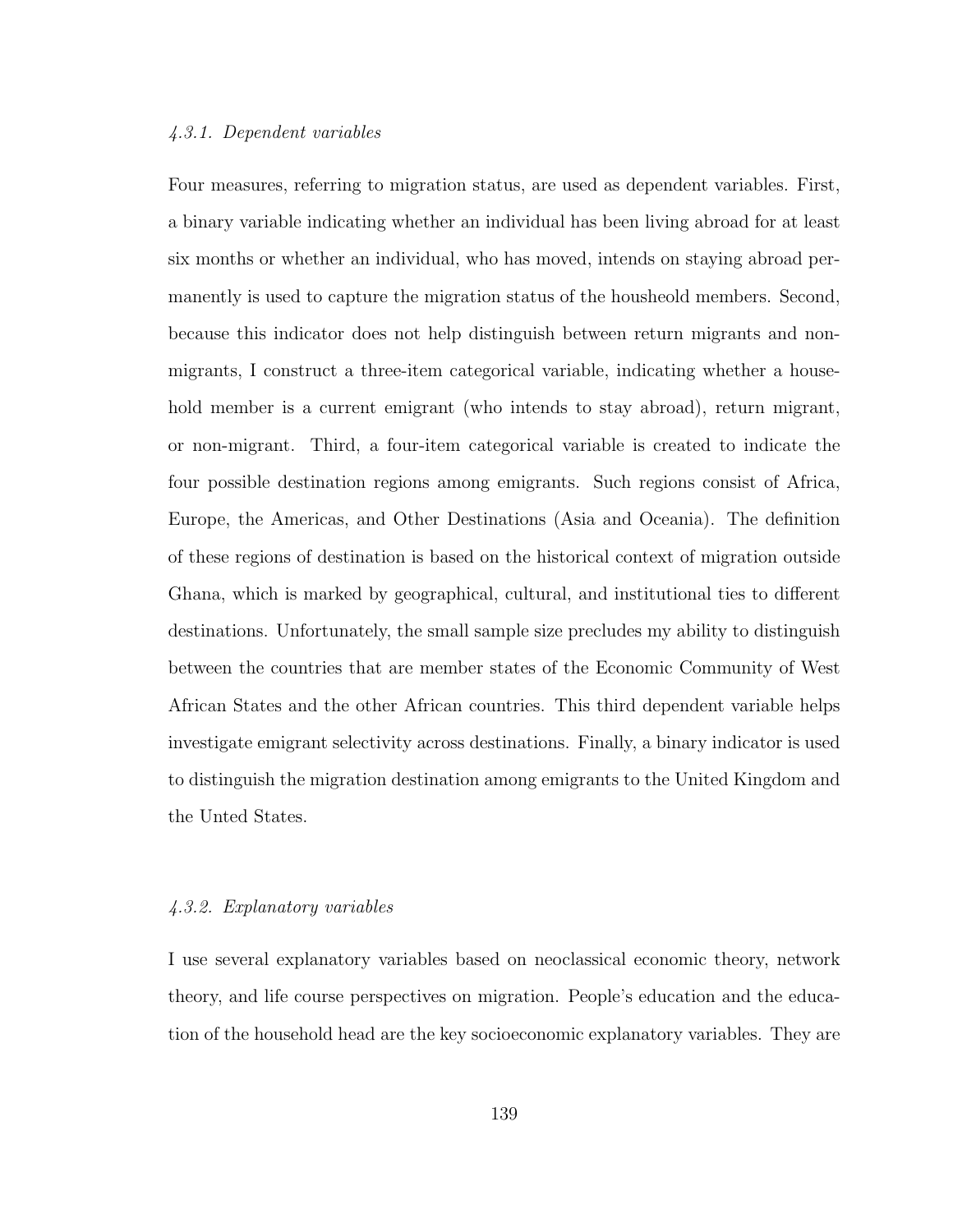defined as categorical variables, which are constructed from a variable that captures the highest education attained by each individual. I define five indicators distinguishing between no education, primary education, middle or junior high school, secondary or senior high school, and higher education. Because the MAFE data do not provide information about earnings in the United Kingdom and the United States, I predict values of expected earnings with data from the ACS (United States) and the LFS (United Kingdom) restricted to Ghanaian nationals in each destination country. Hence, expected earnings are used as predicted explanatory variables. It is important to highlight that owing to the fact that earnings are expressed in current local currency, proper adjustments are made to account for differences in currencies and living standards between the United States and the United Kingdom. In a first step, such adjustments consist of using the purchasing power parity converter developed by the World Bank's International Comparison Program to convert UK earnings into current US dollar. I next use the consumer price index, indexed at years 1982-84, to account for inflation in migrant earnings.

Because migration decisions often require a substantial investment, relationship to the household head has often played an important role in affecting whether people migrate. For this reason, I use five binary variables to control for the relationship to the household head (household head, spouse of household head, child of household head, sibling of household head, and other relationship to household head). Another set of explanatory variables consists of life course variables, which have proven important in explaining migration decisions. Such variables include three binary indicators for the household member's age group at the time of the survey (25-34; 35-49; and 50 and above); an indicator of whether the household member is male; and a variable indicating whether the household member is married at the time of the survey. Although most of these variables are not captured at the time of migration (except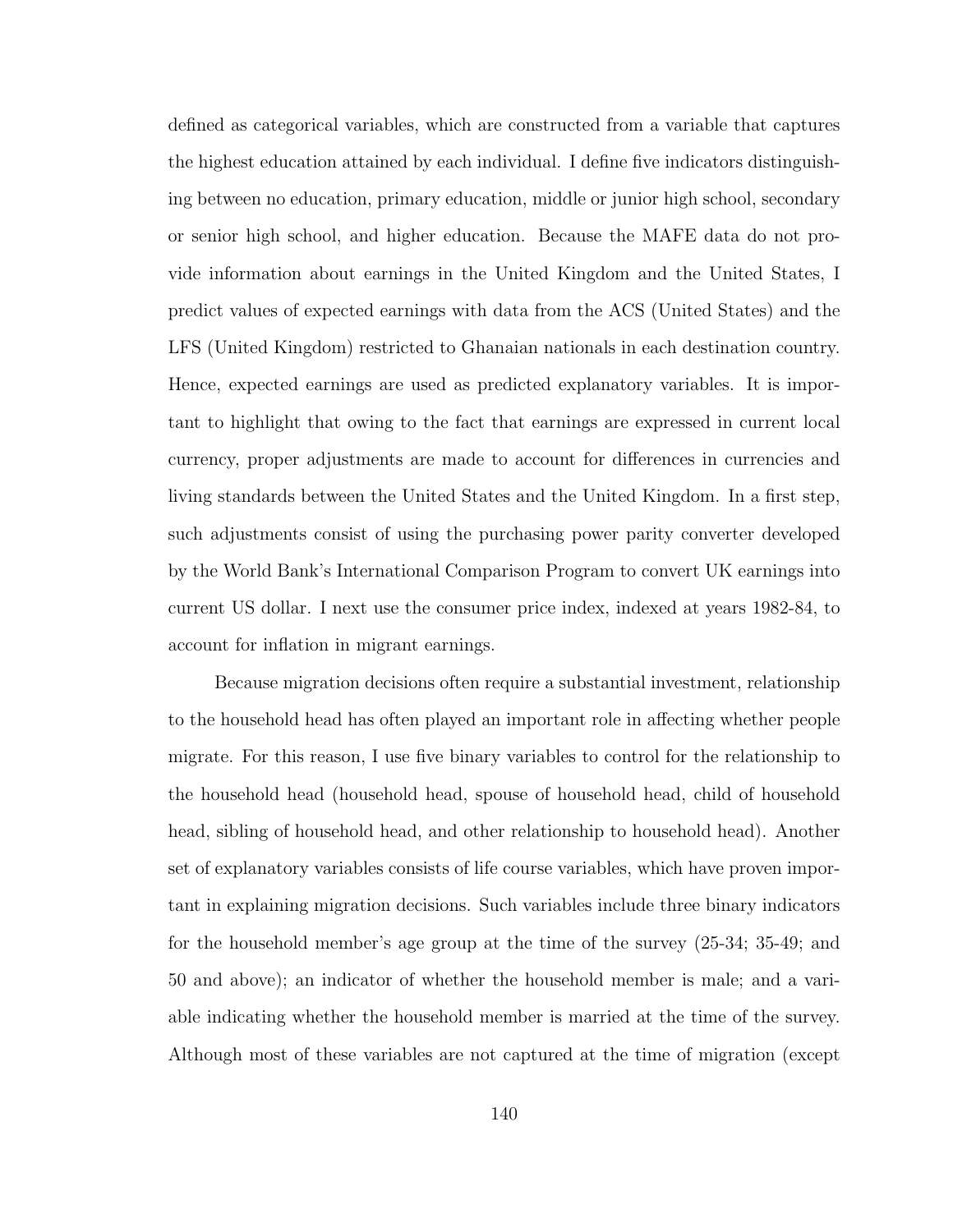age), it is unlikely that the results would be seriously biased because most people in the dataset migrate in their thirties. I further control for household size and for networks in Ghana and abroad by including a variable indicating whether the household member lives in Accra versus Kumasi and the number of household members who are currently living in Europe, Africa, and other destinations. Finally, among emigrants, I control for the period of emigration, by using three binary indicators (before 1990, 1990-2000, and 2000 onward).

# 4.3.3. Empirical Strategy

Following previous studies on migration, I begin by modelling the migration decision as a function of observable characteristics of non-migrants, migrants, and return migrants. A series of logistic regressions are estimated to predict the odds of migration. In a subsequent step, I distinguish between non-migrants and return migrants. Because the outcome variable is a three-item categorical variable with no a priori ordering, I estimated a series of multinomial logit regression to predict the odds of each migratory status. To explore the structural relationship between migrant human capital and their migration destination, I further estimated a series of logistic regressions predicting the odds of choosing the United States as a destination relative to the United Kingdom. It is important to note that I account for the unequal sampling probability of each household by weighting all estimates by appropriate weights provided by the data providers (INED, UK's National Office of Statistics, and US Census Bureau). Finally, I compute robust standard errors to address issues related to clustering at the household level. All estimates are expressed as odds ratios.

In Model 1, I control only for household member's education and age. This base model seeks to examine the unadjusted contribution of education to the migration out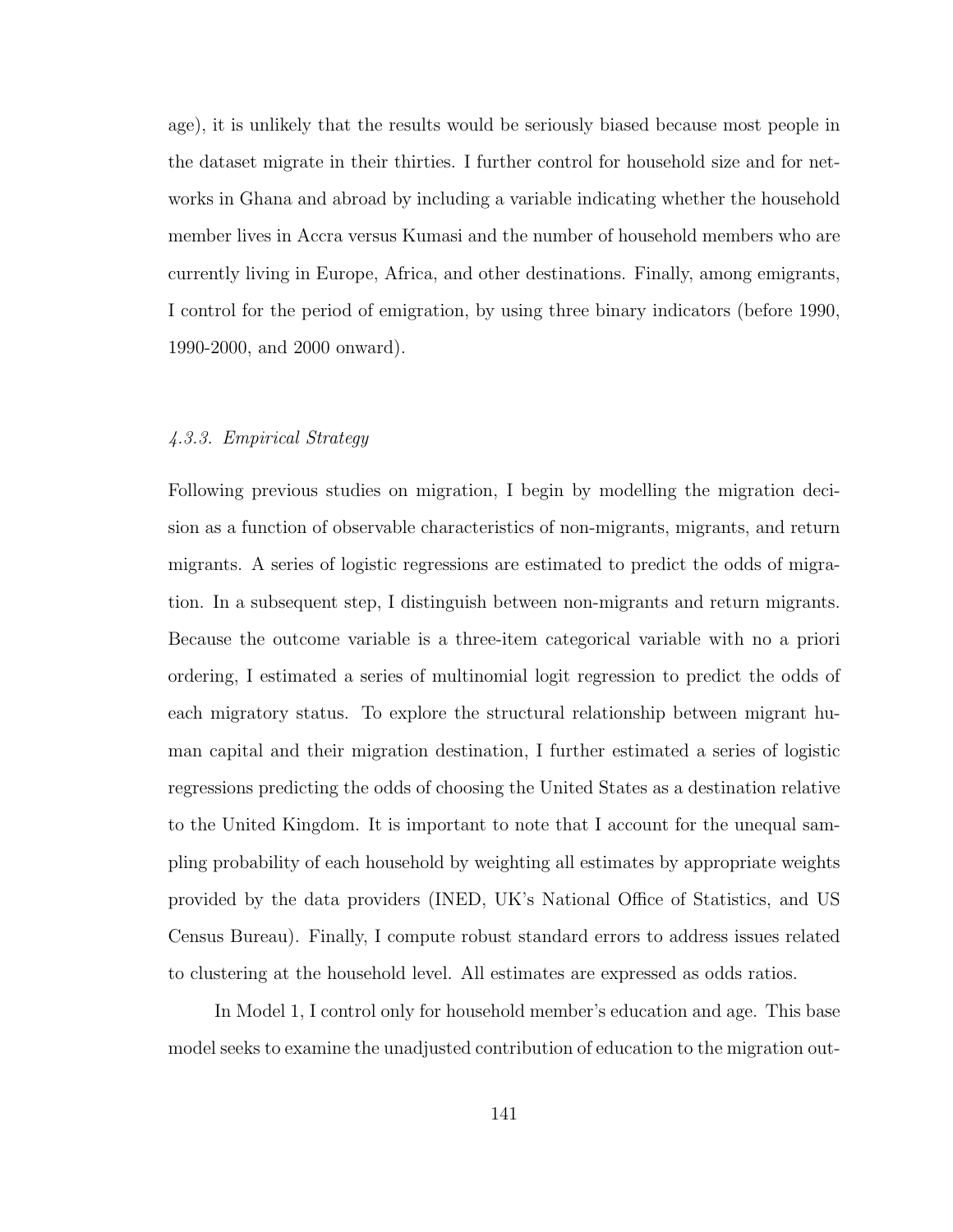come, whether it is the emigration decision or the decision related to the choice of the migration destination. Model 2 adds the education of the household head to Model 1 to help dissociate the effect of family socioeconomic status from those directly related to emigrant's own educational attainment. On the assumption that there is social reproduction, most studies have used either measure to capture household member's socioeconomic status. But it might be the case that these two measures are tapping different dimensions of socioeconomic status, and hence may be differently affecting the migration outcomes. Model 3 adds the set of socio-demographic determinants of migration that have been used in most empirical analysis of migration. These include gender, marital status, relationship to the household head, number of household members living abroad in various destinations, and region of origin in Ghana.

To further investigate whether there is selectivity into different destinations, I restrict the analysis to emigrants classified by their regions of destination. This specification allows for the use of the year of emigration as an additional variable in the model. However, because the sample size is very small, I am not able to explore simultaneously the contribution of both the educational attainment of the emigrants and that of their household head. Hence, I use a modified version of Model 3 that includes only the educational level of the emigrants. Model 4a adds the full set of other socio-demographic characteristics to Model 1, while Model 4b adds this set of covariates to a model that includes the educational attainment of the household head rather than the individual's own educational attainment.

Finally, because I am interested in investigating whether wages at destination influences the choice of migration destination of Ghanaian emigrants to high income countries, I focus on Ghanaian emigrants to the United States and the United Kingdom only. Based on the MAFE data, Europe and the Americas account for approximately 87 percent of the Ghanaian emigration stream (author's own calcu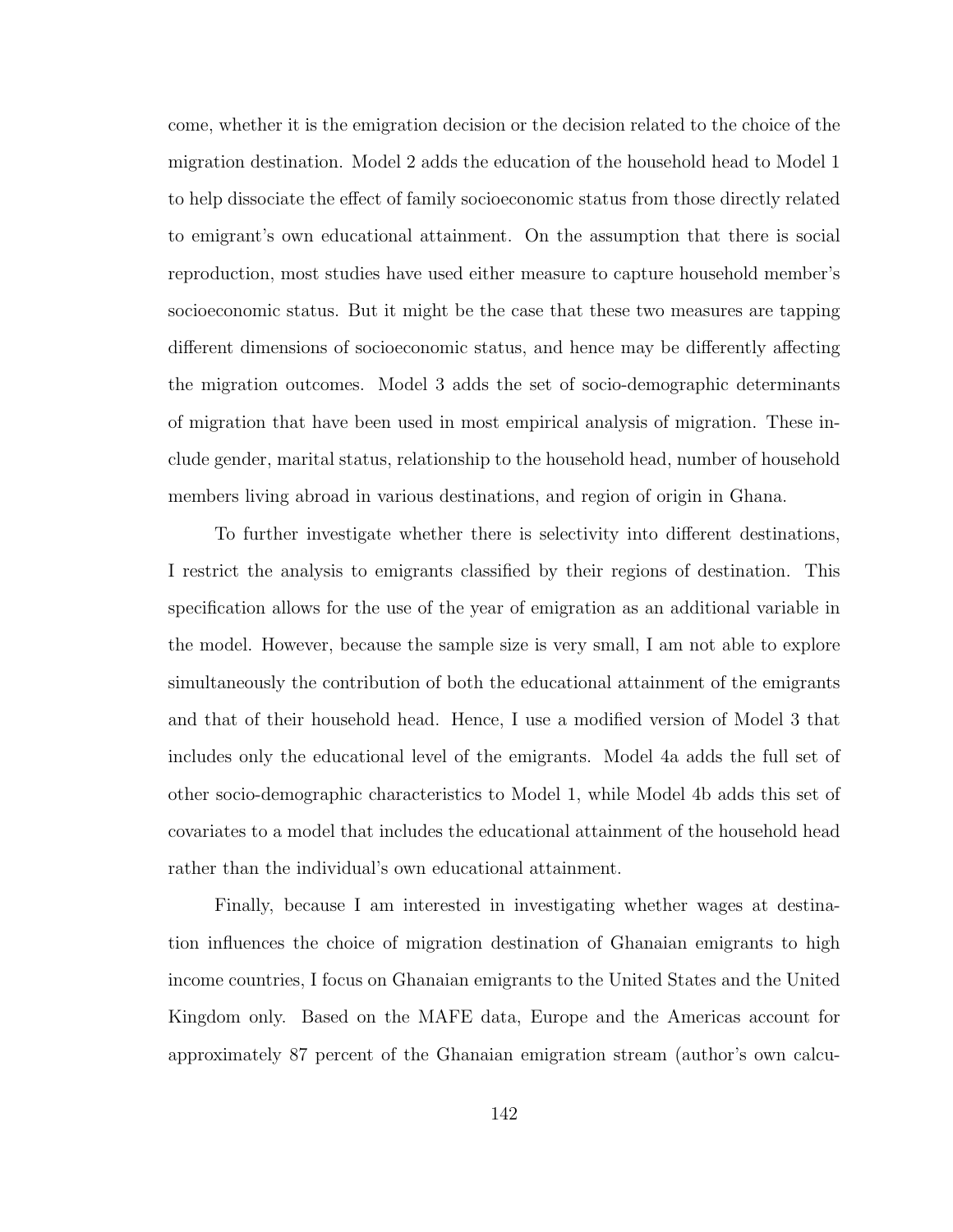lation based on the MAFE). Although each European country could be a potential destination, past research on emigration from Ghana to Europe has shown that three European countries (the United Kingdom, Germany, and the Netherlands) receive most Ghanaian emigrants (Schmelz 2009). Similar results are found from the MAFE data, indicating that the United Kingdom accounts for more than 52 percent of the Ghanaian emigrants to Europe, with the next European country (Italy) accounting for at most for 15 percent. When it comes to the Americas, the United States accounts for more than 85 percent of Ghanaian emigration to the Americas (author's own calculation based on the MAFE).

I then predict the likelihood of emigration to the United States as a function of the difference in returns to emigration between the United States and the United Kingdom, where returns to emigration are captured by the expected earnings of emigrants (Fafchamps and Shilpi 2013, Greenwood 2005). These expected earnings are modeled as a function of emigrant characteristics such as schooling,and age (at emigration).

Because the MAFE data do not provide information about earnings in the United Kingdom and the United States, I use a two-step approach to generating the mean expected earnings that migrants would attain in each destination (Fafchamps and Shilpi 2013). First, I estimate the parameters of earnings regressions with data from the ACS (United States) and the LFS (United Kingdom) restricted to Ghanaian nationals in each destination country. Specifically, using the human capital approach, I estimate a regression of earnings of Ghanaian immigrants based on their educational attainment, age at emigration, age at emigration squared, and gender (Borjas 1994, Chiswick 1978, Massey et al. 1993).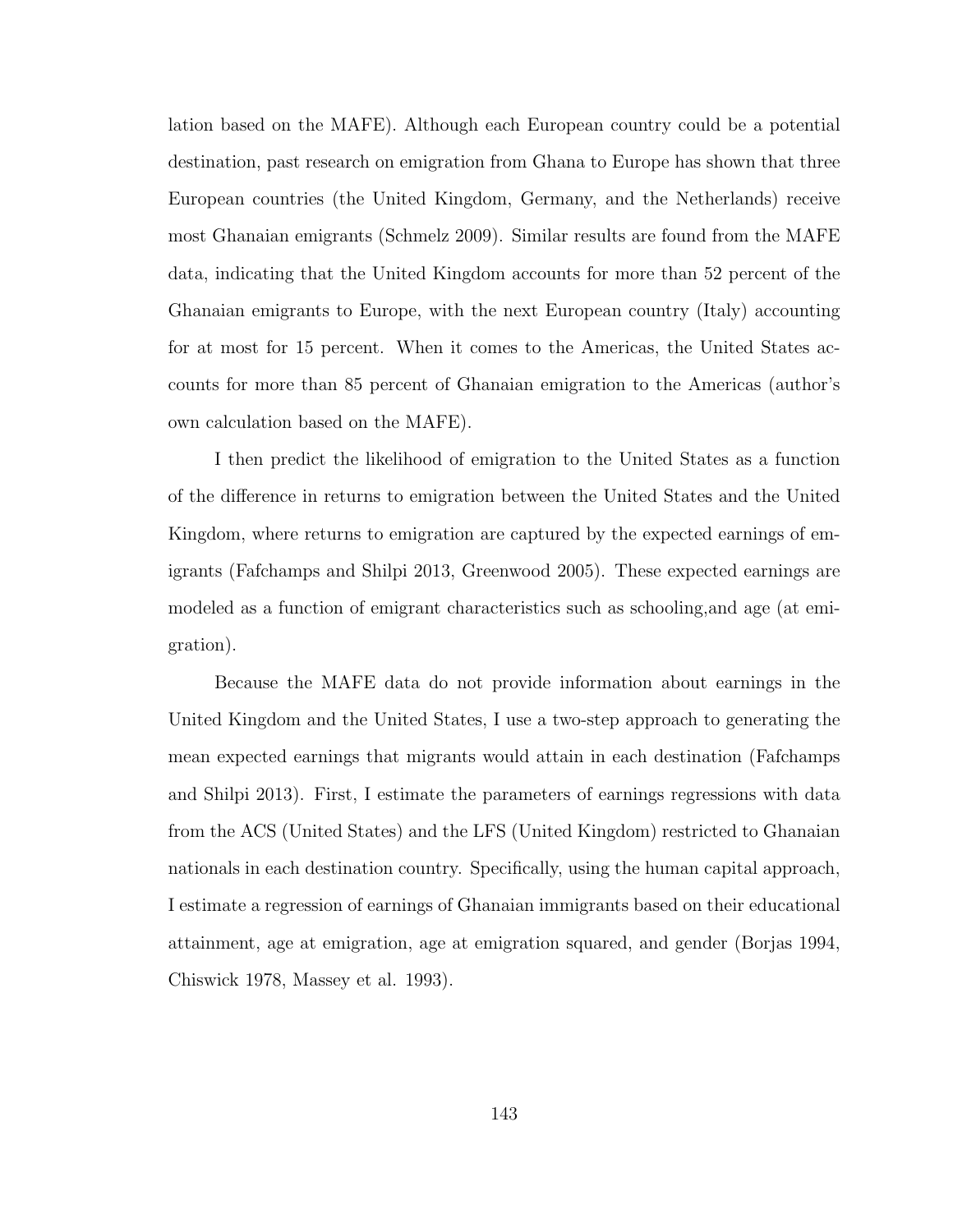$$
y_j^i = \alpha_i + \delta_i X_j + \epsilon_j^i \tag{4.1}
$$

Where:

- $i = 0$  (UK) or  $i = 1$  (US).
- $X_j$  are observable human capital characteristics of migrants

Note that the dependent variable is log-earnings and  $\delta_i$  is freely estimated to reflect the fact that returns to observables may vary by destination.

Equation (1) specifies the earnings regression, which is estimated separately for each country, using the sample of employed Ghanaian immigrants. Second, the estimated parameters (coefficients) in Equation (1) for each explanatory variable are recovered and used to predict the expected earnings of each emigrant in either the United States or United Kingdom based on the same individual characteristics in the MAFE dataset. It is important to highlight that the coding of human capital variables (education and age at emigration) is kept the same across countries. There are potential problems with using contemporaneous human capital characteristics of emigrants to predict their expected earnings (except age), as these characteristics could have changed since the time they emigrated. Unfortunately, the MAFE data do not specify when and where education is completed (I shall defend the validity of using the education variable in the result section) (Appendix Tables A4.3 for the earnings regression results).

The model specified in Equation (2) is the central piece of my empirical strategy. It regresses migration destination on differences in expected earnings and other explanatory variables available in the MAFE data. Such explanatory variables include the year of emigration, used to control for the macroeconomic characteristics such as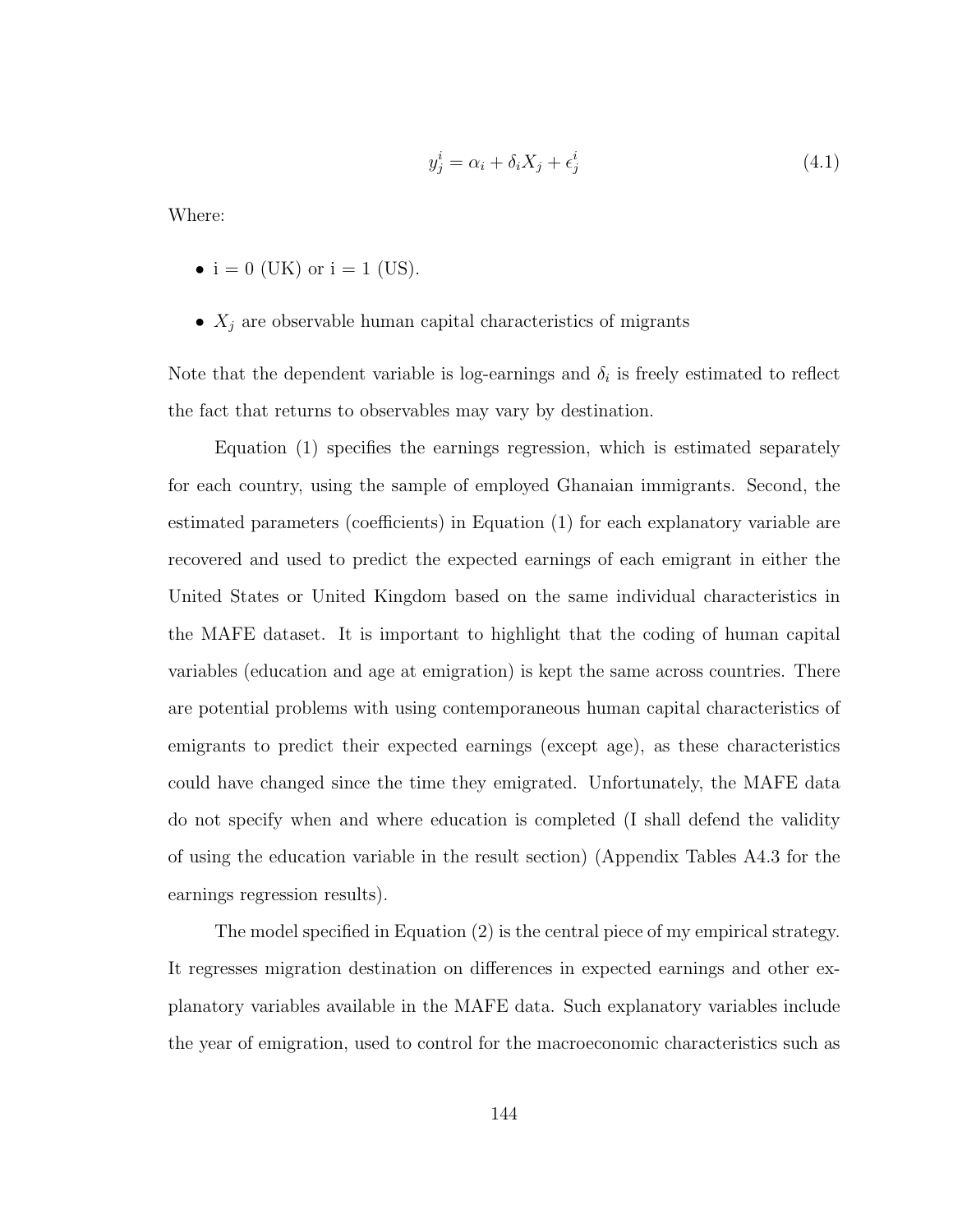business cycles. To account for heterogeneity stemming from the region of origin in Ghana and for migrant domestic networks, I use an indicator of the sending region. Migrant networks in the destination country are accounted for by using the number of household members who are currently living in Europe, in Africa, and elsewhere (Americas, and Asia/Oceania)<sup>5</sup>.

$$
Pr(i = 1) = F(\rho E(y_j^i - y_j^0) + \gamma Z)
$$
\n(4.2)

$$
= F(\rho(\alpha_1 - \alpha_0 + (\delta_1 - \delta_0)X_j + (\beta_1 - \beta_0)U_j) + \gamma Z_j)
$$
(4.3)

Where:

- F(.) is chosen to be a logistic link function and Z is the set of control variables for migrant j;
- $\bullet$   $\rho$  is the odds of the difference in expected earnings in the United States and in the United Kingdom;
- $\gamma$  and is the vector of the odds of associated with each control variable (region, year of emigration, gender, marital status, household size, number of household members in various destination).

The approach, described above, seeks to examine a structural relationship between the choice of the migration destination and migrant characteristics that operate through their returns to skills in the destination country. An important implication of this approach is that the contribution of emigrant characteristics to the decision making process is only captured through their effects on expected earnings at destination.

<sup>5</sup>While these numbers include current emigrants at different destinations, they do not include household members in Ghana.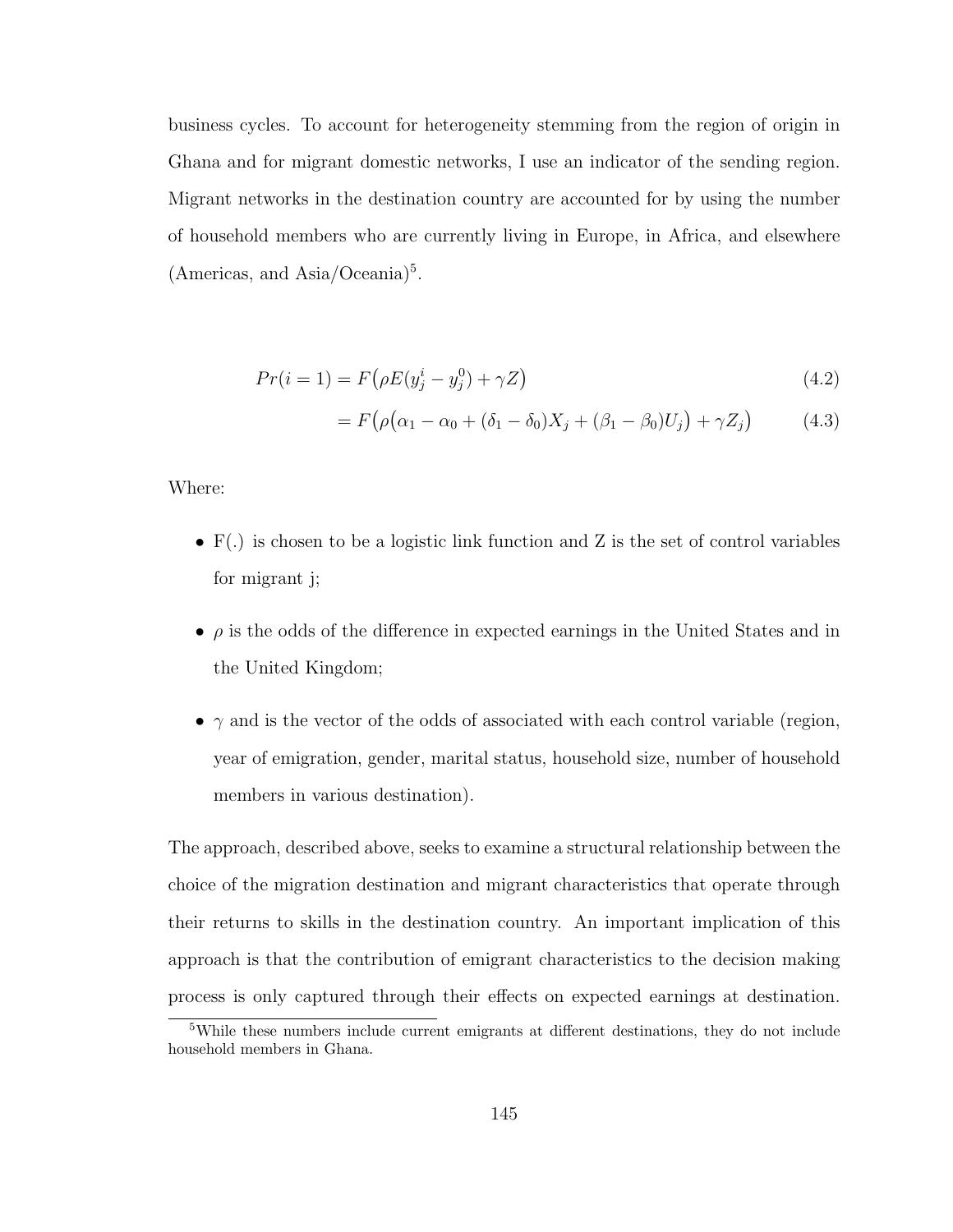With this approach, I allow the relationship between emigrant skills and their expected earnings to differ by receiving country to capture differences in the way skills are rewarded in each country. But this specification maintains the assumption that the skills have the same ordering in both receiving countries. Because migration costs are perfectly collinear with the migration destination, I cannot account separately for these costs. In other words, net migration costs are absorbed in the intercept of the wage regressions. As such, the estimates of returns should be interpreted as gross returns to migration.

# 4.4. Results

Table 4.1 summarizes socioeconomic and demographic characteristics by whether housheold members are current emigrants, return migrants or non-migrants . Return migrants represent 10 percent of the sample, which is a relatively high rate of return migration. To put this number in context, a recent study of return migration in Romania defines shares of return migrants ranging between 7 and 9 percent as high (Ambrosini et al. 2015, Flahaux 2015). Based on these figures, one would expect that about 27.3 percent of current emigrants would return to Ghana at some point in time.<sup>6</sup>

# 4.4.1. Migration, Return Migration, and Socioeconomic Selectivity

Table 4.1 further highlights notable socioeconomic differences among individuals across the various migrant categories. Current emigrants and return migrants are more likely than non-migrants to have a household head with a higher education. While 24 and 27 percent of individuals, respectively, from these former categories have a

 $627.3 = 100 \times \frac{382}{1019 + 382}$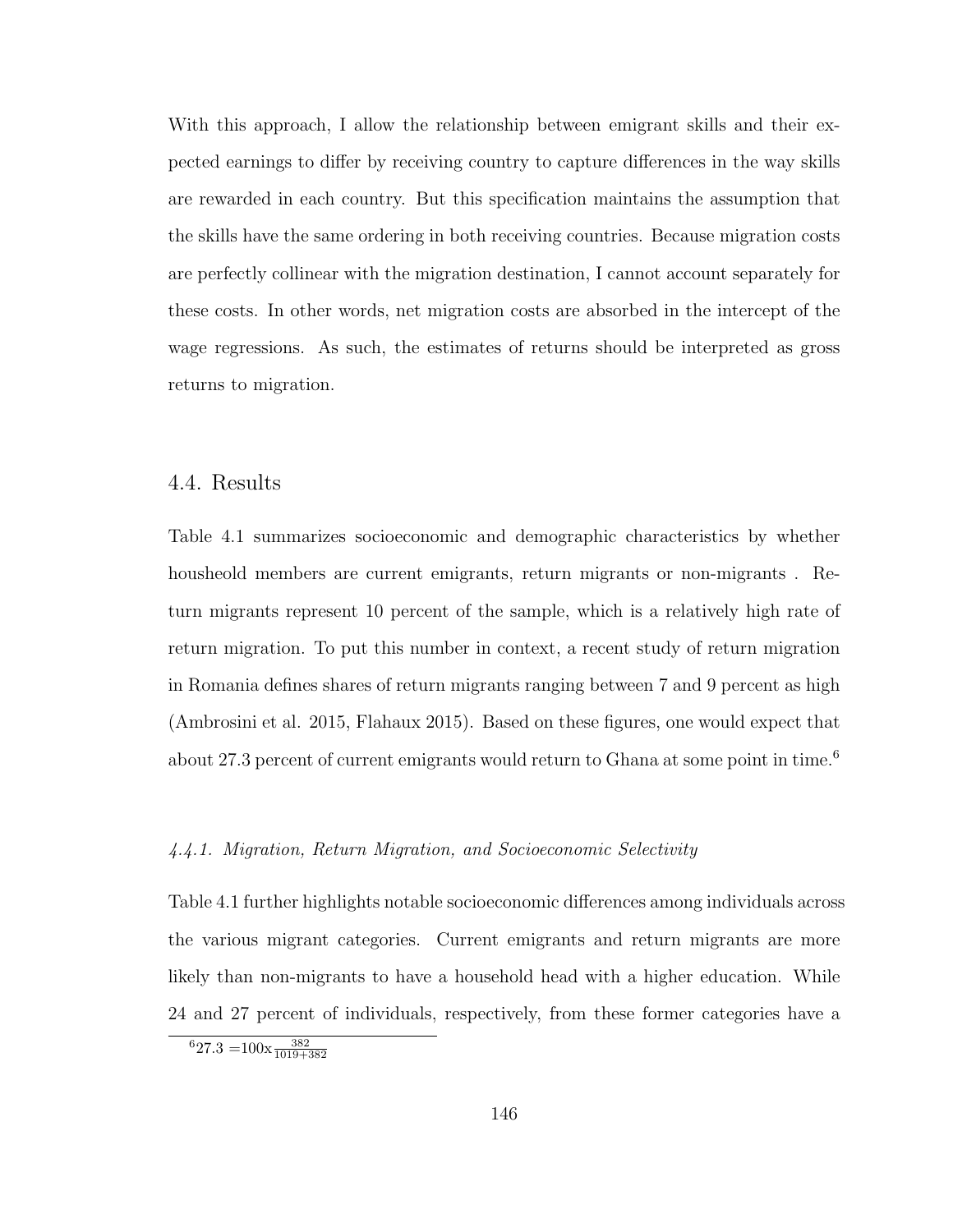household head with higher education, only 17 percent of non-migrants live in households headed by someone who has attained higher education. A different pattern is observed in people's own education. While return migrants are less likely than non-migrants to have completed schooling between primary and secondary education, both current and return migrants tend to have attained higher education than non-migrants. About 35 and 31 percent of current and return migrants have completed higher education, respectively, compared to 18 percent among non-migrants. On the other hand, non-migrants are more likely to have completed primary, middle and secondary school education than both current and return emigrants. Surprisingly, there is a high percentage (19 percent) of return migrants with no education, compared to 6 and 4 percent among non-migrants and current emigrants respectively. These bivariate results suggest negative selectivity among return migrants compared to both non-migrants and current emigrants.

Also evident in the table is heterogeneity across migrant categories with respect to most socio-demographic characteristics. For instance, the mean age is lowest among non-migrants (38 years old) and highest among return migrants (43 years old). Current emigrants have their mean age between these two extremes (41 years). Age at the time of migration (30.2 among current emigrants) is clearly lower than the age at interview. This mean age suggests that most migrants would have completed their schooling and married before migration.<sup>7</sup> Employment rates are higher among current emigrants compared to non-migrants and return migrants, with the latter two categories experiencing similar rates. While return and current emigrants are more likely to be male, non-migrants are more likely to be female. The household size differs across categories. In terms of timing of emigration, most current migrants have

<sup>7</sup> In Ghana, the median age at first marriage in Ghana is 19.8 and 25.9 among women aged 25- 49 and men aged 30-59, respectively (2008 Ghana Demographic and Health Survey), retrieved at: http://www.dhsprogram.com/pubs/pdf/SR172/SR172.pdf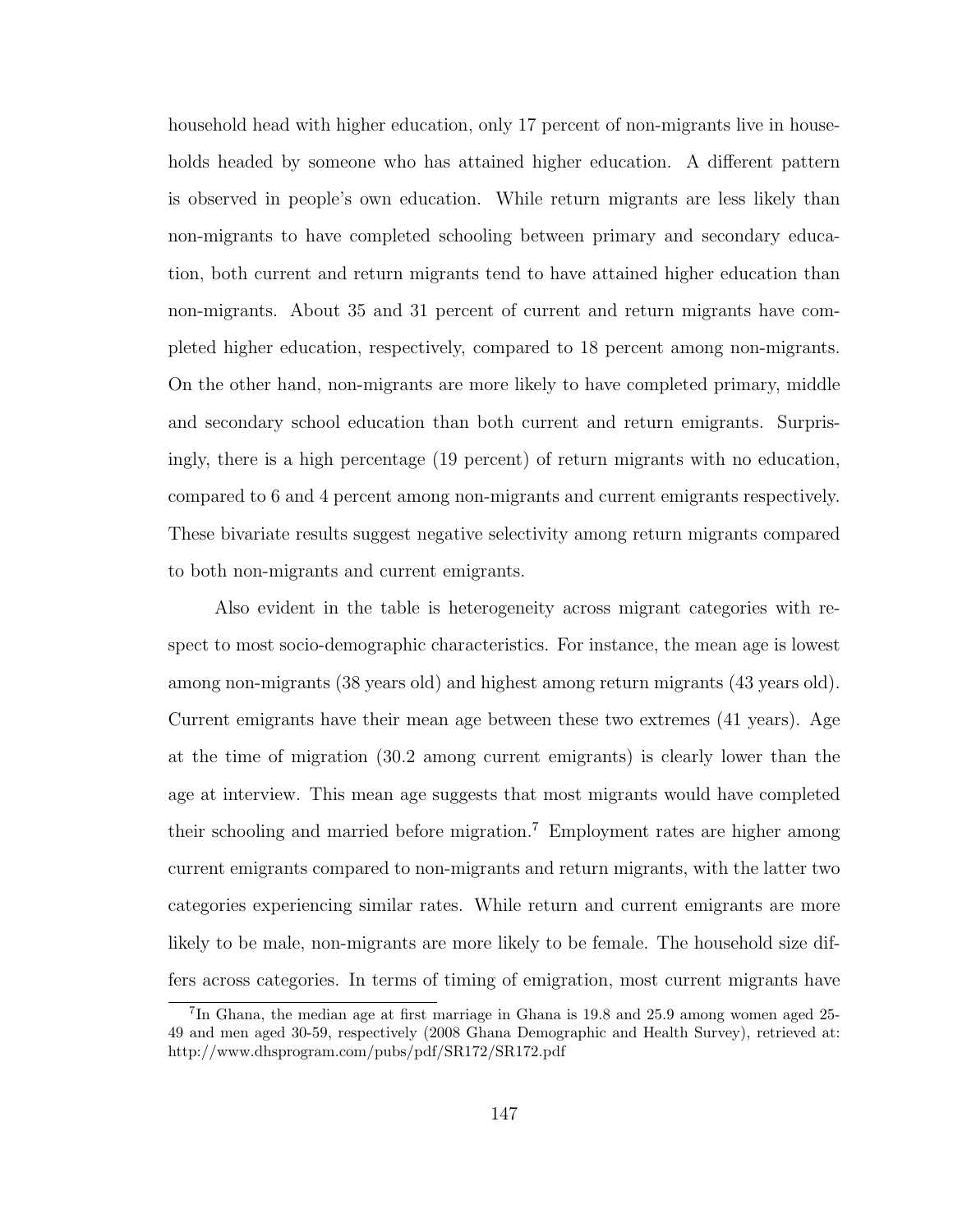moved after the year 2000. The results suggest an increasing rate of migration over time. Although this could stem from a real increase in the propensity for emigration, it might also stem from a change in how household membership is defined over time. In other word, the results might be consistent with the scenario that members who stay away for a long time period are less likely to be considered a household member even if there is no increase in the emigration rates over time.

Table 4.2 presents summary statistics of emigrants by emigration destination. In terms of migration destinations, 47 percent of Ghanaian emigrants reside in Europe, followed by 41 percent in the Americas, 10 percent in Africa, and 3 percent in Asia and Oceania. The United States is the single most common destination country with 35 percent of all Ghanaian emigrants. Furthermore, the United States accounts for 85 percent of emigrants to the Americas. In Europe, the United Kingdom is the primary destination with 52 percent of Ghanaian emigrants to Europe (Results noot shown).

One can see large socioeconomic differences among emigrants across various destinations. Emigrants to Europe and the Americas are the most positively selected with respect to the education of household head, while those to Africa are the least positively selected. Household heads of emigrants in the latter category are more likely to have no education. Emigrants to other destinations (Asia and Oceania) are more likely to come from households whose heads have intermediate educational attainment. As far as emigrants' own education is concerned, emigrants to Asia and Oceania are the most likely to have completed higher education compared to the other emigrants. However, the small sample size (30 observations) precludes drawing firm conclusions about this pattern. Among the three remaining destinations, emigrants to the Americas average higher levels of educational attainment than those to Europe and Africa (41 percent versus respectively 31 and 13 percent). Current employment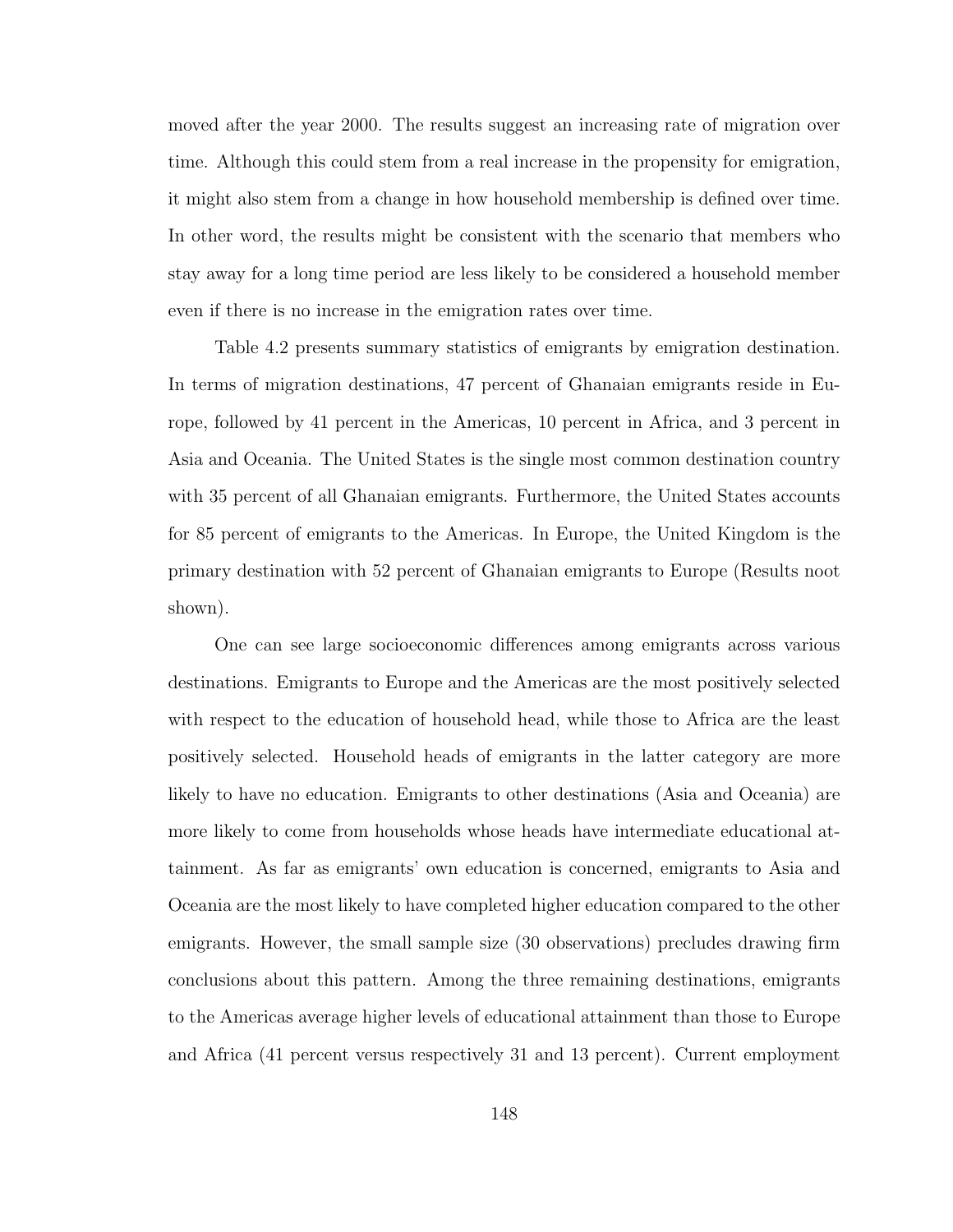is higher among emigrants to Europe and the Americas compared to those in Africa and Asia and Oceania. The proportion of males is the highest among emigrants to Europe, and the lowest among those to Asia and Oceania. There are some signs of a sharp increase in emigration from Ghana to the relatively more developed countries (Europe, the Americas, Asia and Oceania) after 1990.

Another interesting pattern in the data hints at evidence of family networks influencing the choice of migration destinations, since migrants from a given household tend to move to the same destination. For example, the mean number of migrants to Europe is 1.9 among households with emigrants to Europe; and for households with members in Africa, this mean number is 1.7. Likewise, the mean number of migrants to the rest of the world (consisting of the Americas, Asia, and Oceania) per household is 2.1 and 1.7 among households sending migrants to the Americas and Asia and Oceania, respectively. In addition, the choice of the destination country seems to be related to the region of origin in Ghana. The majority of emigrants to the Americas (56 percent) and Asia and Oceania (61 percent) originate from the Greater Accra region, while emigrants to Europe mostly come from the Kumasi region (52 percent). There are also age differences in emigrants across destinations. Emigrants to the Americas are slightly older (42 years old) than emigrants to Europe (40 years old), Africa (41 years old), and other Asia and Oceania (41 years old).

Following the standard approach in the migration literature, I first examine both unadjusted and adjusted differences in socioeconomic characteristics between emigrants and a category that combines non-migrants and return migrants. Table 4.3 presents odds ratios from logistic regression models of a measure indicating whether household members are currently living abroad. The first column of the table pertains to Model 1, which produces unadjusted odds ratios of household member's own education. Consistent with the bivariate analysis, higher levels of education of the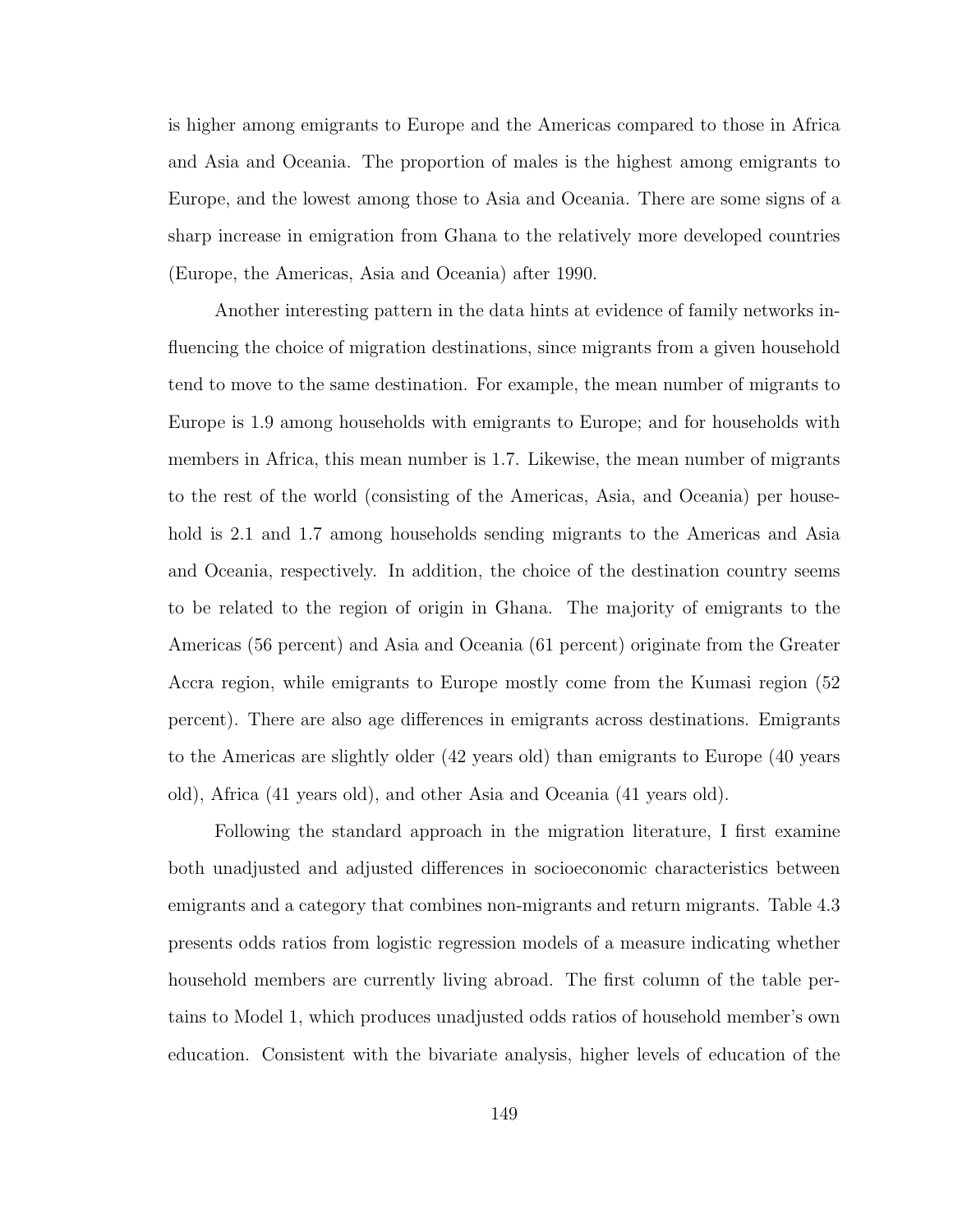individual are generally associated with higher odds of having emigrated, though all the coefficients are not statistically significant. As seen in Table 4.3, higher education increases the odds of emigration by a factor of 3.7 compared to those with no education. The odds of living abroad are the highest among individuals aged 35-49. The next column for Model 2 adds the education of the household head. This leads to some attenuation of the association with one's own higher education, though it remains statistically significant. These results show selectivity based on the education of both the emigrants and their household head. The last column, for Model 3, adds controls for demographic and life course characteristics. Men are more likely to be living abroad than women. Married household members are also more likely than their non-married counterparts to have moved out of Ghana. Being the child of the household head is associated with higher odds of emigration, although the coefficient is not statistically significant. At the same time, households are more likely to have relatives abroad (siblings and other relatives). And the larger the household, the higher the odds of having an emigrant household member. The presence of household members abroad is associated with higher odds of emigration. The odds of living abroad increase by a factor of 3.3, 2.6, and 2.4 with an additional household member in Africa, Europe, and the rest of world, respectively.

I next examine differences in socioeconomic characteristics between emigrants, non-migrants, and return migrants accounting for demographic and life cycle characteristics. Table 4.4 shows odds ratios from multinomial logistic regression models of non-migrant, return migrant, and current emigrant status. The first two columns of the table pertain to Model 1, which produces unadjusted odds ratios of household members' own education relative to the non-migrants controlling for age at the time of survey. The results suggest important differences in the selection mechanisms between return and current emigrants. While higher education is associated with higher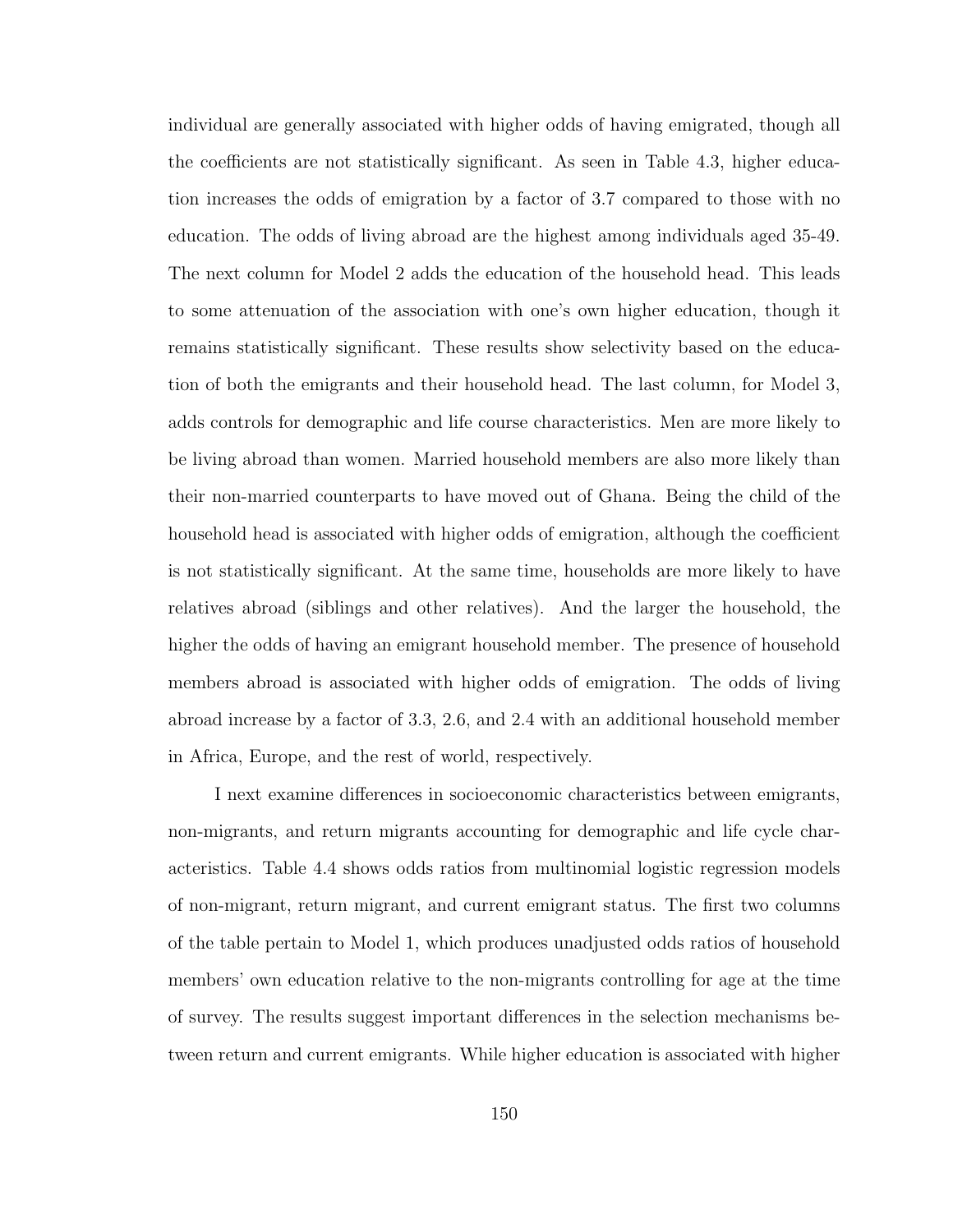odds of living abroad relative to non-migrants, the magnitude of the association is reversed for return migrants relative to non-migrants. These results highlight a positive selectivity based on education among current emigrants. They also indicate that return migrants tend to be have lower levels schooling than non-migrants, which could not be inferred from Table 4.3.

The next two columns present results for Model 2 that adds the education of the household head to Model 1. Two sets of results emerge for current and return emigrants. First, adding household head's education reduces but does not eliminate the effects of household member's own education on the odds of being either current or return migrants. Among return migrants, while there is little difference in coefficients for household members' own education relative to no education, there is striking evidence of positive selection with respect to the education of household heads relative to non-migrants. Among current emigrants, the association of household members' own education is only modestly reduced by the inclusion of the education of the household head. Yet, there is evidence of positive selectivity among current emigrants compared to non-migrants based on the education of the household head. Second, selectivity based on the education of the household head is more pronounced among return migrants than current emigrants, as the odds ratios are larger and have higher statistical significance (the difference in the odds is statistically significant).

The last column, for Model 3, controls for demographic and life course characteristics. The patterns seen in the two previous columns are roughly unchanged. The role of demographic and life course characteristics in shaping return migration is mostly similar in direction, but different in magnitude from that observed among current emigrants. The various indicators of the relationship to the household head display no association with the odds of return migration. However, return migration is relatively more common in the Greater Accra region than in the Kumasi region.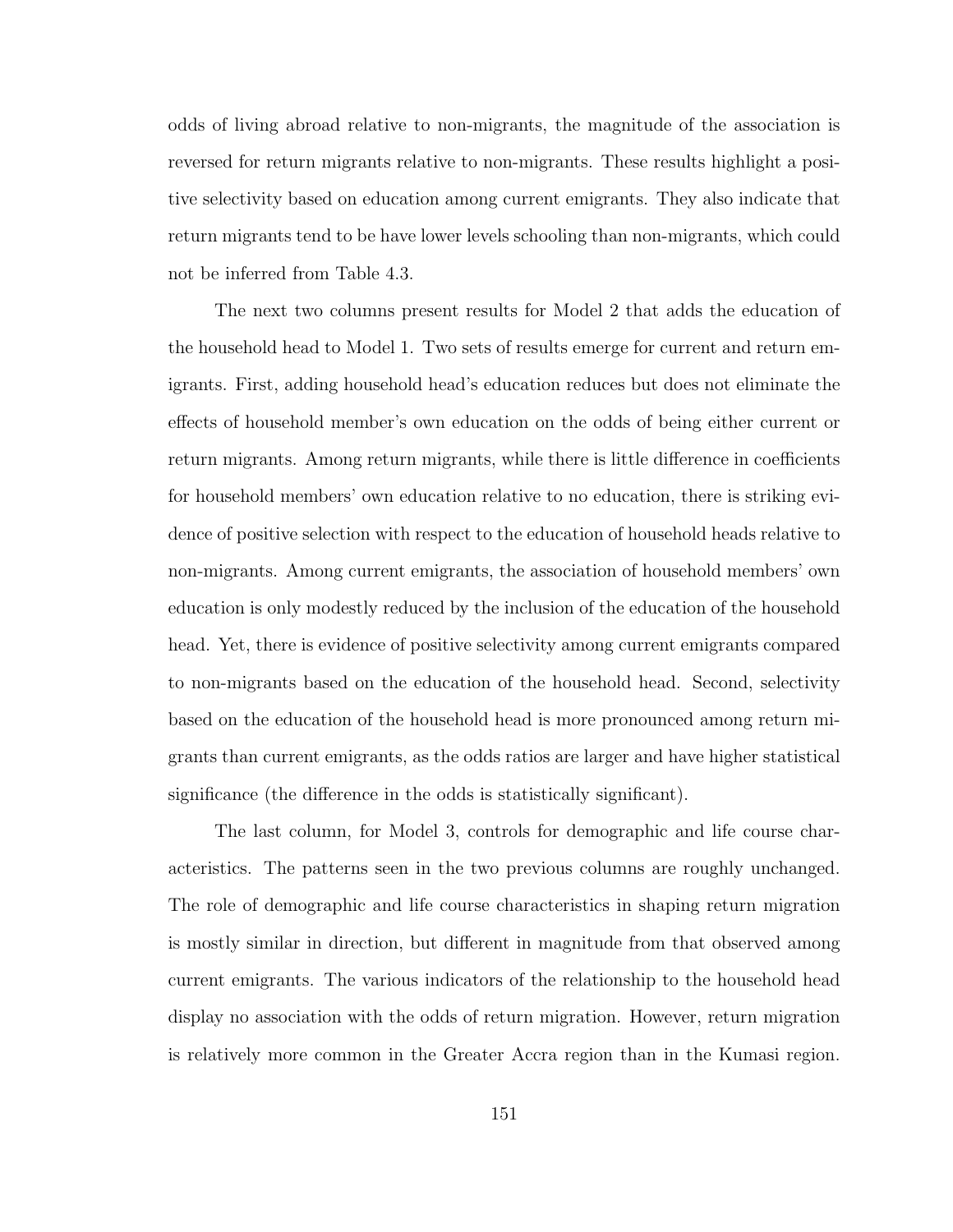Finally, network effects, measured by the number of household members in various destinations, remain strong and positive even after controlling for other socioeconomic characteristics.

# 4.4.2. Selectivity Across Destinations

The pronounced differentials in selectivity across migration statuses invite further examination of the selection patterns by destination. Hence, I estimate the odds of migration to each migration destination relative to migration to Europe. To investigate this question, I drop the subset of emigrants to Asia and Oceania because their small number leads to unreliable (unreasonably large) odds ratios. Furthermore, because I am dealing with a relatively small sample, I use education of either the migrant or household head as a measure of socioeconomic status. The full model here adds years since emigration along with the set of demographic and life course characteristics of emigrants to Model 1 or its variant that uses education of the household head. Table 4.5 presents odds ratios for emigration to the Americas and Africa relative to Europe separately. As shown in the Table 4.5, based on emigrants' own education, there is evidence of positive selection among emigrants to the Americas relative to those to Europe although the coefficients are not statistically significant, whereas emigrants to Africa appear to be negatively selected compared to those who emigrate to Europe and to the Americas.<sup>8</sup> These emigrants tend to have lower educational attainment compared to emigrants to Europe and the Americas. The estimates indicate no selection based on age across destinations, with emigrants to Africa being slightly younger than emigrants to either Europe or the Americas. The last two columns of the table present results that control for the education of the household

<sup>&</sup>lt;sup>8</sup>There is a statistically significant difference between emigrants to Africa and those to the Americas (results not shown).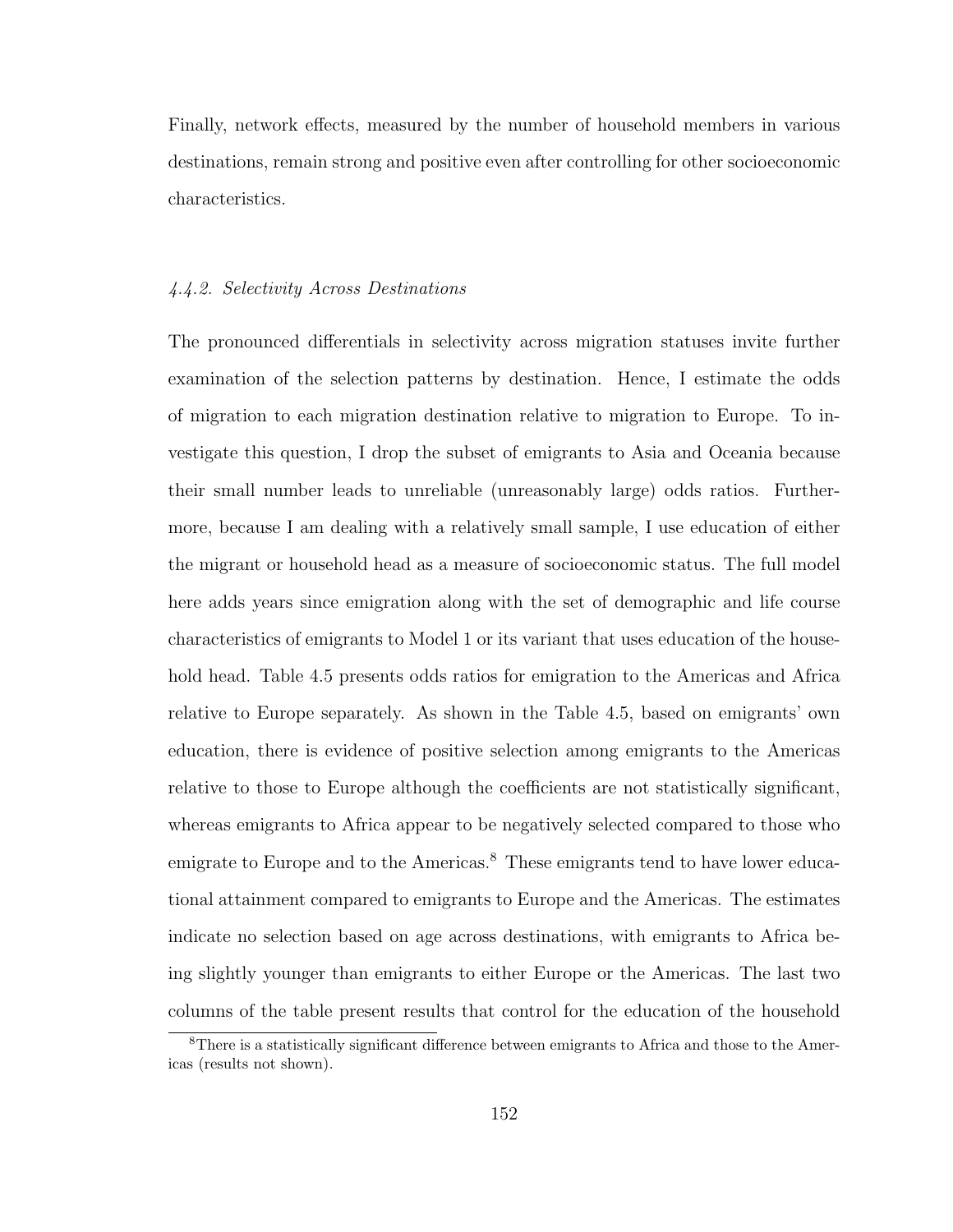head instead of emigrants' own education. As seen in the case of individual's own education, there are no differentials in the effect of the education of household head among emigrants to the Americas compared to those to Europe, while the emigrants to Africa are, once again, negatively selected compared to emigrants to Europe and the Americas. As shown above (in Table 4.2), emigrants to the Americas tend to move from relatively large households compared to those to Europe, whereas emigrants to Africa do not present any difference with emigrants to Europe with respect to household size. As expected, the number of household members in Europe reduces the odds of emigration to either the America or Africa, while an additional household member in Africa is associated with higher odds of emigration within Africa. Likewise, an additional household member in the rest of the world (the Americas, Asia, and Oceania) is associated with a higher odds of emigration to the Americas. This set of results strongly suggests that networks affect the choice of emigrant destination.

### 4.4.3. Destination Choice, Expected Earnings, and Networks

To investigate the possible selection mechanisms in the neoclassical economic framework, I next focus on emigrants to the United Kingdom and the United States. I begin with some background information about emigration streams into these two destinations. Figure 4.1 illustrates the number of Ghanaian nationals granted settlement in the United Kingdom and legal permanent residence in the United States between 1975 and 2008 (the US data only cover the time period ranging from 1980- 2008). Ghanaian immigration to the United Kingdom started at low levels and increased irregularly throughout the three decades under study. By 2008, the number of Ghanaian immigrants had grown more than sixfold relative to 1975. Low immigration from Ghana in the 1970s reflects the enduring effect of the historic check on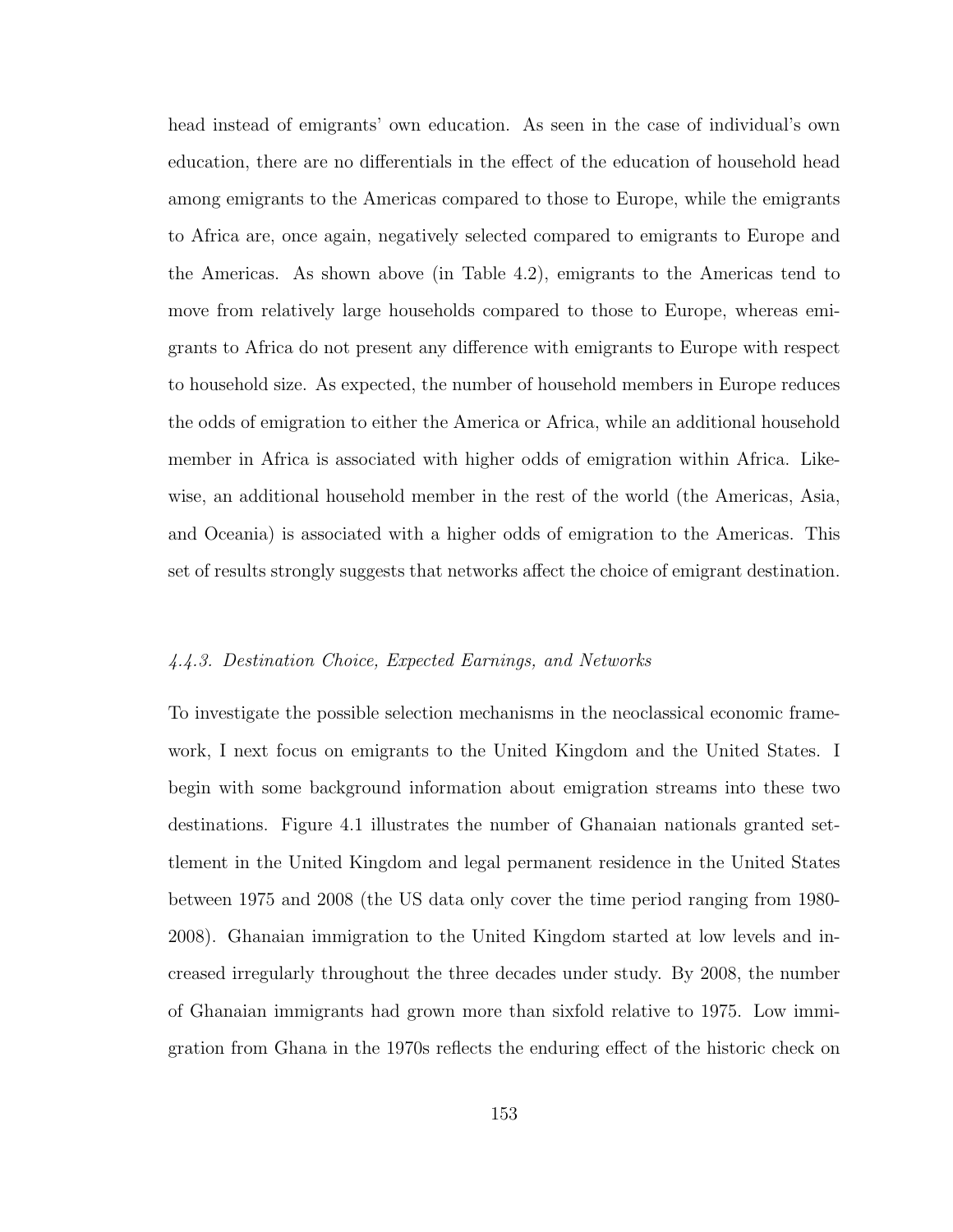immigration from British colonies in Sub-Saharan Africa, notwithstanding the free movement of persons provided by the 1948 British Nationality Act (Abrahmov 2007, Somerville, Sriskandarajah, and Latorre 2009). Notable spikes in the flow of immigrants occurred in 1999, 2003, and 2008, mirroring sudden increases in the overall flow of immigrants to the United Kingdom due to a larger number of students and parents of immigrants, who have been granted settlement<sup>9</sup> (SOPEMI 2001).

As in the case of the United Kingdom, legal emigration from Ghana to the United States started at a low level in 1980 and experienced a twelve-fold increase by 2008. Ghanaian immigration to the United States closely follows the overall trend in legal US immigration. The number of Ghanaian immigrants to the United States experienced an upsurge in 1990, probably reflecting the IRCA induced regulariza- $\tau$ tion<sup>10</sup> (Arthur 2012, Hipsman and Meissner 2013), followed by a drop in 1995. Legal Ghanaian immigration to the United States rose sharply again in 1996 as a result of adjustments related to the Section 245(i) of the Immigration Act and of the implementation of the Diversity Visa Program. After a four-year decline, it increased modestly in 2000, due to efforts to reduce the backlog in the adjustment cases.<sup>11</sup> It rapidly increased to reach its historic peak in 2006, just before the reduction in immigration induced by the economic recession.

The figure shows an overall pattern of positive covariation between the Ghanaian immigration flows to the United Kingdom and to the United States, where legal provisions are made to enable migration of close family members under the title of family reunification. This visa category constitutes the single most important contributor to Ghanaian immigration to both the United Kingdom and the United States.

<sup>&</sup>lt;sup>9</sup>Home Office, Control of Immigration Statistics United Kingdom - various years.

<sup>10</sup>Yearbook of Immigration Statistics, various years.

<sup>11</sup>2000 Statistical Yearbook of the Immigration and Naturalization Service, U.S. Department of Justice.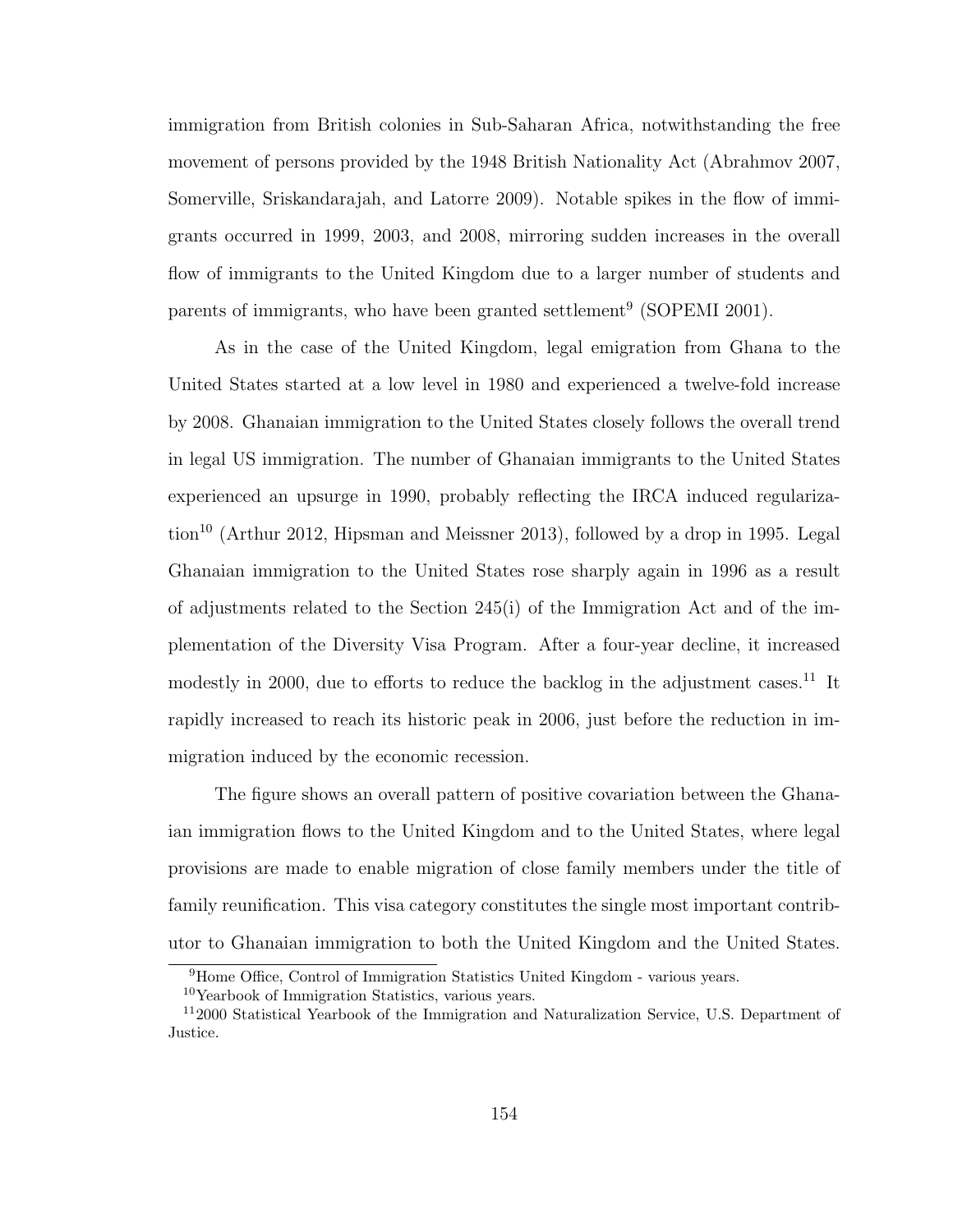Other visa categories, like the employment-based visas, also contributes to the increasing trend of these immigration flows. In the years following 1995, the immigration flows to the United Kingdom and the United States began to diverge as a result of changes in the US immigration policy with the Diversity Visa Program, which came into force in the last quarter of 1994.<sup>12</sup>

In the light of various migration theories, the consistently larger volume of Ghanaian immigration to the United States compared to the United Kingdom could reflect differences in the economic returns to migration. In addition, the socioeconomic differences in emigrants to these two destinations indicate that possible selection mechanisms into each destination might be explained by both the neoclassical economic (human capital) theory and the network theory of migration. To examine these hypotheses, I estimate logistic regressions. Table 4.6 presents the results from a series of logistic regressions of whether emigrants move to the United States with the United Kingdom as the reference category. The first column of the table shows the results of a regression of the variable indicating the United States as the emigration destination on the log-difference between expected earnings in the United States and the United Kingdom, controlling for region of origin. Note that the expected earnings are predicted in the MAFE dataset with parameters from the regressions of migrant earnings on their human capital characteristics (Equation 1) with data from the American Community Survey and the British Labor Force Survey, respectively (See Tables A4.1 and A4.3 in the appendix for the intermediary results from the imputation procedure and earnings regressions). The unadjusted coefficient has a counterintuitive direction, in the sense that it implies that the odds of emigrating to the United States increase as earnings in the United States relative to the United Kingdom decrease. However, the coefficient is not statistically significant. In the

<sup>12</sup>Yearbook of Immigration Statistics, various years.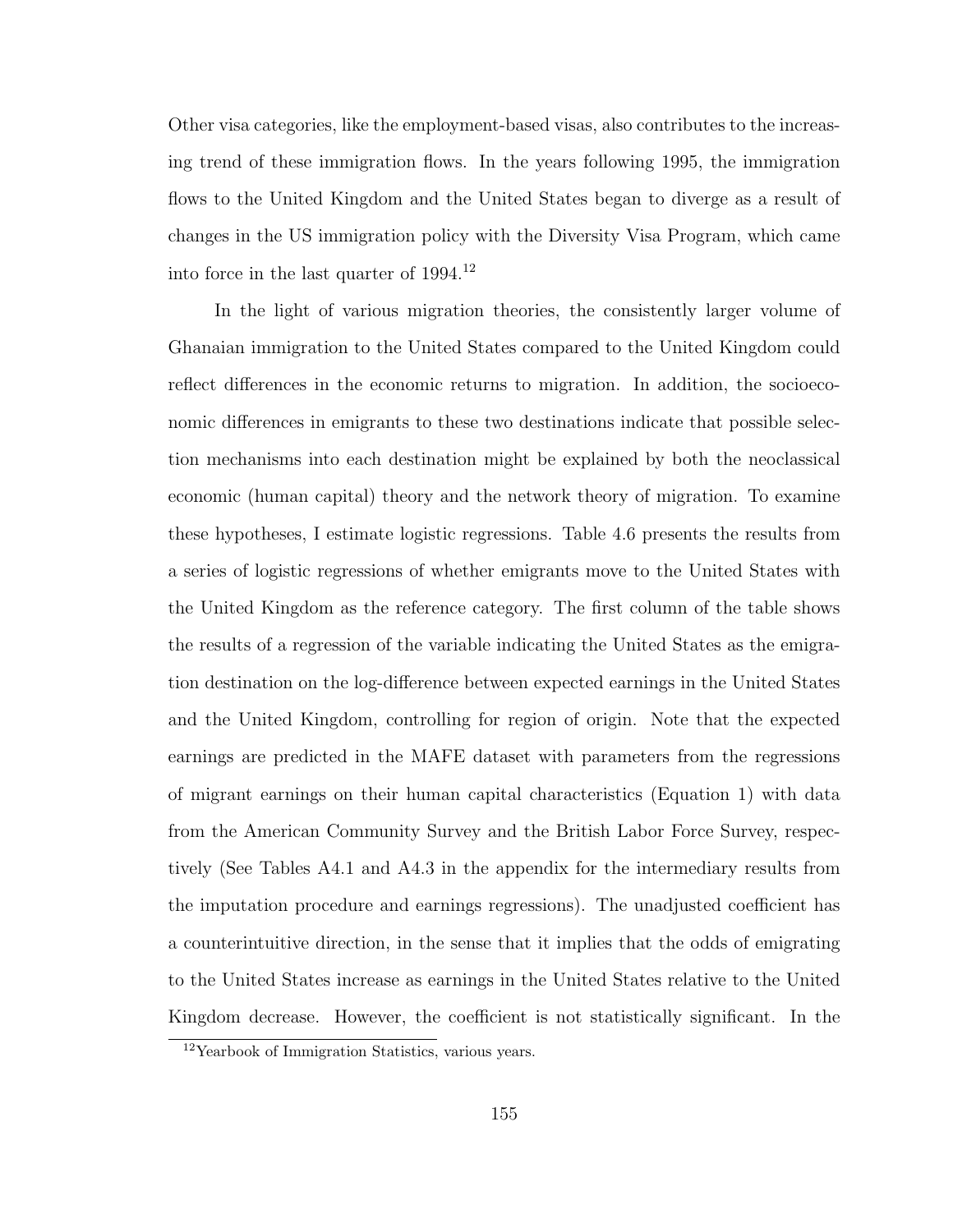next two columns, the direction of this association (odds ratios above one) remains unchanged albeit not statistically significant. Results from the full model, which includes demographic and life course characteristics (presented in the last column of the table), indicate that the presence of an additional household member in Europe is associated with higher odds of emigration to the United Kingdom, while a marginal household member in the rest of the world (the Americas, Asia, and Oceania) is correlated with higher odds of emigration to the United States, providing support to the network theory.

# 4.5. Conclusion

Emigration is an important population process in Ghana and has accelerated rapidly in recent years. Approximately 1.5 million Ghanaians are living abroad, about 0.5 million of whom live in the most developed (OECD) countries (Schans and Bruno Schoumaker 2013). In the United States, Ghanaian immigrants represent the third largest national group among African immigrants (Arthur 2012), after Nigerians and Ethiopians (Zong and Batalova 2014). In recent years, a counter-stream of return migration has been part of the migration experience of an increasing number of Ghanaians (Anarfi, Quartey, and Agyei 2010). However, most studies that have investigated emigration have not paid sufficient attention to return migration, nor have they examined how the choice of migration destinations are indicative of possible selectivity across groups. Furthermore, very few studies have explored plausible mechanisms that work to define observed selectivity among migrants to different destinations in the African context.

The socioeconomic data provided by the MAFE project makes it possible not only to uncover selectivity among current emigrants, return migrants, and non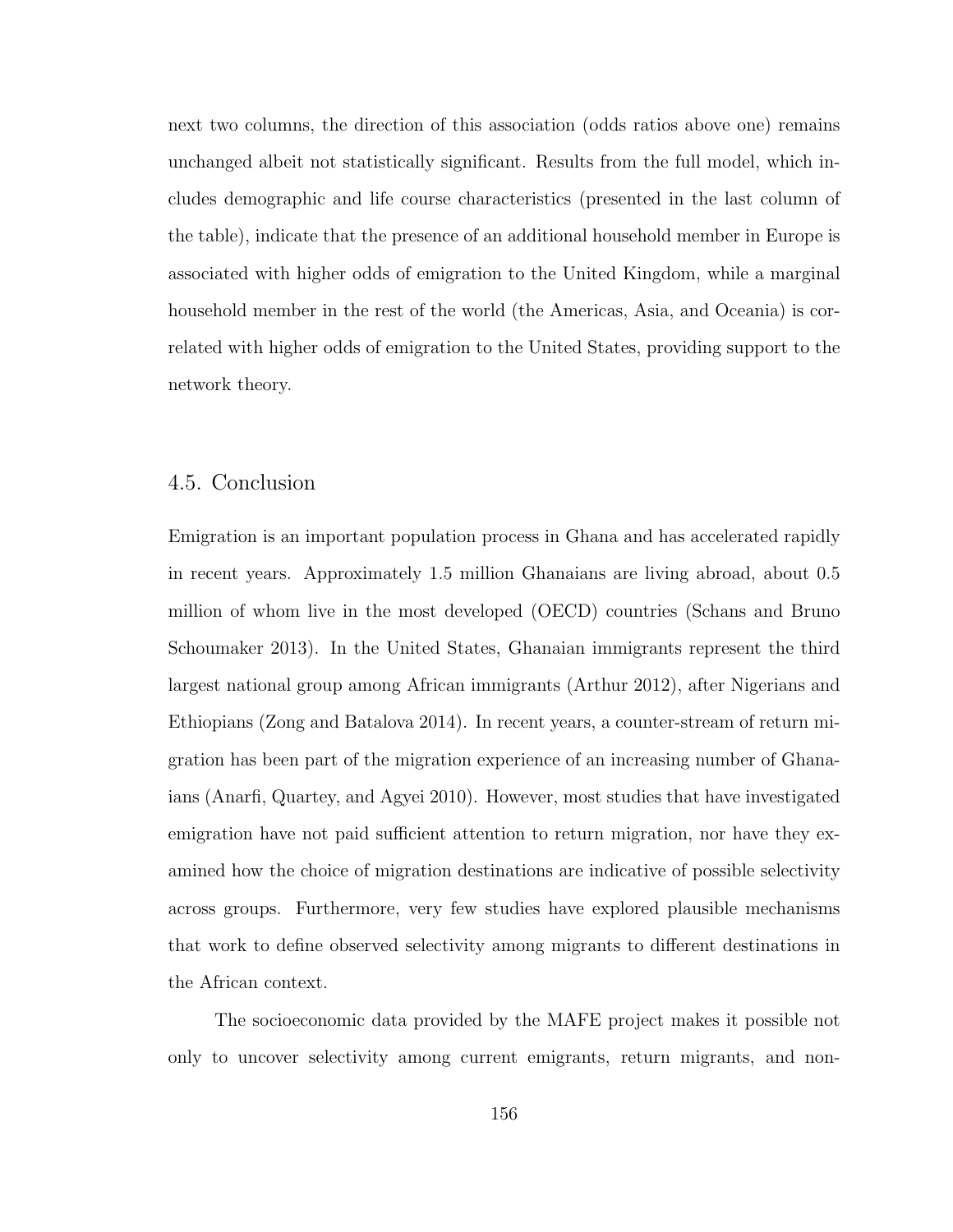migrants, but also to investigate such selectivity among emigrants to various destinations. Further information, obtained from the American Community Survey and the British Labor Force Survey, provides the means to explore plausible mechanisms explaining migrant selectivity as put forth by leading theories of migration. Such mechanisms include earnings differentials and networks (in the origin and destination countries).

Consistent with findings from the literature on selectivity, this study finds positive selectivity among Ghanaian emigrants compared to the resident population of Ghana (non-migrants and return migrants). A finer analysis further indicates selectivity among current emigrants compared to both return migrants and non-migrants. While return migrants tend to come from more advantaged background than nonmigrants, they are negatively selected based on their own education. The negative selectivity among return migrants compared to non-migrants may stem from cohort differences in educational attainment. Because return migrants tend to be older than non-migrants, with a mean difference in age greater than five years, and because Ghana has experienced education expansion since the 1960s (Akyeampong 2010), younger cohorts would likely average higher levels of education, translating into seemingly negative selectivity among return migrants compared to non-migrants in terms of educational attainment despite the fact that return migrants might have been positively selected compared to their counterpart non-migrants from the same cohort.

Importantly, the nature of socioeconomic selectivity varies depending on whether the education of the household head or the household member's own education is used. For example, while household member's own education indicates a negative selection among return migrants compared to non-migrants, the education of the household head suggests a positive selection among return migrants relative to non-migrants. Thus, these findings highlight the fact that although household member's own educa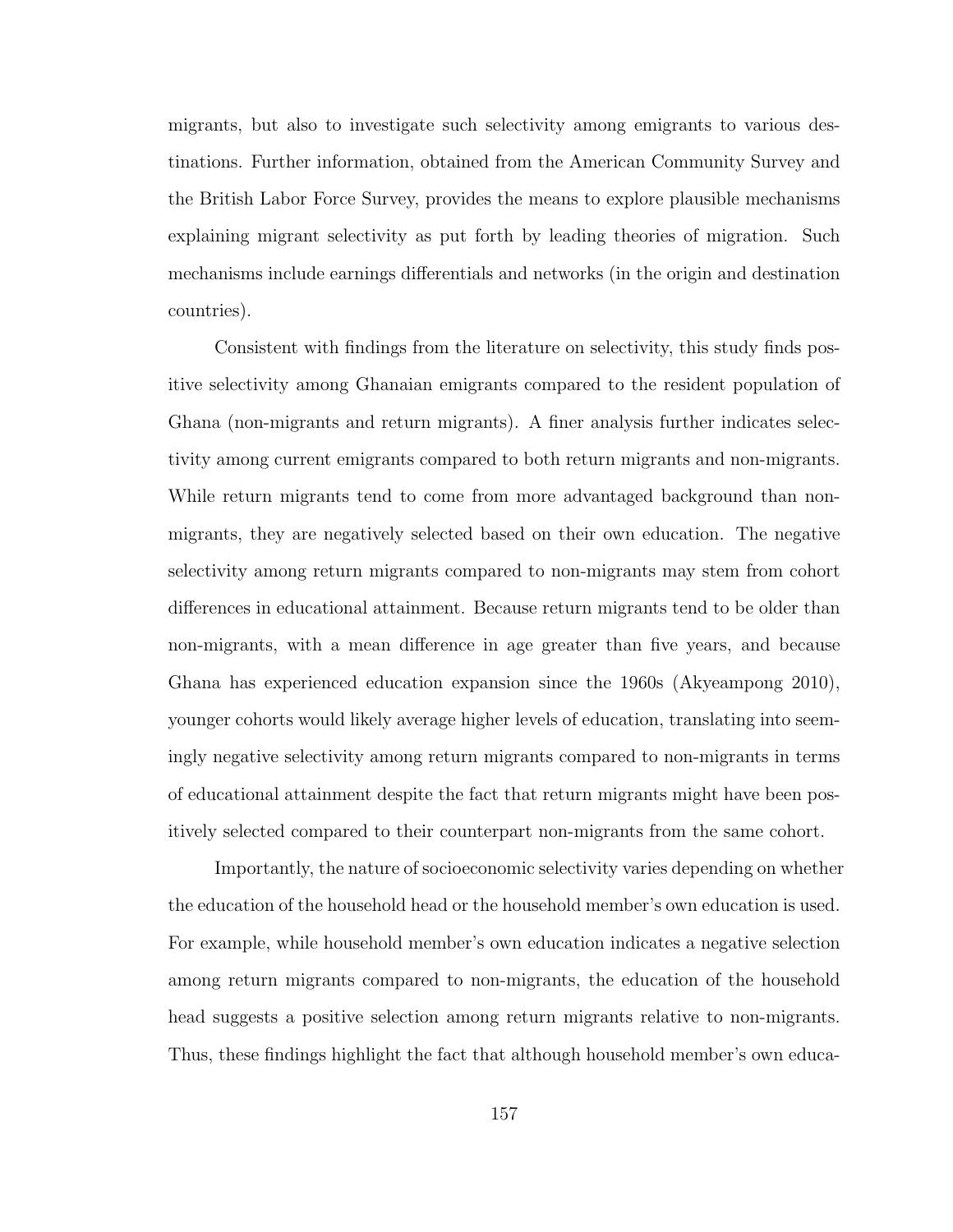tion and the education of their household head are positively correlated, they capture distinct socioeconomic dimensions. This might provide an explanation for why some studies on migrant selectivity reach different conclusions.

My findings further show differential selectivity among emigrants to various destinations. They lend support to the neoclassical economic theories, as emigration to countries that are geographically close to Ghana is associated with less selectivity than emigration to more distant countries. This relationship likely stems from variation in immigration policies and travel costs. Although the distance between Ghana and the destination country may be an important factor explaining selectivity, the level of development in the destination countries, a coarse measure of the needs in skills, could well play an important role in determining who moves where.

Finally, my findings are consistent with past research on the role of earnings differentials in explaining the choice of migration destination and on networks. While I find no effect of earnings differentials in explaining the choice of migration destination, migration networks both in destination are important factors that affect the choice of the migration destination.

This study has a number of limitations. First, the lack of information on premigration characteristics may affect my results. The measures of educational attainment among emigrants can be affected, since some emigrants may have gained education at destination, before settling down. This raises the concern that such measures may not adequately capture ex-ante selectivity. To the extent that education is predetermined in the late twenties, my findings are indeed exposed to a small bias. Second, although the MAFE project offers socioeconomic information, the relatively small sample size combined with the fact that the sample is not nationally representative of the Ghanaian population limits my ability to conduct detailed analysis for all emigration destinations with a sufficient statistical power and to estimate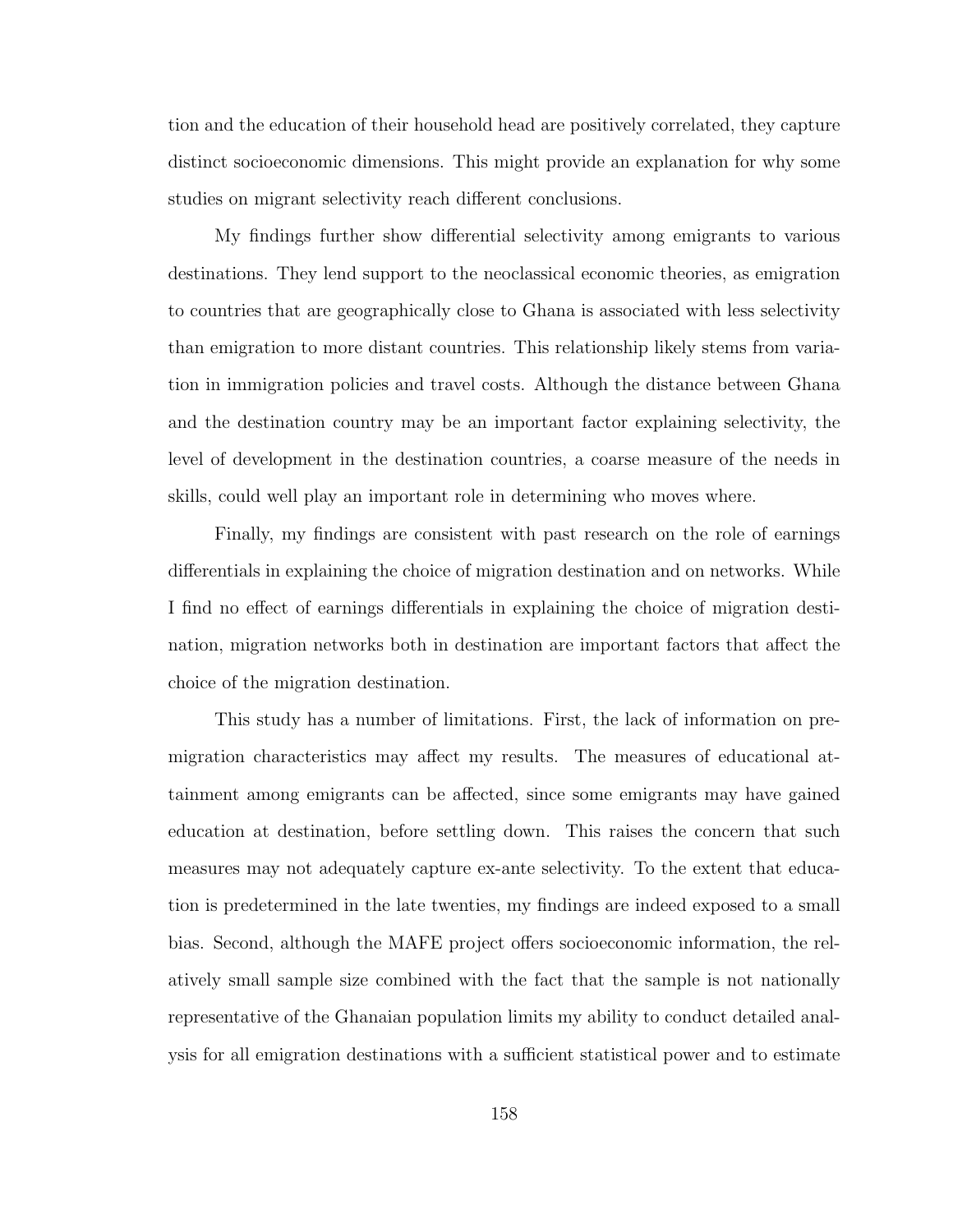population-level migration prevalence from these data. Third, there are other socioeconomic characteristics that can further explain the education selectivity among migrants, such as wealth, that are not available in the MAFE dataset. Finally, the proportion of cases with missing information about earnings in the United Kingdom and the United States may well affect my results.

The nature of selectivity among emigrants from poor countries has been an important research topic in the migration literature as it is closely connected to the so-called brain-drain. While recent studies have shown some beneficial effects of emigration mainly through return migration and the flow of remittances, such effects are dependent on the composition of the flow of return migration (Ambrosini et al. 2015, De Vreyer, Gubert, and Robilliard 2010, Docquier and Rapoport 2012). Because my findings suggest a negative selection in return migrants compared to those who remain abroad, they strike some warning notes in the sense that those with more human capital might not be returning. They also highlight that migration theories using a network framework provide more sway in explaining migration. The relatively high rate of return migration prompts the investigation of the duration of the time spent abroad. This suggests a promising avenue for future research on selectivity among emigrants, which should focus on selectivity factors associated with the duration of migratory episodes.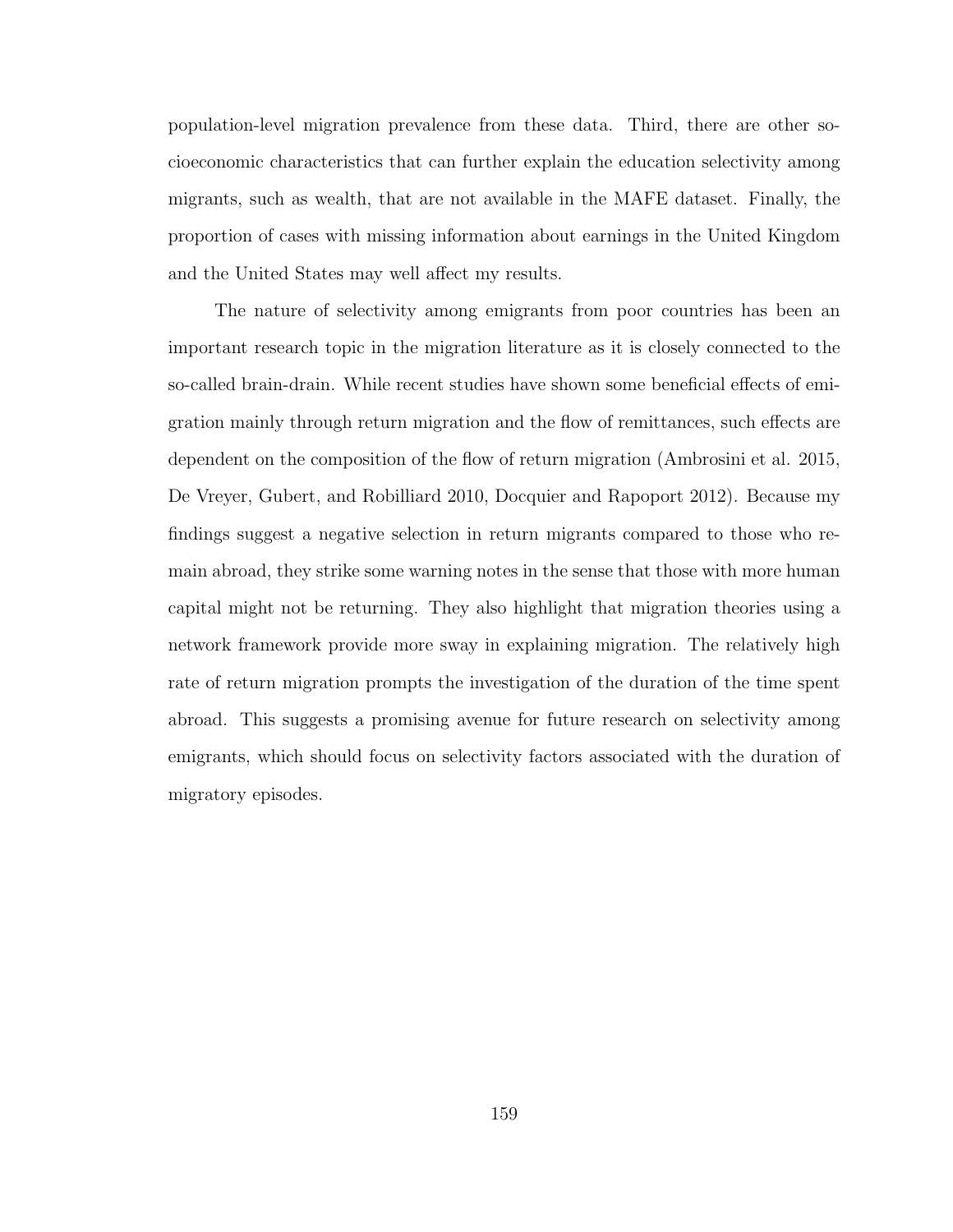# 4.6. References

Abrahamova, Natalie. 2007. "Immigration Policy in Britain Since 1962." Masters. Ackah, C., and D. Medvedev. 2012. "Internal migration in Ghana: determinants and welfare impacts." International Journal of Social Economics, Vol. 39 Iss 10 pp. 39:764 - 784.

Akee, R. 2010. "Who Leaves? Deciphering Immigrant SelfSelection from a Developing Country." Economic Development and Cultural Change 58 (2):pp. 323-344.

Akyeampong, Kwame. 2010. "Educational expansion and access in Ghana: A review of 50 years of challenge and progress."

Ambrosini, J William, Karin Mayr, Giovanni Peri, and Dragos Radu. 2015. "The selection of migrants and returnees in Romania." Economics of Transition 23 (4):753- 793.

Anarfi, J., P. Quartey , and J. Agyei. 2010. "Key Determinants of Migration among Health Professionals in Ghana."

Arthur, Mr John. 2012. The African diaspora in the United States and Europe: the Ghanaian experience: Ashgate Publishing, Ltd.

Azam, Jean-Paul, and Flore Gubert. 2006. "Migrants' remittances and the household in Africa: a review of evidence." Journal of African Economies 15 (2):426.

Baizan, P. 2014. "What drives Senegalese migration to Europe? The role of economic restructuring, labor demand and the multiplier effect of networks." DemoSoc Working Paper.

Baizan, P., and A. Gonzalez-Ferrer. 2010. "Destination choices among Senegalese migrants in Europe. The role of labor market and immigration policies."

Beauchemin, C, F Ametepe, A Bring, A Caporali, and T Lejbowicz. 2014. Introduction to the MAFE datasets. MAFE Methodological note 7.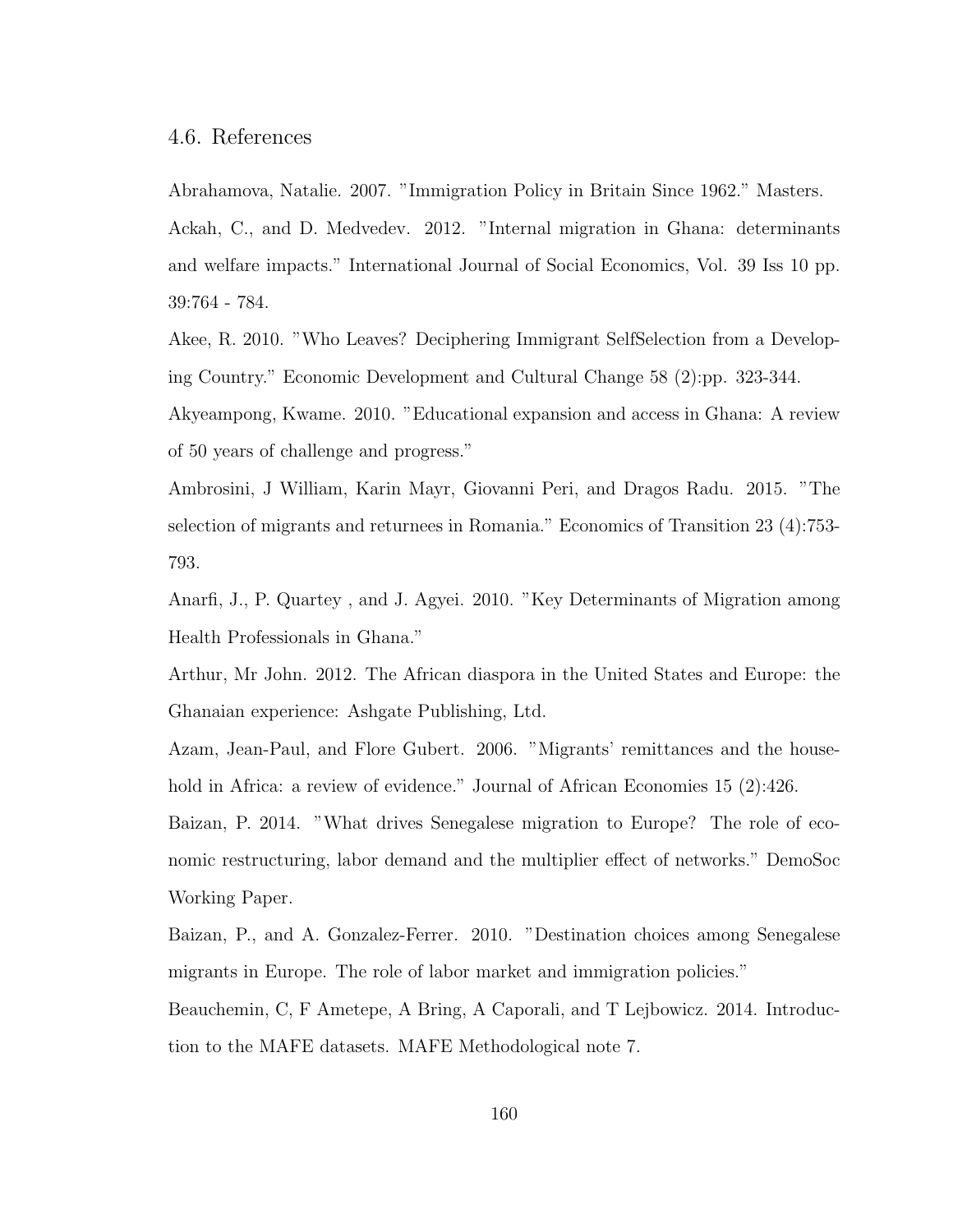Black, R., A. Gonzalez-Ferrer, E. Kraus, O. Obucina, and P. Quartey. 2013. "Determinants of Migration between Ghana and Europe.

Richard Black, Amparo Gonzlez-Ferrer, Elisabeth Kraus, Ognjen Obucina & Peter Quartey."

Borjas, G. 1994. "The Economics of Immigration." Journal of Economic Literature XXXII:pp. 16671717.

Borjas, George J. 1989. "Immigrant and emigrant earnings: A longitudinal study." Economic inquiry 27 (1):21-37.

Borjas, George J, and Bernt Bratsberg. 1994. Who leaves? The outmigration of the foreign-born. National Bureau of Economic Research.

Capps, Randy, Kristen McCabe, and Michael Fix. 2012. "Diverse streams: African migration to the United States." Migration Policy Institute: Washington, DC.

Castagnone, E., T. Nazio, L. Bartolini, and B. Schoumaker. 2015. "Understanding Transnational Labour Market Trajectories of African-European Migrants: Evidence from the MAFE Survey." International Migration Review 49 (1).

Castles, S., H. De Haas, and M. Miller. 2014. The Age of Migration. 5th Edition ed: The Guilford Press.

Chiswick, B. R. 1978. "The Effect of Americanization on the Earnings of Foreign-Born Men." The Journal of Political Economy:897-922.

Chiswick, Barry R. 1986. "Is the new immigration less skilled than the old?" Journal of Labor Economics 4 (2):168-192.

Constant, Amelie F, and Klaus F Zimmermann. 2003. "The dynamics of repeat migration: a Markov chain analysis."

Constant, Amelie, and Douglas S Massey. 2004. "Self-selection, earnings, and outmigration: A longitudinal study of immigrants to Germany." In How Labor Migrants Fare, 73-95. Springer.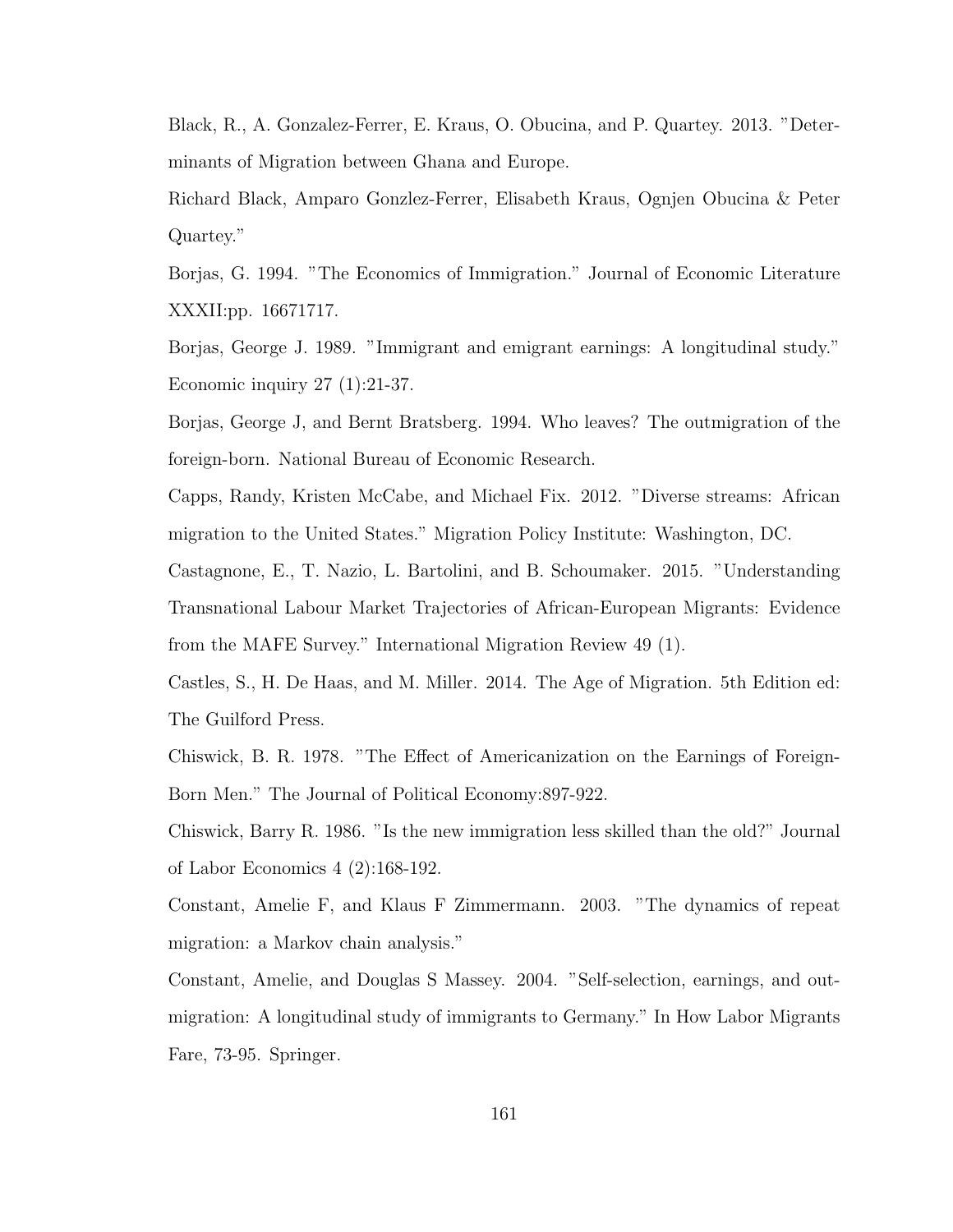Czaika, Mathias, and Hein Haas. 2016. "The effect of visas on migration processes." International Migration Review.

De Vreyer, Philippe, Flore Gubert, and Anne-Sophie Robilliard. 2010. "Are there returns to migration experience? An empirical analysis using data on return migrants and non-migrants in West Africa." Annals of Economics and Statistics/Annales dconomie et de statistique:307-328.

Docquier, Frdric, and Hillel Rapoport. 2007. "Skilled migration: the perspective of developing countries."

Docquier, Frdric, and Hillel Rapoport. 2012. "Globalization, brain drain, and development." Journal of Economic Literature 50 (3):681-730.

Duleep, Harriet Orcutt. 1994. "Social security and the emigration of immigrants." Soc. Sec. Bull. 57:37.

Dustmann, Christian, Itzhak Fadlon, and Yoram Weiss. 2011. "Return migration, human capital accumulation and the brain drain." Journal of Development Economics 95 (1):58-67.

Dustmann, Christian, and Albrecht Glitz. 2011. "Migration and education." Handbook of the Economics of Education 4:327-439.

Dustmann, Christian, and Oliver Kirchkamp. 2002. "The optimal migration duration and activity choice after re-migration." Journal of development economics 67 (2):351-372.

Dustmann, Christian, and Yoram Weiss. 2007. "Return migration: theory and empirical evidence from the UK." British Journal of Industrial Relations 45 (2):236-256. Fafchamps, M. , and F. Shilpi. 2013. "Determinants of the Choice of Migration Destination." Oxford Bulletin of Economics and Statistics 75:388409.

Feliciano, Cynthia. 2005. "Educational selectivity in US immigration: How do immigrants compare to those left behind?" Demography 42 (1):131-152.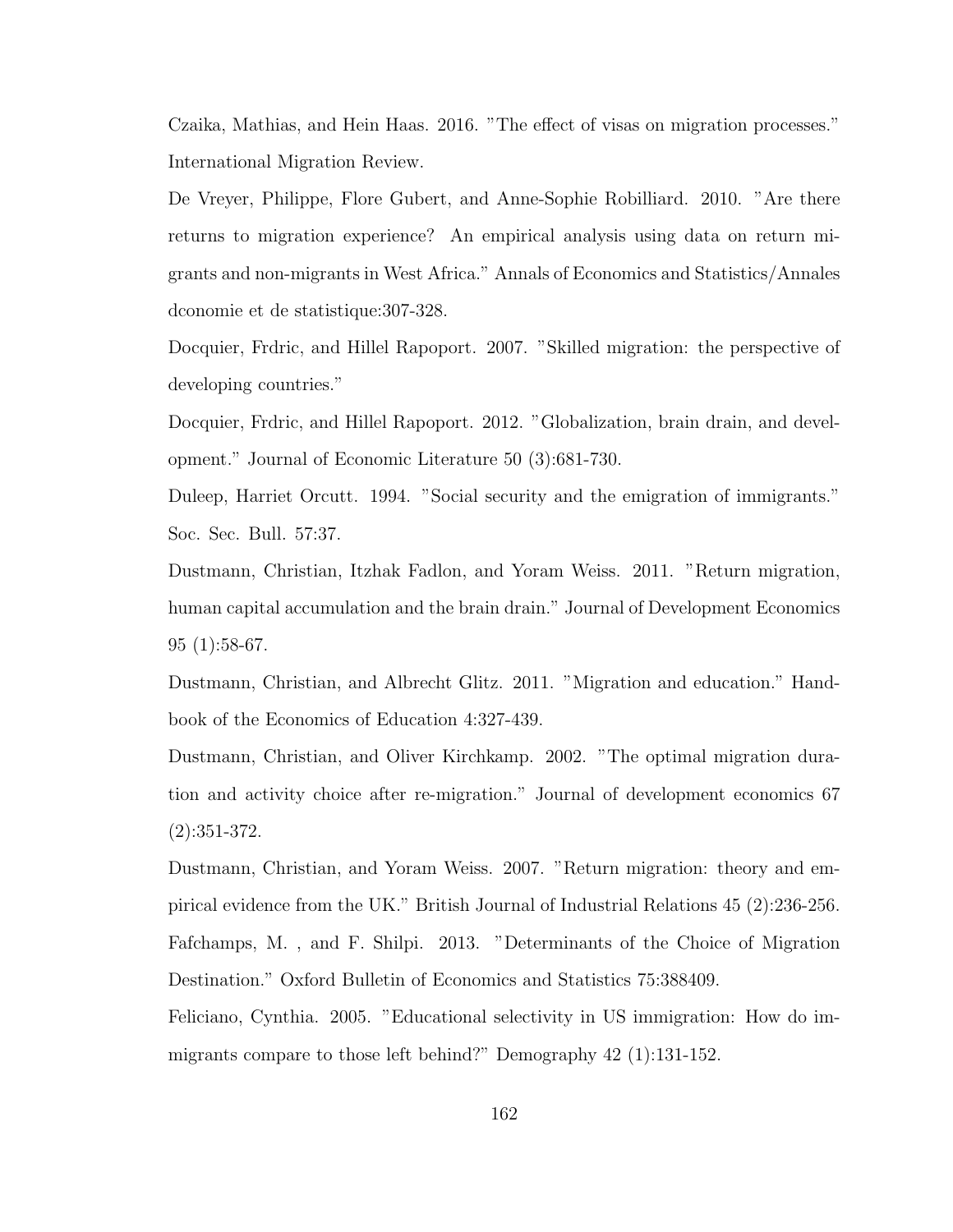Flahaux, Marie-Laurence. 2015. "Return Migration to Senegal and the Democratic Republic of Congo: Intention and Realization." Population 70 (1):97-125.

Flahaux, MarieLaurence. 2016. "The role of migration policy changes in Europe for return migration to Senegal." International Migration Review.

Funkhouser, E. 2009. "The Choice of Migration Destination: A Longitudinal Approach using Pre-Migration Outcomes." Review of Development Economics 13 (4):626- 640.

Gaul, Patrick. 2014. "Who comes back and when? Return migration decisions of academic scientists." Economics Letters 124 (3):461-464.

Ghana Statistical Service. 2012. Population and Housing Census, Summary Report of Final Results.

Greenwood, M. J. 2005. "Modeling Migration." Encyclopedia of Social Measurement 2.

Harris, J. R., and M. P. Todaro. 1970. "Migration, Unemployment and Development: A Two-Sector Analysis."

Hatton, T. J., and J. G. Williamson. 2001. "Demographic and Economic Pressure on Emigration out of Africa." NBER Working Paper.

Hatton, T. J., and J. G. Williamson. 2002. "What Fundamentals Drive World Migration?" NBER Working Paper.

Hipsman, Faye, and Doris Meissner. 2013. "Immigration in the United States: New economic, social, political landscapes with legislative reform on the horizon." Migration Information Source.

Jasso, Guillermina, Douglas S. Massey, Mark R. Rosenzweig, and James P. Smith. 2004. Immigrant health: selectivity and acculturation. IFS Working Papers, Institute for Fiscal Studies (IFS).

Jasso, Guillermina, and Mark R Rosenzweig. 1988. "How well do US immigrants do?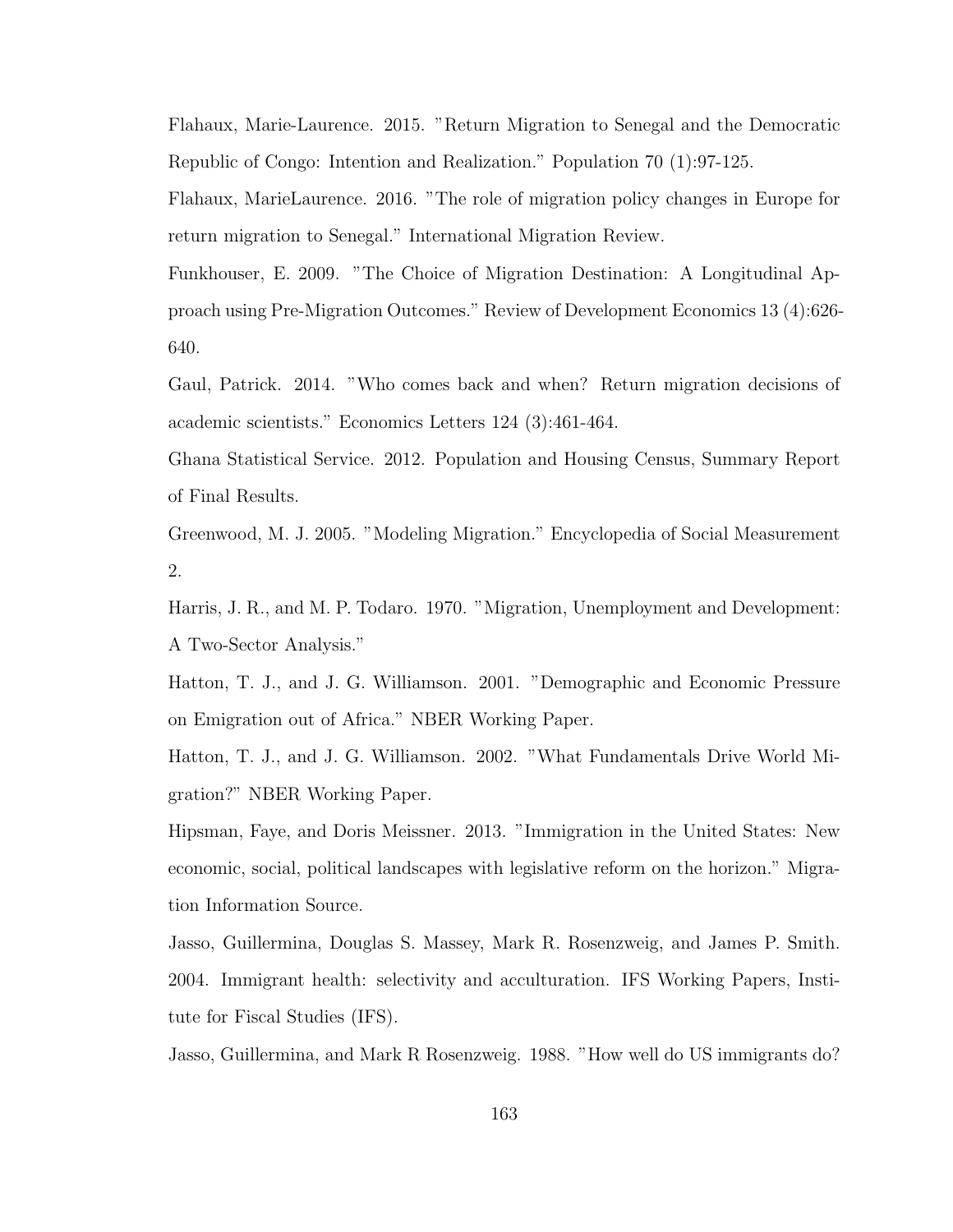Vintage effects emigration selectivity and occupational mobility."

Lindstrom, David P, and Douglas S Massey. 1994. "Selective emigration, cohort quality, and models of immigrant assimilation." Social Science Research 23 (4):315-349.

Lucas, R. E. B. 2013. "African Migration." The Handbook on the Economics of International Migration.

Massey, D. 1987. "Understanding Mexican Migration to the United States." American Journal of Sociology 92:1372-1402.

Massey, D. 1999. "Why Does Immigration Occur? A Theoretical Synthesis." Handbook of International Migration, The.

Massey, Douglas S, Joaquin Arango, Graeme Hugo, Ali Kouaouci, Adela Pellegrino, and J Edward Taylor. 1993. "Theories of international migration: A review and appraisal." Population and development review:431-466.

Moretto, M., and S. Vergalli. 2008. "Migration dynamics." Journal of Economics 93:223265.

Reagan, Patricia B, and Randall J Olsen. 2000. "You can go home again: Evidence from longitudinal data." Demography 37 (3):339-350.

Schans, D., and B. Bruno Schoumaker. 2013. "Changing patterns of Ghanaian migration." MAFE Working Paper 20.

Schmelz, A. 2009. The Ghanaian Diaspora in Germany Its Contribution to Development in Ghana. Deutsche Gesellschaft fur Technische Zusammenarbeit.

Schoumaker, B., M-L. Flahaux, and C. Beauchemin. 2015. "Sub-Saharan Migration to Europe in Times of Restriction An empirical test of substitution effects."

Senne, Jean-Noel, Isabelle Chort, and Flore Gubert. 2011. "Migrant Networks as a Basis for Social Control: Remittance Obligations among Senegalese in France and Italy."

Sjaastad, Larry A. 1962. "The costs and returns of human migration." Journal of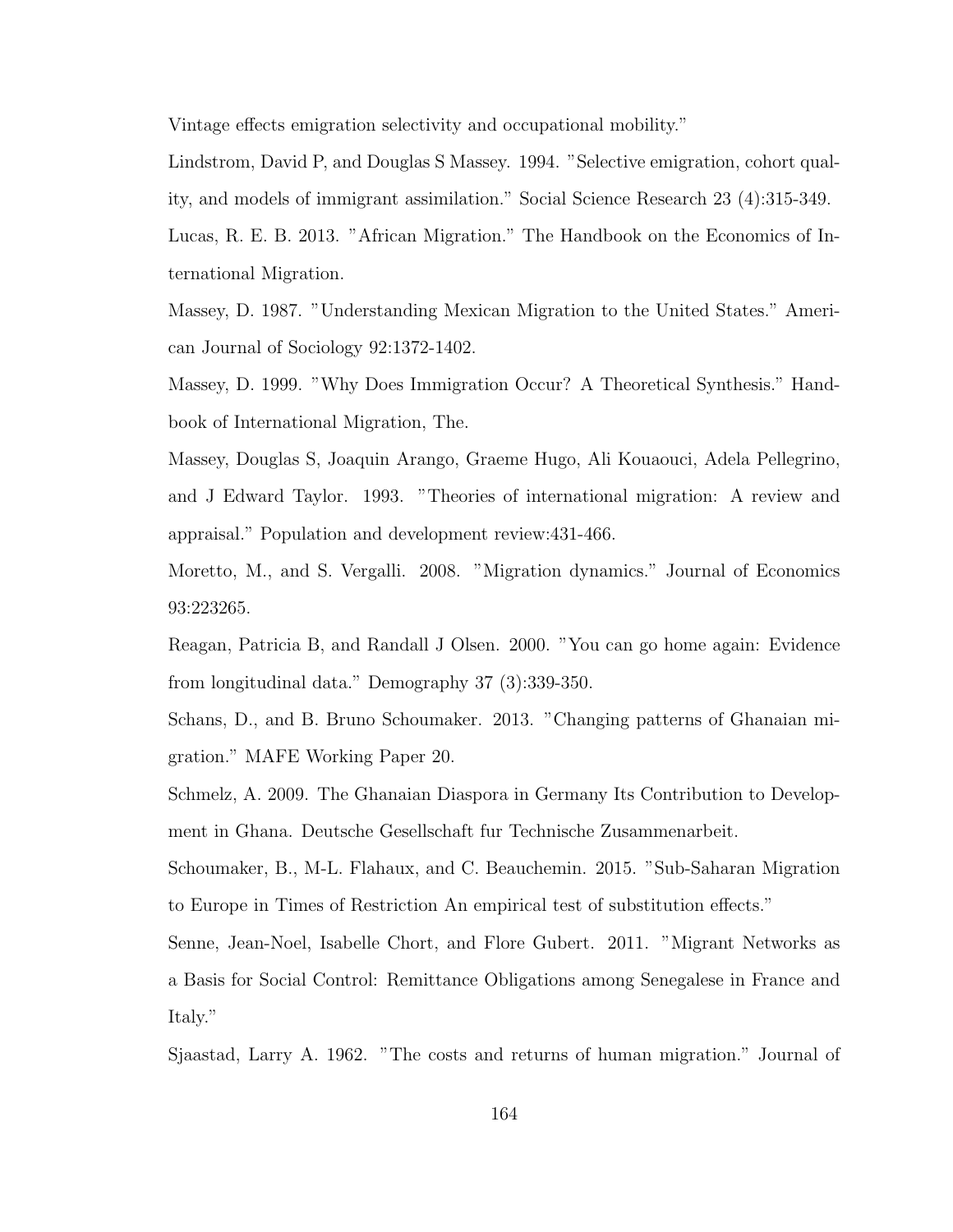political Economy 70 (5, Part 2):80-93.

Somerville, Will, Dhananjayan Sriskandarajah, and Maria Latorre. 2009. "United Kingdom: a reluctant country of immigration." Migration Policy Institute.

SOPEMI, OECD. 2001. Trends in International Migration: Annual Report 2001. Paris: Organisation for Economic Co-operation and Development.

Stark, O., and J. E. Taylor. 1991. "Migration Incentives, Migration Types: The Role of Relative Deprivation." The Economic Journal 101 (408):pp. 1163-1178.

Taylor, JE, GF De Jong, JT Fawcett, AR Zolberg, MM Kritz, LL Lim, H Zlotnik, M Weiner, and R Skeldon. 1989. "Differential migration networks information and risk." International Migration Review 23 (3):13-58.

Todaro, Michael. 1980. "Internal migration in developing countries: a survey." In Population and economic change in developing countries, 361-402. University of Chicago Press.

van Dalen, H., G. Groenewold, and J. J. Schoorl. 2003. "Out of Africa: What drives the Pressure to emigrate?".

Wahba, Jackline. 2015. "Selection, selection, selection: the impact of return migration." Journal of Population Economics 28 (3):535-563.

Zong, Jie, and Jeanne Batalova. 2014. "Sub-Saharan African Immigrants in the United States." Migration Information Source: The Online Journal of the Migration Policy Institute.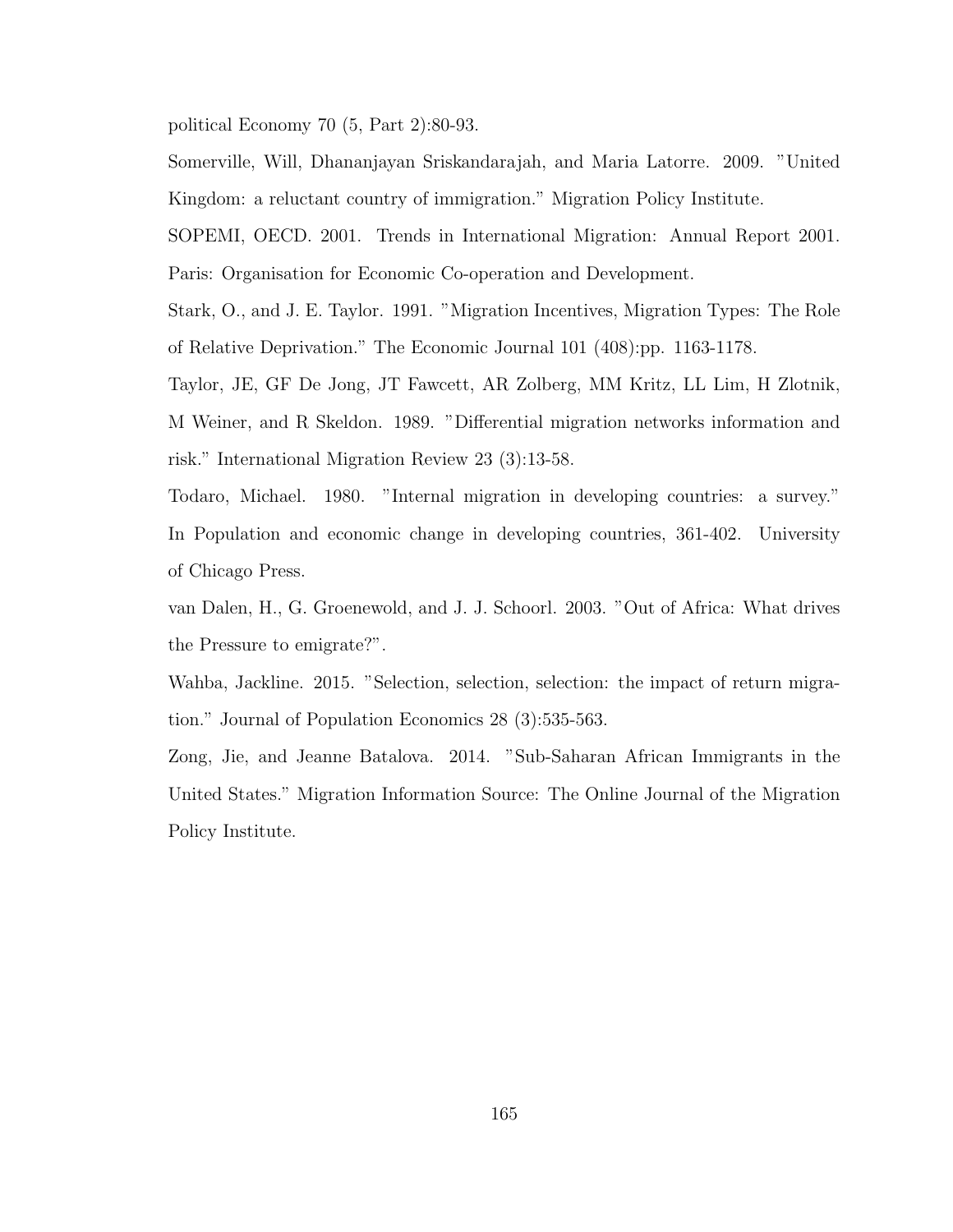## 4.7. Tables

| Measures              |                                            | All    | Non-<br>migrants | Return<br>migrants | Current<br>Emigrants |
|-----------------------|--------------------------------------------|--------|------------------|--------------------|----------------------|
| Relative share        |                                            | 100.0  | 63.5             | 10.0               | 26.6                 |
|                       | Education of household head                |        |                  |                    |                      |
|                       | No education                               | 16.1   | 17.3             | 15.3               | 12.7                 |
|                       | Primary/Middle/JHS                         | 44.0   | 47.2             | 39.5               | 35.9                 |
|                       | Secondary/SHS/voc.                         | 21.0   | 18.9             | 18.8               | 27.7                 |
|                       | Higher education                           | 18.9   | 16.5             | 26.5               | 23.7                 |
|                       | Respondent's education                     |        |                  |                    |                      |
|                       | No education                               | 6.4    | 5.8              | 19.4               | 4.0                  |
|                       | Primary/Middle/JHS                         | 41.8   | 46.0             | 28.4               | 33.5                 |
|                       | Secondary/SHS/voc.                         | 28.7   | 29.9             | 20.6               | 27.6                 |
|                       | Higher education                           | 23.2   | 18.3             | 31.6               | 35.0                 |
|                       | Relationship to household head             |        |                  |                    |                      |
|                       | Head                                       | 28.3   | 34.8             | 58.1               | 0.0                  |
|                       | Spouse                                     | 14.5   | 16.8             | 12.8               | 8.1                  |
|                       | Child                                      | 34.5   | 40.7             | 24.8               | 19.0                 |
|                       | Siblings                                   | 11.2   | 3.8              | 1.7                | 36.1                 |
|                       | Other rel.                                 | 11.5   | 3.9              | 2.6                | 36.8                 |
| Mean age at migration |                                            |        |                  |                    | 30.18                |
| SD                    |                                            |        |                  |                    | [0.43]               |
| Mean age              |                                            | 39.1   | 38.0             | 43.1               | 41.0                 |
| $_{\rm SD}$           |                                            | [0.24] | [0.30]           | [0.81]             | [0.46]               |
| Age group             |                                            |        |                  |                    |                      |
|                       | 21-34                                      | 38.0   | 43.9             | 17.2               | 26.8                 |
|                       | 35-49                                      | 44.3   | 40.1             | 53.8               | 53.8                 |
|                       | $50 +$                                     | 17.8   | 16.1             | 29.0               | 19.4                 |
| Activity              |                                            |        |                  |                    |                      |
|                       | Work                                       | 84.3   | 82.0             | 82.9               | 91.3                 |
|                       | Study                                      | 4.5    | 4.6              | 1.9                | 5.1                  |
|                       | Unemployed                                 | 5.0    | 6.0              | 8.9                | 1.1                  |
|                       | Other activity                             | 6.2    | 7.4              | 6.2                | 2.5                  |
| Gender                |                                            |        |                  |                    |                      |
|                       | Female                                     | 49.9   | 57.2             | 30.4               | 34.4                 |
| Marital status        | Male                                       | 50.1   | 42.8             | 69.6               | 65.6                 |
|                       | Unmarried                                  | 32.4   | 36.7             | 24.1               | 22.1                 |
|                       | Married                                    | 67.6   | 63.3             | 75.9               | 77.9                 |
| Year of emigration    |                                            |        |                  |                    |                      |
|                       | before 1990                                |        |                  |                    | 12.8                 |
|                       | 1990-1999                                  |        | $\blacksquare$   | ۰                  | 36.2                 |
|                       | $2000+$                                    | ÷.     | ÷.               | ÷.                 | 51.0                 |
| Mean household size   |                                            | 7.2    | 7.1              | 6.9                | 7.4                  |
| SD                    |                                            | [0.08] | [0.10]           | [0.26]             | [0.14]               |
|                       | Mean number of household members in Europe | 0.58   | 0.39             | 0.52               | 1.17                 |
|                       |                                            | [0.02] | [0.02]           | [0.06]             | [0.05]               |
|                       | Mean number of household members in Africa | 0.12   | 0.08             | 0.22               | 0.21                 |
|                       |                                            | [0.01] | [0.01]           | [0.06]             | 0.03                 |
|                       | Mean number of household members elsewhere | 0.57   | 0.37             | 0.41               | 1.20                 |
| SD                    |                                            | [0.02] | [0.02]           | [0.07]             | [0.06]               |
| Region                |                                            |        |                  |                    |                      |
|                       | Accra                                      | 56.3   | 56.7             | 69.0               | 51.6                 |
|                       | Kumasi                                     | 43.7   | 43.3             | 31.0               | 48.4                 |
|                       |                                            |        |                  |                    |                      |
| Ν                     |                                            | 3,837  | 2,436            | 382                | 1,019                |
|                       |                                            |        |                  |                    |                      |

Table 4.1: Sample Characteristics by Emigration Status - Unless Otherwise Stated, Entries are Percentages (MAFE Ghana 2009, ages 25-64)

Source: Migration from Africa to Europe (MAFE), 2009 Ghana survey Standard Errors in brackets Sample characteristics are based on weighted data. The numbers of cases are unweighted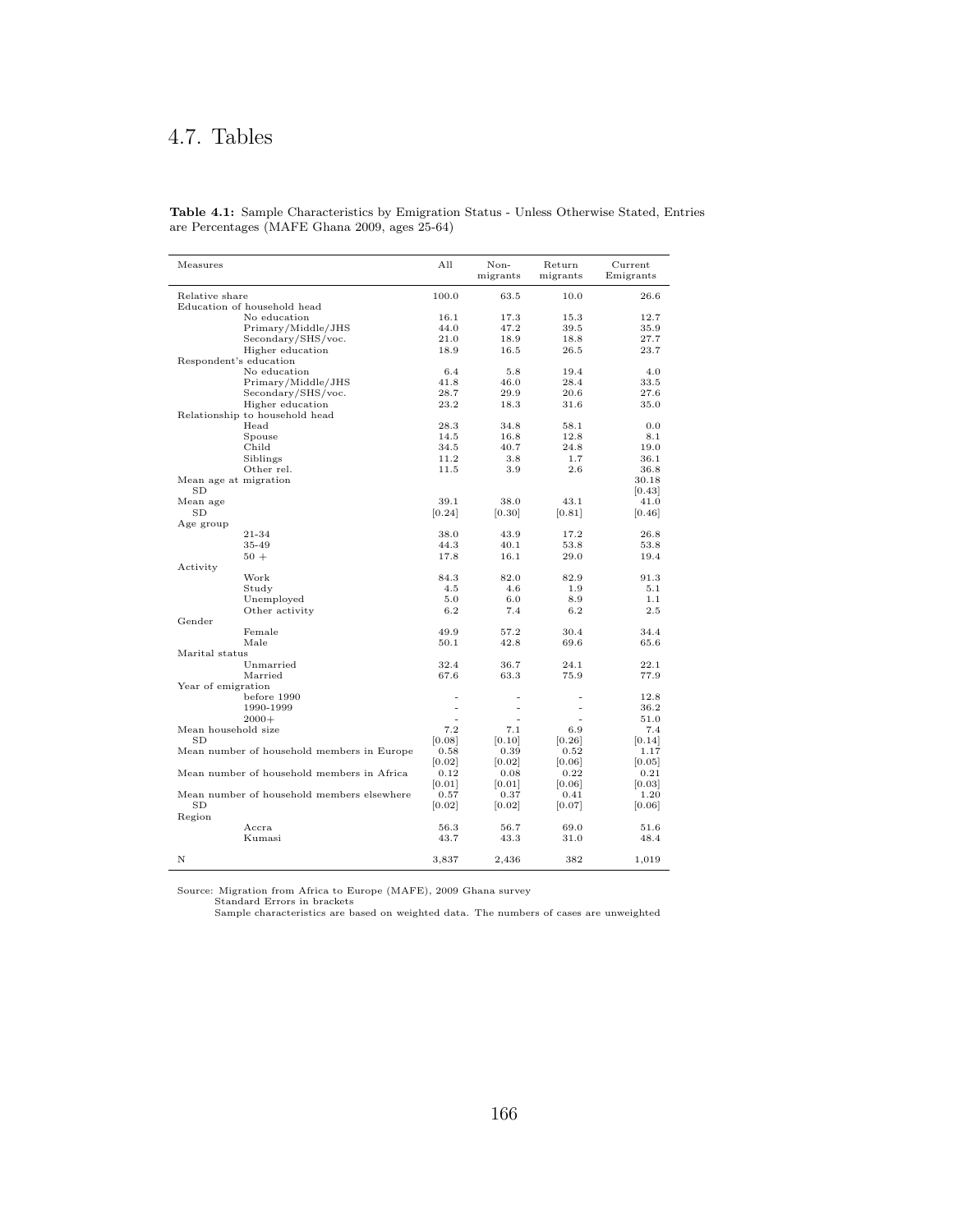| Measures                                   | Current   |              |              |          | Destinations     |        |              |
|--------------------------------------------|-----------|--------------|--------------|----------|------------------|--------|--------------|
|                                            | emigrants | Europe       | Americas     | Africa   | Other dest. $^a$ | UK     | USA          |
| Relative share                             | 100.0     | 47.0         | 40.5         | 9.5      | 2.9              | 24.5   | 34.5         |
| Education of household head                |           |              |              |          |                  |        |              |
| No education                               | 12.7      | 10.3         | 10.2         | 34.4     | 18.7             | 6.0    | 10.8         |
| Primary/Middle/JHS                         | 35.9      | 33.0         | 36.9         | 46.0     | 39.3             | 30.4   | 37.5         |
| Secondary/SHS/voc.                         | 27.7      | 31.4         | 28.6         | 12.5     | 6.0              | 29.6   | 26.0         |
| Higher education                           | 23.7      | 25.3         | 24.3         | 7.1      | 36.0             | 34.0   | 25.8         |
| Household member's education               |           |              |              |          |                  |        |              |
| No education                               | 4.0       | 2.0          | 0.5          | 32.2     | 0.0              | 1.4    | 0.6          |
| Primary/Middle/JHS                         | 33.5      | 35.4         | 31.5         | 40.1     | 12.9             | 24.4   | 30.8         |
| Secondary/SHS/voc.                         | 27.6      | 31.8         | 27.3         | 14.2     | 6.6              | 34.9   | 25.8         |
| Higher education                           | 35.0      | 30.8         | 40.6         | 13.5     | 80.5             | 39.3   | 42.8         |
| Relationship to household head             |           |              |              |          |                  |        |              |
| Head                                       | 0.0       | 0.0          | 0.0          | 0.0      | 0.0              | 0.0    | 0.0          |
| Spouse                                     | 8.1       | 7.8          | 8.5          | 7.1      | 12.2             | 5.4    | 8.6          |
| Child                                      | 19.0      | 16.9         | 18.1         | 21.7     | 50.8             | 15.0   | 19.2         |
| Siblings                                   | 36.1      | 40.2         | 33.8         | 33.5     | 12.4             | 39.8   | 34.4         |
| Other rel.                                 | 36.8      | 35.2         | 39.6         | 37.7     | 24.6             | 39.8   | 37.7         |
| Mean age at migration                      | 30.2      | 30.1         | 30.5         | 28.0     | 33.0             | 30.3   | 30.7         |
| SD                                         | [0.43]    | [0.53]       | [0.75]       | [1.87]   | [1.72]           | [0.74] | [0.84]       |
| Mean age                                   | 41.0      | 40.4         | 41.7         | 40.7     | 41.3             | 40.3   | 41.8         |
| SD                                         | [0.46]    | 0.56         | [0.81]       | [1.79]   | $[2.36]$         | [0.88] | [0.92]       |
| Age group                                  |           |              |              |          |                  |        |              |
| 21-34                                      | 26.8      | 27.2         | 24.5         | 35.0     | 27.6             | 25.8   | 25.0         |
| 35-49                                      | 53.8      | 57.2         | 53.2         | 39.0     | 51.1             | 56.3   | 51.7         |
| $50 +$                                     | 19.4      | 15.5         | 22.3         | 26.0     | 21.3             | 17.9   | 23.3         |
| Activity                                   |           |              |              |          |                  |        |              |
| Work                                       | 91.3      | 93.6         | 91.1         | 84.3     | 79.9             | 90.4   | 90.3         |
| Study                                      | 5.1       | 4.5          | 4.9          | 3.3      | 20.1             | 6.9    | 5.4          |
| Unemployed                                 | 1.1       | 1.4          | 0.6          | 2.2      | 0.0              | 2.0    | $_{0.6}$     |
| Other activity                             | 2.5       | 0.6          | 3.4          | 10.2     | 0.0              | 0.7    | 3.6          |
| Gender                                     |           |              |              |          |                  |        |              |
| Female<br>Male                             | 34.4      | 30.8         | 36.8         | 38.3     | 46.0             | 39.6   | 35.6         |
|                                            | 65.6      | 69.2         | 63.2         | 61.7     | 54.0             | 60.4   | 64.4         |
| Marital status                             | 22.1      |              |              | 34.1     | 19.7             | 20.0   |              |
| Unmarried<br>Married                       | 77.9      | 17.0<br>83.0 | 25.7<br>74.3 | 65.9     | 80.3             | 80.0   | 25.6<br>74.4 |
| Year of emigration                         |           |              |              |          |                  |        |              |
| before 1990                                | 12.8      | 9.6          | 13.7         | 26.4     | 11.5             | 9.1    | 13.2         |
| 1990-1999                                  | 36.2      | 35.1         | 39.9         | 22.7     | 44.3             | 33.4   | 38.0         |
| $2000+$                                    | 51.0      |              | 46.4         | 51.0     | 44.3             | 57.5   |              |
| Mean household size                        | 7.4       | 55.3<br>7.3  | 7.5          | 7.8      | 6.8              | 7.9    | 48.7<br>7.6  |
| SD                                         | [0.14]    | [0.20]       | [0.20]       | [0.48]   | [0.97]           | [0.31] | [0.22]       |
| Mean number of household members in Europe | 1.2       | 1.9          | 0.55         | $_{0.3}$ | 0.4              | 2.1    | 0.6          |
|                                            | [0.05]    | [0.07]       | [0.07]       | [0.09]   | [0.15]           | [0.11] | [0.08]       |
| Mean number of household members in Africa | 0.2       | 0.1          | 0.1          | 1.7      | 0.0              | 0.0    | 0.1          |
|                                            | [0.03]    | [0.02]       | [0.03]       | [0.13]   | [0.01]           | [0.01] | [0.03]       |
| Mean number of household members elsewhere | 1.2       | 0.5          | 2.1          | 0.3      | 1.7              | 0.6    | 2.1          |
| SD                                         | [0.06]    | [0.07]       | [0.09]       | [0.14]   | [0.27]           | [0.10] | 0.09         |
| Region                                     |           |              |              |          |                  |        |              |
| Accra                                      | 51.6      | 47.7         | 56.1         | 48.1     | 61.0             | 56.4   | 57.0         |
| Kumasi                                     | 48.4      | 52.3         | 43.9         | 51.9     | 39.0             | 43.6   | 43.0         |
|                                            |           |              |              |          |                  |        |              |
| Ν                                          | 1,019     | 479          | 413          | 97       | 30               | 250    | 352          |

Table 4.2: Sample Characteristics by Emigration Destination - Unless Otherwise Stated, Entries are Percentages (MAFE Ghana 2009, ages 25-64)

Source: Migration from Africa to Europe (MAFE), 2009 Ghana survey<br>Note: (<sup>a</sup>) Other destinations include: Oceania and Asia<br>Standard Errors in brackets<br>Sample characteristics are based on weighted data. The numbers of cases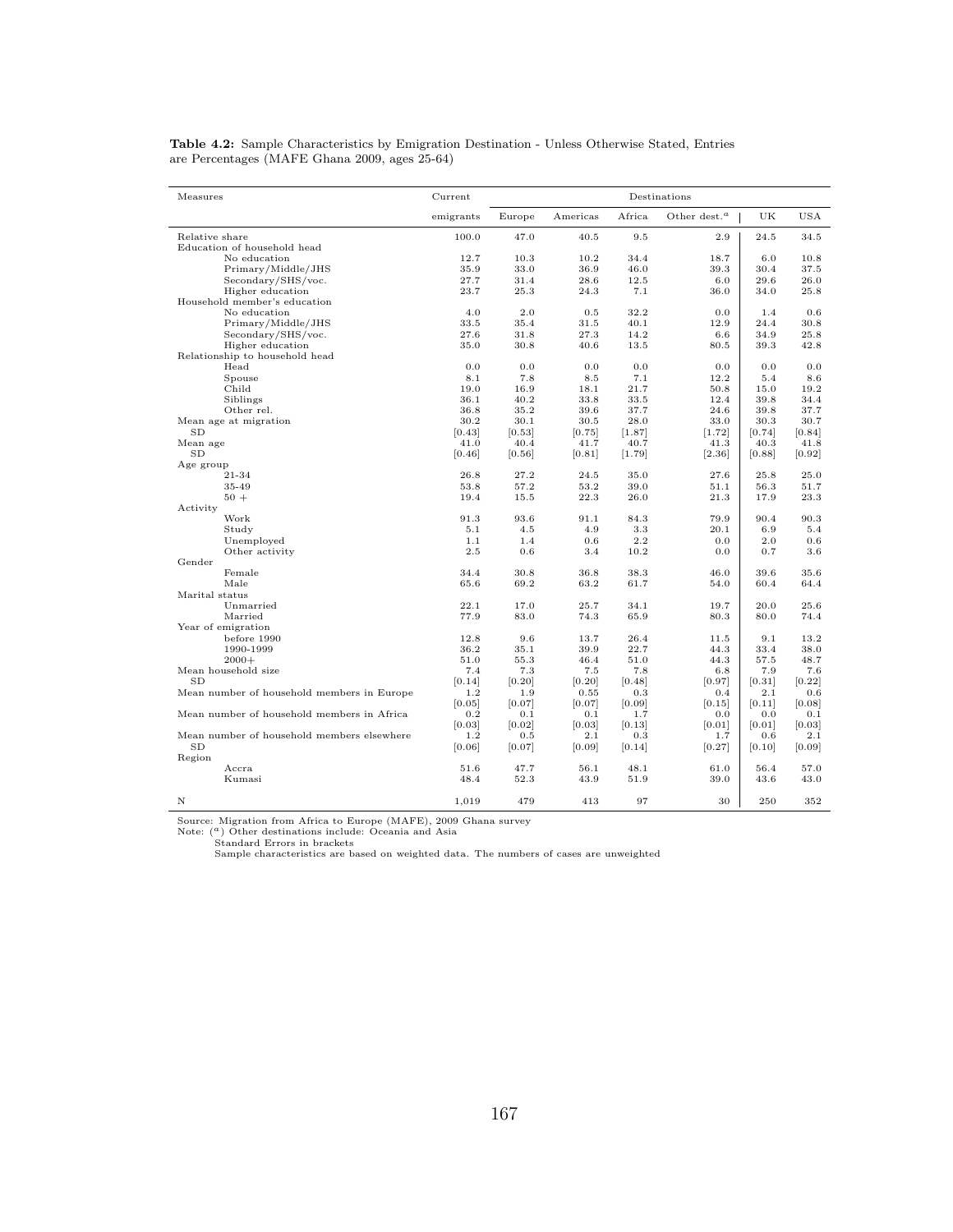|  | <b>Table 4.3:</b> Odds Ratios from Logistic Regression of Whether Household Member    |  |  |
|--|---------------------------------------------------------------------------------------|--|--|
|  | is Currently Living Abroad among Ghanaians ages 25-64,                                |  |  |
|  | $Omulti Obin 1 Obin 1 Obin 1 Obin 1 Obin 1 Obin 1 Obin 1 Obin 1 Obin 1 Obin 1 Obin 1$ |  |  |

| Omitted Category = Non-Migrants+Return Migrants (2009 Ghana MAFE) |  |
|-------------------------------------------------------------------|--|
|-------------------------------------------------------------------|--|

| Measures                              | Model 1   | Model 2   | Model 3    |
|---------------------------------------|-----------|-----------|------------|
| Household member's education          |           |           |            |
| [No education]                        |           |           |            |
| Primary/Middle/JHS                    | 1.38      | 1.29      | 1.27       |
| Secondary/SHS/voc.                    | $1.86**$  | 1.40      | 1.10       |
| Higher education                      | $3.66***$ | $3.09***$ | $3.04***$  |
| Age group                             |           |           |            |
| $[35-49]$                             |           |           |            |
| 21-34                                 | $0.45***$ | $0.43***$ | $0.47***$  |
| $50 +$                                | 0.87      | 0.84      | 0.94       |
| Education of household head           |           |           |            |
| [No education]                        |           |           |            |
| Primary/Middle/JHS                    |           | 1.01      | 1.52       |
| Secondary/SHS/voc.                    |           | $1.91***$ | $1.92*$    |
| Higher education                      |           | 1.22      | 1.03       |
| Gender                                |           |           |            |
| [Female]                              |           |           |            |
| Male                                  |           |           | $1.91***$  |
| Marital status                        |           |           |            |
| [Unmarried]                           |           |           |            |
| Married                               |           |           | $2.69***$  |
| Relationship to household head        |           |           |            |
| [Head+Siblings]                       |           |           |            |
| Spouse                                |           |           | 0.83       |
| Child                                 |           |           | 1.11       |
| Other rel.                            |           |           | $16.42***$ |
| Log-household size                    |           |           | $0.29***$  |
| Number of household members in Europe |           |           | $2.61***$  |
| Number of household members in Africa |           |           | $3.26***$  |
| Number of household members elsewhere |           |           | $2.43***$  |
| Region                                |           |           |            |
| [Kumasi]                              |           |           | $0.72**$   |
| Accra                                 |           |           |            |
| N                                     | 3,837     | 3,837     | 3,837      |

Source: Migration from Africa to Europe (MAFE), 2009 Ghana survey<br>Note: Estimates are weighted. Reference group for each variable is given in brackets.<br>\*\*\* p<0.01, \*\* p<0.05, \* p<0.1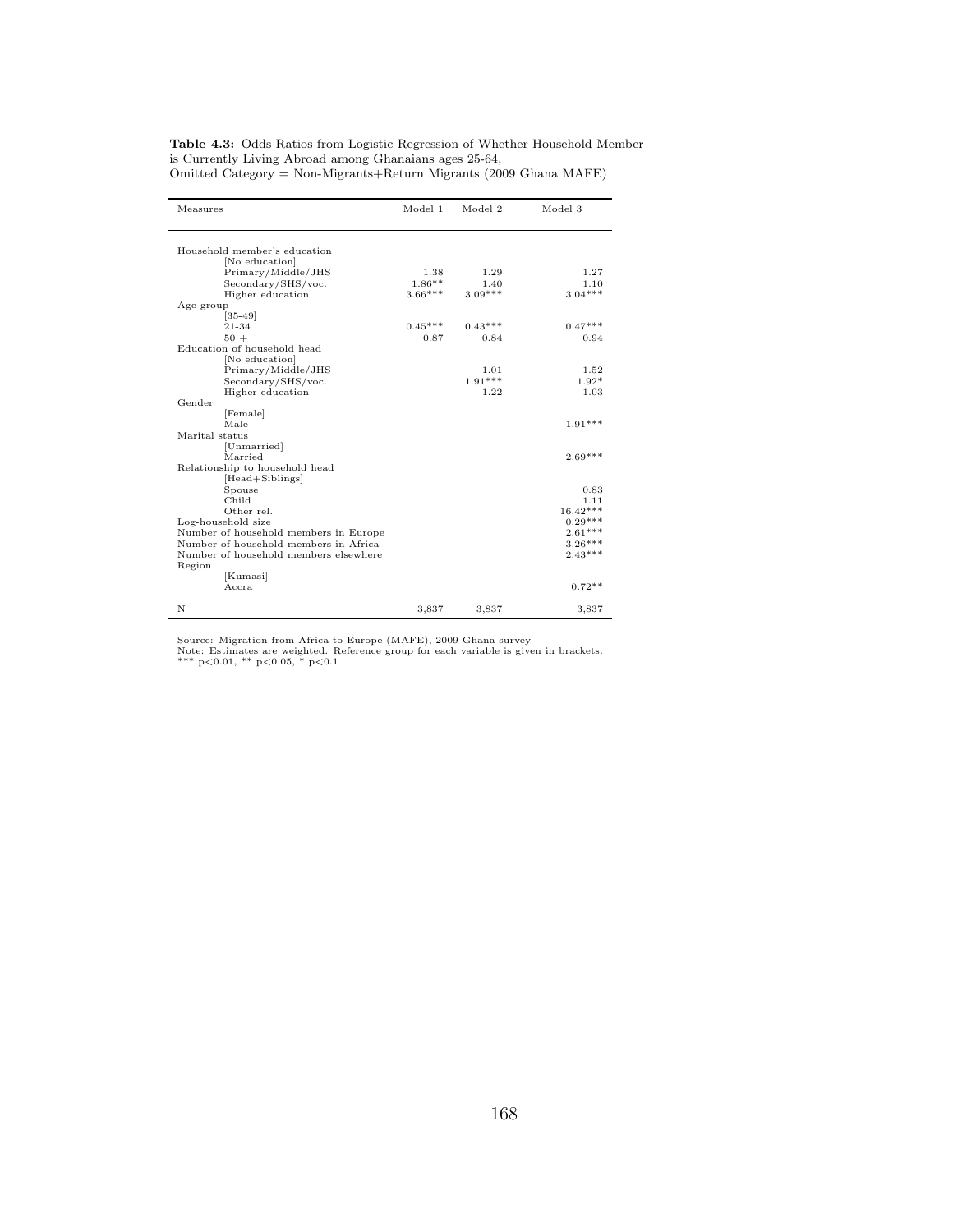| Measures                               | Model 1     |           | Model 2           |                       | Model 3           |                      |
|----------------------------------------|-------------|-----------|-------------------|-----------------------|-------------------|----------------------|
|                                        | Curr. Emig. | Ret. Mig. | Curr. Emig.       | Ret. Mig.             | Curr. Emig.       | Ret. Mig.            |
| Household member's education           |             |           |                   |                       |                   |                      |
| [No education]                         |             |           |                   |                       |                   |                      |
| Primary/Middle/JHS                     | 1.06        | $0.19***$ | 0.95              | $0.12***$             | 0.83              | $0.12***$            |
| Secondary/SHS/voc.                     | 1.47        | $0.24***$ | 1.04              | $0.14***$             | 0.72              | $0.12***$            |
| Higher education                       | $3.26***$   | 0.66      | $2.54**$          | $0.34**$              | $2.25*$           | $0.28**$             |
| Age group                              |             |           |                   |                       |                   |                      |
| $[35-49]$                              |             |           |                   |                       |                   |                      |
| 21-34                                  | $0.40***$   | $0.26***$ | $0.38***$         | $0.25***$             | $0.41***$         | $0.27***$            |
| $50 +$                                 | 0.90        | 1.25      | 0.86              | 1.19                  | 0.97              | 1.14                 |
| Education of household head            |             |           |                   |                       |                   |                      |
| [No education]                         |             |           |                   |                       |                   |                      |
| Primary/Middle/JHS                     |             |           | 1.08<br>$2.09***$ | $2.06**$<br>$2.70***$ | 1.68<br>$2.15***$ | $2.28**$<br>$2.61**$ |
| Secondary/SHS/voc.<br>Higher education |             |           | 1.38              | $3.09***$             | 1.19              | $2.89**$             |
| Gender                                 |             |           |                   |                       |                   |                      |
| [Female]                               |             |           |                   |                       |                   |                      |
| Male                                   |             |           |                   |                       | $2.19***$         | $2.87***$            |
| Marital status                         |             |           |                   |                       |                   |                      |
| [Unmarried]                            |             |           |                   |                       |                   |                      |
| Married                                |             |           |                   |                       | $2.77***$         | 1.25                 |
| Relationship to household head         |             |           |                   |                       |                   |                      |
| [Head+Siblings]                        |             |           |                   |                       |                   |                      |
| Spouse                                 |             |           |                   |                       | 0.79              | 0.74                 |
| Child                                  |             |           |                   |                       | 1.07              | 0.83                 |
| Other rel.                             |             |           |                   |                       | $15.72***$        | 0.73                 |
| Log-household size                     |             |           |                   |                       | $0.28***$         | 0.74                 |
| Number of household members in Europe  |             |           |                   |                       | $2.73***$         | $1.40***$            |
| Number of household members in Africa  |             |           |                   |                       | $3.61***$         | $1.87***$            |
| Number of household members elsewhere  |             |           |                   |                       | $2.46***$         | 1.14                 |
| Region                                 |             |           |                   |                       |                   |                      |
| [Kumasi]                               |             |           |                   |                       |                   |                      |
| Accra                                  |             |           |                   |                       | $0.76*$           | $1.49*$              |
| $\mathbf N$                            | 3,837       | 3,837     | 3,837             | 3,837                 | 3,837             | 3,837                |

Table 4.4: Odds Ratios from Multinomial Logit Regression of Emigration Status among Ghanaians ages 25-64, Omitted Category = Non-Migrants (2009 Ghana MAFE)

Source: Migration from Africa to Europe (MAFE), 2009 Ghana survey<br>Note: Estimates are weighted. Reference group for each variable is given in brackets.<br>\*\*\* p<0.01, \*\* p<0.05, \* p<0.1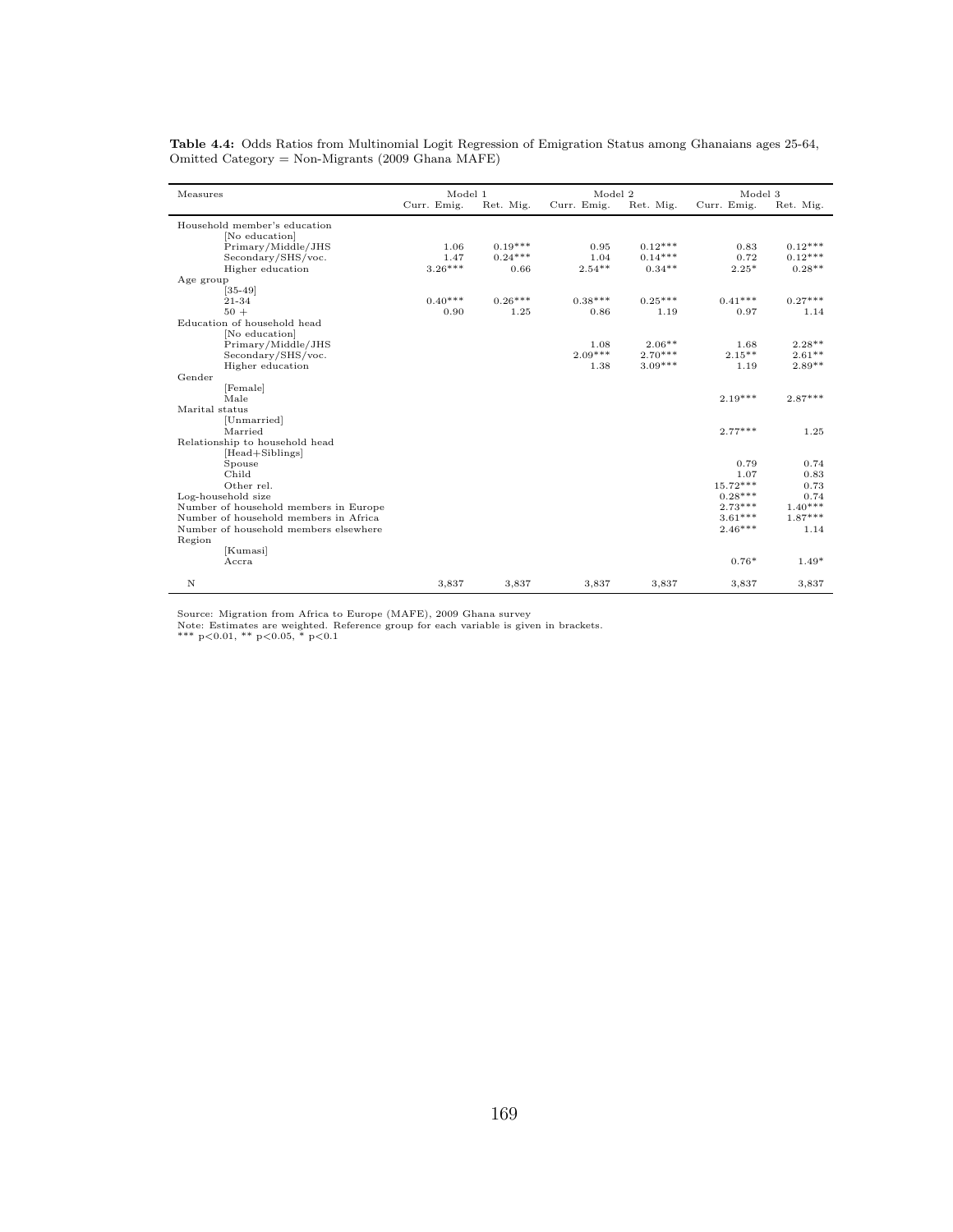| Measures                              | Model 4a  |           | Model 4b  |            |
|---------------------------------------|-----------|-----------|-----------|------------|
|                                       | Americas  | Africa    | Americas  | Africa     |
| Household member's education          |           |           |           |            |
| [No education]                        |           |           |           |            |
| Primary/Middle/JHS                    | 4.03      | 0.43      |           |            |
| Secondary/SHS/voc.                    | 6.28      | $0.06**$  |           |            |
| Higher education                      | 7.33      | $0.03***$ |           |            |
| Age group                             |           |           |           |            |
| $[35-49]$                             |           |           |           |            |
| 21-34                                 | 0.72      | 1.12      | 0.74      | 1.15       |
| $50 +$                                | 1.11      | $3.58*$   | 1.07      | 2.3        |
| Education of household head           |           |           |           |            |
| [No education]                        |           |           |           |            |
| Primary/Middle/JHS                    |           |           | 1.36      | 0.62       |
| Secondary/SHS/voc.                    |           |           | 1.01      | 0.28       |
| Higher education                      |           |           | 0.86      | $0.14**$   |
| Gender                                |           |           |           |            |
| [Female]                              |           |           |           |            |
| Male                                  | 0.61      | 0.22      | 0.66      | 0.27       |
| Marital status                        |           |           |           |            |
|                                       |           |           |           |            |
| [Unmarried]                           |           |           |           | $0.16**$   |
| Married                               | 0.57      | $0.21*$   | 0.58      |            |
| Relationship to household head        |           |           |           |            |
| [Head+Siblings]                       |           |           |           |            |
| Spouse                                | 1.5       | $7.95**$  | 1.36      | $6.20**$   |
| Child                                 | 0.98      | 0.59      | 1.14      | 0.36       |
| Other rel.                            | 1.64      | 1.33      | 1.76      | 1.63       |
| Log-household size                    | 1.05      | 0.5       | 0.97      | 0.47       |
| Number of household members in Europe | $0.19***$ | $0.11***$ | $0.20***$ | $0.09***$  |
| Number of household members in Africa | 0.83      | 103.48*** | 0.7       | $54.69***$ |
| Number of household members elsewhere | $5.15***$ | 0.54      | $5.17***$ | 0.48       |
| Year of emigration                    |           |           |           |            |
| $[2000+]$                             |           |           |           |            |
| before 1990                           | $3.04**$  | $4.03**$  | $2.73**$  | $8.11***$  |
| 1990-1999                             | 1.04      | 0.74      | 0.96      | 1.28       |
| Region                                |           |           |           |            |
| [Kumasi]                              |           |           |           |            |
| Accra                                 | $0.60*$   | $4.42**$  | 0.79      | 1.98       |
|                                       |           |           |           |            |
| $N^a$                                 | 989       | 989       | 989       | 989        |

Table 4.5: Odds Ratios from Multinomial Logit Regression of Emigration Status among Ghanaians ages 25-64, Omitted Category = Emigrants in Europe (2009 Ghana MAFE)

Source: Migration from Africa to Europe (MAFE), 2009 Ghana survey<br>(<sup>4</sup>) Sample excludes Emigrants to Asia and Oceania<br>Note: Estimates are weighted. Reference group for each variable is given in brackets.<br>\*\*\* p<0.01, \*\* p<0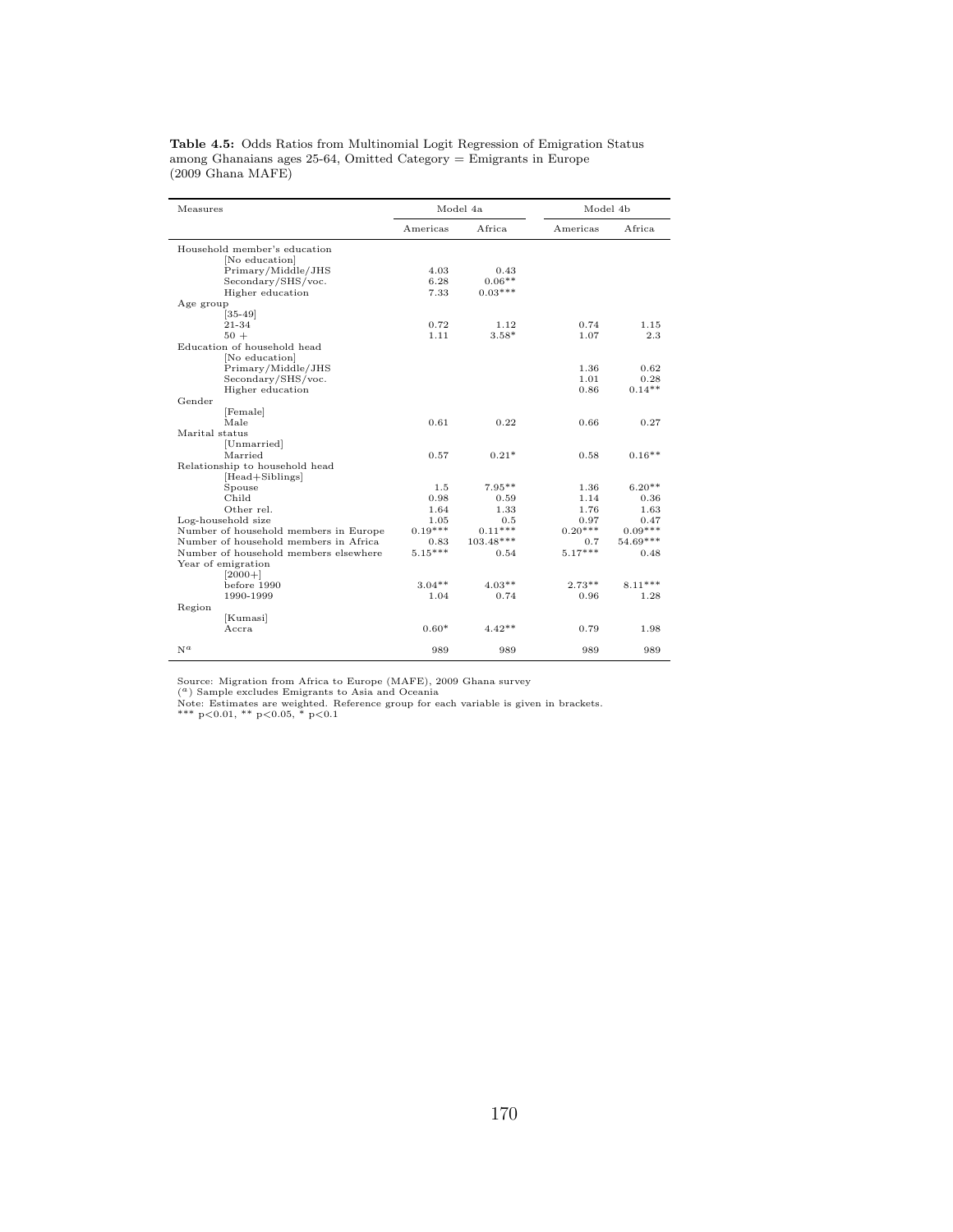| Measures                                        |      | Dest. $(US=1)$ Dest. $(US=1)$ | Dest. $(US=1)$   |
|-------------------------------------------------|------|-------------------------------|------------------|
|                                                 |      |                               |                  |
|                                                 |      |                               |                  |
| Log - Earnings difference between the US and UK | 0.50 | 0.35                          | 0.20             |
| Region of origin                                |      |                               |                  |
| Kumasi                                          |      |                               |                  |
| G. Accra                                        | 1.02 | 0.99                          | 0.60             |
| Year of emigration                              |      |                               |                  |
| $[2000+]$                                       |      |                               |                  |
| before 1990<br>1990-1999                        |      | 1.27<br>0.71                  | $3.77**$<br>0.89 |
| Gender                                          |      |                               |                  |
|                                                 |      |                               |                  |
| [Female]<br>Male                                |      |                               | 1.00             |
| Marital status                                  |      |                               |                  |
| [Unmarried]                                     |      |                               |                  |
| Married                                         |      |                               | 1.07             |
| log-household size                              |      |                               | 0.65             |
| Number of household members in Europe           |      |                               | $0.23***$        |
| Number of household members in Africa           |      |                               | 1.62             |
| Number of household members elsewhere           |      |                               | $5.93***$        |
|                                                 |      |                               |                  |
| N                                               | 602  | 602                           | 602              |

Table 4.6: Odds Ratios from Logistic Regression of Whether Emigrants Move to the United States among Emigrants 25-64, (2009 Ghana MAFE)

Source: Migration from Africa to Europe (MAFE), 2009 Ghana survey<br>Note: Estimates are weighted. Reference group for each variable is given in brackets.<br>\*\*\* p<0.01, \*\* p<0.05, \* p<0.1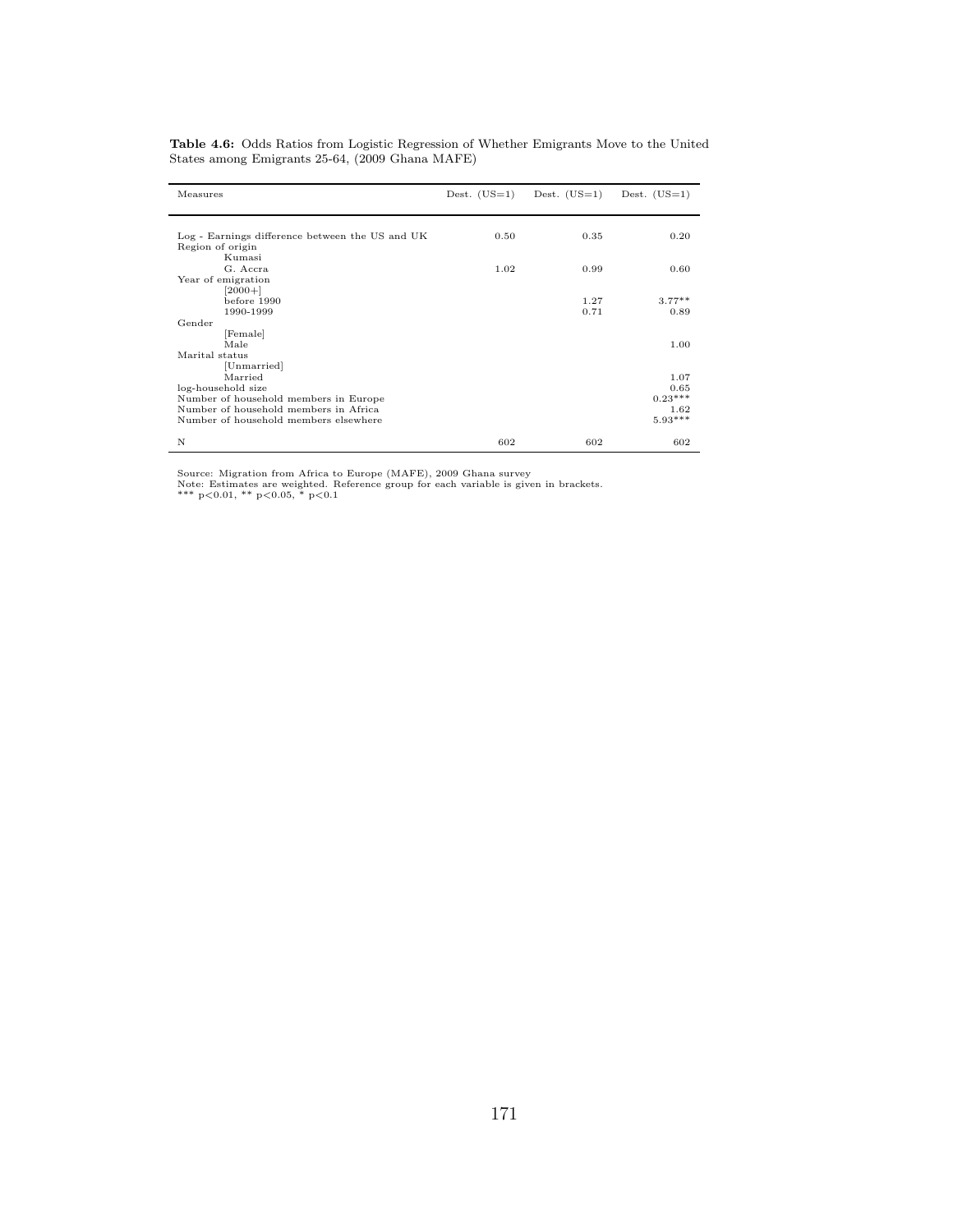## 4.8. Figures

Figure 4.1: Legal Emigration from Ghana to the United Kingdom and United States, 1975 - 2008



Source: Office of Immigration Statistics (UK) and Home Office (UK)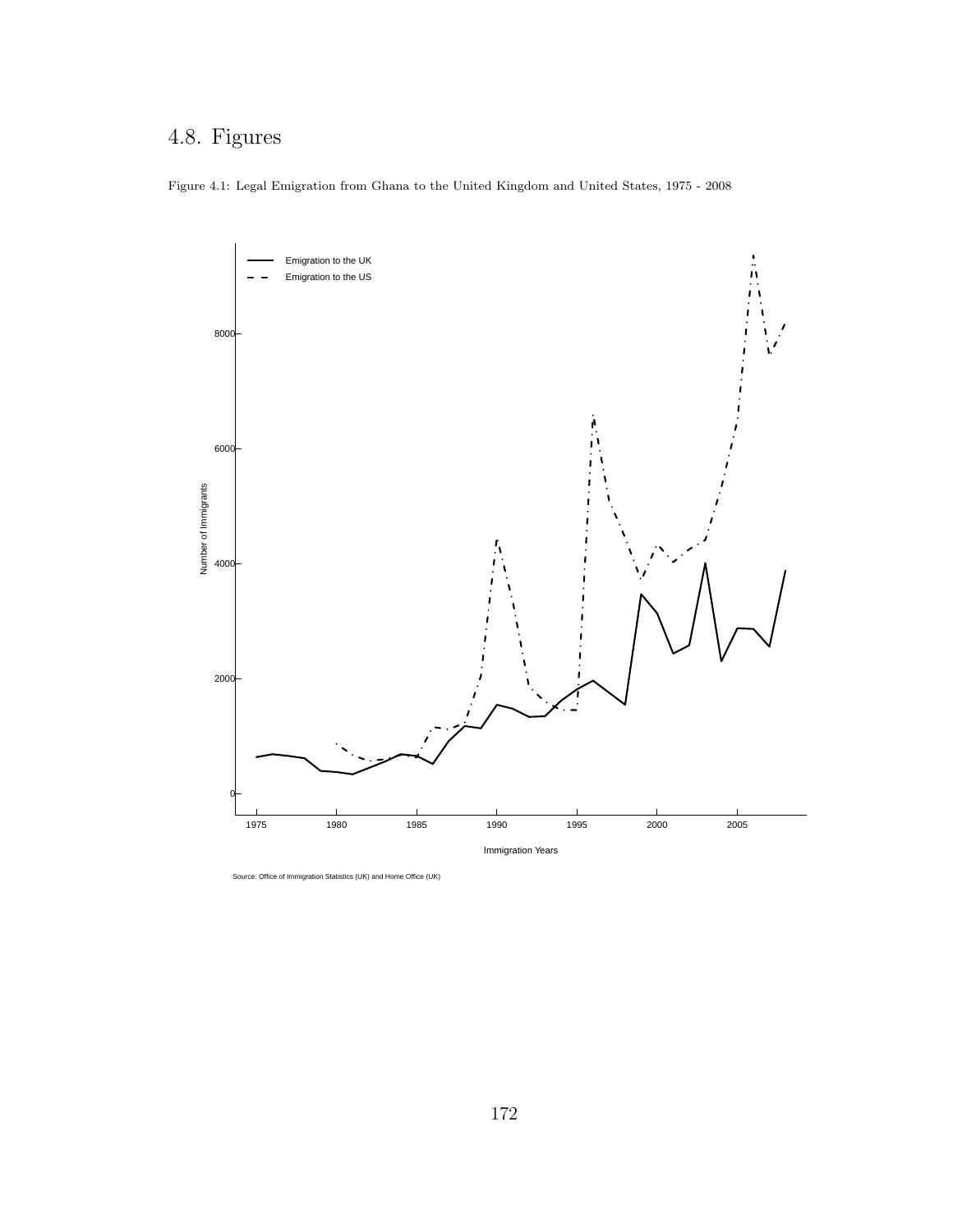## 4.9. Appendix

| Panel A: American Community Survey |                  |          |             |               |  |  |
|------------------------------------|------------------|----------|-------------|---------------|--|--|
| Variables                          |                  | Missing  | Non-missing | Unique Values |  |  |
| Log-earnings                       |                  | 2,794    | 3,029       | >500          |  |  |
| Age                                |                  |          | 5,823       |               |  |  |
| Male                               |                  | 0        | 5,823       |               |  |  |
| Household Member's education       |                  |          |             |               |  |  |
|                                    | High school Ref. | $\Omega$ | 5,823       |               |  |  |
|                                    | No education     |          | 5,823       |               |  |  |
|                                    | $<$ High school  |          | 5,823       |               |  |  |
|                                    | $Collecte +$     | $\Omega$ | 5,823       |               |  |  |

Panel B: Labor Force Survey

| Variables                    |                       | Missing | Non-missing | Unique Values |
|------------------------------|-----------------------|---------|-------------|---------------|
| Log-earnings                 |                       | 642     | 167         | 165           |
| Age                          |                       | 0       | 809         |               |
| Male                         |                       |         | 809         |               |
| Household Member's education |                       |         |             |               |
|                              | High school Ref.      | 0       | 809         |               |
|                              | No education          |         | 809         |               |
|                              | $\langle$ High school |         | 809         |               |
|                              | $Collecte +$          |         | 809         |               |
|                              |                       |         |             |               |

Source: American Community Survey (US), waves 2005-2010 Labor Force Survey (UK), 2010-2012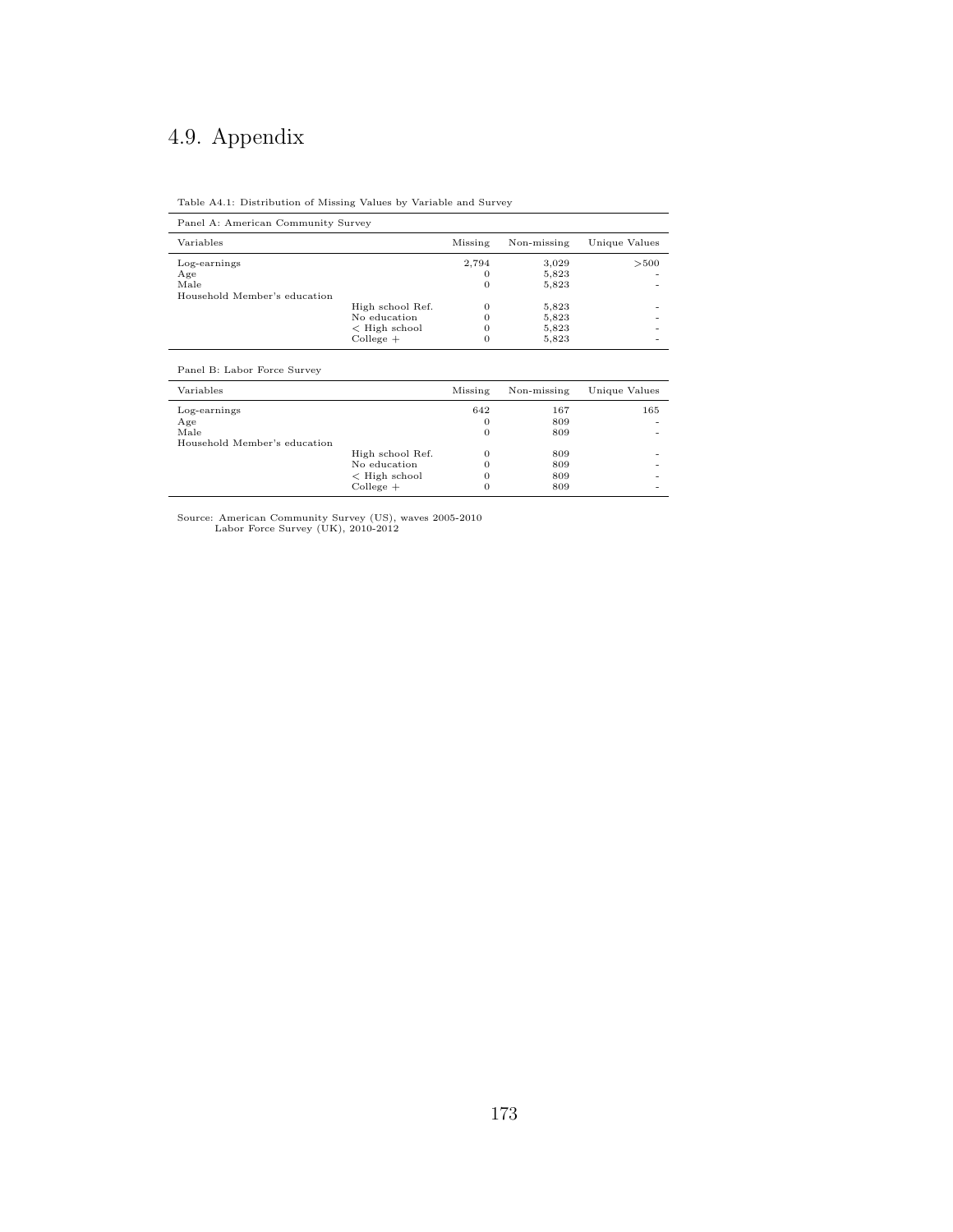|  |  | Table A42: Imputation Diagnostics by Survey (Number of Imputations $= 50$ ) |  |
|--|--|-----------------------------------------------------------------------------|--|
|  |  |                                                                             |  |

| Panel A: American Community Survey |        |                            |       |            |            |            |  |
|------------------------------------|--------|----------------------------|-------|------------|------------|------------|--|
| Variables                          |        | <b>Imputation Variance</b> |       |            | <b>FMI</b> | Relative   |  |
|                                    | Within | <b>Between</b>             | Total | <b>RVI</b> |            | efficiency |  |
| Age                                | 0.000  | 0.000                      | 0.000 | 0.910      | 0.481      | 0.990      |  |
| Age-squared                        | 0.000  | 0.000                      | 0.000 | 0.915      | 0.483      | 0.990      |  |
| Male                               | 0.000  | 0.000                      | 0.001 | 1.214      | 0.554      | 0.989      |  |
| Household Member's education       |        |                            |       |            |            |            |  |
| High school Ref.                   |        |                            |       |            |            |            |  |
| No education                       | 0.007  | 0.011                      | 0.019 | 1.610      | 0.623      | 0.988      |  |
| $\leq$ High school                 | 0.001  | 0.001                      | 0.002 | 1.313      | 0.573      | 0.989      |  |
| $Collecte +$                       | 0.001  | 0.002                      | 0.002 | 2.218      | 0.695      | 0.986      |  |
| Constant                           | 0.032  | 0.028                      | 0.061 | 0.883      | 0.474      | 0.991      |  |

## Panel B: Labor Force Survey

| Variables   |                              | <b>Imputation Variance</b> |                |       |            |       | Relative   |
|-------------|------------------------------|----------------------------|----------------|-------|------------|-------|------------|
|             |                              | Within                     | <b>Between</b> | Total | <b>RVI</b> | FMI   | efficiency |
| Age         |                              | 0.000                      | 0.001          | 0.002 | 2.896      | 0.751 | 0.985      |
| Age-squared |                              | 0.000                      | 0.000          | 0.000 | 2.966      | 0.755 | 0.985      |
| Male        |                              | 0.002                      | 0.007          | 0.009 | 3.699      | 0.794 | 0.984      |
|             | Household Member's education |                            |                |       |            |       |            |
|             | High school Ref.             |                            |                |       |            |       |            |
|             | No education                 | 0.010                      | 0.036          | 0.046 | 3.841      | 0.801 | 0.984      |
|             | $\leq$ High school           | 0.006                      | 0.020          | 0.026 | 3.593      | 0.790 | 0.984      |
|             | $Collecte +$                 | 0.005                      | 0.018          | 0.023 | 3.681      | 0.794 | 0.984      |
|             | Constant                     | 0.235                      | 0.588          | 0.835 | 2.547      | 0.726 | 0.986      |

Source: American Community Survey (US), waves 2005-2010 Labor Force Survey (UK), 2010-2012